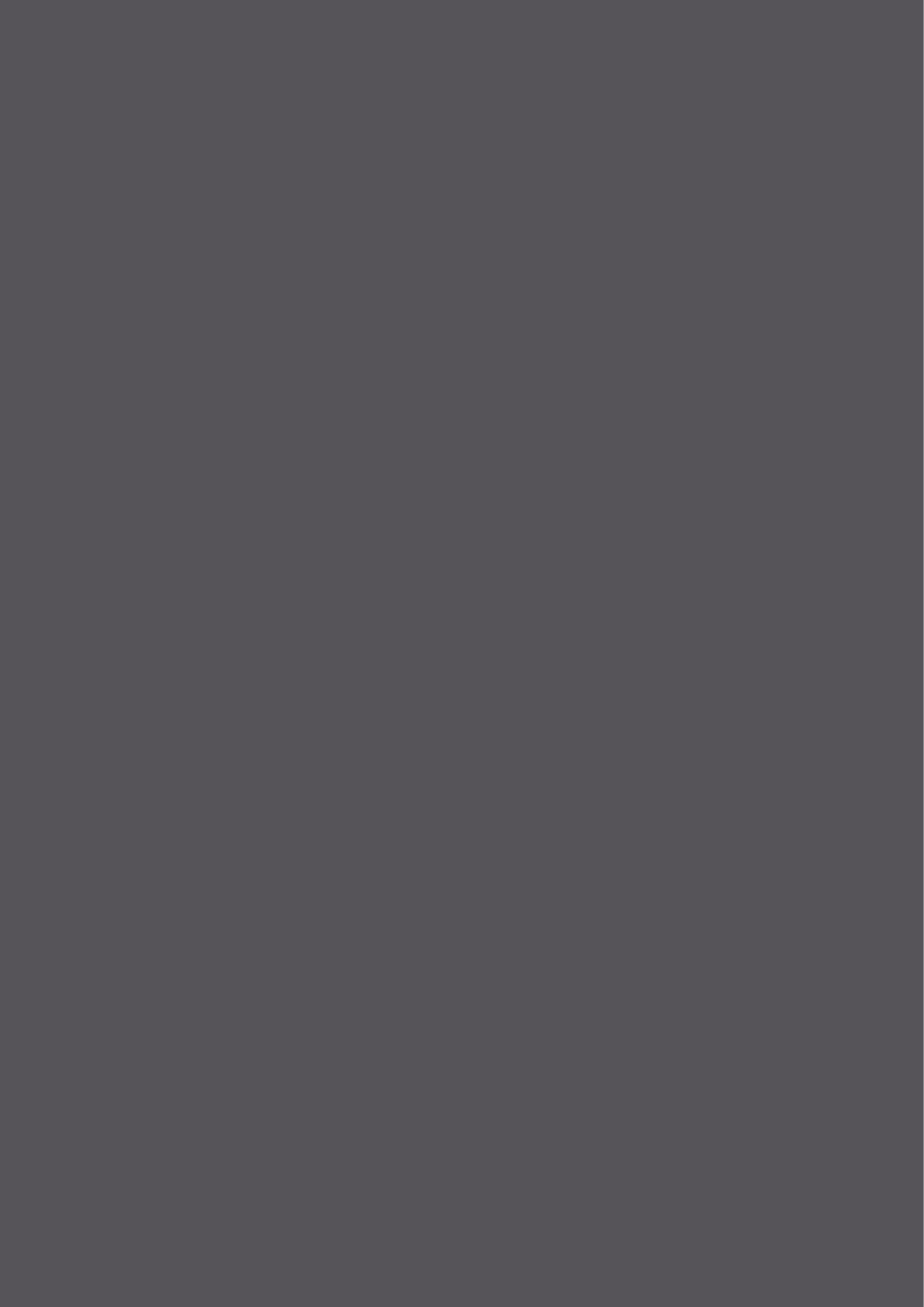# Conte Profile

| <b>Corporate Profile</b>                                                   | $\overline{2}$ |
|----------------------------------------------------------------------------|----------------|
| Corporate Information                                                      | 4              |
| Chairman's Letter                                                          | 6              |
| <b>Financial Review</b>                                                    | 8              |
| <b>Management Discussion and Analysis</b>                                  | 12             |
| <b>Employee Information</b>                                                | 18             |
| <b>Board of Directors and Senior Management</b>                            | 20             |
| Corporate Governance Report                                                | 24             |
| Directors' Report                                                          | 35             |
| Independent Auditor's Report                                               | 49             |
| Consolidated Statement of Profit or Loss and Other<br>Comprehensive Income | 50             |
| <b>Consolidated Statement of Financial Position</b>                        | 51             |
| Consolidated Statement of Changes in Equity                                | 53             |
| <b>Consolidated Statement of Cash Flows</b>                                | 55             |
| <b>Notes to the Consolidated Financial Statements</b>                      | 57             |
| Appendix I — Investment Properties                                         | 147            |
| Appendix II — Five-Year Financial Summary                                  | 148            |
| <b>Definitions</b>                                                         | 150            |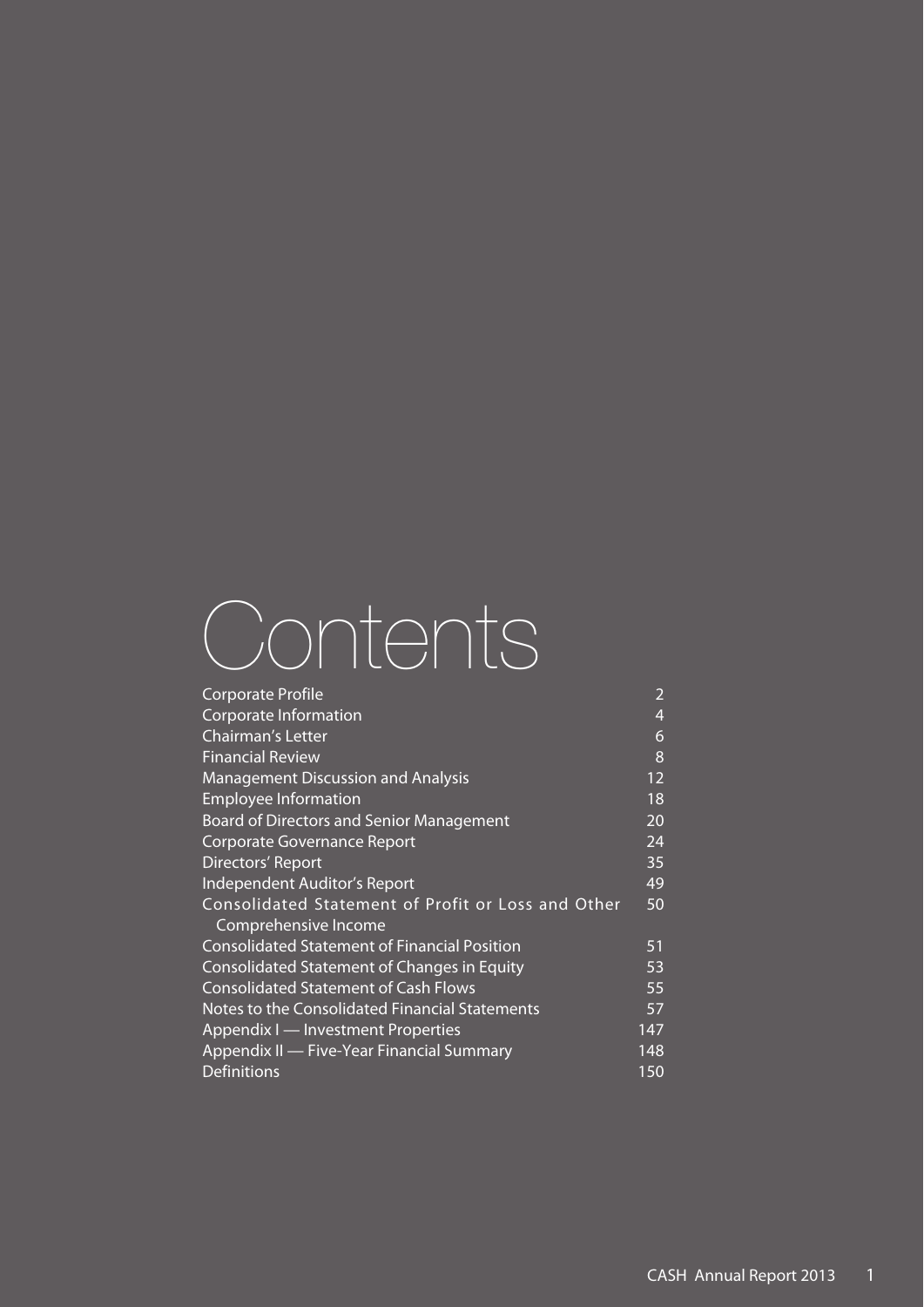# Corporate Profile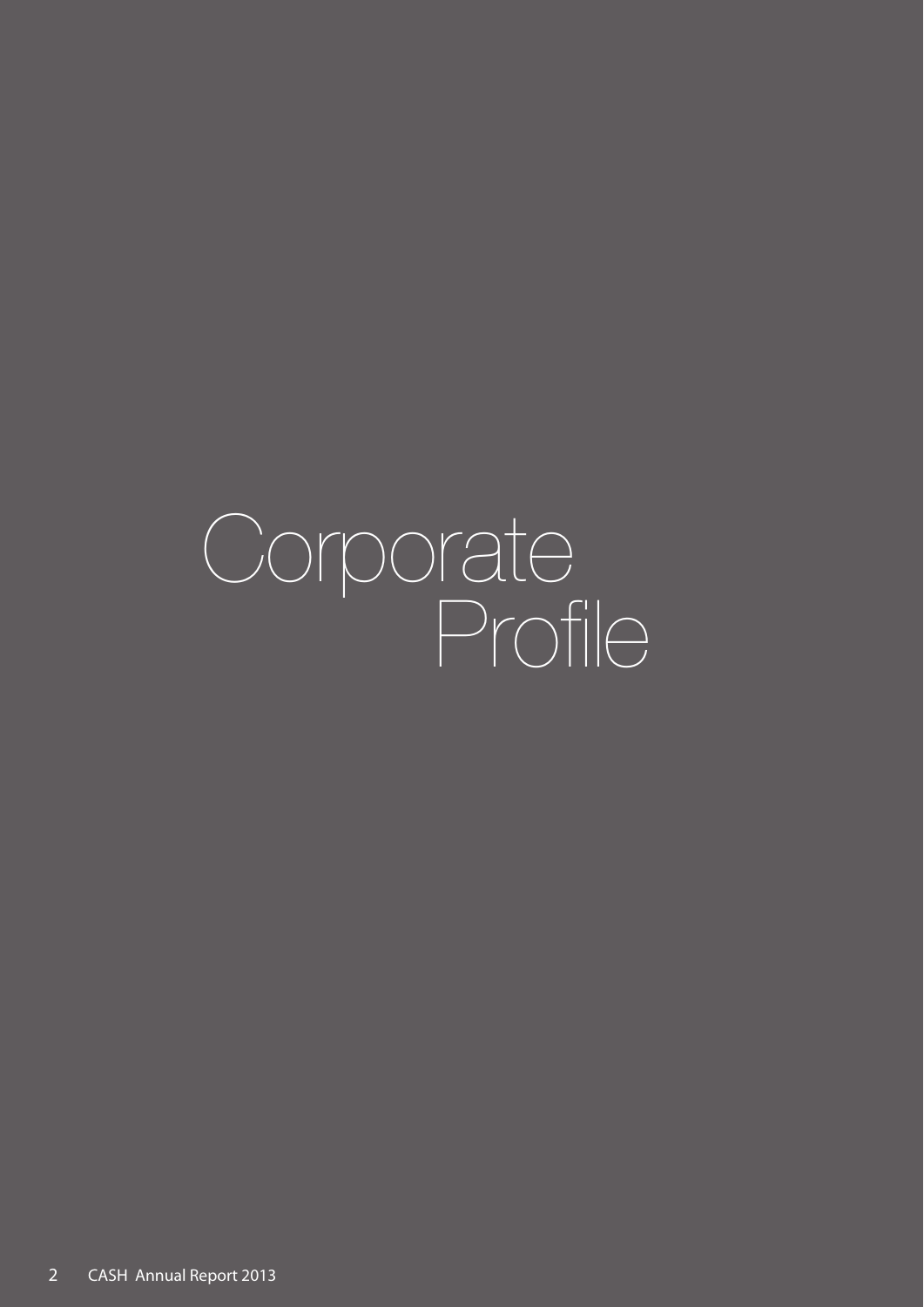# CORPORATE PROFILE

Celestial Asia Securities Holdings Limited ("CASH Group", SEHK: 1049) is a multi-faceted service conglomerate in China. We address modern consumer needs in investment and wealth management, home improvement, lifestyle, personal enjoyment and mobile internet services. All our businesses share a common mission that our customers' interests always come first. Our brands are synonymous with good customer service, great quality and fabulous value.

Abide by the "People-Oriented" principle, CASH Group is committed to becoming a Total Caring Organisation to partner with our key stakeholders to work towards the sustainable development of our business, our employees, our environment and our society. CASH's award-winning companies comprise CASH Financial Services Group (CFSG), CASH Retail Management Group (CRMG): Pricerite, and Net2Gather (China) Holdings.

# FINANCIAL SERVICES — CFSG

CASH Financial Services Group (SEHK: 510) is a leading financial services conglomerate in China, providing a comprehensive range of financial products and quality services that includes mobile and premium trading, investment banking, algo trading and corporate finance advisory, wealth and asset management, alternative trading, etc. As a leading technology-focused financial services provider, coupled with our professional human talents, CFSG is committed to operating the state-ofthe-art trading platform to provide our clients with instant market information while at the same time trade anytime, anywhere, borderless.

Headquartered in Hong Kong, CFSG has already built a solid foothold in China. With our comprehensive product offerings, international management experience, and award-winning operating platform, we cater for the investment and wealth management needs of our clients anytime, anywhere.

Known for our innovation and quality services, CFSG has been widely recognised in the industry. In 2008, CFSG was the first organisation in Hong Kong to obtain the stringent ISO 9001:2008 certification, with zero non-conformity. Other accolades include a Top Service Brand award from the Hong Kong Brand Development Council, and the Distinguished Salespersons Awards from the Hong Kong Management Association, etc.

## RETAIL MANAGEMENT — PRICERITE

Pricerite is the largest home furnishing specialist in Hong Kong. Through our comprehensive network of outlets, we offer products from furniture, DIY products, home textiles, household products, home appliances to AV products. Upholding the "Living Smart" principle, we are committed to providing onestop smart home solutions that exceed customer expectations. Headquartered in Hong Kong, our extensive sourcing network in China enables us to work directly with manufacturing partners to ensure all our products are with great value. We also strive to foster a caring culture for our customers, employees, vendors, communities and natural environment.

We have a long heritage of adopting advanced technologies to enhance our operating efficiency. From back office support to product and service offerings, marketing communications and delivery scheduling, we strengthen our competitive edges through a balanced fusion of technology and people.

Pricerite is known for its relentless effort in pursuing dedicated services and product innovation, resulting in high acclaims such as the Premier Service Brand from the Hong Kong Brand Development Council, "Outstanding QTS Merchant Awards" — Gold Award from Hong Kong Tourism Board, the PRC Consumers' Favourite Brands Campaign 2008 from the China Enterprise Reputation & Credibility Association (Overseas) Ltd. and numerous Service and Courtesy Awards from the Hong Kong Retail Management Association, etc.

### MOBILE INTERNET — NET2GATHER (CHINA)

Net2Gather (China) Holdings is a Mobile Internet service provider in China, providing online games, mobile games and IPTV interactive games. By aggregating various Mobile Internet services into an integrated platform, including content (upstream), operating platforms (midstream) and distribution channels (downstream), Net2Gather aims to build a cross-value chain of activities to enable people to come 2Gather in an online community in China that combines Mobile, Internet and Television platforms in line with the national move towards convergence.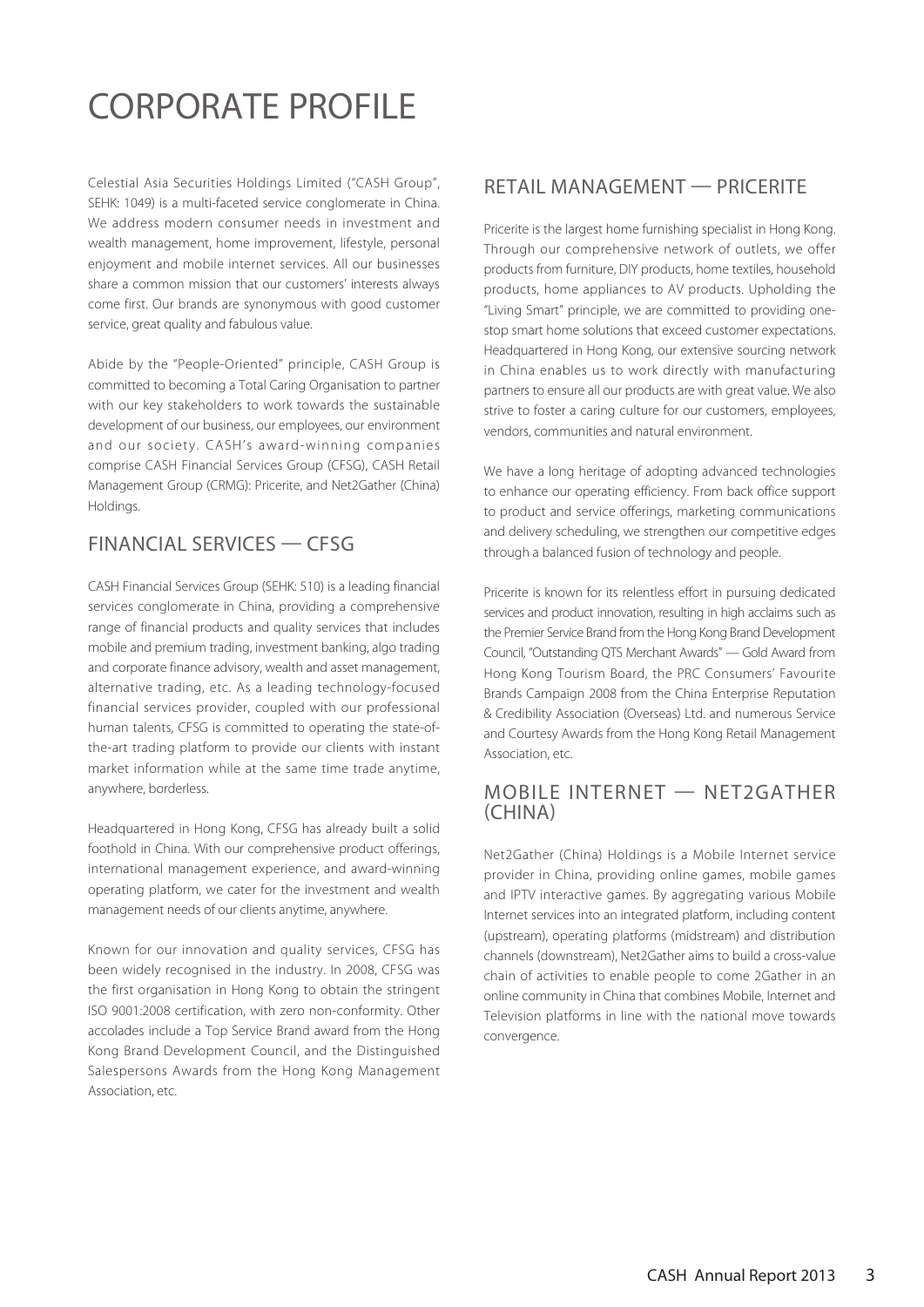# Corporate Information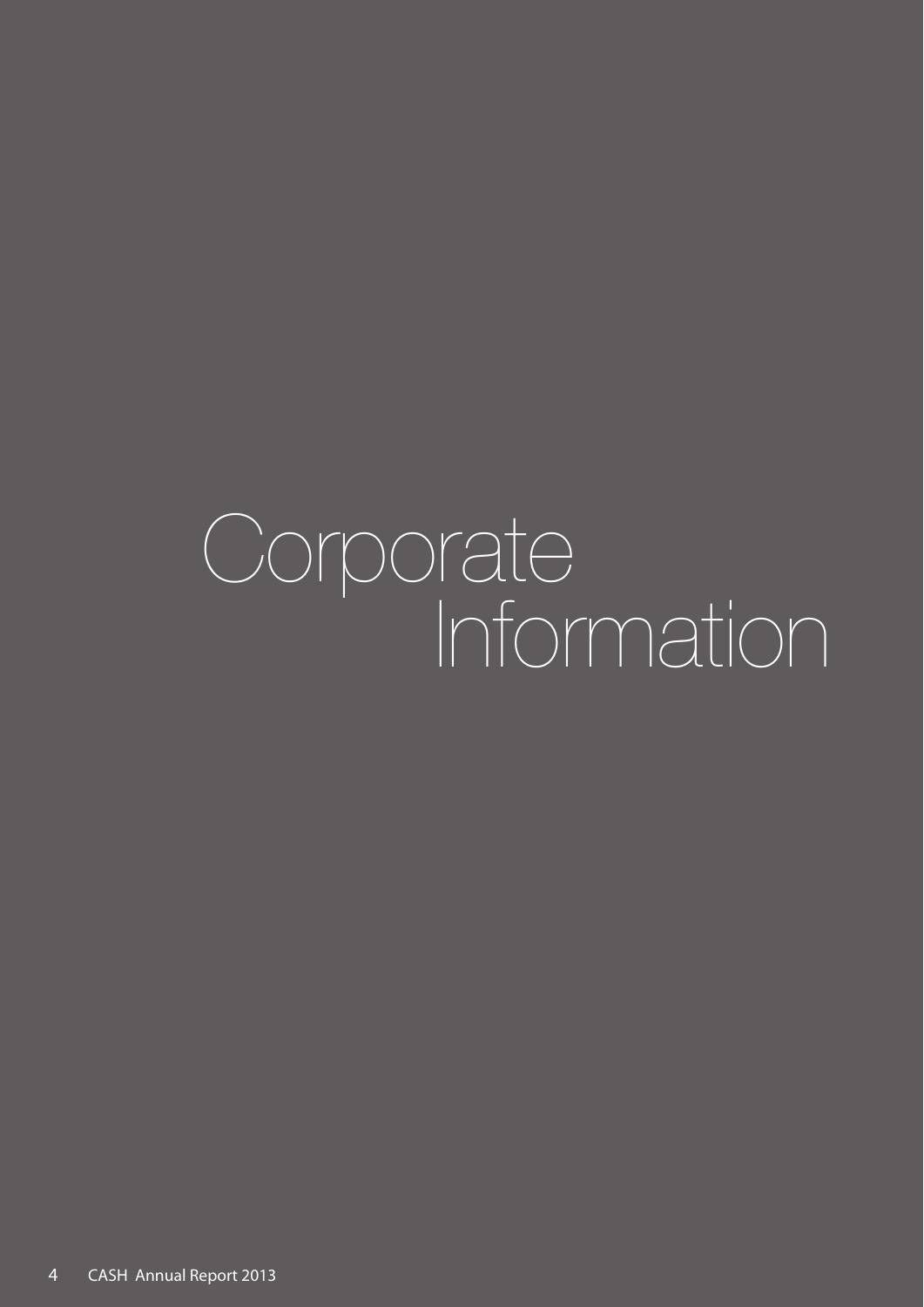# CORPORATE INFORMATION

# BOARD OF DIRECTORS

**Executive:**

KWAN Pak Hoo Bankee (Chairman) TSUI Wing Cheong Sammy (CEO) LAW Ping Wah Bernard (CFO) NG Hin Sing Derek (ED)

#### **Independent Non-executive:**

LEUNG Ka Kui Johnny WONG Chuk Yan CHAN Hak Sin

# **AUDIT COMMITTEE**<br>LEUNG Ka Kui Johnny

WONG Chuk Yan CHAN Hak Sin

(committee chairman)

# REMUNERATION COMMITTEE

WONG Chuk Yan KWAN Pak Hoo Bankee (committee chairman)

# COMPANY SECRETARY

LUKE Wing Sheung Suzanne, FCIS, FCS

## AUTHORISED REPRESENTATIVES

KWAN Pak Hoo Bankee LAW Ping Wah Bernard (alternate: LUKE Wing Sheung Suzanne)

## PRINCIPAL BANKERS

Nanyang Commercial Bank, Limited Wing Hang Bank, Limited The Hong Kong and Shanghai Banking Corporation Limited Standard Chartered Bank (Hong Kong) Limited Industrial and Commercial Bank of China (Asia) Limited Chong Hing Bank Limited China Construction Bank (Asia) Corporation Limited Wing Lung Bank Limited The Bank of East Asia, Limited Shanghai Commercial Bank Limited DBS Bank (Hong Kong) Limited

### AUDITOR

Deloitte Touche Tohmatsu Certified Public Accountants

## SOLICITORS

Sidley Austin

### REGISTERED OFFICE

Clarendon House 2 Church Street Hamilton HM 11 Bermuda

## HEAD OFFICE AND PRINCIPAL PLACE OF BUSINESS

28/F Manhattan Place 23 Wang Tai Road Kowloon Bay Hong Kong

### REGISTRARS AND TRANSFER OFFICE IN HONG KONG

Tricor Standard Limited 22/F Hopewell Centre 183 Queen's Road East Hong Kong

## **WEBSITE**

www.cash.com.hk

### STOCK CODE ON MAIN BOARD 1049

## CONTACTS

| Telephone | (852) 2287 8888 |
|-----------|-----------------|
| Facsimile | (852) 2287 8000 |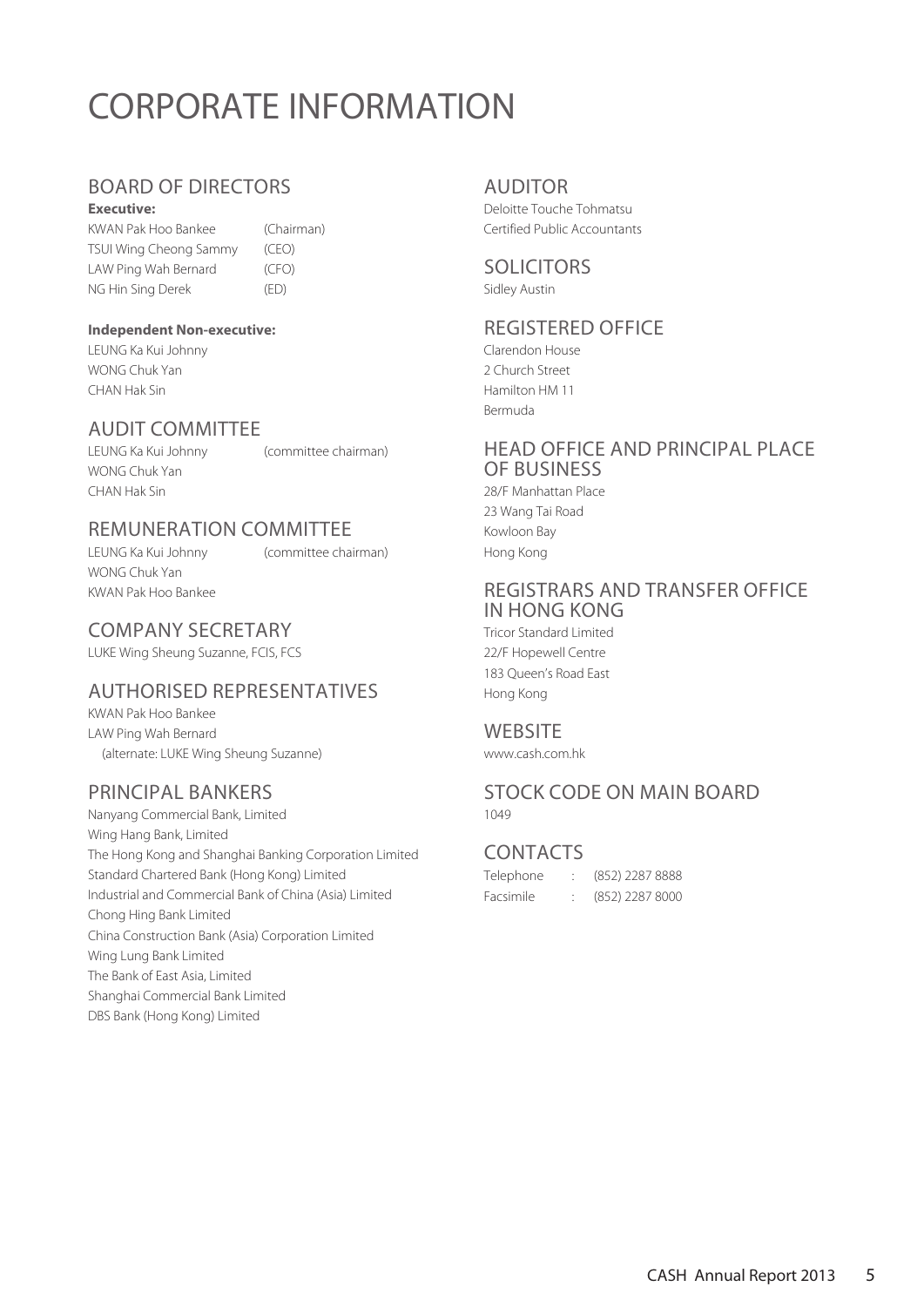# Chairman's Letter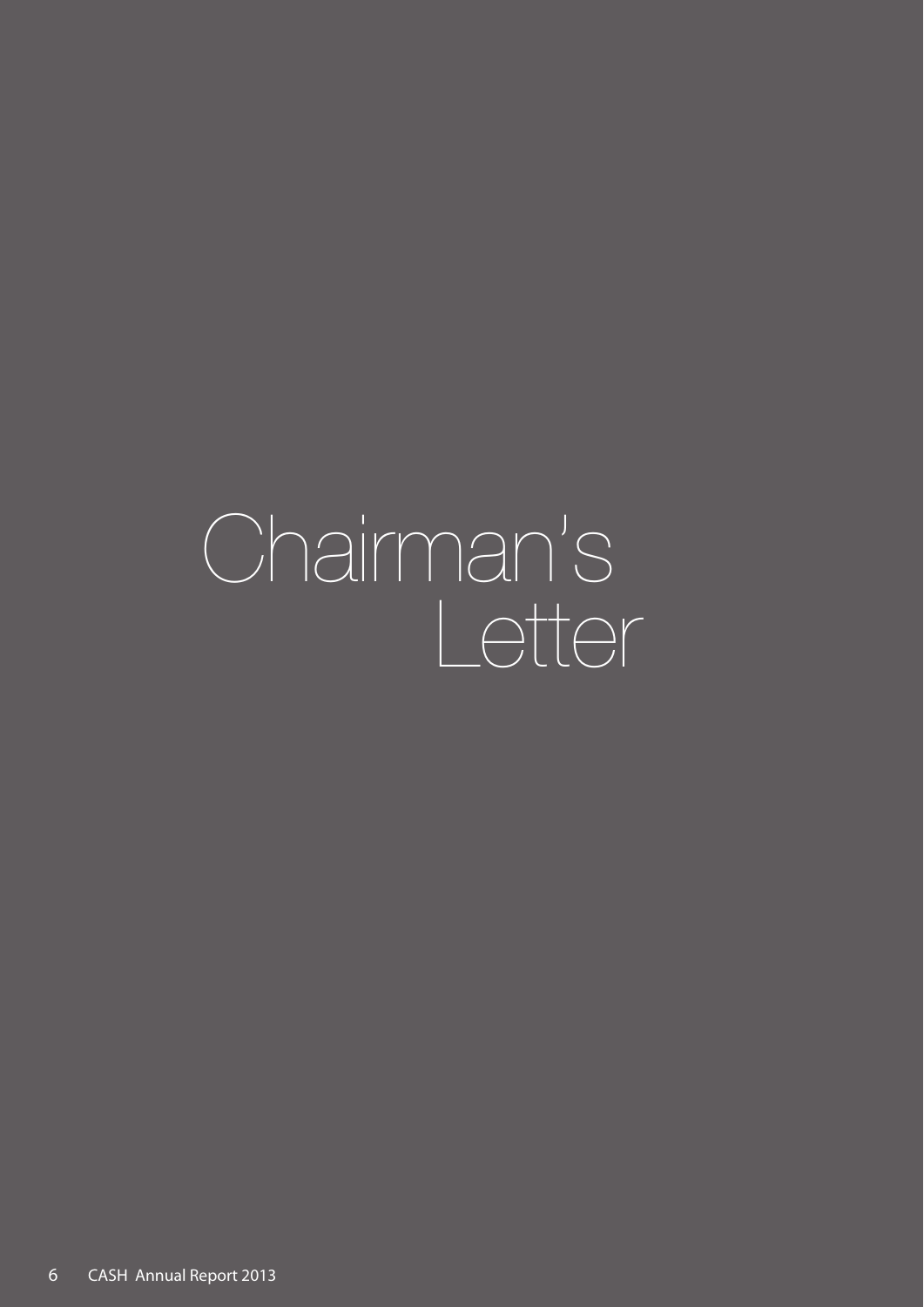# CHAIRMAN'S LETTER

Dear Fellow Shareholders,

2013 was jarred with contradictions as the US economy was improving slowly despite the Dow Jones Industrial Average reaching new heights. Similar situation was recorded in the Eurozone. In Hong Kong, the local economy experienced a stable year with GDP grew by 2.9% while the Hang Seng Index increased by 3% in 2013.

During the year, our financial services group carried on the transformation from a retail-oriented brokerage into a technology-driven financial services house which develops algorithmic (algo) trading services for our versatile clients. We transformed our whole value chain from product offering, market participation, platform development, human resources enhancement to strategic alliances with various local and overseas technology-focused partners. To date, with our infrastructure and human talent in place, we are confident that our new algo trading business will redefine the financial services industry in Hong Kong from a transactional business to a knowledge-driven economy and interdisciplinary profession, by providing technology-driven investment tools to maximize clients' investment returns.

On the other hand, the 2013 Hong Kong property market continued to be plagued by the government policies to curb its overheat. Notwithstanding the doldrums, our retail management business managed to record an increase in net segment profit. We believe that, going ahead, petite living space will dominate the Hong Kong property market, which corresponds to our area of strengths. Pricerite is endeavoured to help customers cope with the living space and high living cost problems by providing "Living Smart" home solutions. With more small-size residential flats commissioned in the coming years, we anticipate considerable growth in our retail management business accordingly.

Looking ahead, the Group is cautiously optimistic towards the market outlook and our business development. We will continue to pursue the cost leadership approach while grasping every opportunity we face. In the coming years, due to structural changes in the financial industry, both globally and locally, we envisage unprecedented challenges ahead. With the Group's strong balance sheet and abundant relevant experience, we are confident to lead the pack towards an innovative and technology-driven world.

2013 marked the 15th anniversary of the CASH Group (Celestial Asia Securities Holdings Limited). Back in 1998, the net book value of CASH Group was only HK\$9.1 million while in 2013, our net book value already stood at HK\$357.3 million, a phenomenal 40-fold in just 15 years. Thanks to the unfailing support of our shareholders, vision of the Board and concerted effort of the whole staff team, the CASH Group has been transformed from a pure brokerage into a multi-faceted service conglomerate to advance in the financial services, retail management and e-commerce businesses. It proves that the robust foundation of our diversified businesses is remarkably resilient in weathering the volatile periods in the past years.

May I thank my fellow shareholders for their trusted rapport, my board members for their perseverance and wisdom, my staff members for their dedication, hard work and persistence in helping the Group's transformation throughout the years.

Yours sincerely,

Bankee Kwan

**Bankee P. Kwan** Chairman **Celestial Asia Securities Holdings Limited**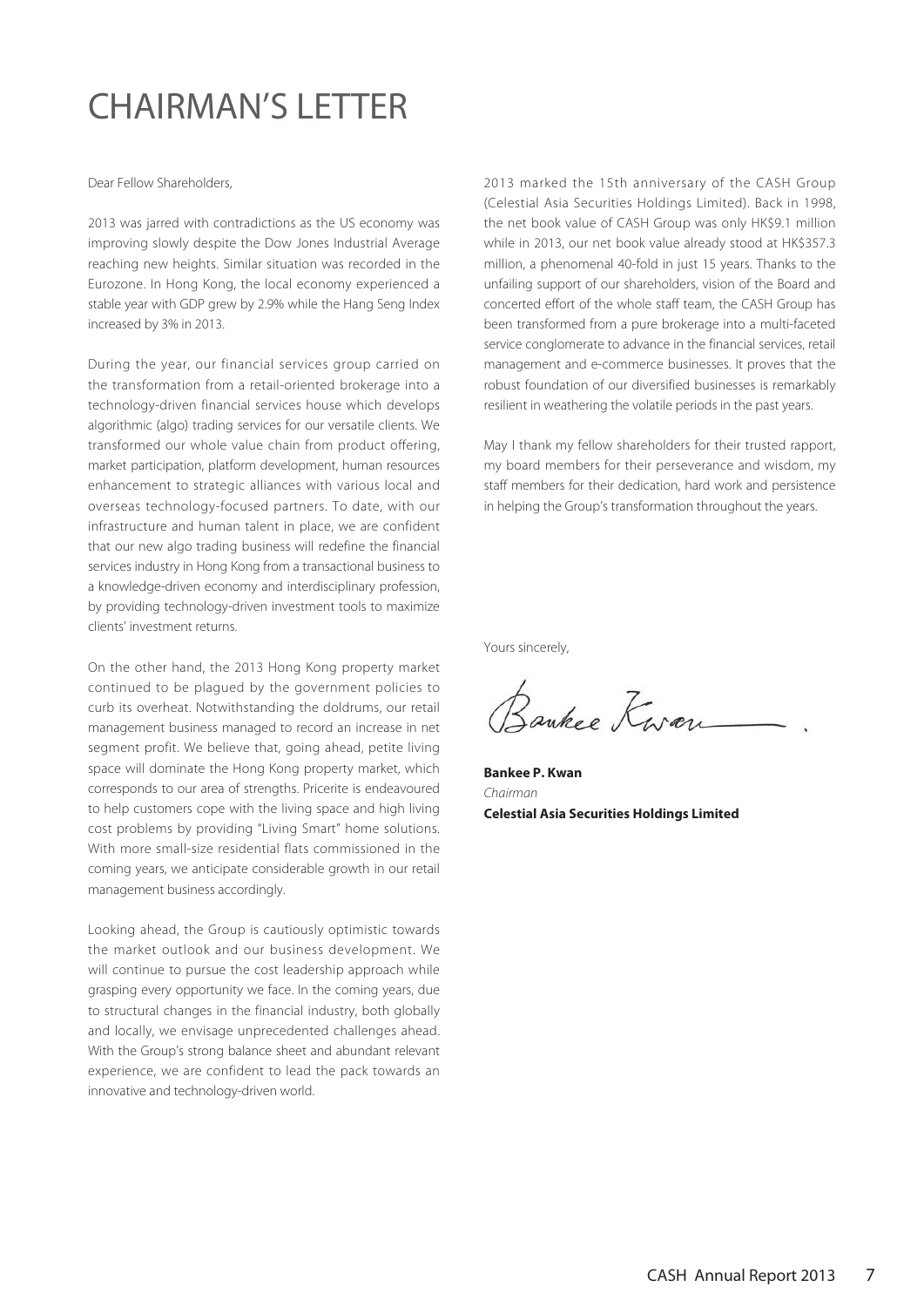# Financial Review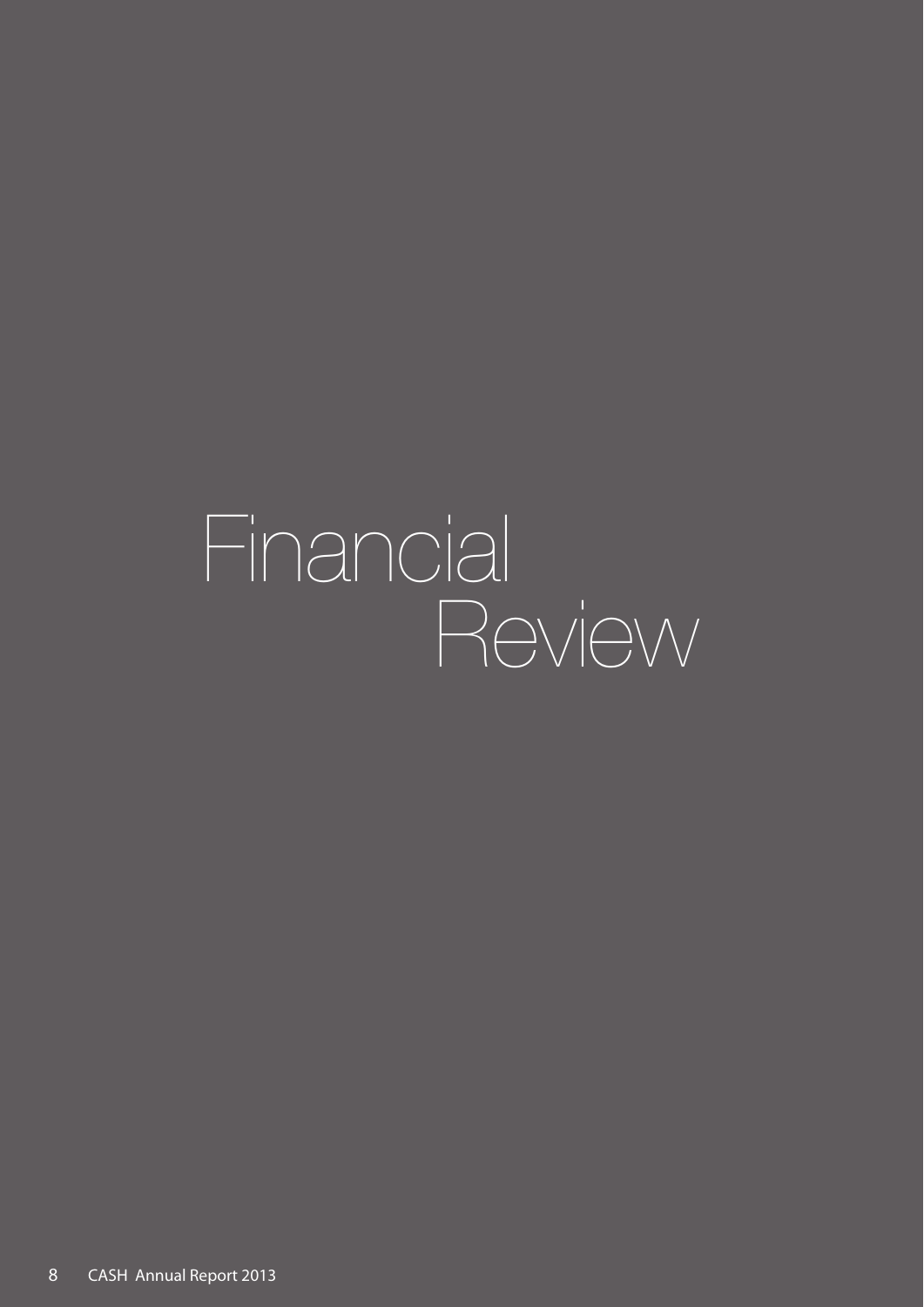# FINANCIAL REVIEW

## FINANCIAL PERFORMANCE

On 15 May 2013, CFSG, the Group's non-wholly-owned subsidiary, announced to distribute all of its shares in CRMG to its qualified shareholders through distribution in specie which was subsequently completed on 28 June 2013. As such, the CRMG Group (Retail Management Business), has become a directly non-wholly-owned subsidiary of the Group with effect from 28 June 2013.

During the year under review, notwithstanding the challenges brought by the uncertainty in the macro-economic and keen competition amongst industry players, the Group's Financial Service Business and Retail Management Business managed to weather through the difficulties and maintained the same revenue level of the previous year. Overall, the Group recorded revenue of HK\$1,306.5 million for the year ended 31 December 2013 as compared to HK\$1,290.3 million the previous year. During the year, the Group had recognised impairment loss of HK\$37.6 million in respect of the intangible assets (mostly related to its mobile internet services business) after taking into consideration the keen competition and its unsatisfactory performance. Overall, for the year ended 31 December 2013, the Group reported a net loss for the year attributable to the owners of the Company of HK\$87.8 million as compared to a net loss of HK\$228.6 million the previous year.

#### **Financial Services Business — FSG**

During the year under review, the Hong Kong stock market faced mixed sentiments with unpredictable changes and challenges. In early 2013, investors' concerns about unresolved sovereign debts crises in Europe started abating after the European Central Bank announced the outright monetary transaction program to purchase European debts and its monetary easing policy until at least mid-2014. Together with the US Federal Reserve's third round of quantitative easing, which had provided liquidity to the global financial system since September 2012, the investor confidence in the local stock market improved as a result of abundant market liquidity at home and overseas in early 2013. However, the capital market was rocked in mid-2013 when the investor sentiment was battered by the related speculation of the time-frame on the trim of US quantitative easing stimulus. Furthermore, the brief partial shutdown of the Federal Government in October 2013 triggered the concerns about the market impact of the US fiscal cliff. Coupled with the worry about further macroeconomic measures in the PRC property market and liquidity of the banking sectors in the second half of 2013, the general investment risk appetite was affected. Despite the uncertainties in economic outlook, the stock market in Hong Kong had

shown mild growth and improvement during the year under review. For the year ended 31 December 2013, the average daily turnover was approximately HK\$62.6 billion, representing an increase of 16.2% when compared with HK\$53.9 billion in 2012. Overall, for the year ended 31 December 2013, the Group's financial services business (FSG) recorded a 4.9% increase in revenue to HK\$194.6 million as compared to HK\$185.4 million in 2012. Facing the unfavourable business environments including the sluggish trading volumes and diminishing commission income resulting from the escalating cut-throat competition among local brokers, FSG recorded a net segment loss of HK\$17.6 million for the year ended 31 December 2013 as compared to a net segment loss of HK\$9.3 million (as restated) in 2012. While FSG continues to maintain stringent cost controls over its operations amid the tough business environment in the local investment industry, we have dedicated our resources in building the most advanced information and communication technology infrastructure and low-latency trading platform and recruited professionals to research and develop trading strategies for our algorithmic trading business for our institutional, corporate and individual investors for their versatile investment and wealth management needs.

#### **Retail Management Business — CRMG**

For the year ended 31 December 2013, our Retail Management Business recorded revenue of HK\$1,108.6 million and a net segment profit of HK\$10.7 million as compared to revenue of HK\$1,095.7 million and a net segment profit of HK\$12.6 million in 2012.

#### **Hong Kong Retailing Business**

Rising operating costs posed the biggest challenge to the Group's Retail Management Business. The newly enacted and lifted statutory minimum wage, inflationary pressure and appreciation of Renminbi were driving up our operating costs. Furthermore, in order to dampen residential price growth, the Hong Kong government has rolled out additional measures such as Buyers Stamp Duty, extension of the twoyear-old Special Stamp Duty and Double Stamp Duty. Such measures had hit the property market hard and inevitably dragged our furniture sales. During the year under review, total number of transactions for residential property dropped remarkably by about 38% as compared with the previous year. To cope with these challenges, we have continued to step up our cost rationalisation measures and improved our operational efficiency and in the meantime, we have adopted a new branding campaign namely "Living Smart". New innovative products focusing on living space optimisation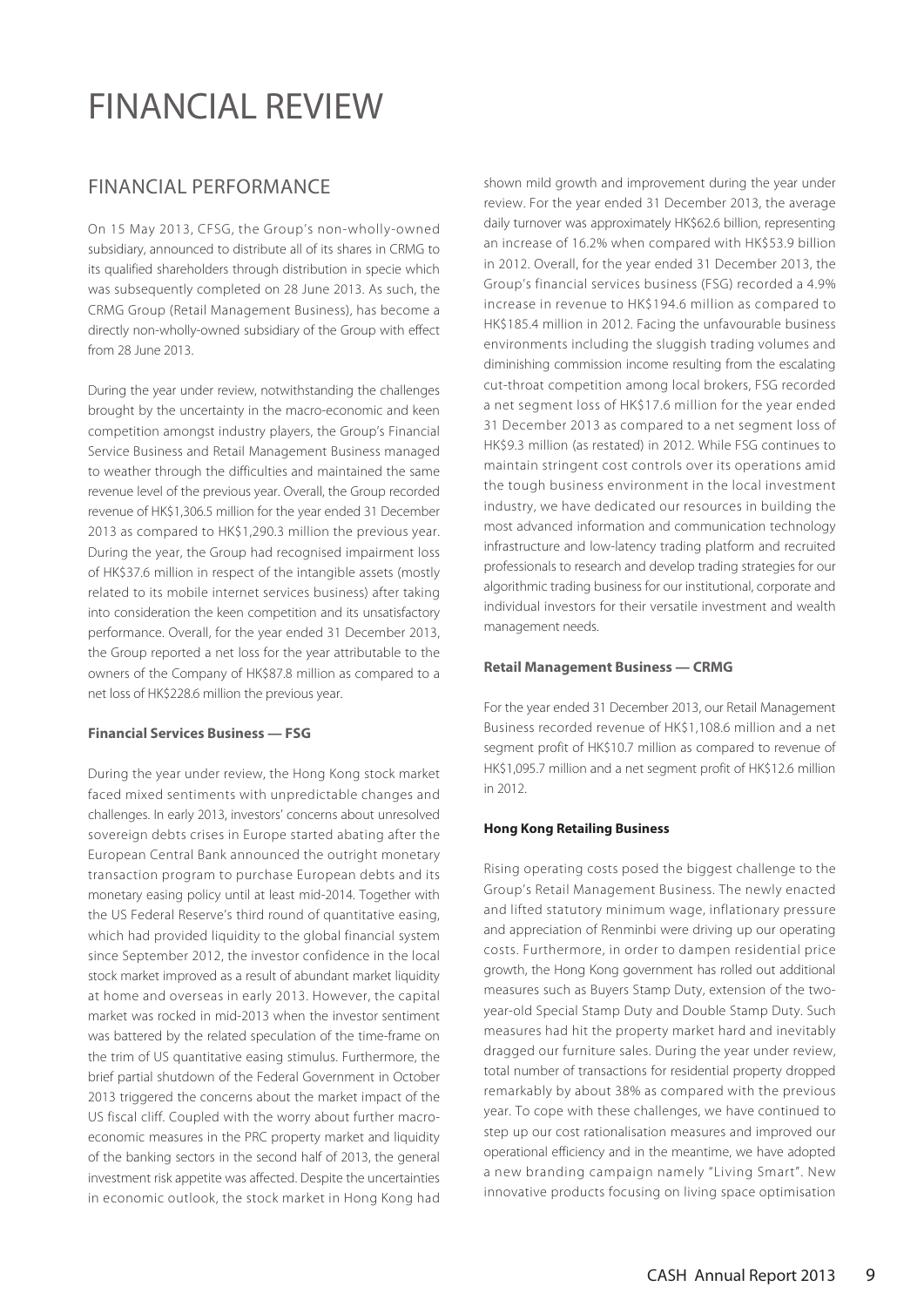# FINANCIAL REVIEW

were introduced to the market. Our Tailor Made Furniture (TMF) service was well received and posted a strong revenue growth of 29% as compared with the previous year. In addition, as online shopping has become increasing popular, we have already pursued strategies to focus on developing the Group's e-commerce business. During the year under review, our e-commerce business had achieved an encouraging growth and reported a threefold increase in sales as compared with 2012. Despite the challenging business environment, the retailing business in Hong Kong managed to maintain the revenue level as the previous year and reported revenue of HK\$1,099.3 million, representing a slight increase of 1.2% as compared with HK\$1,086.4 million in 2012. Overall, our Hong Kong retailing business recorded a net profit before taxation of HK\$26.8 million for the year ended 31 December 2013 as compared to net profit before taxation of HK\$36.6 million the previous year.

#### **PRC Retailing Business**

The operating performance of our retailing business in the mainland China was not satisfactory and has yet to make any profit contribution to the Group. During the year under review, we had closed an underperformed store and at the same time taken more cost control measures. To tap with the fast expanding e-commerce market opportunity in China, we have dedicated resources to developing e-commerce business. Overall, for the year ended 31 December 2013, the PRC retailing operation recorded revenue of HK\$9.3 million and a net loss before taxation of HK\$16.1 million as compared to revenue of HK\$9.3 million and a net loss before taxation of HK\$24.1 million in 2012.

#### **Mobile Internet Services Business**

In view of the keen competition and unstable global economic situation, the Group had treaded carefully in adjusting the pace of our business expansion and carried out a thorough organisational and operational reengineering in order to preserve our financial resources to get through the current difficult time. During the year under review, the Group continued to implement stringent cost control measures over its operations and adhered to a prudent strategy for its online game business. In the meantime, we will put its best effort to explore ways to align its Mobile Internet Services Business with the new market landscape in e-commerce business in China and new initiatives of business development will be in place to enhance its competitiveness. Overall, for the year ended 31 December 2013, the Group's Mobile Internet Services business recorded revenue of HK\$3.3 million and a net segment loss of HK\$66.5 million (including an impairment loss recognised

in respect of intangible assets amounting to HK\$37.3 million) as compared to revenue of HK\$9.2 million and a net segment loss of HK\$173.1 million (including impairment loss recognised in respect of goodwill and intangible assets amounting to HK\$83.4 million and HK\$24.0 million respectively) the previous year.

#### **Liquidity and Financial Resources**

The Group's total equity amounted to HK\$664.8 million as at 31 December 2013 as compared to HK\$755.5 million at the end of the previous year. The decrease in equity was due to the combined result of raising capital of approximately HK\$55.4 million by the issue of 184.7 million rights shares at HK\$0.30 per share in June 2013 and the reported loss for the year under review.

As at 31 December 2013, the Group had total outstanding borrowings of approximately HK\$458.7 million, which were mostly denominated in Hong Kong dollars except for a loan in the sum of RMB30 million (equivalent to approximately HK\$38.1 million) due to a third party, comprising of unsecured loans of approximately of HK\$39.6 million payable to certain independent third parties and secured loans of approximately of HK\$419.1 million (including bank loans of approximately HK\$419.0 million and obligations under finance leases of approximately HK\$0.1 million). The above bank loans of approximately HK\$419.0 million were secured by the Group's investment properties of carrying amounts of approximately HK\$57.1 million, pledged deposits of HK\$90.6 million, corporate guarantees and its margin clients' securities pledged to it. The total borrowings at the end of the previous year were approximately HK\$518.4 million. The decrease in borrowings was mainly due to the decrease in margin financing to our clients as the investment activities had been reducing during the year under review.

The Group also had an unsecured loan of US\$3.5 million (equivalent to approximately HK\$27.4 million) from a minority shareholder of one of its subsidiaries.

As at 31 December 2013, our cash and bank balances totalled HK\$1,154.7 million as compared to HK\$1,204.7 million at the end of the previous year. The Group derives its revenue mainly in Hong Kong dollars and maintains its house fund mainly in Hong Kong dollars. The liquidity ratio as at 31 December 2013 remained healthy at 1.1 times, being the same level as at 31 December 2012.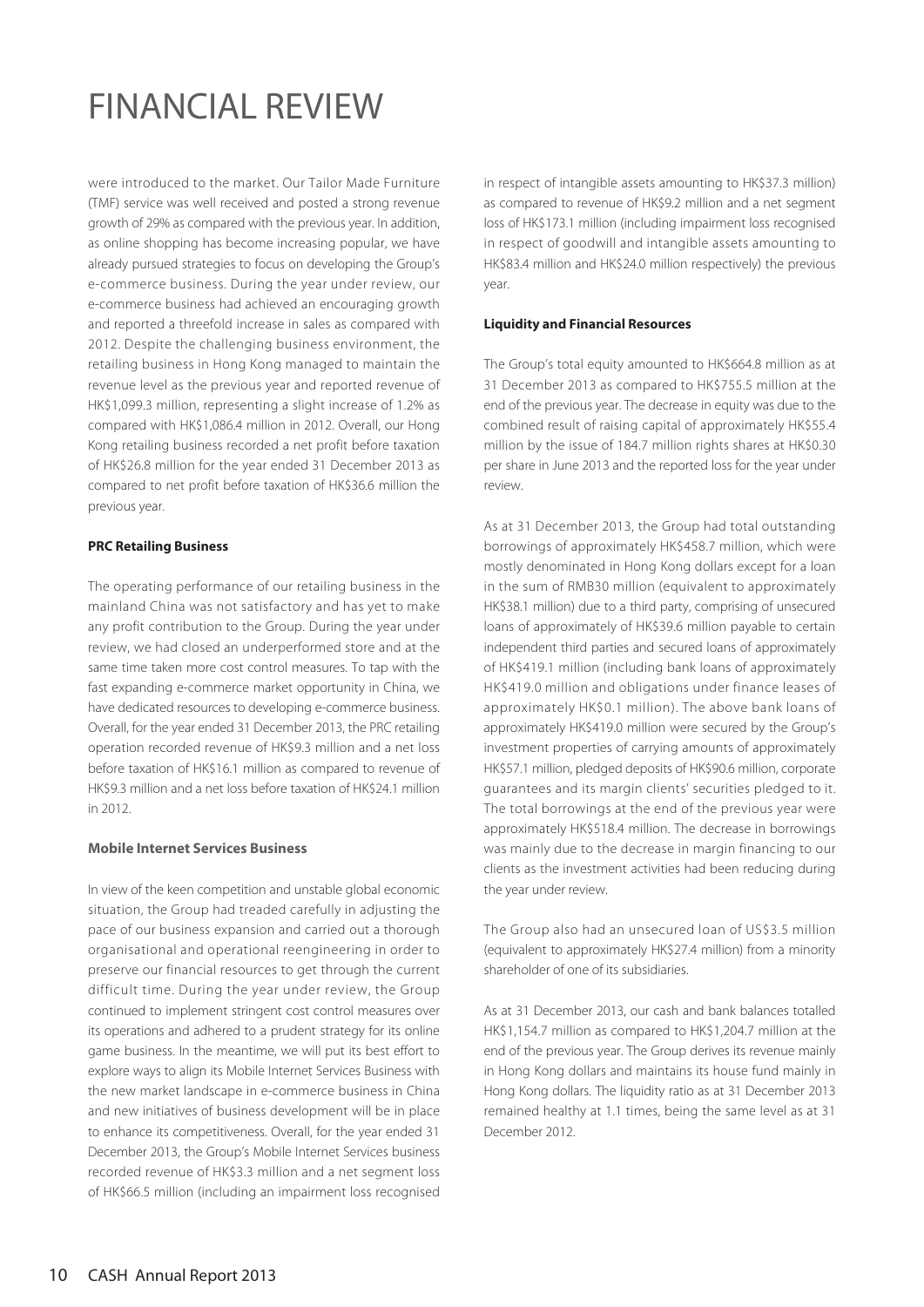The gearing ratio, which represents the ratio of interest bearing borrowings of the Group divided by the total equity, was 69.0% as at 31 December 2013 as compared to 68.6% as at 31 December 2012. On the other hand, we have no material contingent liabilities at the year-end.

#### **Foreign Exchange Risks**

As at the end of the year, the Group did not have any material un-hedged foreign exchange exposure or interest rate mismatch.

#### **Material Acquisitions and Disposals**

On 3 December 2012, CFSG announced a discloseable transaction relating to subscription of 20% equity interest in Infinity by its subsidiary at the consideration of US\$2,670,000 (equivalent to approximately HK\$20,639,000) in cash. The subscription was completed on 3 January 2013. Details of the transaction are disclosed in note (42) to the consolidated financial statements and the announcement of CFSG dated 3 December 2012.

On 7 December 2012, the Company announced a major transaction relating to disposal of a residential property in Hong Kong (Rose Gardens, Magazine Gap Road) by its subsidiary at a consideration of HK\$66,000,000 in cash. The disposal was approved by shareholders of the Company at a SGM held on 22 January 2013 and was completed on 6 February 2013. Details of the transaction are disclosed in the Company's announcement dated 7 December 2012 and the circular dated 2 January 2013.

On 15 May 2013, the Company and CFSG jointly announced the distribution in specie by CFSG of all the shares in CRMG (the holding company of the Retail Management Business) and the voluntary conditional cash offer by the Group to acquire all the issued shares in CRMG at an offer price of HK\$0.011 ("Privateco Offer"). The distribution in specie and the Privateco Offer were approved by the shareholders of the Company and CFSG at their respective SGMs held on 18 June 2013 and 21 June 2013. The distribution in specie was completed on 28 June 2013. Since then, CRMG ceased as a subsidiary of CFSG and became a 42.75% directly-owned subsidiary of the Company immediately after completion of distribution in specie. The Privateco Offer was closed on 31 July 2013 and the Group has acquired a total of 48.19% equity interest in CRMG at a total consideration of approximately HK\$20.6 million under the Privateco Offer. The Group was interested in a total of 90.94% equity interest in CRMG immediately after the Privateco Offer. As at 31 December 2013, the Group was interested in a total of 90.98% equity interest in CRMG. Details of the transactions are disclosed in the various announcements and circulars issued by the Company and/or CFSG from May to July 2013.

On 14 November 2013, the Company announced a major transaction relating to disposal of a commercial property in Hong Kong (22/F Rykadan Capital Tower, Kwun Tong) by a subsidiary of the Company (held through CFSG) at a consideration of approximately HK\$135,000,000 in cash. The disposal of the said property was approved by shareholders of the Company at a SGM held on 23 December 2013 and was completed on 20 January 2014. Details of the transaction are disclosed in the joint announcement of the Company and CFSG dated 14 November 2013, and the circular issued by the Company dated 5 December 2013.

On 24 January 2014, subsequent to the balance sheet date, the Company and CFSG jointed announced the disposal of entire equity interest in an associated company of the Company (held through CFSG) which held a commercial property in Shanghai (The Point Jingan, Jing'An District) at a consideration of RMB652,787,527 (equivalent to approximately HK\$840,800,000). Details of the transaction are disclosed in the announcement of the Company dated 24 January 2014.

Save as aforesaid, the Group did not make any material acquisitions and disposals during the year.

#### **Capital Commitment**

As at 31 December 2013, the Group has a capital commitment of HK\$184.1 million in relation to the balance of consideration of acquisition of the properties. Details of the capital commitments are also disclosed in note (42) to the consolidated financial statements.

Save as aforesaid, the Group did not have any material outstanding capital commitment at the end of the year.

#### **Material Investments**

As at 31 December 2013, the Group was holding a portfolio of investments held for trading with market values of approximately HK\$55.0 million. The net gain derived from investments held for trading of HK\$67.6 million was recorded for the year.

We did not have any future plans for material investments, nor addition of capital assets.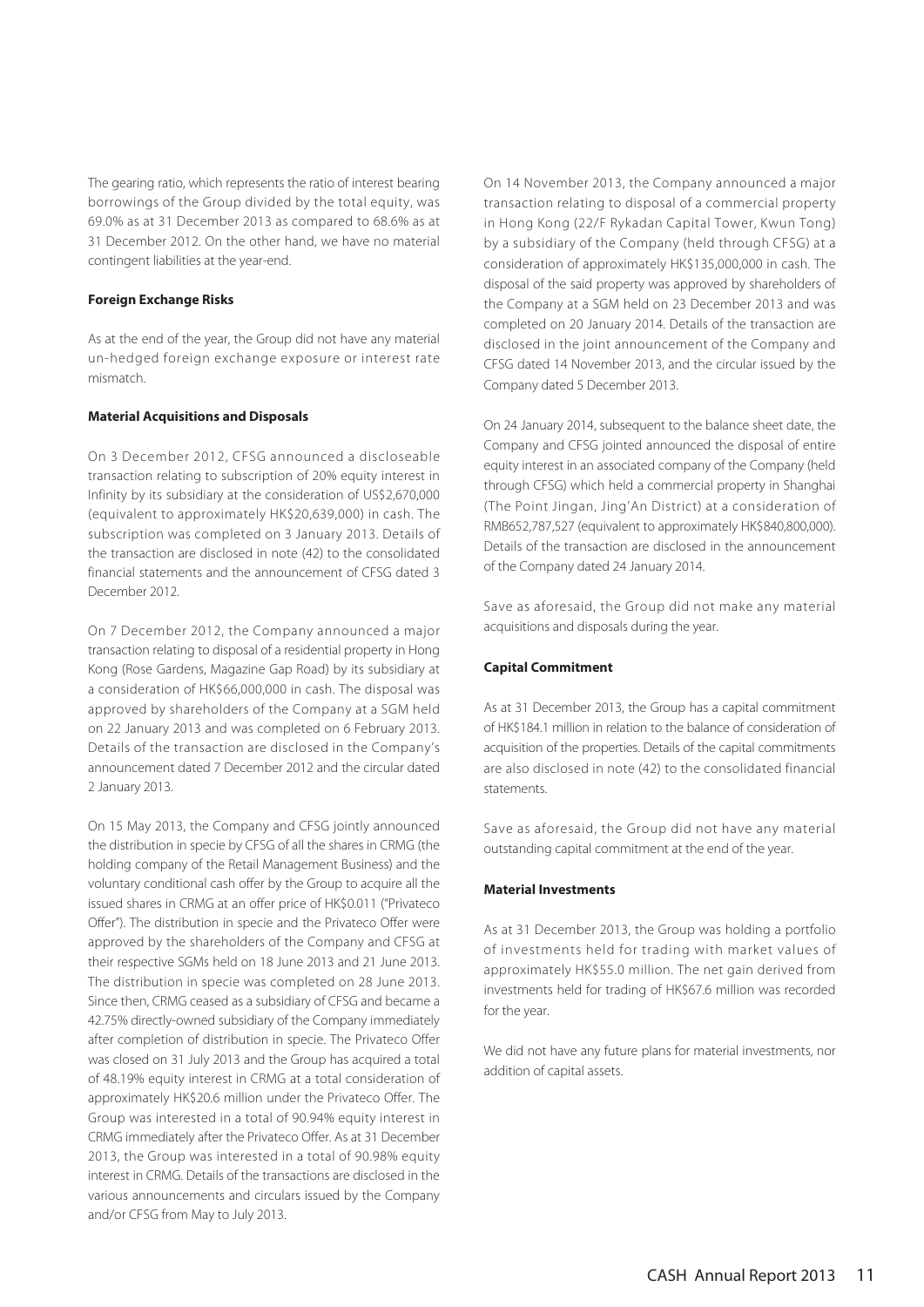# Management Discussion and Analysis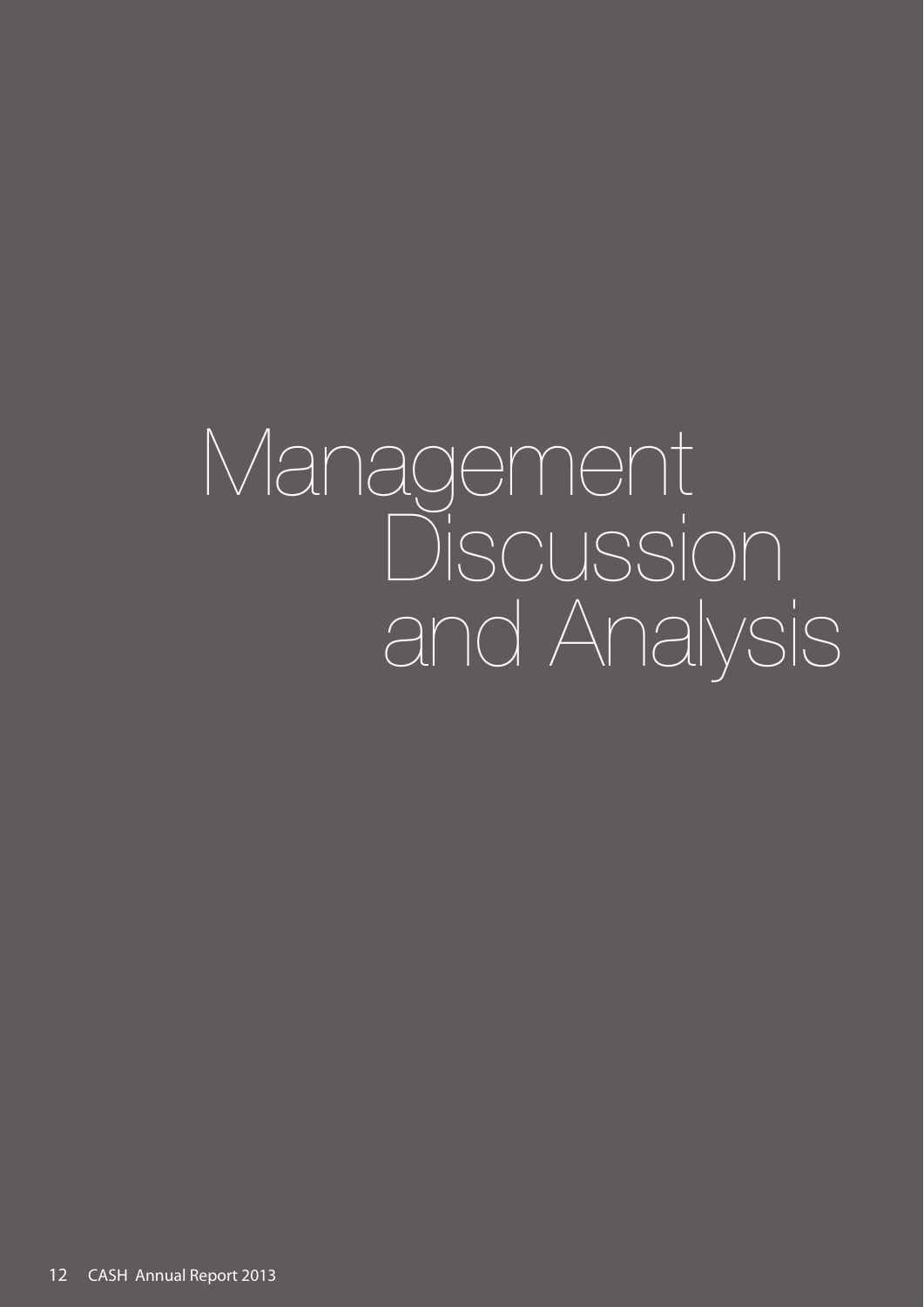# MANAGEMENT DISCUSSION AND ANALYSIS

#### **Financial Services Business — FSG**

#### **Industry Review**

In 2013, the world economy, particularly developed markets, began to show some signs of strength. Global economic growth reached 2.4%, driven by a continued rejuvenation in the developed economies in the US and the Eurozone.

In 2013, Hong Kong regained its standing as one of the top three stock exchanges globally in terms of IPO funds raised. Despite the aforesaid, recovery in the IPO market was not a proven one until October 2013. The first quarter of 2013 still showed a loss in market momentum with recording funds raised of only HK\$8.2 billion, a 16% decline compared with the corresponding period in the previous year. In the final quarter of the year, with the expected deferral in the planned tapering of quantitative easing, the IPO market saw clear signs of recovery. On 11 October 2013 alone, six companies were newly listed, and the momentum continued in November. Total proceeds in 2013 reached HK\$166,500 million, 75% higher than the HK\$90,043 million recorded in 2012.

In Asia, the stimulus initiated by the Japanese government has lifted the economy, ending years of deflation and bringing the Nikkei 225 Stock Index to surge 29% in 2013. This represents the biggest jump for the index since the 1980s economic bubble and one of the largest returns in the Asian region. Performance in China was relatively muted in 2013. The benchmark stock index, the Shanghai Composite Index, recorded a drop of 3.9% year-to-date to end 2013 on a slightly lower note.

Towards the end of 2013, the US Federal Reserve announced its decision to begin tapering its asset purchase in January 2014. With this positive signal about the strength of the US economy, the S&P 500 experienced record highs and ended the year at 1,848.36.

The Hang Seng Index (HSI) experienced a slight increase of 3% during the year. With improving market sentiments, however, average daily turnover soar to HK\$62,560 million, a climb of 16% compared with HK\$53,851 million for the same period last year.

#### **Business Review**

#### Platform Development

In 2013, we continued to devote more resources to strength our mobile trading platform. An iPad trading App "CharTrader" was introduced to the market in January. It is first in Hong Kong

market, which allows investors to trade HK futures contract by touching any points on the chart. We have also introduced the CASH Futures Trader in January. In May, we launched an App "Big Tea Rice". It provides an interactive interface for investors to search for their favorite stocks by setting different criteria as well as to provide their views on the stock market. In December, we launched the CASH Global Futures, which provides real-time futures quotes and trading platform for global markets. Apart from the above, we also introduced the Andriod version of the CASH Securities Trader and CASH Futures Trader in addition to the existing iPhone version later in the year.

#### Investment Banking

After recording a significant drop in the IPO fund raising in Hong Kong by more than 60% in 2012, the IPO market improved in 2013 in terms of size of fund raised and number of newly listed companies. The total amount of fund raised through IPOs amounted to HK\$166.5 billion, representing an increase of approximately 85% from 2012. The total number of newly listed companies for 2013 was 110, an increase by more than 71% as compared with last year. Despite such improvement in the market sentiment, the market participants and professionals involving in IPOs in Hong Kong are facing more challenges upon the new rules and regulations on IPOs and sponsors effective in October last year. In order to cope with the changing market environment and more stringent regulatory requirements, we have maintained our strategy in sponsoring IPOs of small to medium cap companies by leveraging our strength in such sector.

In addition to the IPO projects, we have focused on M&A advisory, fund raising activities and other corporate finance exercises. During the year ended 31 December 2013, we acted as the financial advisor of a number of sizeable corporate finance transactions, for H-Share listed company, stateowned enterprises and other listed companies in Hong Kong (including Xiamen International Port Co., Ltd, Wuling Motors Holdings Limited, China Uptown Group Company Limited and Van Shung Chong Holdings Limited), in respect of M&As, very substantial acquisitions and disposals as well as major transactions (involving formation of joint venture in the PRC, disposal of key assets and businesses, acquisition and disposal of interests in companies), distribution in specie, and general offer and whitewash application made under the Takeovers Code. We have also obtained mandates as the compliance advisors of newly listed companies in Hong Kong. We will continue this proven strategy to have a balanced focus on IPOs as well as other financial advisory and corporate transactions for the purpose of diversifying our business and income streams.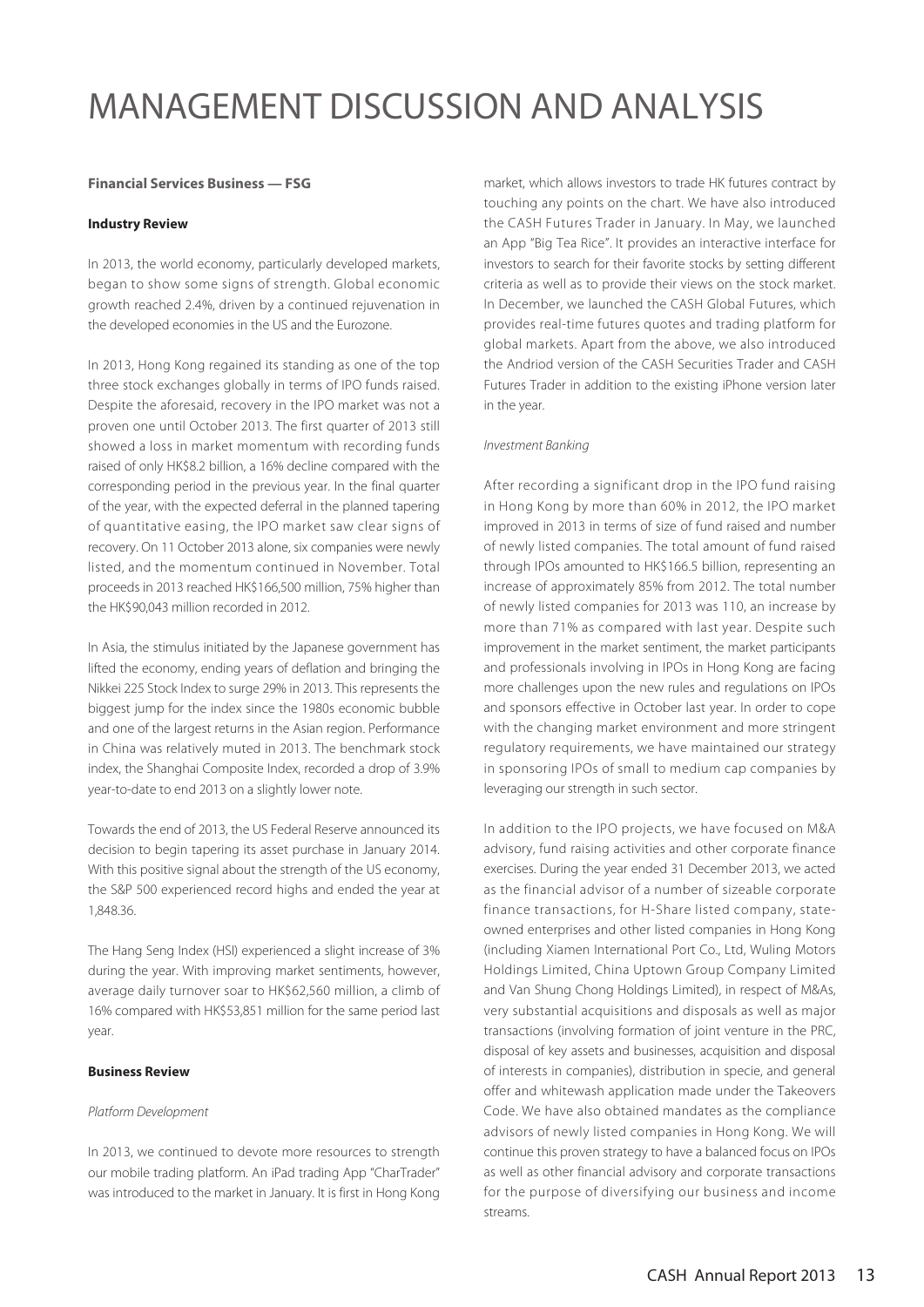# MANAGEMENT DISCUSSION AND ANALYSIS

#### Securities Broking

During the year, investors regained confidence in the domestic equities market. Trading volume recorded an encouraging increase, reflected by the 16% jump in the average daily turnover. The IPO market was recovering as well, leading to a surge in our income from margin financing. Overall, the Group's broking business recorded an operating revenue of HK\$194.6 million in the reporting period, increasing 4.9% compared with the same period of last year.

High expectation for China's reform progress and liquidity pressure may result in volatilities of Hong Kong and Mainland stock markets. With the expected accommodative monetary condition, we look for the global recovery to move up a gear in 2014. Hong Kong economy is likely to be relatively stable and may increase moderately in 2014. Together, we expect the securities market to continue to recover and stabilize in the year to come.

#### Wealth Management and China Development

As a fully-fledged and long standing wealth management service provider, our goal is to help our clients achieve their life-long investment objectives with our personalized and comprehensive investment solutions on a risk-adjusted basis. During the year under review, the global market condition showed a bipolar performance, while the developed economies, i.e. US and some of the European countries, continue to demonstrate a strong economic recovery, the developing economies including Brazil, India and ASEAN region showed different degrees of economic downturn. Thanks to its mainland strategy launched few years ago to enhance income sources and channel development, the business unit only showed a moderate slowdown in terms of turnover in the year of 2013.

During the year under review, the unit continues to strengthen discretionary portfolio management to provide personalized customer service experience to our clients. Although the global investment markets remained volatile, the team managed to achieve satisfactory performance for the discretionary portfolio accounts. This not only enhances our corporate branding, it also helps to attract new assets from prospective clients.

China is one of the fastest-growing wealth management markets in the coming decade. The rapid growth in highnet-worth individuals resulted in a bloom of Independent Financial Advisers (IFAs) in China. The recent unsatisfactory investment return in China also reminds the investing public to have a diversified portfolio. The establishment of Shanghai

Free Trade Zone in September provides an opportunity for the unit to leverage on its financial innovation capability and portfolio management expertise to structure in-house wealth management products to fulfil global investment needs of the investing public. The business unit will also continue to concentrate its resources in expanding the networks through forming co-operation with local business partners and devote resources to strengthen our portfolio management capability.

#### Asset Management

Hong Kong and Mainland stock market underperformed the overseas stock market in 2013. Slower economic growth in China and the tightening liquidity problem raised investors' concern on economic hard landing in China. In addition of the recovery signal of the economic situation in the US and Europe, investors reallocated their portfolio by lowering the weighting of Hong Kong and China stocks and increasing the weighting on US and European stocks. Overall, the HSI rose 3% and the H-share index fell 5.42% in the year of 2013.

Our amount of Asset Under Management (AUM) rose around 31.38% compared with the end of the year in 2012. We outperformed the market during the period as we put more efforts to acquire new high-net-worth clients. As the market concerned the slow down of the economic growth in China, we focus on those sectors with lower co-relationship with the China's economic growth such as technology, logistics and Macau gaming industry and avoid the liquidity sensitive sectors such as raw material and financial sectors.

Looking forward, we expect China's economic growth rate to sustain at 7% in the year of 2014. The Hong Kong stock market is trading at around 11 times prospective 2013 P/E and around 3.2% dividend yield and the current valuation is undemanding for the long-term investors. As the concerns of some negative factors such as slow down of the economic growth in China and the problem of loan issue in the province government still exists, we expect that the Hong Kong market may continue to keep the sideway movement in the year of 2014 while technology, logistics, gaming and health care sectors may outperform the market. We believe that our AUM and revenue such as performance fee may keep a reasonable growth in 2014.

#### Fund Management

The Group has expanded into the fund management business in China through the investment in Infinity in December 2012. Infinity owns 16 local RMB funds with asset under management of exceeding RMB2 billion. It invests in a diverse portfolio of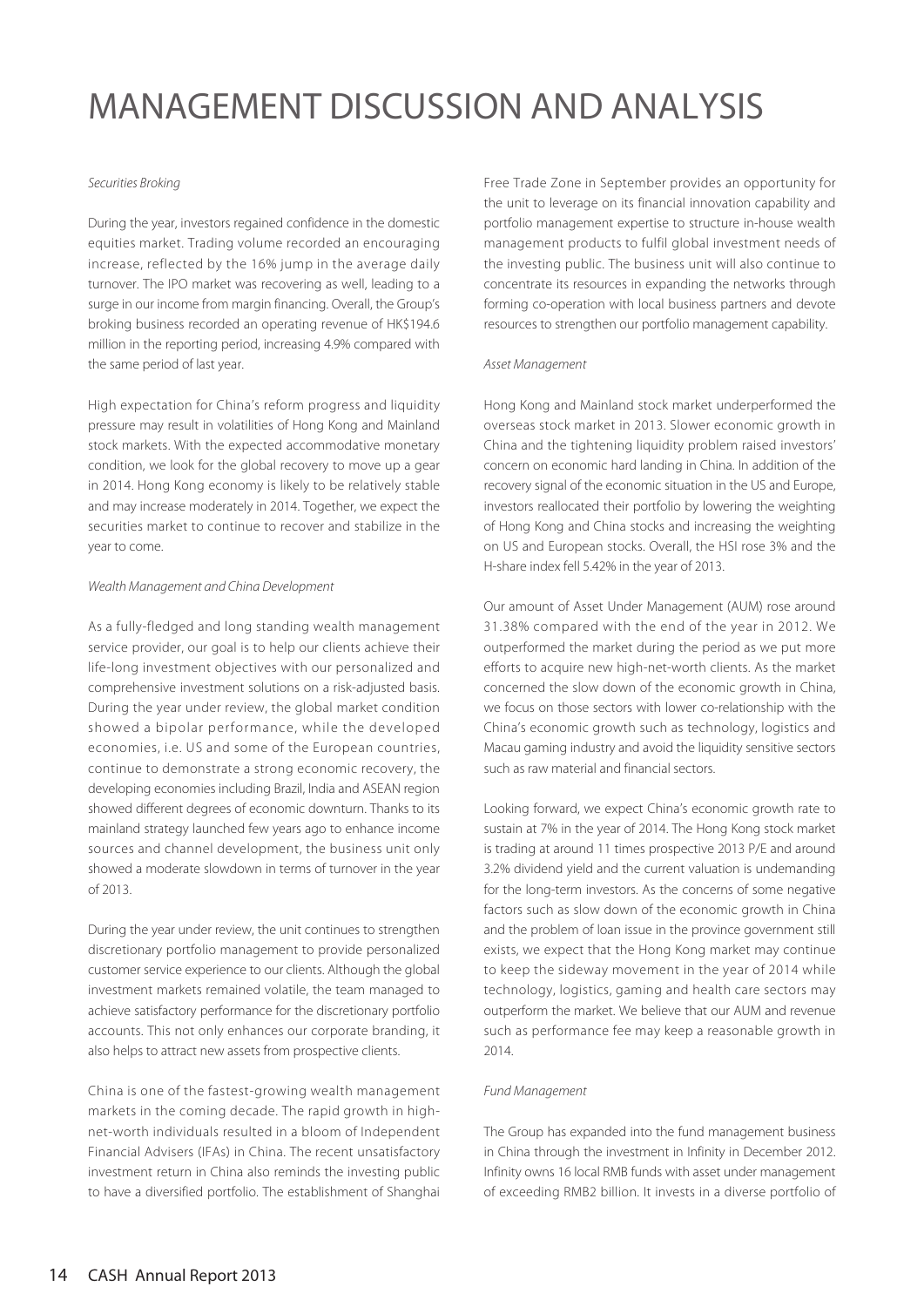Chinese companies in a wide range of industry sectors, with an impressive track record for partnering with high-growth technology companies.

In May 2013, Infinity Group and its partner have committed to taking part in building and financing the new Beijing Eco-Valley Project, the first Sino-Israeli 'smart' agricultural city. The Project is a joint initiative between Infinity Group, an independent third party, and the City of Beijing, with the support of the Israeli Government.

During the year, planning for setting new offshore funds focusing on pre-IPO investments in Hong Kong and projects in China with expected returns respectively have been conducted and crossselling of brokerage, investment banking, wealth management and asset management services of the Group has been made through network of Infinity in China. Potential IPO candidates have been referred to our Investment Banking Group for pitching while investment and wealth management products distributions have been established.

#### **Outlook and Corporate Strategy**

While 2013 was a fruitful year for Hong Kong's IPO market, it is expected that such momentum in the market will continue in 2014. It is likely to see a large number of sizable deals in 2014, covering large IPOs from spin-offs of local listed companies. The Stock Exchange has been taking active initiative in attracting more foreign companies. For example, in September 2013, the Securities and Futures Commission and the Exchange jointly issued the revised Joint Policy Statement regarding the listing of overseas companies. With enhanced regulatory certainty, it is likely to see an increase in overseas listed companies coming to Hong Kong in the years to come and a continued growth in Hong Kong's IPO market activities for the second successive year.

Despite the muted performance in 2013, Mainland China remains an attractive destination to investors, especially with the Chinese government's move to entering a period of structural and economic reforms in promoting a more marketdriven economy and stimulating growth.

The capital market continues to grow with increasing complexity and sophistication. Algorithmic trading, while having gained its importance in global market, mainly the US, has recently started to catch the attention of regulators in Hong Kong. A new regulation on electronic trading, algorithmic trading and direct market access (DMA) is effective on 1 January 2014. The new regulation, while imposing heavier burden on the Group's algorithmic trading business, also provides clearer direction and guidelines to the Group. The launching of the new rules also signifies the growing recognition and importance of algorithmic trading in the Hong Kong financial market. Alongside the clear approach adopted by the Exchange in advanced trading platform development, we will continue to dedicate resources in high level technology investment and maintain our leading position in the market as a professional provider of high-speed, reliable, and technologically advanced trading platforms.

With the growing complexity and sophistication of the capital market, professionals and expertise with high caliber are intensively sought over. Human assets are always highly valued by the Group. Over the year, we were able to gather professionals from around the globe, ranging from scholars and professors from respectable universities, to expertise in the financial industry. The mix of talent allows the Group to develop further in an all-round perspective. Leading the elite teams with advanced technology will drive the Group's future development. We will continue to build up our high technology trading strategies and to capture market niche and opportunities available.

#### **Retail Management Business — CRMG**

#### **Pricerite Business Review**

In 2013 Hong Kong economy underwent moderate growth in consumption, stable expansion in income and employment conditions. However, the stagnant real estate market, especially towards the second half of the year, severely affects the consumption of furniture and home products. Despite the above, we are pleased to report that we have achieved steady growth in both revenue and gross profit, mainly by strategic initiatives and proper execution throughout the year.

#### LIVING SMART by Pricerite

In view of the small apartments and crowded living space in town, we continue to implement our LIVING SMART strategic plan by offering customer unique smart solutions, specially for young couples and individuals, to improve their quality of living.

To promote LIVING SMART CAMPAIGN, our marketing communications and in-store materials focus on home furnishing, household tips and smart product recommendations. We offer customers ideas and solutions to create and optimize "Space" in their small apartments, to decorate home with personal "Style", and to make use of ecofriendly products to create "Savings" on energy, time & money.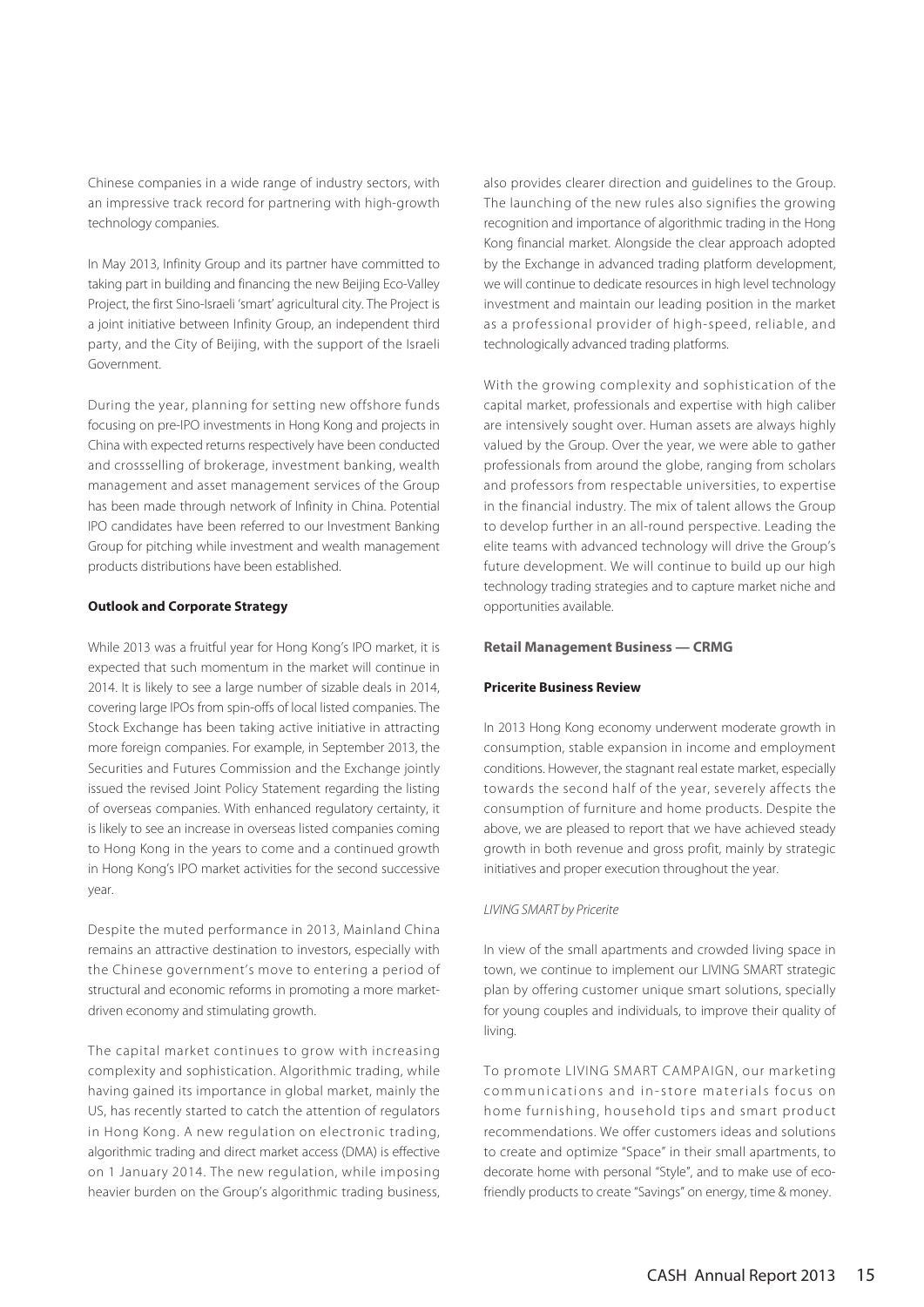# MANAGEMENT DISCUSSION AND ANALYSIS

#### Store Network

During the year, we have revamped our flagship stores in Causeway Bay, Yuen Long and expanded Shatin flagship store, to showcase the LIVING SMART solutions. A diverse range of room settings were set up to inspire different stylish mix and match ideas with our furniture series.

Our "tailor-made furniture (TMF)" centre has been expanded to include most of our stores to demonstrate different space optimization ideas, such as raised floor, pull-down wall bed and table. Variety of wall-mount shelving items have been further developed to include enhanced multi-function and aesthetic appeals on storage and home organization.

#### Smart Merchandises

To help customers to have healthier, more savings and convenient lifestyle, our merchandising team and product development team have worked closely with our suppliers to introduce assorted innovative products and solutions to deepen and broaden LIVING SMART product portfolio.

As more and more smaller apartments are introduced to the market, we see there is an increasing challenge for new home owners to manage living space in a small room. As such, we have focused our effort in delivering home solutions to maximize living space. As the exclusive retailer of Hiddenbed in Hong Kong, a leading space saving furniture brand, we had introduced more models to cater for different needs of small families. Hiddenbed has presence in 22 countries and its patented mechanics helps users to double the usable space easily by transforming a bed to a desk (and vice versa) in seconds.

Modular design is another merchandising focus. To enable customers to tailor-make their own mix-and-match wardrobe system, we have developed a new series of wardrobe system named WoodCrest in the first half of this year.

Being a leading home furnishing retailer, we strive to continuously improve product safety and product healthiness. In 2013, we have led and set the industry standard by accrediting all office chairs, folding chairs and stools with international standards.

Our sales performance in customized furniture continued to grow rapidly with the expansion of our tailor-made furniture (TMF) centres with a team of specialists. To better serve customers who are renovating new homes or refurnishing

apartments, we have added window curtains, flooring and wall paint products and services to our tailor-made services, to provide one-stop-shop decorative solutions.

#### E-Channels

In the reporting year, our online shop has shown rampant growth in terms of traffic and sales. To improve customer browsing and shopping experience, a giant revamp has rolled out during the year, including re-design overall look and feel of the online shop, and adding a wide range of online-to-offline features. Member points added via purchase in physical stores can now be used in online shop (and vice versa).

In the second half of the year, thanks to high broadband and smart phone penetration as well as growing m-commerce development, a mobile version of our online shop has been launched to enable younger customers to enjoy round-theclock shopping anytime anywhere.

In the second quarter of the year, we took a new initiative to explore the mobile-commerce by launching Pricerite Express. Being the first of its kind in Hong Kong, Pricerite Express delivers the convenience of mobile-commerce while at the same time replicates the actual shopping experience. By displaying real scale of product images on wall posters at Admiralty, Tsing Yi and Tseung Kwan O MTR stations, hustle and bustle working class can shop by mobile device during waiting time of transportation. Pricerite Express creates high market awareness, by making its first attempt to explore zerofloor-area, zero-instore-manpower shop for future business expansion. The success of Pricerite Express is recognized by winning HKMA/TVB Awards for Marketing Excellence 2013 — "Citation for Innovation" and "Citation for Digital Marketing".

To facilitate our customer relationship management with aid of various social media platforms, we have successfully acquired over 20,000 Facebook fans, and stay connected to our customers anytime anywhere by WeChat and Youtube channels.

#### Rewards & Recognitions

Committed to providing excellent services to our customers, we had been recognized by numerous honorable awards for the years of dedicated service offered. During the year, we have won not only the Distinguished Salesperson Award (DSA) and the Outstanding Young Salesperson Award (OYSA) 2013 but also HKRMA's Service & Courtesy Award, which is respected as the "Oscars" of Hong Kong retail industry.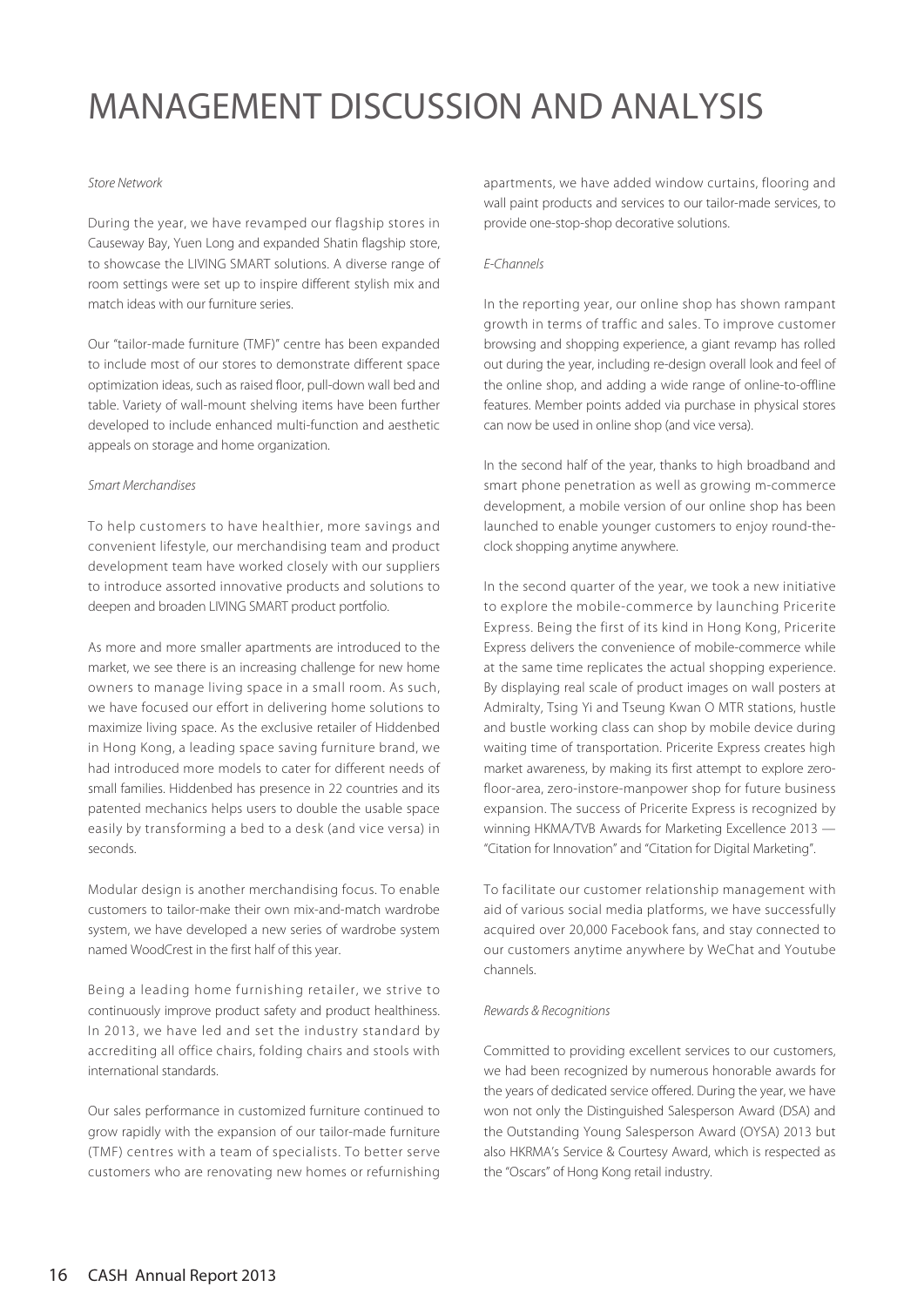Besides, we also won the awards of GS1 Hong Kong Consumer Caring Companies 2013 and Hong Kong Awards for Environmental Excellence (HKAEE) Wholesalers & Retailers Sector.

#### China Operations

In Guangzhou, 生活經艷 has explored offline to online business opportunities and has launched its online shop in T-Mall during the year. Together with physical stores, we have organized online-to-offline or offline-to-online promotion campaigns, have explored different business cooperation and have worked closely with local newspapers and TV channels to develop brand exposure.

#### **Mobile Internet Services Business**

#### **Industry Review**

According to the research report released by the Game Publication Committee of the Publishers Association of China (GPC) and International Data Corporation (IDC), earnings of the China gaming market reached RMB83.17 billion, a year-on-year increase of 38%. Despite the booming development, the online gaming industry in China is presented with many challenges jeopardizing its sustainable and healthy growth, including copyright violations, lack of innovations in game design and enhancements of user experiences.

After experiencing unprecedented growth in both market size and number of users during the past decade, the revenue growth of client-based online gaming sector slid to a new low in the past year. The client-end based games are still the largest market segment in the online gaming industry of China. Yet, the growth has significantly slowed down. The market share of client-end based games was 64.5% in 2013, down by 10.4% as compared with the same in 2012. Client-based games, which require users to download software before they play, is now extremely mature and highly competitive.

Growth in both smartphone usage and connectivity of 3G network has spurred a switch from PC online games to mobile games. Local developers are looking to mobile gaming for faster profit growth. Earnings of the mobile gaming market reached RMB11.24 billion in 2013, up 246.9% year on year. Despite the notable growth in the past few quarters, the decline in spending on PC online games has not yet materialized on the mobile games, due to the lower monetization features comparing to traditional PC online games. The competition is getting more intense as the client-based and browser-based gaming companies have gained a foothold in the mobile

gaming sector. According to the report figures released by Niko Partners, there are more than 80,000 development studios in China working on mobile games, releasing over 100 games per day. Companies find it increasingly difficult to stand out in the crowded mobile gaming market, which is now highly fragmented with hundreds of app stores presented. Intense competition means that gamers do not necessarily have to pay for games. On the other hand, operating performance tends to decline at a faster rate after reaching a peak of popularity and player usage in just a few months' time. Usually, the success of gaming companies is highly dependent on a single game title. Despite the active efforts to dedicate resources in building game portfolios, it is unlikely to replicate the success of single popular game due to fast-evolving customer expectations. It is expected to see rapid consolidation of the mobile gaming market in the coming years.

#### **Business Review & Outlook**

During the year, the Group completed restructuring of online gaming business and ceased the development and operation of several game titles in China due to the weaker than expected operating performance and unsatisfactory results in user acceptance tests. The Group continued to launch content updates of "King of Pirates" for our overseas license partners.

According to the data released by The Ministry of Industry and Information Technology, there were 1.229 billion subscribers of mobile communication services in China as of the end of December 2013, growing by 10.42% year-on-year, in which 401.61 million of them were 3G users and 807.56 million were mobile Internet-access users. The number of China's 4G mobile phone network users might top 30 million in more than 300 cities in 2014. With the rapid development of China's mobile network connectivity and higher penetration of mobile devices, the mobile internet industry will see its rampant growth in next few years. Mobile game is now making up the fastest growing segment in the online gaming industry in China. It has taken market share from PC-based casual and social online games. Casual and trivia games are currently among the most popular mobile game titles, but more intense games such as role-playing and strategy games will gain importance over time on the mobile gaming sector. We will continue to explore investment opportunities to form partnerships with development studios or companies that have strong and proven development capabilities to enhance our mobile game and content offerings.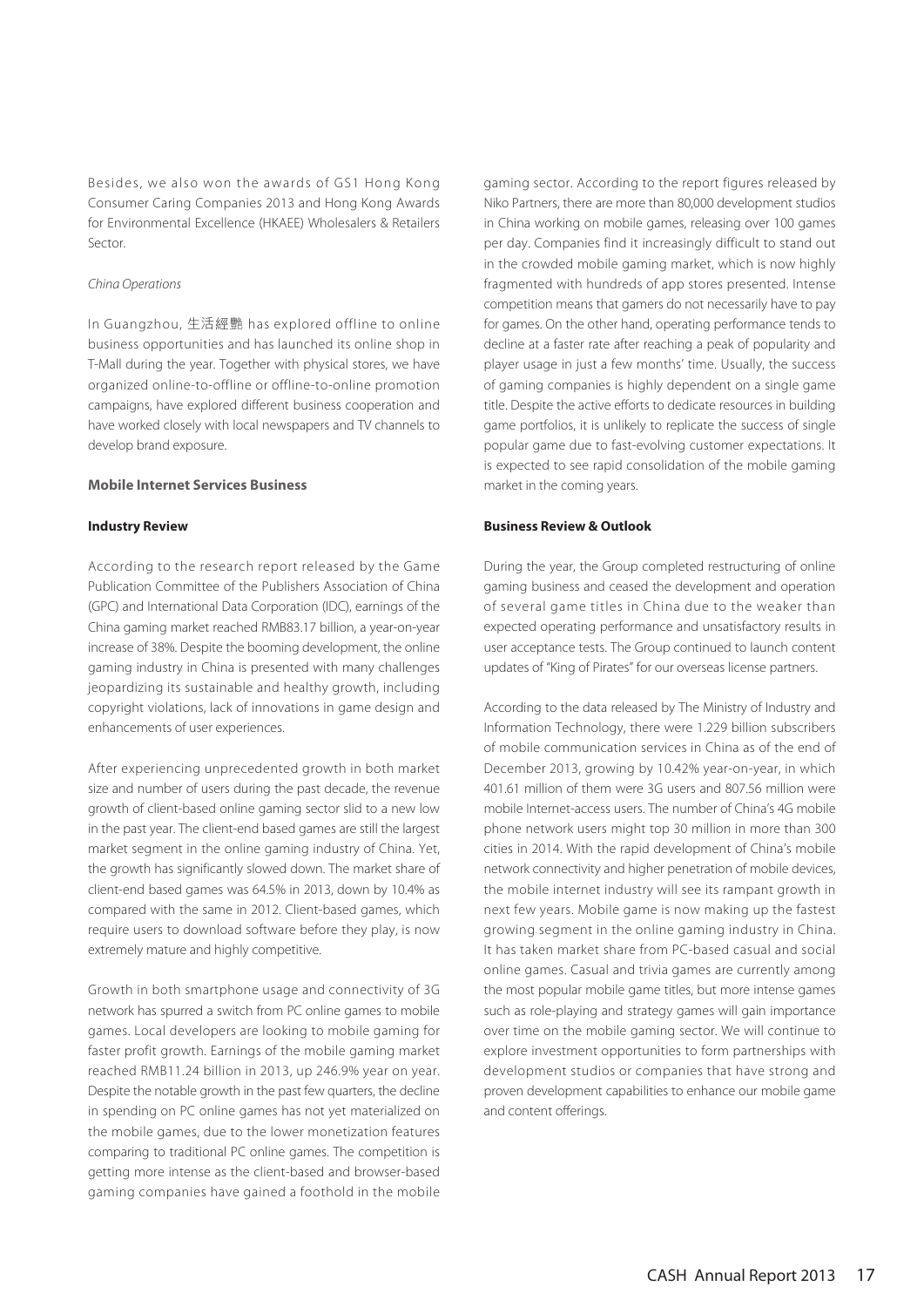# Employee Information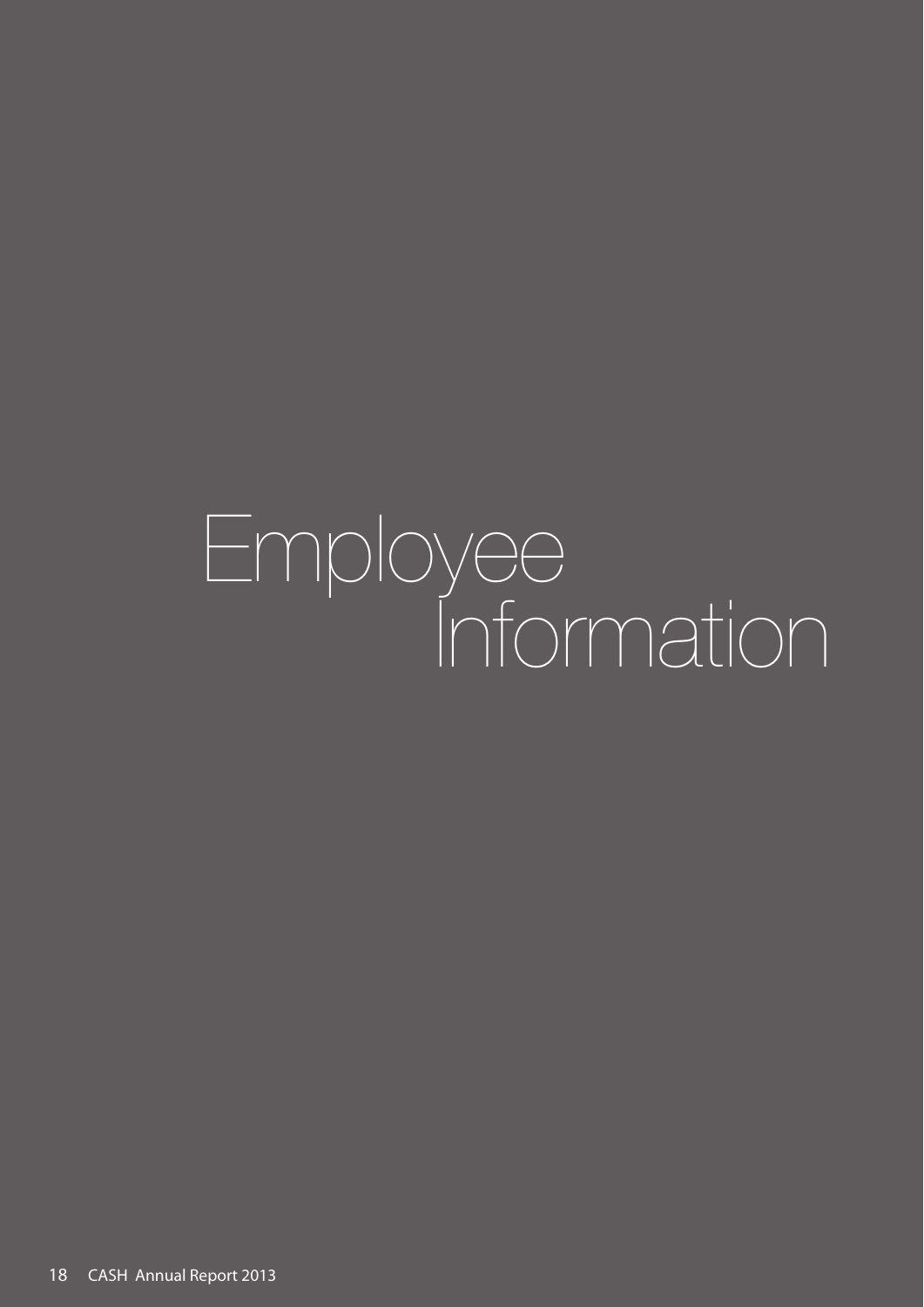# EMPLOYEE INFORMATION

At 31 December 2013, the Group had 1,150 employees, of which 233 were at the CFSG Group. Our employees were remunerated according to their performance, working experience and market conditions. The total amount of remuneration cost of employees of the Group for the year under review was approximately HK\$268.2 million.

## **BENEFITS**

The Company and some of its subsidiaries provide employee benefits including mandatory provident fund scheme, medical insurance scheme, discretionary share options, performance bonus and sales commission for their staff. The Company also provides its employees in the PRC with medical and other subsidies, and contributes to the retirement benefit plans.

## TRAINING

The Group has implemented various training policies and organised a number of training programs aimed specifically at improving the skills of its employees and generally to increase the competitiveness, productivity and efficiency of the Group including training in areas such as product knowledge, customer service, selling techniques, team building, communication, languages, presentation, coaching, quality management and also professional regulatory training programs as required by regulatory bodies. The Group also arranges for relevant staffs, who are licensed persons under the SFO, to attend the requisite training courses to fulfill/comply with the continuous professional training as prescribed in the SFO.

The Group conducts an initial staff orientation for new employees in order to familiarise them with the Group's history and strategy, corporate culture, quality management measures, rules and regulations. This orientation aims to prepare the new employees for the positions by establishing a sense of belongingness and cooperation; by supplying necessary information that resolves an employee's concerns; and by removing any potential barriers for job effectiveness and continuous learning.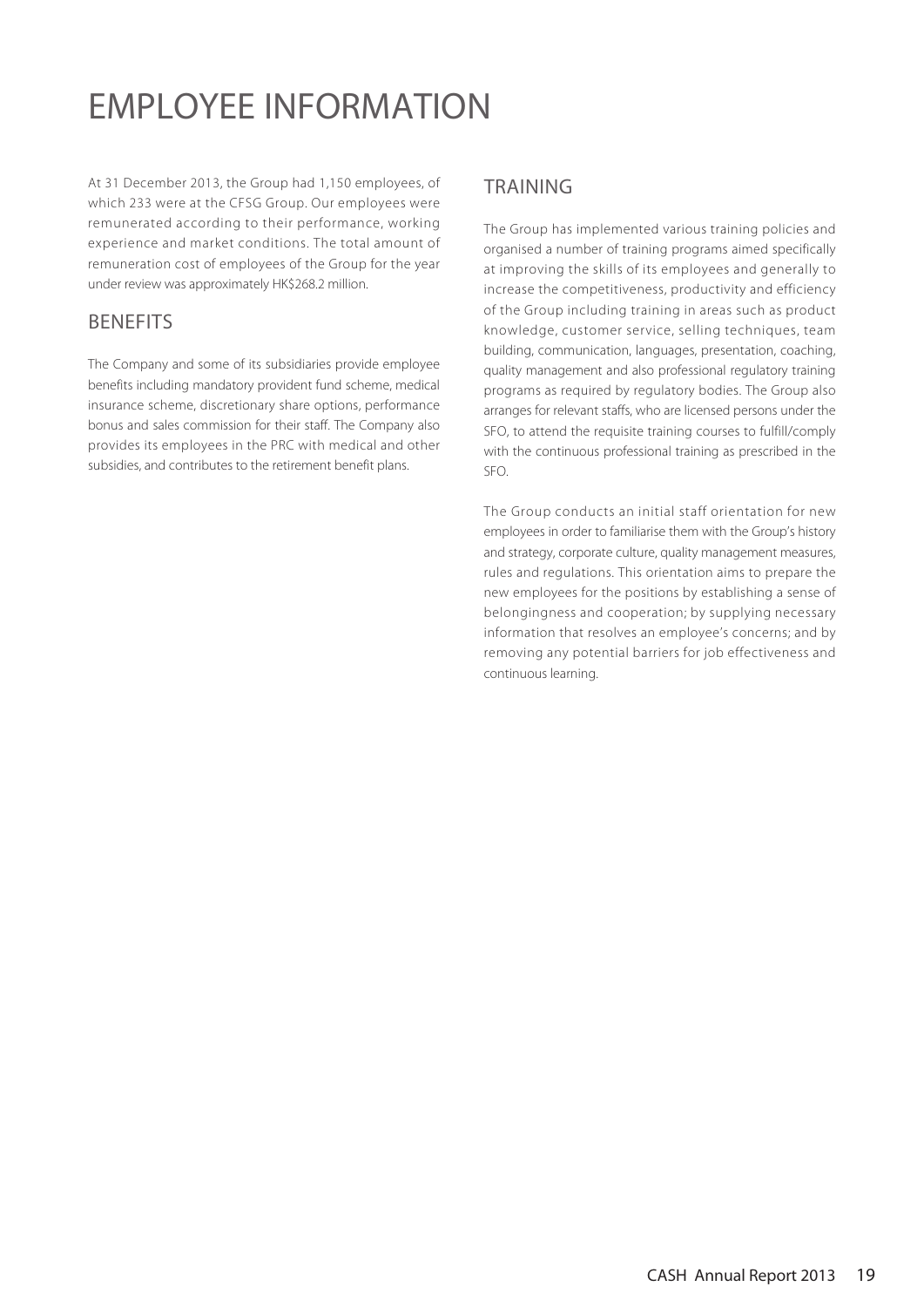# Board of Directors and Senior Management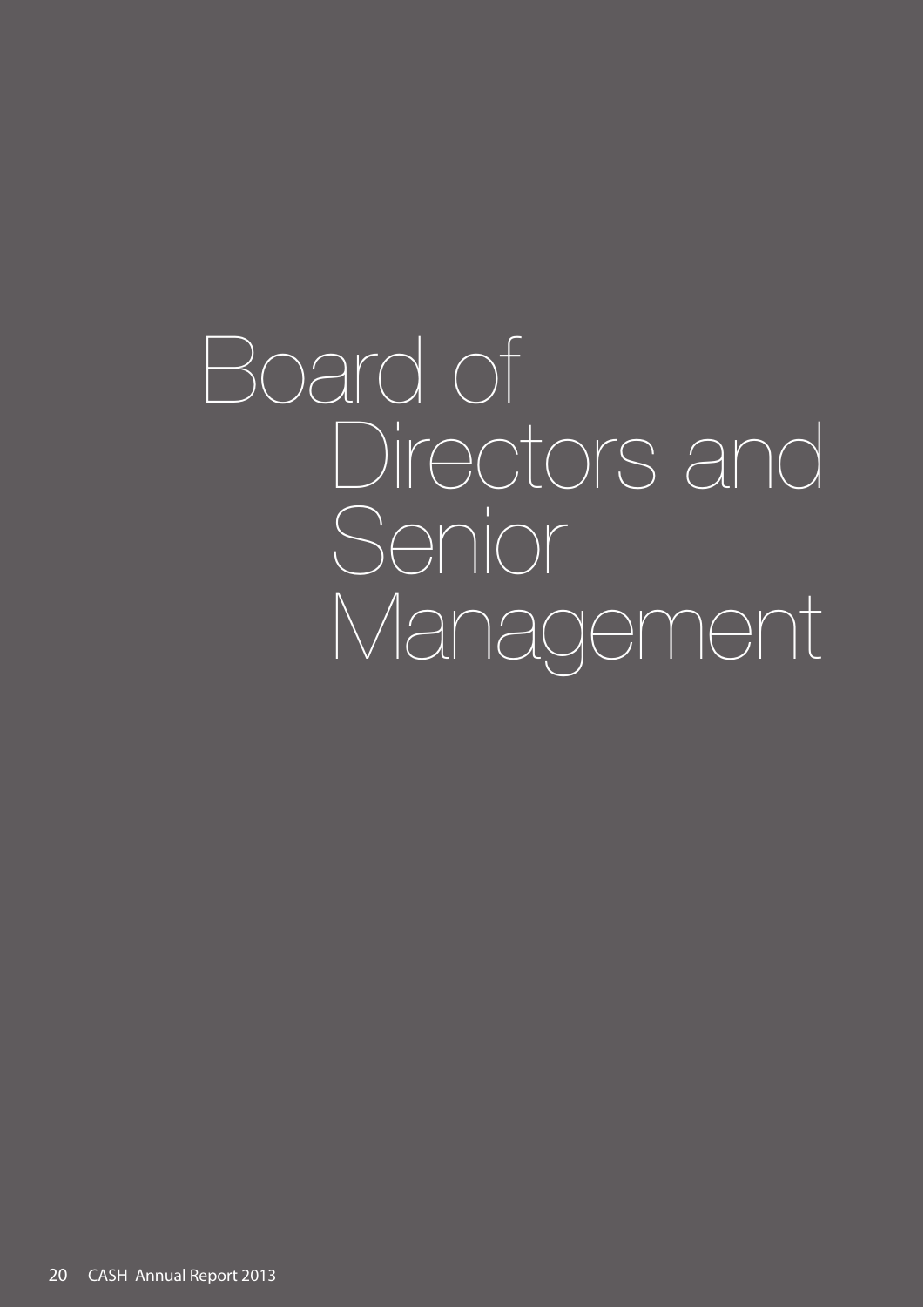# BOARD OF DIRECTORS AND SENIOR MANAGEMENT

# EXECUTIVE DIRECTORS

#### **Bankee Pak-hoo KWAN**

#### **Chairman**

#### MBA, BBA, FFA, MHKSI, CPM(HK), MHKIM

Mr Kwan, aged 54, joined the Board on 9 March 1998. He is responsible for the overall business strategy of the Group. Mr Kwan has extensive experience in corporate management, strategic planning, marketing management, financial advisory and banking. An MBA graduate from The Murdoch University of Perth, Australia and a BBA graduate from The Chinese University of Hong Kong, Mr Kwan is also a fellow of the Institute of Financial Accountants, UK, a member of the Hong Kong Securities Institute, a Certified Professional Marketer (HK) and a member of the Hong Kong Institute of Marketing.

Mr Kwan is a firm believer in youth education and development. He is a John Harvard fellow of the Harvard University, US; a member of the Harvard University Asia Center Advisory Committee; a member of the Court of City University of Hong Kong; an honorary fellow of The Open University of Hong Kong; a trustee of New Asia College of The Chinese University of Hong Kong; an advisory professor of Nanjing University. Mr Kwan is also an honorary advisor of several higher education institutions, including the LiPACE of The Open University of Hong Kong and the Academy of Oriental Studies of Peking University. Furthermore, Mr Kwan is appointed as an honorary advisor of the Fong Yun Wah Foundation and the China Charity Federation.

In addition to education, Mr Kwan is also active in serving the community. He is a member of the standing committee of the Chinese People's Political Consultative Conference (CPPCC), Shanghai Committee; a member of the Election Committee for the Fourth Term of the Chief Executive Election of the HKSAR; and the immediate past chairman and honorary advisor of the Hong Kong Retail Management Association. Mr Kwan has also been a member of the Central Policy Unit of the Government of the HKSAR. Currently, he is also a member of the Consumer Council; the Minimum Wage Commission; The Small and Medium Enterprises Committee (SMEC), Trade and Industry Department; the Consultation Panel of the West Kowloon Cultural District Authority; the Corporate Advisory Council of Hong Kong Securities Institute and the Business Facilitation Advisory Committee (BFAC). He is also the Convenor of the Wholesale and Retail Task Force (WRTF) of the BFAC. Mr Kwan is also an honorary advisor of the CEPA Business Opportunities Development Alliance.

In December 2009, Mr Kwan was named "Entrepreneur of the Year 2009" in the Asia Pacific Entrepreneurship Awards as organised by Enterprise Asia, which recognised his outstanding entrepreneurial success and significant contributions to economic life and society.

Mr Kwan is a substantial Shareholder and the chairman of CFSG. Mr Kwan is a member of the Remuneration Committee, as well as a member of the remuneration committee of CFSG.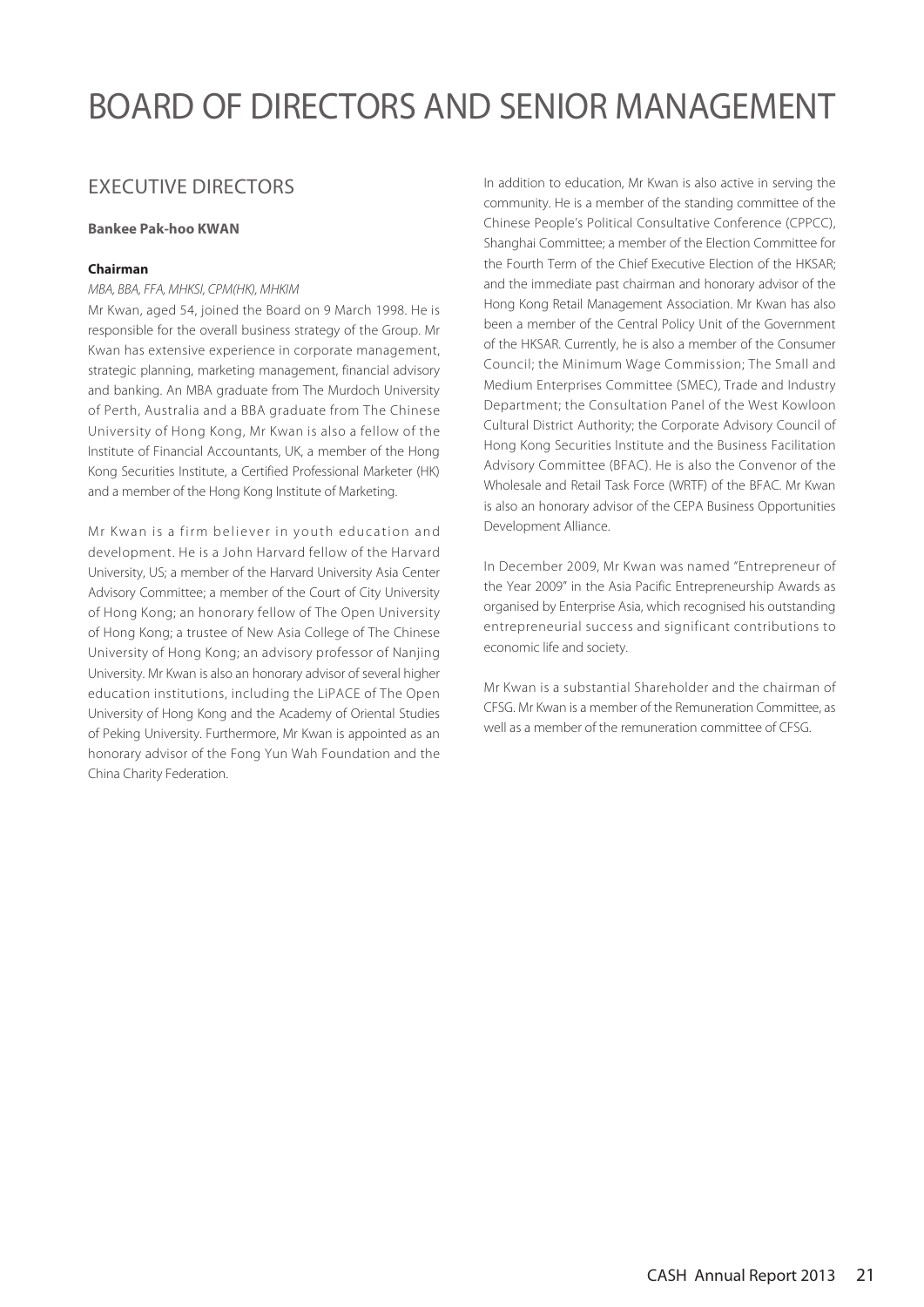# BOARD OF DIRECTORS AND SENIOR MANAGEMENT

#### **Sammy Wing-cheong TSUI**

#### **CEO**

Mr Tsui, aged 49, joined the Board on 7 October 2013. He is in charge of the overall corporate development and management of the Group. He has worked in the advertising and media field for more than 22 years. He has extensive experience in marketing and management. He is the founder of the Taobao Tianxia Weekly Magazine in Hong Kong and "auto22. com", an online automobile trading platform owned by New World Cyberbase Limited. He had been the executive director and chief executive officer of China Outdoor Media Group Limited (stock code: 254), the group chief executive officer of BMA Investment Limited, chief operating officer of Sing Tao Magazines Group Limited, chief executive officer of Sing Tao Publishing Group Limited and publisher of South China Media Limited. He is also a mentor in the Mentorship Program at the Journalism and Media Studies Center of the University of Hong Kong.

#### **Bernard Ping-wah LAW**

#### **CFO**

#### MBA, FCCA, FCPA, MHKSI

Mr Law, aged 55, joined the Board on 9 March 1998. He is in charge of the Group's overall financial and accounting management. Mr Law has extensive experience in financial management and accountancy. He graduated from The University of Warwick, UK with a Master Degree of Business Administration. He is a fellow member of The Association of Chartered Certified Accountants and the Hong Kong Institute of Certified Public Accountants, and a member of Hong Kong Securities Institute. He is also an executive director and chief financial officer of CFSG.

#### **Derek Hin-sing NG**

#### **ED**

#### MBA, BA, CFPCM

Mr Ng, aged 45, joined the Board on 5 August 2013. He is in charge of the corporate development and management of the Group's retail business. He has extensive experience in the field of retail operation and management. Mr Ng graduated from Southern Illinois University Carbondale in US with a Master Degree of Business Administration and from Ottawa University in US with a Bachelor Degree of Arts. He is a CERTIFIED FINANCIAL PLANNERCM professional.

### I N D E P E N D E N T N O N - E X E C U T I V E DIRECTORS

#### **Johnny Ka-kui LEUNG**

#### **INED**

 $II \, B$ 

Mr Leung, aged 56, joined the Board on 25 October 2000. Mr Leung has extensive experience in the legal field and is the managing partner of a legal firm in Hong Kong. He graduated from the University of London with a Bachelor Degree of Laws. He is the chairman of the Audit Committee and the Remuneration Committee.

#### **Chuk-yan WONG**

#### **INED**

MSc (Business Administration), BBA, CFA, CGA

Mr Wong, aged 52, joined the Board on 3 June 1998. Mr Wong has extensive investment management experience in the global financial markets and is a portfolio manager of a large renowned investment counsel in Toronto, Canada and is responsible for the company's equity investments in the Asia Pacific region. He graduated from the University of British Columbia, Canada with a Master of Science degree in Business Administration and from The Chinese University of Hong Kong with a Bachelor Degree of Business Administration. He is a Chartered Financial Analyst (CFA) charterholder and a Certified General Accountant of Canada. He is also a member of the Audit Committee and the Remuneration Committee.

#### **Hak-sin CHAN**

#### **INED**

#### PhD, MBA, BBA

Dr Chan, aged 52, joined the Board on 25 October 2000. Dr Chan has extensive experience in the academia in the US as professor, researcher and consultant in the fields of corporate finance and international marketing. He is an associate professor in the Department of Marketing and Management at Hang Seng Management College. He graduated from the University of Wisconsin-Madison, US with a Doctor of Philosophy degree in Business and a Master Degree in Business Administration and from The Chinese University of Hong Kong with a Bachelor Degree in Business Administration. He is also a member of the Audit Committee.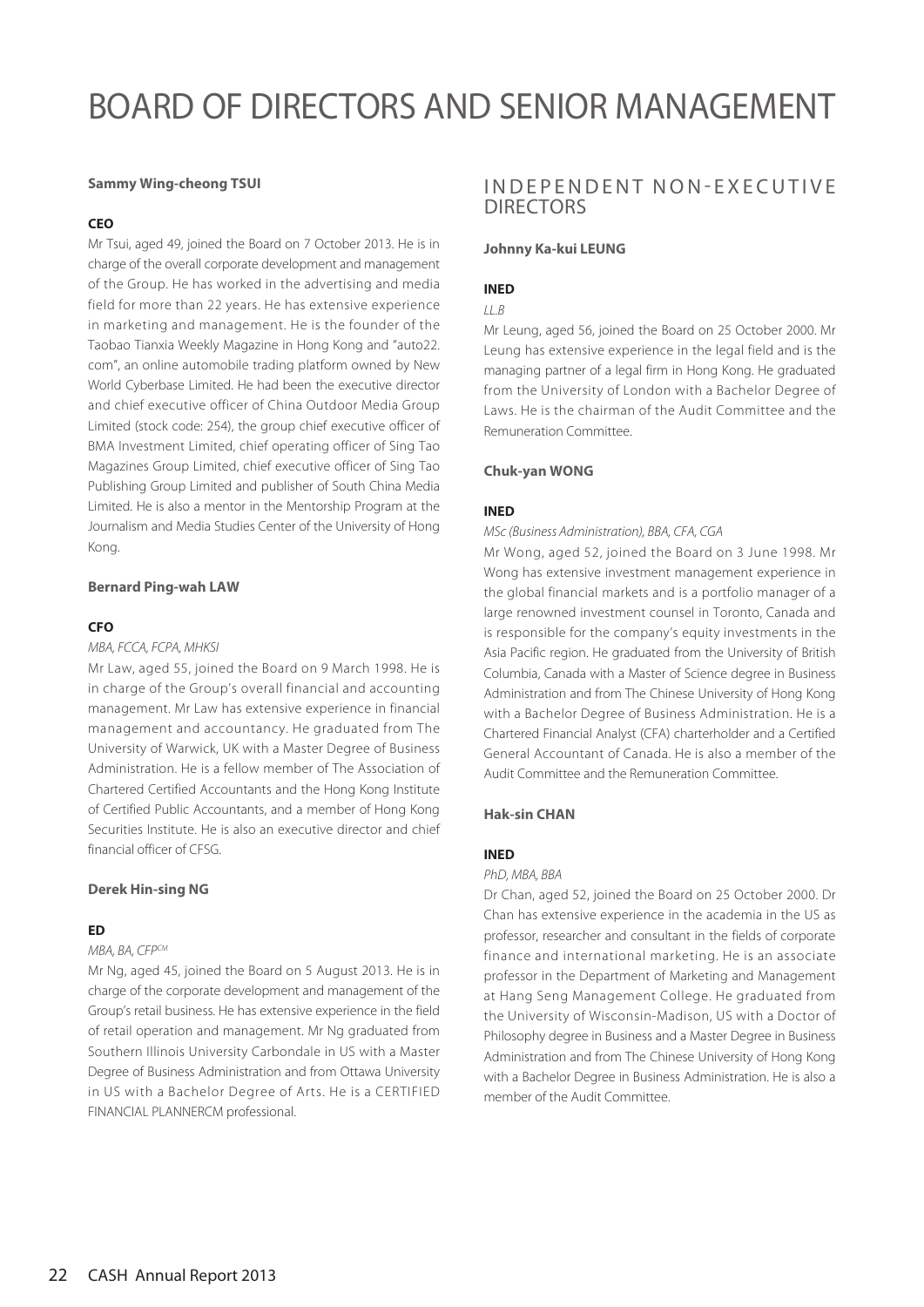### SENIOR MANAGEMENT

#### **Benson Chi-ming CHAN**

#### **Executive Director and Chief Executive Officer of CFSG**

MBA, BA, FCCA, CPA, MHKSI

Mr Chan, aged 47, joined the Group in June 1998. He is in charge of the CFSG Group's overall business development and management. Mr Chan has extensive experience in the field of auditing, accounting, investment banking and corporate finance. He is a holder of Master Degree of Business Administration from The Hong Kong University of Science and Technology and Bachelor of Arts (Hons.) Degree in Accountancy from The Hong Kong Polytechnic University. He is a fellow member of The Association of Chartered Certified Accountants, a Certified Public Accountant of the Hong Kong Institute of Certified Public Accountants and a member of the Hong Kong Securities Institute. Mr Chan is also the managing director and a responsible officer of Celestial Capital (the investment banking group of the CFSG Group).

#### **Majone Pui-lai CHENG**

#### **Executive Director and Deputy Chief Executive Officer of CFSG**

MSc, BEcon

Ms Cheng, aged 41, joined the Group in March 1998. She helps oversee the business development and management of the CFSG Group. Ms Cheng has extensive relevant experiences in the financial services industry. She received a Master Degree of Science in Financial Management from The University of London, UK and a Bachelor Degree in Economics from The University of Hong Kong. Ms Cheng is a responsible officer of Celestial Securities and Celestial Commodities respectively.

#### **James Siu-pong LEUNG**

#### **Deputy Chief Executive Officer, Pricerite**

MBA, BSocSc

Mr Leung, aged 51, joined the Group in October 2001. Mr Leung is in charge of the operations management of the Group's retail business. He has extensive experience in the fields of banking and retail management businesses. He received a Master Degree of Business Administration from Heriot-Watt University, UK and a Bachelor Degree of Social Sciences from The University of Hong Kong.

#### **Raymond Kung-chit NG**

#### **Deputy Chief Executive Officer, Pricerite**

M Mgmt, B Comm

Mr Ng, aged 45, joined the Group in November 1998. Mr Ng is in charge of the operations control and back office management of the Group's retail business. He has extensive management experience in corporate administration and operation. He received a Master Degree in Management from Macquarie University, Australia and a Bachelor Degree in Commerce from the University of Toronto, Canada.

#### **Simon Kwok-tat SHING**

#### **Chief Marketing Officer**

BA

Mr Shing, aged 45, joined the Group in January 2014. Mr Shing is in charge of the overall marketing strategy and promotion plan of the Group. He has extensive experience in consumer marketing and communications, with recent focus in banking and finance as well as retail sectors. He received a Bachelor Degree of Marketing from The Hong Kong Polytechnic University.

#### **Raymond Pak-lau YUEN**

#### **Deputy CFO**

BA, FCCA, CPA, ACA

Mr Yuen, aged 50, joined the Group in November 2000. Mr Yuen is responsible for overseeing Group's finance, treasury, accounting and financial management. He has extensive experience in internal audit, credit risk management and operations control. He graduated from The City University of Hong Kong with a Bachelor of Arts Degree in Accountancy. He is a fellow member of The Association of Chartered Certified Accountants, a Certified Public Accountant of the Hong Kong Institute of Certified Public Accountants and an associate of The Institute of Chartered Accountants in England and Wales.

#### **Suzanne Wing-sheung LUKE**

#### **Company Secretary**

#### FCIS, FCS

Ms Luke, aged 45, Ms Luke joined the Group in May 2000. She has extensive listed company secretarial experience. She is a fellow of the Institute of Chartered Secretaries and Administrators, UK and The Hong Kong Institute of Chartered Secretaries. In addition to taking the role as company secretary of the Company, she is also the company secretary of CFSG.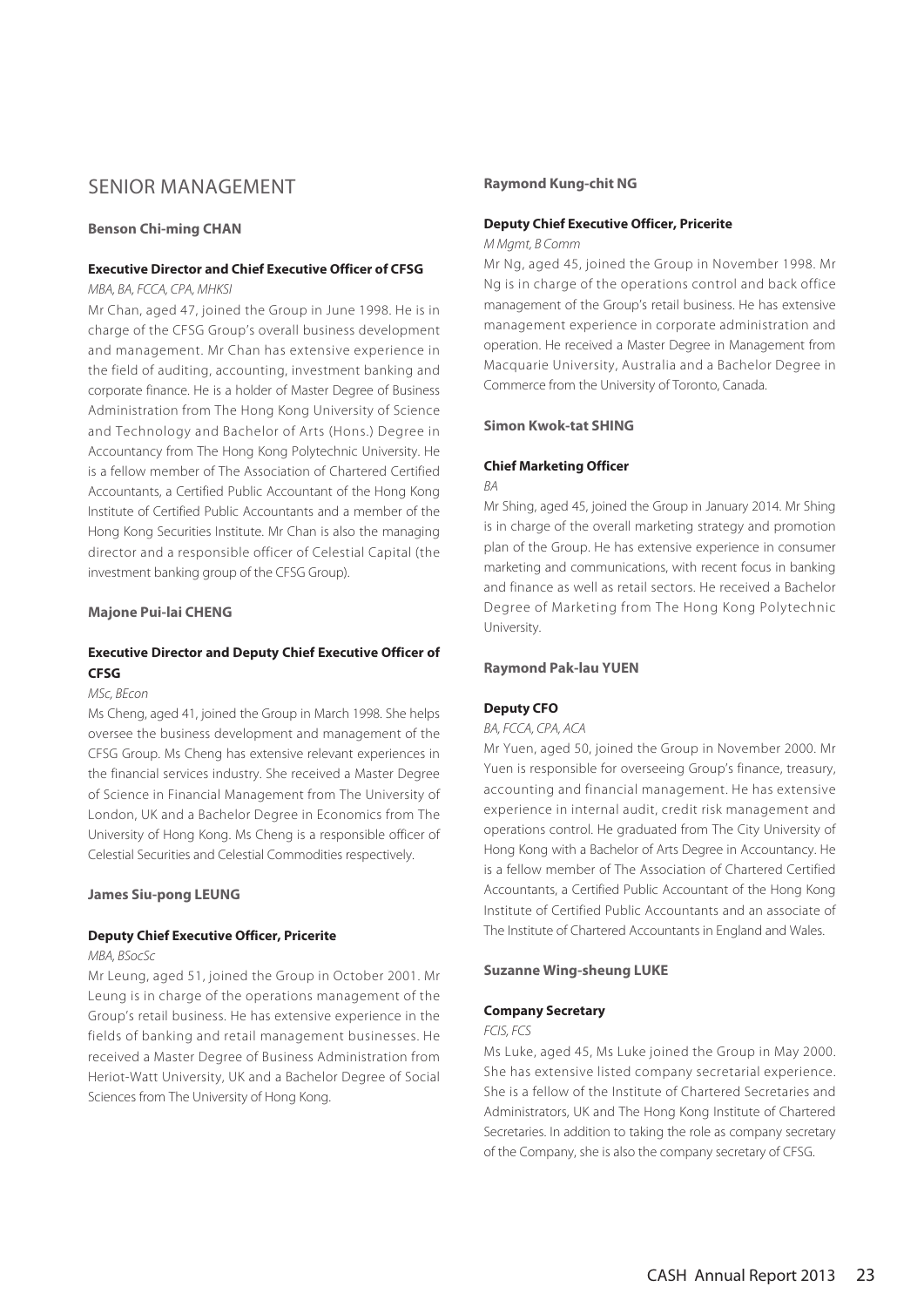# Corporate Governance Report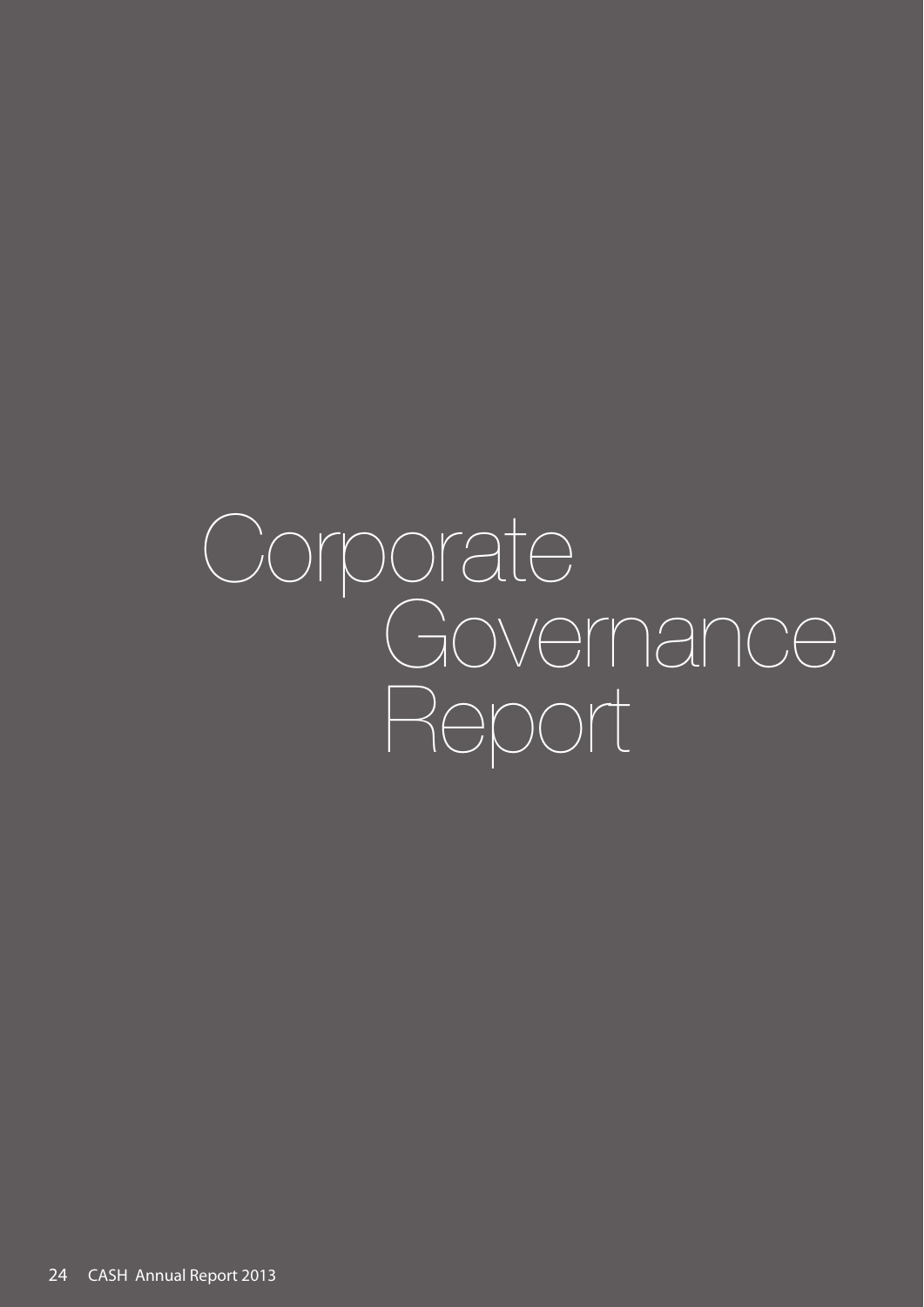# CORPORATE GOVERNANCE REPORT

The Directors of the Company have adopted various policies to ensure compliance with the code provisions of the CG Code under Appendix 14 of the Listing Rules. For the year ended 31 December 2013, the Company has complied with all the code provisions of the CG Code, except for the deviations with explanation described below:

i. Mr Kwan (Chairman of the Board) also acted as CEO of the Company during the underlying year. According to code provision A.2.1, the roles of Chairman and CEO of the Company should be separate. The dual role of Mr Kwan provides a strong and consistent leadership to the Board and is critical for efficient business planning and decisions of the Group. The balance of power and authorities is ensured by the operation of the senior management and the Board, which comprise experienced and high caliber individuals.

Subsequent to the review year on 2 January 2014, Mr Tsui Wing Cheong Sammy, an executive director of the Company, has been promoted to chief executive officer of the Company in place of Mr Kwan with effect from 2 January 2014. Mr Kwan's CEO role has been relinquished and such code provision has been complied since then.

- ii. The Company does not have a nomination committee as provided for in code provision A.5.1 as its function has been performed by the Board as a whole. The Board under the leadership of the Chairman is responsible for reviewing the structure, size and composition of the Board and the appointment of new directors from time to time to ensure that it has a balanced composition of skills and experience appropriate for the requirements of the businesses of the Company, and the Board as a whole is also responsible for reviewing the succession plan for the directors.
- iii. According to code provision A.6.7, independent non-executive directors should attend general meeting of the Company in order to develop a balanced understanding of the view of shareholders. Due to their other business engagement, the INEDs were unable to attend respective SGMs and AGM of the Company held during the year, details of which are set out in page 28 of this annual report under the "Directors' Attendance and Time Commitment".

# THE BOARD COMPOSITION

As at the date of this report, the Board comprised seven Directors (four EDs and three INEDs) who possess the skills, experience and expertise either in the same industry or relevant to the management of the business of the Group. The INEDs will also share their valuable impartial view on matters to be discussed at the Board meetings. The biographies of the Directors are set out from pages 21 to 22 of this annual report under the "Board of Directors and Senior Management" section.

# CHAIRMAN AND CHIEF EXECUTIVE OFFICER

Code provision A.2.1 requires that the roles of chairman and chief executive officer should be separate and should not be performed by the same individual. Mr Kwan Pak Hoo Bankee, Chairman of the Board, also assumes the role of CEO of the Company during the underlying year and is responsible for formulating the strategies and policies of the business development of the Group, and overseeing the functioning of the Board. He would ensure that all Directors are properly briefed on issues arising at Board meetings and that adequate, complete and reliable information is received by the Directors. In addition, the three INEDs provide independent and impartial opinion on issues to be considered by the Board. The board is of the opinion that the current Board structure functions effectively and does not intend to make any change thereof.

Subsequent to the review year on 2 January 2014, Mr Tsui Wing Cheong Sammy, an executive director of the Company, has been promoted to chief executive officer of the Company in place of Mr Kwan with effect from 2 January 2014. Mr Kwan's CEO role has been relinquished and such code provision has been complied since then.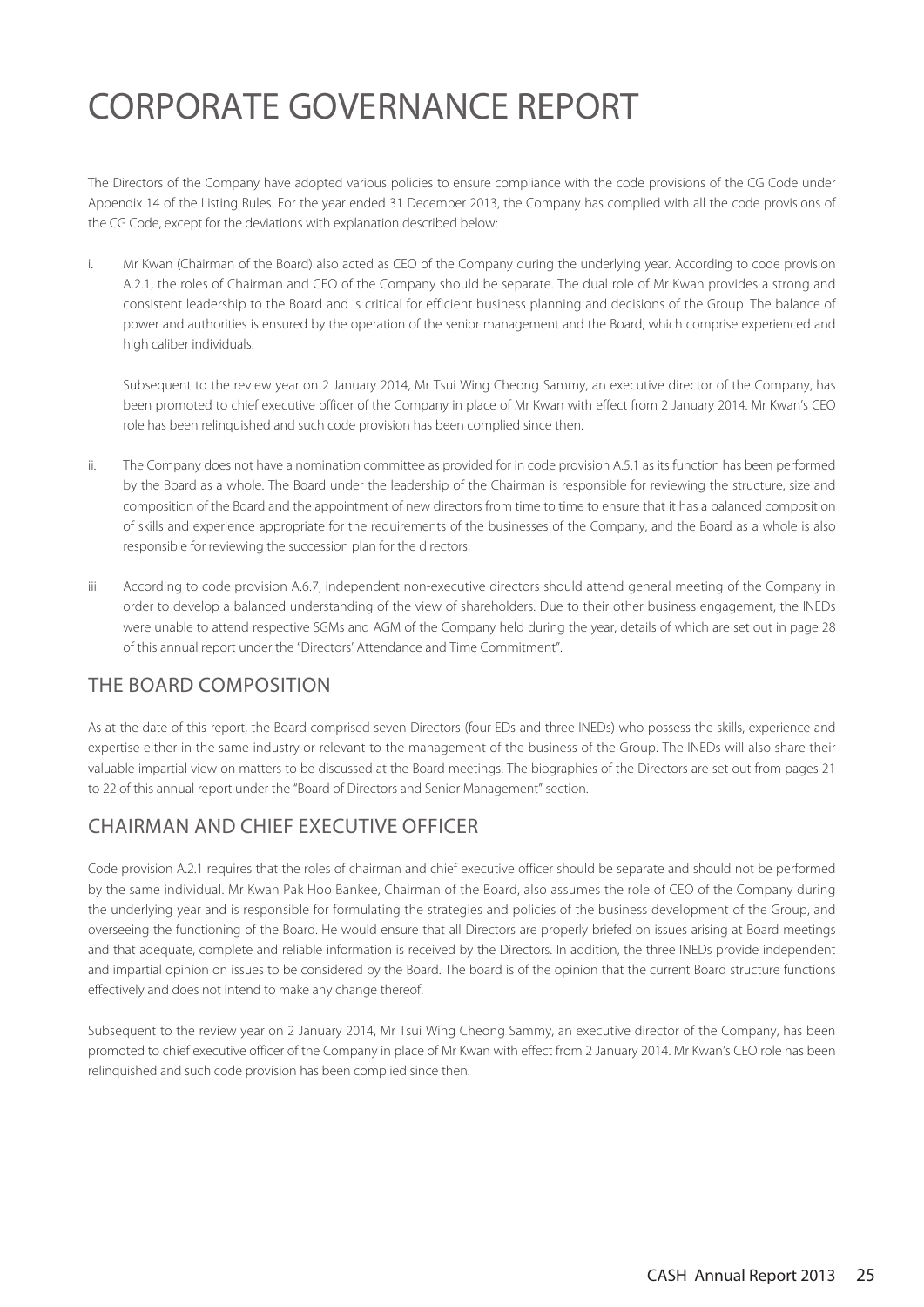# CORPORATE GOVERNANCE REPORT

# INDEPENDENT NON-EXECUTIVE DIRECTORS

The INEDs are all professionals with well recognised experience and expertise in professional and/or accounting fields who provide valuable advice to the Board. They are appointed for a term of one year and are subject to retirement from office and re-election at the AGM every year. The Company has received a confirmation of independence from each of the INEDs. The Board considers each of them to be independent by reference to the factors as set out in Rule 3.13 of the Listing Rules. The INEDs have been expressly identified as such in all corporate communications of the Company that disclose the names of the Directors.

## ROLES AND RESPONSIBILITIES OF THE BOARD

The Board is responsible for the leadership and control of the Group and is responsible for promoting the success of the Group by directing and supervising the business operations of the Group in the interests of the Shareholders by formulating strategic directions and monitoring the financial and management performance of the Group.

# DELEGATION TO THE MANAGEMENT

The Management is led by the EDs of the Board and has delegated powers and authorities to carry out the day-to-day management and operation of the Group; formulate business policies and make decision on key business issues; and exercise power and authority delegated by the Board from time to time. The Management assumes full accountability to the Board for the operation of the Group.

There is a formal schedule of matters specifically reserved to and delegated by the Board. The Board had given clear directions to the Management that certain matters (including the followings) must be reserved to the Board:

- Publication of final and interim results of the Company
- Dividend distribution or other distribution
- Major issues of treasury policy, accounting policy and remuneration policy
- Review on internal control system and risk management
- Corporate governance functions
- Review on the succession plan and consideration of the appointment, re-election and removal of the Directors
- Changes to major group structure or Board composition requiring notification by announcement
- Notifiable transaction and non-exempted connected transaction/continuing connected transaction
- Proposed transaction requiring the Shareholders' approval
- Capital restructuring
- Joint venture with outside party involving substantial capital commitment from the Group that requires notification by announcement
- Financial assistance to the Directors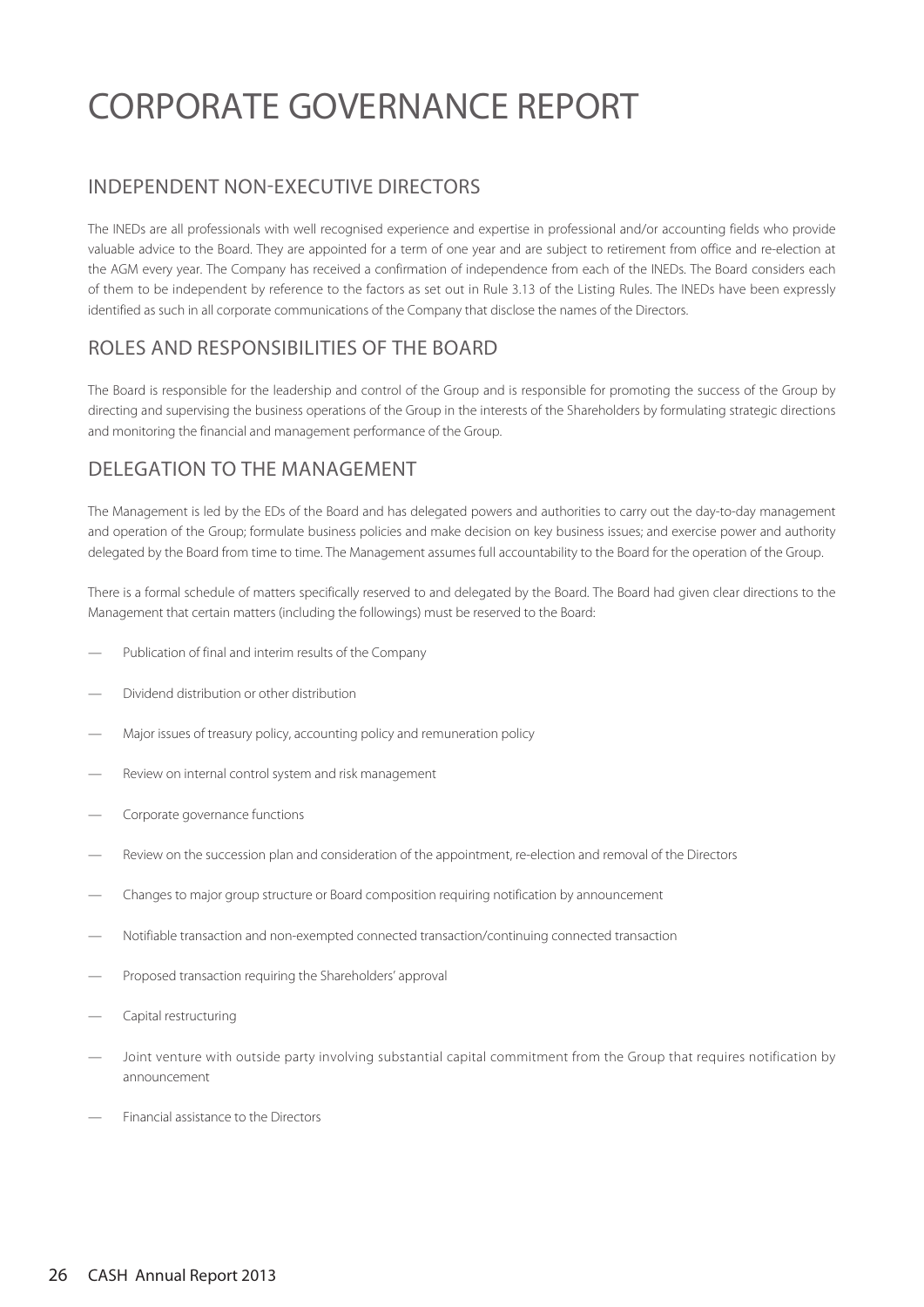# RELATIONSHIP BETWEEN THE BOARD MEMBERS

None of the members of the Board has any relationship (including financial, business, family or other material/relevant relations) between each other.

## INDUCTION, SUPPORT AND PROFESSIONAL DEVELOPMENT OF THE DIRECTORS

All the Directors have been given a Directors' handbook containing relevant guideline materials regarding the duties and responsibilities of being a Director, the relevant laws and regulations applicable to the Directors, duty of disclosure of interest and business of the Group and corporate information of the Group. The Directors' handbook will be regularly updated to reflect the updated corporate information and new rules and regulations.

All Directors have been updated on the latest developments regarding the Listing Rules and other applicable regulatory requirement to ensure compliance and enhance their awareness of good corporate governance practices. During the year, all the Directors have participated in continuous professional development by attending seminars/training and program/in-house briefing/reading materials on the following topics to develop and refresh their knowledge and skills and provided a record of training to the Company.

| <b>Name of the Directors</b>                             | <b>Topics on training covered (Note)</b> |  |  |
|----------------------------------------------------------|------------------------------------------|--|--|
|                                                          |                                          |  |  |
| Kwan Pak Hoo Bankee                                      | (a) to $(e)$                             |  |  |
| Tsui Wing Cheong Sammy (was appointed on 7 October 2013) | (b)                                      |  |  |
| Law Ping Wah Bernard                                     | $(a)$ , $(b)$ , $(c)$ , $(e)$            |  |  |
| Ng Hin Sing Derek (was appointed on 5 August 2013)       | (b)                                      |  |  |
| Leung Ka Kui Johnny                                      | $(a)$ , $(b)$ , $(c)$ , $(e)$            |  |  |
| Wong Chuk Yan                                            | $(a)$ , $(b)$                            |  |  |
| Chan Hak Sin                                             | (b)                                      |  |  |
| Chan Yau Ching Bob (resigned on 5 August 2013)           | (b)                                      |  |  |
| Ng Kung Chit Raymond (resigned on 7 October 2013)        | (b)                                      |  |  |

Notes:

- (a) Global and local financial market, investment business environment
- (b) Regulatory and corporate governance
- (c) Finance, law and taxation
- (d) Leadership and management skills
- (e) Other information relevant to the Company or its business

There is a procedure agreed by the Board to ensure the Directors, upon reasonable request, to seek independent professional advice in appropriate circumstances, at the Company's expenses. The Directors confirmed that they have complied with the code provision A.6.5 of the CG Code during the year.

## DIRECTORS' INSURANCE

The Company has arranged appropriate insurance cover in respect of legal action against the Directors.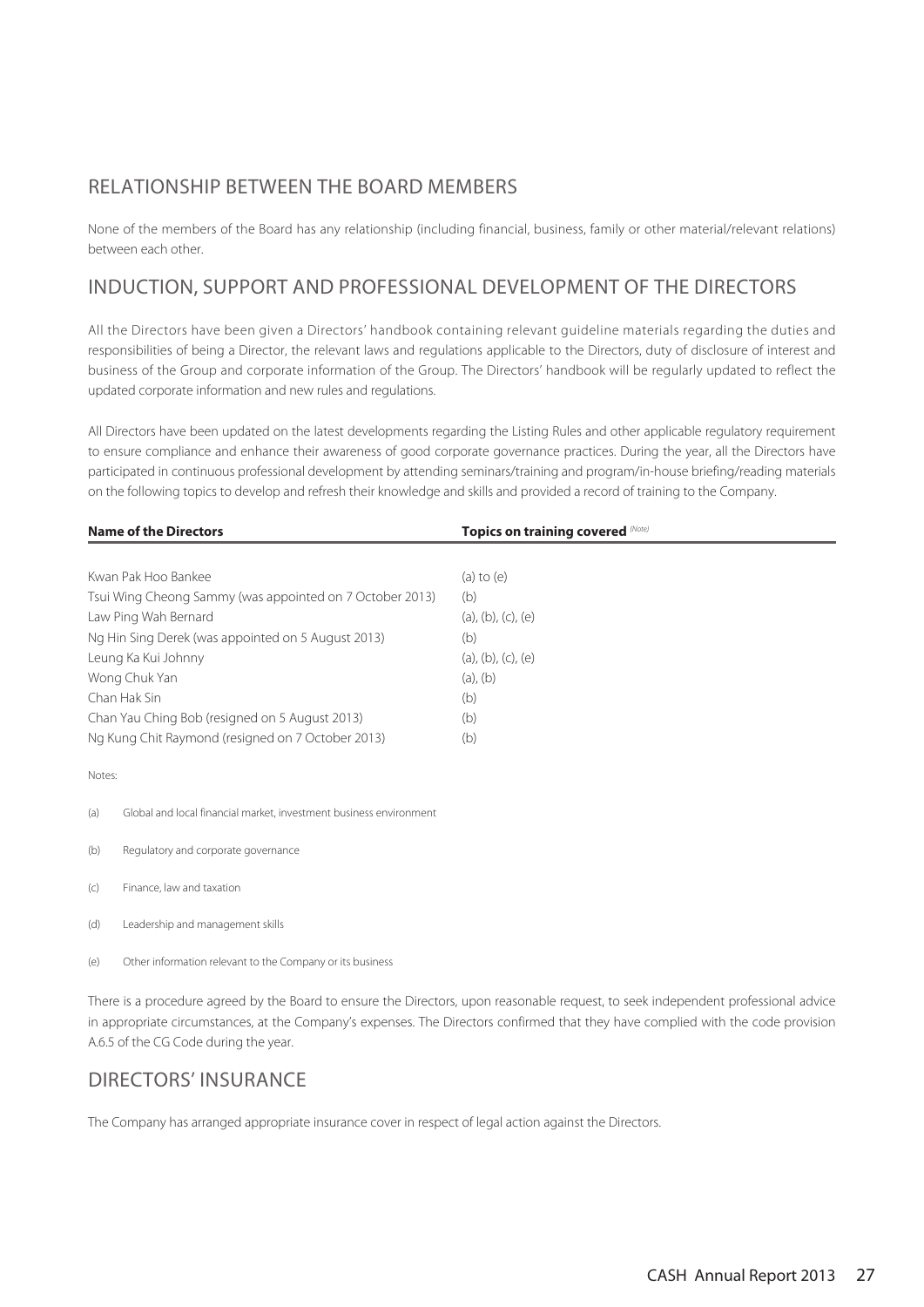# CORPORATE GOVERNANCE REPORT

# DIRECTORS' ATTENDANCE AND TIME COMMITMENT

The attendance of the Directors at the following meetings during the year is set out below:

|                                       | <b>Meetings attended/held</b> |                |                  |                           |                |                |
|---------------------------------------|-------------------------------|----------------|------------------|---------------------------|----------------|----------------|
|                                       | <b>Executive</b>              |                |                  | <b>Audit Remuneration</b> | <b>Annual</b>  | <b>Special</b> |
|                                       | <b>Committee</b>              | <b>Board</b>   | <b>Committee</b> | <b>Committee</b>          | <b>General</b> | General        |
| <b>Name of Directors</b>              | <b>Meeting</b>                | <b>Meeting</b> | <b>Meeting</b>   | <b>Meeting</b>            | <b>Meeting</b> | <b>Meeting</b> |
| <b>EDs</b>                            |                               |                |                  |                           |                |                |
| Kwan Pak Hoo Bankee                   | 8/8                           | 5/5            | N/A              | 1/1                       | 1/1            | 3/3            |
| Tsui Wing Cheong Sammy                |                               |                |                  |                           |                |                |
| (was appointed on 7 October 2013)     | 2/2                           | 1/1            | N/A              | N/A                       | N/A            | 1/1            |
| Law Ping Wah Bernard                  | 8/8                           | 5/5            | N/A              | N/A                       | 1/1            | 3/3            |
| Ng Hin Sing Derek                     |                               |                |                  |                           |                |                |
| (was appointed on 5 August 2013)      | 3/3                           | 3/3            | N/A              | N/A                       | N/A            | 1/1            |
| Ng Kung Chit Raymond                  |                               |                |                  |                           |                |                |
| (resigned on 7 October 2013)          | 6/7                           | 4/4            | N/A              | N/A                       | 1/1            | 2/2            |
| Chan Yau Ching Bob                    |                               |                |                  |                           |                |                |
| (resigned on 5 August 2013)           | 5/5                           | 7/2            | N/A              | N/A                       | 1/1            | 2/2            |
| <b>INEDs</b>                          |                               |                |                  |                           |                |                |
| Leung Ka Kui Johnny                   | N/A                           | 5/5            | 4/4              | 1/1                       | 0/1            | 2/3            |
| Wong Chuk Yan                         | N/A                           | 5/5            | 4/4              | 1/1                       | 1/1            | 1/3            |
| Chan Hak Sin                          | N/A                           | 3/5            | 2/4              | N/A                       | 0/1            | 2/3            |
| <b>Total number of meetings held:</b> | 8                             | 5              | $\overline{4}$   |                           |                | 3              |

During the year, the Chairman of the Board held a meeting with the INEDs without the presence of the EDs.

Upon reviewing (i) the annual confirmation of the time commitment given by each Director; (ii) the directorships and major commitments of each Director; and (iii) the attendance rate of each Director on full Board and their executive committee meetings with the Management on their respective functional duties and responsibilities, the Board is satisfied that all Directors have spent sufficient time in performing their responsibilities during the year.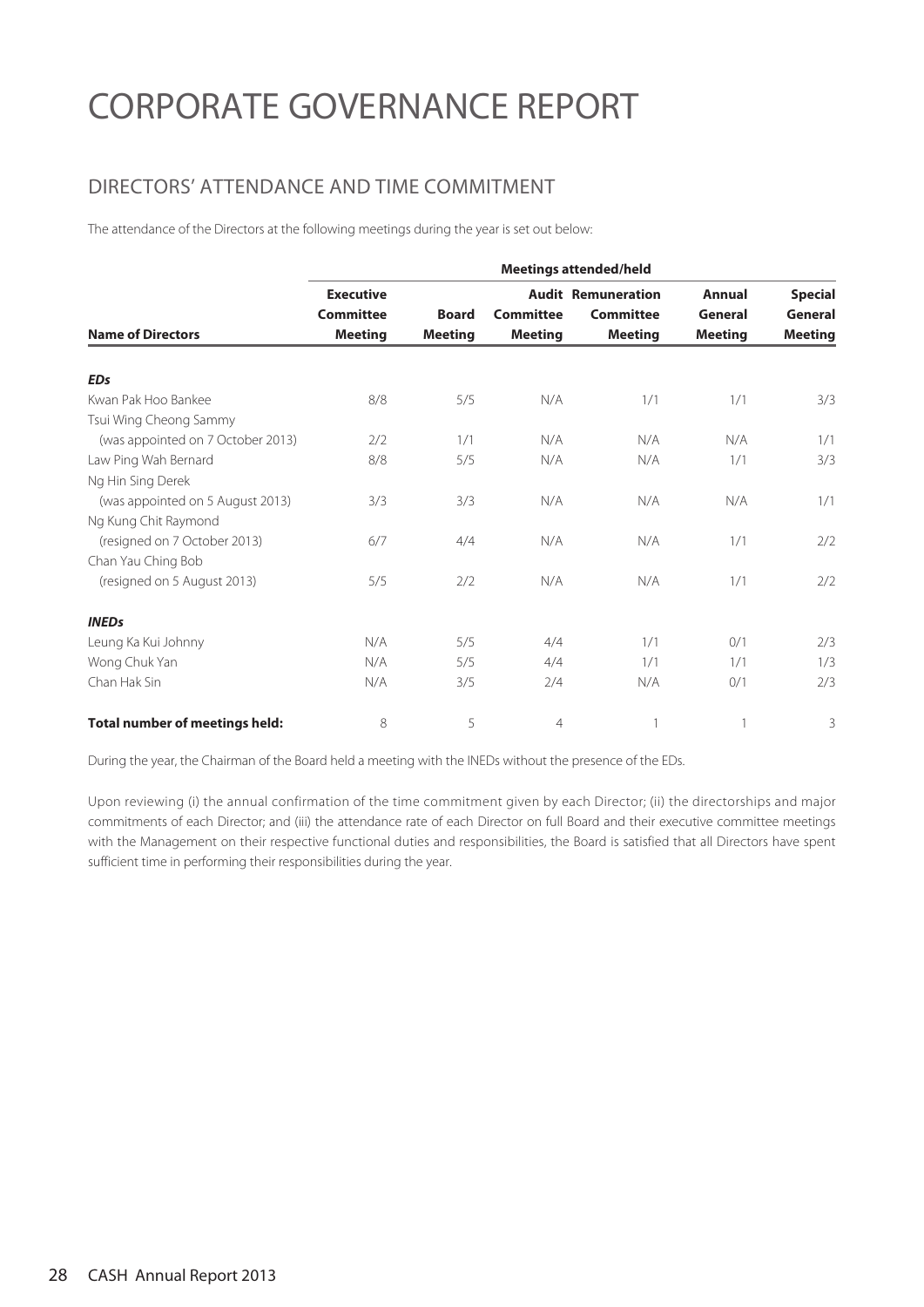# BOARD MEETINGS AND PROCEEDINGS

Regular Board meetings were held at approximately quarterly interval. The Directors have access to the advice and services of the Company Secretary and key officers of the company secretarial team for ensuring that the Board procedures, and all applicable rules and regulations, are followed.

All Directors are consulted as to whether they wish to include any matter in the meeting agenda before the agenda for each board meeting is issued. Board meeting notice is sent to the Directors at least 14 days prior to each regular Board Meeting. Originals of the minutes of Board meetings will be kept by the Company Secretary and are opened for inspection at any reasonable time on reasonable notice by any Director.

If a Director has a conflict of interest in a matter to be considered by the Board which the Board has determined to be material, the Director will abstain from voting on the relevant Board resolution in which he/she or any of his/her associates have a material interest and that he/she shall not be counted in the quorum present at the Board meeting.

## AUDIT COMMITTEE (SET UP ON 28 JUNE 1999)

The Audit Committee comprises three INEDs, namely Mr Leung Ka Kui Johnny (chairman of the committee), Mr Wong Chuk Yan and Dr Chan Hak Sin.

The specific written terms of reference of the Audit Committee (as re-adopted on 7 February 2012) is available on the Company's website.

The Audit Committee is primarily responsible for making recommendations to the Board on the appointment and removal of the external auditor, approving the remuneration and terms of engagement of external auditor, reviewing financial information and overseeing of the financial reporting system and internal control procedures. The Audit Committee held four meetings during the year.

A summary of work performed by the Audit Committee during the year is set out as follows:

- i. reviewed the annual and interim financial statements and the quarterly business operation and development of the Group;
- ii. discussed/met with the external auditor on general accounting issues of the Group, and reviewed their work and findings relating to the annual audit and the effectiveness of the audit process;
- iii. reviewed the effectiveness of the internal control system of the Group;
- iv. annual review of the non-exempt continuing connected transactions of the Group; and
- v. reviewed the external auditor's independence, approved the engagement and remuneration of external auditor and recommended the Board on the re-appointment of external auditor.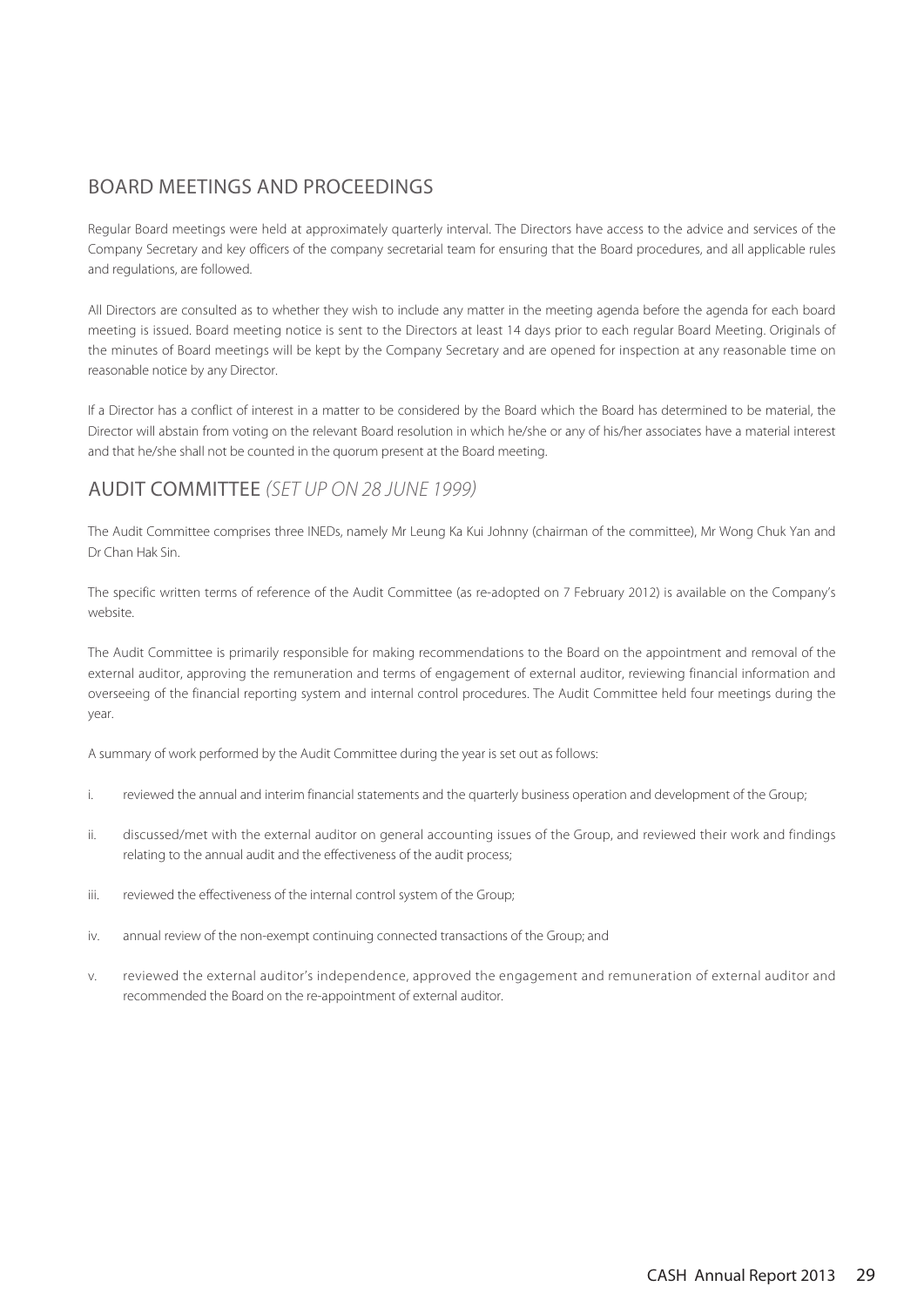# CORPORATE GOVERNANCE REPORT

# REMUNERATION COMMITTEE (SET UP ON 1 JUNE 2005)

The Remuneration Committee comprises two INEDs, Mr Leung Ka Kui Johnny (chairman of the committee) and Mr Wong Chuk Yan, as well as Mr Kwan Pak Hoo Bankee (Chairman of the Board).

The specific written terms of reference of the Remuneration Committee (as re-adopted on 7 February 2012) is available on the Company's website. Pursuant to model B.1.2(c)(ii) and the terms of reference in the CG Code adopted by the Remuneration Committee, its primary duties are to make recommendation to the Board on the Company's policies and structure of the remuneration of Directors and senior management and the remuneration packages of individual EDs and senior management. Details of the remuneration of each of the Directors for the year are set out in note 13 to the consolidated financial statements. The Remuneration Committee held one meeting during the year.

A summary of the work performed by the Remuneration Committee during the year is set out as follows:

- i. determined and endorsed to the remuneration policy and structure for the Directors and senior management; and
- ii. assessed the performance of executive Directors and reviewed their current level and remuneration structure/package and approved their specific remuneration package of executive Directors.

## NOMINATION AND REMUNERATION POLICY FOR THE DIRECTORS

#### **Nomination of the Directors**

The Company had adopted a nomination policy for the criteria, procedures, and process of the appointment and removal of the Directors. The criteria to select candidates for directorship include the candidate's background, academic qualification, professional skill, experience in relevant areas, personal qualities, and whether the candidate can demonstrate his commitment, competence and integrity required for the position of the Director, and in case of INEDs, the independence requirements set out in the Listing Rules and their time commitment to the Company. Nomination of new Director(s) will normally be made by the Chairman and/or the CEO and is subject to the Board's approval. External consultants may be engaged, if necessary, to access a wider range of potential candidate(s).

During the year, the Board as a whole regularly reviewed the structure, size and composition of the Board to ensure that it has a balance of expertise, skills and experience appropriate for the requirements of the business of the Company. The independence of the INEDs was assessed according to the relevant rules and requirements under the Listing Rules.

During the year under review, 2 meetings were held by the executive Directors in resolving appointment, resignation and promotion of the EDs of the Company.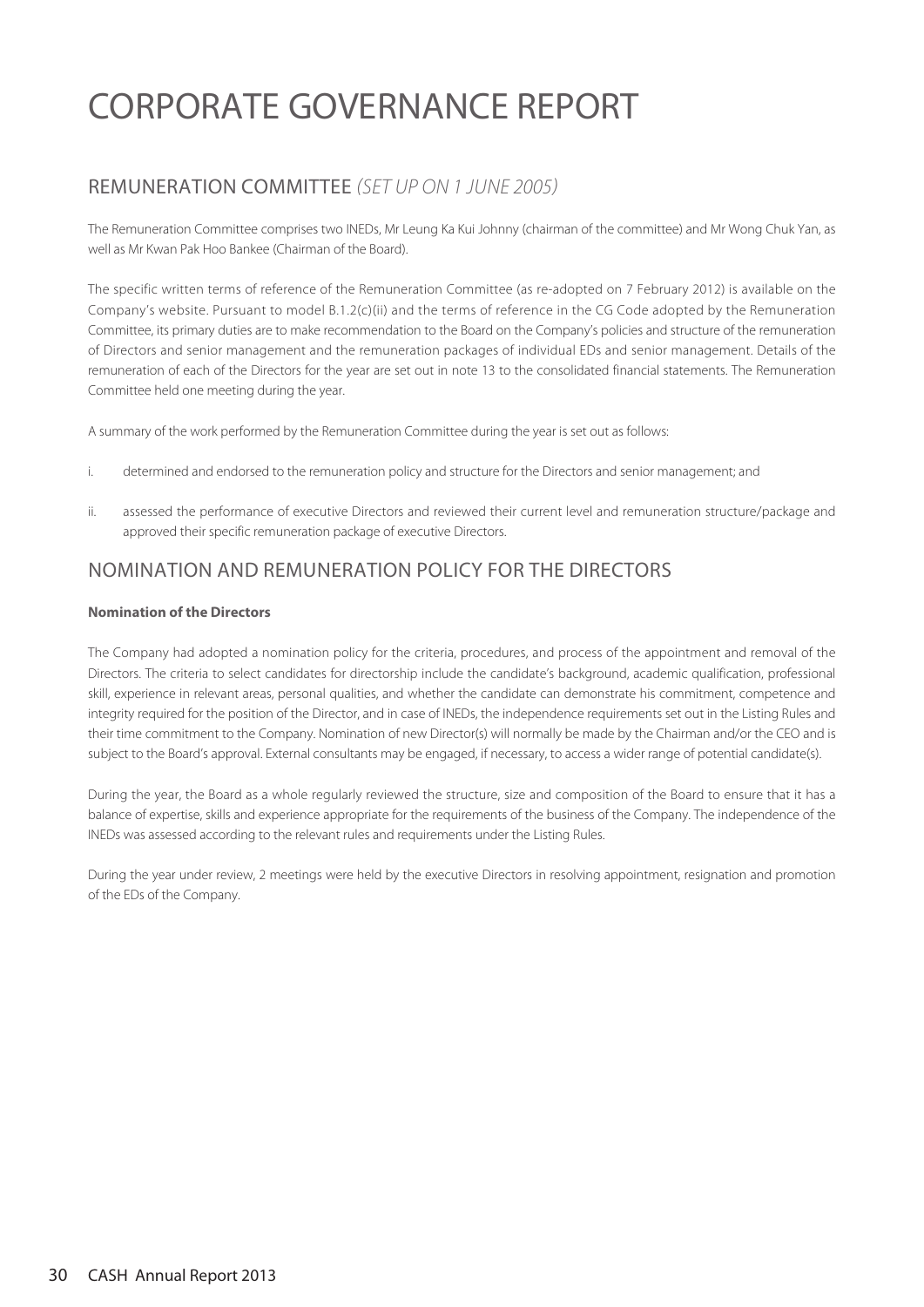#### **Remuneration policy of the Directors**

The Company adopted a remuneration policy providing guideline for the Directors' remuneration.

Under the remuneration policy, the Directors' remuneration should be based on internal equity factors and external market conditions and will be reviewed from time to time.

The remuneration of EDs generally consists of:

- fixed monthly salary/allowance which is set in accordance to the Director's duties, responsibilities, skills, experiences and market influences;
- pension which is based on the local Mandatory Provident Fund Contribution Scheme;
- short term variable incentive which may include discretionary cash bonus depending on the achievement of short-term corporate objectives and/or personal targets;
- long term variable incentive which may include share options designed to encourage long-term commitment.

The remuneration of the NEDs (if any) and the INEDs will be a lump sum of Directors' remuneration made annually.

The remuneration paid to and/or entitled by each of the Directors for the year under review is set out in note 13 to the consolidated financial statements in this annual report.

The share options granted to and/or entitled by the Directors during the year under review are set out in the section headed "Directors' Interests in Securities" in the Directors' report of this annual report.

### CORPORATE GOVERNANCE FUNCTIONS

The Board is responsible for the corporate governance functions of the Group. The specific written terms of reference of the corporate governance functions is available on the Company's website. The primary duties of the corporate governance functions are (a) reviewing the policies and practices on (i) corporate governance and (ii) compliance with legal and regulations requirements of the Company; (b) reviewing and monitoring the training and continuous professional development of the Directors and senior management; and (c) reviewing the Company's compliance with code and disclosure in this report.

During the year, the Board reviewed the policies and practices on corporate governance, the training and continuous professional development of Directors and senior management and the Company's compliance with code and disclosure in this report.

### SECURITIES TRANSACTIONS OF DIRECTORS

The Company has adopted the Model Code for Securities Transactions of Directors of Listed Issuers as set out in Appendix 10 of the Listing Rules as its own code of conduct regarding Directors' securities transactions. Having made specific enquiries to the Directors of the Company, all of them confirmed that they have complied with the required standard of dealings and the code of conduct throughout the year.

## ACCOUNTABILITY AND AUDIT

The Directors acknowledge that it is their responsibilities to prepare the financial statements of the Group and other financial disclosures required under the Listing Rules and the Management has provided such explanation and information to the Board to enable it to make an informed assessment of the financial and other Board decisions. The Directors believe that they have selected suitable accounting policies and applied them consistently, made judgment and estimates that are prudent and reasonable and ensured the financial statements are prepared on a "going concern" basis. The auditor of the Company has made a statement about their reporting responsibilities in the Independent Auditor's Report.

The Management has provided all members of the Board with monthly updates on internal financial statements so as to give the Directors a balanced and understandable assessment of the Company's performance, position and prospects.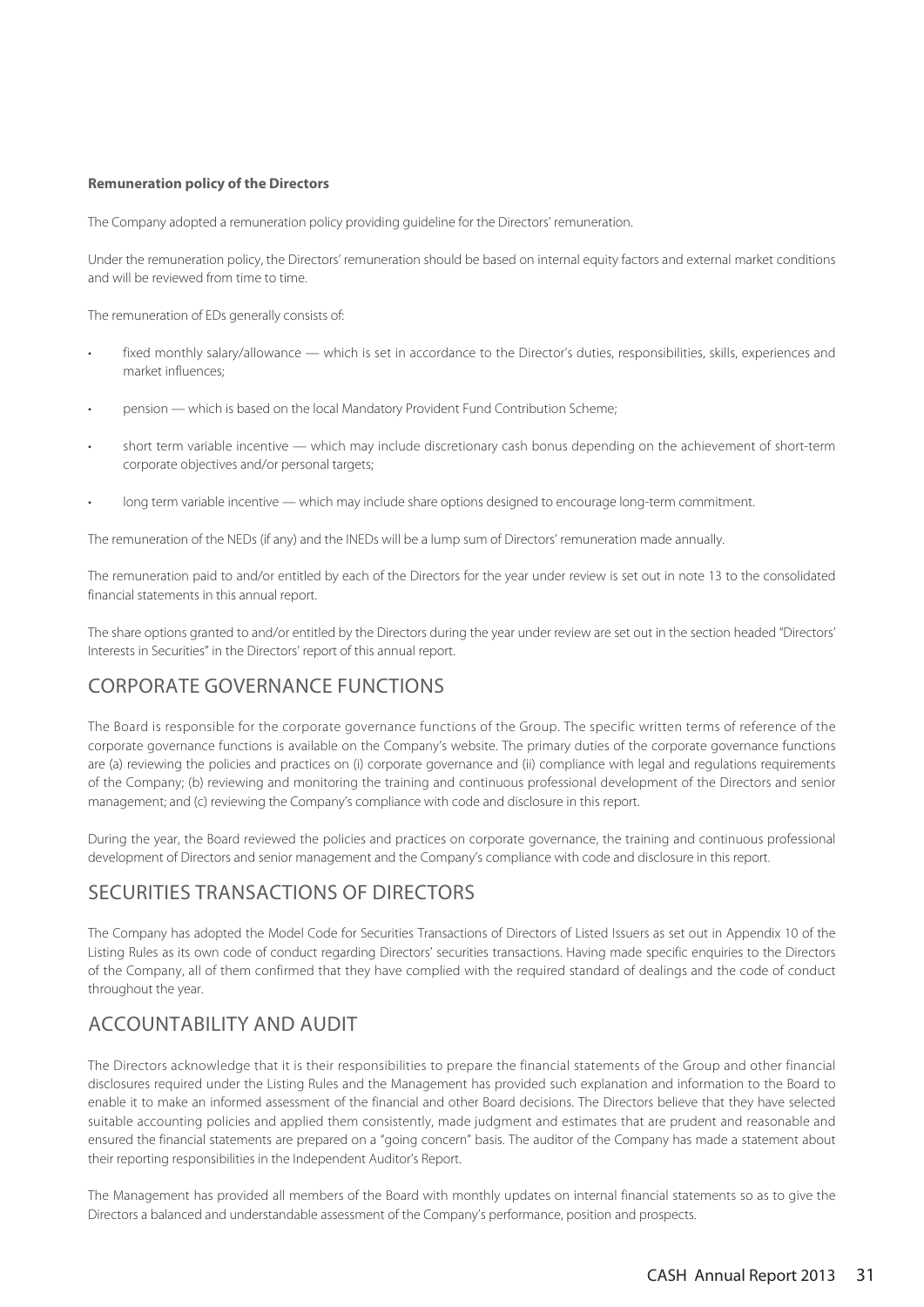# CORPORATE GOVERNANCE REPORT

## INTERNAL CONTROLS

The Board acknowledges its responsibility for maintaining and reviewing the effectiveness of the Group's internal control system. The internal control system is implemented to minimize the risks to which the Group is exposed and used as a management tool for the day-to-day operation of business. The system can only provide reasonable but not absolute assurance against misstatements or losses.

The Management is primarily responsible for the design, implementation and maintenance of the internal control system to safeguard the Shareholders' investment and assets of the Group. The Management monitors the business activities closely and reviews monthly financial results of operations against budgets/forecast. Proper controls are in place for the recording of complete, accurate and timely accounting and management information.

Regular reviews and audits are carried out to ensure that the preparation of financial statements are carried out in accordance with generally accepted accounting principles, the Group's accounting policies and applicable laws and regulations.

The Board had conducted review from time to time of the effectiveness of the system of internal control of the Company and its subsidiaries. The review covered the major operating areas of the business of the Group, including accounts opening and handling, dealing practices, settlement and asset protection. Proper management of risks, including credit risk, market risk, liquidity risk, operational risk and compliance risk are also important to the business of the Group. The Group has implemented policies and procedures on these areas and continuous revisions to its relevant policies and procedures will be made from time to time.

During the year, the Management had analyzed the control environment and risk assessment, identified the various control systems implemented. The approach of the review includes conducting interviews with relevant management and staff members, reviewing relevant documentation of the internal control system and evaluating findings on any deficiencies in the design of the internal controls and developing recommendations for improvement, where appropriate. The scope and findings of the review had been reported to and reviewed by the Audit Committee.

The Board and the Audit Committee had conducted a review on the effectiveness of internal control system of the Group (including financial, operational, compliance controls, risk management functions) and the adequacy of resources, qualifications and experience of staff, training programmes and budget of the Company's accounting and financial reporting function for the year. The Board considered that its internal control system is effective and adequate and the Company had complied with the code provisions on internal control of the CG Code in this respect in general.

## COMMUNICATION WITH SHAREHOLDERS

The Directors consider communication with the Shareholders are mainly in the following ways: (i) the holding of AGMs and SGMs, if any, which may be convened for specific purpose and can provide opportunities for the Shareholders to communicate directly to the Board; (ii) the publication of announcements, annual reports, interim reports and/or circulars as required under the Listing Rules and press releases of the Company providing updated information of the Group; (iii) the holding of press conference from time to time; and (iv) the upkeeping of the latest information of the Group in the Company's website at www.cash.com.hk. The Shareholders and investors are welcome to visit such website.

In order to protect the environment and save costs for the benefit of the Shareholders, the Company has introduced electronic means for receiving corporate communication by the Shareholders. The Shareholders may elect to receive printed or electronic copies of corporate communication. However, the Shareholders are encouraged to access corporate communication from the Company through the Company's website.

Separate resolutions are proposed at the general meetings for substantial issues, including re-election of retiring Directors. The Company's notice to the Shareholders for the AGM was sent to Shareholders at least 20 clear business days before the meeting and notices of the SGMs was sent to shareholders at least 10 clear business days before such meetings in year 2013.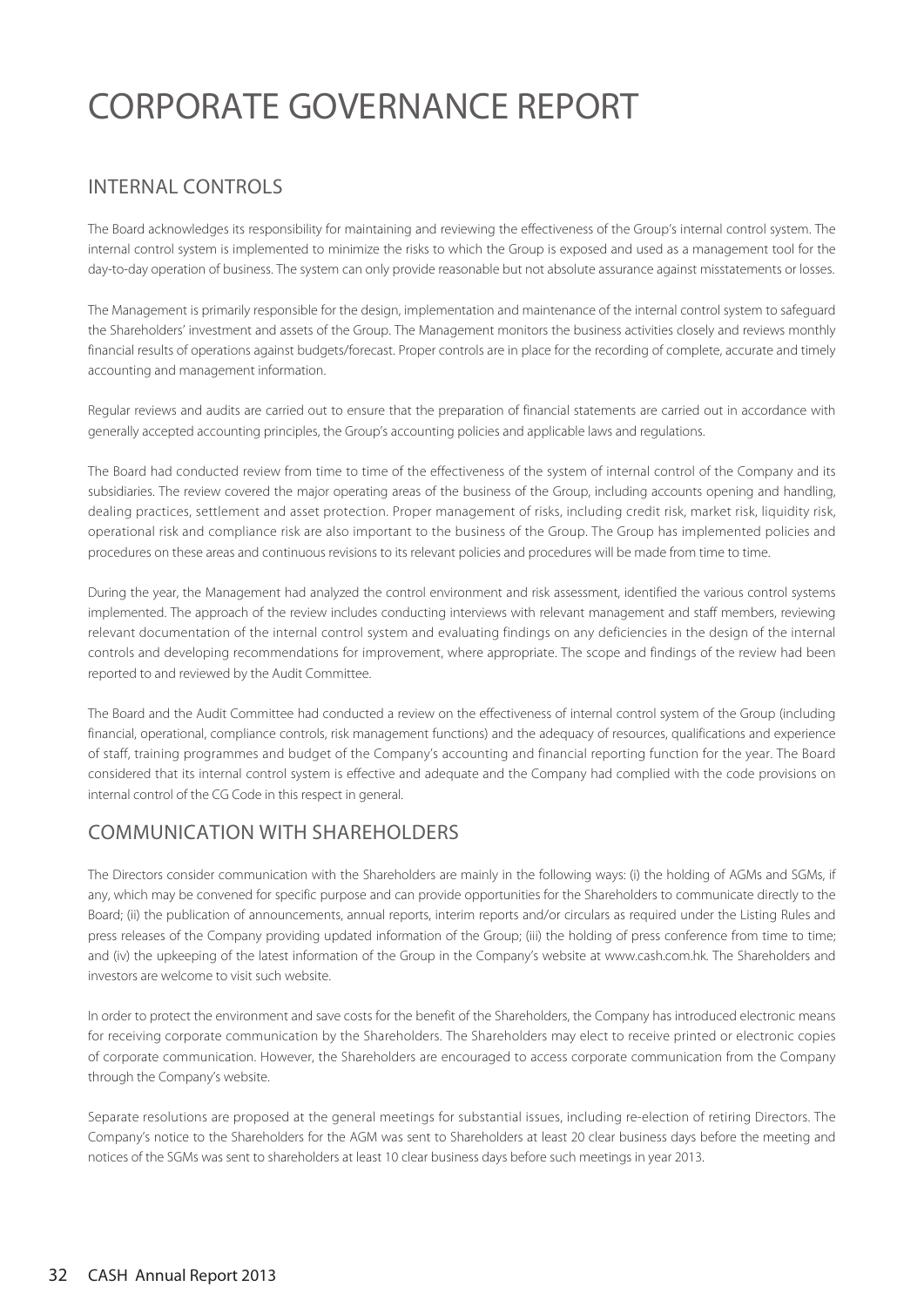# CONSTITUTIONAL DOCUMENTS

There are no significant changes in the Company's constitutional documents during the year.

## SHAREHOLDERS' RIGHTS

#### **Convening a SGM and putting forward proposals at general meetings**

Pursuant to the Bye-laws of the Company, Shareholder(s) holding at the date of the deposit of the requisition not less than one-tenth (10%) of the paid-up capital of the Company carrying the right of voting at general meetings of the Company shall have the right to submit a written requisition requiring a SGM to be called by the Board.

The written requisition (i) must state the object(s) of the meeting, and (ii) must be signed by the requisitionists and deposited at the registered office of the Company for attention of the Company Secretary of the Company, and may consist of several documents in like form, each signed by one or more requisitionists. Such requisitions will be verified with the Company's share registrar and upon its confirmation that the requisition is proper and in order, the Company Secretary will ask the Board to convene an SGM by serving sufficient notice to all Shareholders. On the contrary, if the requisition has been verified as not in order, the requisitionists will be advised of this outcome and accordingly, the SGM will not be convened as requested.

If Directors do not within 21 days from the date of the deposit of the requisition proceed duly to convene a SGM for a day within two months after the date of deposit of such requisition, the requisitionists or any of them representing more than one-half of the total voting rights of all of them may convene a SGM, but any SGM so convened shall not be held after the expiration of 3 months from the said date of deposit of the requisition. A meeting convened by the requisitionists shall be convened in the same manner, as nearly as possible, as that in which meetings are to be convened by directors.

Pursuant to the Bermuda Companies Act 1981, either any number of the registered Shareholders holding not less than one-twentieth (5%) of the paid-up capital of the Company carrying the right of voting at general meetings of the Company ("Requisitionists"), or not less than 100 of such registered Shareholders, can request the Company in writing to (a) give to Shareholders entitled to receive notice of the next AGM notice of any resolution which may properly be moved and is intended to be moved at that meeting; and (b) circulate to Shareholders entitled to have notice of any general meeting any statement of not more than 1,000 words with respect to the matter referred to in any proposed resolution or the business to be dealt with at that meeting. The requisition signed by all the Requisitionists must be deposited at the registered office of the Company with a sum reasonably sufficient to meet the Company's relevant expenses and not less than six weeks before the meeting in case of a requisition requiring notice of a resolution or not less than one week before the meeting in the case of any other requisition. Provided that if an AGM is called for a date six weeks or less after the requisition has been deposited, the requisition though not deposited within the time required shall be deemed to have been properly deposited for the purposes thereof.

#### **Enquiries from Shareholders**

Shareholders should direct their enquiries about their shareholdings to the Company's branch share registrar in Hong Kong, Tricor Standard Limited at Level 22, Hopewell Centre, 183 Queen's Road East, Hong Kong or tel: (852) 2980 1333 or email: cash1049@cash.com.hk.

Other Shareholders' enquiries can be directed to the Investor Relations Department of the Company at 28/F Manhattan Place, 23 Wang Tai Road, Kowloon Bay, Hong Kong or tel: (852) 2287 8888 or fax: (852) 2287 8000 or email: inquiry@cash.com.hk.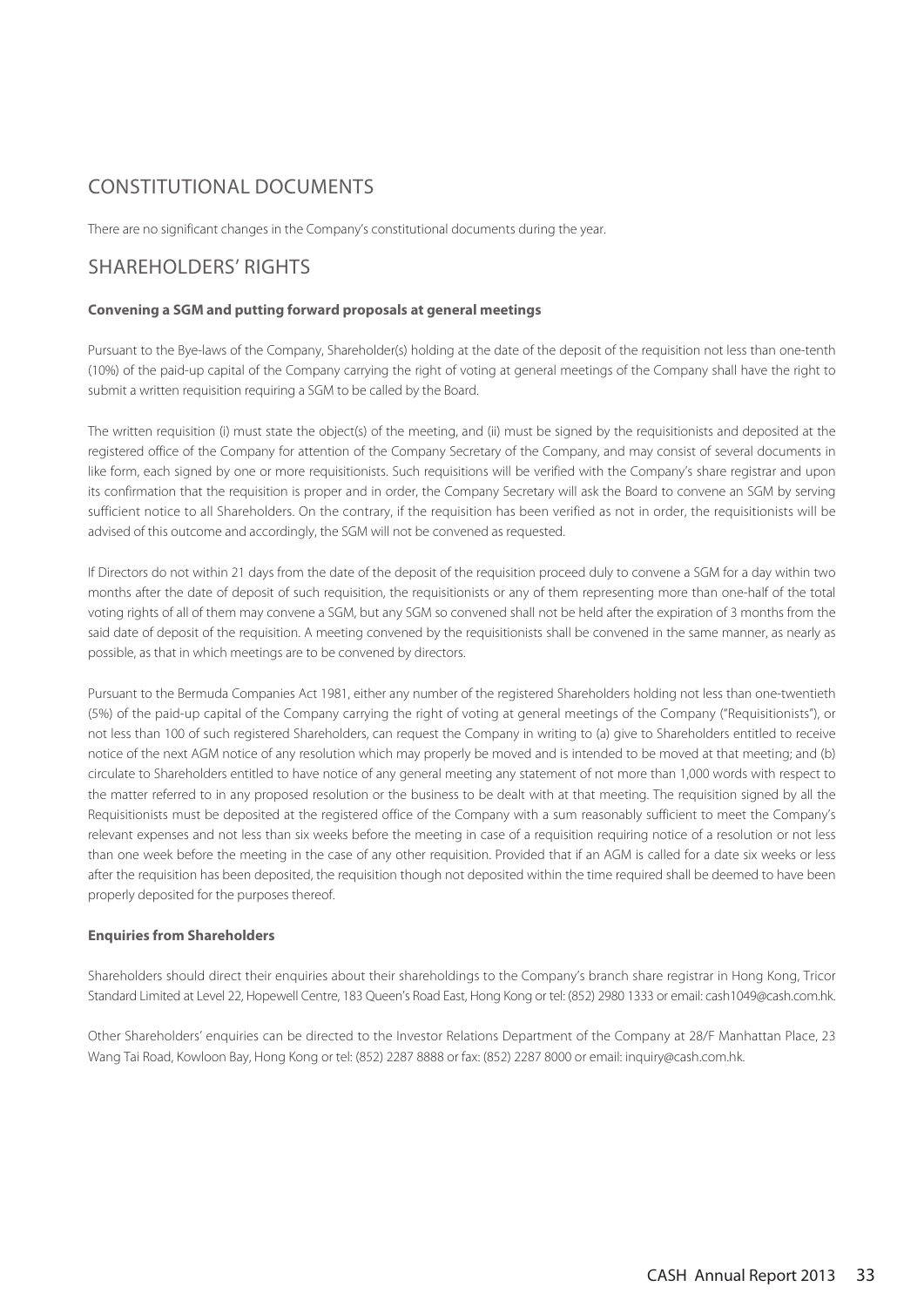# CORPORATE GOVERNANCE REPORT

# AUDITOR'S INDEPENDENCE AND REMUNERATION

The Audit Committee is mandated to review and monitor the independence of the auditor to ensure objectivity and the effectiveness of the audit process of the financial statements in accordance with applicable standard. Members of the Committee were of the view that the Company's auditor, Messrs. Deloitte Touche Tohmatsu is independent and has recommended the Board to re-appoint it as the Company's auditor at the forthcoming annual general meeting. During the year, Messrs. Deloitte Touche Tohmatsu has rendered audit services and certain non-audit services to the Company and the remuneration paid/payable to it by the Company are set out as follows:

| <b>Services rendered</b>                                                  | Fees paid/payable |
|---------------------------------------------------------------------------|-------------------|
|                                                                           | HK\$              |
|                                                                           |                   |
| Audit services                                                            | 4,240,000         |
| Non-audit services:                                                       |                   |
| Review of the preliminary results announcement, rights issue and circular | 1,565,000         |
|                                                                           | 5,805,000         |

On behalf of the Board

**Bankee P. Kwan** Chairman

Hong Kong, 26 March 2014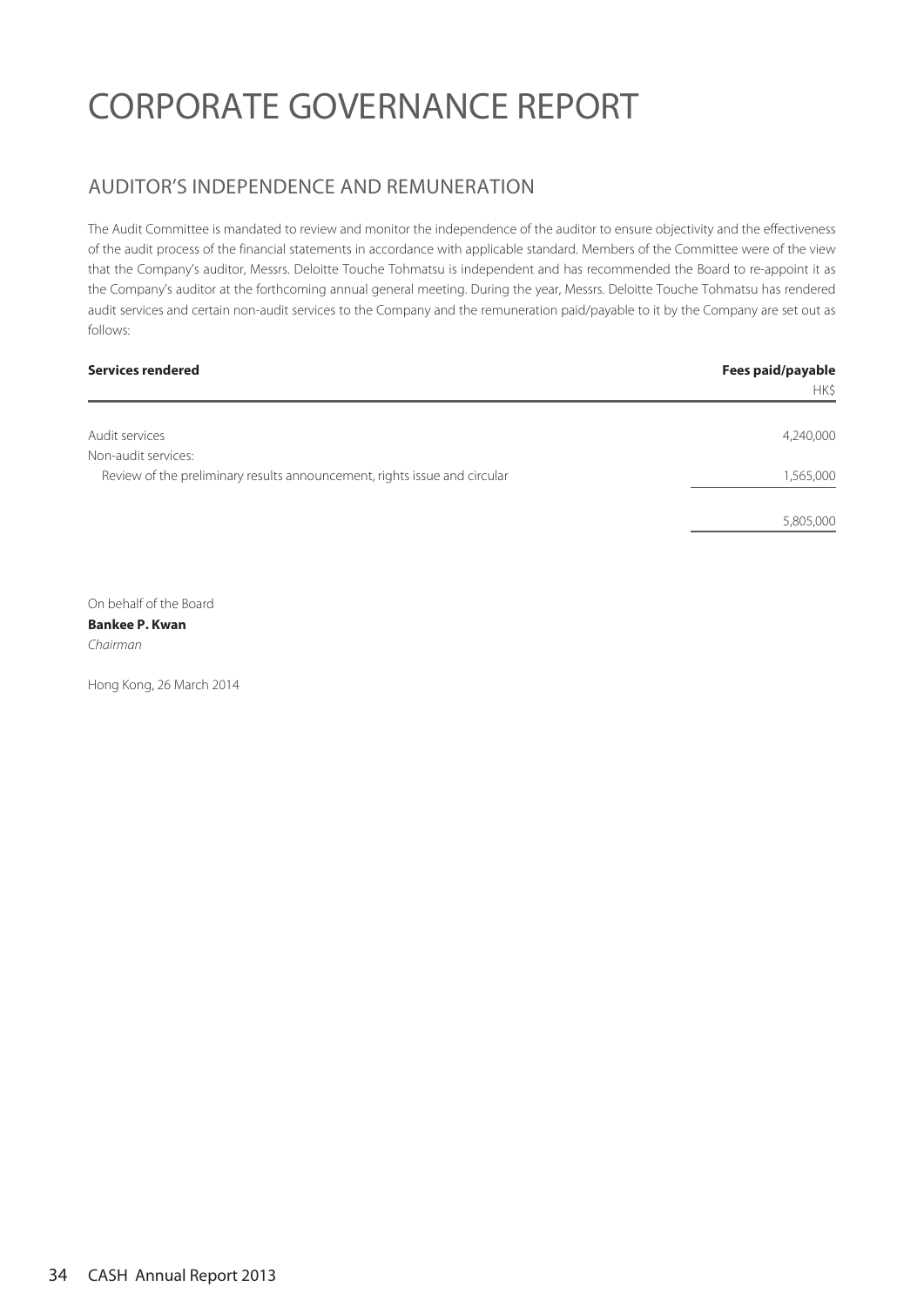# Directors' Report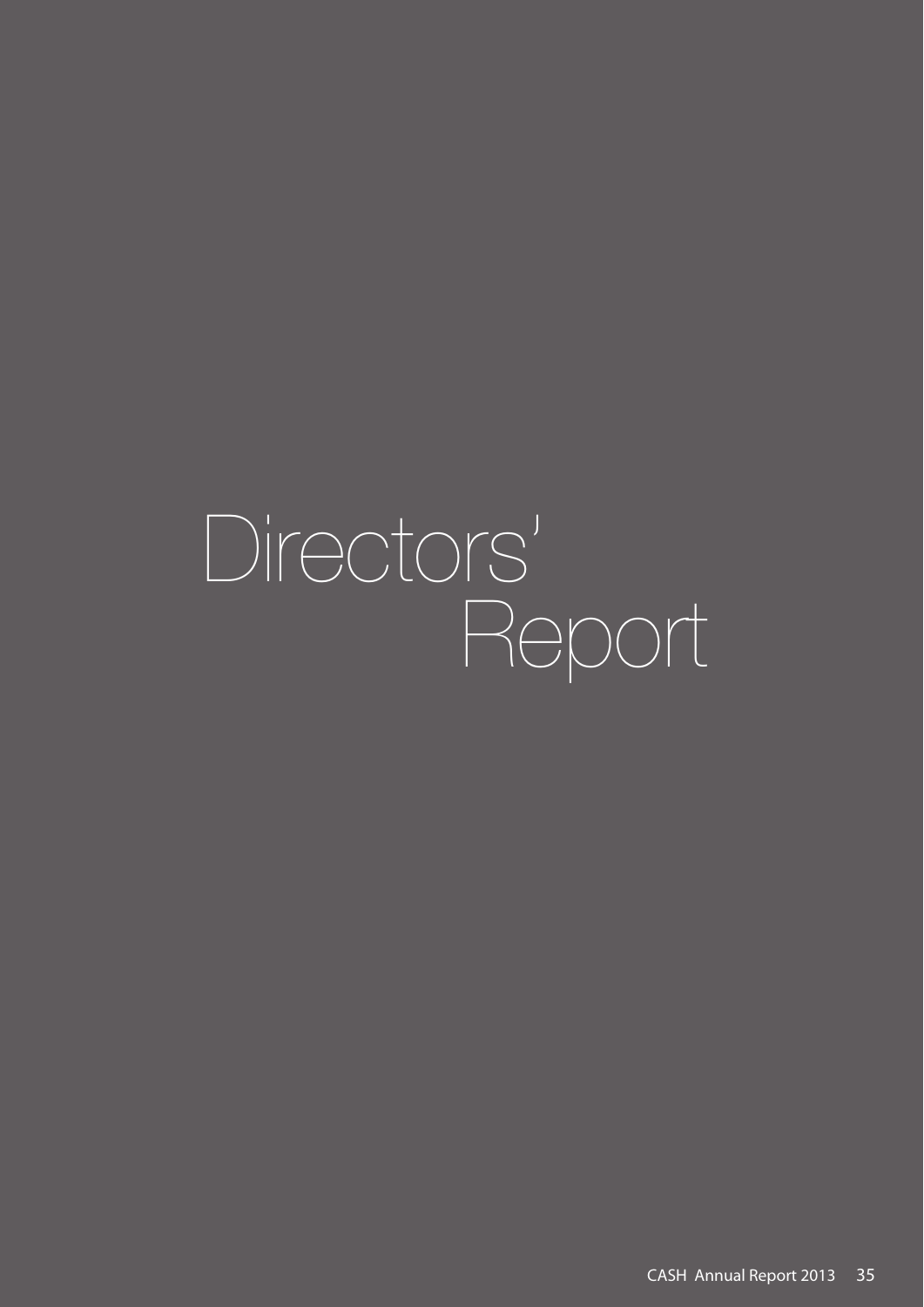# DIRECTORS' REPORT

The Directors are pleased to present their report and the audited consolidated financial statements of the Group for the year ended 31 December 2013.

# PRINCIPAL ACTIVITIES

The principal activity of the Company is investment holding. The principal activities of the Group during the year consisted of (a) the financial services business carried out via CFSG (stock code: 510) that includes online and traditional brokerage of securities, futures and options contracts as well as mutual funds and insurance-linked investment products, margin financing, money lending and corporate finance services; (b) sales of furniture and household items and electrical appliances through the chain stores under the brand names of "Pricerite" in Hong Kong and "生活經艷" (translated as Sheng Huo Jing Yan) in the PRC; (c) provision of mobile internet (to include content, operations and distribution activities) services and online game (sales of online game auxillary products and licensing) services; and (d) investment holding.

# RESULTS AND DIVIDENDS

The results of the Group for the year ended 31 December 2013 are set out in the consolidated statement of profit or loss and other comprehensive income on page 50 of this annual report.

The Board does not recommend the payment of a final dividend for the year ended 31 December 2013 (2012: Nil).

# FIVE-YEAR FINANCIAL SUMMARY

A summary of the audited results and the assets and liabilities of the Group for the last five financial years ended 31 December 2013 is set out on pages 148 to 149 of this annual report.

# PROPERTY AND EQUIPMENT

Details of movements during the year in the property and equipment of the Group are set out in note 18 to the consolidated financial statements.

# SUBSIDIARIES

Particulars of the Company's principal subsidiaries are set out in note 47 to the consolidated financial statements.

# SHARE CAPITAL

Details of movements in the share capital of the Company during the year are set out in note 35 to the consolidated financial statements.

### RESERVES AND DISTRIBUTABLE RESERVES

Details of movements in the reserves of the Group during the year are set out in the "Consolidated Statement of Changes in Equity" of the consolidated financial statements.

As at 31 December 2013, the reserves of the Company available for distribution to Shareholders were approximately HK\$10,452,000, comprising contributed surplus of HK\$149,719,000 and accumulated loss of HK\$139,267,000. And the Company's share premium available for distribution in the form of fully paid bonus shares was HK\$508,308,000.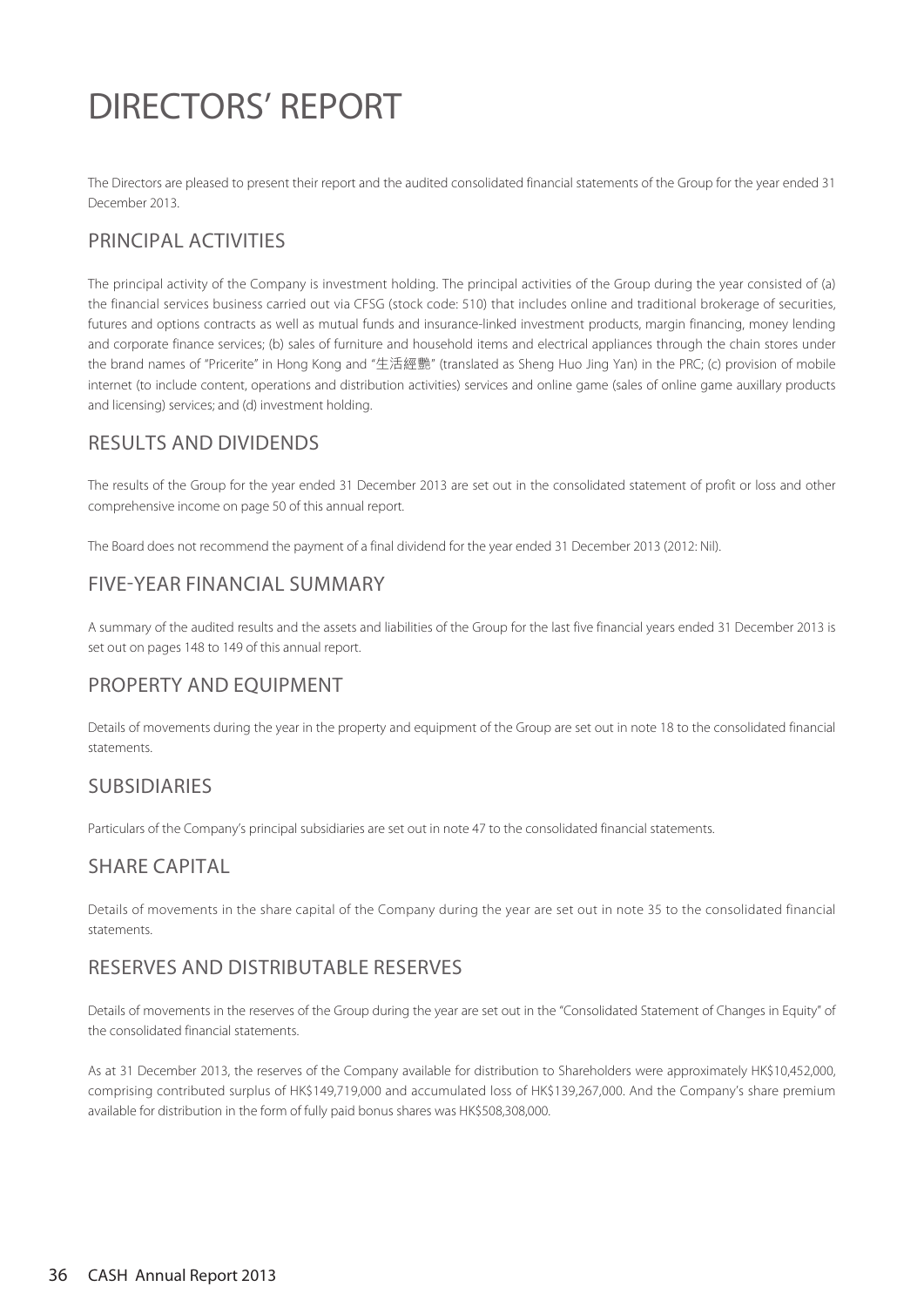### PRE-EMPTIVE RIGHTS

There are no provisions for pre-emptive rights under the Company's bye-laws or the laws of Bermuda which would oblige the Company to offer new shares on a pro rata basis to existing Shareholders.

# CONTINUING CONNECTED TRANSACTION

### **Margin Financing Arrangement**

As disclosed in CFSG's announcement dated 14 December 2012, Celestial Securities (a wholly-owned subsidiary of CFSG) entered into margin financing agreements all dated 14 December 2012 with each of the connected clients, namely Mr Kwan Pak Hoo Bankee, Mr Law Ping Wah Bernard, Mr Chan Chi Ming Benson, Ms Cheng Pui Lai Majone, Mr Cheng Man Pan Ben, Dr Chan Yau Ching Bob, Mr Ng Kung Chit Raymond, Cash Guardian, Libra Capital Management (HK) Limited and Cashflow Credit Limited. Pursuant to which, Celestial Securities granted margin financing facilities to each of the connected clients at an annual cap of up to HK\$30 million (which represents the maximum outstanding balance, including accrued outstanding interests of the margin financing facility) for each of the three financial years ending 31 December 2015. Each of the margin financing facility granted to the connected client was a stand alone facility and will not be aggregated. The terms and rates of the margin financing agreements are in line with the rates offered by Celestial Securities to other independent margin clients. The margin financing facilities are repayable on demand and secured by listed securities held by the respective connected clients.

CFSG was accounted for an associated company of the Company as at the date of the above margin financing agreements. On 21 March 2013, CFSG was accounted for and became a subsidiary of the Company due to early adoption of the new and revised HKFRS 10 by the Company. As at the date of adoption of the HKFRS 10, (i) Mr Kwan Pak Hoo Bankee and Mr Law Ping Wah Bernard were executive directors of the Company and CFSG; (ii) Mr Chan Chi Ming Benson, Ms Cheng Pui Lai Majone and Mr Cheng Man Pan Ben were executive Directors of CFSG; (iii) Dr Chan Yau Ching Bob and Mr Ng Kung Chit Raymond were directors of subsidiaries of the Group and executive directors of the Company; (iv) Cash Guardian was a controlled corporation and an associate of Mr Kwan Pak Hoo Bankee; (v) Libra Capital Management (HK) Limited and Cashflow Credit Limited were wholly-owned subsidiaries of the Company. All of the connected clients (save as Libra Capital Management (HK) Limited and Cashflow Credit Limited) were either substantial Shareholder and/or directors of the Group and/or their respective associates, and were connected persons of the Company (as defined under the Listing Rules). Upon CFSG becoming a subsidiary of the Group, the provision of the margin financing arrangement by Celestial Securities (becoming a subsidiary of the Group) to each of the above-mentioned connected clients constituted continuing connected transaction relating to financial assistance for the Company under Chapter 14A of the Listing Rules.

As each of the margin financing facilities on an annual basis to be granted would exceed 5% of the applicable percentage ratios of the Company under the Listing Rules and HK\$10,000,000, the financial assistance to be provided by Celestial Securities to the connected clients was subject to all applicable reporting, annual review and disclosure requirements in respect of such continuing connected transaction by the Company in accordance with Rule 14A.41 of the Listing Rules.

The margin financing arrangement has been approved by the independent shareholders of CFSG at its special general meeting held on 22 January 2013. Details of the margin financing arrangement were disclosed in the Company's announcement dated 21 March 2013.

Details of the maximum amounts of the margin financing facilities granted to the connected clients during the year under review are set out in note 26 to the consolidated financial statements. The commission and interest income received from the connected clients during the year under review are disclosed in note 45 to the consolidated financial statements.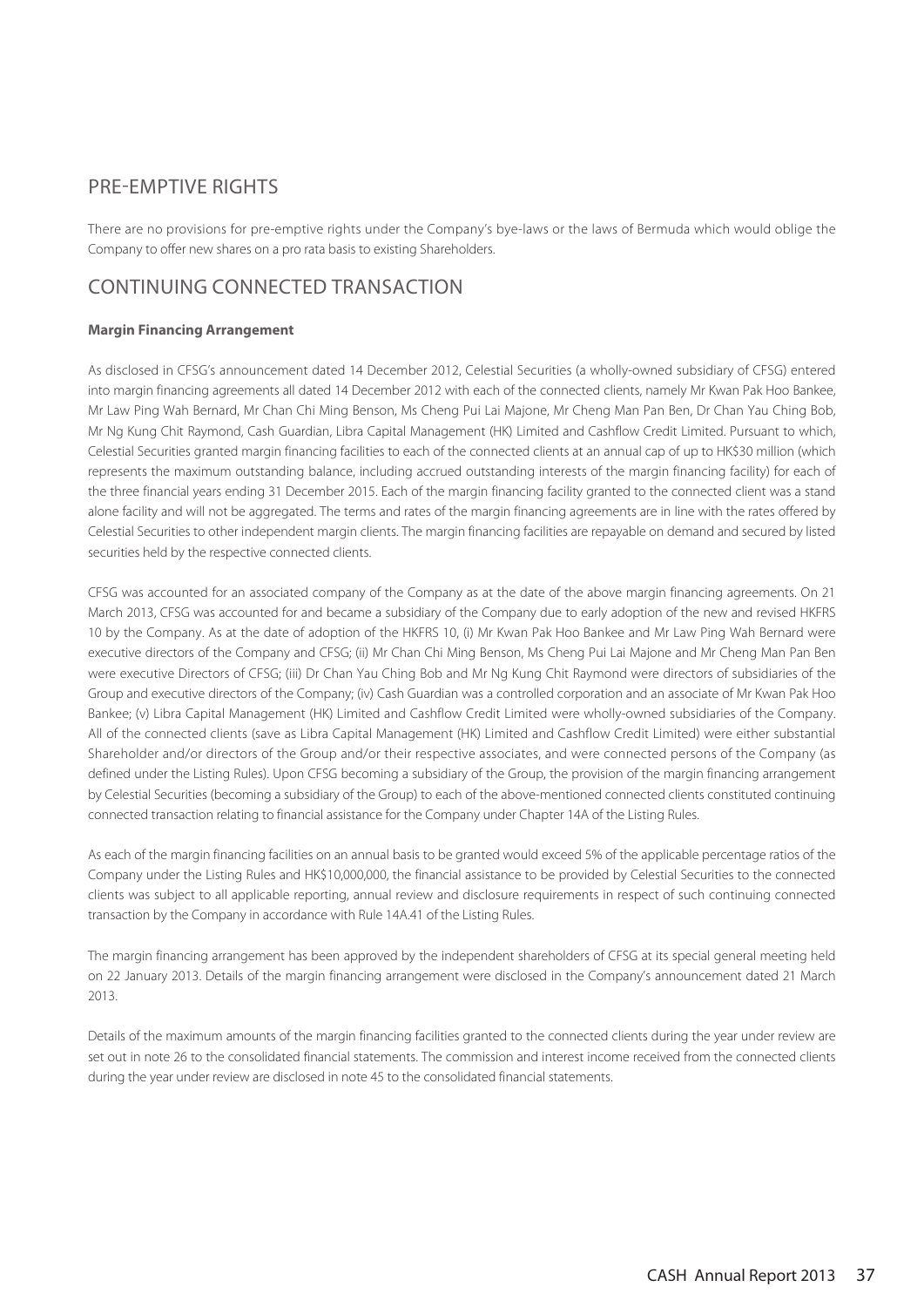# DIRECTORS' REPORT

The aforesaid continuing connected transaction of the Company has been reviewed by the INEDs. The INEDs have confirmed that the continuing connected transaction has been entered into (a) in the ordinary and usual course of business of the Group; (b) either on normal commercial terms or on terms no less favourable to the Group than terms available to or from independent third parties; and (c) in accordance with the relevant agreements governing it on terms that is fair and reasonable and in the interests of the Shareholders as a whole.

The Company's auditor was engaged to report on the aforesaid Group's continuing connected transaction of the Company in accordance with Hong Kong Standard on Assurance Engagements 3000 "Assurance Engagements Other Than Audits or Reviews of Historical Financial Information" and with reference to Practice Note 740 "Auditor's Letter on Continuing Connected Transactions under the Hong Kong Listing Rules" issued by the Hong Kong Institute of Certified Public Accountants. Based on the work performed, the auditor of the Company has issued its unqualified letter containing its findings and conclusions in respect of the continuing connected transaction disclosed above that (a) has received the approval of the Board; (b) has been entered into in accordance with the pricing policies of the Company with reference to similar transactions with independent third parties; (c) has been entered into in accordance with the terms of the relevant agreements governing such transaction; and (d) has not exceeded the relevant cap amount for the financial year ended 31 December 2013 as set out in the announcement as disclosed above.

# RELATED PARTIES TRANSACTIONS

The Group has entered into related parties transactions under the applicable accounting standards as disclosed in note 45 to the consolidated financial statements. Such related party transactions were either (i) not connected transaction of the Group; or (ii) related to the continuing connected transactions of the Group as disclosed in the above section. The Company has complied with the disclosure requirements in accordance with Chapter 14A of the Listing Rules in relation to the related party transactions of the Group during the year.

# RAISING OF FUNDS AND USE OF PROCEEDS

On 23 April 2013, the Company announced a proposed 2-for-1 rights issue at a subscription price of HK\$0.30 per share to raise approximately HK\$55.4 million. The net proceeds of approximately HK\$53.5 million were used as to (i) approximately HK\$24.4 million to replenish the working capital which were used in the cash offer to acquire shares in CRMG (details are set out in under the heading "Material Acquisitions and Disposals" on page 11 of this annual report); and (ii) the balance of approximately HK\$29.1 million as general working capital of the Group. Details of the rights issue are set out in the announcement of the Company dated 23 April 2013 and the prospectus dated 21 May 2013. Save as disclosed herein, the Company did not have any other fund raising activity during the year under review.

# MAJOR CUSTOMERS AND SUPPLIERS

In the year under review, the Group's turnover attributable to the five largest customers accounted for less than 30% of the Group's total turnover.

In the year under review, the Group's purchases attributable to the five largest suppliers accounted for less than 30% of the Group's total purchases.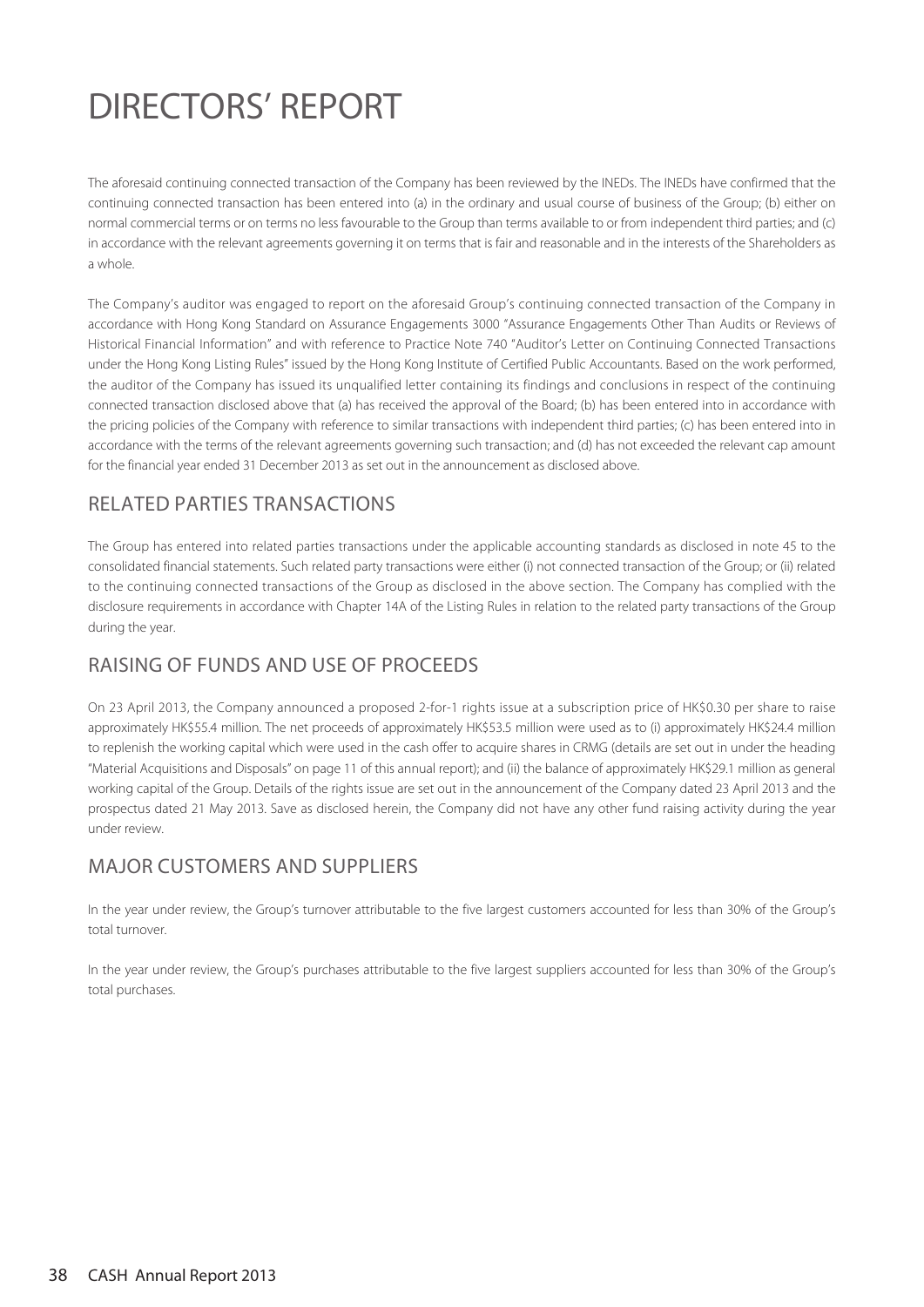# **DIRECTORS**

The Directors of the Company during the year and up to the date of this annual report were as follows:

### **Executive Directors:**

Kwan Pak Hoo Bankee Tsui Wing Cheong Sammy (was appointed on 7 October 2013) Law Ping Wah Bernard Ng Hin Sing Derek (was appointed on 5 August 2013) Ng Kung Chit Raymond (resigned on 7 October 2013) Chan Yau Ching Bob (resigned on 5 August 2013)

### **Independent Non-executive Directors:**

Leung Ka Kui Johnny Wong Chuk Yan Chan Hak Sin

The following Directors shall retire and, being eligible, offer themselves for re-election at the forthcoming annual general meeting of the Company:

- (i) Mr Kwan Pak Hoo Bankee and Mr Law Ping Wah Bernard, being EDs, shall retire at least once in every 3 financial years at the annual general meeting of the Company in accordance with their terms of office of directorship;
- (ii) Mr Tsui Wing Cheong Sammy and Mr Ng Hin Sing Derek, being newly appointed EDs, shall retire at the annual general meeting of the Company in accordance with the bye-laws of the Company; and
- (iii) Mr Leung Ka Kui Johnny, Mr Wong Chuk Yan and Dr Chan Hak Sin, all being INEDs, shall retire at the annual general meeting of the Company in each year in accordance with their terms of office of directorship.

# DIRECTORS' SERVICE CONTRACTS

None of the Directors proposed for re-election at the forthcoming annual general meeting has a service contract which is not determinable by the Company within one year without payment of compensation, other than statutory obligation.

# DIRECTORS' INTERESTS IN CONTRACTS

Save as the margin financing arrangement as disclosed under the heading of "Continuing Connected Transaction" in this section above, no Director had a materially interested in, either directly or indirectly, any contract of significance to which the Company or any of its subsidiaries was a party subsisting during or at the end of the financial year under review.

### RETIREMENT BENEFITS SCHEMES

Details of the Group's retirement benefits schemes are set out in note 44 to the consolidated financial statements.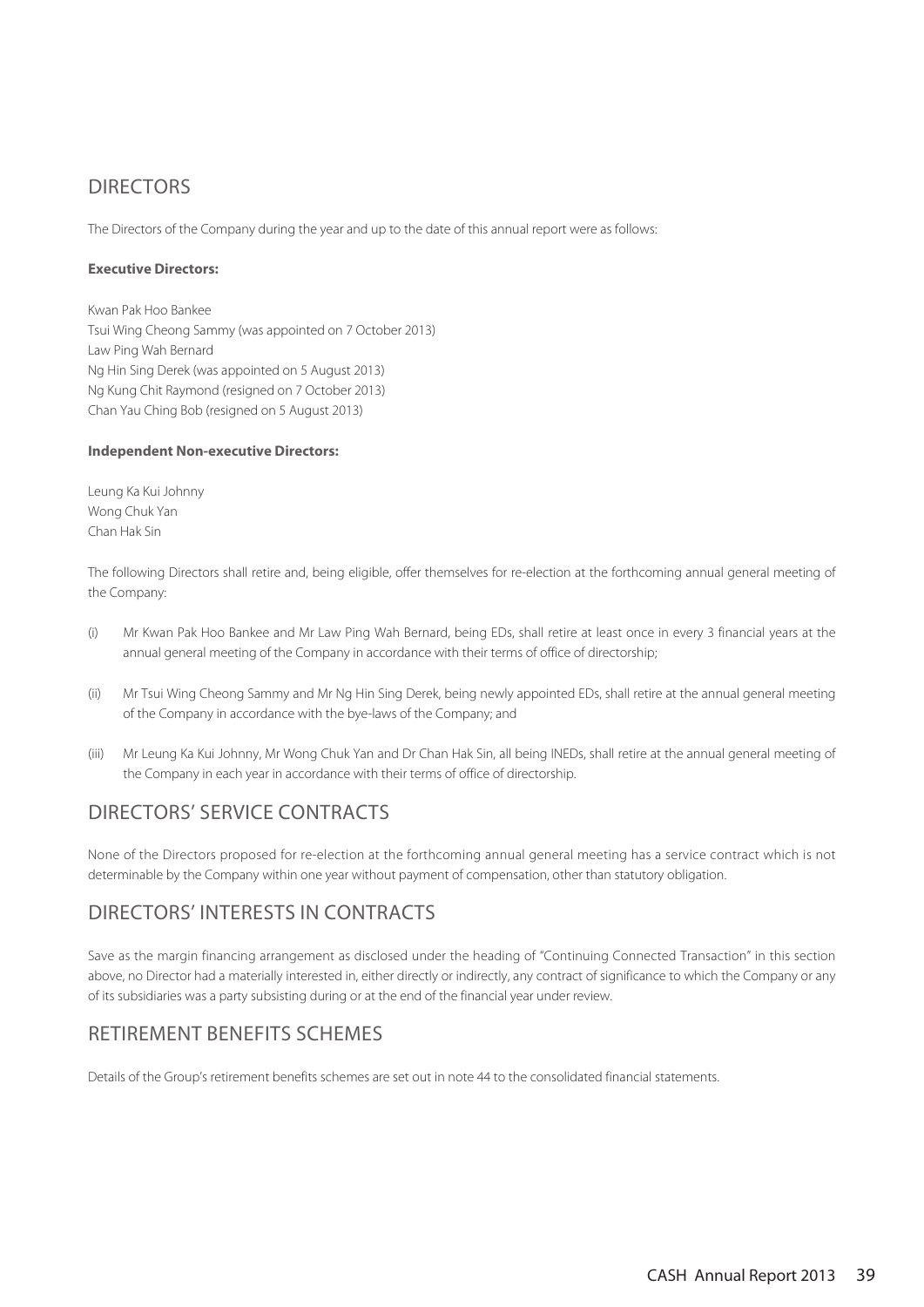# DIRECTORS' REPORT

# DIRECTORS' INTERESTS IN SECURITIES

As at 31 December 2013, the interests and short positions of each Director and chief executive of the Company in the Shares, underlying shares and debentures of the Company or its associated corporations (within the meaning of Part XV of the SFO) which (a) were recorded in the register required to be kept under section 352 of the SFO; or (b) as otherwise notified to the Company and the Stock Exchange pursuant to the Model Code were as follows:

### **A. The Company**

### **1. Long positions in the Shares**

|                      |                                                                | <b>Number of Shares</b> |                       |                             |  |
|----------------------|----------------------------------------------------------------|-------------------------|-----------------------|-----------------------------|--|
| <b>Name</b>          | <b>Capacity</b>                                                | Personal                | Corporate<br>interest | <b>Shareholding</b><br>(% ) |  |
| Kwan Pak Hoo Bankee  | Beneficial owner and interested<br>in a controlled corporation | 2,840,000               | 176,805,205*          | 32.42                       |  |
| Law Ping Wah Bernard | Beneficial owner                                               | 18,230,208              |                       | 3.29                        |  |
|                      |                                                                | 21.070.208              | 176,805,205           | 35.71                       |  |

The Shares were held by Cash Guardian. Mr Kwan Pak Hoo Bankee was deemed to be interested in all these Shares as a result of his interests in Cash Guardian as disclosed in the "Substantial Shareholders" below.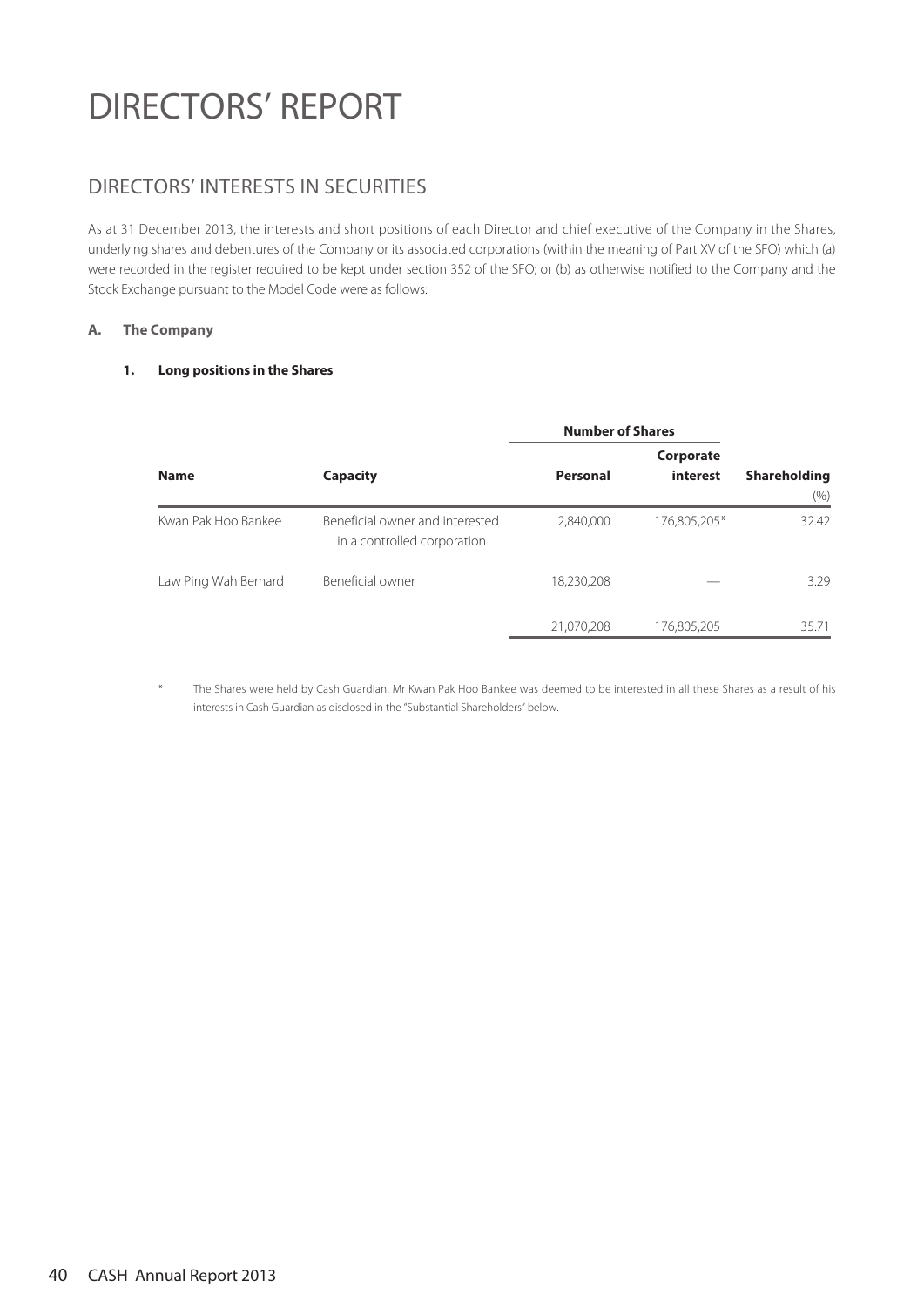#### **2. Long positions in the underlying Shares**

Options under share option scheme

|                        |               |                       |                 |                        | <b>Number of options</b> |            |                |                   |             |                                |
|------------------------|---------------|-----------------------|-----------------|------------------------|--------------------------|------------|----------------|-------------------|-------------|--------------------------------|
|                        |               |                       |                 |                        | outstanding              |            |                |                   | outstanding | Percentage to<br>issued Shares |
|                        |               |                       | <b>Exercise</b> |                        | as at                    | adjusted   | reallocated    | granted           | as at       | as at                          |
|                        |               |                       | price per       |                        | 1 January                | during     | upon change    | during            | 31 December | 31 December                    |
| Name                   | Date of grant | Option period         | Share           | <b>Notes</b>           | 2013                     | the year   | of directorate | the year          | 2013        | 2013                           |
|                        |               |                       | $(HK\$          |                        |                          | (Note (3)) | (Note (4))     | (Notes (6) & (7)) |             | (96)                           |
|                        |               |                       |                 |                        |                          |            |                |                   |             |                                |
| Kwan Pak Hoo Bankee    | 11/10/2012    | 11/10/2012-31/10/2014 | 0.6240          | $(1) & (2)$ (ii)       | 3,600,000                | 450,000    |                | —                 | 4,050,000   | 0.73                           |
|                        |               |                       |                 |                        |                          |            |                |                   |             |                                |
| Tsui Wing Cheong Sammy | 7/10/2013     | 7/10/2013-31/10/2015  | 0.4800          | $(2)$ (i) & (ii) & (5) |                          |            |                | 5,500,000         | 5,500,000   | 0.99                           |
|                        |               |                       |                 |                        |                          |            |                |                   |             |                                |
| Law Ping Wah Bernard   | 11/10/2012    | 11/10/2012-31/10/2014 | 0.6240          | $(2)$ (ii)             | 3,600,000                | 450,000    |                |                   | 4,050,000   | 0.73                           |
|                        |               |                       |                 |                        |                          |            |                |                   |             |                                |
| Ng Hin Sing Derek      | 11/10/2012    | 11/10/2012-31/10/2014 | 0.6240          | $(2)$ (ii) & $(4)$     | N/A                      | N/A        | 2,250,000      | —                 | 2,250,000   | 0.40                           |
|                        |               |                       |                 |                        |                          |            |                |                   |             |                                |
| Ng Kung Chit Raymond   | 11/10/2012    | 11/10/2012-31/10/2014 | 0.6240          | $(2)$ (ii) & $(4)$     | 2,000,000                | 250,000    | (2,250,000)    | N/A               | N/A         | N/A                            |
|                        |               |                       |                 |                        |                          |            |                |                   |             |                                |
| Chan Yau Ching Bob     | 11/10/2012    | 11/10/2012-31/10/2014 | 0.6240          | $(2)$ (ii) & $(4)$     | 3,600,000                | 450,000    | (4,050,000)    | N/A               | N/A         | N/A                            |
|                        |               |                       |                 |                        |                          |            |                |                   |             |                                |
|                        |               |                       |                 |                        | 12,800,000               | 1,600,000  | (4,050,000)    | 5,500,000         | 15,850,000  | 2.85                           |

Notes:

(1) Mr Kwan Pak Hoo Bankee is also the substantial Shareholder of the Company.

(2) (i) The options shall be exercisable after three months from the date of grant.

- (ii) The vesting of certain options is subject to achievement of agreed milestones/performance indicators as determined at the sole discretion of the Board. The options must be exercised within one month from the date on which the Board's approval of the vesting of the options.
- (3) The exercise price and the number of share options have been adjusted due to 2-for-1 rights issue of the Company during the year. The exercise price per share was adjusted from HK\$0.7020 to HK\$0.6240.
- (4) The reallocation of options was due to the resignation of Dr Chan Yau Ching Bob and Mr Ng Kung Chit Raymond and the appointment of Mr Ng Hin Sing Derek as directors of the Company during the year.
- (5) Mr Tsui Wing Cheong Sammy was appointed as Director of the Company on 7 October 2013.
- (6) The closing price of the Share immediately before the date of grant of options on 7 October 2013 was HK\$0.4600.
- (7) The value of the options granted during the year ended 31 December 2013 was zero as the performance targets set for the options had not been achieved by the end of the year under review.
- (8) No option was exercised, lapsed or cancelled during the year.
- (9) The options are held by the Directors in the capacity of beneficial owners.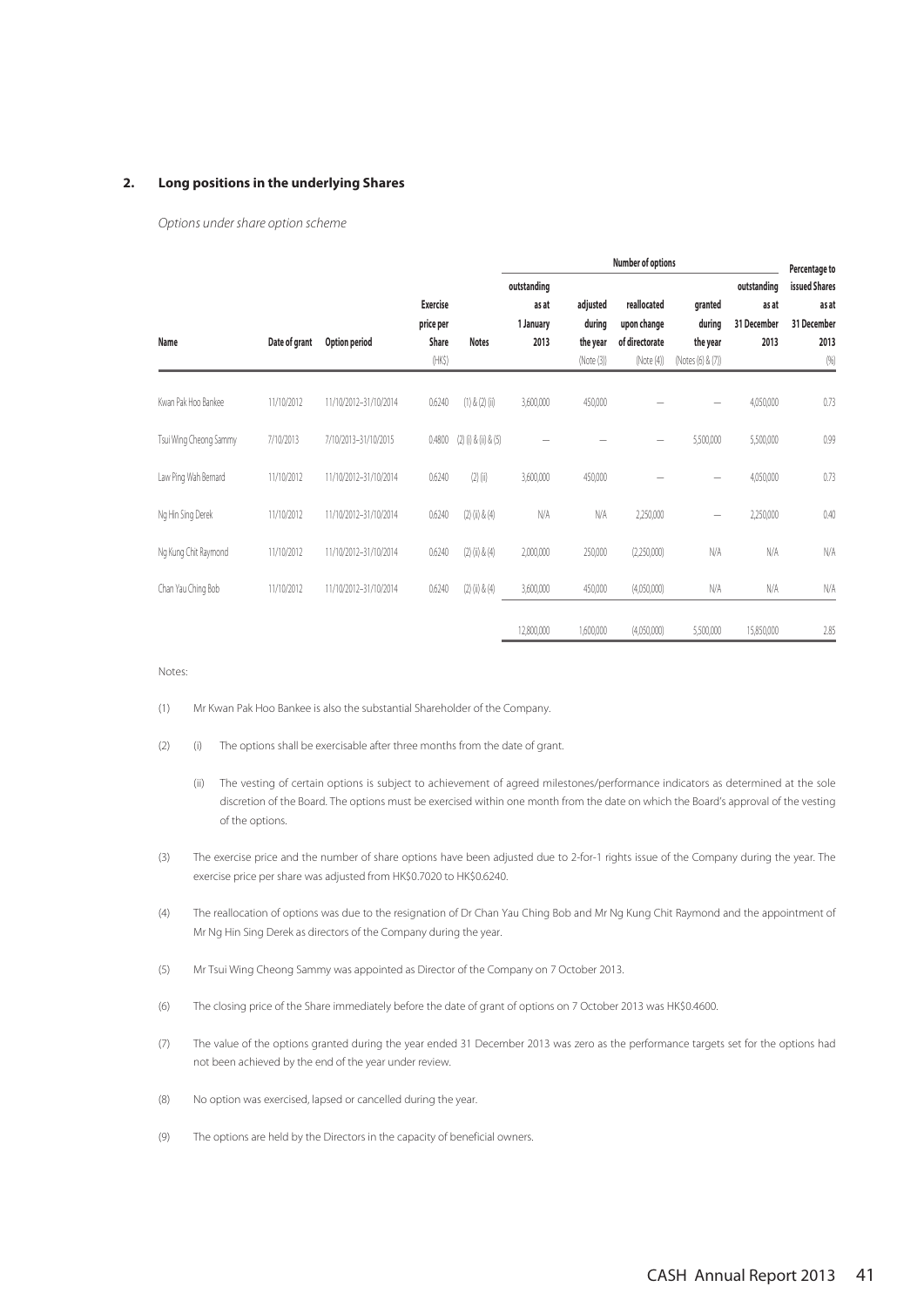# DIRECTORS' REPORT

### **B. Associated corporations (within the meaning of SFO)**

### **(i) CFSG**

(a) Long positions in the ordinary shares of HK\$0.02 each

|                      |                                                              | <b>Number of shares</b> |                |                               |  |
|----------------------|--------------------------------------------------------------|-------------------------|----------------|-------------------------------|--|
| <b>Name</b>          | <b>Capacity</b>                                              | Personal                | Corporate      | interest Shareholding<br>(% ) |  |
| Kwan Pak Hoo Bankee  | Beneficial owner and interest in a<br>controlled corporation |                         | 1,725,160,589* | 44.48                         |  |
| Law Ping Wah Bernard | Beneficial owner                                             | 27,506,160              |                | 0.70                          |  |
| Ng Hin Sing Derek    | Beneficial owner                                             | 66                      |                | 0.00                          |  |
|                      |                                                              | 27,506,226              | 1,725,160,589  | 45.18                         |  |

\* The shares were held as to 1,657,801,069 shares by CIGL, a wholly-owned subsidiary of Praise Joy Limited (which was 100% beneficially owned by the Company), and as to 67,359,520 shares by Cash Guardian. The Company was beneficially owned as to approximately 32.42% by Mr Kwan Pak Hoo Bankee, and Cash Guardian was 100% beneficially owned by Mr Kwan Pak Hoo Bankee, details of which were disclosed in the "Substantial Shareholders" below. Pursuant to the SFO, Mr Kwan Pak Hoo Bankee was deemed to be interested in all the shares held by CIGL and Cash Guardian in CFSG.

(b) Long positions in the underlying shares — options under share option scheme

|                      |               |                       |                 |              |             | <b>Number of options</b> |             | Percentage to |
|----------------------|---------------|-----------------------|-----------------|--------------|-------------|--------------------------|-------------|---------------|
|                      |               |                       |                 |              | outstanding | reallocated              | outstanding | issued shares |
|                      |               |                       | <b>Exercise</b> |              | as at       | upon                     | as at       | as at         |
|                      |               |                       | price per       |              | 1 January   | change of                | 31 December | 31 December   |
| <b>Name</b>          | Date of grant | Option period         | share           | <b>Notes</b> | 2013        | directorate              | 2013        | 2013          |
|                      |               |                       | $(HK\zeta)$     |              |             | (Note (3))               |             | (%)           |
| Kwan Pak Hoo Bankee  | 11/10/2012    | 11/10/2012-31/10/2014 | 0.0930          | (1) & (2)    | 39,000,000  |                          | 39,000,000  | 1.01          |
| Law Ping Wah Bernard | 11/10/2012    | 11/10/2012-31/10/2014 | 0.0930          | (2)          | 39,000,000  |                          | 39,000,000  | 1.01          |
| Ng Hin Sing Derek    | 11/10/2012    | 11/10/2012-31/10/2014 | 0.0930          | (2)          | N/A         | 20,000,000               | 20,000,000  | 0.52          |
| Ng Kung Chit Raymond | 11/10/2012    | 11/10/2012-31/10/2014 | 0.0930          | (2)          | 20,000,000  | (20,000,000)             | N/A         | N/A           |
| Chan Yau Ching Bob   | 11/10/2012    | 11/10/2012-31/10/2014 | 0.0930          | (2)          | 39,000,000  | (39,000,000)             | N/A         | N/A           |
|                      |               |                       |                 |              | 137,000,000 | (39,000,000)             | 98,000,000  | 2.54          |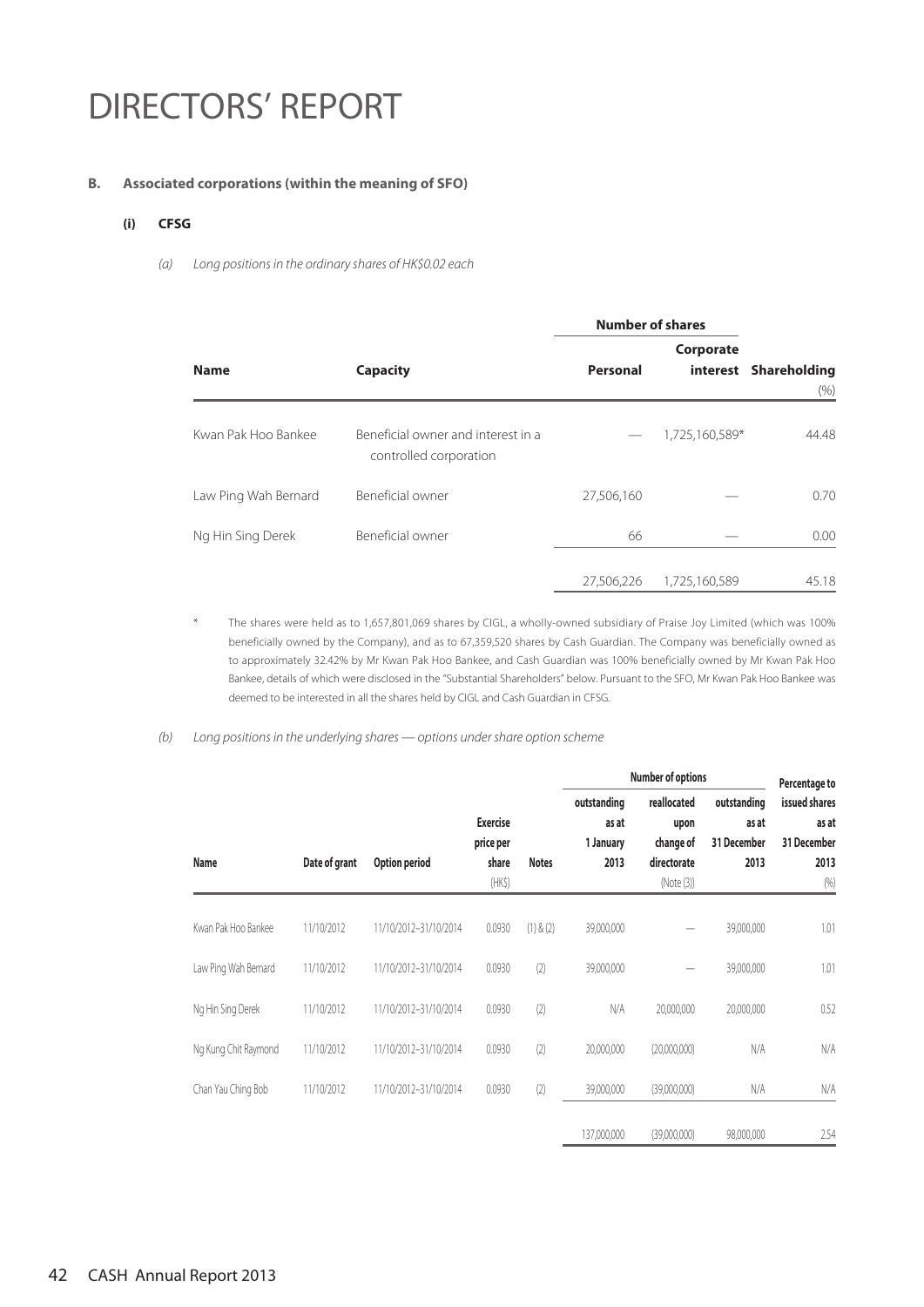#### Notes:

- (1) Mr Kwan Pak Hoo Bankee is also the substantial shareholder of the Company.
- (2) The vesting of the options is subject to the achievement of agreed milestones/performance indicators as determined at the sole discretion of the Board. The options must be exercised within one month from the date on which the Board's approval of the vesting of the options.
- (3) The reallocation of options was due to the resignation of Dr Chan Yau Ching Bob and Mr Ng Kung Chit Raymond and the appointment of Mr Ng Hin Sing Derek as directors of the Company during the year.

### **(ii) CRMG**

Long positions in the ordinary shares of HK\$0.001 each

| <b>Capacity</b>                                              | <b>Number of shares</b> | <b>Shareholding</b><br>(% ) |
|--------------------------------------------------------------|-------------------------|-----------------------------|
| Beneficial owner and interest in a<br>controlled corporation | 3,528,047,334           | 90.98                       |
|                                                              |                         |                             |

The shares were held by CIGL. Mr Kwan Pak Hoo Bankee was deemed to be interested in all these Shares as a result of his interests in CIGL as disclosed in the "Substantial Shareholders" below.

Save as disclosed above, as at 31 December 2013, none of the Directors, chief executives or their associates had any interests and short positions in the Shares, underlying shares or debentures of the Company or any of its associated corporations (within the meaning of Part XV of the SFO).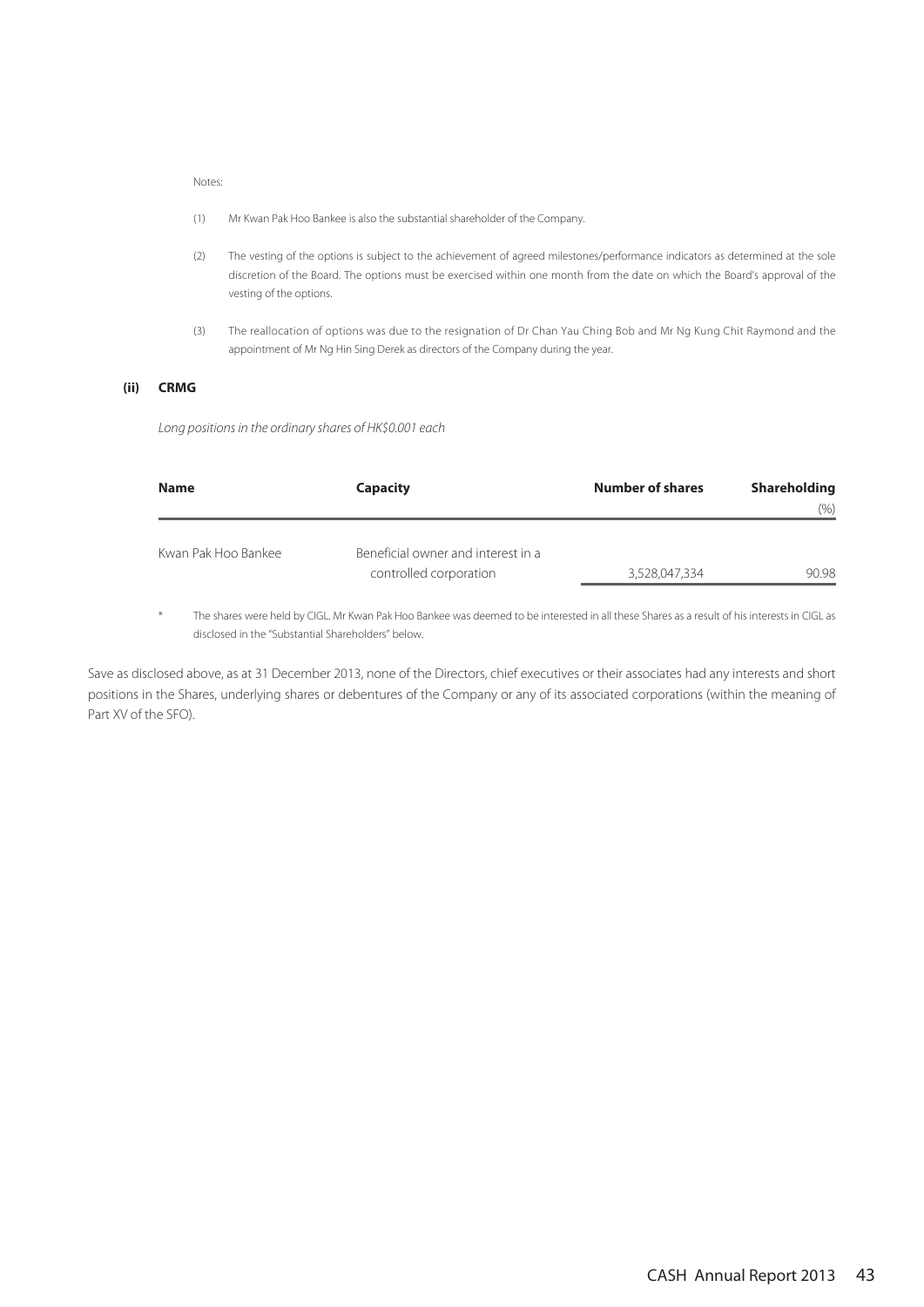# DIRECTORS' REPORT

### SHARE OPTION SCHEMES

#### **(A) The Company**

The New Share Option Scheme was adopted pursuant to an ordinary resolution passed at the AGM held on 21 May 2012. Particulars of the terms of the New Share Option Scheme are set out in note 43(A) to the consolidated financial statements.

Details of the movements in the share options to subscribe for Shares granted under the New Share Options Scheme during the year are set out below:

|                                |               |                                                                                                                                | <b>Number of options</b>                        |                              |                                           |                                             |                                                               |                                                    |                                             |  |  |
|--------------------------------|---------------|--------------------------------------------------------------------------------------------------------------------------------|-------------------------------------------------|------------------------------|-------------------------------------------|---------------------------------------------|---------------------------------------------------------------|----------------------------------------------------|---------------------------------------------|--|--|
| Name of scheme                 | Date of grant | <b>Option period</b>                                                                                                           | <b>Exercise</b><br>price<br>per share<br>$(HK\$ | <b>Notes</b>                 | outstanding<br>as at<br>1 January<br>2013 | adjusted<br>during<br>the year<br>(Note(4)) | reallocated<br>upon<br>change of<br>directorate<br>(Note (5)) | granted<br>during<br>the year<br>(Notes (6) & (7)) | outstanding<br>as at<br>31 December<br>2013 |  |  |
| <b>Directors</b>               |               |                                                                                                                                |                                                 |                              |                                           |                                             |                                                               |                                                    |                                             |  |  |
| The New Share<br>Option Scheme | 11/10/2012    | 11/10/2012-30/10/2014                                                                                                          | 0.6240                                          | $(1) & (2)$ (ii)             | 12,800,000                                | 1,600,000                                   | (4,050,000)                                                   |                                                    | 10,350,000                                  |  |  |
|                                | 7/10/2013     | 7/10/2013-31/10/2015                                                                                                           | 0.4800                                          | $(1)$ , $(2)$ $(i)$ & $(ii)$ |                                           |                                             |                                                               | 5,500,000                                          | 5,500,000                                   |  |  |
|                                |               |                                                                                                                                |                                                 |                              | 12,800,000                                | 1,600,000                                   | (4,050,000)                                                   | 5,500,000                                          | 15,850,000                                  |  |  |
| <b>Employees</b>               |               |                                                                                                                                |                                                 |                              |                                           |                                             |                                                               |                                                    |                                             |  |  |
| The New Share<br>Option Scheme | 11/10/2012    | 11/10/2012-30/10/2014                                                                                                          | 0.6240                                          | $(2)$ (ii)                   | 8,000,000                                 | 1,000,000                                   | 4,050,000                                                     |                                                    | 13,050,000                                  |  |  |
| <b>Consultants</b>             |               |                                                                                                                                |                                                 |                              |                                           |                                             |                                                               |                                                    |                                             |  |  |
| The New Share<br>Option Scheme | 11/10/2012    | 11/10/2012-30/10/2014                                                                                                          | 0.6240                                          | (3)                          | 9,000,000                                 | 1,116,000                                   |                                                               |                                                    | 10,116,000                                  |  |  |
|                                |               |                                                                                                                                |                                                 |                              | 29,800,000                                | 3,716,000                                   |                                                               | 5,500,000                                          | 39,016,000                                  |  |  |
| Notes:                         |               |                                                                                                                                |                                                 |                              |                                           |                                             |                                                               |                                                    |                                             |  |  |
| (1)                            |               | Details of the options granted to the directors are set out in the section headed "Directors' Interests in Securities".        |                                                 |                              |                                           |                                             |                                                               |                                                    |                                             |  |  |
| (2)<br>(i)                     |               | The options shall be exercisable after three months from the date of grant.                                                    |                                                 |                              |                                           |                                             |                                                               |                                                    |                                             |  |  |
| (ii)                           |               | The vesting of certain options is subject to achievement of agreed milestones/performance indicators as determined at the sole |                                                 |                              |                                           |                                             |                                                               |                                                    |                                             |  |  |

discretion of the Board. The options must be exercised within one month from the date on which the Board's approval of the vesting of the options.

(3) The options were granted to consultants of the Group for the services to be provided to the Group. The options will be exercisable within 7 days from the date of completion of the services determined at the sole discretion of the Board.

(4) The exercise price and the number of share options have been adjusted due to 2-for-1 rights issue of the Company during the year. The exercise price per share was adjusted from HK\$0.7020 to HK\$0.6240.

(5) The reallocation of options was due to the resignation of Dr Chan Yau Ching Bob and Mr Ng Kung Chit Raymond and the appointment of Mr Ng Hin Sing Derek as directors of the Company during the year.

(6) The closing price of the Share immediately before the date of grant of option on 7 October 2013 was HK\$0.4600.

(7) The value of the options granted during the year ended 31 December 2013 was zero as the performance targets set for the options had not been achieved by the end of the year under review.

(8) No option was exercised, lapsed or cancelled during the year.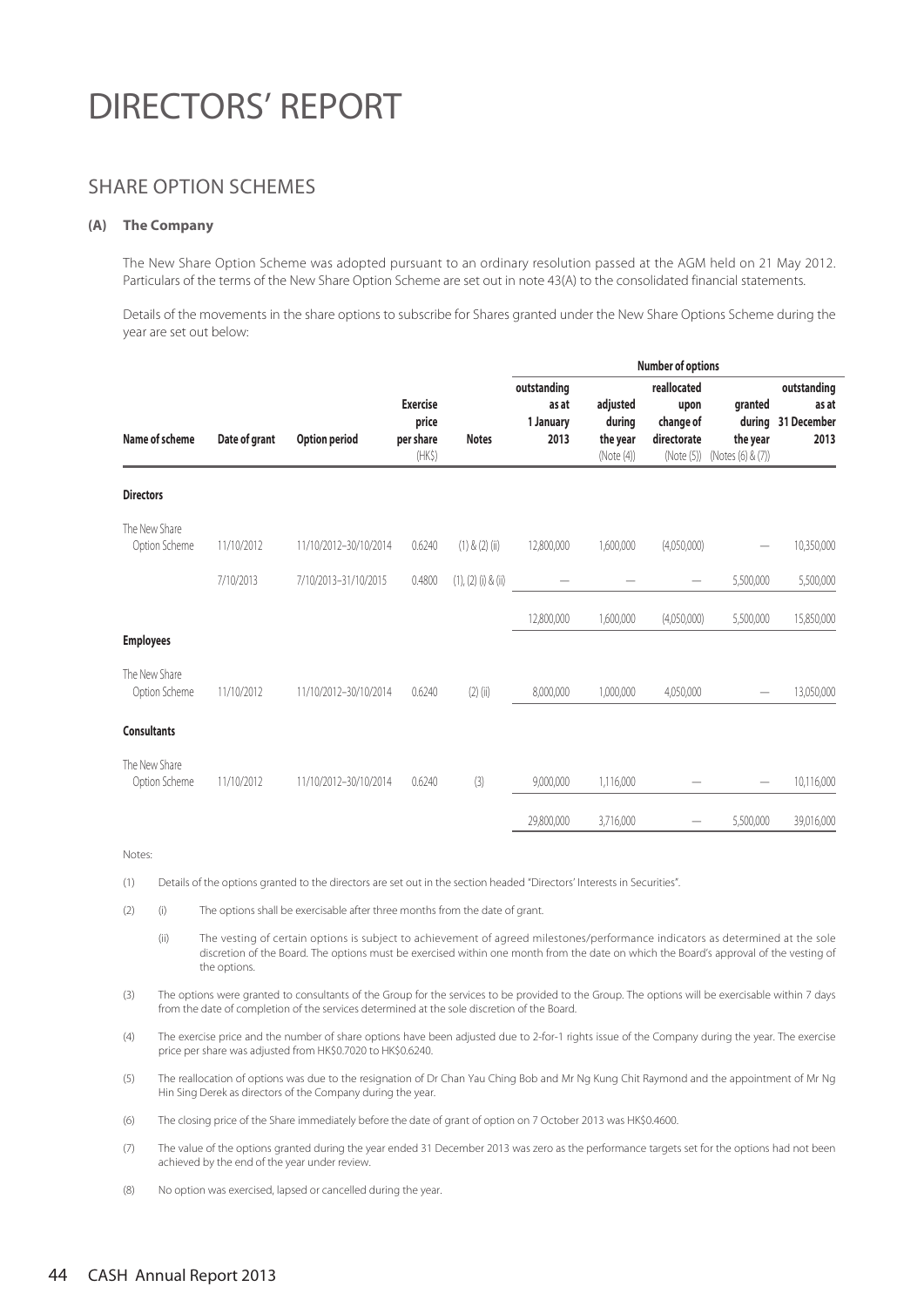### **(B) The subsidiary**

#### **(i) CFSG**

The CFSG Share Option Scheme was adopted pursuant to an ordinary resolution passed at the special general meeting of CFSG held on 22 February 2008, which took effect on 3 March 2008. Particulars of the terms of the CFSG Share Option Scheme are set out in note 43(B) to the consolidated financial statements.

Details of the movements in the share options to subscribe for shares of HK\$0.02 each in CFSG granted under the CFSG Share Option Scheme during the year are set out below:

|                                  |                  |                                  |                                                 |                        | <b>Number of options</b>                  |                               |                                                      |                                                         |
|----------------------------------|------------------|----------------------------------|-------------------------------------------------|------------------------|-------------------------------------------|-------------------------------|------------------------------------------------------|---------------------------------------------------------|
| Name of scheme                   | Date of<br>grant | <b>Option period</b>             | <b>Exercise</b><br>price<br>per share<br>$(HK\$ | <b>Notes</b>           | outstanding<br>as at<br>1 January<br>2013 | lapsed<br>during<br>(Note(4)) | reallocated<br>the year of directorate<br>(Note (5)) | outstanding<br>as at<br>upon change 31 December<br>2013 |
| <b>Directors</b>                 |                  |                                  |                                                 |                        |                                           |                               |                                                      |                                                         |
| CFSG Share Option Scheme         |                  | 11/10/2012 11/10/2012-31/10/2014 | 0.0930                                          | $(1)$ & $(3)$ (iv)     | 137,000,000                               |                               | (39,000,000)                                         | 98,000,000                                              |
| <b>Employees and consultants</b> |                  |                                  |                                                 |                        |                                           |                               |                                                      |                                                         |
| CFSG Share Option Scheme         | 15/6/2009        | 15/6/2009-30/6/2013              | 0.1335                                          | (2)(A)(i)              | 49,500,000                                | (49,500,000)                  |                                                      |                                                         |
|                                  |                  | 15/6/2009-30/6/2013              | 0.1335                                          | (2)(A)(ii)             | 42,900,000                                | (42,900,000)                  |                                                      |                                                         |
|                                  | 22/6/2009        | 22/6/2009-30/6/2013              | 0.1309                                          | (3)(i)                 | 82,500,000                                | (82,500,000)                  |                                                      |                                                         |
|                                  | 15/10/2010       | 15/10/2010-31/10/2013            | 0.2764                                          | (2)(B)(i)              | 13,750,000                                | (13,750,000)                  |                                                      |                                                         |
|                                  |                  | 15/10/2010-31/10/2013            | 0.2764                                          | (2)(B)(ii)<br>&(3)(ii) | 5,500,000                                 | (5,500,000)                   |                                                      |                                                         |
|                                  | 1/2/2011         | 1/2/2011-31/12/2013              | 0.4318                                          | $(3)(i)$ &(iii)        | 77,000,000                                | (77,000,000)                  |                                                      |                                                         |
|                                  |                  | 11/10/2012 11/10/2012-31/10/2014 | 0.0930                                          | 3(iv)                  | 177,000,000                               | (39,000,000)                  | 39,000,000                                           | 177,000,000                                             |
|                                  |                  |                                  |                                                 |                        | 448,150,000                               | (310, 150, 000)               | 39,000,000                                           | 177,000,000                                             |
|                                  |                  |                                  |                                                 |                        | 585,150,000                               | (310, 150, 000)               |                                                      | 275,000,000                                             |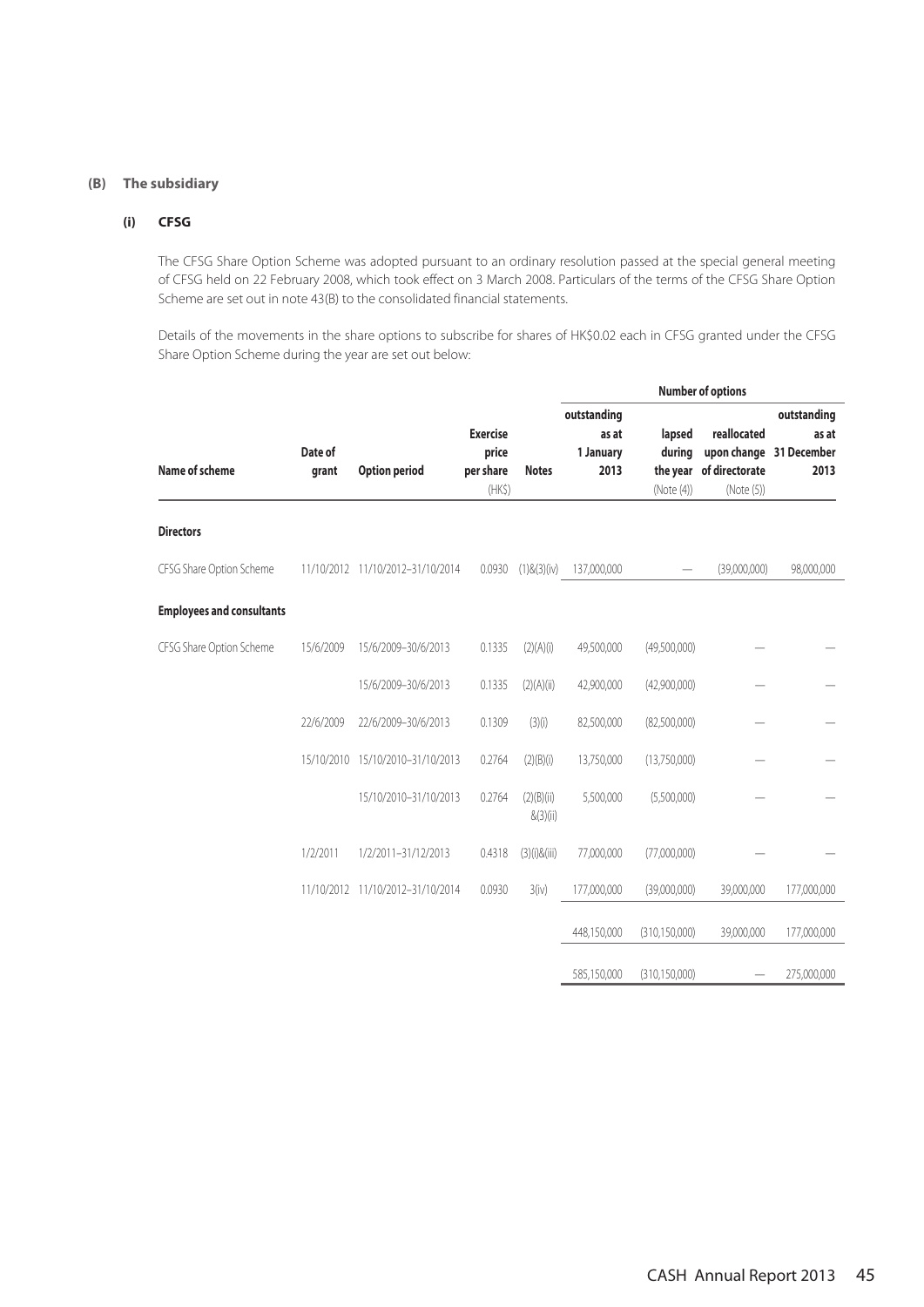# DIRECTORS' REPORT

#### Notes:

- (1) Details of the options granted to the Directors are set out in the section headed "Directors' interests in securities" above.
- (2) The options are vested in the following tranches:
	- (A) Options granted on 15 June 2009
		- (i) 2 tranches as to (a) 50% exercisable from 15 December 2009 up to 30 June 2013; and (b) 50% exercisable from 15 June 2010 up to 30 June 2013; or
		- (ii) 3 tranches as to (a) 30% exercisable from 15 June 2010 up to 30 June 2013; (b) 30% exercisable from 15 June 2011 up to 30 June 2013; and (c) 40% exercisable from 15 June 2012 up to 30 June 2013.
	- (B) Options granted on 15 October 2010
		- (i) 3 tranches as to (a) 20% exercisable from 15 October 2010 up to 31 October 2013; (b) 30% exercisable from 15 October 2011 up to 31 October 2013; and (c) 50% exercisable from 15 October 2012 up to 31 October 2013; or
		- (ii) 2 tranches as to (a) 50% exercisable from 1 January 2011 up to 31 October 2012; and (b) 50% exercisable from 1 January 2012 up to 31 October 2013.
- (3) The vesting of certain options is subject to:
	- (i) provision of satisfactory services as determined at the sole discretion of the Board; or
	- (ii) the grantee having been with members of the Group for 14 months from the date of grant; or
	- (iii) within 7 days upon completion of services as determined at the sole discretion of the Board; or
	- (iv) the achievement of agreed milestones/performance indicators as determined at the sole discretion of the Board and the options must be exercised within one month from the date on which the Board's approval of the vesting of the options.
- (4) The lapsed options were due to expiry of the options or resignation of employee with members of the Group.
- (5) The reallocation of options was due to the resignation of Dr Chan Yau Ching Bob and Mr Ng Kung Chit Raymond and the appointment of Mr Ng Hin Sing Derek as directors of the Company during the year.
- (6) No option was granted, exercised or cancelled during the year.

#### **(ii) Netfield**

The share option scheme of Netfield was adopted on 6 June 2008. Particulars of the terms of the share option scheme of Netfield are set out in note 43(C) to the consolidated financial statements. No option has been granted under the share option scheme of Netfield since the adoption of the scheme.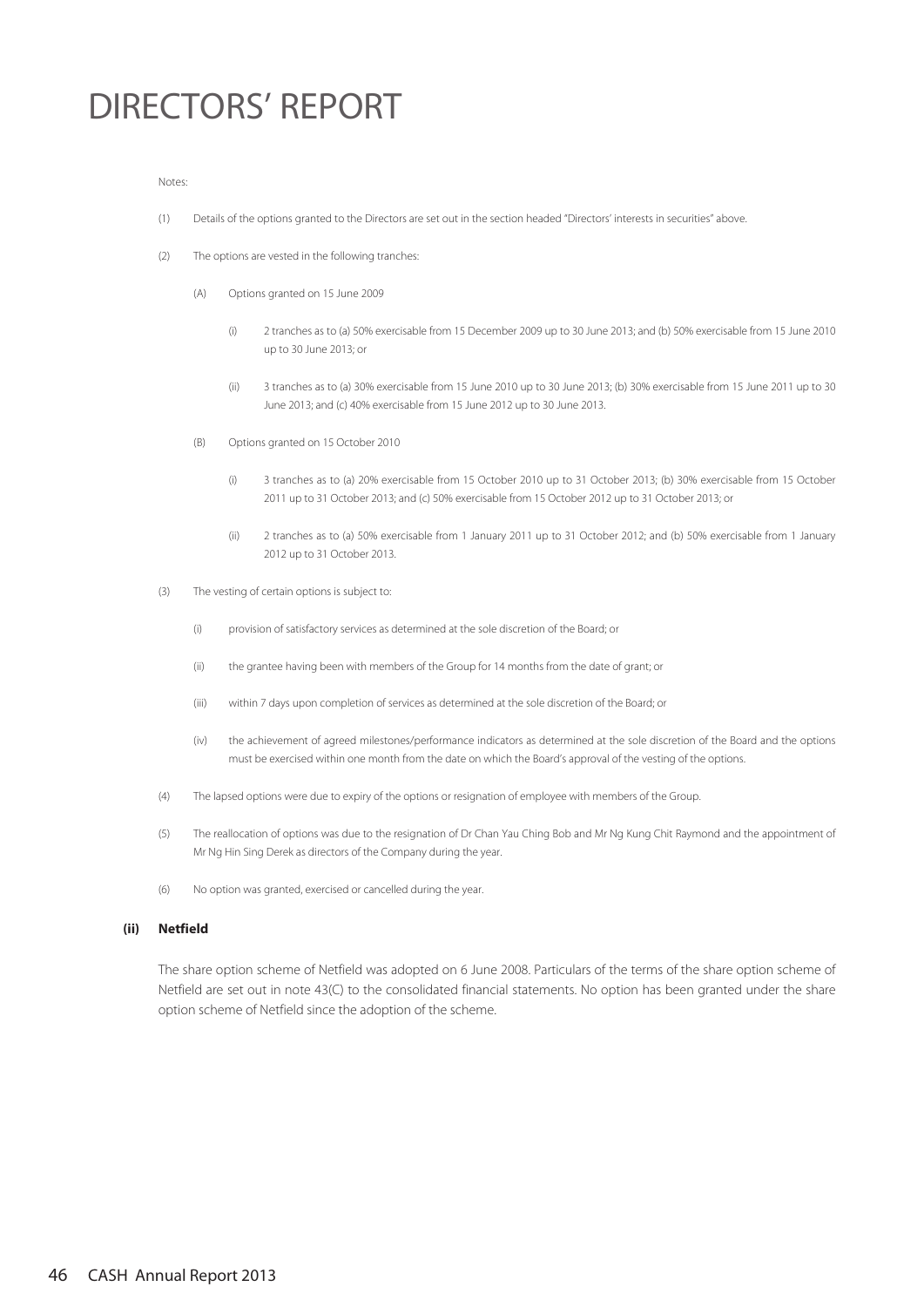# SUBSTANTIAL SHARFHOLDERS

As at 31 December 2013, so far as is known to the Directors and chief executives of the Company, the persons/companies (other than a Director or chief executive of the Company) who had, or were deemed or taken to have an interest or short positions in the Shares and underlying Shares as recorded in the register required to be kept under Section 336 of the SFO or as otherwise notified to the Company were as follows:

| <b>Name</b>                      | Capacity                             | <b>Number of Shares</b> | <b>Shareholding</b><br>(% ) |
|----------------------------------|--------------------------------------|-------------------------|-----------------------------|
| Hobart Assets Limited (Note (1)) | Interest in a controlled corporation | 176,805,205             | 31.91                       |
| Cash Guardian (Note (1))         | Interest in a controlled corporation | 176,805,205             | 31.91                       |

Notes:

- (1) This refers to the same number of Shares held by Cash Guardian, a wholly-owned subsidiary of Hobart Assets Limited, which in turn was 100% beneficially owned by Mr Kwan Pak Hoo Bankee. Pursuant to the SFO, Mr Kwan Pak Hoo Bankee and Hobart Assets Limited were deemed to be interested in the Shares held by Cash Guardian.
- (2) Mr Kwan Pak Hoo Bankee (a Director whose interests is not shown in the above table) was interested and/or deemed be interested in a total of 179,645,205 Shares (32.42%), which were held as to 176,805,205 Shares by Cash Guardian and as to 2,840,000 Shares in his personal name. Detail of his interest is set out in the section "Directors Interests in Securities" above.

Save as disclosed above, as at 31 December 2013, the Directors and chief executives of the Company were not aware of any other parties or corporation (other than a Director or chief executive of the Company) who had, or were deemed or taken to have, any interests or short positions in the Shares and underlying Shares as recorded in the register required to be kept under Section 336 of the SFO or as otherwise notified to the Company.

# PURCHASE, SALE OR REDEMPTION OF LISTED SECURITIES

During the year ended 31 December 2013, neither the Company nor any of its subsidiaries purchased, sold or redeemed any of the Company listed securities.

# SUFFICIENCY OF PUBLIC FLOAT

Based on information that is publicly available to the Company and within the knowledge of the Directors, the Company has maintained sufficient public float of not less than 25% of its Shares in the hands of the public in accordance with the Listing Rules as at the latest practicable date prior to the issue of this annual report.

# CONFIRMATION OF INDEPENDENCE

The Company has received a written confirmation in respect of independence from each of the INEDs in compliance with rule 3.13 of the Listing Rules, and the Company still considers that each of them to be independent.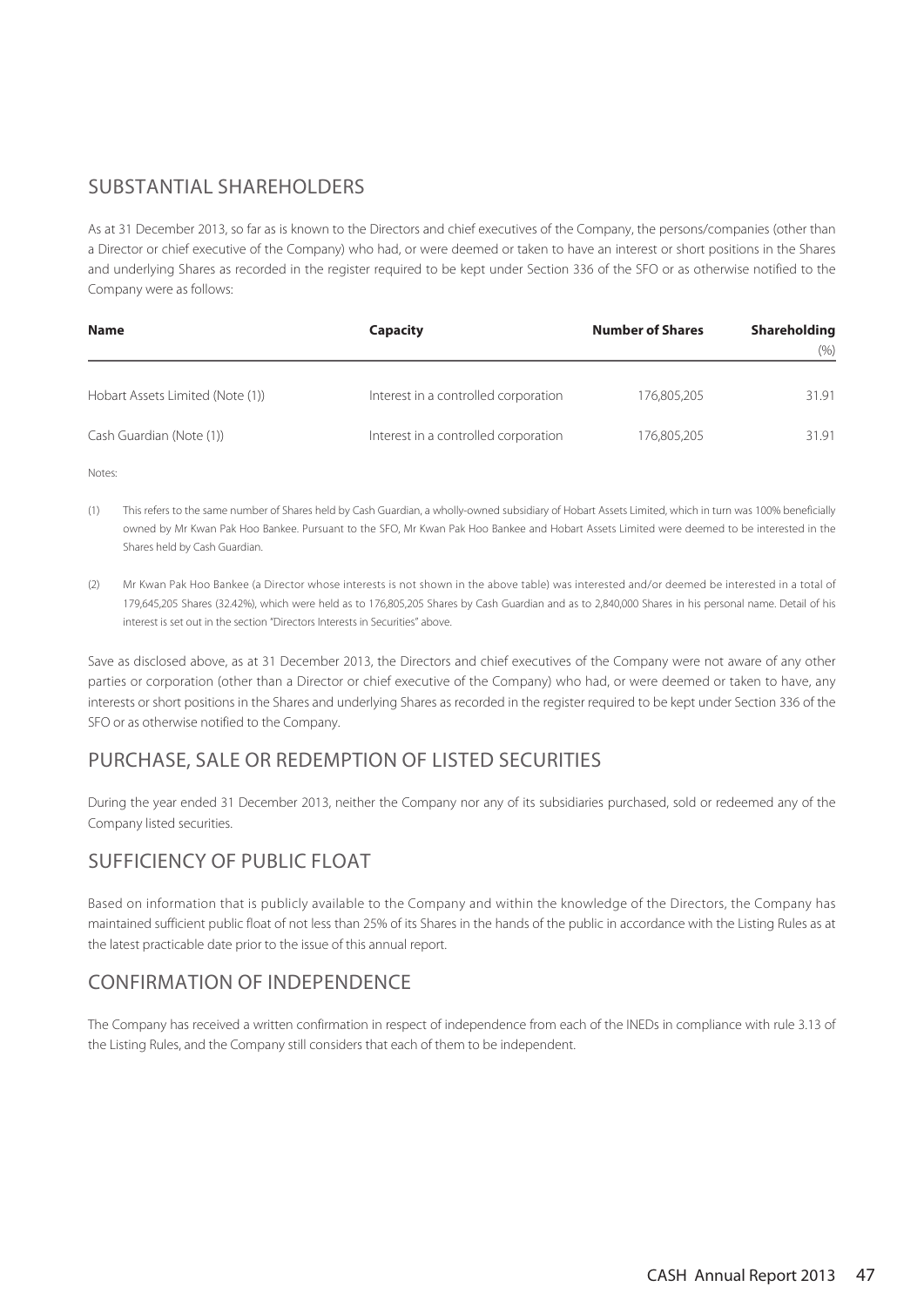# DIRECTORS' REPORT

# AUDITOR

On 21 September 2010, Grant Thornton resigned as auditor of the Company and Messrs. Deloitte Touche Tohmatsu was appointed by the Board as auditor of the Company to fill the casual vacancy. Save as disclosed herein, there have been no other changes of auditor in the preceding three years.

The consolidated financial statements of the Company for the year were audited by Messrs. Deloitte Touche Tohmatsu. A resolution will be submitted to the forthcoming annual general meeting of the Company to re-appoint Messrs. Deloitte Touche Tohmatsu as auditor of the Company.

On behalf of the Board **Bankee P. Kwan** Chairman

Hong Kong, 26 March 2014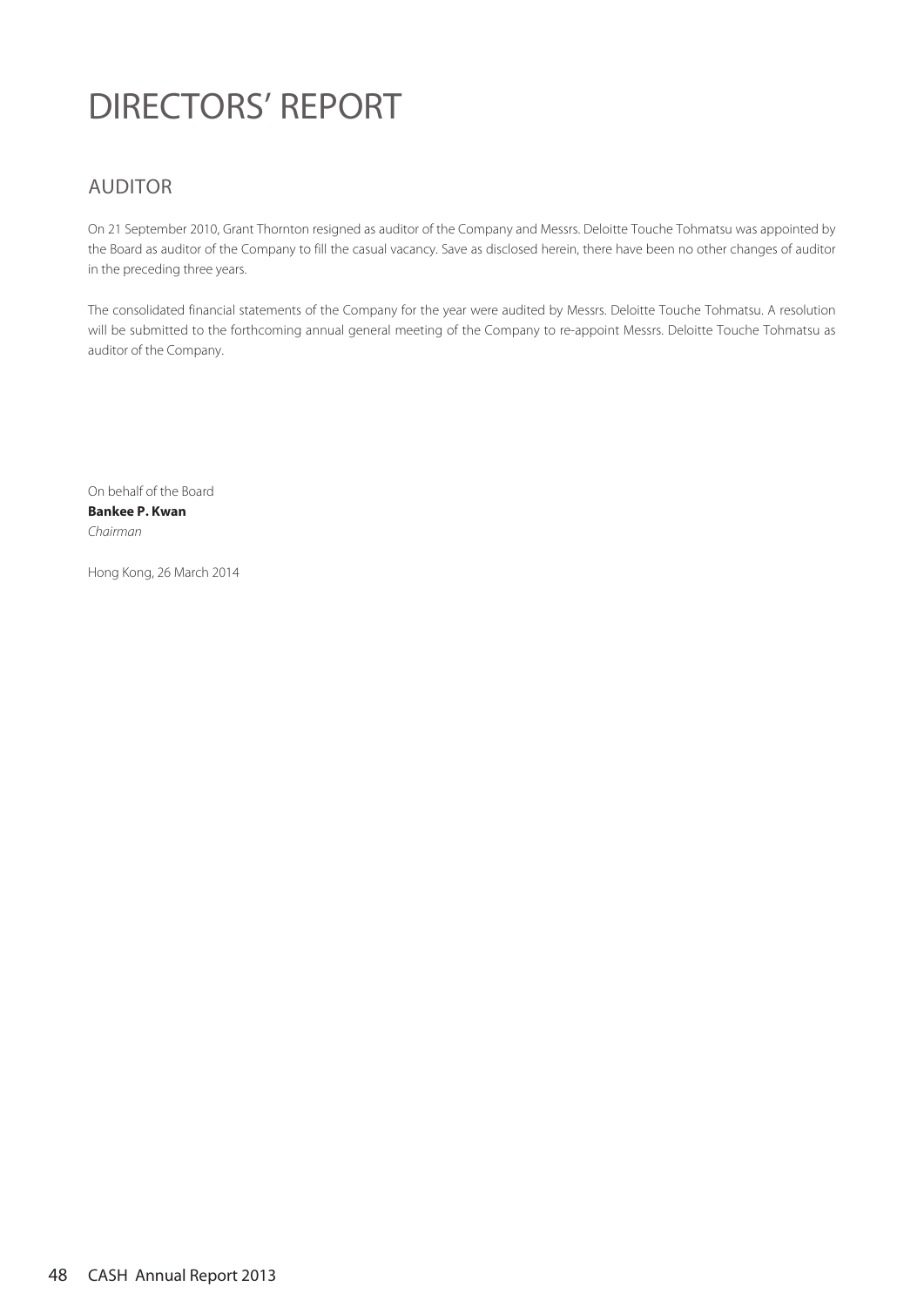# Independent Auditor's Report



#### **TO THE MEMBERS OF CELESTIAL ASIA SECURITIES HOLDINGS LIMITED**

(incorporated in Bermuda with limited liability)

We have audited the consolidated financial statements of Celestial Asia Securities Holdings Limited ("Company") and its subsidiaries (collectively referred to as the "Group") set out on pages 50 to 146, which comprise the consolidated statement of financial position as at 31 December 2013, and the consolidated statement of profit or loss and other comprehensive income, consolidated statement of changes in equity and consolidated statement of cash flows for the year then ended, and a summary of significant accounting policies and other explanatory information.

#### **Directors' Responsibility for The Consolidated Financial Statements**

The directors of the Company are responsible for the preparation of consolidated financial statements that give a true and fair view in accordance with Hong Kong Financial Reporting Standards issued by the Hong Kong Institute of Certified Public Accountants and the disclosure requirements of the Hong Kong Companies Ordinance, and for such internal control as the directors determine is necessary to enable the preparation of consolidated financial statements that are free from material misstatement, whether due to fraud or error.

#### **Auditor's responsibility**

Our responsibility is to express an opinion on these consolidated financial statements based on our audit and to report our opinion solely to you, as a body, in accordance with Section 90 of the Bermuda Companies Act, and for no other purpose. We do not assume responsibility towards or accept liability to any other person for the contents of this report. We conducted our audit in accordance with Hong Kong Standards on Auditing issued by the Hong Kong Institute of Certified Public Accountants. Those standards require that we comply with ethical requirements and plan and perform the audit to obtain reasonable assurance about whether the consolidated financial statements are free from material misstatement.

An audit involves performing procedures to obtain audit evidence about the amounts and disclosures in the consolidated financial statements. The procedures selected depend on the auditor's judgment, including the assessment of the risks of material misstatement of the consolidated financial statements, whether due to fraud or error. In making those risk assessments, the auditor considers internal controls relevant to the entity's preparation of the consolidated financial statements that give a true and fair view in order to design audit procedures that are appropriate in the circumstances, but not for the purpose of expressing an opinion on the effectiveness of the entity's internal controls. An audit also includes evaluating the appropriateness of accounting policies used and the reasonableness of accounting estimates made by the directors, as well as evaluating the overall presentation of the consolidated financial statements.

We believe that the audit evidence we have obtained is sufficient and appropriate to provide a basis for our audit opinion.

#### **Opinion**

In our opinion, the consolidated financial statements give a true and fair view of the state of affairs of the Group as at 31 December 2013, and of the Group's loss and cash flows for the year then ended in accordance with Hong Kong Financial Reporting Standards and have been properly prepared in accordance with the disclosure requirements of the Hong Kong Companies Ordinance.

**Deloitte Touche Tohmatsu** Certified Public Accountants

Hong Kong

26 March 2014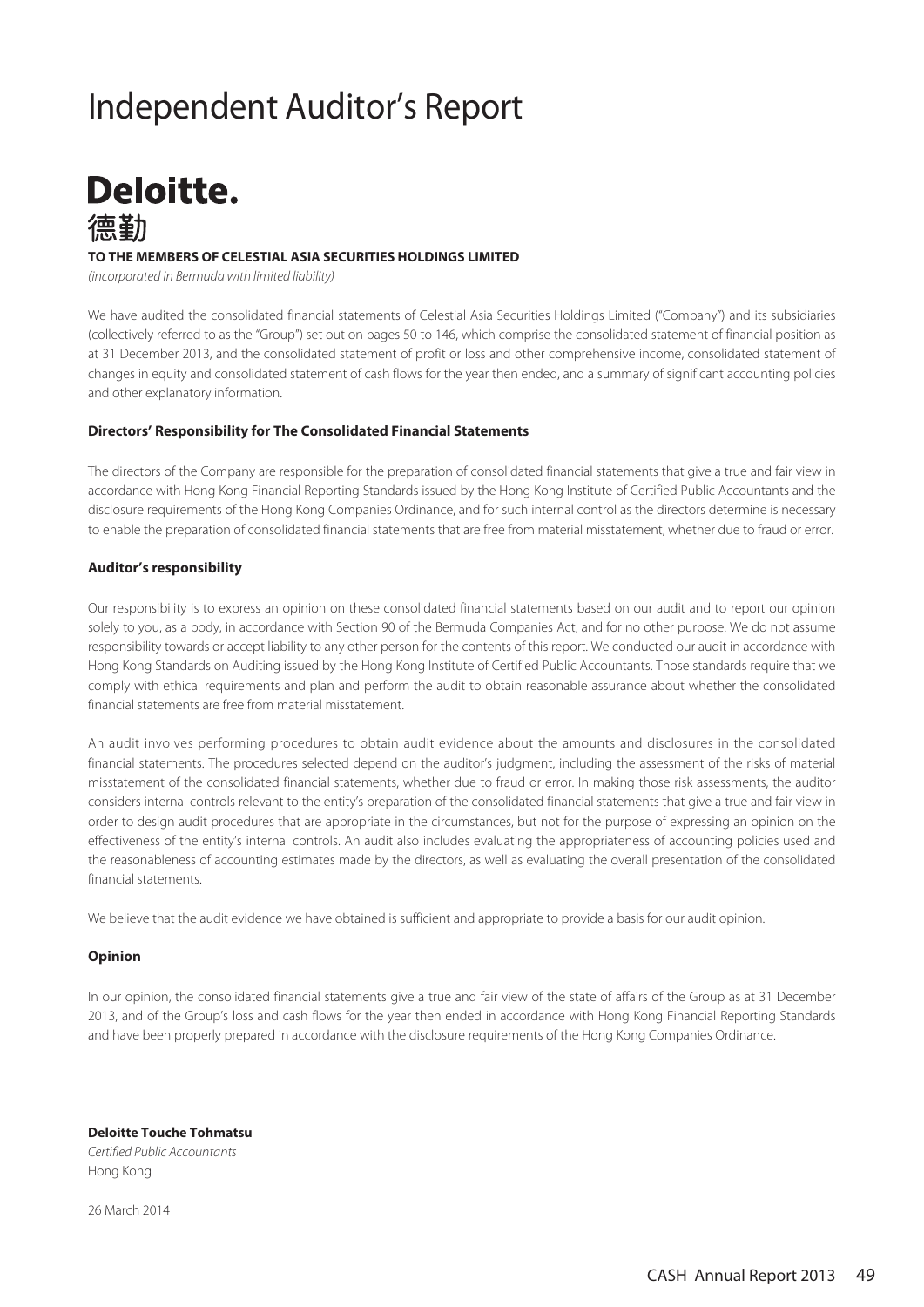# Consolidated Statement of Profit or Loss and Other Comprehensive Income

For the year ended 31 December 2013

|                                                                |       | 2013            | 2012       |
|----------------------------------------------------------------|-------|-----------------|------------|
|                                                                | Notes | <b>HK\$'000</b> | HK\$'000   |
|                                                                |       |                 |            |
| Revenue                                                        | 7     | 1,306,493       | 1,290,314  |
| Cost of inventories and services                               |       | (652, 250)      | (653, 531) |
| Other income                                                   | 9     | 14,123          | 11,510     |
| Other gains and losses                                         | 10    | 64,525          | 84,514     |
| Salaries, allowances and commission                            | 11    | (303, 442)      | (306, 283) |
| Other operating, administrative and selling expenses           |       | (451, 269)      | (452, 609) |
| Depreciation of property and equipment                         |       | (43, 872)       | (64, 407)  |
| Amortisation of intangible assets                              |       | (5,757)         | (26, 428)  |
| Finance costs                                                  | 12    | (18,096)        | (16, 383)  |
| Fair value change on investment properties                     |       | (5,083)         | (17,068)   |
| Share of results of an associate                               | 23    | (9)             | 14,045     |
| Impairment loss recognised in respect of goodwill              | 20    |                 | (83, 361)  |
| Impairment loss recognised in respect of intangible assets     | 21    | (37, 631)       | (24,000)   |
| <b>Loss before taxation</b>                                    |       | (132, 268)      | (243, 687) |
| Income tax credit (expense)                                    | 14    | 3,903           | (8,769)    |
|                                                                |       |                 |            |
| Loss for the year                                              | 15    | (128, 365)      | (252, 456) |
| Other comprehensive income for the year, net of income tax     |       |                 |            |
| Items that may be reclassified subsequently to profit or loss: |       |                 |            |
| Exchange difference on translation of foreign operations       |       | 4,969           | 492        |
|                                                                |       |                 |            |
| Total comprehensive expense for the year                       |       | (123, 396)      | (251,964)  |
| Loss for the year attributable to:                             |       |                 |            |
| Owners of the Company                                          |       | (87, 835)       | (228, 552) |
| Non-controlling interests                                      |       | (40, 530)       | (23,904)   |
|                                                                |       |                 |            |
|                                                                |       | (128, 365)      | (252, 456) |
|                                                                |       |                 |            |
| Total comprehensive expense for the year attributable to:      |       |                 |            |
| Owners of the Company                                          |       | (85, 311)       | (228,060)  |
| Non-controlling interests                                      |       | (38,085)        | (23,904)   |
|                                                                |       | (123, 396)      | (251,964)  |
|                                                                |       |                 | (restated) |
|                                                                |       |                 |            |
| <b>Basic and diluted loss per share (HK cents)</b>             | 16    | (17.84)         | (54.99)    |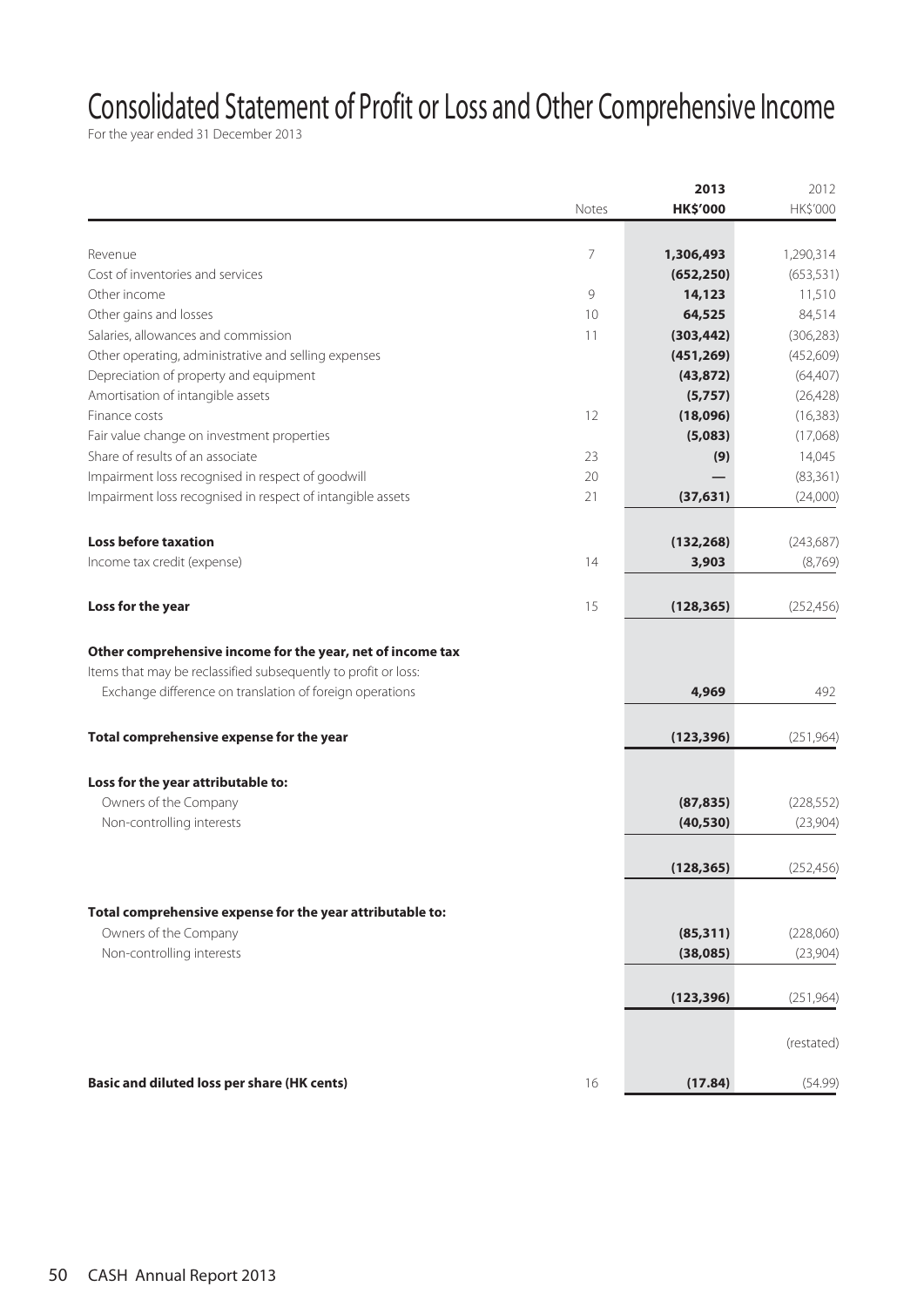# Consolidated Statement of Financial Position

At 31 December 2013

|                                                               |       | 2013            | 2012      |
|---------------------------------------------------------------|-------|-----------------|-----------|
|                                                               | Notes | <b>HK\$'000</b> | HK\$'000  |
|                                                               |       |                 |           |
| <b>Non-current assets</b>                                     |       |                 |           |
| Property and equipment                                        | 18    | 60,600          | 84,297    |
| Investment properties                                         | 19    | 57,112          | 68,832    |
| Goodwill                                                      | 20    | 62,710          | 62,710    |
| Intangible assets                                             | 21    | 53,212          | 96,600    |
| Interest in an associate                                      | 23    | 158,154         | 152,939   |
| Available-for-sale financial assets                           | 24    | 24,531          |           |
| Rental and utilities deposits                                 |       | 40,638          | 34,091    |
| Other assets                                                  | 25    | 34,052          | 37,020    |
| Loan to an associate                                          | 23    |                 | 10,296    |
| Loans receivable                                              | 27    | 1,480           |           |
| Deferred tax assets                                           | 14    | 7,200           | 6,700     |
|                                                               |       | 499,689         | 553,485   |
|                                                               |       |                 |           |
| <b>Current assets</b>                                         |       |                 |           |
| Inventories - finished goods held for sale                    |       | 53,242          | 56,847    |
| Accounts receivable                                           | 26    | 608,696         | 920,627   |
| Loans receivable                                              | 27    | 23,951          | 61,496    |
| Loan to an associate                                          | 23    | 10,296          |           |
| Other assets                                                  | 25    | 29,084          |           |
| Prepayments, deposits and other receivables                   | 30    | 70,973          | 43,351    |
| Tax recoverable                                               |       | 6,400           | 3,536     |
| Investments held for trading                                  | 28    | 55,027          | 123,206   |
| Bank deposits subject to conditions                           | 29    | 90,555          | 90,555    |
| Bank balances - trust and segregated accounts                 | 30    | 784,704         | 782,293   |
| Bank balances (general accounts) and cash                     | 30    | 279,450         | 331,891   |
|                                                               |       | 2,012,378       | 2,413,802 |
| Assets classified as held for sale                            | 40    |                 | 66,000    |
|                                                               |       |                 |           |
|                                                               |       | 2,012,378       | 2,479,802 |
| <b>Current liabilities</b>                                    |       |                 |           |
| Accounts payable                                              | 31    | 1,197,530       | 1,591,375 |
| Financial liabilities at fair value through profit or loss    | 39    | 19,701          |           |
| Deferred revenue                                              |       |                 | 37        |
| Accrued liabilities and other payables                        | 32    | 128,210         | 110,339   |
| Taxation payable                                              |       | 7,410           | 14,046    |
| Obligations under finance leases - amount due within one year | 33    | 54              | 906       |
| Borrowings - amount due within one year                       | 34    | 436,116         | 491,121   |
| Loan from a non-controlling shareholder of a subsidiary       | 32    | 27,437          | 27,437    |
|                                                               |       |                 |           |
|                                                               |       | 1,816,458       | 2,235,261 |
| <b>Net current assets</b>                                     |       | 195,920         | 244,541   |
| <b>Total assets less current liabilities</b>                  |       | 695,609         | 798,026   |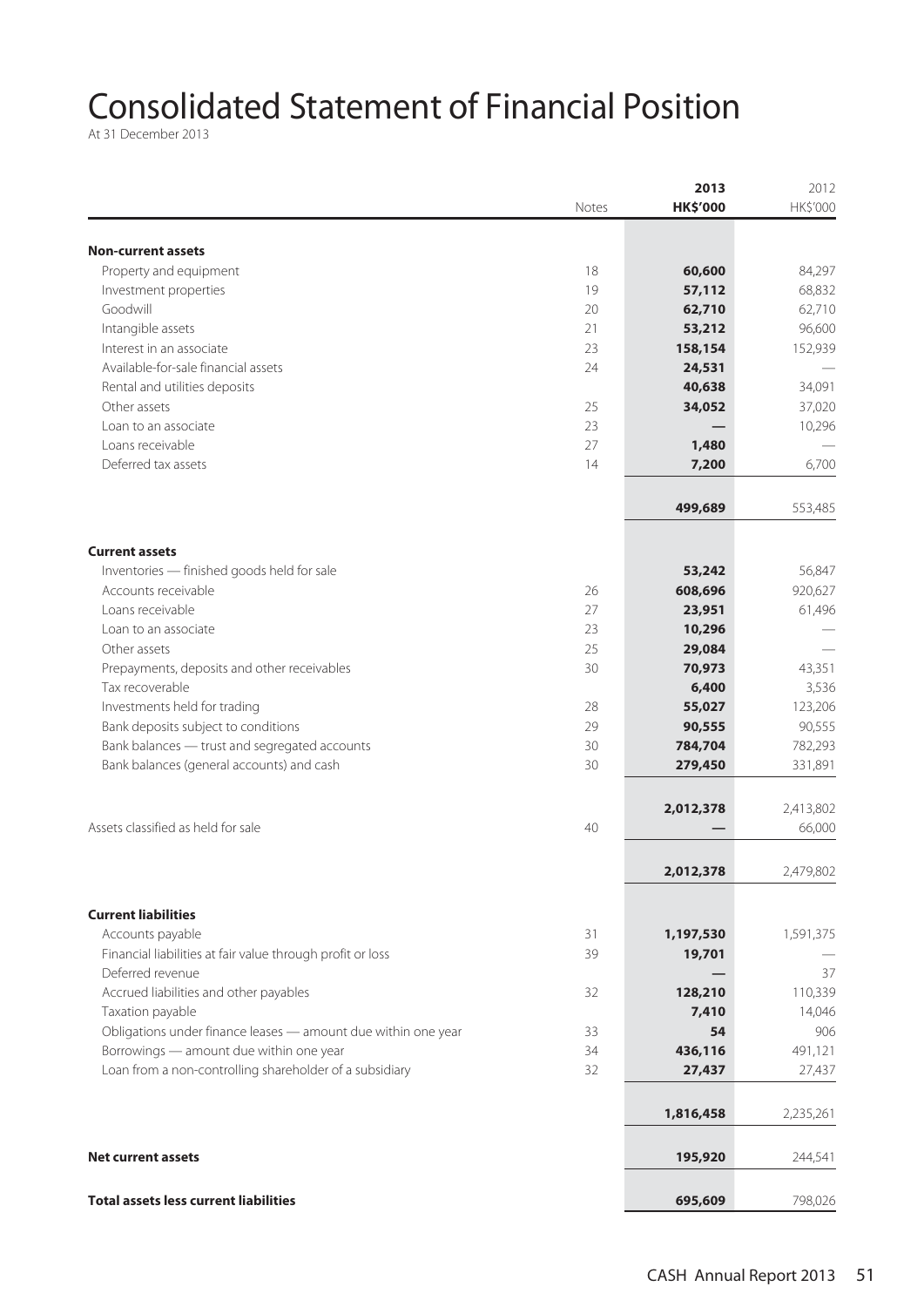# Consolidated Statement of Financial Position (continued)

At 31 December 2013

|                                                              |       | 2013            | 2012     |
|--------------------------------------------------------------|-------|-----------------|----------|
|                                                              | Notes | <b>HK\$'000</b> | HK\$'000 |
|                                                              |       |                 |          |
| <b>Capital and reserves</b>                                  |       |                 |          |
| Share capital                                                | 35    | 55,415          | 36,943   |
| Reserves                                                     |       | 301,843         | 332,530  |
| Equity attributable to owners of the Company                 |       | 357,258         | 369,473  |
|                                                              |       |                 |          |
| Non-controlling interests                                    | 38    | 307,558         | 386,035  |
| <b>Total equity</b>                                          |       | 664,816         | 755,508  |
| <b>Non-current liabilities</b>                               |       |                 |          |
| Deferred tax liabilities                                     | 14    | 8,218           | 16,137   |
| Obligations under finance leases - amount due after one year | 33    |                 | 50       |
| Borrowings - amount due after one year                       | 34    | 22,575          | 26,331   |
|                                                              |       |                 |          |
|                                                              |       | 30,793          | 42,518   |
|                                                              |       | 695,609         | 798,026  |

The consolidated financial statements on pages 50 to 146 were approved and authorised for issue by the Board of Directors on 26 March 2014 and are signed on its behalf by:

DIRECTOR DIRECTOR

KWAN PAK HOO BANKEE **LAW PING WAH BERNARD**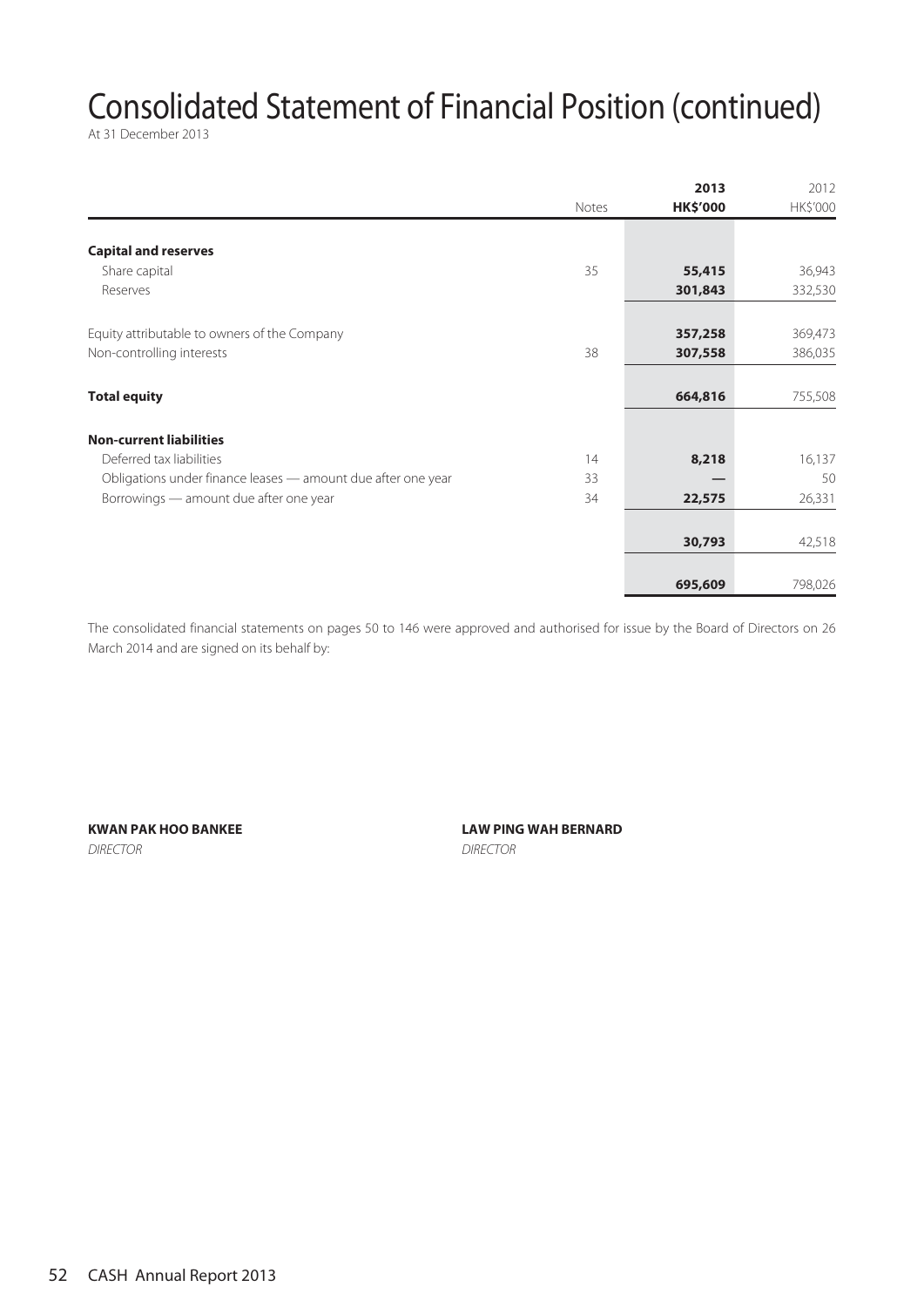# Consolidated Statement of Changes in Equity

For the year ended 31 December 2013

|                                                                                                    |       |                                     |                                            |                                                       |                                |                                            | Attributable to owners of the Company                  |                                        |                                    |                                               |                          |                                                           |                          |
|----------------------------------------------------------------------------------------------------|-------|-------------------------------------|--------------------------------------------|-------------------------------------------------------|--------------------------------|--------------------------------------------|--------------------------------------------------------|----------------------------------------|------------------------------------|-----------------------------------------------|--------------------------|-----------------------------------------------------------|--------------------------|
|                                                                                                    | Notes | <b>Share</b><br>capital<br>HK\$'000 | Share<br>premium<br>HK\$'000<br>(Note (a)) | Contributed<br>surplus<br>HK\$'000<br>(Notes (b)&(c)) | General<br>reserve<br>HK\$'000 | Other<br>reserve<br>HK\$'000<br>(Note (d)) | <b>Translation</b><br>reserve<br>HK\$'000<br>(Note 37) | Share<br>option<br>reserve<br>HK\$'000 | reserve<br>HK\$'000<br>(Note (e))  | Revaluation Accumulated<br>losses<br>HK\$'000 | <b>Total</b><br>HK\$'000 | Non-<br>controlling<br>interests<br>HK\$'000<br>(Note 38) | <b>Total</b><br>HK\$'000 |
| At 1 January 2012<br>Loss for the year                                                             |       | 36,943                              | 475,872                                    | 88,926                                                | 1,160                          | 35,624                                     | 10,421                                                 | 9,964                                  | 11,164<br>$\overline{\phantom{0}}$ | (84, 713)<br>(228, 552)                       | 585,361<br>(228, 552)    | 428,348<br>(23,904)                                       | 1,013,709<br>(252, 456)  |
| Other comprehensive income<br>for the year                                                         |       |                                     |                                            |                                                       |                                |                                            | 492                                                    |                                        |                                    |                                               | 492                      |                                                           | 492                      |
| Total comprehensive income<br>(expense) for the year                                               |       |                                     |                                            |                                                       |                                |                                            | 492                                                    |                                        |                                    | (228, 552)                                    | (228,060)                | (23,904)                                                  | (251, 964)               |
| Share-based payments of CFSG's<br>share options<br>Transfer to accumulated losses                  |       |                                     |                                            |                                                       |                                |                                            |                                                        |                                        |                                    |                                               |                          | 562                                                       | 562                      |
| upon expiration of CFSG's<br>share options<br>Transfer to accumulated losses<br>upon expiration of |       |                                     |                                            |                                                       |                                |                                            |                                                        |                                        |                                    | 8,936                                         | 8,936                    | (8,936)                                                   |                          |
| share options<br>Dividends paid by CFSG<br>Change in shareholding in                               |       |                                     |                                            |                                                       |                                |                                            |                                                        | (9,964)                                |                                    | 9,964                                         |                          | (4,250)                                                   | (4,250)                  |
| subsidiaries without<br>losing control                                                             | (d)   |                                     |                                            |                                                       |                                | 3,236                                      |                                                        |                                        |                                    |                                               | 3,236                    | (5,785)                                                   | (2, 549)                 |
| At 31 December 2012<br>Loss for the year<br>Other comprehensive income                             |       | 36,943                              | 475,872                                    | 88,926                                                | 1,160                          | 38,860                                     | 10,913                                                 |                                        | 11,164                             | (294, 365)<br>(87, 835)                       | 369,473<br>(87, 835)     | 386,035<br>(40,530)                                       | 755,508<br>(128, 365)    |
| for the year                                                                                       |       |                                     |                                            |                                                       |                                |                                            | 2,524                                                  |                                        |                                    |                                               | 2,524                    | 2,445                                                     | 4,969                    |
| Total comprehensive income<br>(expense) for the year                                               |       |                                     |                                            |                                                       |                                |                                            | 2,524                                                  |                                        |                                    | (87, 835)                                     | (85,311)                 | (38,085)                                                  | (123, 396)               |
| Transfer to accumulated losses<br>upon expiration of CFSG's<br>share options                       |       |                                     |                                            |                                                       |                                |                                            |                                                        |                                        |                                    | 3,340                                         | 3,340                    | (3,340)                                                   |                          |
| Issue of new shares<br>Transaction costs attributable to                                           |       | 18,472                              | 36,943                                     |                                                       |                                |                                            |                                                        |                                        |                                    |                                               | 55,415                   |                                                           | 55,415                   |
| issue of new shares<br>Change in shareholding in<br>subsidiaries without                           |       |                                     | (2, 138)                                   |                                                       |                                |                                            |                                                        |                                        |                                    |                                               | (2, 138)                 |                                                           | (2, 138)                 |
| losing control                                                                                     | $(d)$ |                                     |                                            |                                                       |                                | 16,479                                     |                                                        |                                        |                                    |                                               | 16,479                   | (37,052)                                                  | (20, 573)                |
| At 31 December 2013                                                                                |       | 55,415                              | 510,677                                    | 88,926                                                | 1,160                          | 55,339                                     | 13,437                                                 | —                                      | 11,164                             | (378, 860)                                    | 357,258                  | 307,558                                                   | 664,816                  |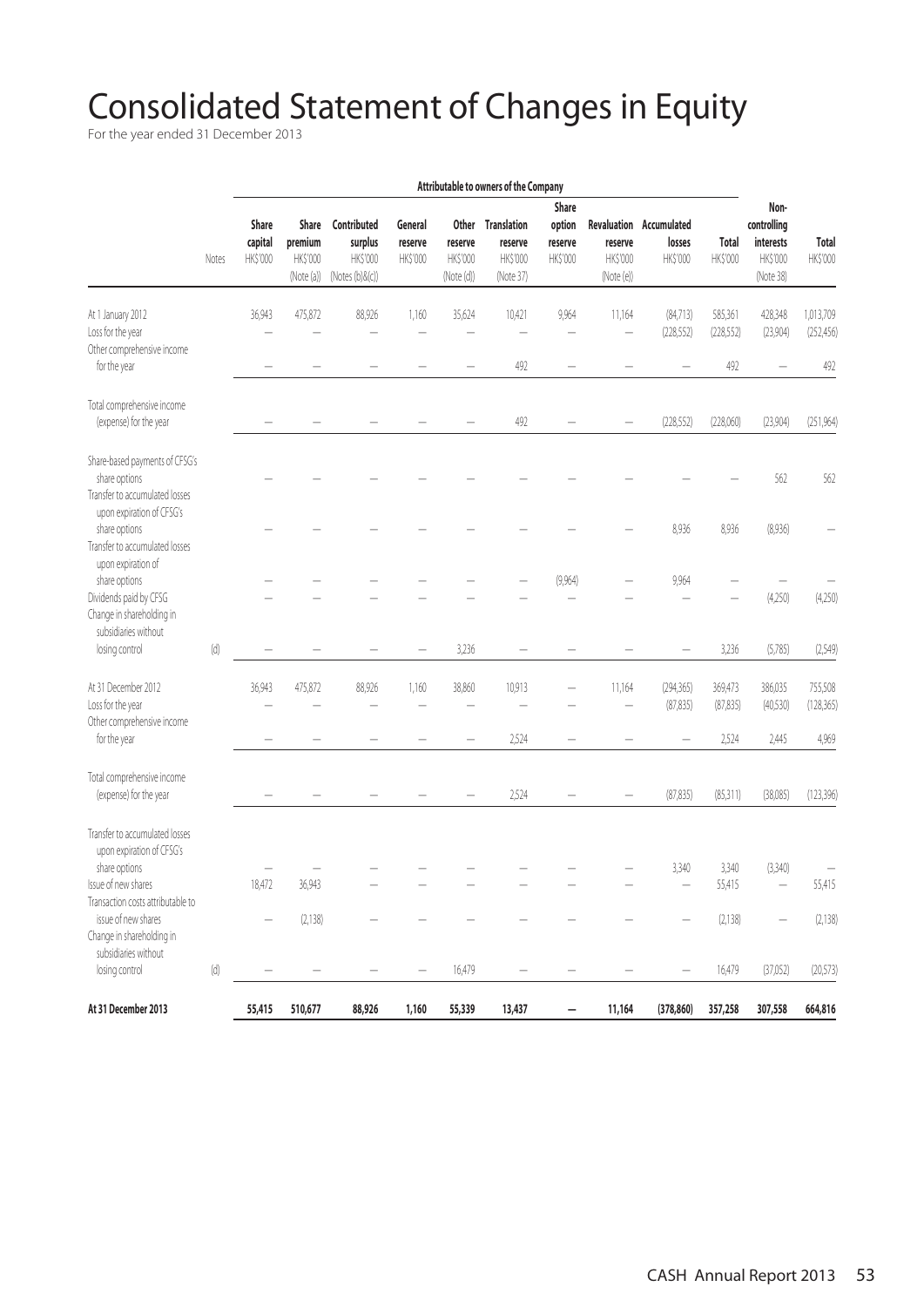# Consolidated Statement of Changes in Equity (continued)

For the year ended 31 December 2013

Notes:

- (a) Under the Companies Act 1981 of Bermuda, the share premium of the Company can be used in paying up unissued shares of the Company to be issued to members of the Company as fully paid bonus shares.
- (b) Under the Companies Act 1981 of Bermuda, contributed surplus is available for distribution to shareholders. However, a company cannot declare or pay a dividend, or make a distribution out of contribution surplus, if:
	- (i) the company is, or would after the payment be, unable to pay its liabilities as they become due; or
	- (ii) the realisable value of the company's assets would thereby less than the aggregate of its liabilities and its issued share capital and share premium accounts.
- (c) The contributed surplus of the Group represents the difference between the nominal value of the share capital of the subsidiaries acquired pursuant to the group reorganisation in 1994 and the nominal value of the issued share capital of the Company issued in exchange thereof, and the net amount arising from the reduction of share premium account, capital reduction and the amounts transferred to set-off accumulated losses.
- (d) The other reserve of the Group represents the reserve arising from the distribution of shares of CASH Financial Services Group Limited ("CFSG") (formerly known as CASH on-line Limited) in year 2000 and the effect arising from the change in the Group's ownership interest in existing subsidiaries without losing control.

Movement of other reserves in 2012 and 2013 arose from the effect due to changes in the Group's ownership interests in existing subsidiaries without losing control. Details of change in shareholding in subsidiaries without losing control during the year ended 31 December 2013 are disclosed in note 36.

(e) As at 31 December 2013 and 2012, revaluation reserve of HK\$11,164,000 represented the adjustment.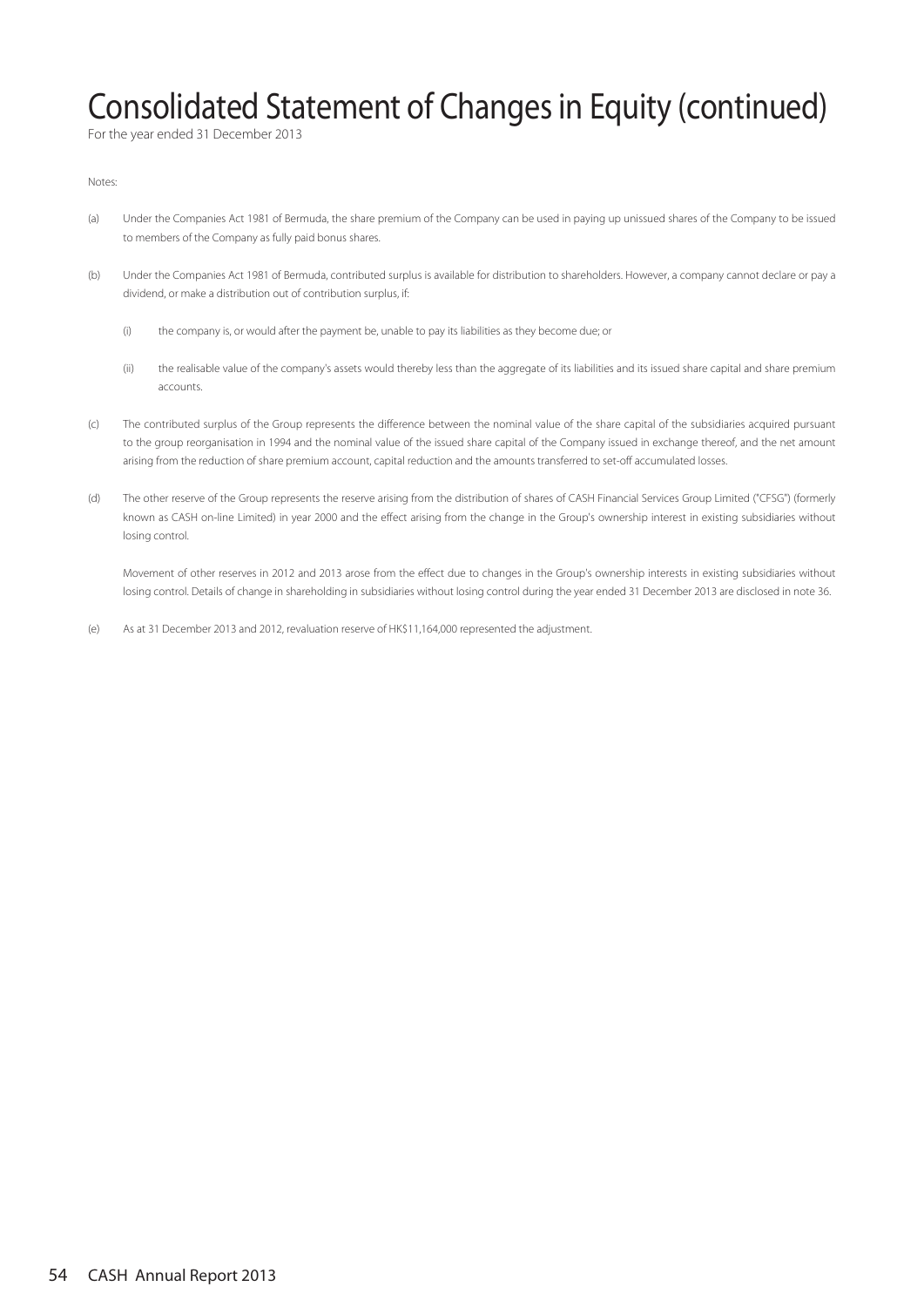# Consolidated Statement of Cash Flows

For the year ended 31 December 2013

|                                                                        | 2013            | 2012                  |
|------------------------------------------------------------------------|-----------------|-----------------------|
|                                                                        | <b>HK\$'000</b> | HK\$'000              |
|                                                                        |                 |                       |
| <b>Operating activities</b>                                            |                 |                       |
| Loss before taxation                                                   | (132, 268)      | (243, 687)            |
| Adjustments for:                                                       |                 |                       |
| Allowance on bad and doubtful loans receivable                         | 1,000           | 9,700                 |
| Write back of bad debt on accounts receivable                          | (2,048)         | (3)                   |
| Amortisation of intangible assets                                      | 5,757           | 26,428                |
| Depreciation of property and equipment                                 | 43,872          | 64,407                |
| Share-based payments                                                   |                 | 562                   |
| Write-down on inventories                                              | 4,548           | 5,348                 |
| Impairment loss recognised in respect of goodwill                      |                 | 83,361                |
| Impairment loss on property and equipment                              |                 | 4,664                 |
| Impairment loss on intangible assets                                   | 37,631          | 24,000                |
| Fair value change on investment property                               | 5,083           | 17,068                |
| Interest expense                                                       | 18,096          | 16,383                |
| Loss on disposal/written-off of property and equipment                 | 7,123           | 615                   |
| Share of results of an associate                                       | 9               | (14,045)              |
| Operating cashflow before movements in working capital                 | (11, 197)       | (5, 199)              |
| Increase in inventories                                                | (943)           |                       |
| Decrease (increase) in accounts receivable                             | 313,979         | (2,586)<br>(105, 594) |
| Decrease (increase) in loans receivable                                | 35,065          | (26, 704)             |
| (Increase) decrease in prepayments, deposits and other receivables     | (4,043)         | 4,732                 |
| Decrease (increase) in listed investments held for trading             | 58,595          | (96, 245)             |
| Increase in bank balances - trust and segregated accounts              | (2, 411)        | (87,768)              |
| (Decrease) increase in accounts payable                                | (393, 845)      | 204,712               |
| Decrease in deferred revenue                                           | (37)            | (1, 591)              |
|                                                                        |                 |                       |
| Decrease in accrued liabilities and other payables                     | (9,684)         | (56, 303)             |
| Increase in financial liabilities at fair value through profit or loss | 19,701          |                       |
| Net cash generated from (used in) operations                           | 5,180           | (172, 546)            |
| Income taxes paid                                                      | (14, 016)       | (5,480)               |
| Net cash used in operating activities                                  | (8,836)         | (178,026)             |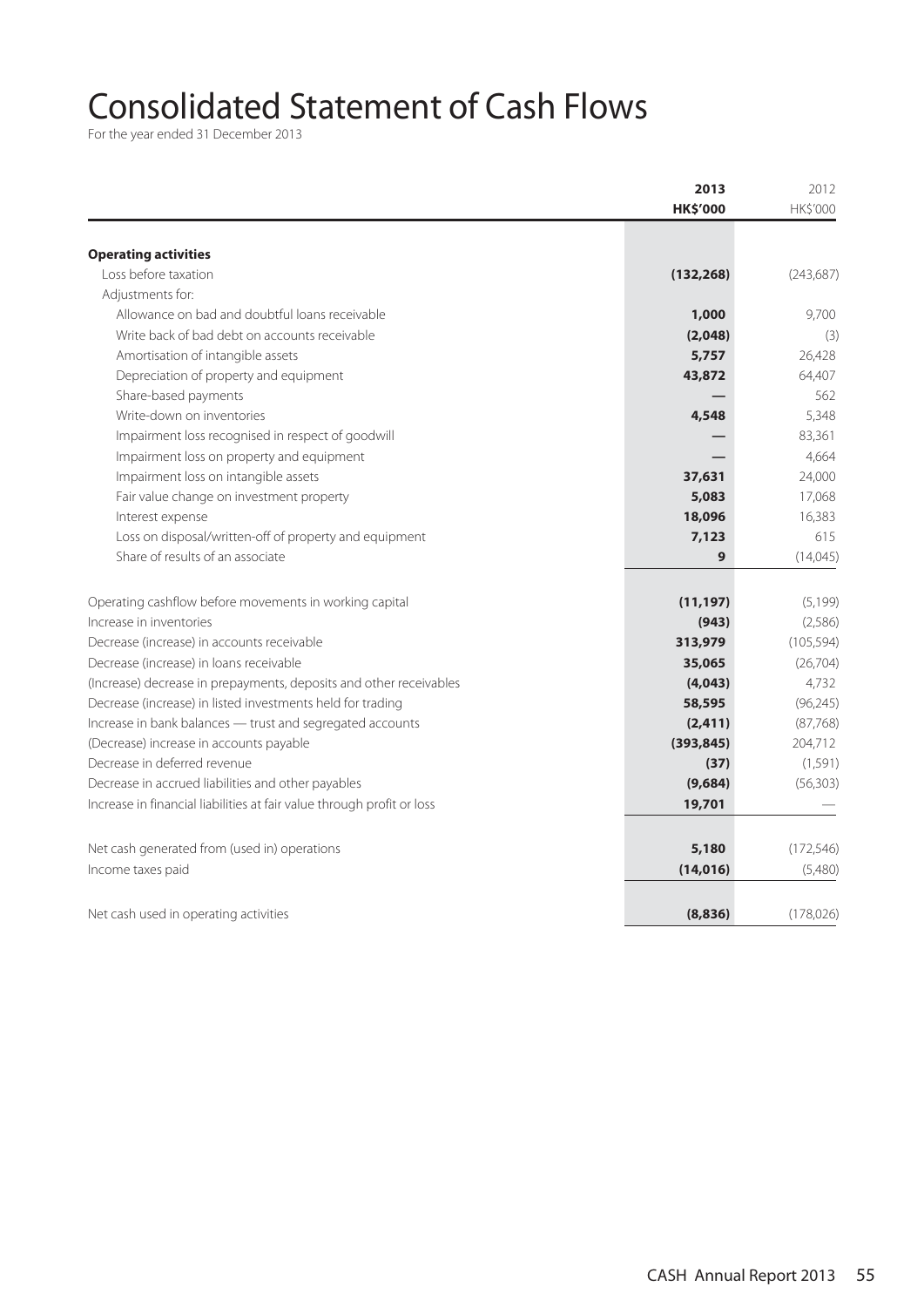# Consolidated Statement of Cash Flows (continued)

For the year ended 31 December 2013

|                                                                                 |      |                 | 2012       |
|---------------------------------------------------------------------------------|------|-----------------|------------|
|                                                                                 | Note | <b>HK\$'000</b> | HK\$'000   |
|                                                                                 |      |                 |            |
| <b>Investing activities</b>                                                     |      |                 |            |
| Settlement on consolidation receivable on disposal of subsidiaries              |      |                 | 17,296     |
| Increase in bank deposits under conditions                                      |      |                 | (10,515)   |
| Proceeds from disposal of property and equipment                                |      | 150             | 472        |
| Purchase of property and equipment                                              |      | (27, 439)       | (29, 476)  |
| Statutory and other deposits paid                                               |      | (2,705)         | (6, 529)   |
| Deposit paid for purchase of properties                                         |      | (23, 411)       | (23,014)   |
| Proceeds from disposal of assets classified as held for sale                    |      | 66,000          |            |
| Development costs paid                                                          |      |                 | (6,000)    |
| Proceeds from disposal of investment properties                                 |      | 7,986           | 27,126     |
| Settlement of consideration on disposals of investment properties in prior year |      | 6,458           |            |
| Acquisition of available-for-sale financial assets                              |      | (24, 531)       |            |
|                                                                                 |      |                 |            |
| Net cash from (used in) investing activities                                    |      | 2,508           | (30,640)   |
|                                                                                 |      |                 |            |
| <b>Financing activities</b>                                                     |      |                 |            |
| Purchase of additional interests in subsidiaries                                | 36   | (20, 573)       |            |
| (Decrease) increase in borrowings                                               |      | (58, 761)       | 69,355     |
| Repayments of obligations under finance leases                                  |      | (902)           | (906)      |
| Dividends paid to non-controlling shareholders of CFSG                          |      |                 | (4,250)    |
| Interest paid on obligations under finance leases                               |      | (19)            | (53)       |
| Interest paid on borrowings                                                     |      | (18, 077)       | (16, 330)  |
| Payment on repurchase of shares by CFSG                                         |      |                 | (2,549)    |
| Proceeds on right issue of shares                                               |      | 55,415          |            |
| Share issue expenses                                                            |      | (2, 138)        |            |
|                                                                                 |      |                 |            |
| Net cash (used in) from financing activities                                    |      | (45, 055)       | 45,267     |
|                                                                                 |      |                 |            |
| Net decrease in cash and cash equivalents                                       |      | (51, 383)       | (163, 399) |
| Cash and cash equivalents at beginning of year                                  |      | 331,891         | 495,188    |
| Effect of foreign exchange rate changes                                         |      | (1,058)         | 102        |
|                                                                                 |      |                 |            |
| Cash and cash equivalents at end of year                                        |      | 279,450         | 331,891    |
| Being:                                                                          |      |                 |            |
| Bank balances and cash                                                          |      | 279,450         | 331,891    |
|                                                                                 |      |                 |            |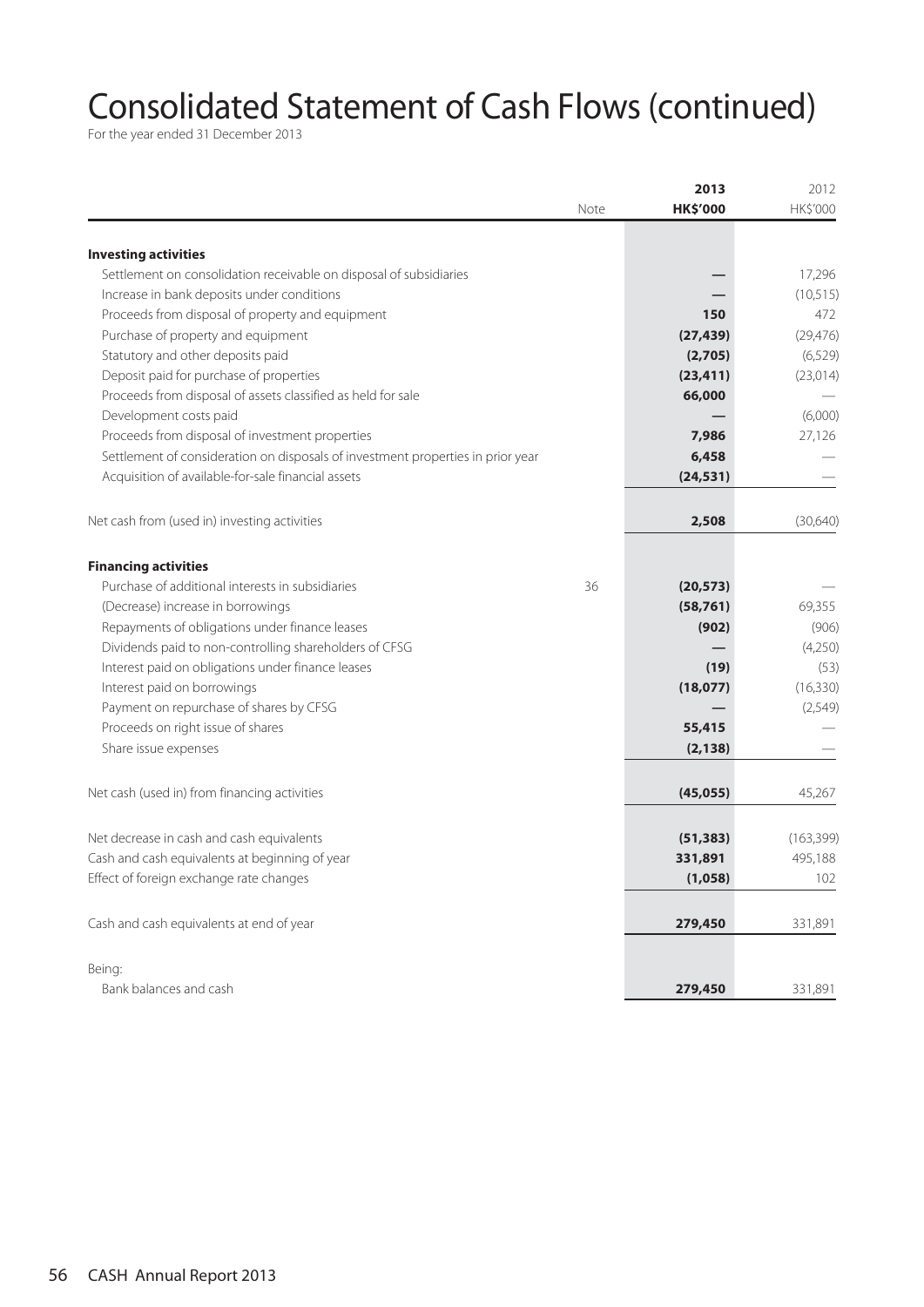# Notes to the Consolidated Financial Statements

For the year ended 31 December 2013

### 1. GENERAL

The Company is incorporated in Bermuda as an exempted company with limited liability under the Companies Act 1981 of Bermuda (as amended) and its shares are listed on The Stock Exchange of Hong Kong Limited (the "Stock Exchange"). The address of the registered office and principal place of business of the Company are disclosed in the Corporate Information of this annual report.

The consolidated financial statements are presented in Hong Kong dollars, which is the same as the functional currency of the Company.

The Company is an investment holding company. The activities of its principal subsidiaries are set out in note 47.

### 2. APPLICATION OF NEW AND REVISED HONG KONG FINANCIAL REPORTING STANDARDS ("HKFRSs")

In the current year, the Group has applied the following new and revised HKFRSs issued by the Hong Kong Institute of Certified Public Accountants ("HKICPA").

### **HKFRSs that become effective for the year**

| Amendments to HKFRSs         | Annual improvements to HKFRSs 2009-2011 cycle (except for Amendments to |
|------------------------------|-------------------------------------------------------------------------|
|                              | HKAS 1 which have been early adopted in the preceding financial year)   |
| Amendments to HKFRS 7        | Disclosures - Offsetting financial assets and financial liabilities     |
| <b>HKFRS 13</b>              | Fair value measurement                                                  |
| HKAS 19 (as revised in 2011) | Employee benefits                                                       |
| Amendments to HKAS 1         | Presentation of items of other comprehensive income                     |
| $HK(IFRIC)$ — INT 20         | Stripping costs in the production phase of a surface mine               |
|                              |                                                                         |

#### **HKFRSs that have been early applied for the year**

Except as described below, the application of the above HKFRSs in the current year has had no material effect on the Group's financial performance and financial positions for the current and prior years and/or the disclosures set out in these consolidated financial statements.

#### **Amendments to HKFRS 7 Disclosures — Offsetting financial assets and financial liabilities**

The Group has applied the amendments to HKFRS 7 "Disclosures — Offsetting financial assets and financial liabilities" for the first time in the current year. The amendments to HKFRS 7 require entities to disclose information about:

- (a) recognised financial instruments that are set off in accordance with HKAS 32 "Financial instruments: Presentation"; and
- (b) recognised financial instruments that are subject to an enforceable master netting agreement or similar agreement, irrespective of whether the financial instruments are set off in accordance with HKAS 32.

The amendments to HKFRS 7 have been applied retrospectively. The application of the amendments has had no material impact on the amounts reported in the Group's consolidated financial statements but has resulted in more disclosures relating to the Group's financial assets and financial liabilities that are subject to enforceable master arrangement or similar agreement such as accounts receivable, accounts payable, financial liabilities at fair value through profit or loss and deposits with clearing houses. Detailed disclosures are set out in note 6.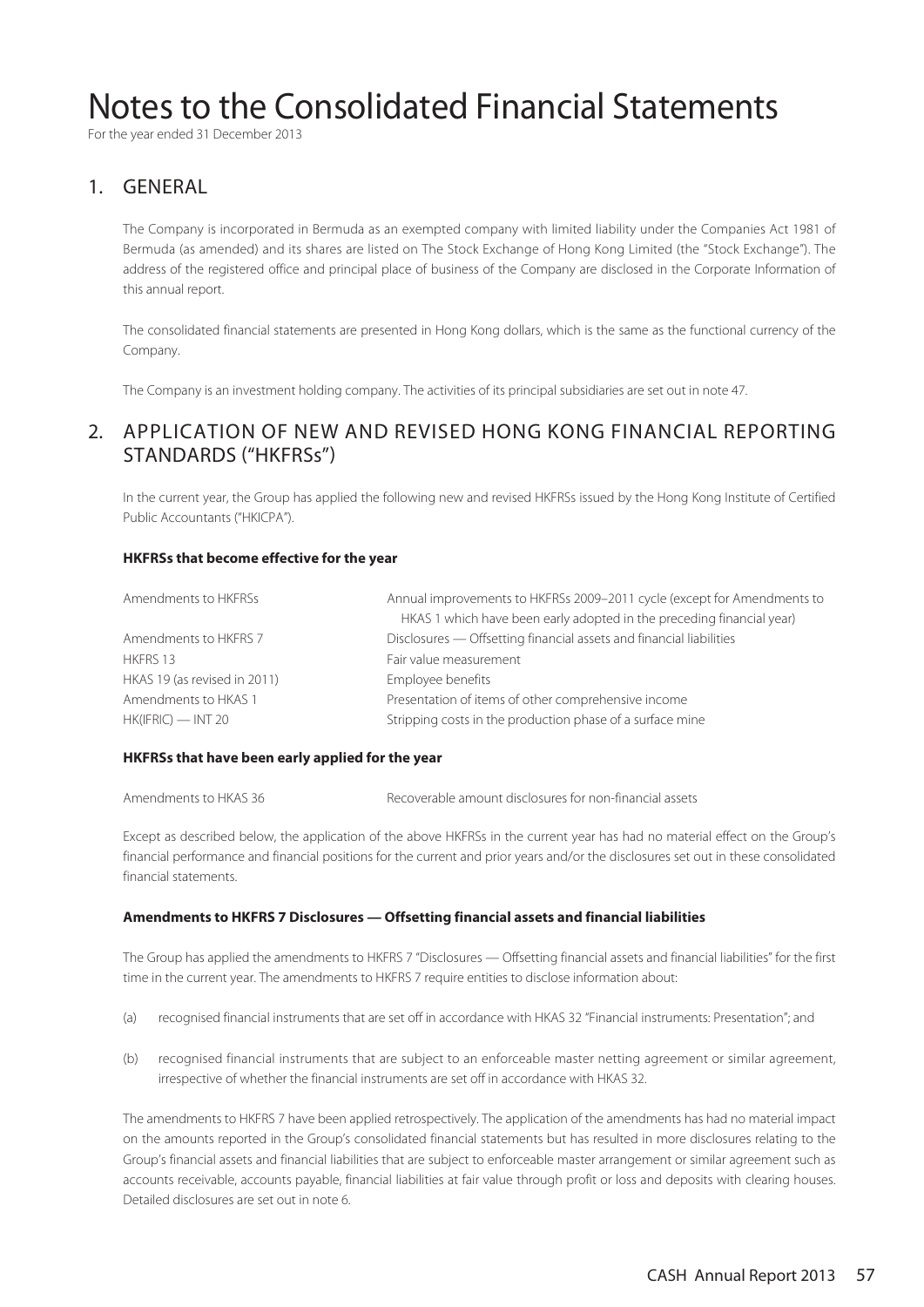For the year ended 31 December 2013

## 2. APPLICATION OF NEW AND REVISED HONG KONG FINANCIAL REPORTING STANDARDS ("HKFRSs") (continued)

#### **HKFRS 13 Fair value measurement**

The Group has applied HKFRS 13 for the first time in the current year. HKFRS 13 establishes a single source of guidance for fair value measurements and disclosures about fair value measurements. The scope of HKFRS 13 is broad: the fair value measurement requirements of HKFRS 13 apply to both financial instrument items and non-financial instrument items for which other HKFRSs require or permit fair value measurements and disclosures about fair value measurements, subject to a few exceptions. HKFRS 13 defines the fair value of an asset as the price that would be received to sell an asset or paid to transfer a liability in an orderly transaction in the principal (or most advantageous) market at the measurement date under current market conditions. A fair value measurement of a non-financial asset takes into account a market participant's ability to generate economic benefits by using the asset in its highest and best use or by selling it to another market participant that would use the asset in its highest and best use. Fair value under HKFRS 13 is an exit price regardless of whether that price is directly observable or estimated using another valuation technique. Also, HKFRS 13 includes extensive disclosure requirements.

HKFRS 13 requires prospective application. In accordance with the transitional provisions of HKFRS 13, the Group has not made any new disclosures required by HKFRS 13 for the 2012 comparative period (please see note 6 and note 19 for the 2013 disclosures). Other than the additional disclosures, the application of HKFRS 13 has not had any material impact on the amounts recognised in the consolidated financial statements.

#### **Amendments to HKAS 1 Presentation of items of other comprehensive income**

The Group has applied the amendments to HKAS 1 "Presentation of items of other comprehensive income". Upon the adoption of the amendments to HKAS 1, the Group's 'statement of comprehensive income' is renamed as the 'statement of profit or loss and other comprehensive income'. Furthermore, the amendments to HKAS 1 require additional disclosures to be made in the other comprehensive income section such that items of other comprehensive income are grouped into two categories: (a) items that will not be reclassified subsequently to profit or loss and (b) items that may be reclassified subsequently to profit or loss when specific conditions are met. Income tax on items of other comprehensive income is required to be allocated on the same basis — the amendments do not change the option to present items of other comprehensive income either before tax or net of tax. The amendments have been applied retrospectively, and hence the presentation of items of other comprehensive income has been modified to reflect the changes. Other than the above mentioned presentation changes, the application of the amendments to HKAS 1 does not result in any impact on profit or loss, other comprehensive income and total comprehensive income.

### **Amendments to HKAS 36 Recoverable amount disclosures for non-current financial assets**

The amendments to HKAS 36 remove the requirement to disclose the recoverable amount of a cash generating unit (CGU) to which goodwill or other intangible assets with indefinite useful lives had been allocated when there has been no impairment or reversal of impairment of the related CGU. Furthermore, the amendments introduce additional disclosure requirements regarding the fair value hierarchy, key assumptions and valuation techniques used when the recoverable amount of an asset or CGU for which an impairment loss has been recognised or reversed was determined based on its fair value less costs of disposal. The Group applied the amendments to HKAS 36 in advance of the effective date for the Group's financial year commencing on 1 January 2014, accordingly, the recoverable amounts of financial services and retailing CGU (containing goodwill and intangible assets (including trading rights and trademarks) had not been disclosed in these consolidated financial statements.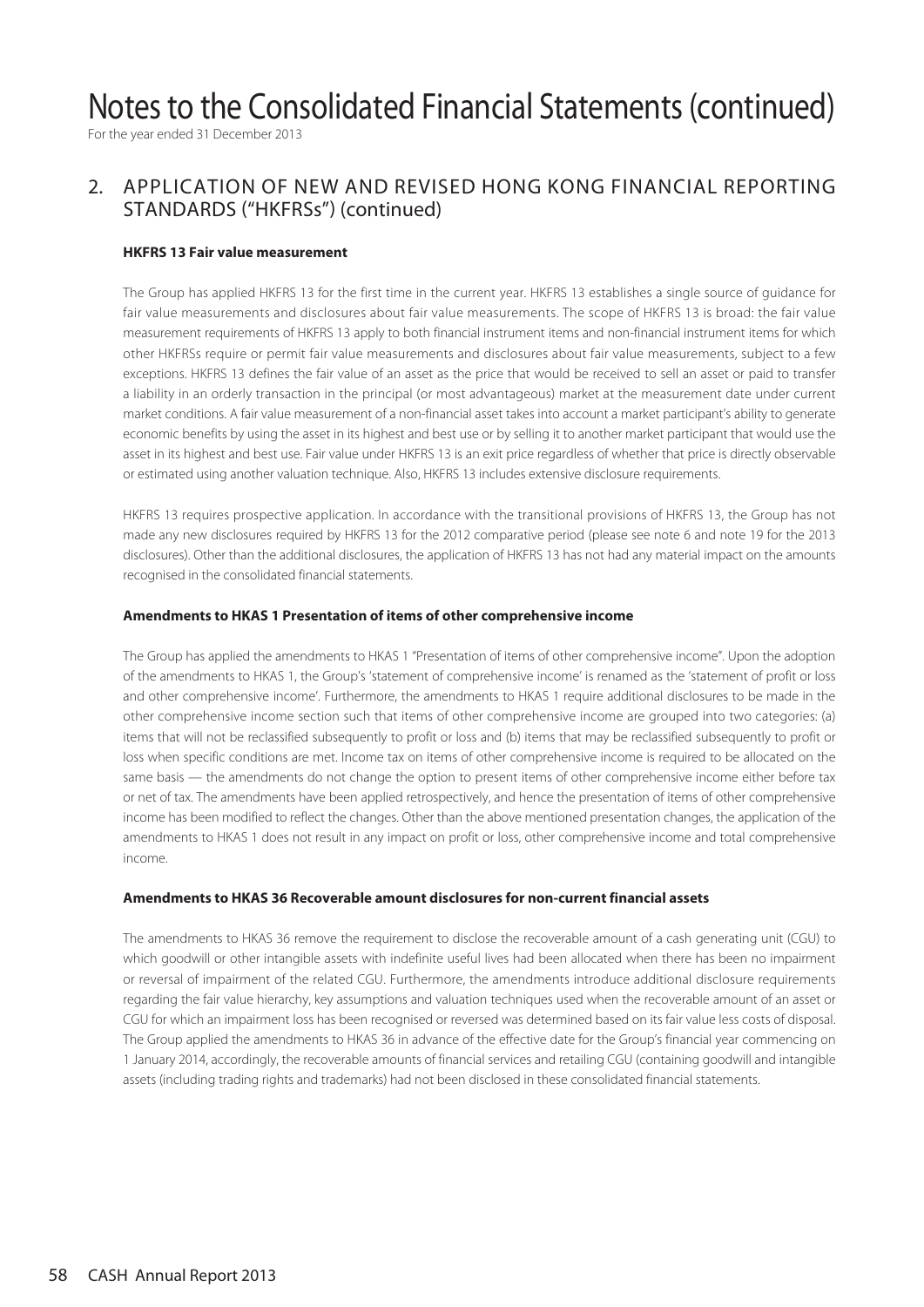For the year ended 31 December 2013

# 2. APPLICATION OF NEW AND REVISED HONG KONG FINANCIAL REPORTING STANDARDS ("HKFRSs") (continued)

#### **Amendments to HKAS 36 Recoverable amount disclosures for non-current financial assets (continued)**

The Group has not early applied the following new and revised Standards, Amendments to Standards and Interpretations that have been issued but are not yet effective.

| Amendments to HKFRS 7 and HKFRS 9 | Mandatory effective date of HKFRS 9 and transition disclosures <sup>3</sup> |
|-----------------------------------|-----------------------------------------------------------------------------|
| Amendments to HKFRS 10, HKFRS 12  | Investment entities <sup>1</sup>                                            |
| and HKAS 27                       |                                                                             |
| <b>HKFRS 9</b>                    | Financial instruments <sup>3</sup>                                          |
| Amendments to HKAS 19             | Defined benefit plans: Employees contributions <sup>2</sup>                 |
| Amendments to HKAS 32             | Offsetting financial assets and financial liabilities <sup>1</sup>          |
| Amendments to HKAS 39             | Novation of derivatives and continuation of hedge accounting <sup>1</sup>   |
| Amendments to HKFRSs              | Annual improvements to HKFRSs 2010-2012 cycle <sup>4</sup>                  |
| Amendments to HKFRSs              | Annual improvements to HKFRSs 2011-2013 cycle <sup>2</sup>                  |
| $HK(IFRIC)$ - INT 21              | Levies <sup>1</sup>                                                         |
|                                   |                                                                             |

1 Effective for accounting periods beginning on or after 1 January 2014.

- Effective for accounting periods beginning on or after 1 July 2014.
- 3 Available for application — the mandatory effective date will be determined when the outstanding phases of HKFRS 9 are finalised.
- 4 Effective for accounting periods beginning on or after 1 July 2014, with limited exceptions.

#### **HKFRS 9 Financial instruments**

HKFRS 9 issued in 2009 introduces new requirements for the classification and measurement of financial assets. HKFRS 9 was subsequently amended in 2010 to include the requirements for the classification and measurement of financial liabilities and for derecognition, and further amended in 2013 to include the new requirements for hedge accounting.

Under HKFRS 9, all recognised financial assets that are within the scope of HKAS 39 "Financial Instruments: Recognition and Measurement" are subsequently measured at amortised cost or fair value. Specifically, debt investments that are held within a business model whose objective is to collect the contractual cash flows, and that have contractual cash flows that are solely payments of principal and interest on the principal outstanding are generally measured at amortised cost at the end of subsequent accounting periods. All other debt investments and equity investments are measured at their fair values at the end of subsequent reporting periods. In addition, entities may make an irrevocable election to present subsequent changes in the fair value of an equity investment (that is not held for trading) in other comprehensive income, with only dividend income generally recognised in profit or loss.

The Directors of the Company anticipate that the adoption of HKFRS 9 in the future may have an impact on the amounts reported in respect of the Group's financial assets, in particular, the Group's unlisted shares in the Hong Kong that are currently classified as available-for-sale investments and measured at cost less impairment at the end of each reporting period may have to be measured at fair value at the end of subsequent reporting periods, with changes in the fair value being recognised in profit or loss.

The Directors of the Company anticipate that the application of the other new and revised standards, amendments or interpretations will have no material impact on the consolidated financial statements.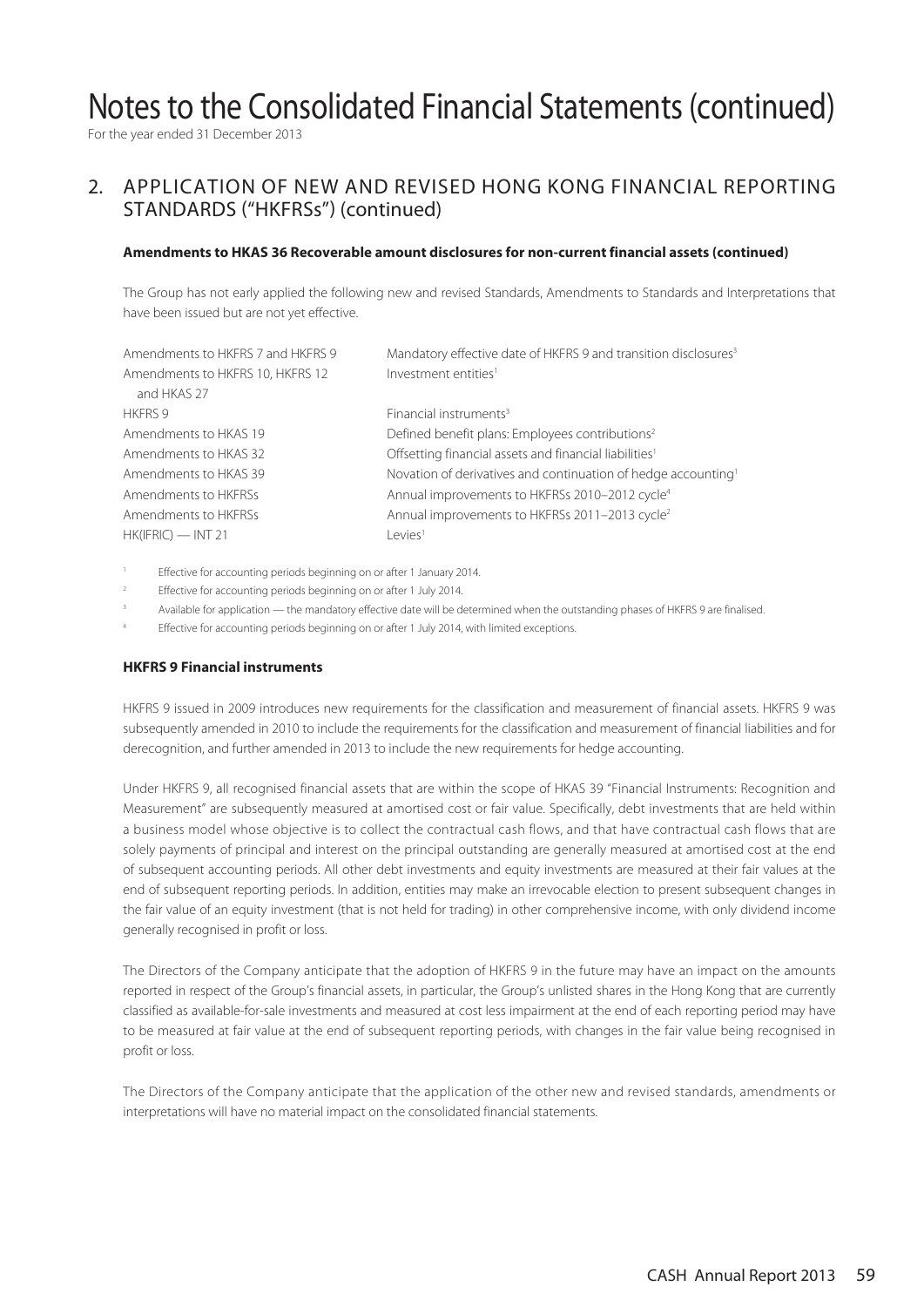For the year ended 31 December 2013

# 3. SIGNIFICANT ACCOUNTING POLICIES

The consolidated financial statements have been prepared in accordance with HKFRSs issued by the HKICPA. In addition, the consolidated financial statements include applicable disclosures required by the Rules Governing the Listing of Securities on the Stock Exchange and by the Hong Kong Companies Ordinance.

The consolidated financial statements have been prepared on the historical cost basis except for investment properties and financial instruments, which are measured at revalued amount or fair values, as explained in the accounting policies set out below.

Historical cost is generally based on the fair value of the consideration given in exchange for goods and services.

Fair value is the price that would be received to sell an asset or paid to transfer a liability in an orderly transaction between market participants at the measurement date, regardless of whether that price is directly observable or estimated using another valuation technique. In estimating the fair value of an asset or a liability, the Group takes into account the characteristics of the asset or liability if market participants would take those characteristics into account when pricing the asset or liability at the measurement date. For non-financial assets, the Group takes into account the Group's ability to generate economic benefits by using the asset in its highest and best use or by selling it to another parties that would use the asset in its highest and best use.

Fair value for measurement and/or disclosure purposes in these consolidated financial statements is determined on such a basis, except for share-based payment transactions that are within the scope of HKFRS 2, leasing transactions that are within the scope of HKAS 17, and measurements that have some similarities to fair value but are not fair value, such as net realisable value in HKAS 2 or value in use in HKAS 36.

In addition, for financial reporting purposes, fair value measurements are categorised into Level 1, 2 or 3 based on the degree to which the inputs to the fair value measurements are observable and the significance of the inputs to the fair value measurement in its entirety, which are described as follows:

- Level 1 inputs are quoted prices (unadjusted) in active markets for identical assets or liabilities that the entity can access at the measurement date;
- Level 2 inputs are inputs, other than quoted prices included within Level 1, that are observable for the asset or liability, either directly or indirectly; and
- Level 3 inputs are unobservable inputs for the asset or liability.

The principal accounting policies are set out below.

### **Basis of consolidation**

The consolidated financial statements incorporate the financial statements of the Company and entities controlled by the Company (its subsidiaries). Control is achieved when the Company is exposed, or has rights, to variable returns from its involvement with the investee and has the ability to affect those returns through its power over the investee. Specifically, the Company controls an investee if and only if the Company has all the following:

- power over the investee (i.e. existing rights that give it the current ability to direct the relevant activities of the investee);
- exposure, or rights, to variable returns from its involvement with the investee; and
- the ability to use its power over the investee to affect its returns.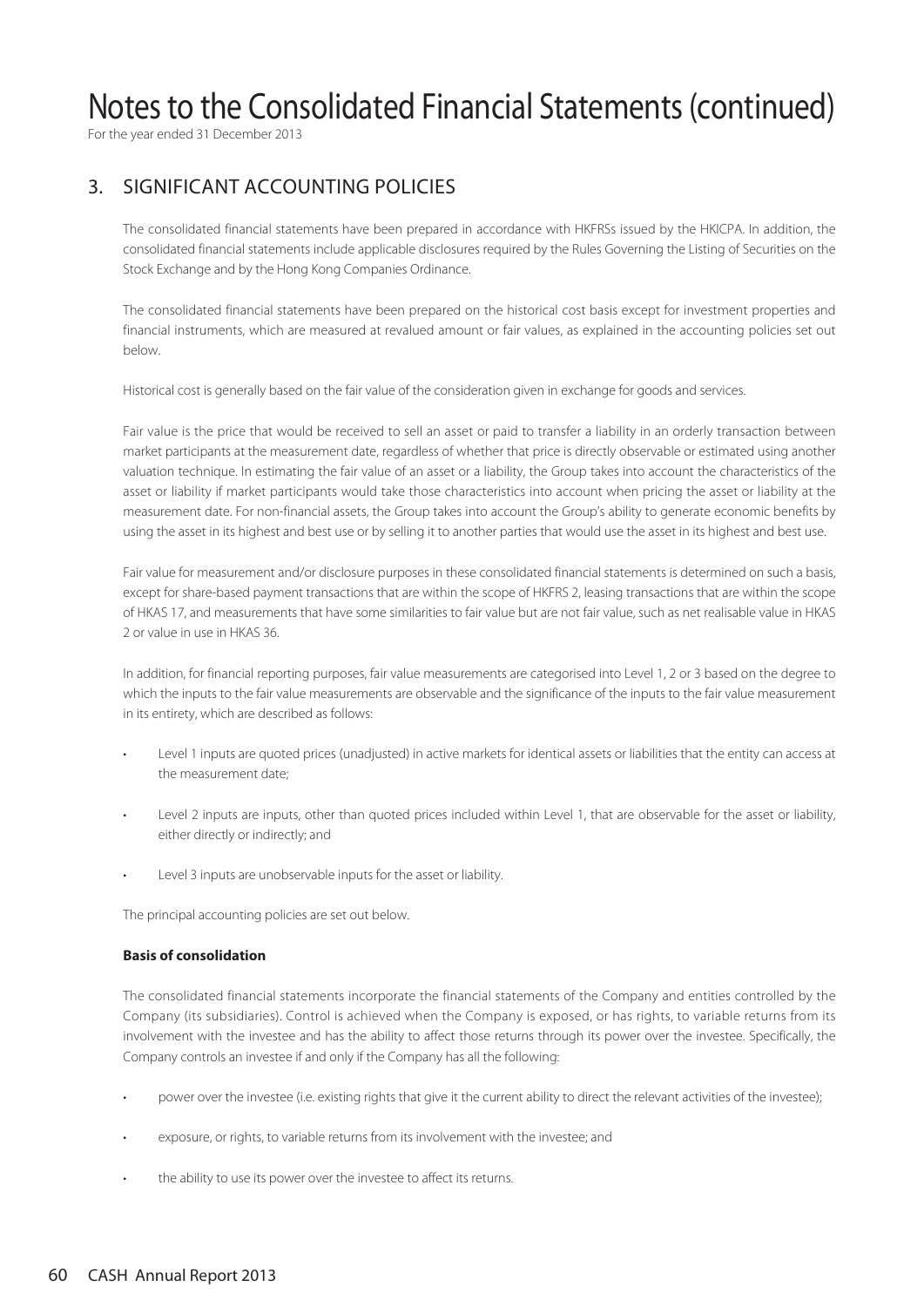For the year ended 31 December 2013

# 3. SIGNIFICANT ACCOUNTING POLICIES (continued)

### **Basis of consolidation (continued)**

The Company reassesses whether or not it controls an investee if facts and circumstances indicate that there are changes to one or more of the three elements of control listed above.

When the Company has less than a majority of the voting rights of an investee, it has power over the investee when the voting rights are sufficient to give it the practical ability to direct the relevant activities of the investee unilaterally. The Company considers all relevant facts and circumstances in assessing whether or not the Company's voting rights in an investee are sufficient to give it power, including:

- the size of the Company's holding of voting rights relative to the size and dispersion of holdings of the other vote holders;
- potential voting rights held by the Company, other vote holders or other parties;
- rights arising from other contractual arrangements; and
- any additional facts and circumstances that indicate that the Company has, or does not have, the current ability to direct the relevant activities at the time that decisions need to be made, including voting patterns at previous shareholders' meetings.

Consolidation of a subsidiary begins when the Company obtains control over the subsidiary and ceases when the Company loses control of the subsidiary. Specifically, income and expenses of a subsidiary acquired or disposed of during the year are included in the consolidated statement of profit or loss and other comprehensive income from the date the Company gains control until the date when the Company ceases to control the subsidiary.

Profit or loss and each component of other comprehensive income are attributed to the owners of the Company and to the non-controlling interests. Total comprehensive income of subsidiaries is attributed to the owners of the Company and to the non-controlling interests even if this results in the non-controlling interests having a deficit balance.

When necessary, adjustments are made to the financial statements of subsidiaries to bring their accounting policies into line with the Group's accounting policies.

All intragroup assets and liabilities, equity, income, expenses and cash flows relating to transactions between members of the Group are eliminated in full on consolidation.

### *Changes in the Group's ownership interests in existing subsidiaries*

Changes in the Group's ownership interests in subsidiaries that do not result in the Group losing control over the subsidiaries are accounted for as equity transactions. The carrying amounts of the Group's interests and the non-controlling interests are adjusted to reflect the changes in their relative interests in the subsidiaries. Any difference between the proportionate share of net assets attributable to the non-controlling interests and the fair value of the consideration paid or received is recognised directly in equity and attributed to owners of the Company.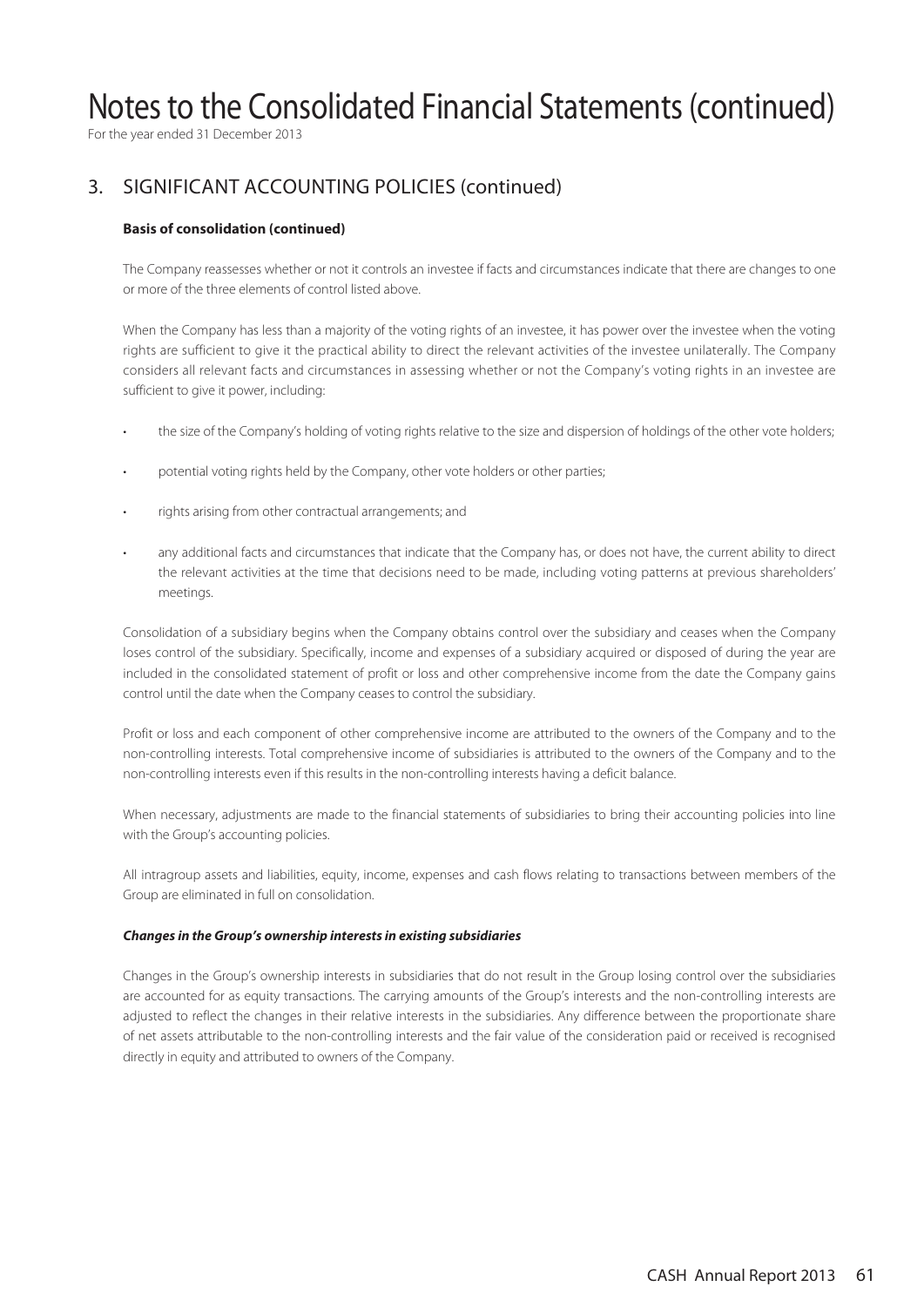For the year ended 31 December 2013

# 3. SIGNIFICANT ACCOUNTING POLICIES (continued)

### **Goodwill**

Goodwill arising on an acquisition of a business is carried at cost less any accumulated impairment losses, if any, and is presented separately in the consolidated statement of financial position.

For the purposes of impairment testing, goodwill is allocated to each of the cash-generating units (or groups of cash-generating units) that is expected to benefit from the synergies of the combination.

A cash-generating unit to which goodwill has been allocated is tested for impairment annually, or more frequently whenever there is indication that the unit may be impaired. For goodwill arising on an acquisition in a reporting period, the cashgenerating unit to which goodwill has been allocated is tested for impairment before the end of that reporting period. If the recoverable amount of the cash-generating unit is less than the carrying amount of the unit, the impairment loss is allocated first to reduce the carrying amount of any goodwill allocated to the unit and then to the other assets of the unit pro rata on the basis of the carrying amount of each asset in the unit. Any impairment loss for goodwill is recognised directly in profit or loss in the consolidated statement of profit or loss and other comprehensive income. An impairment loss recognised for goodwill is not reversed in subsequent periods.

On disposal of the relevant cash-generating unit, the attributable amount of goodwill is included in the determination of the profit or loss on disposal.

#### **Investment in an associate**

An associate is an entity over which the investor has significant influence and that is neither a subsidiary nor an interest in a joint venture. Significant influence is the power to participate in the financial and operating policy decisions of the investee but is not control or joint control over those policies.

The results and assets and liabilities of an associate are incorporated in these consolidated financial statements using the equity method of accounting. The financial statements of associates used for equity accounting purposes are prepared using uniform accounting policies as those of the Group for like transactions and events in similar circumstances. Under the equity method, investment in an associate are initially recognised in the consolidated statement of financial position at cost or fair value of the investment retained in the former subsidiary at the date when control is lost, and adjusted thereafter to recognise the Group's share of the profit or loss and other comprehensive income of the associate. When the Group's share of losses of an associate equals or exceeds its interest in that associate (which includes any long-term interests that, in substance, form part of the Group's net investment in the associate), the Group discontinues recognising its share of further losses. Additional losses are recognised only to the extent that the Group has incurred legal or constructive obligations or made payments on behalf of the associate.

The requirements of HKAS 39 are applied to determine whether it is necessary to recognise any impairment loss with respect to the Group's investment in an associate. When necessary, the entire carrying amount of the investment (including goodwill) is tested for impairment in accordance with HKAS 36 "Impairment of Assets" as a single asset by comparing its recoverable amount (higher of value in use and fair value less costs of disposal) with its carrying amount. Any impairment loss recognised forms part of the carrying amount of the investment. Any reversal of that impairment loss is recognised in accordance with HKAS 36 to the extent that the recoverable amount of the investment subsequently increases.

#### **Non-current assets held for sale**

Non-current assets are classified as held for sale if their carrying amount will be recovered principally through a sale transaction rather than through continuing use. This condition is regarded as met only when the sale is highly probable and the noncurrent asset is available for immediate sale in its present condition. Management must be committed to the sale, which should be expected to qualify for recognition as a completed sale within one year from the date of classification.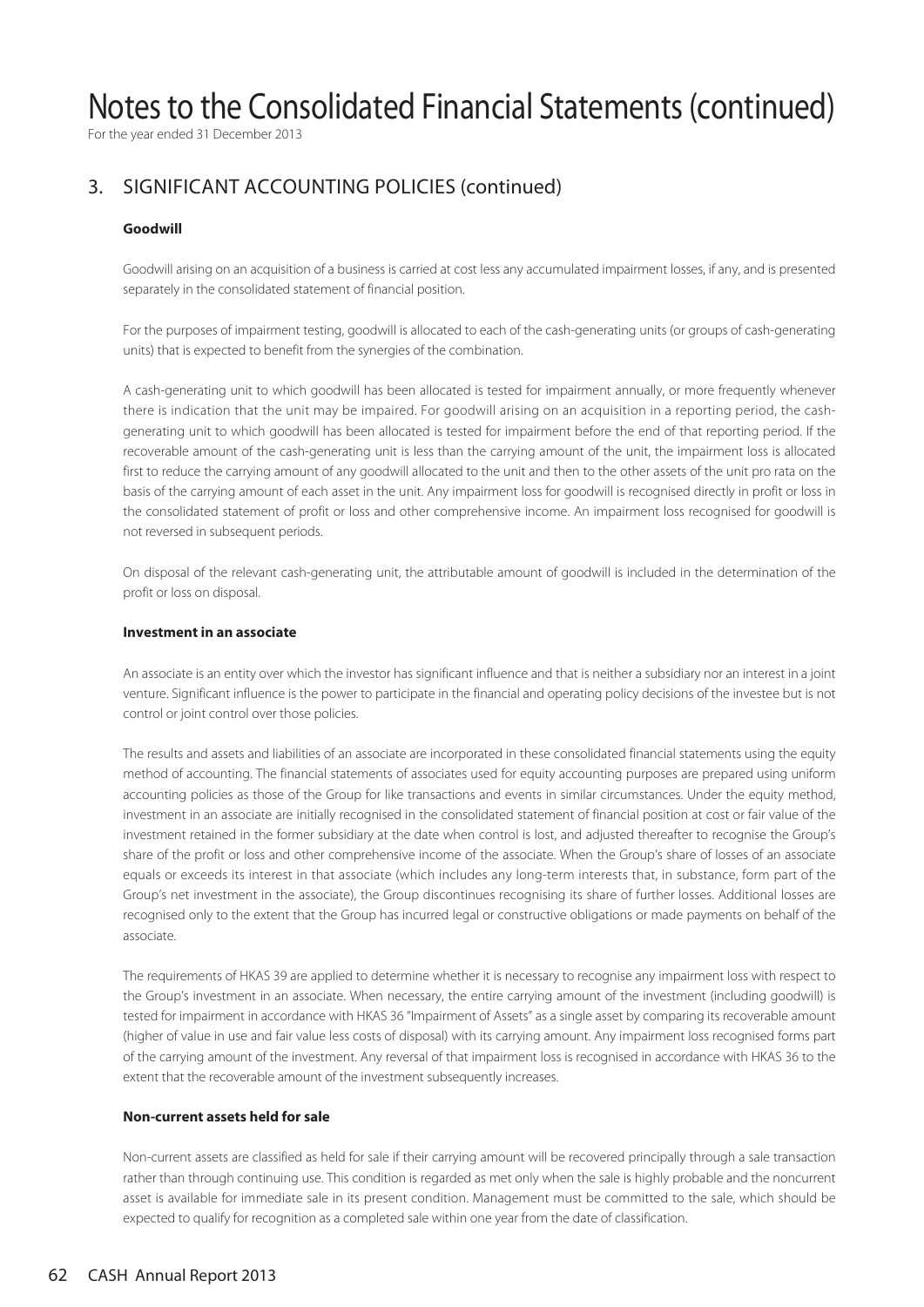For the year ended 31 December 2013

# 3. SIGNIFICANT ACCOUNTING POLICIES (continued)

### **Non-current assets held for sale (continued)**

Immediately before the initial classification as held for sale, the non-current assets are measured in accordance with applicable HKFRSs. Subsequent to classification, non-current assets that are within the scope of the measurement requirements of HKFRS 5 "Non-current assets held for sale and discontinued operations" are measured at the lower of their previous carrying amount and fair value less costs to sell.

On disposal of the non-current assets, any gain or loss (calculated as the difference between the net disposal proceeds and the carrying amount of the non-current assets) is included in the profit or loss in the period in which the assets are disposed of.

### **Revenue recognition**

Revenue is measured at the fair value of the consideration received or receivable and represents amounts receivable for goods sold and services provided in the normal course of business, net of discounts and sales related taxes.

Revenue or income arising from financial services are recognised on the following basis:

- The net increase or decrease in fair value of trading investments are recognised directly in net profit or loss;
- Commission income for broking business is recorded as income on a trade date basis;
- Underwriting commission income, sub-underwriting income and placing commission are recognised as income in accordance with the terms of the underlying agreement or deal mandate when relevant significant act has been completed;
- Advisory and other fee income are recognised when the relevant transactions have been arranged or the relevant services have been rendered; and
- Interest income from clients are recognised on a time proportion basis, taking into account the principal amounts outstanding and the effective interest rates applicable.

Revenue from the sale of goods arising from retailing business is recognised when the goods are delivered and titles have passed.

Revenue arising from the online game services is recognised on the following basis:

- Online game subscription income is recognised when the in-game premium features is consumed or points for in-game premium features is expired. Payments received from the sales of points for in-game premium features, that have not been consumed, are recorded as deferred revenue;
- Sales of online game auxiliary products are recognised when products are delivered and title has passed; and
- Licensing fee income is recognised on a straight-line basis over the licensing period.

Other interest income from a financial asset is accrued on a time basis, by reference to the principal outstanding and at the effective interest rate applicable, which is the rate that exactly discounts the estimated future cash receipts through the expected life of the financial asset to that asset's net carrying amount on initial recognition.

Dividend income from investments is recognised when the shareholders' rights to receive payment have been established.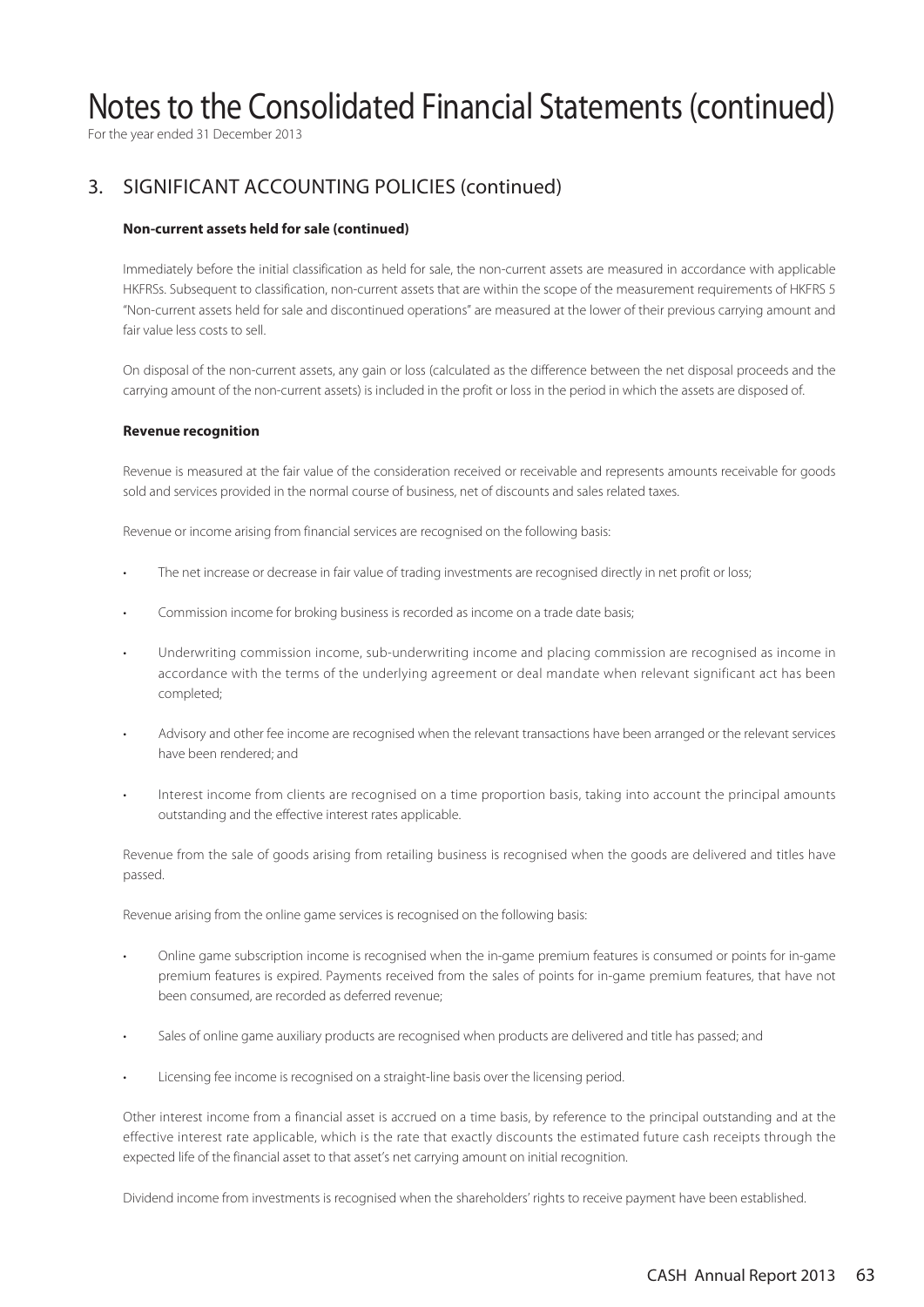For the year ended 31 December 2013

# 3. SIGNIFICANT ACCOUNTING POLICIES (continued)

### **Leasing**

Leases are classified as finance leases whenever the terms of the lease transfer substantially all the risks and rewards of ownership to the lessee. All other leases are classified as operating leases.

### *The Group as lessee*

Assets held under finance leases are recognised as assets of the Group at their fair value at the inception of the lease or, if lower, at the present value of the minimum lease payments. The corresponding liability to the lessor is included in the consolidated statement of financial position as a finance lease obligation.

Lease payments are apportioned between finance expenses and reduction of the lease obligation so as to achieve a constant rate of interest on the remaining balance of the liability. Finance expenses are recognised immediately in profit or loss, unless they are directly attributable to qualifying assets, in which case they are capitalised in accordance with the Group's policy on borrowing costs (see the accounting policy below).

Operating lease payments are recognised as an expense on a straight-line basis over the lease term, except where another systematic basis is more representative of the time pattern in which economic benefits from the leased asset are consumed. Contingent rentals arising under operating leases are recognised as an expense in the period in which they are incurred.

### **Foreign currencies**

In preparing the financial statements of each individual group entity, transactions in currencies other than the functional currency of that entity (foreign currencies) are recorded in the respective functional currency (i.e. the currency of the primary economic environment in which the entity operates) at the rates of exchanges prevailing on the dates of the transactions. At the end of the reporting period, monetary items denominated in foreign currencies are retranslated at the rates prevailing at that date. Non-monetary items carried at fair value that are denominated in foreign currencies are retranslated at the rates prevailing on the date when the fair value was determined. Non-monetary items that are measured in terms of historical cost in a foreign currency are not retranslated.

Exchange differences arising on the settlement of monetary items, and on the retranslation of monetary items, are recognised in profit or loss in the period in which they arise. Exchange differences arising on the retranslation of non-monetary items carried at fair value are included in profit or loss for the period except for exchange differences arising on the retranslation of nonmonetary items in respect of which gains and losses are recognised directly in other comprehensive income, in which cases, the exchange differences are also recognised directly in other comprehensive income.

For the purposes of presenting the consolidated financial statements, the assets and liabilities of the Group's foreign operations are translated into the presentation currency of the Group (i.e. Hong Kong dollars) at the rate of exchange prevailing at the end of the reporting period, and their income and expenses are translated at the average exchange rates for the year. Exchange differences arising, if any, are recognised in other comprehensive income and accumulated in equity under the heading of the translation reserve.

Goodwill and fair value adjustments on identifiable assets acquired arising on an acquisition of a foreign operation on or after 1 January 2005 are treated as assets and liabilities of that foreign operation and retranslated at the rate of exchange prevailing at the end of the reporting period. Exchange differences arising are recognised in the translation reserve.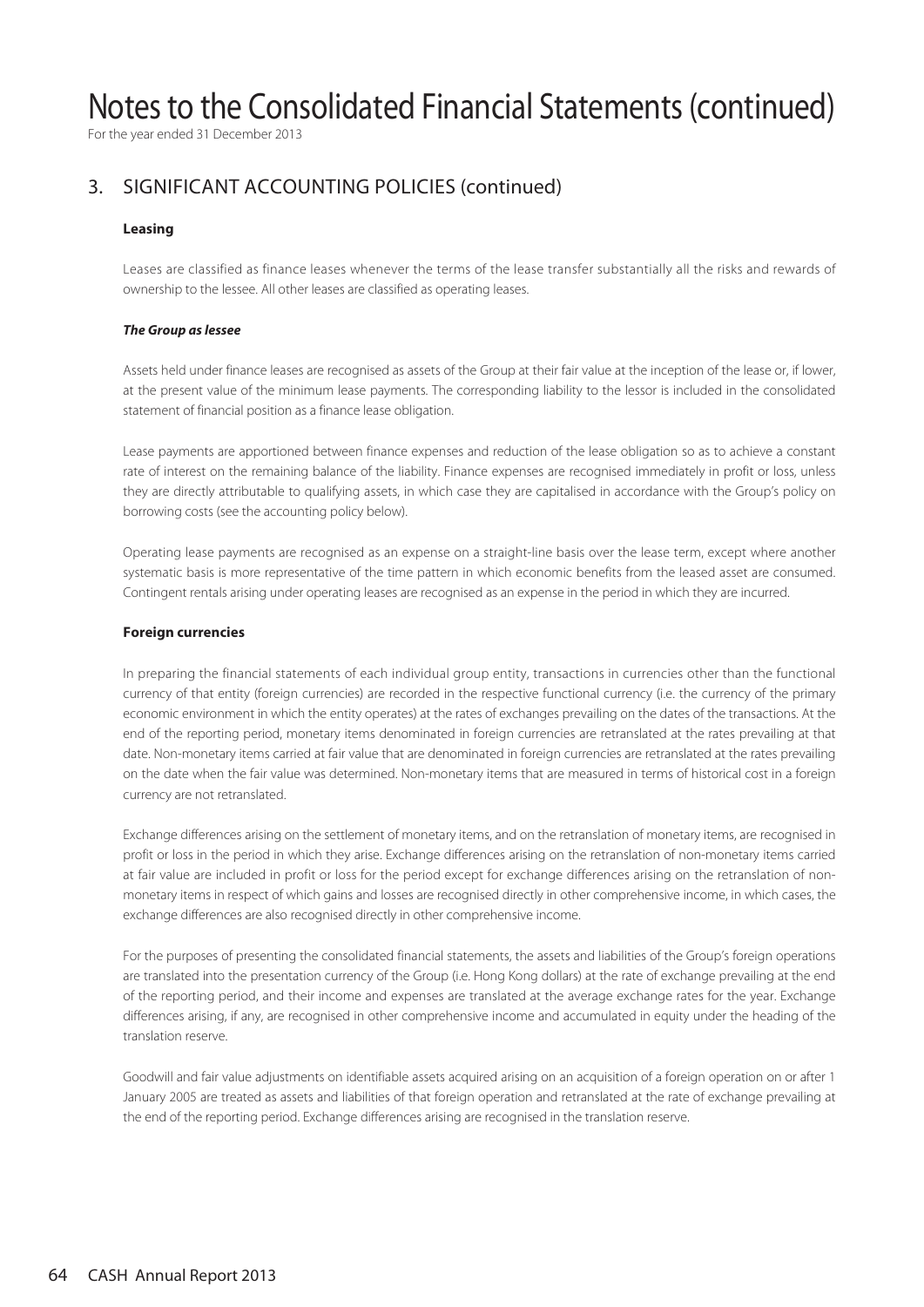For the year ended 31 December 2013

# 3. SIGNIFICANT ACCOUNTING POLICIES (continued)

### **Borrowing costs**

Borrowing costs directly attributable to the acquisition, construction or production of qualifying assets, which are assets that necessarily take a substantial period of time to get ready for their intended use or sale, are added to the cost of those assets until such time as the assets are substantially ready for their intended use or sale.

All other borrowing costs are recognised in profit or loss in the period in which they are incurred.

#### **Retirement benefit costs**

Payments to state-managed benefit scheme and the Mandatory Provident Fund Scheme are recognised as an expense when employees have rendered service entitling them to the contributions.

#### **Taxation**

Income tax expense represents the sum of the tax currently payable and deferred tax.

The tax currently payable is based on taxable profit for the year. Taxable profit differs from loss before taxation as reported in the consolidated statement of profit or loss and other comprehensive income because it excludes items of income or expense that are taxable or deductible in other years and it further excludes items that are never taxable or deductible. The Group's liability for current tax is calculated using tax rates that have been enacted or substantively enacted by the ending of the reporting period.

Deferred tax is recognised on temporary differences between the carrying amounts of assets and liabilities in the consolidated financial statements and the corresponding tax base used in the computation of taxable profit. Deferred tax liabilities are generally recognised for all taxable temporary differences. Deferred tax assets are generally recognised for all deductible temporary differences to the extent that it is probable that taxable profits will be available against which those deductible temporary differences can be utilised. Such deferred tax assets and liabilities are not recognised if the temporary difference arises from goodwill or from the initial recognition (other than in a business combination) of other assets and liabilities in a transaction that affects neither the taxable profit nor the accounting profit.

Deferred tax liabilities are recognised for taxable temporary differences associated with investments in subsidiaries and associate, except where the Group is able to control the reversal of the temporary difference and it is probable that the temporary difference will not reverse in the foreseeable future. Deferred tax assets arising from deductible temporary differences associated with such investments are only recognised to the extent that it is probable that there will be sufficient taxable profits against which to utilise the benefits of the temporary differences and they are expected to reverse in the foreseeable future.

The carrying amount of deferred tax assets is reviewed at the end of each reporting period and reduced to the extent that it is no longer probable that sufficient taxable profits will be available to allow all or part of the asset to be recovered.

Deferred tax assets and liabilities are measured at the tax rates that are expected to apply in the period in which the liability is settled or the asset is realised, based on tax rate (and tax laws) that have been enacted or substantively enacted by the end of the reporting period.

The measurement of deferred tax liabilities and assets reflects the tax consequences that would follow from the manner in which the Group expects, at the end of the reporting period, to recover or settle the carrying amount of its assets and liabilities.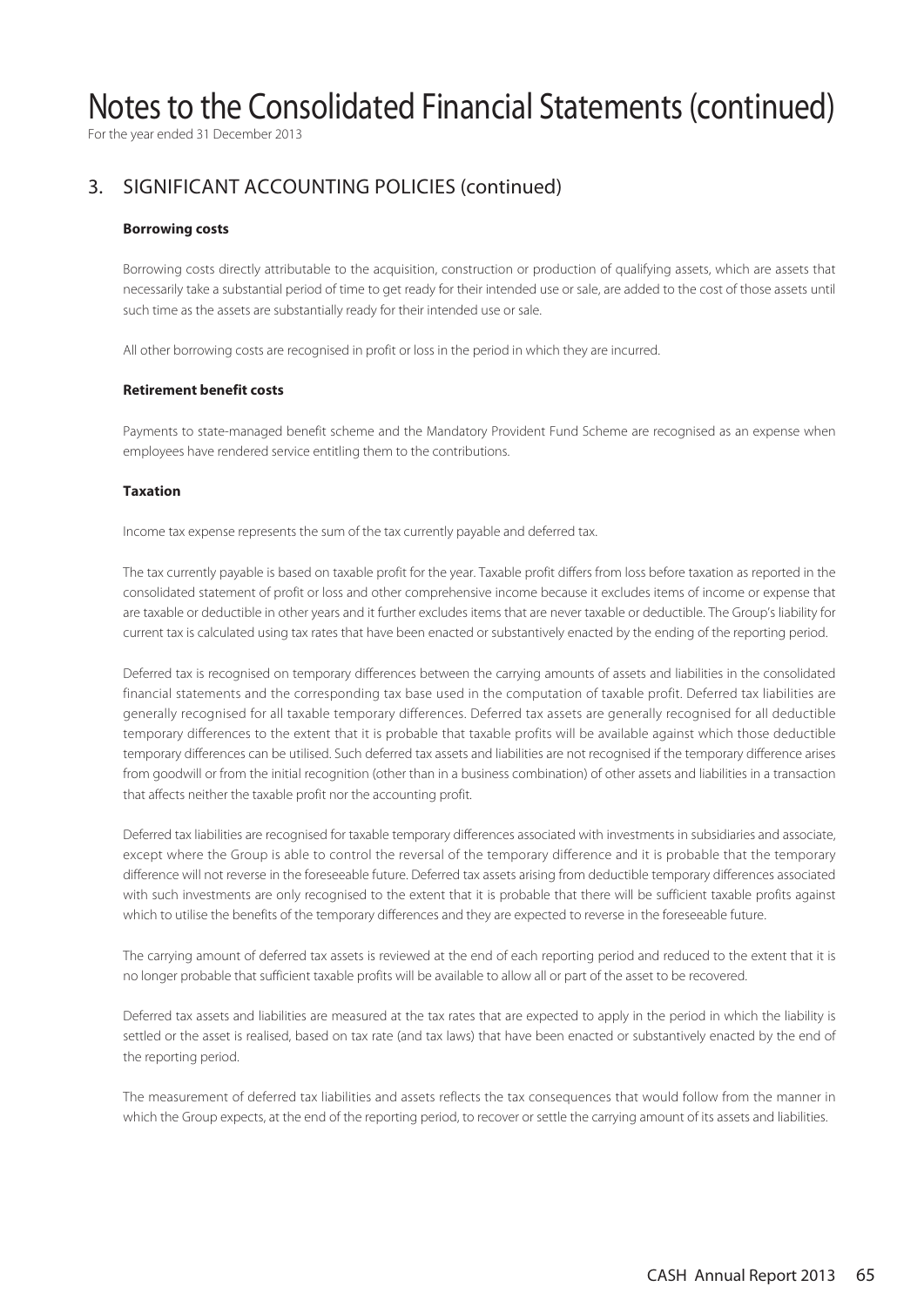For the year ended 31 December 2013

# 3. SIGNIFICANT ACCOUNTING POLICIES (continued)

### **Taxation (continued)**

For the purposes of measuring deferred tax for investment properties that are measured using the fair value model, the carrying amounts of such properties are presumed to be recovered entirely through sale, unless the presumption is rebutted. The presumption is rebutted when the investment property is depreciable and is held within a business model whose objective is to consume substantially all of the economic benefits embodied in the investment property over time, rather than through sale. If the presumption is rebutted, deferred tax for such investment properties are measured in accordance with the above general principles set out in HKAS 12 (i.e. based on the expected manner as to how the properties will be recovered).

Current and deferred tax is recognised in profit or loss, except when it relates to items that are recognised in other comprehensive income or directly in equity, in which case the current and deferred tax is also recognised in other comprehensive income or directly in equity respectively. Where current tax or deferred tax arises from the initial accounting for a business combination, the tax effect is included in the accounting for the business combination.

### **Property and equipment**

Property and equipment are stated at cost less subsequent accumulated depreciation and accumulated impairment loss, if any.

Depreciation is recognised so as to write off the cost of items of property and equipment less their residual values over their estimated useful lives, using the straight-line method. The estimated useful lives, residual values and depreciation method are reviewed at the end of each reporting period, with the effect of any changes in estimate accounted for on a prospective basis.

Assets held under finance leases are depreciated over their expected useful lives on the same basis as owned assets. However, when there is no reasonable certainty that ownership will be obtained by the end of the lease term, assets are depreciated over the shorter of the lease term and their useful lives.

An item of property and equipment is derecognised upon disposal or when no future economic benefits are expected to arise from the continued use of the asset. Any gain or loss arising on the disposal or retirement of an item of property and equipment is determined as the difference between the sales proceeds and the carrying amount of the asset and is recognised in profit or loss.

### **Investment properties**

Investment properties are properties held to earn rentals and/or for capital appreciation.

Investment properties are initially measured at cost, including any directly attributable expenditure. Subsequent to initial recognition, investment properties are measured at fair values using the fair value model. Gains or losses arising from changes in the fair value of investment properties are included in profit or loss for the period in which they arise.

An investment property is derecognised upon disposal or when the investment property is permanently withdrawn from use and no future economic benefits are expected from the disposal. Any gain or loss arising on derecognition of the property (calculated as the difference between the net disposal proceeds and the carrying amount of the asset) is included in profit or loss in the period in which the property is derecognised.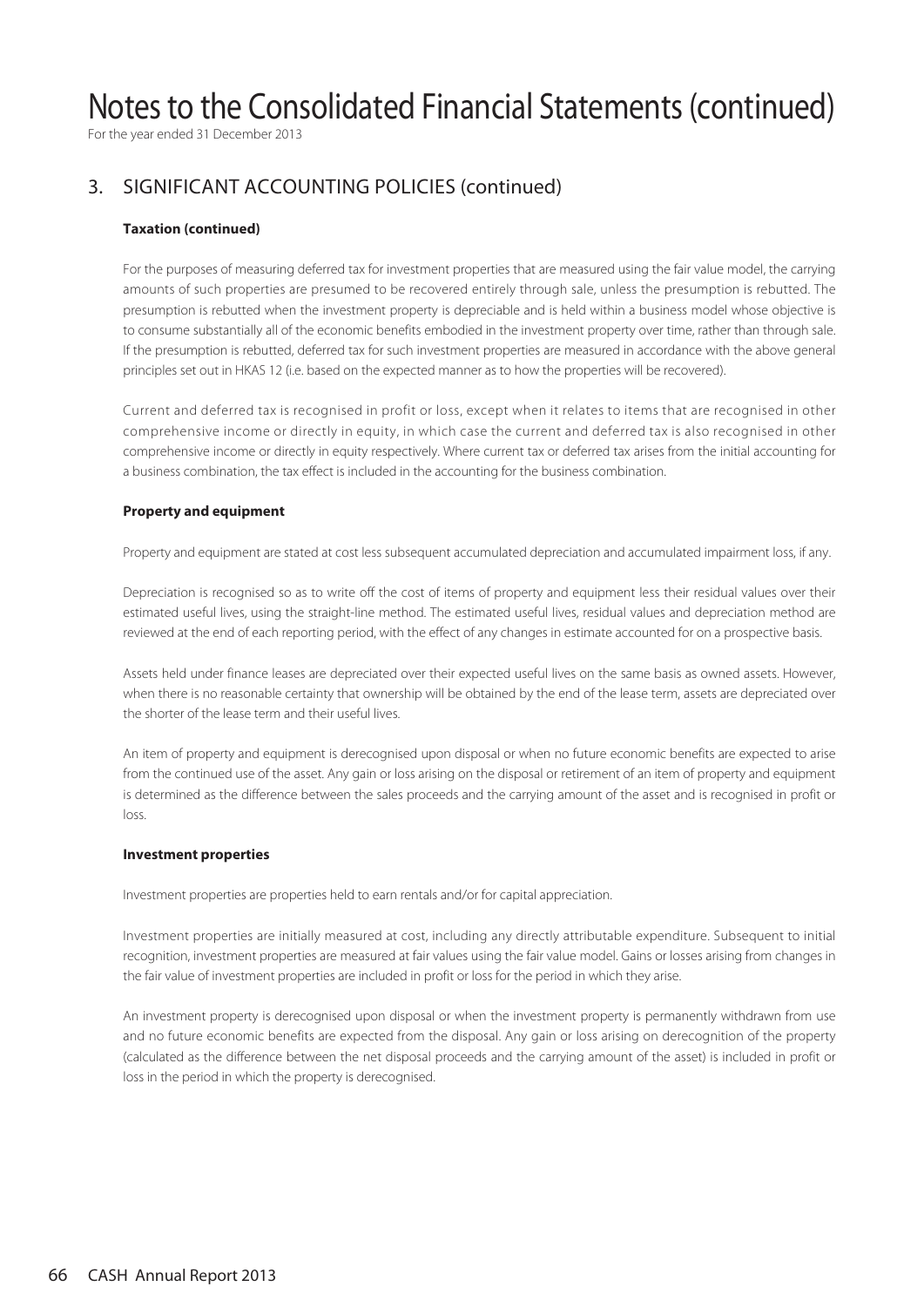For the year ended 31 December 2013

# 3. SIGNIFICANT ACCOUNTING POLICIES (continued)

### **Intangible assets**

### *Intangible assets acquired separately*

Intangible assets acquired separately and with finite useful lives are carried at costs less accumulated amortisation and any accumulated impairment losses. Amortisation for intangible assets with finite useful lives is provided on a straight-line basis over their estimated useful lives. The estimated useful life and amortisation method are reviewed at the end of each reporting period, with the effect of any changes in estimate being accounted for on a prospective basis. Intangible assets with indefinite useful lives that are acquired separately are carried at cost less any subsequent accumulated impairment losses (see the accounting policy in respect of impairment losses on tangible and intangible assets below).

Gains or losses arising from derecognition of an intangible asset are measured at the difference between the net disposal proceeds and the carrying amount of the asset and are recognised in profit or loss in the period when the asset is derecognised.

#### *Research and development expenditures*

Expenditure on research activities is recognised as an expense in the period in which it is incurred.

An internally-generated intangible asset arising from development activities (or from the development phase of an internal project) is recognised if, and only if, all of the following have been demonstrated:

- the technical feasibility of completing the intangible asset so that it will be available for use or sale;
- the intention to complete the intangible asset and use or sell it;
- the ability to use or sell the intangible asset;
- how the intangible asset will generate probable future economic benefits;
- the availability of adequate technical, financial and other resources to complete the development and to use or sell the intangible asset; and
- the ability to measure reliably the expenditure attributable to the intangible asset during its development.

The amount initially recognised for internally-generated intangible asset is the sum of the expenditure incurred from the date when the intangible asset first meets the recognition criteria listed above. Where no internally-generated intangible asset can be recognised, development expenditure is recognised profit or loss in the period in which it is incurred.

Subsequent to initial recognition, internally-generated intangible asset is reported at cost less accumulated amortisation and accumulated impairment losses, on the same basis as intangible assets acquired separately.

#### *Intangible assets acquired in a business combination*

Intangible assets acquired in a business combination are recognised separately from goodwill and are initially recognised at their fair value at the acquisition date.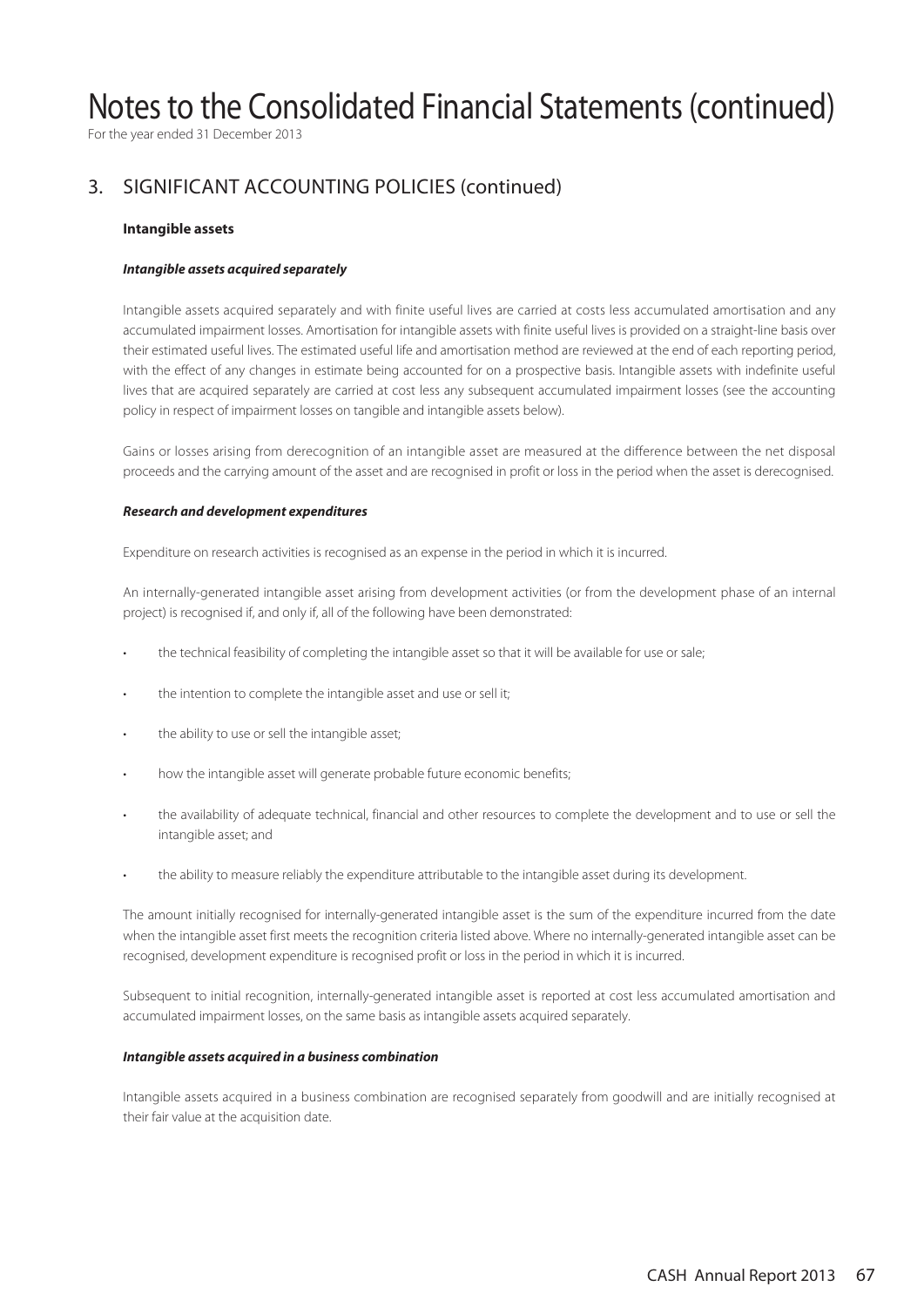For the year ended 31 December 2013

# 3. SIGNIFICANT ACCOUNTING POLICIES (continued)

### **Intangible assets (continued)**

#### *Intangible assets acquired in a business combination (continued)*

Subsequent to initial recognition, intangible assets with finite useful lives are carried at costs less accumulated amortisation and any accumulated impairment losses. Amortisation for intangible assets with finite useful lives is provided on a straight-line basis over their estimated useful lives. Alternatively, intangible assets with indefinite useful lives are carried at cost less any subsequent accumulated impairment losses (see the accounting policy in respect of impairment losses on tangible and intangible assets below).

#### **Inventories**

Inventories are stated at the lower of cost and net realisable value. Costs is calculated using the weighted average method. Net realisable value represents the estimated selling price for inventories less costs necessary to make the sale.

### **Impairment losses on tangible and intangible assets other than goodwill (see the accounting policy in respect of goodwill above)**

At the end of the reporting period, the Group reviews the carrying amounts of its tangible and intangible assets with finite useful lives to determine whether there is any indication that those assets have suffered an impairment loss. If any such indication exists, the recoverable amount of the asset is estimated in order to determine the extent of the impairment loss, if any. When it is not possible to estimate the recoverable amount of an individual asset, the Group estimates the recoverable amount of the cash-generating unit to which the asset belongs. When a reasonable and consistent basis of allocation can be identified, corporate assets are also allocated to individual cash-generating units, or otherwise they are allocated to the smallest group of cash-generating units for which a reasonable and consistent allocation basis can be identified.

Intangible assets with indefinite useful lives and intangible assets not yet available for use are tested for impairment at least annually, and whenever there is an indication that they may be impaired.

Recoverable amount is the higher of fair value less costs of disposal and value in use. In assessing value in use, the estimated future cash flows are discounted to their present value using a pre-tax discount rate that reflects current market assessments of the time value of money and the risks specific to the asset for which the estimates of future cash flows have not been adjusted.

If the recoverable amount of an asset (or a cash-generating unit) is estimated to be less than its carrying amount, the carrying amount of the asset (or a cash-generating unit) is reduced to its recoverable amount. An impairment loss is recognised as an expense immediately in profit or loss.

Where an impairment loss subsequently reverses, the carrying amount of the asset (or cash-generating unit) is increased to the revised estimate of its recoverable amount, but so that the increased carrying amount does not exceed the carrying amount that would have been determined had no impairment loss been recognised for the asset (or a cash-generating unit) in prior years. A reversal of an impairment loss is recognised as income immediately.

### **Financial instruments**

Financial assets and financial liabilities are recognised in the consolidated statement of financial position when a group entity becomes a party to the contractual provisions of the instrument.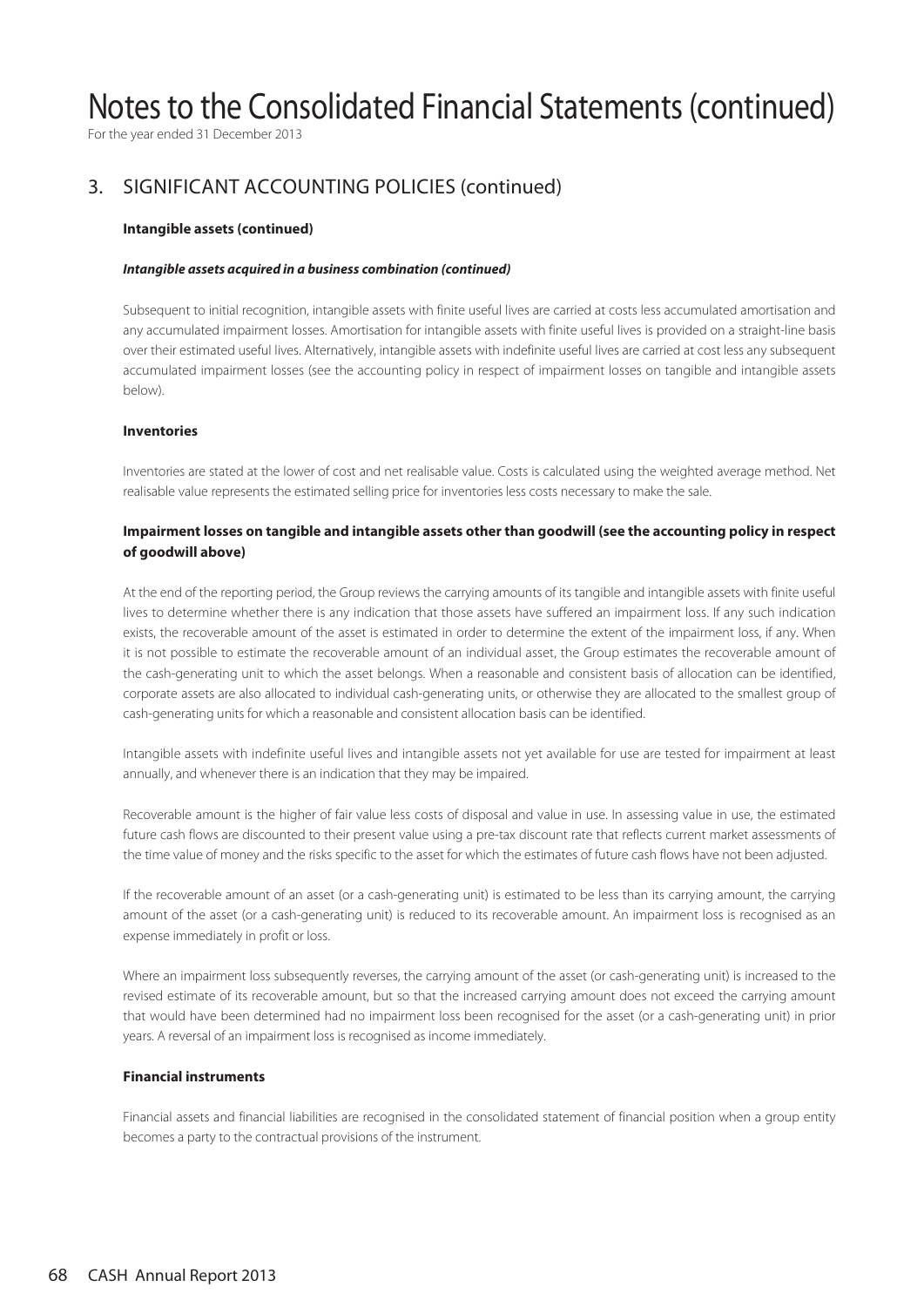For the year ended 31 December 2013

# 3. SIGNIFICANT ACCOUNTING POLICIES (continued)

### **Financial instruments (continued)**

Financial assets and financial liabilities are initially measured at fair value. Transaction costs that are directly attributable to the acquisition or issue of financial assets and financial liabilities (other than financial assets and financial liabilities at fair value through profit or loss) are added to or deducted from the fair value of the financial assets or financial liabilities, as appropriate, on initial recognition. Transaction costs directly attributable to the acquisition of financial assets or financial liabilities at fair value through profit or loss are recognised immediately in profit or loss.

A financial asset and a financial liability is offset and the net amount presented in the consolidated statement of financial position when, and only when the Group currently has a legally enforceable right to set off the recognised amounts; and intends either to settle on a net basis, or to realise the asset and settle the liability simultaneously.

#### *Financial assets*

The Group's financial assets are classified into one of the three categories, including financial assets at fair value through profit or loss ("FVTPL"), loans and receivables and available-for-sale ("AFS") financial assets. The classification depends on nature and purpose of financial assets and is determined at the time of initial recognition. All regular way purchases or sales of financial assets are recognised and derecognised on a trade date basis. Regular way purchases or sales are purchases or sales of financial assets that require delivery of assets within the time frame established by regulation or convention in the marketplace.

#### Effective interest method

The effective interest method is a method of calculating the amortised cost of a financial asset and of allocating interest income over the relevant period. The effective interest rate is the rate that exactly discounts estimated future cash receipts (including all fees paid or received that form an integral part of the effective interest rate, transaction costs and other premiums or discounts) through the expected life of the financial asset, or, where appropriate, a shorter period to the net carrying amount on initial recognition.

Income is recognised on an effective interest basis for loans and receivables.

Financial assets at fair value through profit or loss

A financial asset is classified as held for trading if:

- it has been acquired principally for the purpose of selling in the near future; or
- it is a part of an identified portfolio of financial instruments that the Group manages together and has a recent actual pattern of short-term profit-taking; or
- it is a derivative that is not designated and effective as a hedging instrument.

Financial assets at FVTPL represent those held for trading. Subsequent to initial recognition, financial assets at FVTPL are measured at fair value, with changes in fair value arising from remeasurement recognised directly in profit or loss in the period in which they arise. The net gain or loss recognised in profit or loss excludes any dividend or interest earned on the financial assets. Fair value is determined in the manner described in note 6.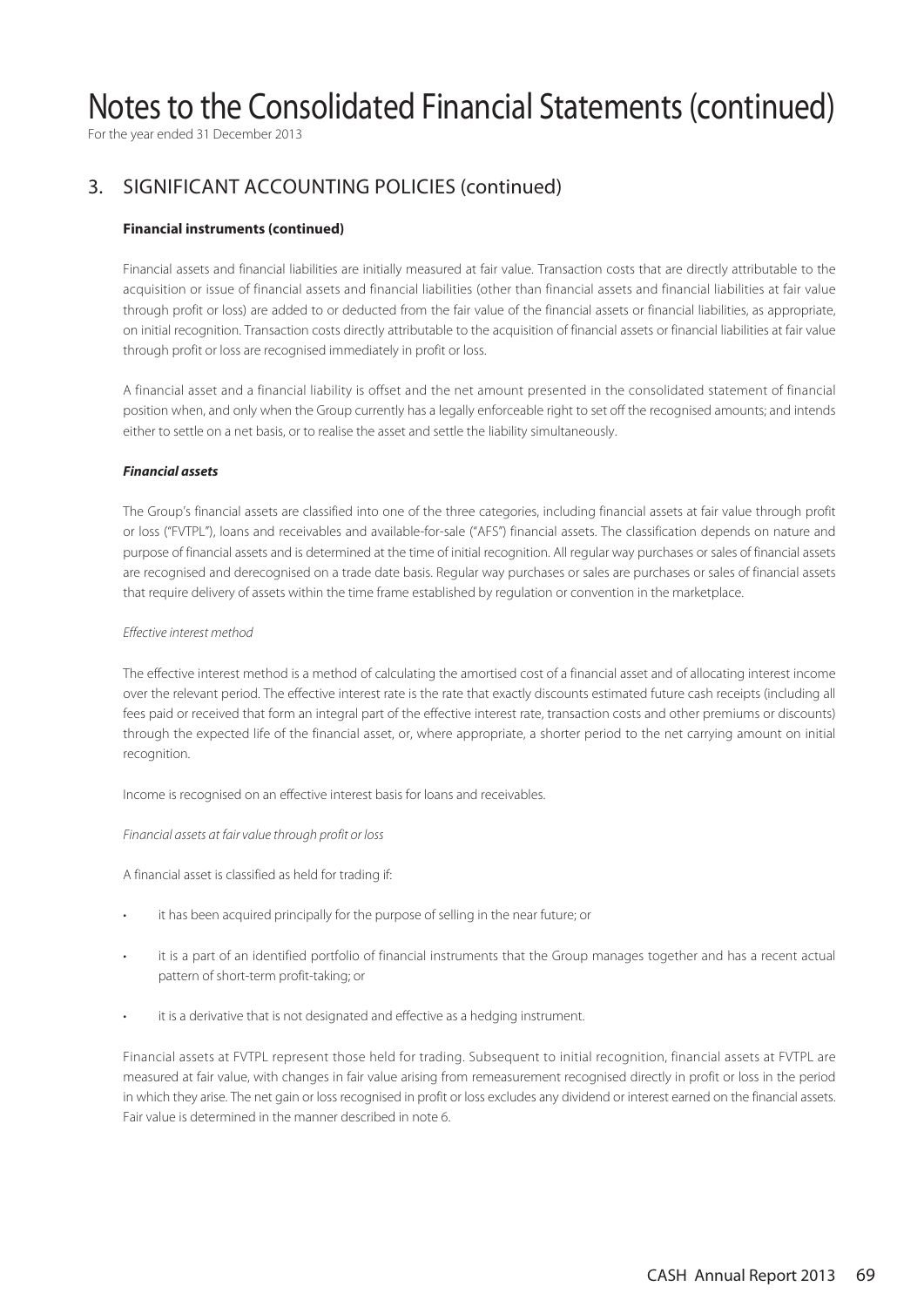For the year ended 31 December 2013

# 3. SIGNIFICANT ACCOUNTING POLICIES (continued)

### **Financial instruments (continued)**

#### *Financial assets (continued)*

#### AFS financial assets

AFS financial assets are non-derivatives that are either designated as available-for-sale or are not classified as (a) loans and receivables, (b) held-to-maturity investments or (c) financial assets at FVTPL.

Dividends on AFS equity instruments are recognised in profit or loss when the Group's rights to received the dividends is established.

AFS equity investments that do not have a quoted market price in an active market and whose fair value cannot be reliably measured and derivatives that are linked to and must be settled by delivery of such unquoted equity investments are measured at cost less any identified impairment losses at the end of each reporting period (see the accounting policy in respect of impairment loss on financial assets below).

#### Loans and receivables

Loans and receivables are non-derivative financial assets with fixed or determinable payments that are not quoted in an active market. Subsequent to initial recognition, loans and receivables (including accounts receivable, loan receivables, loan to an associate, deposits and other receivables, bank deposits and bank balances) are measured at amortised cost using the effective interest method, less any identified impairment losses (see accounting policy on impairment loss on financial assets below).

#### *Impairment of financial assets*

Financial assets, other than those at FVTPL, are assessed for indicators of impairment at the end of the reporting period. Financial assets are considered to be impaired where there is objective evidence that, as a result of one or more events that occurred after the initial recognition, the estimated future cash flows have been affected.

For an AFS equity investment, a significant or prolonged decline in the fair value of that investment below its costs is considered to be objective evidence of impairment.

For loans and receivables, objective evidence of impairment could include:

- significant financial difficulty of the issuer or counterparty; or
- breach of contract, such as default or delinquency in interest and principal payments; or
- it becoming probable that the borrower will enter bankruptcy or financial re-organisation.

For certain categories of loans and receivables, such as loans receivable and accounts receivable arising from the business of dealing in securities and equity options with margin clients, amounts that are assessed not to be impaired individually are subsequently assessed for impairment on a collective basis. Objective evidence of impairment for a portfolio of receivables could include the Group's past experience of collecting payments and observable changes in national or local economic conditions that correlate with default on receivables.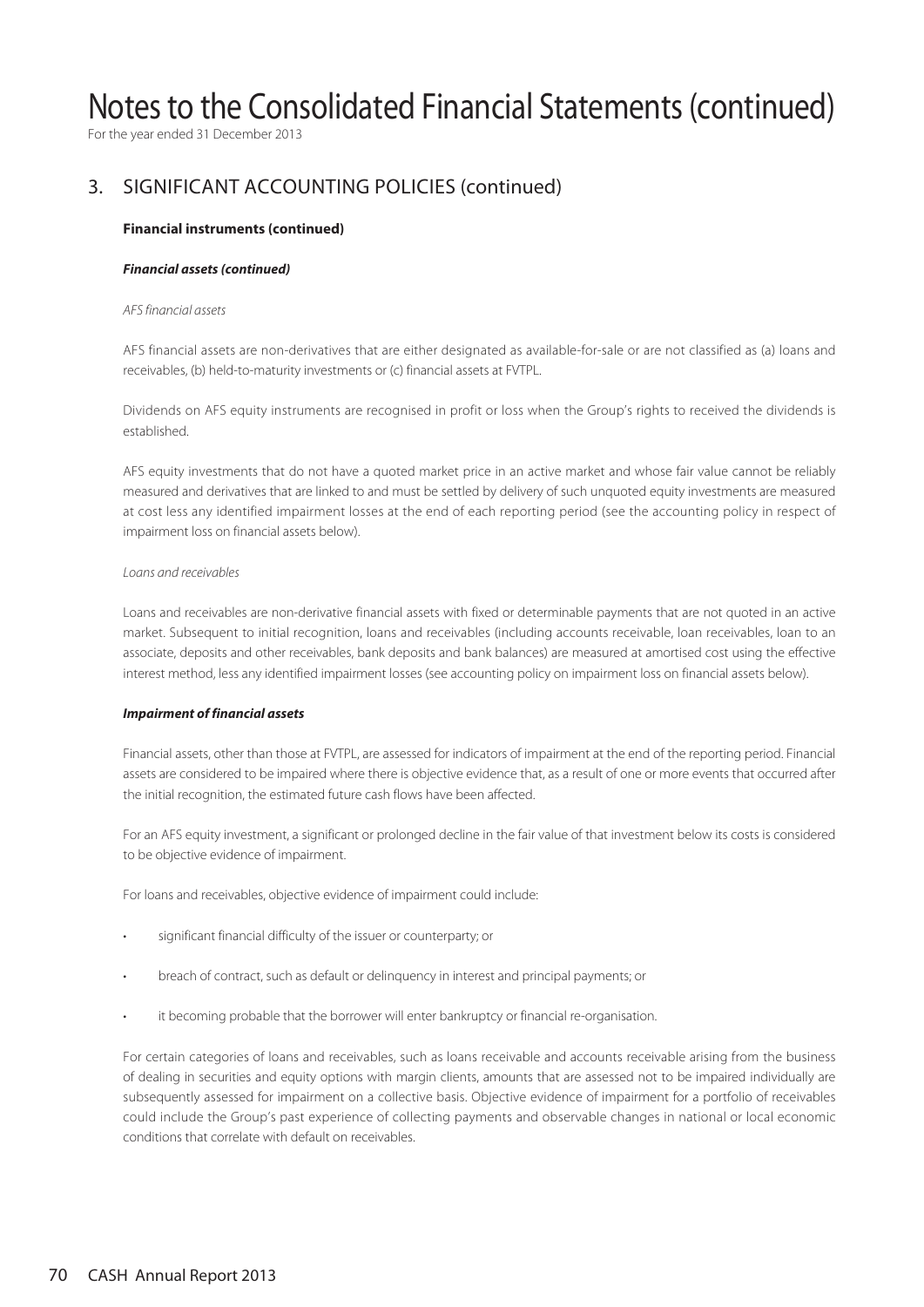For the year ended 31 December 2013

## 3. SIGNIFICANT ACCOUNTING POLICIES (continued)

### **Financial instruments (continued)**

#### *Impairment of financial assets (continued)*

For financial assets carried at amortised costs, the amount of impairment loss is the difference between the asset's carrying amount and the present value of the estimated future cash flows discounted at the financial asset's original effective interest rate.

For financial assets carried at cost, including those AFS equity investment, the amount of the impairment loss is measured as the difference between the asset's carrying amount and the present value of the estimated future cash flows discounted at the current market rate of return for a similar financial assets. Such impairment loss will not be reversed in subsequent periods.

The carrying amount of the loans and receivables is reduced by the impairment loss directly for all loans and receivables with the exception of accounts receivable and loans receivable where the carrying amount is reduced through the use of an allowance account. Changes in the carrying amount of the allowance account are recognised in profit or loss. When a debtor is considered uncollectible, it is written off against the allowance account. Subsequent recoveries of amounts previously written off are credited to profit or loss.

If, in a subsequent period, the amount of impairment loss decreases and the decrease can be related objectively to an event occurring after the impairment loss was recognised, the previously recognised impairment loss is reversed through profit or loss to the extent that the carrying amount of the asset at the date the impairment is reversed does not exceed what the amortised cost would have been had the impairment not been recognised.

#### *Financial liabilities and equity instruments*

Financial liabilities and equity instruments issued by a group entity are classified as either financial liabilities or as equity in accordance with the substance of the contractual arrangements and the definitions of a financial liability and an equity instrument.

#### Equity instruments

An equity instrument is any contract that evidences a residual interest in the assets of the group after deducting all of its liabilities.

Equity instruments issued by the Company are recorded at the proceeds received, net of direct issue costs.

#### Effective interest method

The effective interest method is a method of calculating the amortised cost of a financial liability and of allocating interest expense over the relevant period. The effective interest rate is the rate that exactly discounts estimated future cash payments (including all fees and points paid or received that form an integral part of the effective interest rate, transaction costs and other premiums or discounts) through the expected life of the financial liability, or, where appropriate, a shorter period, to the net carrying amount on initial recognition.

Interest expense is recognised on an effective interest basis.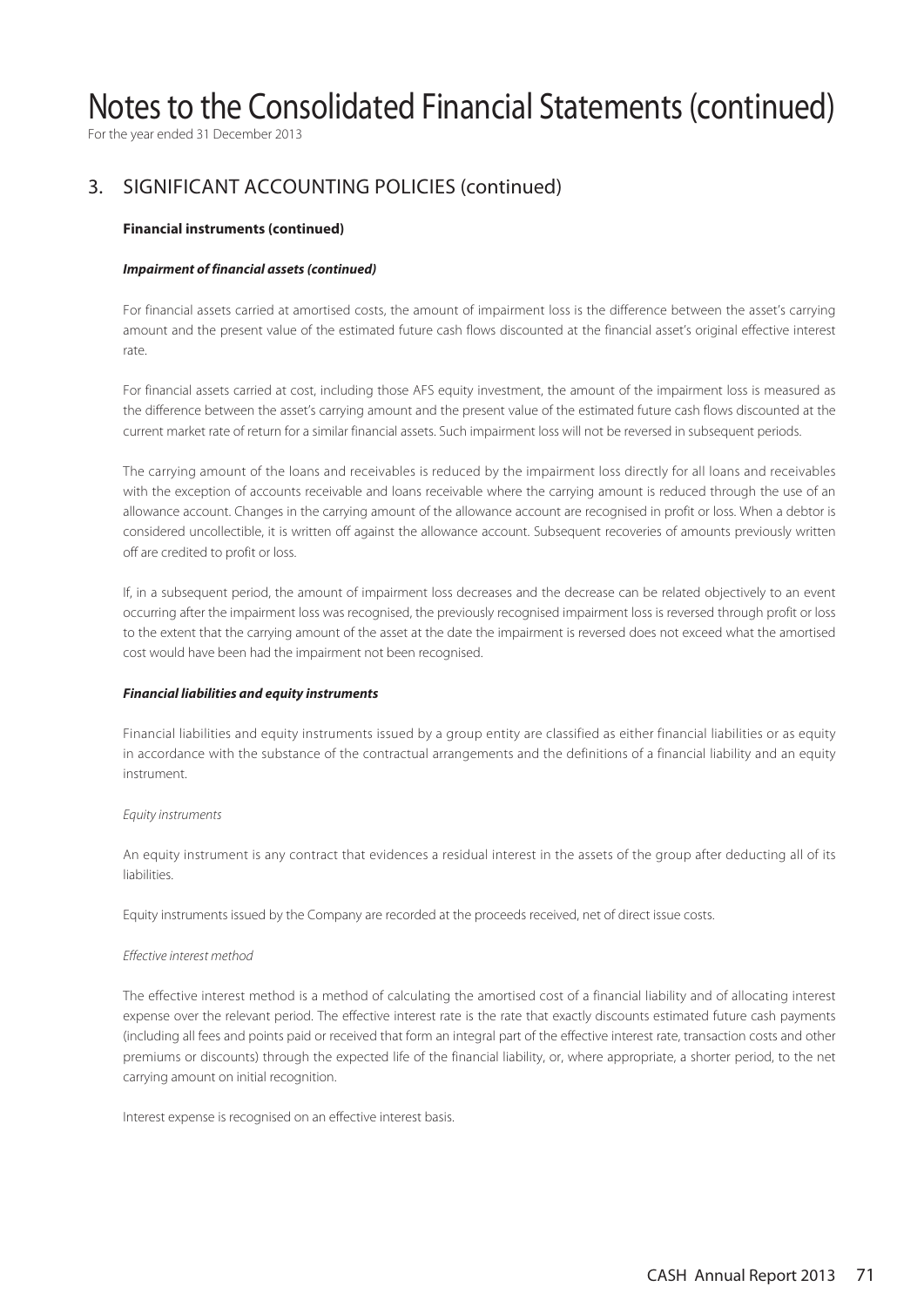For the year ended 31 December 2013

## 3. SIGNIFICANT ACCOUNTING POLICIES (continued)

### **Financial instruments (continued)**

#### *Financial liabilities and equity instruments (continued)*

#### Financial liabilities at FVTPL

Financial liabilities are classified as at FVTPL when the financial liabilities are held for trading on initial recognition.

Obligations to deliver financial assets borrowed by the Group arising from short selling are classified as financial liabilities held for trading.

Financial liabilities at FVTPL are measured at fair value, with any gains or losses arising on remeasurement recognised in profit or loss. The net gain or loss recognised in profit or loss excludes any interest paid on the financial liabilities and is included in the 'other gains and losses' line item. Fair value is determined in the manner described in note 6.

#### Other financial liabilities

Other financial liabilities (including accounts payable, accrued liabilities and other payables, borrowings and loan from a noncontrolling shareholder of a subsidiary) are subsequently measured at amortised cost using the effective interest method.

#### Derivative financial instruments

Derivatives are initially recognised at fair value at the date a derivative contract is entered into and are subsequently remeasured to their fair value at the end of the reporting period. The resulting gain or loss is recognised in profit or loss immediately.

#### *Derecognition*

The Group derecognises a financial asset only when the contractual rights to the cash flows from the asset expire.

On derecognition of a financial asset, the difference between the asset's carrying amount and the sum of the consideration received and receivable is recognised in profit or loss.

Financial liabilities are derecognised when the obligation specified in the relevant contract is discharged, cancelled or expires. The difference between the carrying amount of the financial liability derecognised and the consideration paid and payable is recognised in profit or loss.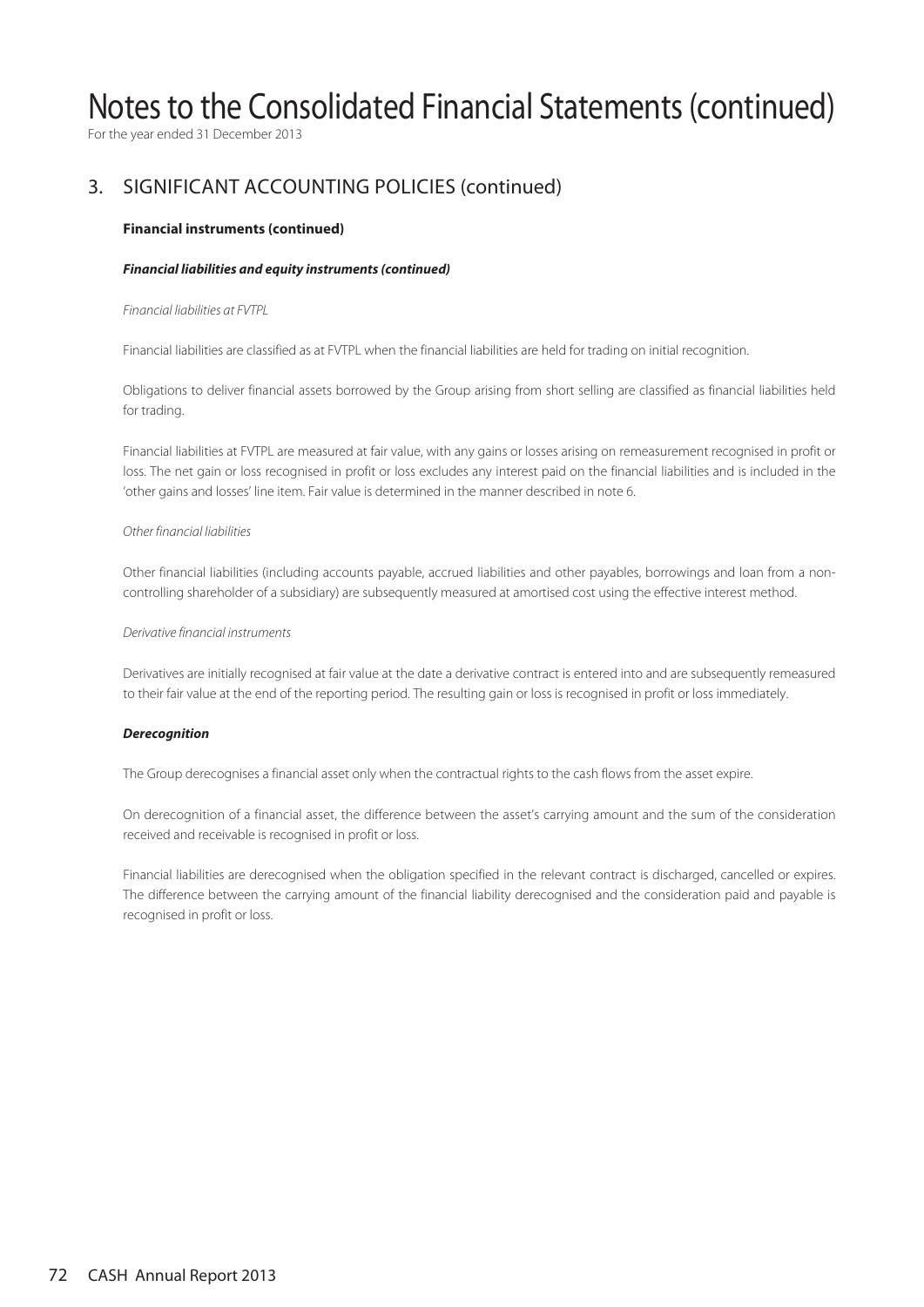For the year ended 31 December 2013

## 3. SIGNIFICANT ACCOUNTING POLICIES (continued)

### **Equity-settled share-based payment transactions**

#### *Share options granted to employees of the Group for their services to the Group*

The fair value of services received in exchange for the grant of the share options is recognised as an expense. The total amount to be expensed is determined by reference to the fair value of share options granted at the grant date without taking into account any service and non-market performance vesting conditions. Services and non-market performance vesting conditions are included in assumptions about the number of share options that are expected to vest. The total expense is recognised over the vesting period, which is the period over which all of the specified vesting conditions are to be satisfied, with a corresponding increase in equity (share option reserve).

At the end of the reporting period, the Group revises its estimates of the number of share options that are expected to ultimately vest. The impact of the revision of the original estimates during the vesting period, if any, is recognised in profit or loss such that the cumulative expense reflects the revised estimate, with a corresponding adjustment to share option reserve.

At the time when the share options are exercised, the amount previously recognised in share-based payment reserve will be transferred to share premium. When the share options are forfeited after the vesting date or are still not exercised at the expiry date, the amount previously recognised in share option reserve will be transferred to accumulated losses.

In case of share options granted by a subsidiary, the share option reserve of the subsidiary is classified as and grouped under non-controlling interests by the Group on consolidation. At the time when share options are exercised, the amount previously recognised in share option reserve will be transferred to share premium of that subsidiary. The Group accounts for the dilution as an equity transaction in accordance with HKFRS 10 "Consolidated Financial Statements" if the exercise of share options does not constitute a loss of the Group's control over the subsidiary. When the share options are forfeited after the vesting date or are still not exercised at the expiry date, the amount previously recognised in share option reserve will be transferred to retained profits of the Group and non-controlling interests' share of net assets of that subsidiary according to the proportion of interests held by the Group and non-controlling shareholders on consolidation.

#### *Share options granted to consultants*

Share options issued in exchange for services are measured at the fair values of the services received, unless that fair value cannot be reliably measured, in which case the services received are measured by reference to the fair value of the share options granted. The fair values of the services received are recognised as expenses, with a corresponding increase in equity (share-based payment reserve), when the counterparties render services, unless the services qualify for recognition as assets.

### 4. CRITICAL ACCOUNTING JUDGEMENT AND KEY SOURCES OF ESTIMATION UNCERTAINTY

In the application of the Group's accounting policies, which are described in note 3, the directors of the Company are required to make judgements, estimates and assumptions about the carrying amounts of assets and liabilities that are not readily apparent from other sources. The estimates and associated assumptions are based on historical experience and other factors that are considered to be relevant. Actual results may differ from these estimates.

The estimates and underlying assumptions are reviewed on an ongoing basis. Revisions to accounting estimates are recognised in the period in which the estimate is revised if the revision affects only that period, or in the period of the revision and future periods if the revision affects both current and future periods.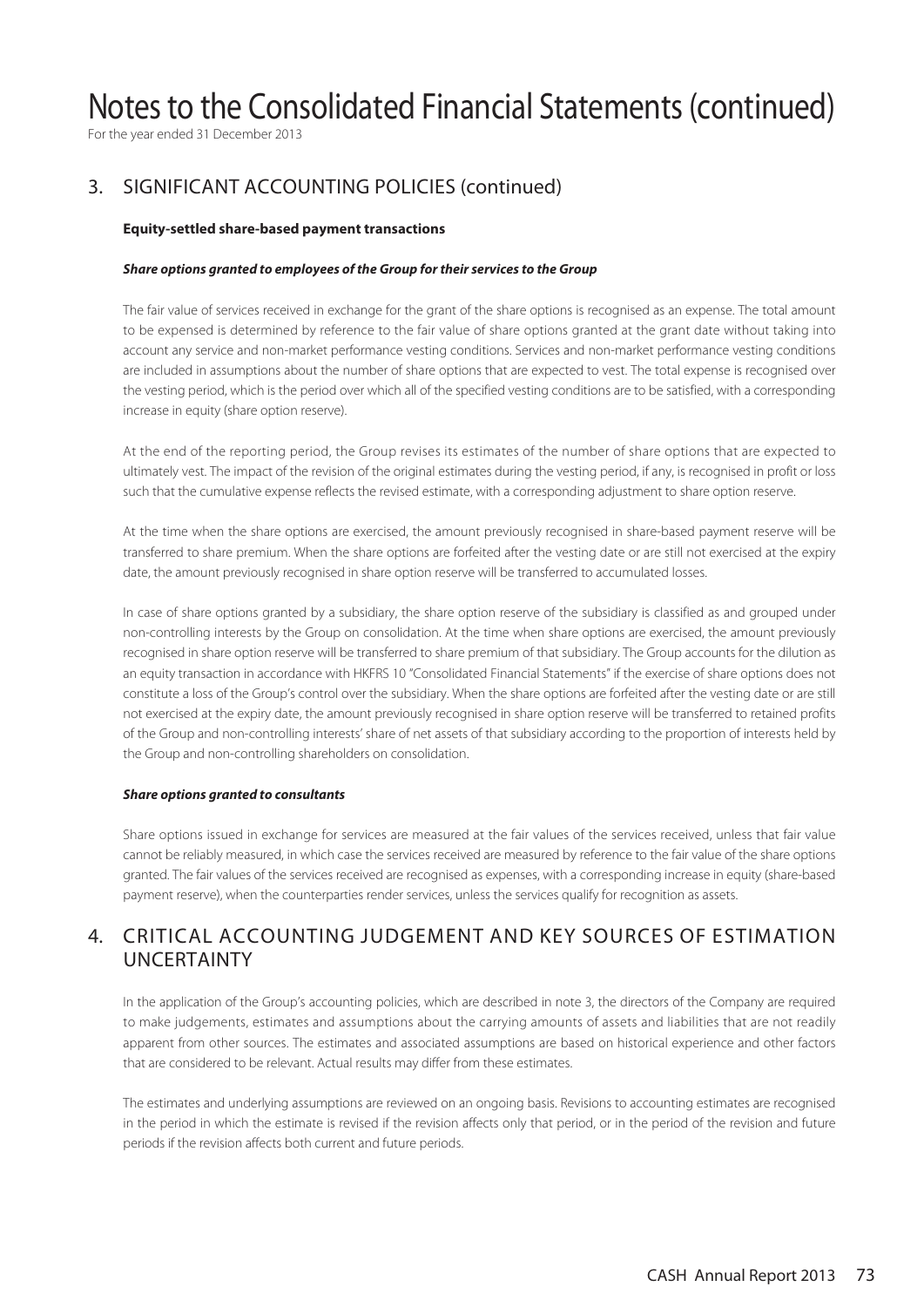For the year ended 31 December 2013

### 4. CRITICAL ACCOUNTING JUDGEMENT AND KEY SOURCES OF ESTIMATION UNCERTAINTY (continued)

#### **Critical judgements in applying the entity's accounting policies**

The following are the critical judgements, apart from those involving estimations (see below), that the directors have made in the process of applying the entity's accounting policies and that have the most significant effect on the amounts recognised in financial statements.

#### *Control over CFSG*

As disclosed in note 47, CFSG is considered as a subsidiary of the Group although the Group's shareholding of CFSG remained at 42.75% during the year ended 31 December 2013. The Directors of the Company assessed whether the Group has control over CFSG based on whether the Group has the practical ability to direct the relevant activities of CFSG unilaterally. In making their judgement, the Directors of the Company considered the Group's dominant voting interest relative to the size and dispersion of holdings of the other vote holders, rights arising from other contractual arrangements, participation rates of shareholders and voting patterns in previous shareholders' meetings and concluded that the Group did not lose control over CFSG despite its voting rights has been less than 50% and that CFSG qualified as a subsidiary of the Group under HKFRS 10 for the years ended 31 December 2013 and 2012.

#### **Key sources of estimation uncertainty**

The following are the key assumptions concerning the future, and other key sources of estimation uncertainty at the end of the reporting period, that have significant risks of causing material adjustments to the carrying amounts of assets and liabilities within the next financial year.

#### *Income taxes*

No deferred tax asset was recognised in the Group's consolidated statement of financial position in relation to the remaining deductible temporary difference and estimated unused tax losses of approximately HK\$48,529,000 and HK\$826,963,000 respectively (2012: HK\$39,235,000 and HK\$723,393,000) due to the unpredictability of future profit streams of the group entities. The realisability of the deferred tax asset mainly depends on whether sufficient future profits or taxable temporary differences will be available in the future. In cases where the actual future profits generated are more than expected, future recognition of deferred tax assets in relation to deductible temporary differences and unutilised tax losses may arise, which would be recognised in profit or loss for the period in which such a recognition takes place.

#### *Estimated impairment of goodwill, intangible assets and property and equipment*

Assessing impairment requires estimation of recoverable amounts of relevant intangible assets and property and equipment or the respective cash generating units ("CGU") in which the goodwill, intangible assets and property and equipment belong, which is the higher of value in use and fair value less costs of disposal. If there is any indication that an asset may be impaired, recoverable amount shall be estimated for individual asset. If it is not possible to estimate the recoverable amount of the individual asset, the Group shall determine the recoverable amount of the CGU to which the asset belongs. The value in use calculation requires the Group to estimate the future cash flows expected to arise from the assets or CGU and a suitable discount rate in order to calculate the present value. The discount rate represents rate that reflects current market assessments of time value of money and the risks specific to the asset or CGU for which the future cash flow estimates have not been adjusted. Where the actual future cash flows are less than expected or there is a downward revision of future estimated cash flows due to unfavourable changes in facts and circumstances, a material impairment loss may arise. Details of the recoverable amount calculation of assets or CGU are disclosed in notes 21 and 22.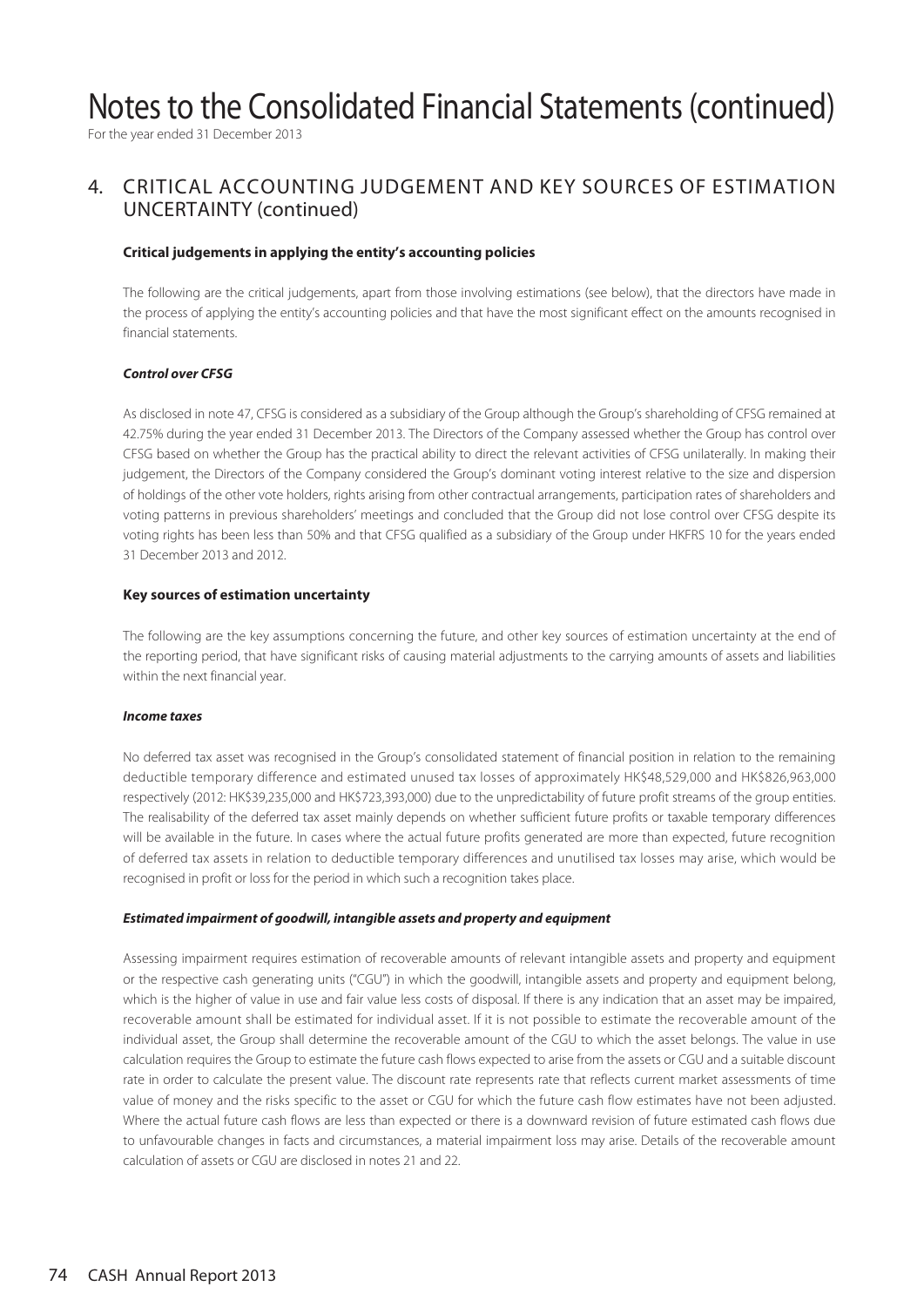For the year ended 31 December 2013

### 4. CRITICAL ACCOUNTING JUDGEMENT AND KEY SOURCES OF ESTIMATION UNCERTAINTY (continued)

#### **Key sources of estimation uncertainty (continued)**

#### *Estimated impairment of accounts receivable from a broker*

As described in note 26, the Directors of the Company, based on the best information available as at 31 December 2013, assessed the provision for estimated compensation on potential uncollectable amount of an account balance held on behalf of its client of HK\$15,368,000 (2012: HK\$30,363,000) maintained in MF Global Hong Kong Limited ("MFG HK") which is subject to liquidation. The Directors of the Company are of the view that the Group will recover the carrying amount at the end of the reporting period. In cases where the development of this matter suggests outcome is worse than expected, an impairment may be recognised in the consolidated statement of profit or loss and other comprehensive income for the period when such event takes place.

#### *Allowance for bad and doubtful debts*

The policy for allowance for bad and doubtful debts of the Group is based on the evaluation of collectability, ageing analysis of accounts, the values of underlying collateral and on management's judgment. A considerable amount of judgment is required in assessing the ultimate realisation of these receivables, including the current creditworthiness and the past collection history of those clients in default of settlement. If the financial conditions of debtors and their ability to make payments worsen, additional allowance may be required. As at 31 December 2013, the aggregate carrying amount of accounts receivable and loans receivable, net of allowance for bad and doubtful debts, are HK\$608,696,000 and HK\$25,431,000 (2012: HK\$920,627,000 and HK\$61,496,000) respectively.

### 5. CAPITAL RISK MANAGEMENT

The Group manages its capital to ensure that entities in the Group will be able to continue as a going concern while maximising the return to shareholders through the optimisation of the debt and equity balance. The capital structure of the Group consists of debts, which include the borrowings disclosed in note 34 and equity attributable to owners of the Company, comprising issued share capital disclosed in note 35, reserves and accumulated losses as disclosed in consolidated statement of changes in equity. The management reviews the capital structure by considering the cost of capital and the risks associated with each class of capital. In view of this, the Group will balance its overall capital structure through the payment of dividends, new share issues as well as the issue of new debt or the redemption of existing debt. The Group's overall strategy remains unchanged throughout the year.

Certain group entities are regulated by the Hong Kong Securities and Futures Commission ("SFC") and are required to comply with the financial resources requirements according to the Hong Kong Securities and Futures (Financial Resources) Rules (the "SF(FR)R"). The Group's regulated entities are subject to minimum paid-up share capital requirements and liquid capital requirements under the SF(FR)R. Management closely monitors, on a daily basis, the liquid capital level of these entities to ensure compliance with the minimum liquid capital requirements under the SF(FR)R. The Group's regulated entities have complied with the capital requirements imposed by the SF(FR)R throughout both years.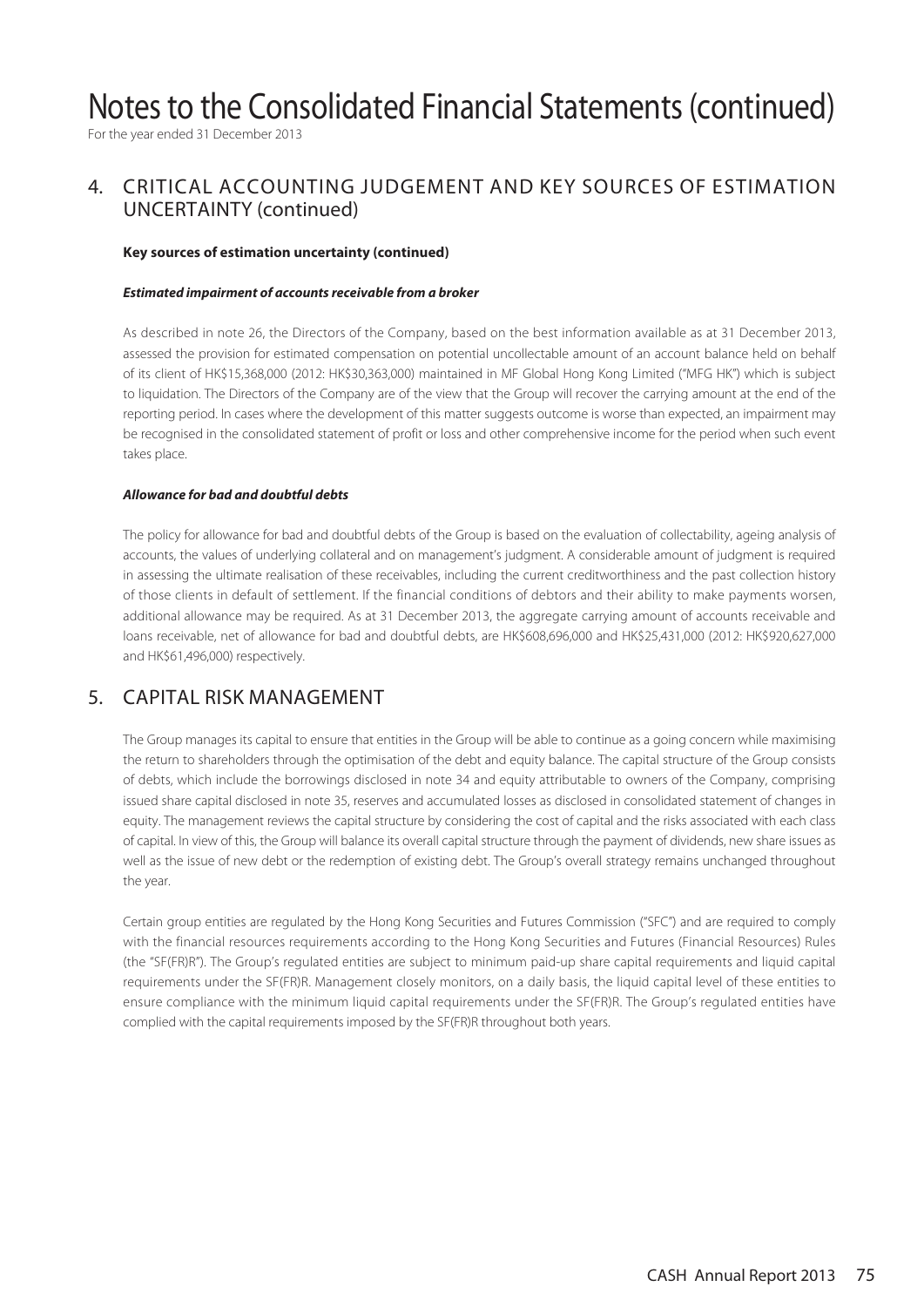For the year ended 31 December 2013

### 6. FINANCIAL INSTRUMENTS

### **Categories of financial instruments**

|                                                             | 2013           | 2012           |
|-------------------------------------------------------------|----------------|----------------|
|                                                             | <b>HKS'000</b> | <b>HKS'000</b> |
|                                                             |                |                |
| Financial assets                                            |                |                |
| Investment held for trading                                 | 55,027         | 123,206        |
| Available-for-sale financial assets                         | 24,531         |                |
| Loans and receivables (including cash and cash equivalents) | 1,855,143      | 2,209,627      |
|                                                             |                |                |
| <b>Financial liabilities</b>                                |                |                |
| Amortised cost                                              | 1,811,868      | 2,246,603      |
| Financial liabilities at fair value through profit or loss  | 19,701         |                |

### **Financial risk management objectives and policies**

The Group's major financial instruments include accounts receivable and payable, deposits and other receivables, investments in equity and debt securities and investment funds, bank balances and deposits, loan to an associate, loans receivable, loan from a non-controlling shareholder of a subsidiary, accrued liabilities and other payables and borrowings. Details of these financial instruments are disclosed in respective notes. The risks associated with these financial instruments and the policies on how to mitigate these risks are set out below. The management manages and monitors these exposures to ensure appropriate measures are implemented on a timely and effective manner.

#### *Market risk*

#### Price risk

The Group has a portfolio of held-for-trading investments in equity securities and financial liabilities at FVTPL (2012: equity securities, debt securities and investment fund) which are carried at fair value and is exposed the Group to price risk. As at 31 December 2012, the Group's exposure to price risk for debt securities includes changes in the credit spreads and market interest rates. In both years, the Directors of the Company manage the exposure by closely monitoring the portfolio of equity and debt securities and investment fund, and imposing trading limits on individual trades. As at 31 December 2012, no sensitivity analysis on price risk arising from investments in debt securities relating to credit spread of debt securities has been presented as the Directors of the Company did not expect the significant fluctuation.

In addition, the Group is exposed to equity price risk as a result of changes in fair value of its unlisted equity investments and investments in derivatives. The Directors of the Company manage the exposure in derivatives by closing all the open position of derivatives and imposing trading limits on daily basis. No sensitivity analysis on equity price risk arising from (i) investments in derivatives has been presented as the Group did not hold any derivatives as at 31 December 2013 and 31 December 2012; and (ii) unlisted equity investments because the range of reasonable fair value estimates is so significant that the Directors of the Company are of the opinion that fair value cannot be measured reliably.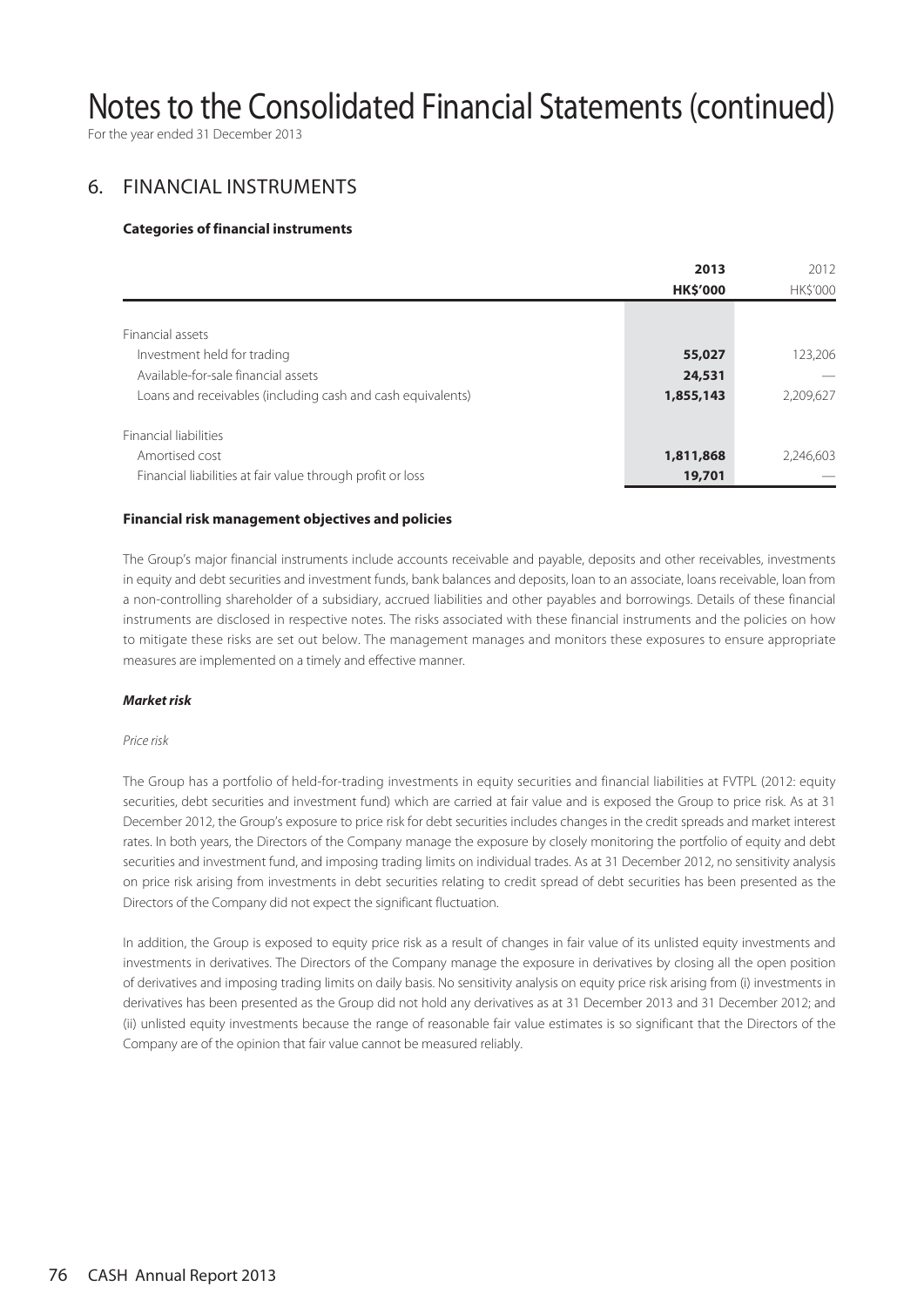For the year ended 31 December 2013

## 6. FINANCIAL INSTRUMENTS (continued)

### **Financial risk management objectives and policies (continued)**

#### *Market risk (continued)*

#### Equity price sensitivity

The sensitivity analysis below has been determined based on the exposure to equity price risk at the reporting date. The analysis is prepared assuming the listed equity investments and financial liabilities at FVTPL (2012: listed equity instruments and unlisted investment fund) outstanding at the end of reporting period were outstanding for the whole year.

As at 31 December 2013, if the quoted prices of the Group's listed equity investments (2012: equity investments and unlisted investment fund) had been 15 percent (2012: 15 percent) higher/lower, the Group's loss before taxation would decrease/ increase by approximately HK\$5,299,000 (2012: HK\$12,370,000). This is mainly attributable to the changes in fair values of the listed equity investments held for trading and financial liabilities at FVTPL (2012: listed equity investment and unlisted investment fund held for trading).

In management's opinion, the sensitivity analysis was unrepresentative of the inherent equity price risk as the year end exposure does not reflect the exposure during the year.

Interest rate risk

#### Fair value interest rate risk

The Group is exposed to fair value interest rate risk in relation to fixed-rate loans receivable, fixed-rate other borrowings for both years and debt securities as at 31 December 2012. The price of the investments in debt securities which are classified as financial assets held for trading as at 31 December 2012 is affected by the change in market interest rate. The Group currently does not have a fair value hedging policy.

The sensitivity analysis below has been determined based on the exposure to interest rate from the investments in debt securities at 31 December 2012 and the stipulated change taking place at the beginning of the financial year and held constant throughout the reporting period. At 31 December 2012, if interest rates had been 50 basis points higher/lower and all other variables were held constant, the Group's loss before taxation for the year ended 31 December 2012 would increase/decrease by approximately HK562,000 (2013: nil).

#### Cash flow interest rate risk

The Group is also exposed to cash flow interest rate risk in relation to variable-rate bank borrowings, loans receivable, loans to margin clients and bank balances. The Group currently does not have a cash flow interest rate hedging policy. However, management is closely monitoring its exposure arising from margin financing and other lending activities undertaken by allowing an appropriate margin on the interest received and paid by the Group. A 50 basis points (2012: 50 basis points) change is used and represents management's assessment of the reasonably possible change in interest rates.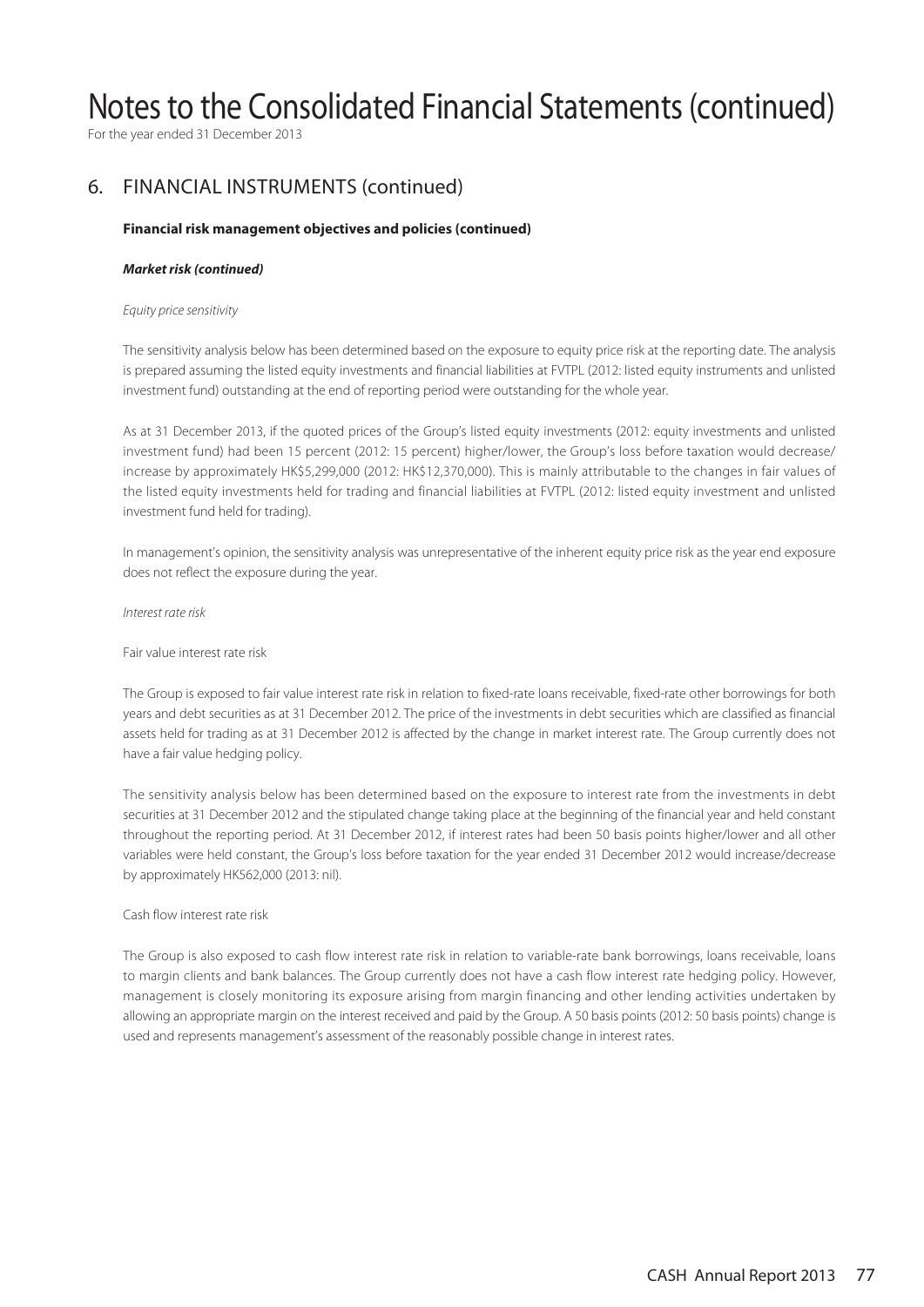For the year ended 31 December 2013

## 6. FINANCIAL INSTRUMENTS (continued)

### **Financial risk management objectives and policies (continued)**

#### *Market risk (continued)*

#### Cash flow interest rate risk (continued)

The Group's exposures to interest rates on financial assets and financial liabilities are detailed in the liquidity risk management section of this note. The Group's cash flow interest rate risk is mainly concentrated on the fluctuation of Hong Kong Prime Rate and Hong Kong Interbank Offered Rate ("HIBOR") arising from the Group's variable interest rate instruments.

The sensitivity analysis is prepared assuming the variable-rate financial instruments outstanding at the end of the reporting period were outstanding for the whole year. Bank balances are excluded from sensitivity analysis as it is subject to minimal interest rate fluctuation for both years. As at 31 December 2013, if the interest rate had been 50 basis points (2012: 50 basis points) higher/lower and all other variables were held constant, the Group's loss before taxation would increase/decrease by HK\$621,000 (2012: HK\$1,021,000). This is mainly attributable to the Group exposure to the Group's exposure to the interest rates on variable-rate bank borrowings, loans receivable and loans to margin clients.

In the opinion of the management, the sensitivity analysis is unrepresentative of the cash flow interest rate risk as the year end exposure does not reflect the exposure during the year.

#### Foreign currency risk

The group entities have financial assets and liabilities denominated in currencies other than their respective functional currencies. Consequently, the Group is exposed to risks that the exchange rate of functional currencies relative to other currencies may change in a manner that has an adverse effect on the value of the position of the Group's assets denominated in foreign currencies.

The exposure primarily arises from the receivables from foreign brokers, foreign currency deposits with banks, debt securities listed outside Hong Kong, loan from a non-controlling shareholder, and accounts payable to clients denominated in United Stated dollars (''USD'') and Renminbi ("RMB") for both years. The management monitors foreign exchange exposure and will consider hedging significant foreign exposure should the need arises. The directors do not expect significant foreign exchange risk arising from USD denominated monetary items in view of the Hong Kong dollar pegged system to the USD.

The carrying amounts of the major foreign currency denominated monetary assets and monetary liabilities of the Group at the reporting date are as follows:

|            |                 | <b>Liabilities</b> |                 | <b>Assets</b> |  |
|------------|-----------------|--------------------|-----------------|---------------|--|
|            | 2013            | 2012               | 2013            | 2012          |  |
|            | <b>HK\$'000</b> | <b>HK\$'000</b>    | <b>HK\$'000</b> | HK\$'000      |  |
|            |                 |                    |                 |               |  |
| <b>USD</b> | 49,718          | 47,481             | 187,786         | 298,147       |  |
| <b>RMB</b> | 1,348           | ,491               | 32,469          | 110,349       |  |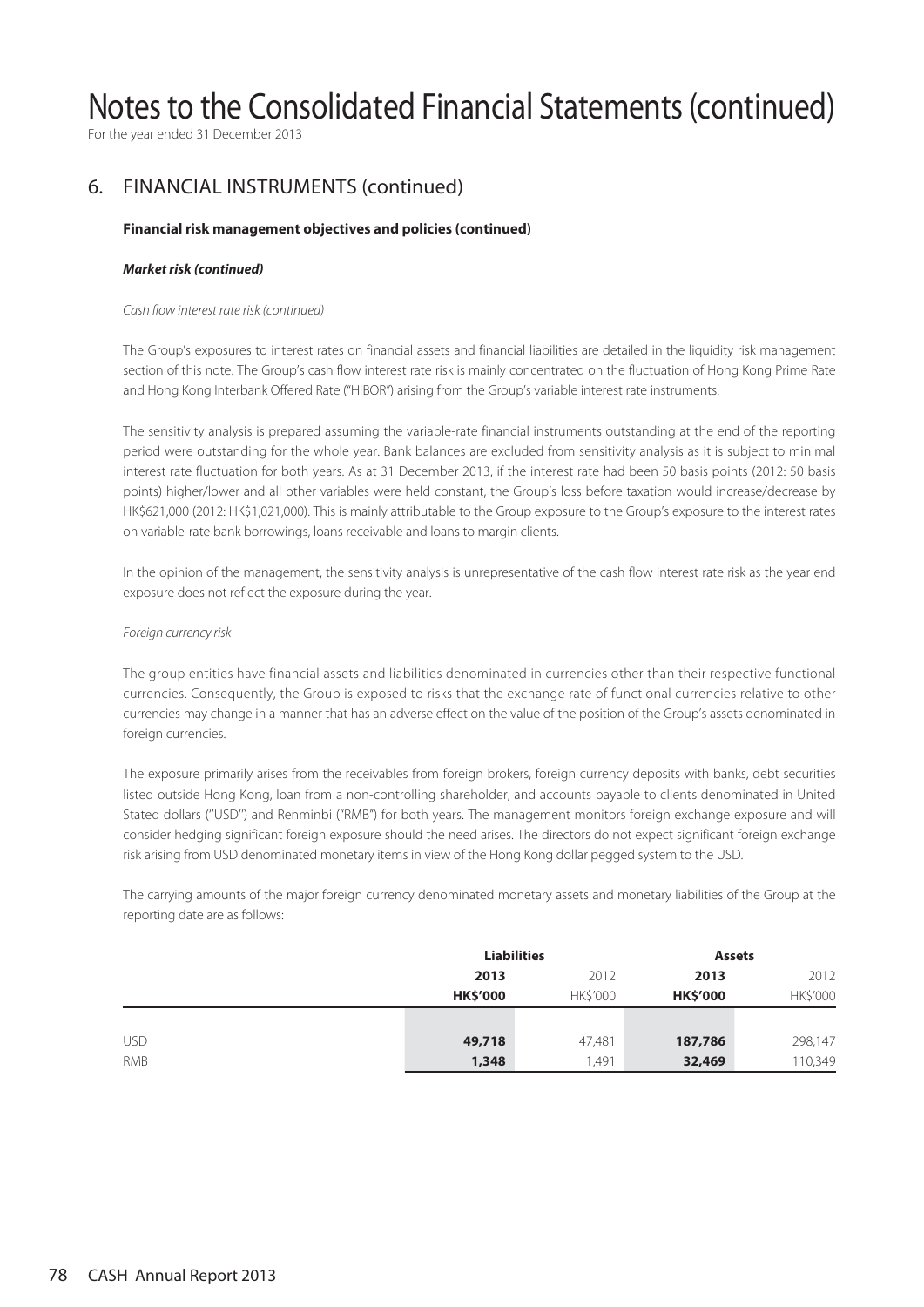For the year ended 31 December 2013

## 6. FINANCIAL INSTRUMENTS (continued)

### **Financial risk management objectives and policies (continued)**

#### *Market risk (continued)*

#### Foreign currency risk (continued)

As at 31 December 2013, if RMB had strengthened/weakened by 5% (2010: 5%) against HK\$ and all other variables were held constant, the Group's loss before taxation would decrease/increase by HK\$1,556,000 (2012: HK\$5,443,000). Under the pegged exchange rate system, the financial impact in exchange difference between HK\$ and USD is considered to be immaterial and therefore no sensitivity analysis has been prepared.

In the opinion of the management, the sensitivity analysis is unrepresentative of the inherent foreign exchange risk as the year end exposure does not reflect the exposure during the year.

#### *Credit risk*

The Group's maximum exposure to credit risk which will cause a financial loss to the Group due to failure to discharge an obligation by the counterparties provided by the Group is arising from the carrying amount of the respective recognised financial assets as stated in the consolidated statement of financial position.

The Group has delegated a team responsible for determination of credit limits and other monitoring procedures to ensure that follow-up action is taken to recover overdue debts. In addition, the Group reviews the recoverable amount of each individual trade debt at each reporting date to ensure that adequate impairment losses are made for irrecoverable amounts. In this regard, the Directors of the Company consider that the Group's credit risk is significantly reduced.

In order to minimise the credit risk on brokerage, financing and corporate finance operations, the Credit and Risk Management Committee is set up by CFSG to compile the credit and risk management policies, to approve credit limits and to determine any debt recovery action on those delinquent receivables. In addition, the Credit and Risk Management Committee reviews the recoverable amount of accounts receivable and loans receivable as disclosed in notes 26 and 27 respectively on an individual and collective basis at each reporting date to ensure that adequate impairment losses are made for irrecoverable amounts. In this regard, the directors of the Company consider that the Group's credit risk is significantly reduced.

As at 31 December 2012, credit risk arising on debt securities as disclosed in note 28 is mitigated by investing primarily in rated instruments or instruments issued by counterparties of credit ratings of at least BB+ or equivalent as determined by Standard & Poor's, Moody's or Fitch, any exception to which shall be approved by the management of the Group. As at 31 December 2012, over 72% of the debt securities invested by the Group are BB+ or above. As at 31 December 2013, there is no debt securities investment held by the Group.

In respect of the accounts receivable from MFG HK as disclosed in note 26, the Group closely monitors the process of liquidation and the directors regularly contact with the liquidators for the recovery of outstanding amount.

The Group has no significant concentration of credit risk, as the exposure spread over a number of counterparties and customers, except for the loans receivable as disclosed in note 27.

Bank balances and deposits are placed in various authorised institutions and the Directors of the Company consider the credit risk of such authorised institutions is low.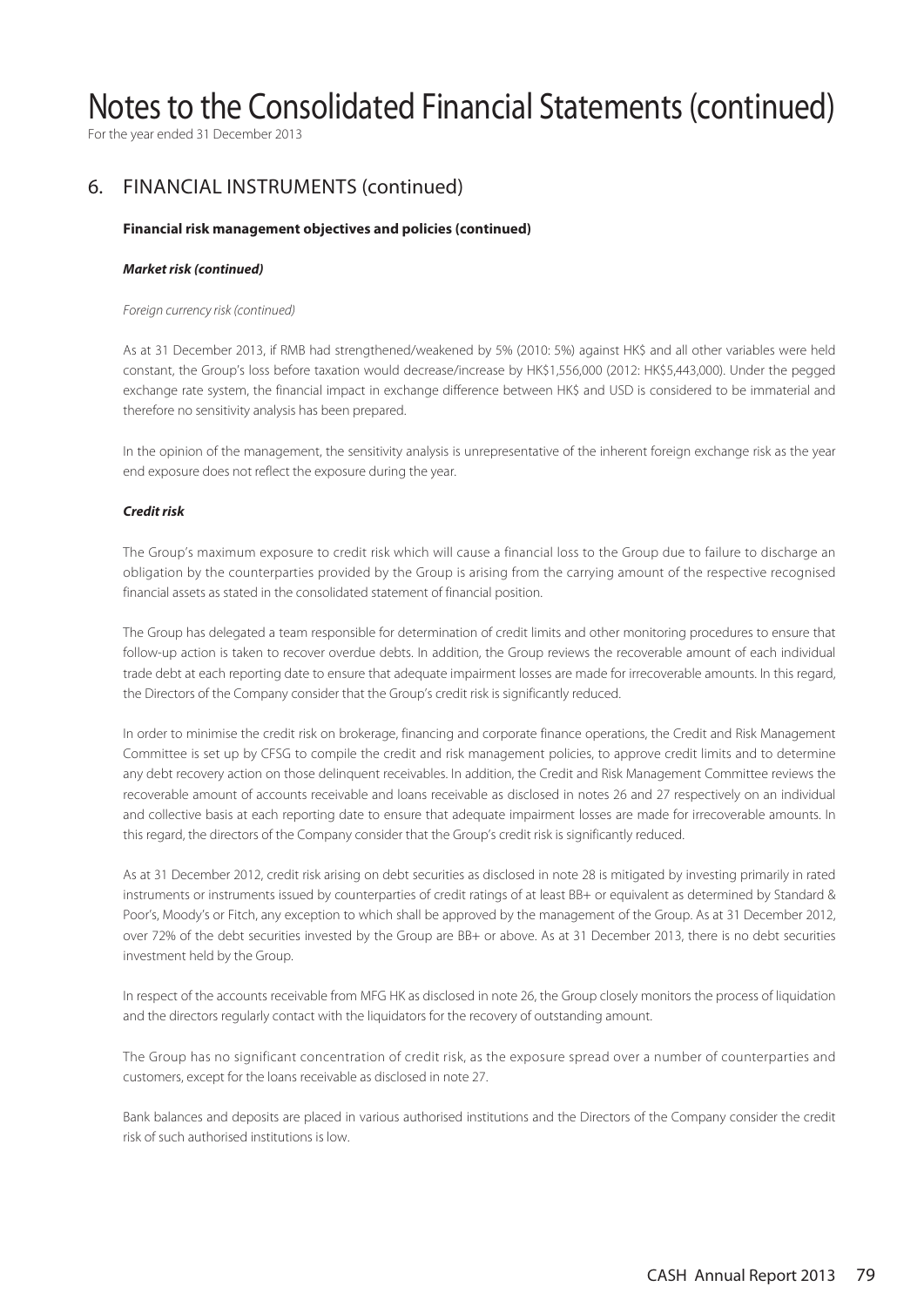For the year ended 31 December 2013

## 6. FINANCIAL INSTRUMENTS (continued)

### **Financial risk management objectives and policies (continued)**

### *Liquidity risk*

The Group monitors and maintains a level of cash and cash equivalents deemed adequate by the management to finance the operations and mitigate the effects of fluctuations in cash flows. The management monitors the utilisation of borrowings and ensures compliance with all the loan covenants.

As part of ordinary broking activities, the Group is exposed to liquidity risk arising from timing difference between settlement with clearing houses or brokers and customers. To address the risk, treasury team works closely with the settlement division on monitoring the liquidity gap. In addition, for contingency purposes, clean loan facilities are put in place.

#### Liquidity tables

The following tables details the Group's remaining contractual maturity for its financial liabilities including financial liabilities at FVTPL. The tables have been drawn up based on the undiscounted cash flows of financial liabilities based on the earliest date on which the Group can be required to pay.

Specifically, bank loans with a repayment on demand clause are included in the earliest time band regardless of the probability of the banks choosing to exercise their rights. The maturity dates for other financial liabilities are based on the agreed settlement dates.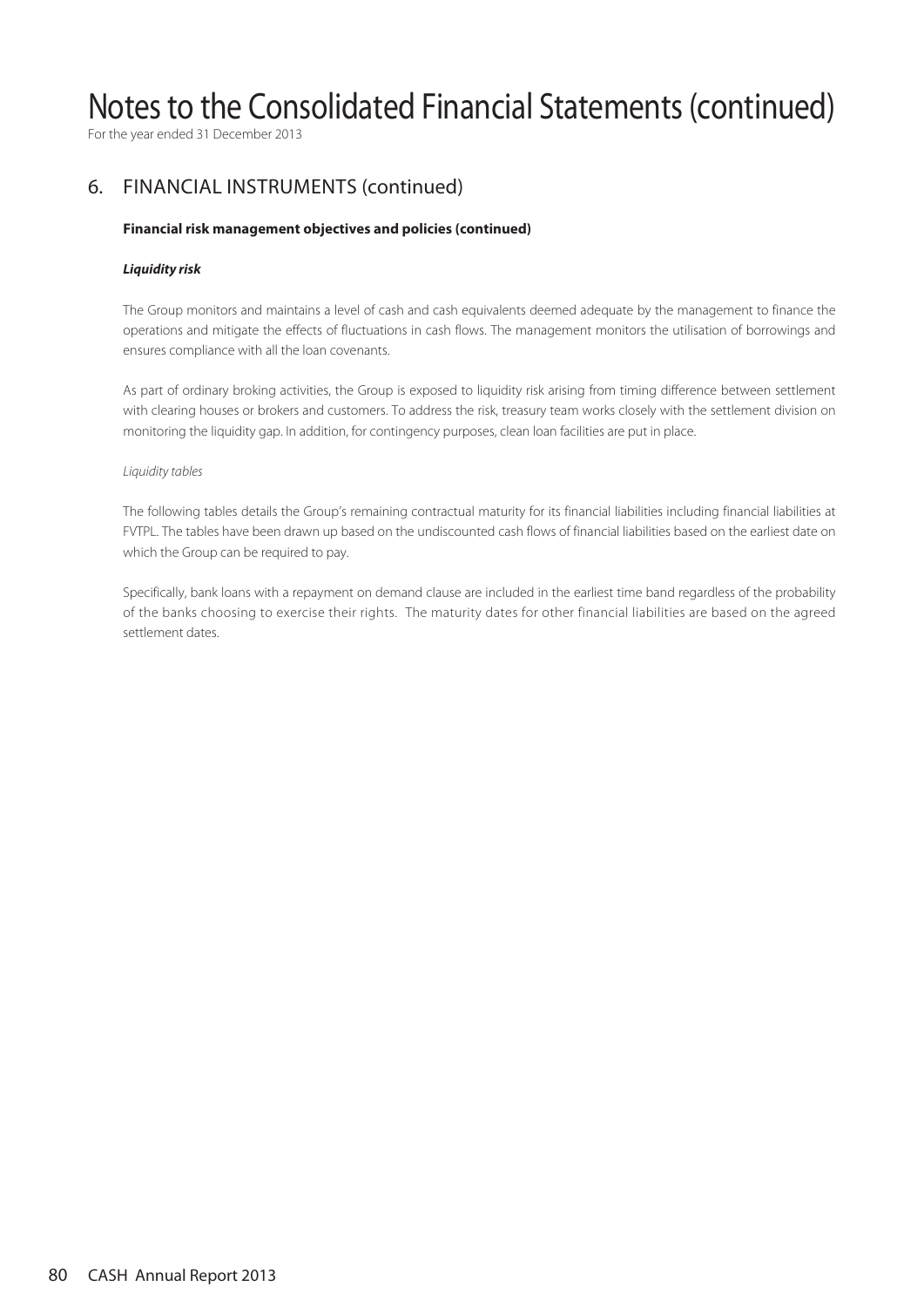For the year ended 31 December 2013

## 6. FINANCIAL INSTRUMENTS (continued)

### **Financial risk management objectives and policies (continued)**

#### *Liquidity risk (continued)*

#### Liquidity tables (continued)

The table includes both interest and principal cash flows. To the extent that interest flows are floating rate, the undiscounted amount is derived from prevailing market rate at the end of the reporting period.

|                                        | Weighted<br>average<br>effective<br>interest rate<br>$\%$ | Within<br>1 year or<br>repayable<br>on demand<br>HK\$'000 | <b>Between</b><br>1 to 2 years<br>HK\$'000 | <b>Between</b><br>2 to<br>5 years<br>HK\$'000 | 5 years<br>HK\$'000 | <b>Total</b><br>Over undiscounted<br>cash flows<br>HK\$'000 | <b>Carrying</b><br>amount<br>at the<br>end of the<br>reporting<br>period<br>HK\$'000 |
|----------------------------------------|-----------------------------------------------------------|-----------------------------------------------------------|--------------------------------------------|-----------------------------------------------|---------------------|-------------------------------------------------------------|--------------------------------------------------------------------------------------|
| At 31 December 2013                    |                                                           |                                                           |                                            |                                               |                     |                                                             |                                                                                      |
| Accounts payable                       | N/A                                                       | 1,197,530                                                 |                                            |                                               |                     | 1,197,530                                                   | 1,197,530                                                                            |
| Financial liabilities at fair value    |                                                           |                                                           |                                            |                                               |                     |                                                             |                                                                                      |
| through profit or loss                 | N/A                                                       | 19,701                                                    |                                            |                                               |                     | 19,701                                                      | 19,701                                                                               |
| Accrued liabilities and other payables | N/A                                                       | 128,210                                                   |                                            |                                               |                     | 128,210                                                     | 128,210                                                                              |
| Borrowings                             |                                                           |                                                           |                                            |                                               |                     |                                                             |                                                                                      |
| - fixed rate                           | 12%                                                       | 38,481                                                    |                                            |                                               |                     | 38,481                                                      | 38,100                                                                               |
| - variable rate                        | Note                                                      | 406,550                                                   | 1,906                                      | 5,719                                         | 23,420              | 437,595                                                     | 420,591                                                                              |
| Loan from a non-controlling            |                                                           |                                                           |                                            |                                               |                     |                                                             |                                                                                      |
| shareholder of a subsidiary            | N/A                                                       | 27,437                                                    |                                            |                                               |                     | 27,437                                                      | 27,437                                                                               |
| Obligations under finance leases       | 3.35                                                      | 54                                                        |                                            |                                               |                     | 54                                                          | 54                                                                                   |
|                                        |                                                           | 1,817,963                                                 | 1,906                                      | 5,719                                         | 23,420              | 1,849,008                                                   | 1,831,623                                                                            |
| At 31 December 2012                    |                                                           |                                                           |                                            |                                               |                     |                                                             |                                                                                      |
| Accounts payable                       | N/A                                                       | 1,591,375                                                 |                                            |                                               | —                   | 1,591,375                                                   | 1,591,375                                                                            |
| Accrued liabilities and other payables | N/A                                                       | 110,339                                                   |                                            |                                               |                     | 110,339                                                     | 110,339                                                                              |
| Borrowings                             | Note                                                      | 503,000                                                   | 2,156                                      | 6,468                                         | 26,042              | 537,666                                                     | 517,452                                                                              |
| Loan from a non-controlling            |                                                           |                                                           |                                            |                                               |                     |                                                             |                                                                                      |
| shareholder of a subsidiary            | N/A                                                       | 27,437                                                    |                                            |                                               |                     | 27,437                                                      | 27,437                                                                               |
| Obligations under finance leases       | 3.35                                                      | 926                                                       | 50                                         |                                               |                     | 976                                                         | 956                                                                                  |
|                                        |                                                           | 2,233,077                                                 | 2,206                                      | 6,468                                         | 26,042              | 2,267,793                                                   | 2,247,559                                                                            |

Note: Variable-rate borrowings carry interest at HIBOR plus a spread or Hong Kong Prime Rate. The prevailing market rate at the end of the reporting period is used in the maturity analysis.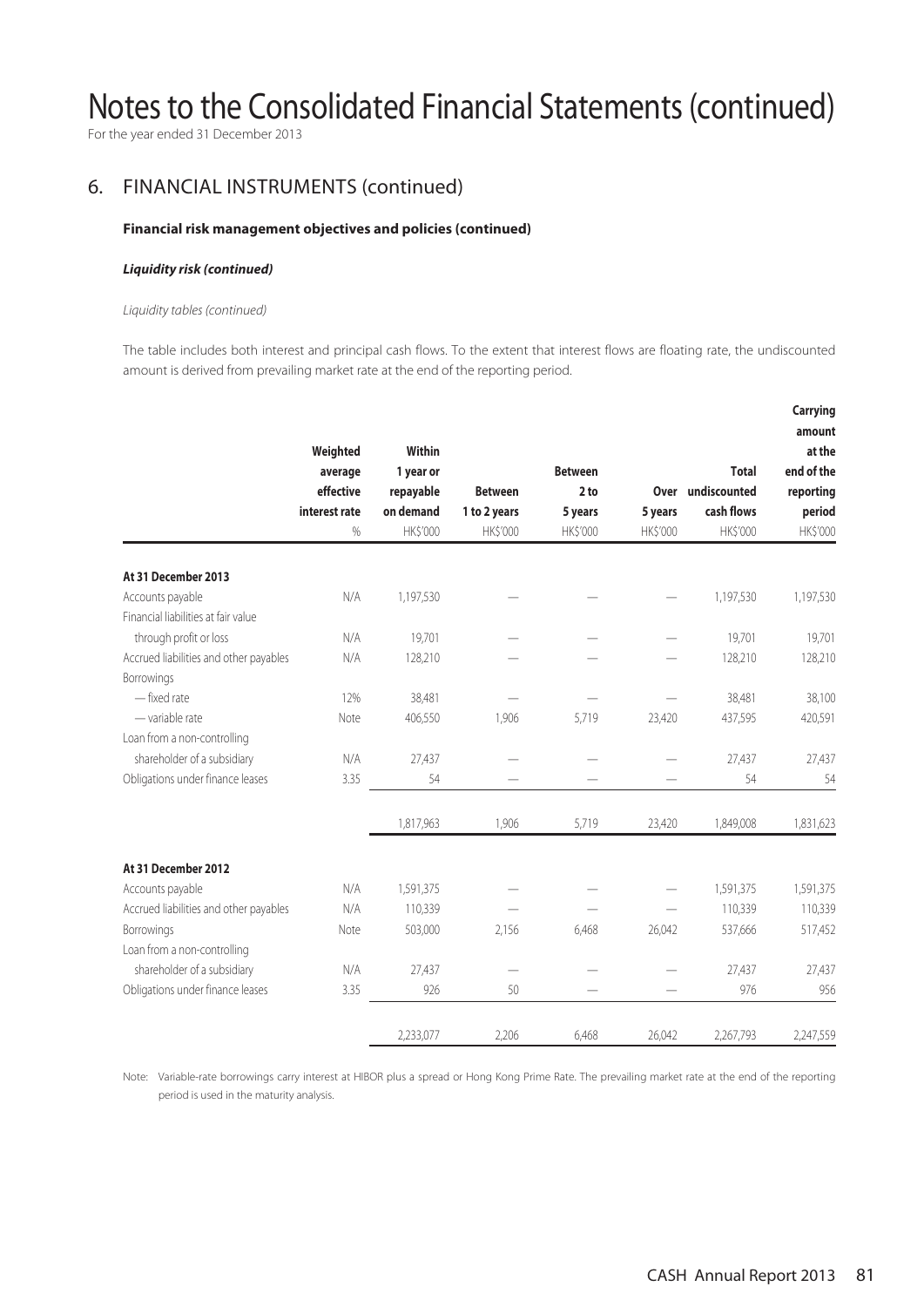For the year ended 31 December 2013

## 6. FINANCIAL INSTRUMENTS (continued)

### **Financial risk management objectives and policies (continued)**

### *Liquidity risk (continued)*

#### Liquidity tables (continued)

Borrowings with a repayment on demand clause are included in the "within 1 year or repayment on demand" time band in the above maturity analysis. The aggregate carrying amounts of these bank loans amounted to approximately HK\$220,633,000 as at 31 December 2013 (2012: HK\$236,764,000). Taking into account the Group's financial position, the Directors of the Company do not believe that it is probable that the banks will exercise their discretionary rights to demand immediate payment. The Directors of the Company believe that such borrowings will be repaid in accordance with the scheduled repayment dates set out in the loan agreements. The aggregate principal and interest cash outflows amount to approximately HK\$222,168,000 as at 31 December 2013 (2012: HK\$246,857,000), as follows:

|                                                  | 2013            | 2012     |
|--------------------------------------------------|-----------------|----------|
|                                                  | <b>HK\$'000</b> | HK\$'000 |
|                                                  |                 |          |
| Within one year                                  | 218,854         | 175,969  |
| More than one year but not exceeding two years   | 5,313           | 39,918   |
| More than two years but not exceeding five years |                 | 11,343   |
| More than five years                             |                 | 19,627   |
|                                                  |                 |          |
|                                                  | 224,167         | 246,857  |

The amounts included above for variable interest rate instruments is subject to change if changes in variable interest rates differ to those estimates of interest rates determined at the end of the reporting period.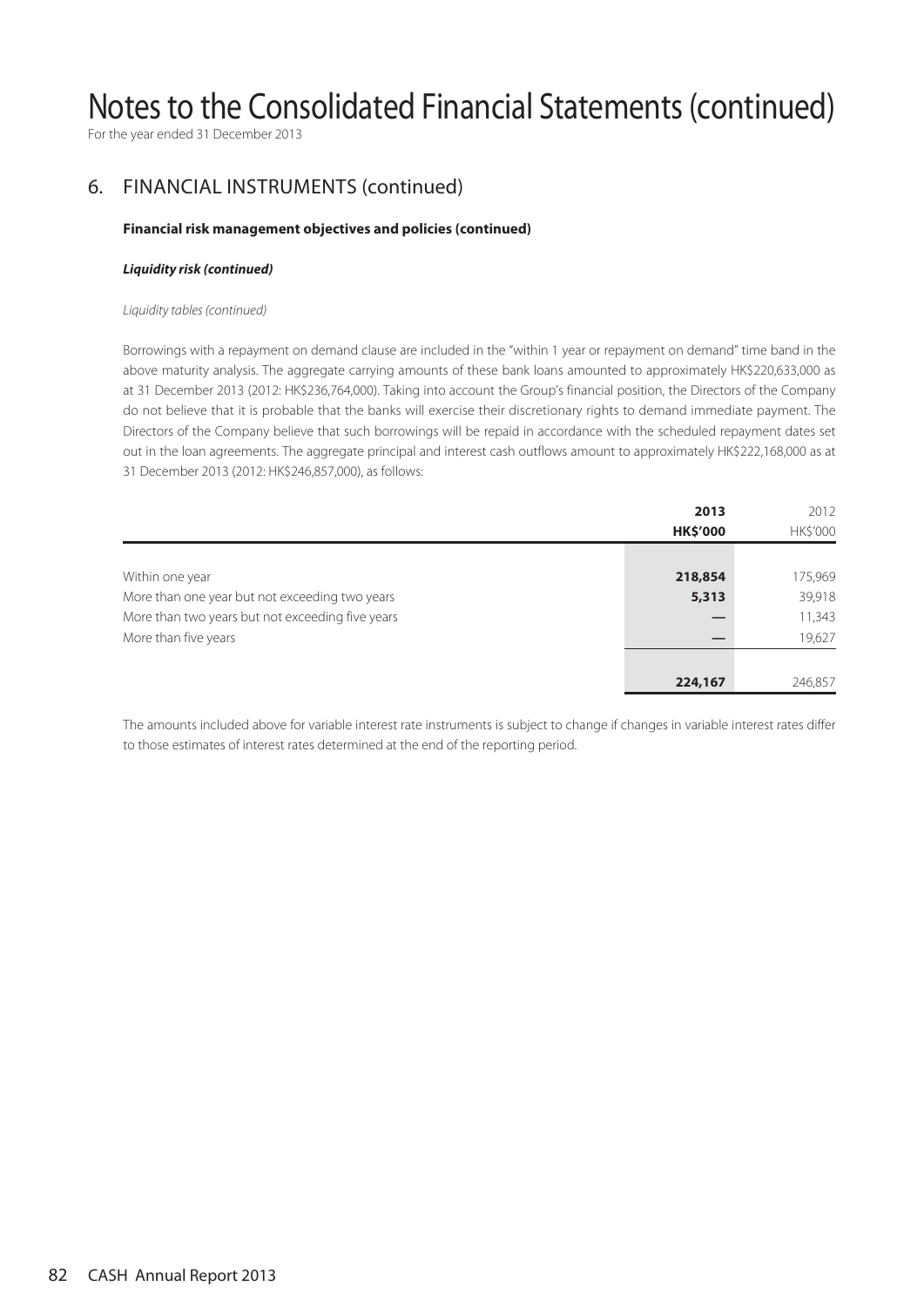For the year ended 31 December 2013

## 6. FINANCIAL INSTRUMENTS (continued)

### **Fair value measurement of financial instruments**

This note provides information about how the Group determines fair values of various financial assets and financial liabilities.

#### *Fair value of the Group's financial assets and financial liabilities that are measured at fair value on a recurring basis*

Some of the Group's financial assets and financial liabilities are measured at fair value at the end of each reporting period. The following table gives information about how the fair values of these financial assets and financial liabilities are determined (in particular, the valuation technique(s) and inputs used).

|                                                  | <b>Fair value as at</b> | <b>Fair value</b>                            | Valuation technique(s) and           |                |
|--------------------------------------------------|-------------------------|----------------------------------------------|--------------------------------------|----------------|
| <b>Financial assets/financial liabilities</b>    | 31 December 2013        | hierarchy                                    | key input(s)                         |                |
|                                                  |                         |                                              |                                      |                |
| Financial assets                                 |                         |                                              |                                      |                |
| Equity securities listed in Hong Kong            | HK\$36,362,000          | Level 1<br>Quoted prices in an active market |                                      |                |
| Equity securities listed outside listed overseas | HK\$18,665,000          | Level 1                                      | Quoted prices in an active market    |                |
| <b>Financial liabilities</b>                     |                         |                                              |                                      |                |
| Obligation to deliver equity securities listed   | HK\$19,701,000          | Level 2                                      | By reference to quote prices in      |                |
| outside Hong Kong arising from short selling     |                         |                                              | an active market taking into         |                |
|                                                  |                         |                                              | consideration of dividend and rights |                |
|                                                  |                         |                                              | arised from underlying shares during |                |
|                                                  |                         |                                              | short selling period                 |                |
|                                                  | Level 1                 | Level 2                                      | Level 3                              | Total          |
|                                                  | HK\$'000                | HK\$'000                                     | HK\$'000                             | HK\$'000       |
| As at 31 December 2012                           |                         |                                              |                                      |                |
| <b>Financial assets at FVTPL</b>                 |                         |                                              |                                      |                |
| Investments held for trading                     |                         |                                              |                                      |                |
| Equity securities listed in Hong Kong            | 72,380                  |                                              |                                      | 72,380         |
| Equity securities listed outside                 |                         |                                              |                                      |                |
| Hong Kong                                        | 4                       |                                              |                                      | $\overline{4}$ |
| Debt securities listed in Hong Kong              |                         | 26,749                                       |                                      | 26,749         |
| Debt securities listed outside                   |                         |                                              |                                      |                |
| Hong Kong                                        | 13,988                  |                                              |                                      | 13,988         |
| Unlisted investment fund                         |                         | 10,085                                       |                                      | 10,085         |
|                                                  | 86,372                  | 36,834                                       |                                      | 123,206        |
|                                                  |                         |                                              |                                      |                |

There were no transfers between Level 1 and 2 during both years.

The Directors of the Company consider that the carrying amounts of financial assets and financial liabilities recorded at amortised cost in the consolidated financial statements approximate their fair values.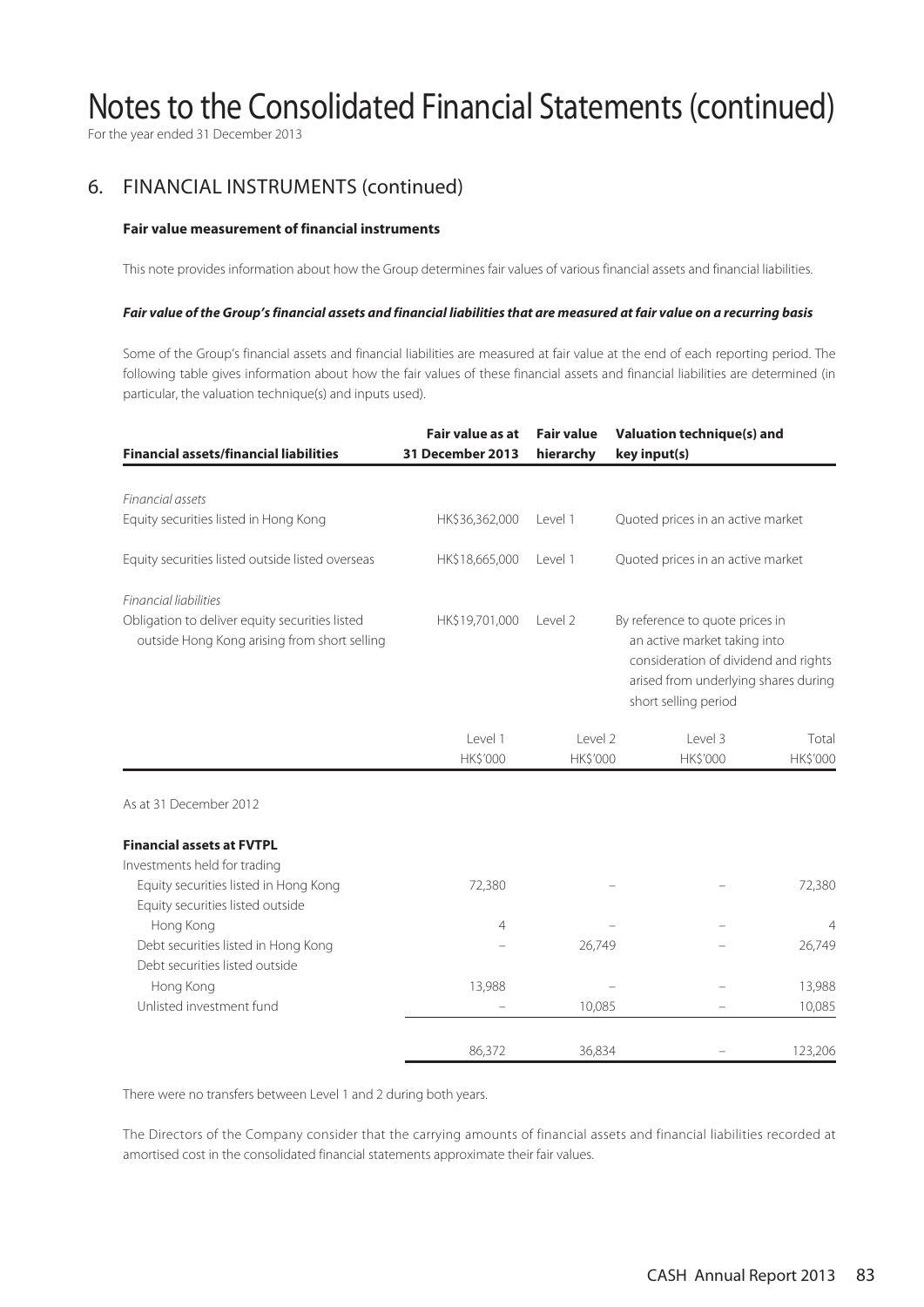For the year ended 31 December 2013

## 6. FINANCIAL INSTRUMENTS (continued)

### **Financial asset and financial liabilities offsetting**

The disclosures set out in the tables below include financial assets and financial liabilities that are subject to an enforceable master netting arrangement or similar agreement that are either:

- offset in the Group's consolidated statements of financial position; or
- not offset in the consolidated statements of financial position as the offsetting criteria are not met.

Under the agreement of Continuous Net Settlement made between the Group and Hong Kong Securities Clearing Company Limited ("HKSCC"), and brokers, the Group has a legal enforceable right to set off the money obligations receivable and payable with HKSCC and broker on the same settlement date and the Group intends to settle on a net basis.

In addition, the Group has a legally enforceable right to set off the accounts receivable and payable with brokerage clients that are due to be settled on the same date and the Group intends to settle these balances on a net basis.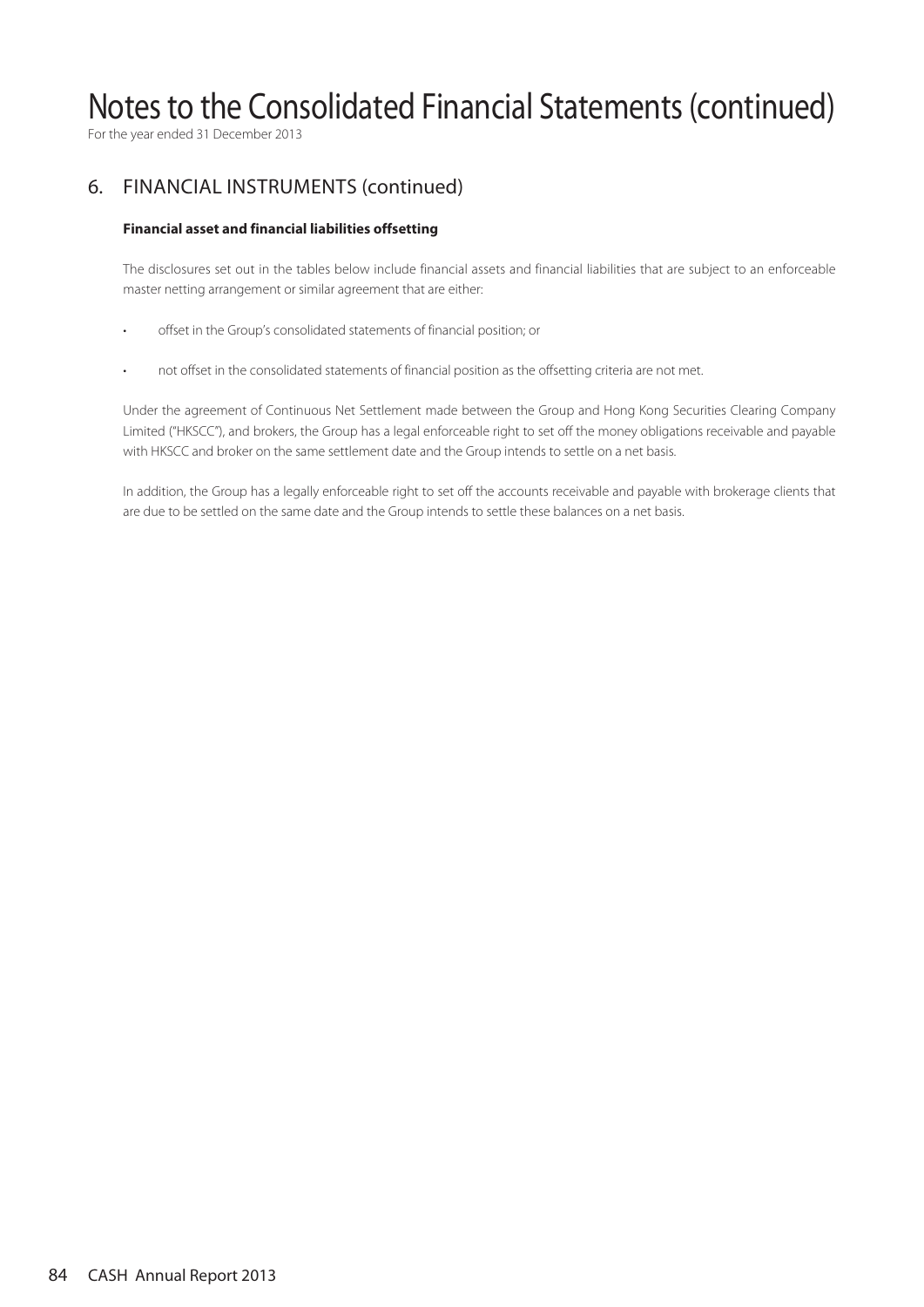For the year ended 31 December 2013

### 6. FINANCIAL INSTRUMENTS (continued)

### **Financial asset and financial liabilities offsetting (continued)**

Except for balances which are due to be settled on the same date which are being offset, amounts due from/to HKSCC, brokers and brokerage clients that are not to be settled on the same date, financial collateral including cash and securities received by the Group, deposit placed with HKSCC and brokers they do not meet the criteria for offsetting in the consolidated statement of financial position since the right of set-off of the recognised amounts is only enforceable following an event of default.

#### **As at 31 December 2013**

|                                |                    | Gross                   | <b>Net</b>         |                                                 |                 |                 |  |
|--------------------------------|--------------------|-------------------------|--------------------|-------------------------------------------------|-----------------|-----------------|--|
|                                |                    | amounts of              | amounts of         |                                                 |                 |                 |  |
|                                |                    | recognised              | financial          |                                                 |                 |                 |  |
|                                | Gross              | financial               | assets             |                                                 |                 |                 |  |
|                                | amounts of         | <b>liabilities</b>      | presented          | <b>Related amounts not</b>                      |                 |                 |  |
|                                | recognised         | set off in the          | in the             | set off in the                                  |                 |                 |  |
|                                | financial          | consolidated            | consolidated       | consolidated statement<br>of financial position |                 |                 |  |
|                                | assets             | statement               | statement          |                                                 |                 |                 |  |
|                                | after              | of financial            | of financial       | <b>Financial</b>                                | collateral      | <b>Net</b>      |  |
|                                | impairment         | position                | position           | instruments                                     | received        | amount          |  |
|                                | <b>HK\$'000</b>    | <b>HK\$'000</b>         | <b>HK\$'000</b>    | <b>HK\$'000</b>                                 | <b>HK\$'000</b> | <b>HK\$'000</b> |  |
|                                |                    |                         |                    |                                                 |                 |                 |  |
| <b>Financial assets</b>        |                    |                         |                    |                                                 |                 |                 |  |
| Amount due from HKSCC, brokers |                    |                         |                    |                                                 |                 |                 |  |
| and brokerage clients          | 3,412,435          | 2,986,108               | 426,327            | (74, 916)                                       | (287, 474)      | 63,937          |  |
|                                |                    |                         |                    |                                                 |                 |                 |  |
| Deposits placed with HKSCC     | 7,730              |                         | 7,730              |                                                 |                 | 7,730           |  |
|                                |                    |                         |                    |                                                 |                 |                 |  |
|                                |                    | Gross                   | <b>Net</b>         |                                                 |                 |                 |  |
|                                |                    | amounts of              | amounts of         |                                                 |                 |                 |  |
|                                |                    | recognised              | financial          |                                                 |                 |                 |  |
|                                |                    | financial               | <b>liabilities</b> |                                                 |                 |                 |  |
|                                |                    | assets                  | presented          | <b>Related amounts not</b>                      |                 |                 |  |
|                                | Gross              | set off in the          | in the             | set off in the                                  |                 |                 |  |
|                                |                    | amounts of consolidated | consolidated       | consolidated statement                          |                 |                 |  |
|                                | recognised         | statement               | statement          | of financial position                           |                 |                 |  |
|                                | financial          | of financial            | of financial       | <b>Financial</b>                                | collateral      | <b>Net</b>      |  |
|                                | <b>liabilities</b> | position                | position           | instruments                                     | pledged         | amount          |  |
|                                | <b>HK\$'000</b>    | <b>HK\$'000</b>         | <b>HK\$'000</b>    | <b>HK\$'000</b>                                 | <b>HK\$'000</b> | <b>HK\$'000</b> |  |
|                                |                    |                         |                    |                                                 |                 |                 |  |
| <b>Financial liabilities</b>   |                    |                         |                    |                                                 |                 |                 |  |
| Financial liabilities at FVTPL | 19,701             |                         | 19,701             |                                                 | (10, 245)       | 9,456           |  |
|                                |                    |                         |                    |                                                 |                 |                 |  |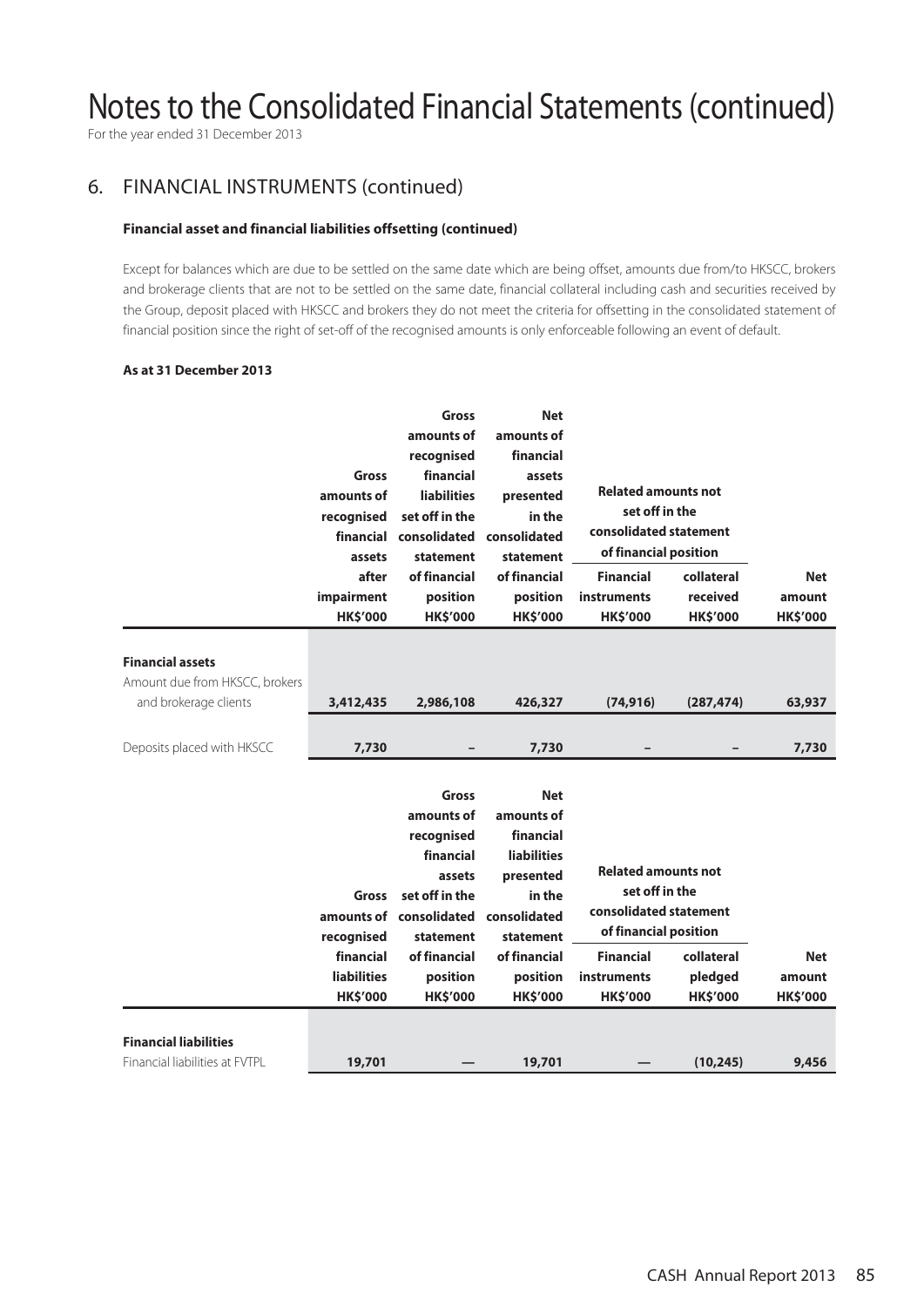For the year ended 31 December 2013

### 6. FINANCIAL INSTRUMENTS (continued)

### **Financial asset and financial liabilities offsetting (continued)**

As at 31 December 2012

|                                                                                    | Gross<br>amounts of<br>recognised<br>financial | Gross<br>amounts of<br>recognised<br>financial<br>liabilities<br>set off in the<br>consolidated<br>statement | Net<br>amounts of<br>financial<br>liabilities<br>presented<br>in the<br>consolidated<br>statement | Related amounts not<br>set off in the<br>consolidated statement<br>of financial position |            |          |
|------------------------------------------------------------------------------------|------------------------------------------------|--------------------------------------------------------------------------------------------------------------|---------------------------------------------------------------------------------------------------|------------------------------------------------------------------------------------------|------------|----------|
|                                                                                    | assets after                                   | of financial                                                                                                 | of financial                                                                                      | Financial                                                                                | collateral | Net      |
|                                                                                    | impairment                                     | position                                                                                                     | position                                                                                          | instruments                                                                              | received   | amount   |
|                                                                                    | <b>HK\$'000</b>                                | HK\$'000                                                                                                     | HK\$'000                                                                                          | HK\$'000                                                                                 | HK\$'000   | HK\$'000 |
| <b>Financial assets</b><br>Amount due from HKSCC, brokers<br>and brokerage clients | 3,764,750                                      | 3,141,328                                                                                                    | 623,422                                                                                           | (85,611)                                                                                 | (536,902)  | 909      |
| Deposits placed with HKSCC                                                         | 12,526                                         |                                                                                                              | 12,526                                                                                            |                                                                                          | (12,526)   |          |

Note: The Directors of the Company consider that the net amount of accounts payable to HKSCC, brokers and brokerage clients as at 31 December 2013 presented in the consolidated statement of financial position of HK\$742,010,000 (2012: HK\$937,104,000) do not expose the Group to significant risk. Accordingly, the relevant offsetting disclosures for accounts payable are not presented.

The gross amounts of financial assets and financial liabilities and their net amounts as presented in the consolidated statements of financial position, both of which have been disclosed in the above tables, are measured as follows:

- Amounts due from HKSCC, brokers and brokerage clients amortised cost
- Financial liabilities at FVTPL fair value
- Deposits placed with HKSCC amortised costs

The collateral pledged by the Group which is eligible for set off the Group's financial liabilities at FVTPL in the event of default is measured at amortised cost. Other than this, the amounts which have been offset against the related recognised financial assets and financial liabilities in the Group's consolidated statement of financial position or subject to enforceable master netting arrangements or similar agreements are measured on the same basis as the recognised financial assets and financial liabilities.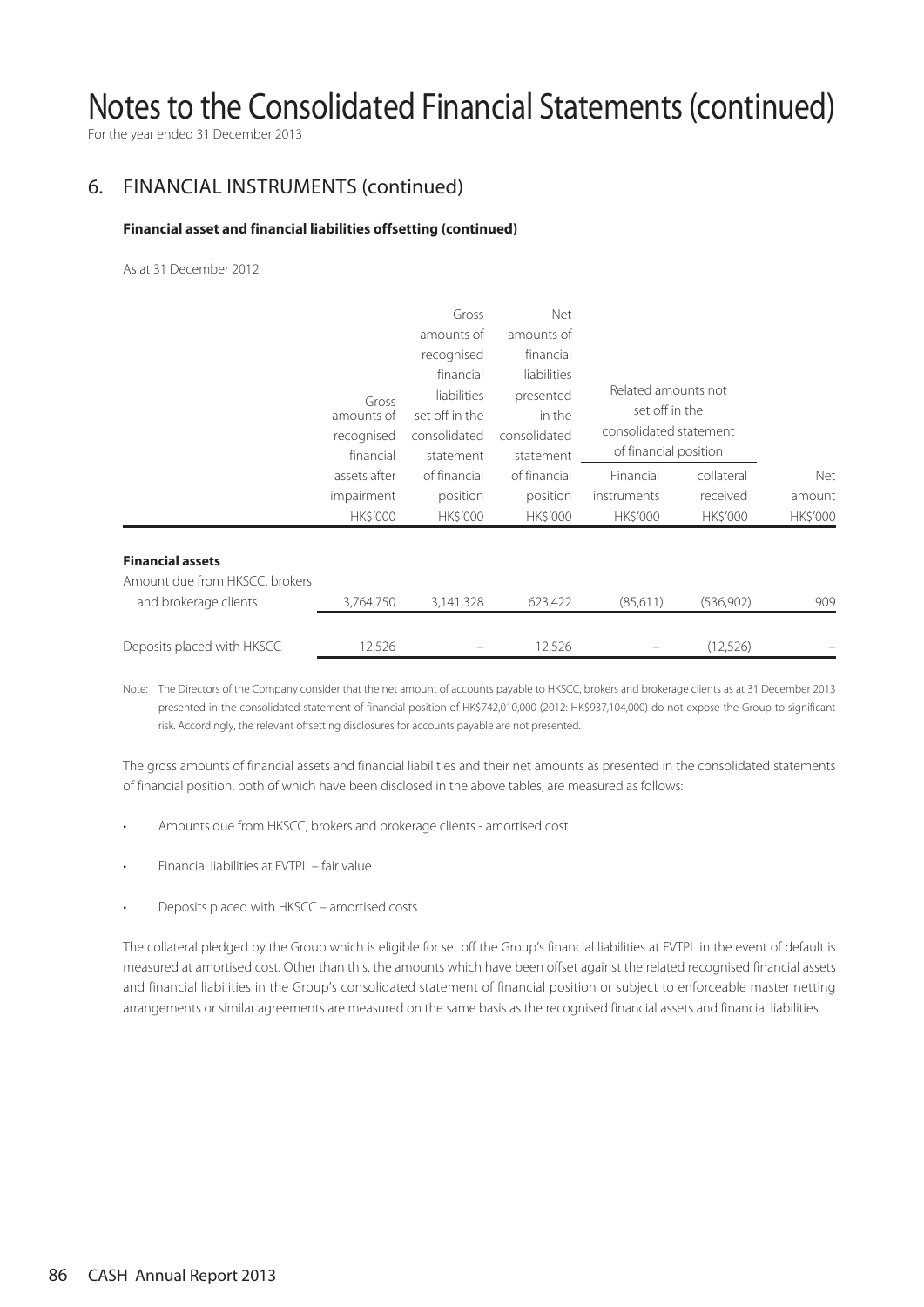For the year ended 31 December 2013

## 7. REVENUE

|                                                                   | 2013<br><b>HK\$'000</b> | 2012<br>HK\$'000 |
|-------------------------------------------------------------------|-------------------------|------------------|
|                                                                   |                         |                  |
| An analysis of the Group's revenue for the year is as follows:    |                         |                  |
| Fee and commission income                                         | 168,308                 | 163,599          |
| Interest income — financial services                              | 26,257                  | 21,850           |
| Sales of furniture and household goods and electrical appliances, |                         |                  |
| net of discounts and returns                                      | 1,108,621               | 1,095,680        |
| Online game subscription income                                   | 787                     | 5,703            |
| Licensing income                                                  | 2,520                   | 3,482            |
|                                                                   |                         |                  |
|                                                                   | 1,306,493               | 1.290.314        |

### 8. SEGMENT INFORMATION

### **Segment information**

Information reported to the Executive Directors of the Company, being the chief operating decision makers, for the purposes of resource allocation and assessment of segment performance focuses on types of goods or services delivered or provided.

Specifically, the Group's operating and reportable segments are as follows:

| Financial services   | Broking, financing, corporate finance services and securities trading                             |
|----------------------|---------------------------------------------------------------------------------------------------|
| Retailing            | Sales of furniture and household goods and electrical appliances                                  |
| Online game services | Provision of online game services, sales of online game auxiliary products and licensing services |

Starting from current financial year, net gain on investment held for trading activities and certain expenses (such as salaries expenses) incurred for the trading securities activities are included in the measurement of financial services operating segment for review by the Executive Directors. The comparatives of the segment information on continuing operations are restated to conform to current year presentation.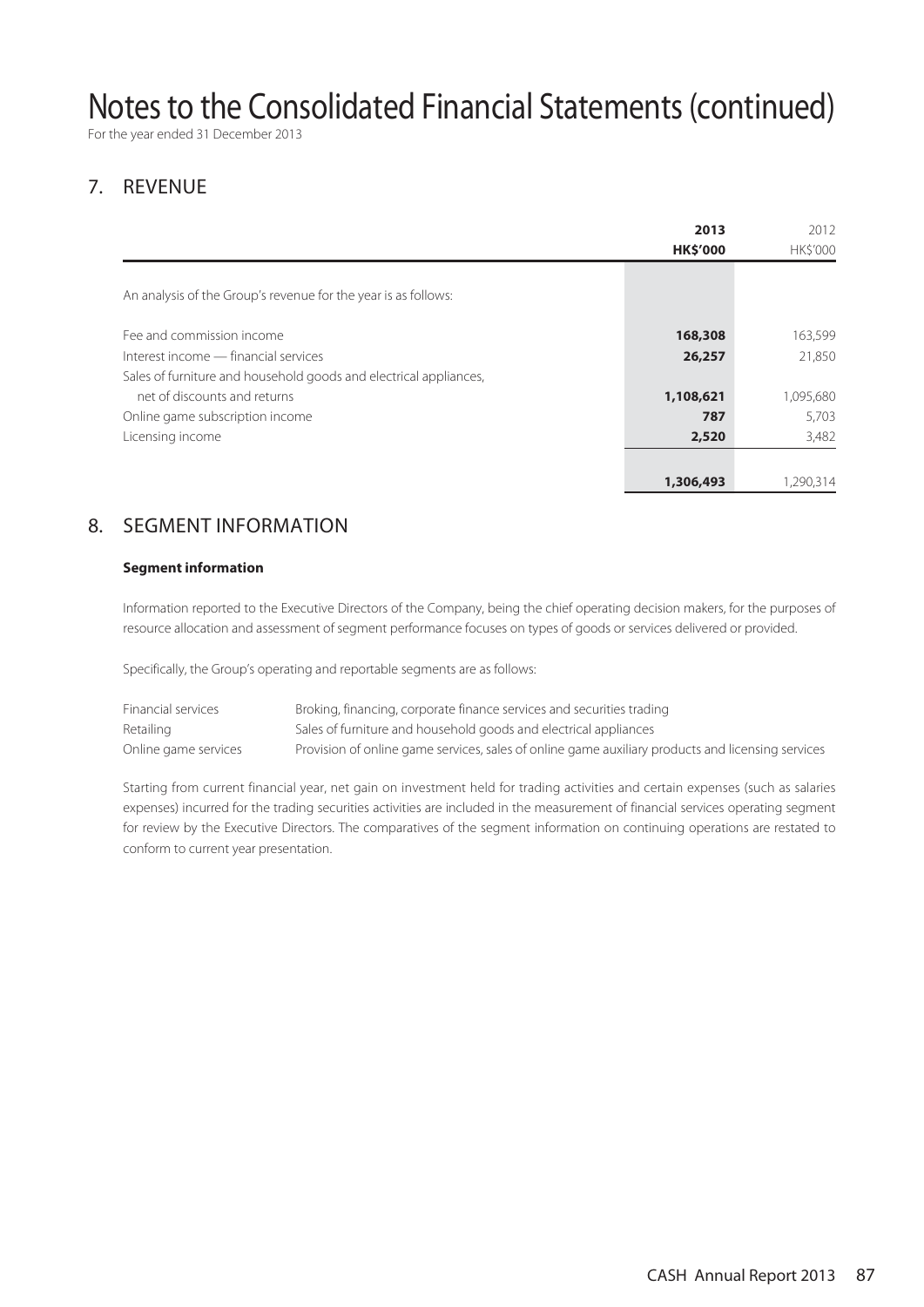For the year ended 31 December 2013

## 8. SEGMENT INFORMATION (continued)

### **Segment revenue and results**

The following is an analysis of the Group's revenue and results by operating and reportable segment:

#### *For the year ended 31 December 2013*

|                                            | <b>Financial</b> |                  | <b>Online game</b> |                     |
|--------------------------------------------|------------------|------------------|--------------------|---------------------|
|                                            | services         | <b>Retailing</b> | services           | <b>Consolidated</b> |
|                                            | <b>HK\$'000</b>  | <b>HK\$'000</b>  | <b>HK\$'000</b>    | <b>HK\$'000</b>     |
|                                            |                  |                  |                    |                     |
| Revenue                                    | 194,565          | 1,108,621        | 3,307              | 1,306,493           |
|                                            |                  |                  |                    |                     |
| Segment (loss) profit                      | (17, 643)        | 10,731           | (66, 462)          | (73, 374)           |
|                                            |                  |                  |                    |                     |
| Unallocated other income                   |                  |                  |                    | 221                 |
| Corporate expenses                         |                  |                  |                    | (50, 370)           |
| Fair value change on investment properties |                  |                  |                    | (5,083)             |
| Share of results of an associate           |                  |                  |                    | (9)                 |
| Unallocated finance costs                  |                  |                  |                    | (3, 653)            |
|                                            |                  |                  |                    |                     |
| Loss before taxation                       |                  |                  |                    | (132, 268)          |

For the year ended 31 December 2012 (restated)

|                                            | Financial |           | Online game |              |
|--------------------------------------------|-----------|-----------|-------------|--------------|
|                                            | services  | Retailing | services    | Consolidated |
|                                            | HK\$'000  | HK\$'000  | HK\$'000    | HK\$'000     |
|                                            |           |           |             |              |
| Revenue                                    | 185,449   | 1,095,680 | 9,185       | 1,290,314    |
|                                            |           |           |             |              |
| Segment (loss) profit                      | (9,320)   | 12,587    | (173, 100)  | (169, 833)   |
|                                            |           |           |             |              |
| Unallocated other income                   |           |           |             | 354          |
| Corporate expenses                         |           |           |             | (63,845)     |
| Fair value change on investment properties |           |           |             | (17,068)     |
| Share of results of an associate           |           |           |             | 14,045       |
| Unallocated finance costs                  |           |           |             | (7, 340)     |
| Loss before taxation                       |           |           |             | (243, 687)   |

All the segment revenue is derived from external customers.

Segment result represents the loss incurred/profit earned by each segment without allocation of certain other income, corporate expenses, fair value change on investment properties, share of results of an associate and certain finance costs. This is the measure reported to the Executive Directors for the purposes of resource allocation and performance assessment.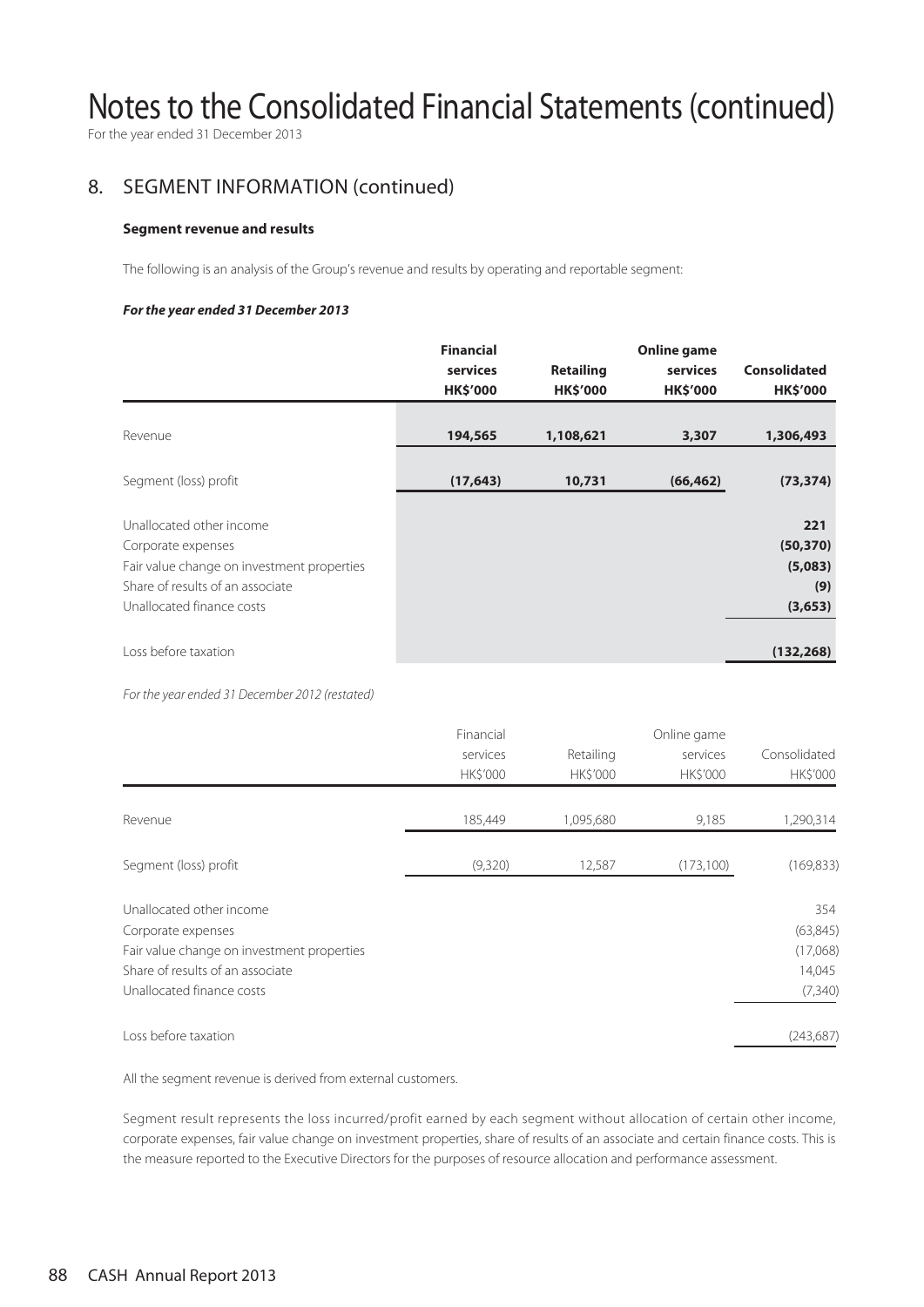For the year ended 31 December 2013

## 8. SEGMENT INFORMATION (continued)

### **Segment assets and liabilities**

The following is an analysis of the Group's assets and liabilities by operating and reportable segment:

### *As at 31 December 2013*

|                                            | <b>Financial</b> |                  | <b>Online game</b> |                     |
|--------------------------------------------|------------------|------------------|--------------------|---------------------|
|                                            | services         | <b>Retailing</b> | services           | <b>Consolidated</b> |
|                                            | <b>HK\$'000</b>  | <b>HK\$'000</b>  | <b>HK\$'000</b>    | <b>HK\$'000</b>     |
|                                            |                  |                  |                    |                     |
| <b>ASSETS</b>                              |                  |                  |                    |                     |
| Segment assets                             | 1,789,189        | 387,196          | 2,589              | 2,178,974           |
|                                            |                  |                  |                    |                     |
| Investment properties                      |                  |                  |                    | 57,112              |
| Unallocated property and equipment         |                  |                  |                    | 4,231               |
| Interest in an associate                   |                  |                  |                    | 158,154             |
| Loan to an associate                       |                  |                  |                    | 10,296              |
| Unallocated other assets                   |                  |                  |                    | 46,425              |
| Deferred tax assets                        |                  |                  |                    | 7,200               |
| Unallocated prepayments, deposits and      |                  |                  |                    |                     |
| other receivables                          |                  |                  |                    | 2,553               |
| Unallocated bank balances and cash         |                  |                  |                    | 22,591              |
| Available-for-sale financial assets        |                  |                  |                    | 24,531              |
|                                            |                  |                  |                    |                     |
| Total assets                               |                  |                  |                    | 2,512,067           |
|                                            |                  |                  |                    |                     |
| <b>LIABILITIES</b>                         |                  |                  |                    |                     |
| Segment liabilities                        | 1,399,871        | 361,725          | 7,142              | 1,768,738           |
|                                            |                  |                  |                    |                     |
| Unallocated accrued liabilities and        |                  |                  |                    |                     |
| other payables                             |                  |                  |                    | 10,219              |
| Taxation payable                           |                  |                  |                    | 7,410               |
| Unallocated borrowings                     |                  |                  |                    | 25,175              |
| Loan from a non-controlling shareholder of |                  |                  |                    |                     |
| a subsidiary                               |                  |                  |                    | 27,437              |
| Deferred tax liabilities                   |                  |                  |                    | 8,218               |
| Obligations under finance leases           |                  |                  |                    | 54                  |
|                                            |                  |                  |                    |                     |
| <b>Total liabilities</b>                   |                  |                  |                    | 1,847,251           |
|                                            |                  |                  |                    |                     |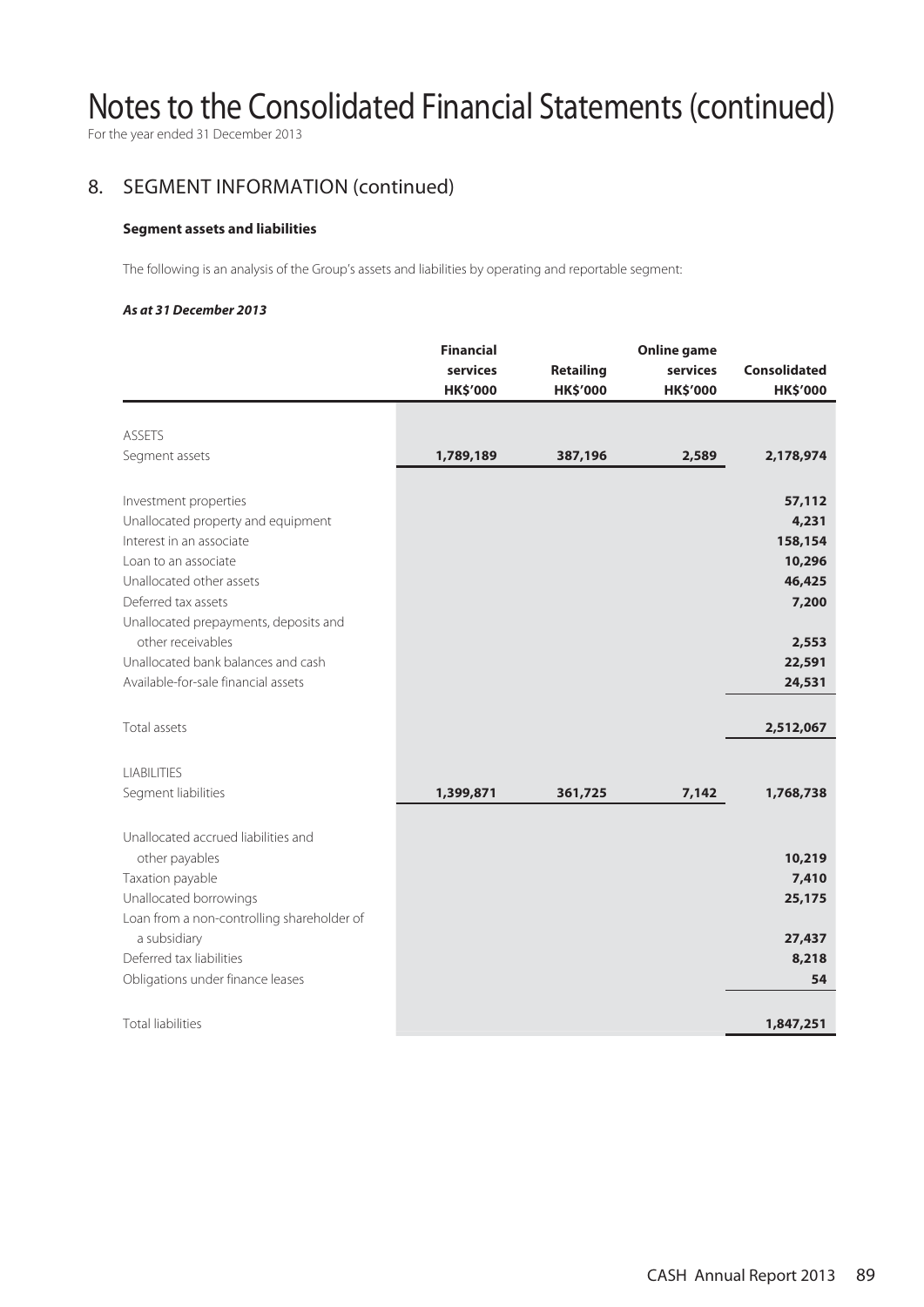For the year ended 31 December 2013

## 8. SEGMENT INFORMATION (continued)

### **Segment assets and liabilities (continued)**

As at 31 December 2012

|                                              | Financial |           | Online game |              |
|----------------------------------------------|-----------|-----------|-------------|--------------|
|                                              | services  | Retailing | services    | Consolidated |
|                                              | HK\$'000  | HK\$'000  | HK\$'000    | HK\$'000     |
| <b>ASSETS</b>                                |           |           |             |              |
| Segment assets                               | 2,190,685 | 396,875   | 54,834      | 2,642,394    |
| Investment properties                        |           |           |             | 68,832       |
| Unallocated property and equipment           |           |           |             | 18,454       |
| Interest in an associate                     |           |           |             | 152,939      |
| Loan to an associate                         |           |           |             | 10,296       |
| Unallocated other assets                     |           |           |             | 23,059       |
| Deferred tax assets                          |           |           |             | 6,700        |
| Unallocated prepayments, deposits and        |           |           |             |              |
| other receivables                            |           |           |             | 3,972        |
| Assets classified as held for sale           |           |           |             | 66,000       |
| Unallocated bank balances and cash           |           |           |             | 40,641       |
| Total assets                                 |           |           |             | 3,033,287    |
| <b>LIABILITIES</b>                           |           |           |             |              |
| Segment liabilities                          | 1,685,699 | 333,724   | 9,562       | 2,028,985    |
| Unallocated accrued liabilities and          |           |           |             |              |
| other payables                               |           |           |             | 36,403       |
| Unallocated taxation payable                 |           |           |             | 3,615        |
| Unallocated borrowings                       |           |           |             | 164,509      |
| Loan from a non-controlling shareholder of   |           |           |             |              |
| a subsidiary                                 |           |           |             | 27,437       |
| Deferred tax liabilities                     |           |           |             | 16,137       |
| Unallocated obligations under finance leases |           |           |             | 693          |
| <b>Total liabilities</b>                     |           |           |             | 2,277,779    |

For the purposes of monitoring segment performances and allocating resources between segments:

- all assets are allocated to reportable and operating segment other than investment properties, certain property and equipment, interest in an associate, loan to an associate, certain other assets, deferred tax assets, certain prepayments, deposits and other receivables, available-for-sale financial assets, assets classified as held for sale and certain bank balances and cash; and
- all liabilities are allocated to reportable and operating segment other than certain accrued liabilities and other payables, certain taxation payable, certain borrowings, loan from a non-controlling shareholder of a subsidiary, certain obligations under finance leases and deferred tax liabilities.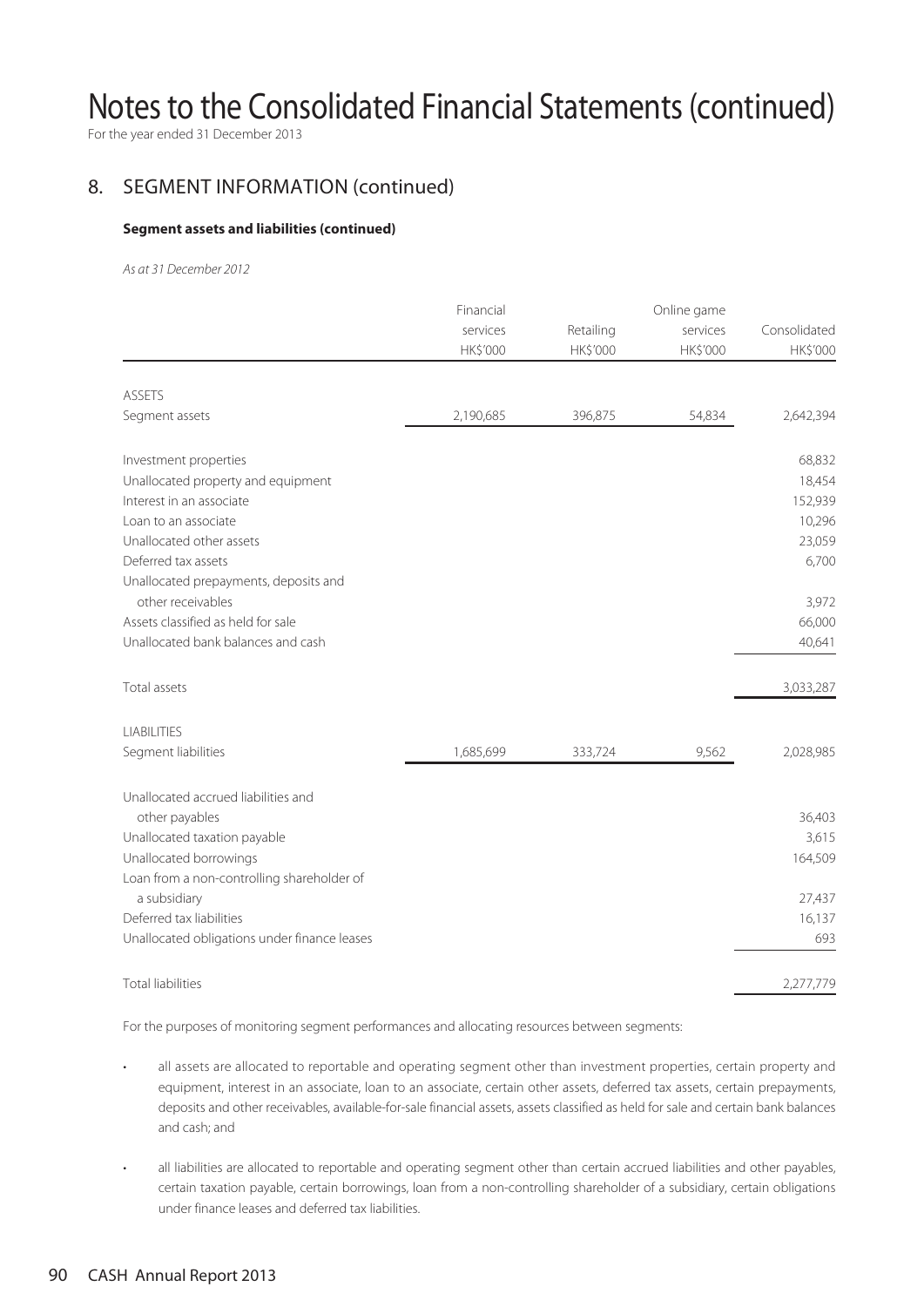For the year ended 31 December 2013

### 8. SEGMENT INFORMATION (continued)

### **Other segment information**

#### *For the year ended 31 December 2013*

|                                                                                 | <b>Financial</b><br>services<br><b>HK\$'000</b> | <b>Retailing</b><br><b>HK\$'000</b> | Online game<br>services<br><b>HK\$'000</b> | <b>Unallocated</b><br><b>HK\$'000</b> | <b>Total</b><br><b>HK\$'000</b> |
|---------------------------------------------------------------------------------|-------------------------------------------------|-------------------------------------|--------------------------------------------|---------------------------------------|---------------------------------|
| Amounts included in the measure of segment<br>profit or loss or segment assets: |                                                 |                                     |                                            |                                       |                                 |
| Additions of property and equipment                                             | 11,349                                          | 15,066                              | 3                                          | 1,021                                 | 27,439                          |
| Depreciation of property and equipment                                          | 12,383                                          | 19,591                              | 1,594                                      | 10,304                                | 43,872                          |
| Amortisation of intangible assets                                               |                                                 |                                     | 5,757                                      |                                       | 5,757                           |
| Finance costs                                                                   | 8,925                                           | 5,518                               |                                            | 3,653                                 | 18,096                          |
| Net gain on investment held for trading                                         | 67,598                                          |                                     |                                            |                                       | 67,598                          |
| Write-down on inventories                                                       |                                                 | 4,548                               |                                            |                                       | 4,548                           |
| Loss on disposal/written-off of property and                                    |                                                 |                                     |                                            |                                       |                                 |
| equipment                                                                       |                                                 | 147                                 | 934                                        | 6,042                                 | 7,123                           |
| Allowance on bad and doubtful loans receivable                                  | 1,000                                           |                                     |                                            |                                       | 1,000                           |
| Write back of bad debt on accounts                                              |                                                 |                                     |                                            |                                       |                                 |
| receivable, net                                                                 | (2,048)                                         |                                     |                                            |                                       | (2,048)                         |
| Impairment loss recognised in respect of                                        |                                                 |                                     |                                            |                                       |                                 |
| intangible assets                                                               | 300                                             |                                     | 37,331                                     |                                       | 37,631                          |

For the year ended 31 December 2012

|                                                   | Financial |           | Online game     |             |          |
|---------------------------------------------------|-----------|-----------|-----------------|-------------|----------|
|                                                   | services  | Retailing | services        | Unallocated | Total    |
|                                                   | HK\$'000  | HK\$'000  | <b>HK\$'000</b> | HK\$'000    | HK\$'000 |
| Amounts included in the measure of segment        |           |           |                 |             |          |
| profit or loss or segment assets:                 |           |           |                 |             |          |
| Additions of property and equipment               | 11,925    | 16,314    | 165             | 1,072       | 29,476   |
| Additions of intangible assets                    |           |           | 6,000           |             | 6,000    |
| Depreciation of property and equipment            | 12,885    | 24,425    | 3,713           | 23,384      | 64,407   |
| Amortisation of intangible assets                 |           |           | 26,428          |             | 26,428   |
| Finance costs                                     | 5,003     | 4,040     |                 | 7.340       | 16,383   |
| Net gains on investment held for trading          | 98,518    |           |                 |             | 98,518   |
| Write-down on inventories                         |           | 5,348     |                 |             | 5,348    |
| Loss on disposal of property and equipment        | 5         | 62        | 79              | 469         | 615      |
| Allowance on bad and doubtful loans receivable    | 9,700     |           |                 |             | 9,700    |
| Write back of bad debt on accounts                |           |           |                 |             |          |
| receivable, net                                   | (3)       |           |                 |             | (3)      |
| Impairment loss recognised in respect of goodwill |           |           | 83,361          |             | 83,361   |
| Impairment loss recognised in respect of          |           |           |                 |             |          |
| intangible assets                                 |           |           | 24,000          |             | 24,000   |
| Impairment loss recognised in respect of          |           |           |                 |             |          |
| property and equipment                            |           | 4,664     |                 |             | 4,664    |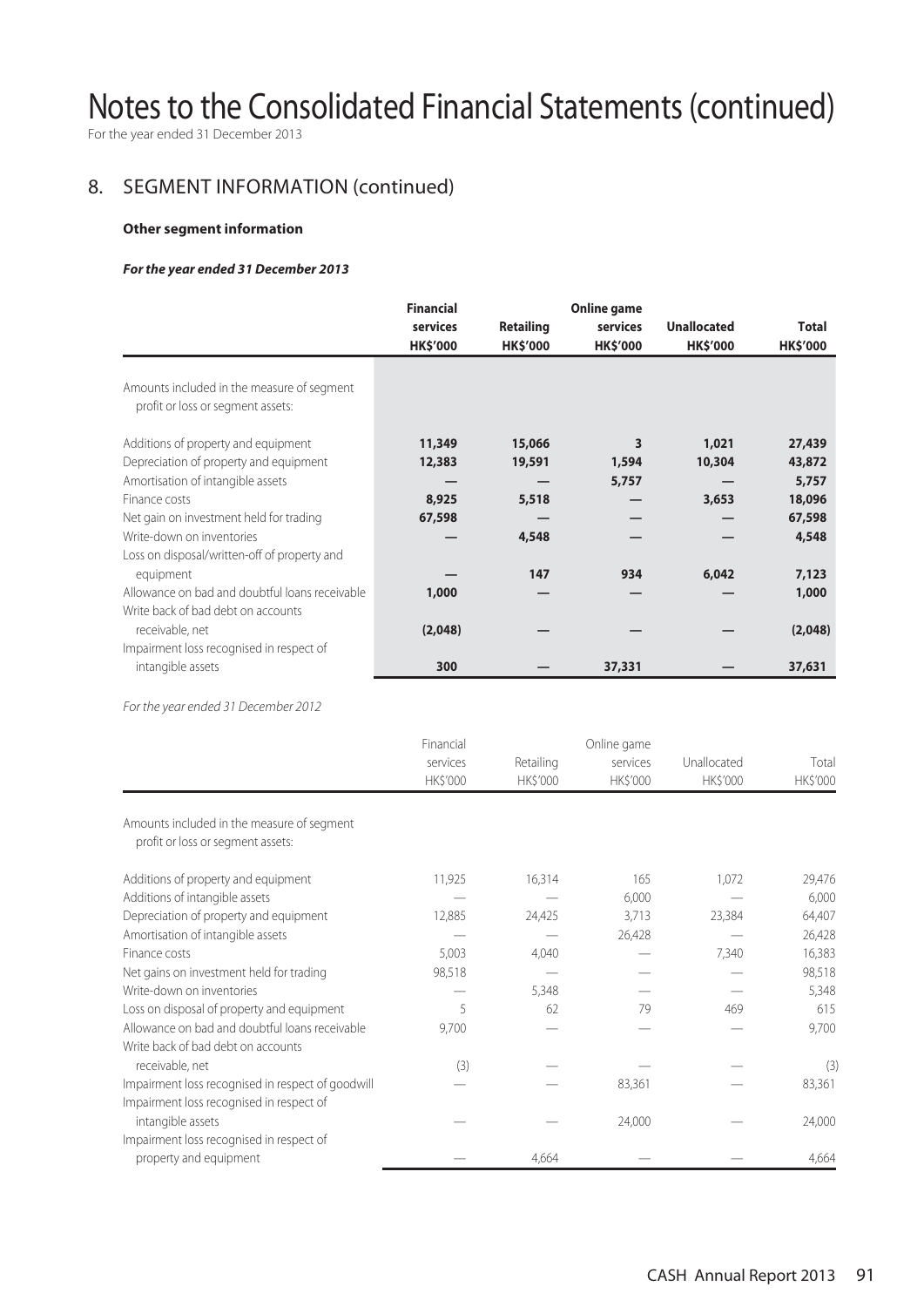For the year ended 31 December 2013

## 8. SEGMENT INFORMATION (continued)

### **Other segment information (continued)**

### *Geographical information*

The Group's continuing operations is located in Hong Kong and the PRC.

The Group's segment revenue from external customers and information about its non-current assets (excluding loan to an associate, loans receivable, available-for-sale financial assets and deferred tax assets) by geographical location of the assets are detailed below:

|           | <b>Revenue</b>  |                 |                 | <b>Non-current assets</b> |  |  |
|-----------|-----------------|-----------------|-----------------|---------------------------|--|--|
|           | 2012<br>2013    |                 | 2013            |                           |  |  |
|           | <b>HK\$'000</b> | <b>HK\$'000</b> | <b>HK\$'000</b> | HK\$'000                  |  |  |
|           |                 |                 |                 |                           |  |  |
| Hong Kong | 1,293,837       | 1,271,845       | 247,823         | 394,388                   |  |  |
| PRC.      | 12,656          | 18,469          | 218,655         | 142,101                   |  |  |
|           |                 |                 |                 |                           |  |  |
|           | 1,306,493       | 1,290,314       | 466,478         | 536,489                   |  |  |

No customer contributed over 10% of the Group's revenue during both years.

### 9. OTHER INCOME

|                                                    | 2013            | 2012     |
|----------------------------------------------------|-----------------|----------|
|                                                    | <b>HK\$'000</b> | HK\$'000 |
|                                                    |                 |          |
| Dividends from listed investments held for trading | 1,929           | 1,616    |
| Consulting fee income                              | 5,657           | 1,805    |
| Sundry income                                      | 6,537           | 8,089    |
|                                                    |                 |          |
|                                                    | 14,123          | 11,510   |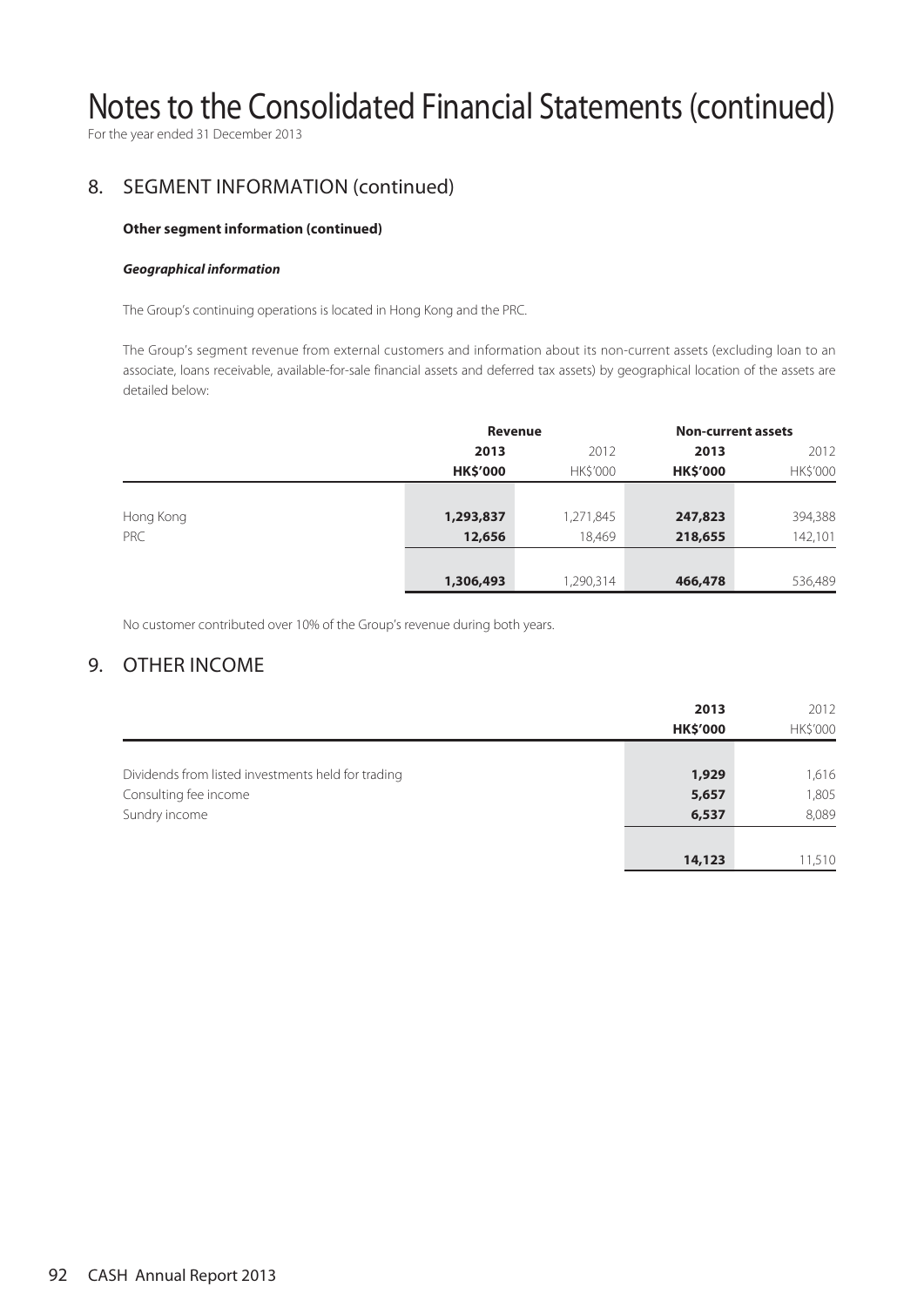For the year ended 31 December 2013

## 10. OTHER GAINS AND LOSSES

|                                                        | 2013            | 2012     |
|--------------------------------------------------------|-----------------|----------|
|                                                        | <b>HK\$'000</b> | HK\$'000 |
|                                                        |                 |          |
| Net gains on investments held for trading              | 67,598          | 98,518   |
| Loss on disposal/written-off of property and equipment | (7, 123)        | (615)    |
| Impairment loss in respect of property and equipment   |                 | (4,664)  |
| Net foreign exchange gain                              | 3,002           | 972      |
| Write back of bad debt on accounts receivable, net     | 2,048           | 3        |
| Allowance on bad and doubtful loans receivable         | (1,000)         | (9,700)  |
|                                                        |                 |          |
|                                                        | 64,525          | 84.514   |

## 11. SALARIES, ALLOWANCES AND COMMISSION

|                                                                               | 2013<br><b>HK\$'000</b> | 2012<br><b>HKS'000</b> |
|-------------------------------------------------------------------------------|-------------------------|------------------------|
|                                                                               |                         |                        |
| Salaries, allowances and commission represent the amounts paid and payable to |                         |                        |
| the Directors of the Company and employees and comprises of:                  |                         |                        |
| Salaries, allowances and commission                                           | 290,065                 | 300,412                |
| Contributions to retirement benefits schemes                                  | 13,377                  | 11.309                 |
| Share-based payments                                                          |                         | 562                    |
| Less: Amount capitalised as online game development costs                     |                         | (6,000)                |
|                                                                               |                         |                        |
|                                                                               | 303,442                 | 306.283                |

## 12. FINANCE COSTS

|                                                   | 2013<br><b>HK\$'000</b> | 2012<br>HK\$'000 |
|---------------------------------------------------|-------------------------|------------------|
|                                                   |                         |                  |
| Interest on:                                      |                         |                  |
| Bank overdrafts, bank loans and other borrowings: |                         |                  |
| — repayable within five years                     | 17,209                  | 15,096           |
| - repayable more than five years                  | 868                     | 1,234            |
| Finance lease wholly repayable within five years  | 19                      | 53               |
|                                                   |                         |                  |
|                                                   | 18,096                  | 16.383           |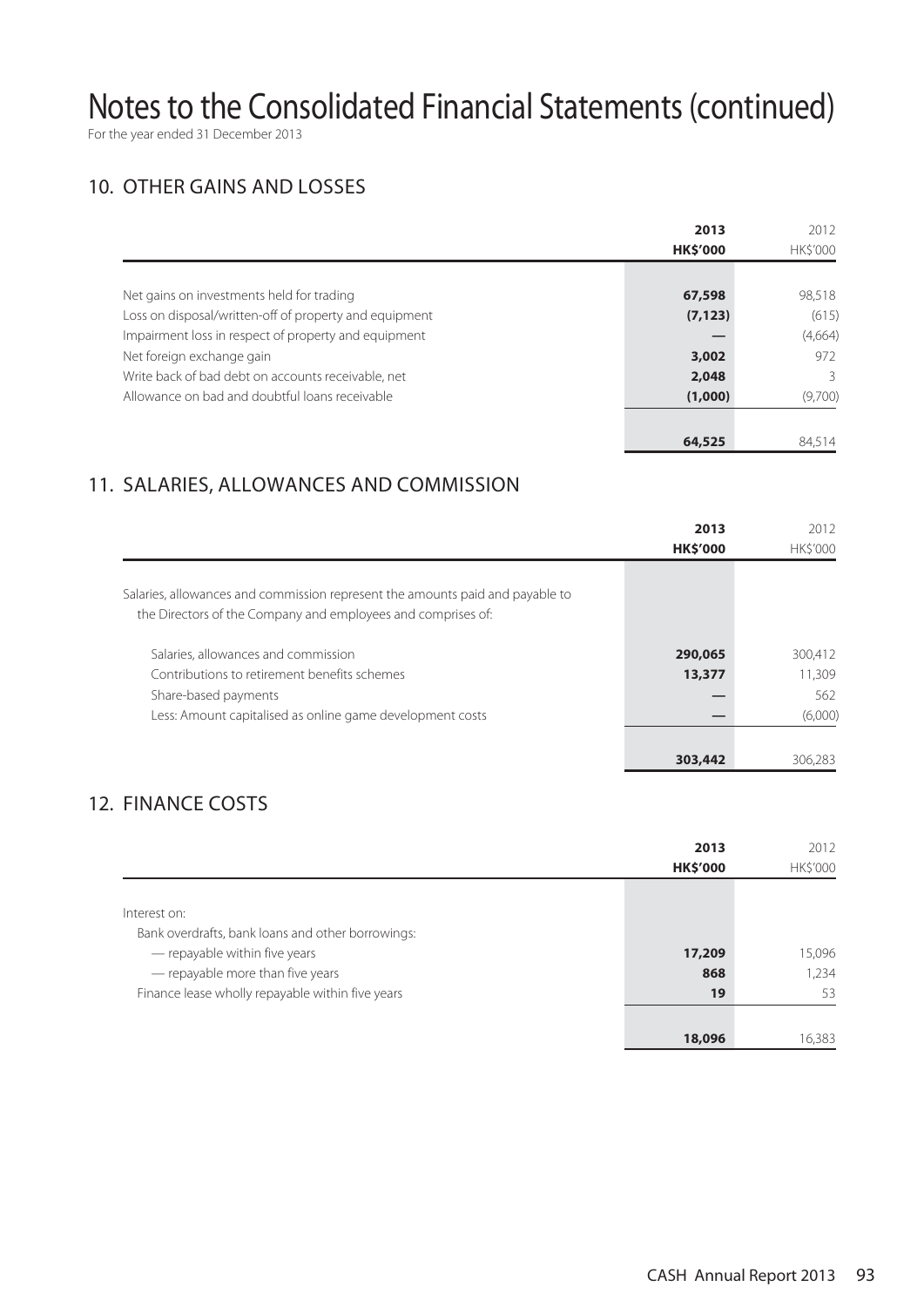For the year ended 31 December 2013

## 13. DIRECTORS', CHIEF EXECUTIVE'S AND EMPLOYEES' REMUNERATION

### **Directors' and chief executive's remuneration**

The remuneration paid or payable to each of the nine (2012: seven) Directors was as follows:

|                             | Kwan<br>Pak Hoo<br><b>Bankee</b><br><b>HK\$'000</b><br>(Note (5)) | <b>Tsui Wing</b><br>Cheong<br><b>Sammy</b><br><b>HK\$'000</b><br>(Note (3)) | Law<br><b>Ping Wah</b><br><b>Bernard</b><br><b>HK\$'000</b> | Ng Hin<br>Sing<br><b>Derek</b><br><b>HK\$'000</b><br>(Note (1)) | Chan<br><b>Yau Ching</b><br>Bob<br><b>HK\$'000</b><br>(Note (2)) | Ng<br><b>Kung Chit</b><br>Raymond<br><b>HK\$'000</b><br>(Note (4)) | Leung<br>Ka Kui<br>Johnny<br><b>HK\$'000</b> | Chan<br><b>Hak Sin</b><br><b>HK\$'000</b> | Wong<br><b>Chuk Yan</b><br><b>HK\$'000</b> | <b>Total</b><br><b>HK\$'000</b> |
|-----------------------------|-------------------------------------------------------------------|-----------------------------------------------------------------------------|-------------------------------------------------------------|-----------------------------------------------------------------|------------------------------------------------------------------|--------------------------------------------------------------------|----------------------------------------------|-------------------------------------------|--------------------------------------------|---------------------------------|
| 2013                        |                                                                   |                                                                             |                                                             |                                                                 |                                                                  |                                                                    |                                              |                                           |                                            |                                 |
| Fees:                       |                                                                   |                                                                             |                                                             |                                                                 |                                                                  |                                                                    |                                              |                                           |                                            |                                 |
| <b>Executive Directors</b>  |                                                                   |                                                                             |                                                             |                                                                 |                                                                  |                                                                    |                                              |                                           |                                            |                                 |
| Independent Non-executive   |                                                                   |                                                                             |                                                             |                                                                 |                                                                  |                                                                    |                                              |                                           |                                            |                                 |
| <b>Directors</b>            |                                                                   |                                                                             |                                                             |                                                                 |                                                                  |                                                                    | 150                                          | 150                                       |                                            | 300                             |
| Other remuneration paid to  |                                                                   |                                                                             |                                                             |                                                                 |                                                                  |                                                                    |                                              |                                           |                                            |                                 |
| <b>Executive Directors:</b> |                                                                   |                                                                             |                                                             |                                                                 |                                                                  |                                                                    |                                              |                                           |                                            |                                 |
| Salaries, allowances and    |                                                                   |                                                                             |                                                             |                                                                 |                                                                  |                                                                    |                                              |                                           |                                            |                                 |
| benefits in kind            | 1,339                                                             | 421                                                                         | 863                                                         | 366                                                             | 428                                                              | 542                                                                |                                              |                                           |                                            | 3,959                           |
| Contributions to retirement |                                                                   |                                                                             |                                                             |                                                                 |                                                                  |                                                                    |                                              |                                           |                                            |                                 |
| benefit scheme              | 67                                                                | 16                                                                          | 43                                                          | 18                                                              | 21                                                               | 27                                                                 |                                              |                                           |                                            | 192                             |
| Total remuneration          | 1,406                                                             | 437                                                                         | 906                                                         | 384                                                             | 449                                                              | 569                                                                | 150                                          | 150                                       |                                            | 4,451                           |

Notes:

(1) Mr Ng Hin Sing Derek was appointed as director of the Company on 5 August 2013.

(2) Dr Chan Yau Ching Bob resigned as director of the Company on 5 August 2013.

(3) Mr Tsui Wing Cheong Sammy was appointed as director of the Company on 7 October 2013.

(4) Mr Ng Kung Chit Raymond resigned as director of the Company on 7 October 2013.

(5) Mr Kwan Pak Hoo Bankee is also the Company's chief executive and his remunerations disclosed above include those for services rendered by him as chief executive.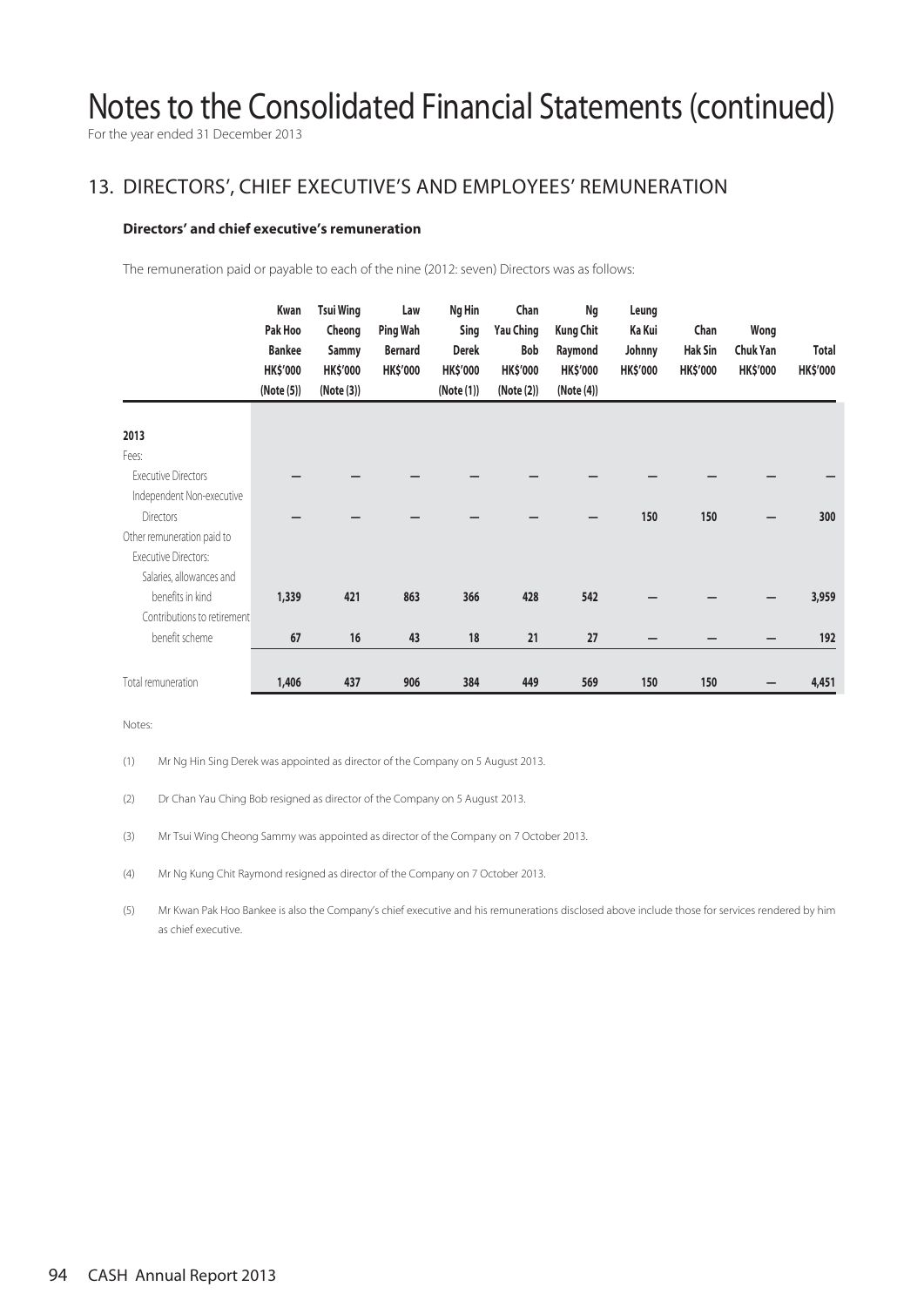For the year ended 31 December 2013

## 13. DIRECTORS', CHIEF EXECUTIVE'S AND EMPLOYEES' REMUNERATION

### **Directors' and chief executive's remuneration (continued)**

|                             | Kwan<br>Pak Hoo<br>Bankee<br>HK\$'000<br>(Note (2)) | Chan<br>Yau Ching<br>Bob<br><b>HK\$'000</b><br>(Note(1)) | Law<br>Ping Wah<br>Bernard<br>HK\$'000 | Ng<br>Kung Chit<br>Raymond<br>HK\$'000 | Leung<br>Ka Kui<br>Johnny<br>HK\$'000 | Chan<br>Hak Sin<br>HK\$'000 | Wong<br>Chuk Yan<br>HK\$'000 | Total<br>HK\$'000 |
|-----------------------------|-----------------------------------------------------|----------------------------------------------------------|----------------------------------------|----------------------------------------|---------------------------------------|-----------------------------|------------------------------|-------------------|
| 2012                        |                                                     |                                                          |                                        |                                        |                                       |                             |                              |                   |
| Fees:                       |                                                     |                                                          |                                        |                                        |                                       |                             |                              |                   |
| <b>Executive Directors</b>  |                                                     |                                                          |                                        |                                        |                                       |                             |                              |                   |
| Independent Non-executive   |                                                     |                                                          |                                        |                                        |                                       |                             |                              |                   |
| <b>Directors</b>            |                                                     |                                                          |                                        |                                        | 150                                   | 150                         |                              | 300               |
| Other remuneration paid to  |                                                     |                                                          |                                        |                                        |                                       |                             |                              |                   |
| <b>Executive Directors:</b> |                                                     |                                                          |                                        |                                        |                                       |                             |                              |                   |
| Salaries, allowances and    |                                                     |                                                          |                                        |                                        |                                       |                             |                              |                   |
| benefits in kind            | 2,053                                               | 176                                                      | 863                                    | 758                                    |                                       |                             |                              | 3,850             |
| Contributions to retirement |                                                     |                                                          |                                        |                                        |                                       |                             |                              |                   |
| benefit scheme              | 67                                                  | 9                                                        | 43                                     | 38                                     |                                       |                             |                              | 157               |
| Total remuneration          | 2,120                                               | 185                                                      | 906                                    | 796                                    | 150                                   | 150                         |                              | 4,307             |

Notes:

(1) Dr Chan Yau Ching Bob was appointed as director of the Company on 3 October 2012.

(2) Mr Kwan Pak Hoo Bankee is also the Company's chief executive and his remunerations disclosed above include those for services rendered by him as chief executive.

During both years, no remuneration was paid by the Group to the Directors of the Company as an inducement to join or upon joining the Group or as compensation for loss of office. None of the Directors of the Company has waived any remuneration during both years.

#### **Employees' remuneration**

Of the five individuals with the highest emoluments in the Group, nil (2012: two) were Directors of the Company whose emoluments are included in the disclosures above. The emoluments of the remaining five (2012: three) individuals were as follows:

|                                            | 2013<br><b>HK\$'000</b> | 2012<br>HK\$'000 |
|--------------------------------------------|-------------------------|------------------|
|                                            |                         |                  |
| Salaries, allowances and benefits in kind  | 8,470                   | 5,437            |
| Contributions to retirement benefit scheme | 456                     | 296              |
| Performance related incentive payments     | 16,870                  | 48,365           |
|                                            |                         |                  |
|                                            | 25,796                  | 54,098           |

Note: The incentive payments are based on the performance of individuals and market trends.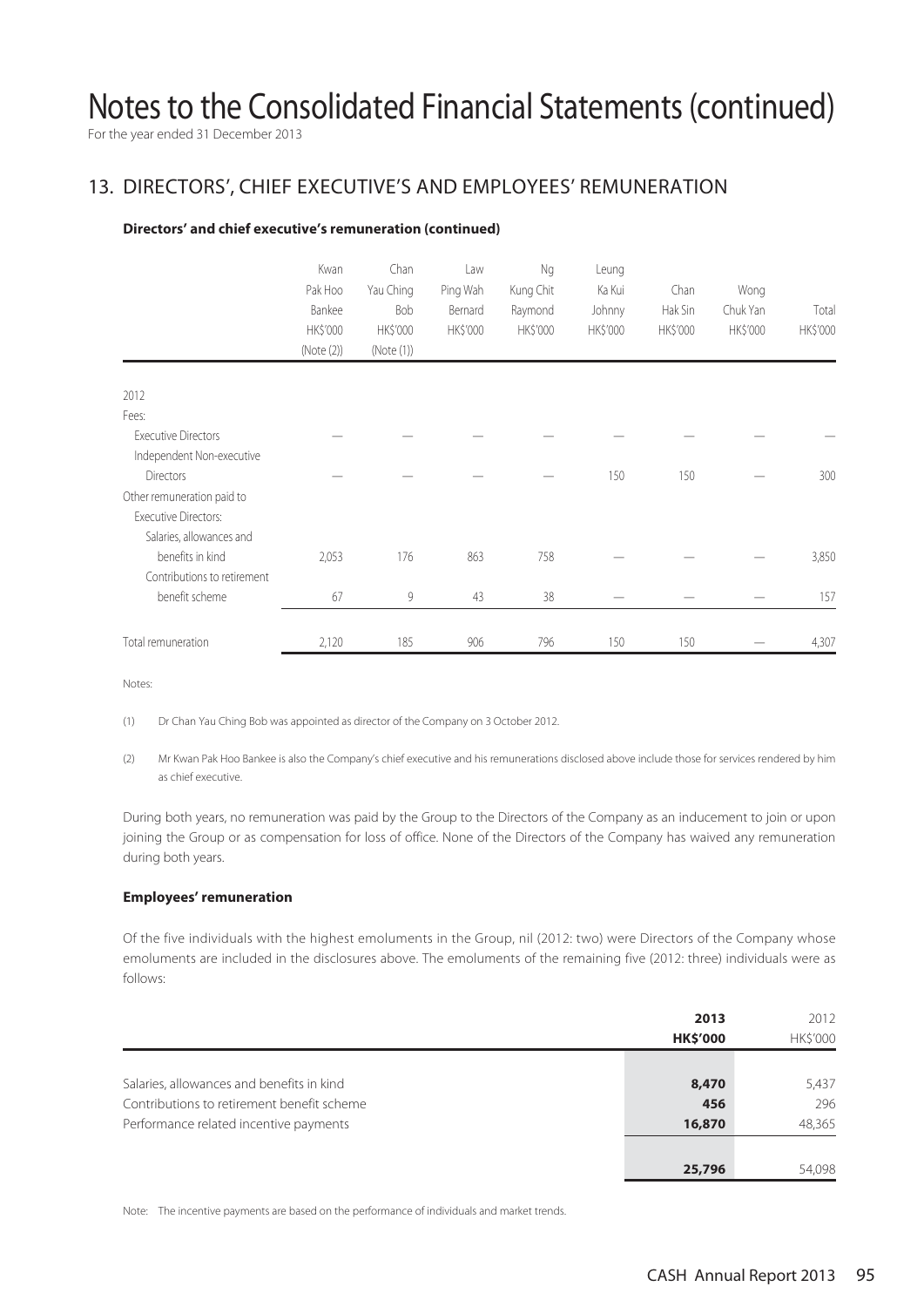For the year ended 31 December 2013

## 13. DIRECTORS', CHIEF EXECUTIVE'S AND EMPLOYEES' REMUNERATION

### **Employees' remuneration (continued)**

Their remuneration were within the following band:

|                                  |      | <b>Number of employees</b> |  |  |
|----------------------------------|------|----------------------------|--|--|
|                                  | 2013 | 2012                       |  |  |
|                                  |      |                            |  |  |
| HK\$1,000,001 to HK\$1,500,000   |      |                            |  |  |
| HK\$1,500,001 to HK\$2,000,000   |      |                            |  |  |
| HK\$2,500,001 to HK\$3,000,000   |      |                            |  |  |
| HK\$3,500,001 to HK\$4,000,000   |      |                            |  |  |
| HK\$6,000,001 to HK\$6,500,000   |      |                            |  |  |
| HK\$7,000,001 to HK\$7,500,000   |      |                            |  |  |
| HK\$13,000,001 to HK\$13,500,000 |      |                            |  |  |
| HK\$43,000,001 to HK\$43,500,000 |      |                            |  |  |

### 14. INCOME TAX CREDIT (EXPENSE)

|                                     | 2013<br><b>HK\$'000</b> | 2012<br>HK\$'000 |
|-------------------------------------|-------------------------|------------------|
|                                     |                         |                  |
| Current tax:                        |                         |                  |
| - Hong Kong Profits Tax             | (6,066)                 | (12, 119)        |
| Over(under)provision in prior years | 1,550                   | (898)            |
| Deferred tax credit                 | 8,419                   | 4,248            |
|                                     | 3,903                   | (8,769)          |

Hong Kong Profits Tax is calculated at 16.5% of the estimated assessable profit for both years.

Taxation arising in other jurisdiction is calculated at the rates prevailing in the relevant jurisdiction. No provision for the PRC income tax has been made as they incurred tax losses in both years.

Under the Law of the People's Republic of China on Enterprise Income Tax ("EIT Law") and Implementation Regulation of the EIT Law, the tax rate of the PRC subsidiaries is 25% from 1 January 2008 onwards.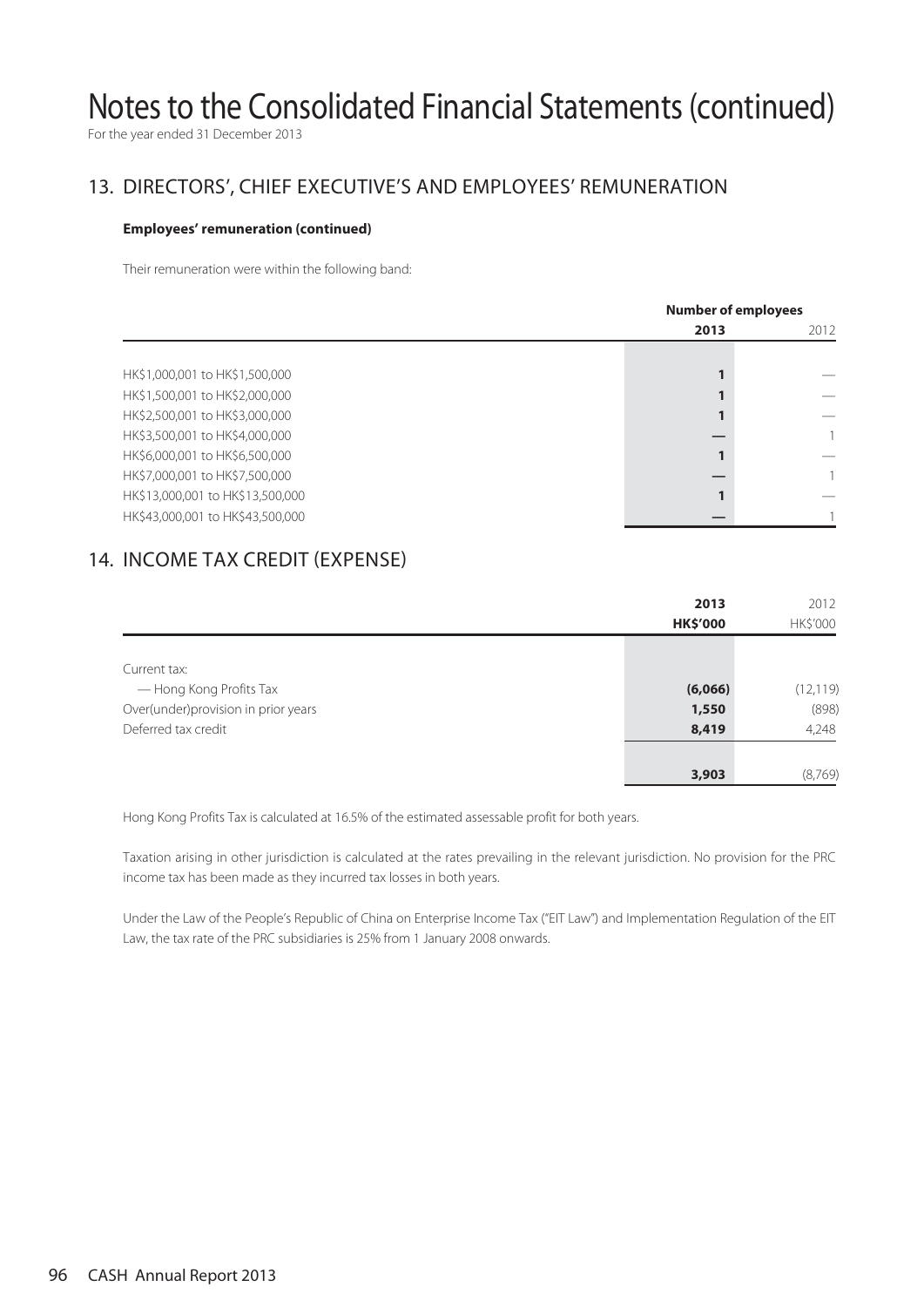For the year ended 31 December 2013

## 14. INCOME TAX CREDIT (EXPENSE) (continued)

The income tax credit (expense) for the year can be reconciled to the loss before taxation per the consolidated statement of profit or loss and other comprehensive income as follows:

|                                                                             | 2013            | 2012      |
|-----------------------------------------------------------------------------|-----------------|-----------|
|                                                                             | <b>HK\$'000</b> | HK\$'000  |
|                                                                             |                 |           |
| Loss before taxation                                                        | (132, 268)      | (243,687) |
|                                                                             |                 |           |
| Tax at domestic income tax rate of 16.5% (2012: 16.5%)                      | 21,824          | 40,208    |
| Tax effect of share of results of an associate                              | (1)             | 2,317     |
| Over(under) provision in prior years                                        | 1,550           | (898)     |
| Tax effect of expenses not deductible for tax purpose                       | (5,038)         | (33,820)  |
| Tax effect of income not taxable for tax purpose                            | 1,573           | 3,826     |
| Tax effect of deductible temporary difference not recognised                | (1,526)         | (3,252)   |
| Tax effect of estimated tax losses not recognised                           | (17,908)        | (18,981)  |
| Tax effect of utilisation of estimated tax losses previously not recognised | 819             | 2,517     |
| Others                                                                      | 2,610           | (686)     |
| Income tax credit (expense)                                                 | 3,903           | (8,769)   |

The following are the major deferred tax assets and liabilities recognised and the movements thereon during the current and prior years:

#### **Deferred tax assets**

|                                       | <b>Decelerated tax</b><br>depreciation |
|---------------------------------------|----------------------------------------|
|                                       | HK\$'000                               |
|                                       |                                        |
| At 1 January 2012                     | 4,700                                  |
| Credit to profit or loss for the year | 2,000                                  |
| At 31 December 2012                   | 6,700                                  |
| Credit to profit or loss for the year | 500                                    |
| At 31 December 2013                   | 7.200                                  |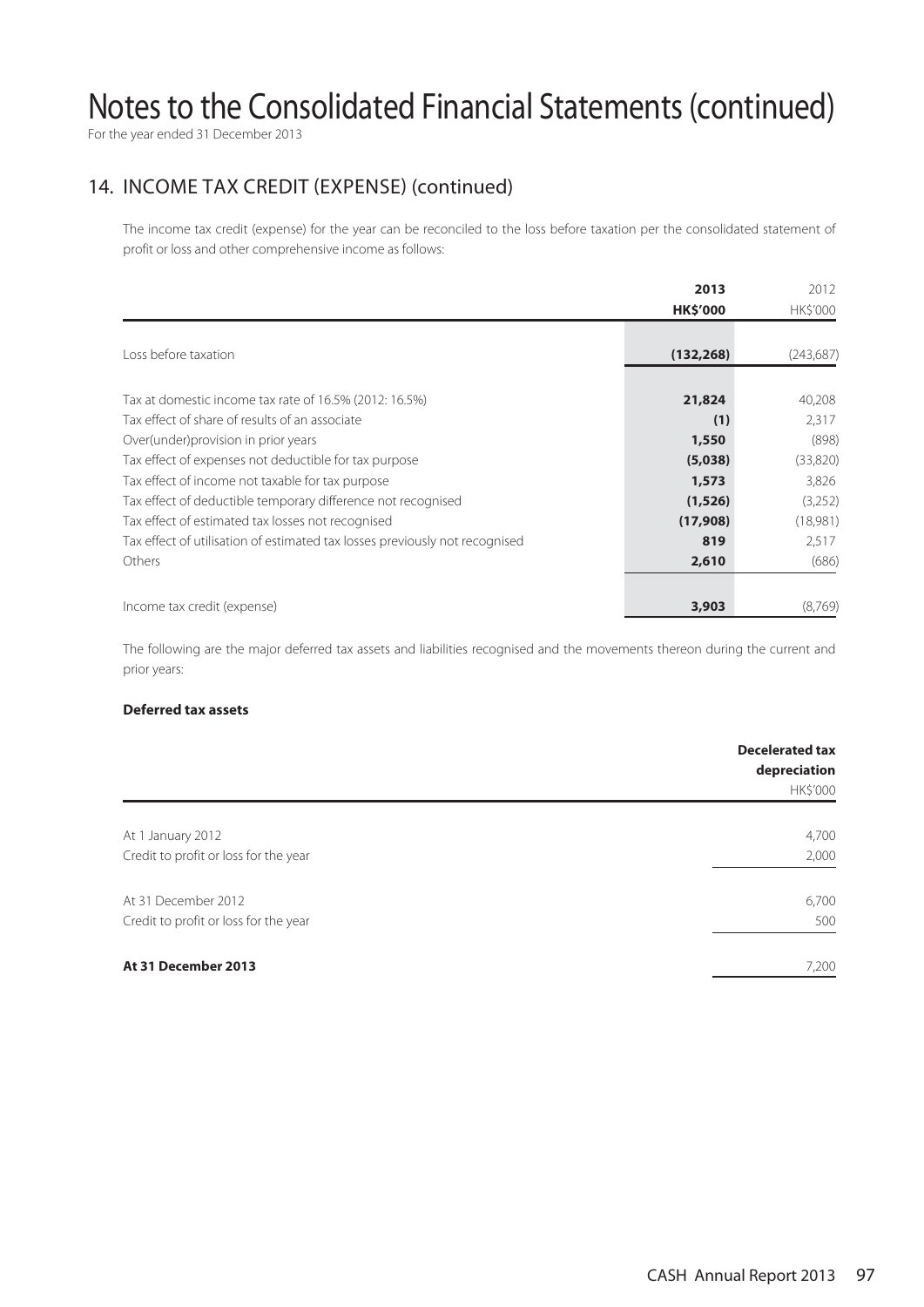For the year ended 31 December 2013

## 14. INCOME TAX CREDIT (EXPENSE) (continued)

### **Deferred tax liabilities**

|                                                | <b>Revaluation</b> |                 | <b>Fair value</b><br>adjustment<br>on intangible<br>assets under |              |
|------------------------------------------------|--------------------|-----------------|------------------------------------------------------------------|--------------|
|                                                | of investment      | Interest in     | <b>business</b>                                                  |              |
|                                                | properties         | an associate    | combination                                                      | <b>Total</b> |
|                                                | HK\$'000           | <b>HK\$'000</b> | HK\$'000                                                         | HK\$'000     |
|                                                |                    |                 |                                                                  |              |
| At 1 January 2012                              | (5,821)            |                 | (12, 564)                                                        | (18, 385)    |
| Credit (charge) to profit or loss for the year | 2,700              | (1,404)         | 952                                                              | 2,248        |
| At 31 December 2012                            | (3, 121)           | (1,404)         | (11,612)                                                         | (16, 137)    |
| Credit to profit or loss for the year          | 1,552              | 1,404           | 4,963                                                            | 7,919        |
| At 31 December 2013                            | (1, 569)           |                 | (6,649)                                                          | (8,218)      |

As at 31 December 2013, the Group has deductible temporary differences and estimated unused tax losses of approximately HK\$48,529,000 and HK\$826,963,000 (2012: HK\$39,235,000 and HK\$723,393,000) available for offset against future profits. No deferred tax asset has been recognised as at 31 December 2013 and 2012 in respect of these deductible temporary differences and estimated unused tax losses as it is not probable that taxable profits will be available against which the deductible temporary differences can be utilised, and it is also uncertain whether sufficient future taxable profits will be available in future to offset the amount.

For certain subsidiaries operating in the PRC, unrecognised tax losses of HK\$263,844,000 (2012: HK\$227,670,000) will expire in various dates up to 2017 (2012: 2016). The remaining unrecognised tax losses can be carried forward indefinitely.

## 15. LOSS FOR THE YEAR

|                                                                                   | 2013<br><b>HK\$'000</b> | 2012<br><b>HKS'000</b> |
|-----------------------------------------------------------------------------------|-------------------------|------------------------|
| Loss for the year has been arrived at after charging:                             |                         |                        |
| Auditor's remuneration                                                            | 3,750                   | 3,500                  |
| Operating lease rentals in respect of land and buildings                          | 208,416                 | 226,753                |
| Handling expenses for securities dealing                                          | 19,061                  | 24,388                 |
| Advertising and promotion expenses                                                | 34,712                  | 37,429                 |
| Other selling and distribution expenses                                           | 39,736                  | 37,211                 |
| Cost of inventories in retailing business                                         | 650,905                 | 647,983                |
| Cost of inventories and services for online game business                         | 1,345                   | 5,548                  |
| Write-down on inventories (included in cost of inventories in retailing business) | 4,548                   | 5,348                  |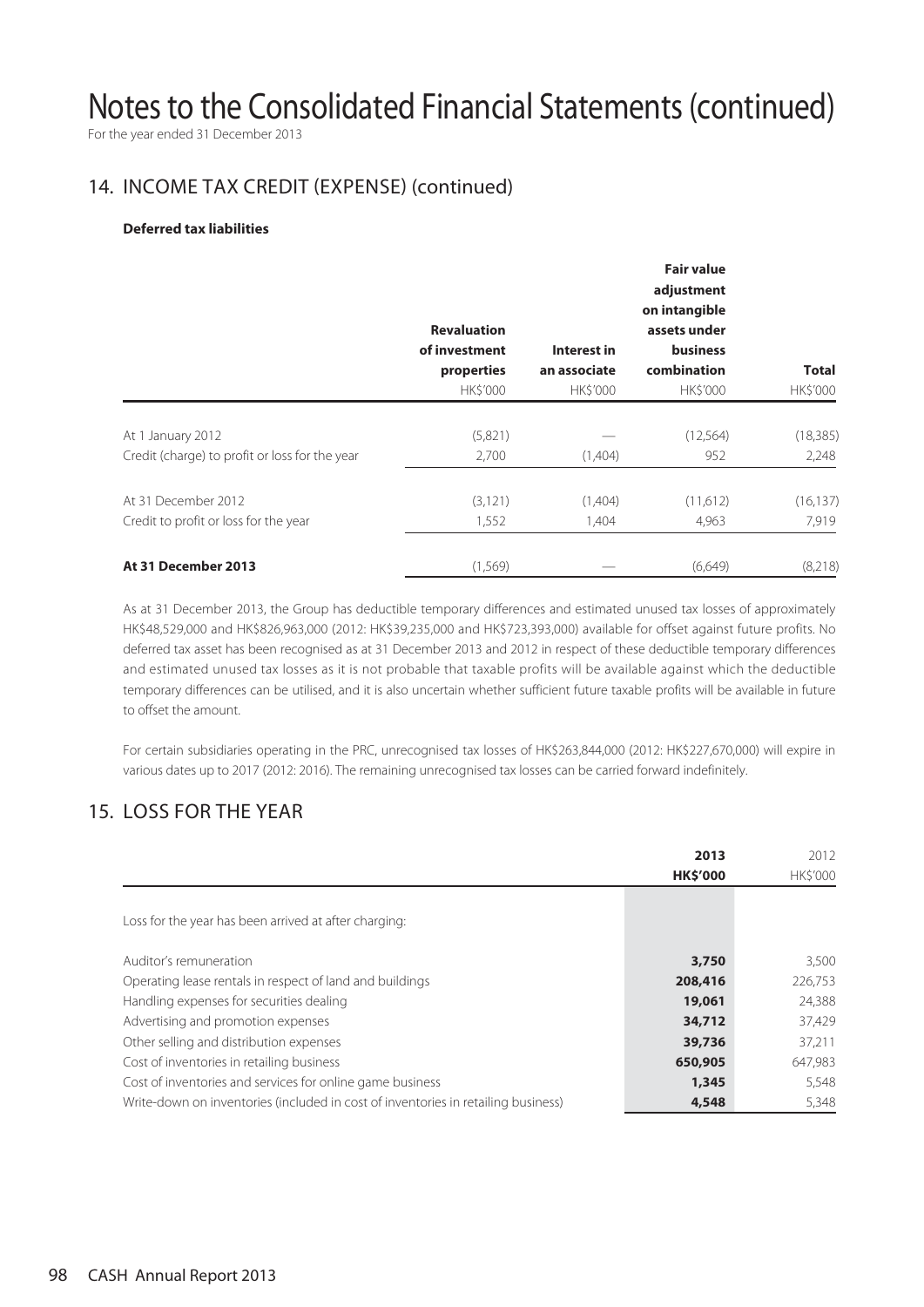For the year ended 31 December 2013

## 16. LOSS PER SHARE

The calculation of the basic and diluted loss per share attributable to the owners of the Company is based on the following data:

|                                                                                                                              | 2013<br><b>HK\$'000</b> | 2012<br>HK\$'000           |
|------------------------------------------------------------------------------------------------------------------------------|-------------------------|----------------------------|
| Loss for the purpose of basic and diluted loss per share                                                                     | (87, 835)               | (228, 552)                 |
|                                                                                                                              | 2013<br>'000            | 2012<br>'000<br>(restated) |
| <b>Number of shares</b><br>Weighted average number of ordinary shares for the purpose of basic and<br>diluted loss per share | 492,281                 | 415,611                    |

The weighted average number of ordinary shares for the purpose of basic and diluted loss per share for the years ended 31 December 2013 and 2012 has been adjusted to reflect the impact of the bonus element of rights issue on 13 June 2013 and the impact of share consolidation during the year ended 31 December 2012.

The incremental shares from assumed exercise of share options are excluded in calculating the diluted loss per share because they are antidilutive in calculating the diluted loss per share.

## 17. DIVIDENDS

No dividend was paid or proposed during 2013 and 2012, nor has any dividend been proposed since the end of the reporting period.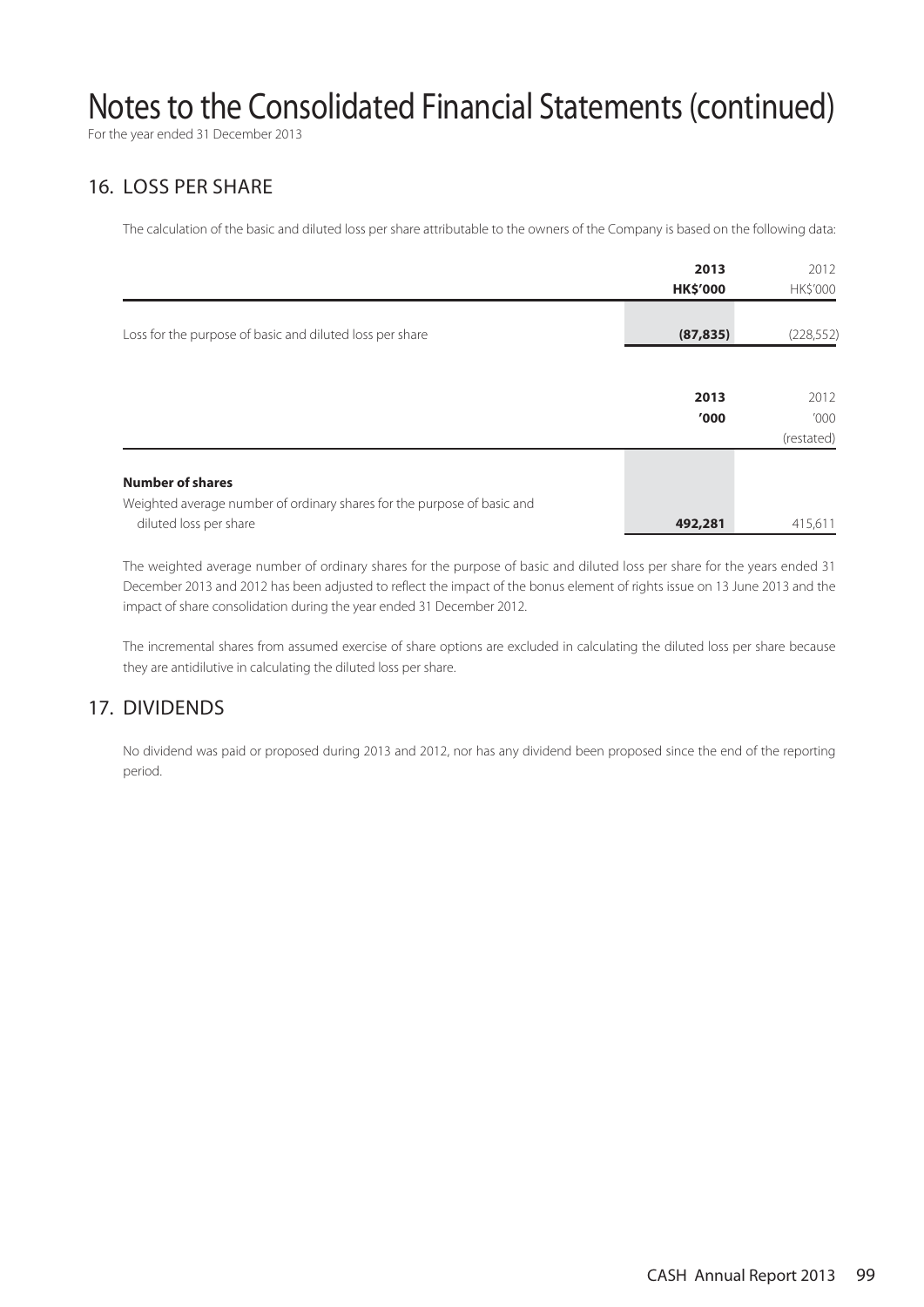For the year ended 31 December 2013

## 18. PROPERTY AND EQUIPMENT

|                                                          |              | Furniture, |          |              |              |  |
|----------------------------------------------------------|--------------|------------|----------|--------------|--------------|--|
|                                                          | Leasehold    |            |          | fixtures and | <b>Motor</b> |  |
|                                                          | improvements | equipment  | vehicles | <b>Total</b> |              |  |
|                                                          | HK\$'000     | HK\$'000   | HK\$'000 | HK\$'000     |              |  |
| <b>COST</b>                                              |              |            |          |              |              |  |
| At 1 January 2012                                        | 159,581      | 147,294    | 4,190    | 311,065      |              |  |
| Additions                                                | 18,458       | 11,018     |          | 29,476       |              |  |
| Disposals                                                | (11, 122)    | (12, 632)  |          | (23, 754)    |              |  |
| Exchange adjustments                                     | 223          | 853        | 9        | 1,085        |              |  |
| At 31 December 2012                                      | 167,140      | 146,533    | 4,199    | 317,872      |              |  |
| Additions                                                | 15,684       | 11,755     |          | 27,439       |              |  |
| Disposals/written off                                    | (66,600)     | (53, 362)  |          | (119,962)    |              |  |
| Exchange adjustments                                     | 1,019        | 1,053      | 49       | 2,121        |              |  |
| At 31 December 2013                                      | 117,243      | 105,979    | 4,248    | 227,470      |              |  |
| <b>ACCUMULATED DEPRECIATION AND</b><br><b>IMPAIRMENT</b> |              |            |          |              |              |  |
| At 1 January 2012                                        | 89,756       | 94,992     | 1,728    | 186,476      |              |  |
| Provided for the year                                    | 40,977       | 22,730     | 700      | 64,407       |              |  |
| Eliminated on disposals                                  | (11, 122)    | (11, 545)  |          | (22, 667)    |              |  |
| Impairment loss recognised in profit or loss             | 4,343        | 321        |          | 4,664        |              |  |
| Exchange adjustments                                     | 85           | 602        | 8        | 695          |              |  |
| At 31 December 2012                                      | 124,039      | 107,100    | 2,436    | 233,575      |              |  |
| Provided for the year                                    | 26,811       | 16,454     | 607      | 43,872       |              |  |
| Eliminated on disposals/written off                      | (63, 787)    | (48,902)   |          | (112, 689)   |              |  |
| Exchange adjustments                                     | 891          | 1,170      | 51       | 2,112        |              |  |
| At 31 December 2013                                      | 87,954       | 75,822     | 3,094    | 166,870      |              |  |
| <b>CARRYING AMOUNTS</b>                                  |              |            |          |              |              |  |
| At 31 December 2013                                      | 29,289       | 30,157     | 1,154    | 60,600       |              |  |
| At 31 December 2012                                      | 43,101       | 39,433     | 1,763    | 84,297       |              |  |

The above property and equipment are depreciated on a straight-line basis at the following rates per annum:

| Leasehold improvements            | The shorter of the lease terms and 5 years |
|-----------------------------------|--------------------------------------------|
| Furniture, fixtures and equipment | 3 to 7 years                               |
| Motor vehicles                    | 3 to 5 years                               |

During the year ended 31 December 2013, the Group disposed/wrote off the leasehold improvements and furniture and fixtures with carrying amount of HK\$7,123,000 (2012: HK\$5,279,000) related to the closure of offices and a retail shop in PRC.

The carrying amounts of motor vehicles of includes amounts of approximately HK\$826,000 (2012: HK\$1,763,000) in respect of assets held under finance leases.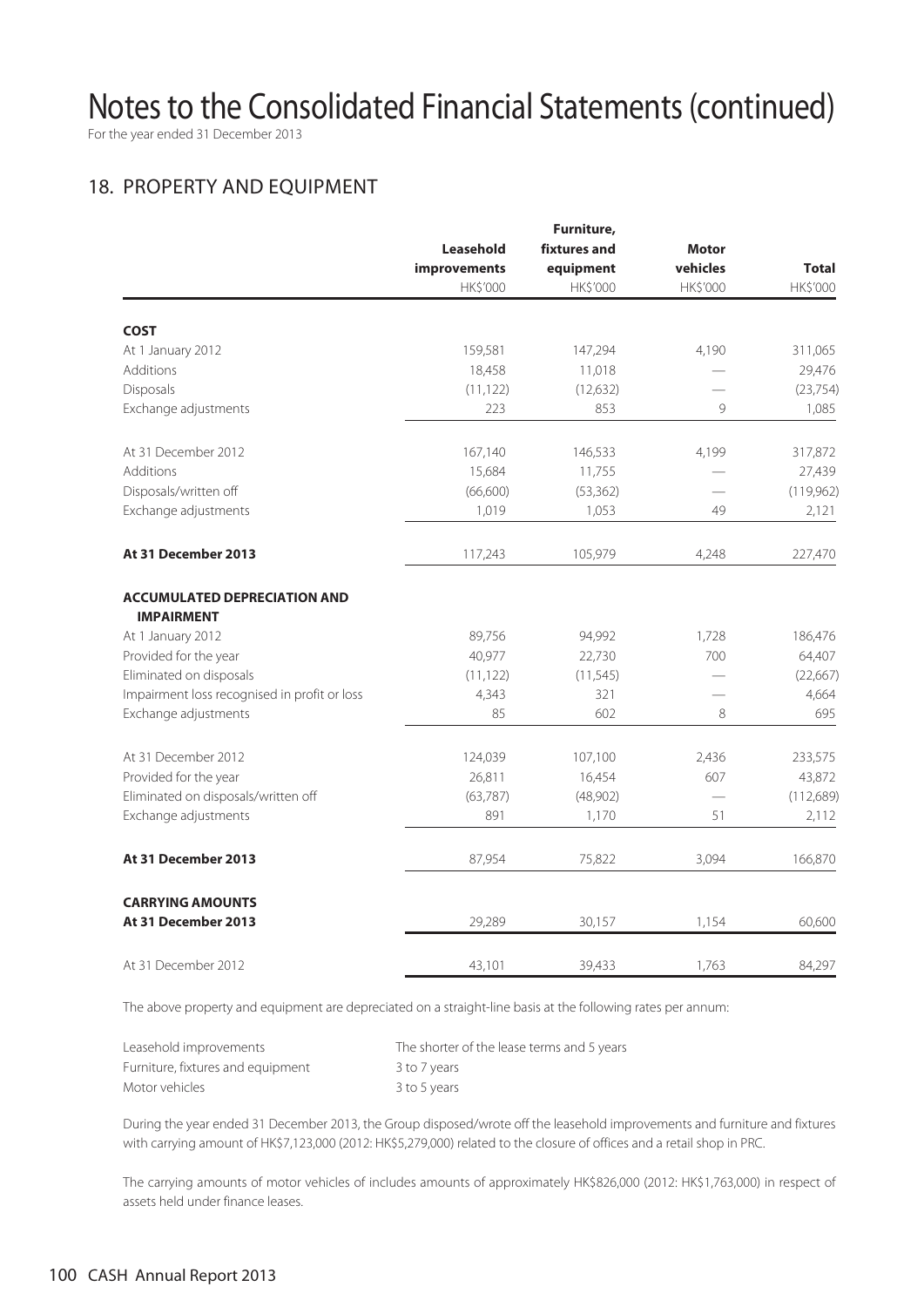For the year ended 31 December 2013

## 19. INVESTMENT PROPERTIES

|                                                     | HK\$'000  |
|-----------------------------------------------------|-----------|
|                                                     |           |
| <b>FAIR VALUE</b>                                   |           |
| At 1 January 2012                                   | 185,484   |
| Decrease in fair value recognised in profit or loss | (17,068)  |
| Disposals                                           | (34, 139) |
| Reclassified as assets held for sale (Note 40)      | (66,000)  |
| Exchange adjustments                                | 555       |
| At 31 December 2012                                 | 68,832    |
| Decrease in fair value recognised in profit or loss | (5,083)   |
| Disposals                                           | (7,986)   |
| Exchange adjustments                                | 1,349     |
| At 31 December 2013                                 | 57,112    |
|                                                     |           |

Unrealised loss on property revaluation included in fair value change in investment properties during the year ended 31 December 2013 (5,369)

The Group's property interests held under operating leases to earn rentals or for capital appreciation purpose are measured using the fair value model and is classified and accounted for as investment properties.

The investment properties are not held within a business model whose objective is to consume substantially all of the economic benefits embedded in the investment properties over time and therefore the presumption to be recovered through sale is not rebutted.

The fair value of the Group's investment properties as at 31 December 2013 and 2012 was arrived at on the basis of a valuation carried out on that date by Peak Vision Appraisals Limited, independent qualified professional valuers not connected with the Group.

In estimating the fair value of investment properties, the highest and best use of the properties is their current use.

The Group uses market-observable data to the extent it is available. The Group engages third party qualified valuers to perform the valuation. Management works closely with the qualified external valuers to establish the appropriate valuation techniques and inputs to the model. The Chief Financial Officer reports the management's findings to the Board of Directors of the Company every half year to explain the cause of fluctuations in the fair value of the investment properties.

The fair value of properties situated in the PRC classified as Level 3 fair value hierarchy was determined based on the direct comparison approach assuming sale of property interest in its existing state with the benefit of vacant procession and by making reference to recent comparable sales evidence as available in the relevant market. There was no change on valuation technique used from the prior year.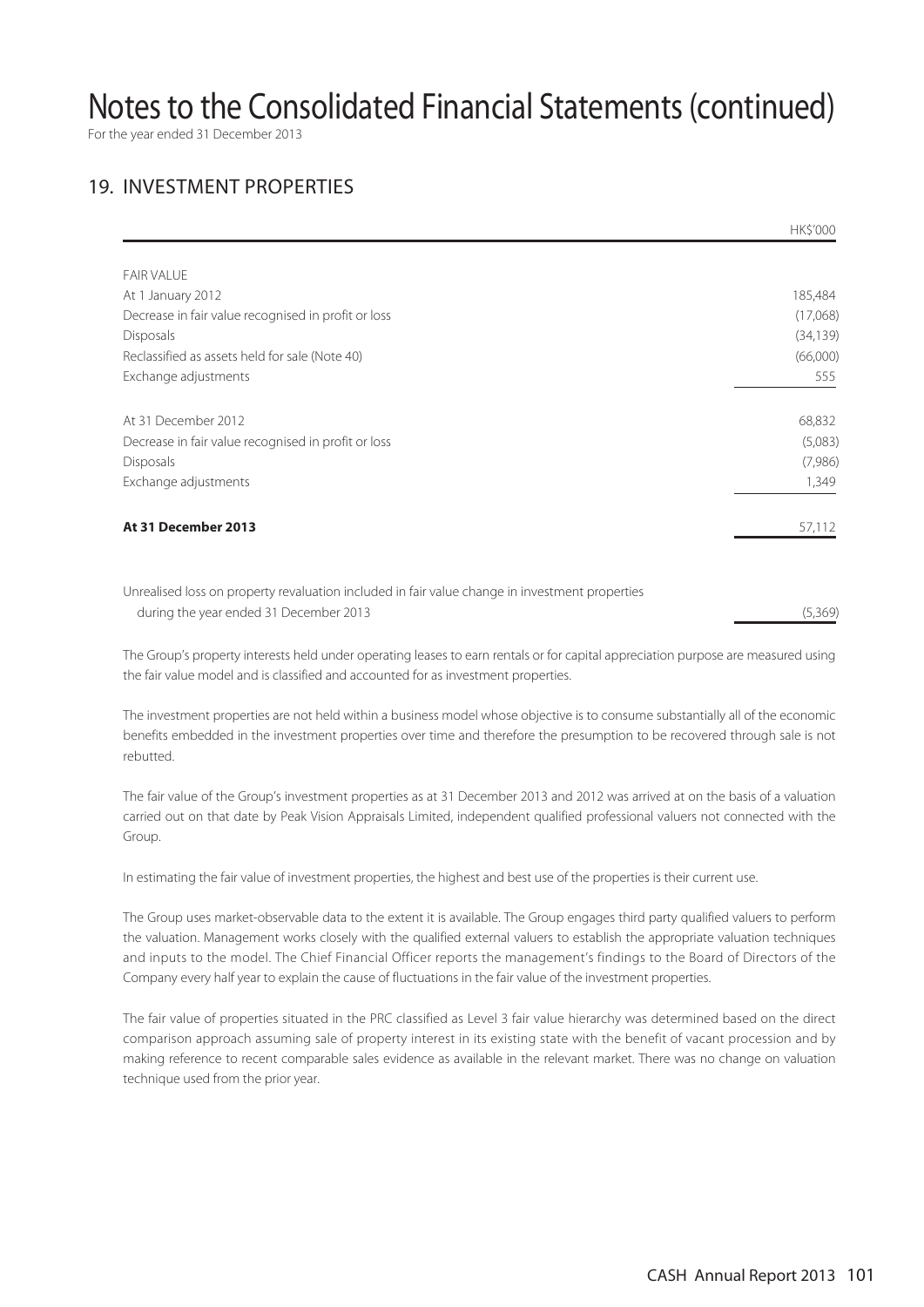For the year ended 31 December 2013

## 19. INVESTMENT PROPERTIES (continued)

The following table shows the information about how the fair values of these investment properties are determined (in particular, the valuation techniques and input used) as well as the fair value hierarchy into which the fair value measurements and categorised (Levels 1 to 3) based on degree to which the inputs to the fair value measurements is observable.

| Investment<br>properties held | <b>Fair value</b><br>hierarchy | <b>Valuation</b><br>techniques                                                                                                                                                                                                                                   | <b>Unobservable</b><br>inputs                                                                                                                             | <b>Relationship of</b><br>unobservable<br>inputs to fair value                                                                                            |
|-------------------------------|--------------------------------|------------------------------------------------------------------------------------------------------------------------------------------------------------------------------------------------------------------------------------------------------------------|-----------------------------------------------------------------------------------------------------------------------------------------------------------|-----------------------------------------------------------------------------------------------------------------------------------------------------------|
| As at 31 December 2013        |                                |                                                                                                                                                                                                                                                                  |                                                                                                                                                           |                                                                                                                                                           |
| Properties in the PRC         | Level 3                        | Direct comparison<br>method based on<br>market observable<br>transactions of same<br>buildings and adjust to<br>reflect the conditions<br>and locations of the<br>subject properties<br>The key inputs are:<br>Level adjustment<br>(1)<br>View adjustment<br>(2) | Level adjustment<br>on individual<br>floors of property<br>View adjustments<br>on the site view<br>of the property<br>concluding with<br>adjustment of 3% | The higher level,<br>the higher the<br>fair value<br>concluding with<br>a proportion of<br>0.5% to 3%<br>The better view,<br>the higher the<br>fair value |

There were no transfers into or out of Level 3 during the both years.

The carrying value of investment properties shown above are situated on:

|                                        | 2013            | 2012     |
|----------------------------------------|-----------------|----------|
|                                        | <b>HK\$'000</b> | HK\$'000 |
|                                        |                 |          |
| Land in the PRC with medium-term lease | 36,322          | 41,354   |
| Land in the PRC with long-term lease   | 20,790          | 27,478   |
|                                        |                 |          |
| Total assets                           | 57,112          | 68,832   |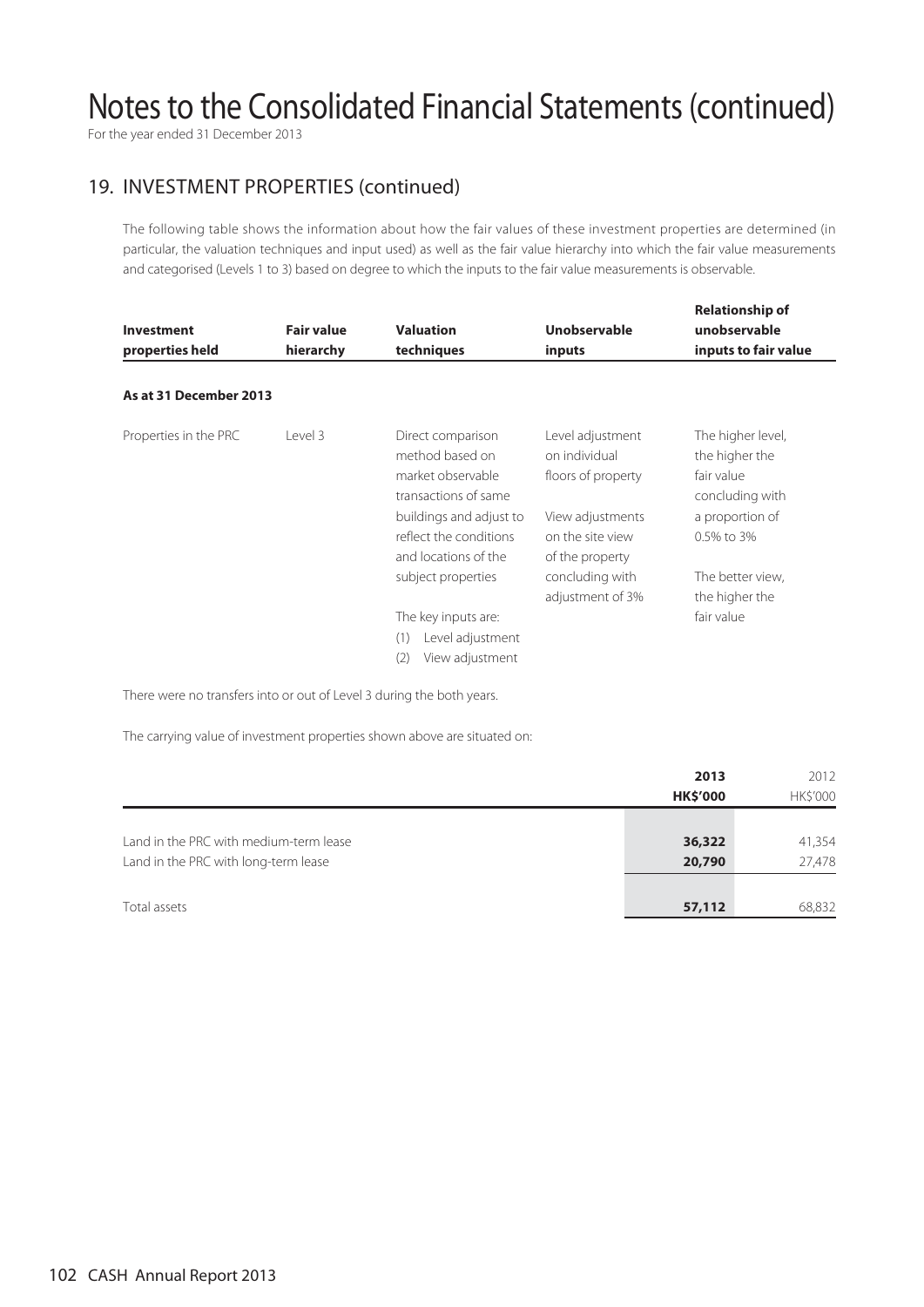For the year ended 31 December 2013

## 20. GOODWILL

|                                                          | HK\$'000 |
|----------------------------------------------------------|----------|
| <b>COST</b>                                              |          |
| At 1 January 2012, 31 December 2012 and 31 December 2013 | 261,707  |
| <b>IMPAIRMENT</b>                                        |          |
| At 1 January 2012                                        | 115,636  |
| Impairment loss recognised                               | 83,361   |
| At 31 December 2012 and 31 December 2013                 | 198,997  |
| <b>CARRYING AMOUNTS</b><br>At 31 December 2013           | 62,710   |
| At 31 December 2012                                      | 62,710   |

The carrying amounts of goodwill allocated to the CGUs are as follows:

|                                 | 2013<br><b>HK\$'000</b> | 2012<br>HK\$'000 |
|---------------------------------|-------------------------|------------------|
| Financial services<br>Retailing | 23,267<br>39,443        | 23,267<br>39,443 |
|                                 | 62,710                  | 62,710           |

Particulars regarding impairment testing on goodwill as at 31 December 2013 and 2012 and impairment loss recognised in respect of goodwill of HK\$83,361,000 during the year ended 31 December 2012 are disclosed in note 22.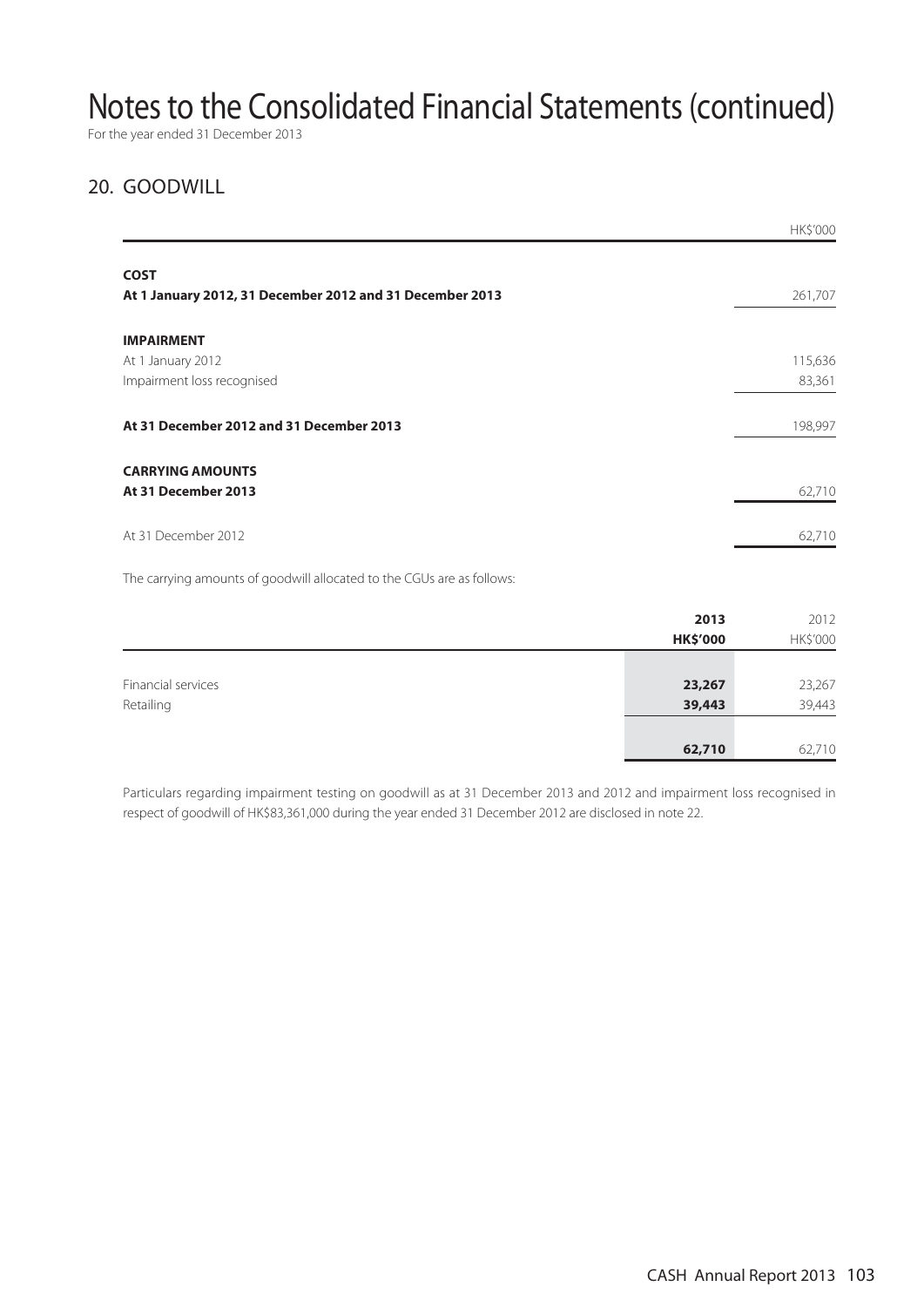For the year ended 31 December 2013

## 21. INTANGIBLE ASSETS

|                                                          |                |                          |           | Online<br>game                    | <b>Online</b>            |                          |                          |              |  |
|----------------------------------------------------------|----------------|--------------------------|-----------|-----------------------------------|--------------------------|--------------------------|--------------------------|--------------|--|
|                                                          | <b>Trading</b> | Club                     | related   | game                              | <b>Domain</b><br>name    |                          |                          |              |  |
|                                                          | rights         | membership               | property  | intellectual development<br>costs |                          | <b>Trademarks</b>        | Gaming<br>licences       | <b>Total</b> |  |
|                                                          | HK\$'000       | HK\$'000                 | HK\$'000  | HK\$'000                          | HK\$'000                 | HK\$'000                 | HK\$'000                 | HK\$'000     |  |
|                                                          | (Note(c))      |                          | (Note(d)) |                                   | (Note (a))               | (Note(b))                | (Note (e))               | (Note (f))   |  |
| <b>COST</b>                                              |                |                          |           |                                   |                          |                          |                          |              |  |
| At 1 January 2012                                        | 9,392          | 660                      | 16,390    | 57,271                            | 5,460                    | 38,000                   | 40,295                   | 167,468      |  |
| Addition                                                 |                | $\overline{\phantom{0}}$ |           | 6,000                             | $\overline{\phantom{0}}$ |                          | $\overline{\phantom{0}}$ | 6,000        |  |
|                                                          |                |                          |           |                                   |                          |                          |                          |              |  |
| At 31 December 2012                                      | 9,392          | 660                      | 16,390    | 63,271                            | 5,460                    | 38,000                   | 40,295                   | 173,468      |  |
| Written off                                              |                | $\overline{\phantom{0}}$ | (16, 390) |                                   |                          |                          |                          | (16, 390)    |  |
| At 31 December 2013                                      | 9,392          | 660                      |           | 63,271                            | 5,460                    | 38,000                   | 40,295                   | 157,078      |  |
| <b>AMORTISATION AND</b><br><b>ACCUMULATED IMPAIRMENT</b> |                |                          |           |                                   |                          |                          |                          |              |  |
| At 1 January 2012                                        |                |                          | 16,390    | 5,593                             |                          |                          | 4,457                    | 26,440       |  |
| Charge for the year                                      |                |                          |           | 20,671                            |                          |                          | 5,757                    | 26,428       |  |
| Impairment loss recognised                               |                |                          |           |                                   |                          |                          |                          |              |  |
| for the year                                             |                |                          |           | 24,000                            |                          |                          |                          | 24,000       |  |
| At 31 December 2012                                      |                |                          | 16,390    | 50,264                            |                          | $\overline{\phantom{0}}$ | 10,214                   | 76,868       |  |
| Charge for the year                                      |                |                          |           |                                   |                          |                          | 5,757                    | 5,757        |  |
| Impairment loss recognised                               |                |                          |           |                                   |                          |                          |                          |              |  |
| for the year                                             | 300            |                          |           | 13,007                            |                          | $\overline{\phantom{0}}$ | 24,324                   | 37,631       |  |
| Written off                                              |                |                          | (16, 390) |                                   | $\overline{\phantom{0}}$ | $\overline{\phantom{0}}$ | $\overline{\phantom{0}}$ | (16, 390)    |  |
| At 31 December 2013                                      | 300            |                          |           | 63,271                            |                          |                          | 40,295                   | 103,866      |  |
| <b>NET BOOK VALUES</b><br>At 31 December 2013            | 9,092          | 660                      |           |                                   | 5,460                    | 38,000                   |                          | 53,212       |  |
| At 31 December 2012                                      | 9,392          | 660                      |           | 13,007                            | 5,460                    | 38,000                   | 30,081                   | 96,600       |  |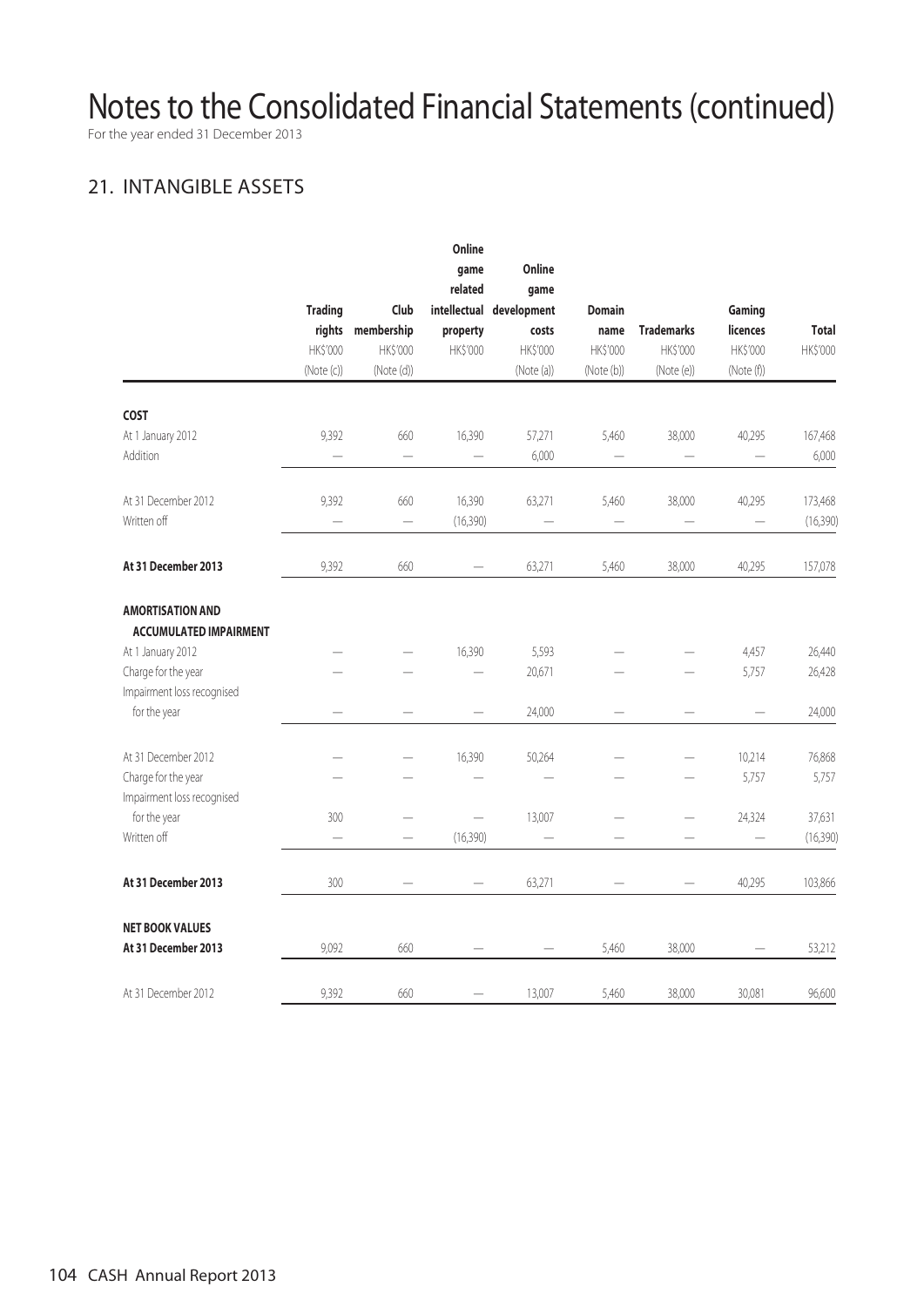For the year ended 31 December 2013

## 21. INTANGIBLE ASSETS (continued)

Notes:

- (a) Intangible asset of online game development costs represented internally generated online game development costs. This intangible asset has definite useful life and is amortised on a straight-line basis over the estimated useful life. During the year ended 31 December 2012, one online game launched to the public and its development costs started to amortise for one year amounting to HK\$20,671,000. The remaining online game with development costs of HK\$13,007,000 (2012: HK\$13,007,000) are not ready for use. The online game development costs are subject to impairment assessment during the years ended 31 December 2013 and 2012. During the year ended 31 December 2013, the financial performance and actual net cash flows generating from the online games continue to decline. In view of this, management further adjusted downward the estimated cash flows of the online game services by reference to current year actual results. The re-estimation of the recoverable amount of the online game development costs is estimated to be less than the carrying amounts (before impairment) and impairment losses of HK\$13,007,000 in respect of online game development costs are recognised to profit or loss during the year ended 31 December 2013. Particulars regarding impairment testing on online game development costs as a CGU in 2012 are disclosed in note 22.
- (b) As at 31 December 2013, intangible assets with carrying amounts of HK\$5,460,000 (2012: HK\$5,460,000) represent domain name. It represents the legal and beneficial ownership of domain name "www.shanghai.com" and has indefinite useful life. The domain name is considered by management of the Group as having an indefinite useful life because it is expected to be used indefinitely. The domain name will not be amortised until its useful life is determined to be finite, instead it will be tested for impairment annually and whenever there is an indication that it may be impaired.

 For the purpose of impairment testing on domain name during the years ended 31 December 2013 and 2012, the recoverable amount has been determined based on fair value less costs of disposal. The fair value less costs of disposal is arrived at by market approach, with reference to the desirability of the domain name through recent sales or offering of similar domain name currently on the market in order to arrive at an indication of the most probable selling price for the domain name. The fair value less costs of disposal at 31 December 2013 and 2012 was supported by a valuation carried out at that day by Peak Vision Appraisals Limited, an independent qualified professional valuer not connected with the Group.

- (c) At 31 December 2013, intangible assets amounting to HK\$9,092,000 (2012: HK\$9,092,000) represent trading rights that confer eligibility of the Group to trade on the Stock Exchange and the Hong Kong Futures Exchange. Intangible assets amounting to HK\$300,000 represent trading right that confer the eligibility of the Group to trade on the Hong Kong Mercantile Exchange Limited ("HKME") as at 31 December 2012. The trading rights have no foreseeable limit to the period over which the Group can use to generate net cash flows. As a result, the trading rights is considered by the management of the Group as having an indefinite useful life because it is expected to contribute to net cash inflows indefinitely. The trading right will not be amortised until its useful life is determined to be finite. Instead it will be tested for impairment annually and whenever there is an indication that it may be impaired. During the year ended 31 December 2013, HKME voluntarily surrendered its authorisation to provide automated trading services, management of the Group determined that the trading right no longer exists, full impairment was provided. Particulars regarding impairment testing of the remaining balance are disclosed in note 22.
- (d) At 31 December 2013, intangible assets amounting to HK\$660,000 (2012: HK\$660,000) represent club memberships. For the purpose of impairment testing on club memberships, the recoverable amount has been determined based on fair value less costs of disposal. The fair value is determined based on the second-hand market price. During the years ended 31 December 2013 and 2012, management of the Group determines that there was no impairment of the club memberships since the recoverable amount of the club memberships exceeds its carrying amount.
- (e) At 31 December 2013, trademark amounting to HK\$38,000,000 (2012: HK\$38,000,000) represents the perpetual right for the use of the brand name 'Pricerite' in Hong Kong which takes the form of a sign, symbol, name, logo design or any combination thereof arising from acquisition of retail business. Various studies including product life cycle studies, market, competitive and environmental trends, and brand extension opportunities have been performed by management of the Group, which supports that the trademark has no foreseeable limit to the period over which the products are expected to generate net cash flows for the Group. As a result, the trademark is considered by the management of the Group as having an indefinite useful life because it is expected to contribute to net cash inflows indefinitely. The trademark will not be amortised until its useful life is determined to be finite. Instead it will be tested for impairment annually and whenever there is an indication that it may be impaired. Particulars regarding impairment testing on trademark are disclosed in note 22.
- (f) This intangible asset has definite useful life and is amortised on a straight-line basis over 7 years. The recoverable amount has been determined based on value in use calculation. That calculation uses cash flow projections based on financial budgets approved by management covering 5-years period and discount rate of 21% (2012: 20.8%). The cash flow beyond the 5-years period are extrapolated using steady percentage growth rate of 0% (2012: 3%). During the year ended 31 December 2013, the Group fails to launch any mobile games deriving from the gaming licenses and management decided to suspend the development in mobile game business. In view of this, the Group recognised an impairment of HK\$24,324,000 on the gaming licenses during the year ended 31 December 2013.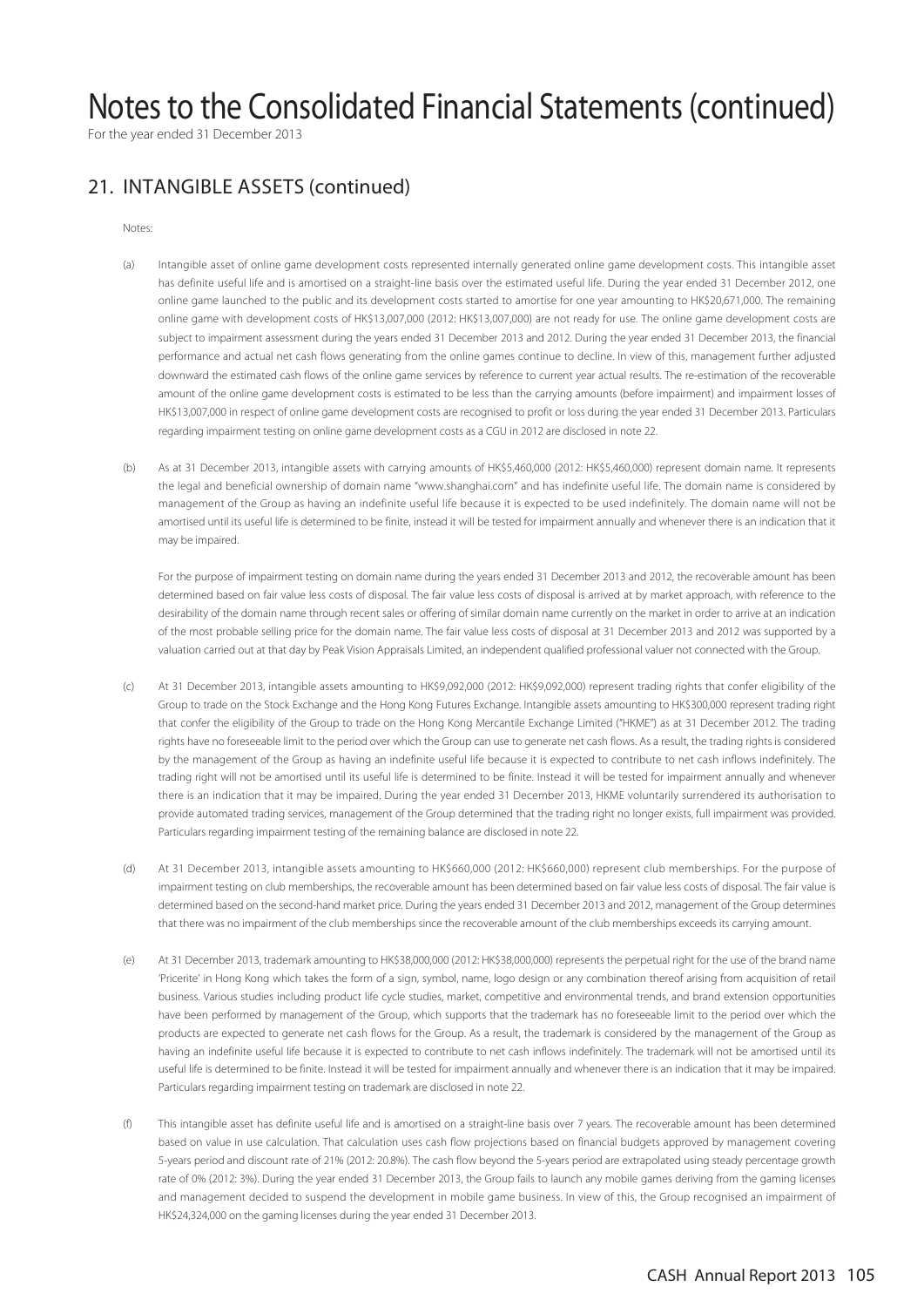For the year ended 31 December 2013

## 22. IMPAIRMENT ASSESSMENT ON GOODWILL AND INTANGIBLE ASSETS

For the purpose of impairment testing, goodwill, trading rights, trademarks, online game development costs and gaming licences set out in notes 20 and 21 have been allocated to the following CGUs respectively. The carrying amount of goodwill, trading rights, trademarks, online game development costs and gaming licences as at 31 December 2013 and 2012 allocated to these units are as follows:

|                      |                 |                |                       |                               |                   |          |                   | Online game |
|----------------------|-----------------|----------------|-----------------------|-------------------------------|-------------------|----------|-------------------|-------------|
|                      | Goodwill        |                | <b>Trading rights</b> |                               | <b>Trademarks</b> |          | development costs |             |
|                      | 2013            | 2012           | 2013                  | 2012                          | 2013              | 2012     | 2013              | 2012        |
|                      | <b>HK\$'000</b> | <b>HKS'000</b> | <b>HK\$'000</b>       | HK\$'000                      | <b>HK\$'000</b>   | HK\$'000 | <b>HK\$'000</b>   | HK\$'000    |
|                      |                 |                |                       |                               |                   |          |                   |             |
| Financial services   | 23,267          | 23,267         | 9,092                 | 9,392                         |                   |          |                   |             |
| Retailing            | 39,443          | 39,443         |                       | $\overbrace{\phantom{aaaaa}}$ | 38,000            | 38,000   |                   |             |
| Online game services |                 |                |                       | _                             |                   |          |                   | 13,007      |
| Mobile game services |                 |                |                       | _                             |                   |          |                   |             |
|                      |                 |                |                       |                               |                   |          |                   |             |
|                      | 62,710          | 62,710         | 9,092                 | 9,392                         | 38,000            | 38,000   |                   | 13,007      |

#### **Financial services CGU**

Goodwill of HK\$23,267,000 (2012: HK\$23,267,000) and trading rights of HK\$9,092,000 (2012: HK\$9,392,000) are allocated to CGU of broking of securities and corporate finance. The recoverable amounts of the CGU of broking of securities and corporate finance have been determined based on a value in use calculation. That calculation uses cash flow projections based on financial budgets approved by management covering a one-year period, and discount rate of 8% (2012: one-year period, and discount rate of 10%). The cash flows beyond the one-year period are extrapolated for two years using a zero growth rate. The zero growth rate is determined based on management's expectations for the market development and is not expected to exceed the average long-term growth rate for the relevant industry. No impairment on this CGU is made for both years as the recoverable amount exceeded the carrying amount. Management believes that any reasonably possible change in any of the assumptions would not cause the aggregate carrying amount of the above CGU to exceed the aggregate recoverable amount of the above CGU.

### **Retailing CGU**

Goodwill of HK\$39,443,000 (2012: HK\$39,443,000) and trademark of HK\$38,000,000 (2012: HK\$38,000,000) are allocated to CGU of retailing business in Hong Kong. The recoverable amount of the CGU of retailing business has been determined based on a value in use calculation. That calculation uses cash flow projections based on financial budgets approved by management covering a five-year period having an annual growth rate of 3% and discount rate of 19.6% (2012: five-year period, annual growth rate of 3% and discount rate of 19.6%) and projection of terminal value using the perpetuity method at a growth rate of 3% (2012: 3%). A key assumption for the value in use calculation is the budgeted growth rate, which is determined based on past performance and management's expectations for the market development in Hong Kong. No impairment on this CGU is made for both years as the recoverable amount exceeded the carrying amount. Management believes that any reasonably possible change in any of the assumptions would not cause the aggregate carrying amount of the above CGU to exceed the aggregate recoverable amount of the above CGU.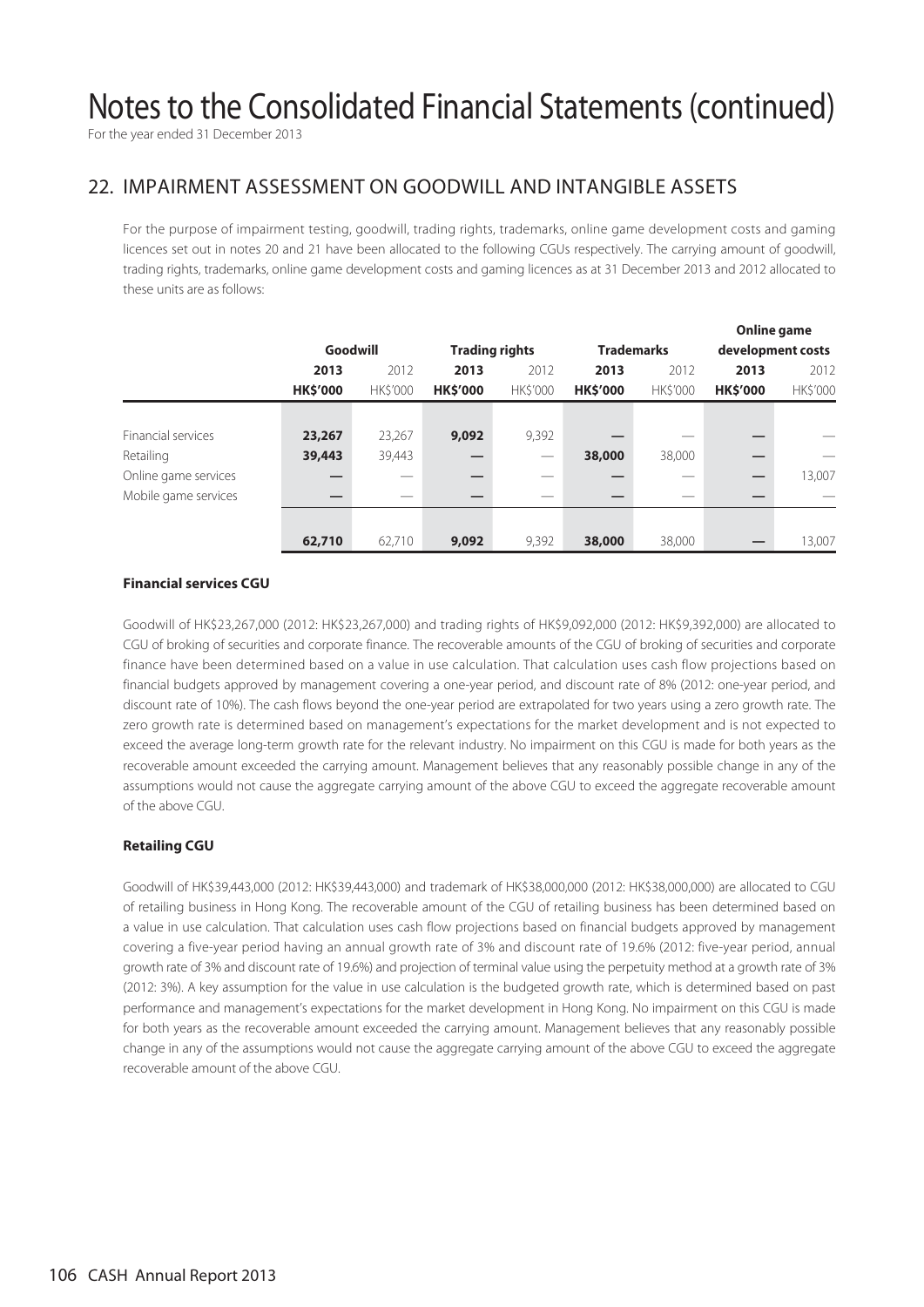For the year ended 31 December 2013

### 22. IMPAIRMENT ASSESSMENT ON GOODWILL AND INTANGIBLE ASSETS (continued)

#### **Online game services CGU**

Online game development costs with carrying amount (before impairment) of HK\$13,007,000 (2012: HK\$37,007,000) as at 31 December 2013 and goodwill with carrying amount (before impairment) of HK\$83,361,000 as at 31 December 2012 have been allocated to the CGU of online game service.

The recoverable amount of the CGU of online game services has been determined at the higher of fair value less cost to sell and value in use calculation. The value in use calculation uses cash flow projections based on financial budgets approved by management covering a 5-years period and discount rate of 21% (2012: 21%). The cash flows beyond the 5-years period are extrapolated using a growth rate of nil (2012: nil). Other key assumptions for the value in use calculations relate to the estimation of cash inflows/outflows which include budgeted active concurrence user, peak concurrence user and payment subscribers.

During the year ended 31 December 2012, the financial performance and actual net cash flows generating from the new launched online game are significantly worse than previous budgeted. Moreover, management considered that the online game market was declining during the year ended 31 December 2012 as a result of the change in the customers' spending pattern between the online game and smartphone mobile games. In view of this, management adjusted downward the estimated cash flows of the CGU, taking into account the actual performance of the newly launched game during the year ended 31 December 2012, the pilot run results as well as the estimated future revenue of another new online game during the year ended 31 December 2012. The re-estimation of the recoverable amount of the CGU is estimated to be less than the carrying amounts of goodwill and online game development costs and impairment losses of HK\$83,361,000 in respect of goodwill and HK\$24,000,000 in respect of development costs included in intangible assets are recognised to profit or loss during the year ended 31 December 2012.

During the year ended 31 December 2013, the financial performance and actual net cash flows generating from the online games continue to decline. In view of this, management further adjusted downward the estimated cash flows of the CGU by reference to current year actual results. The re-estimation of the recoverable amount of the CGU is estimated to be less than the carrying amounts (before impairment) of online game development costs and impairment losses of HK\$13,007,000 in respect of online game development costs are recognised to profit or loss during the year ended 31 December 2013.

There is no significant property and equipment allocated to online game services CGU.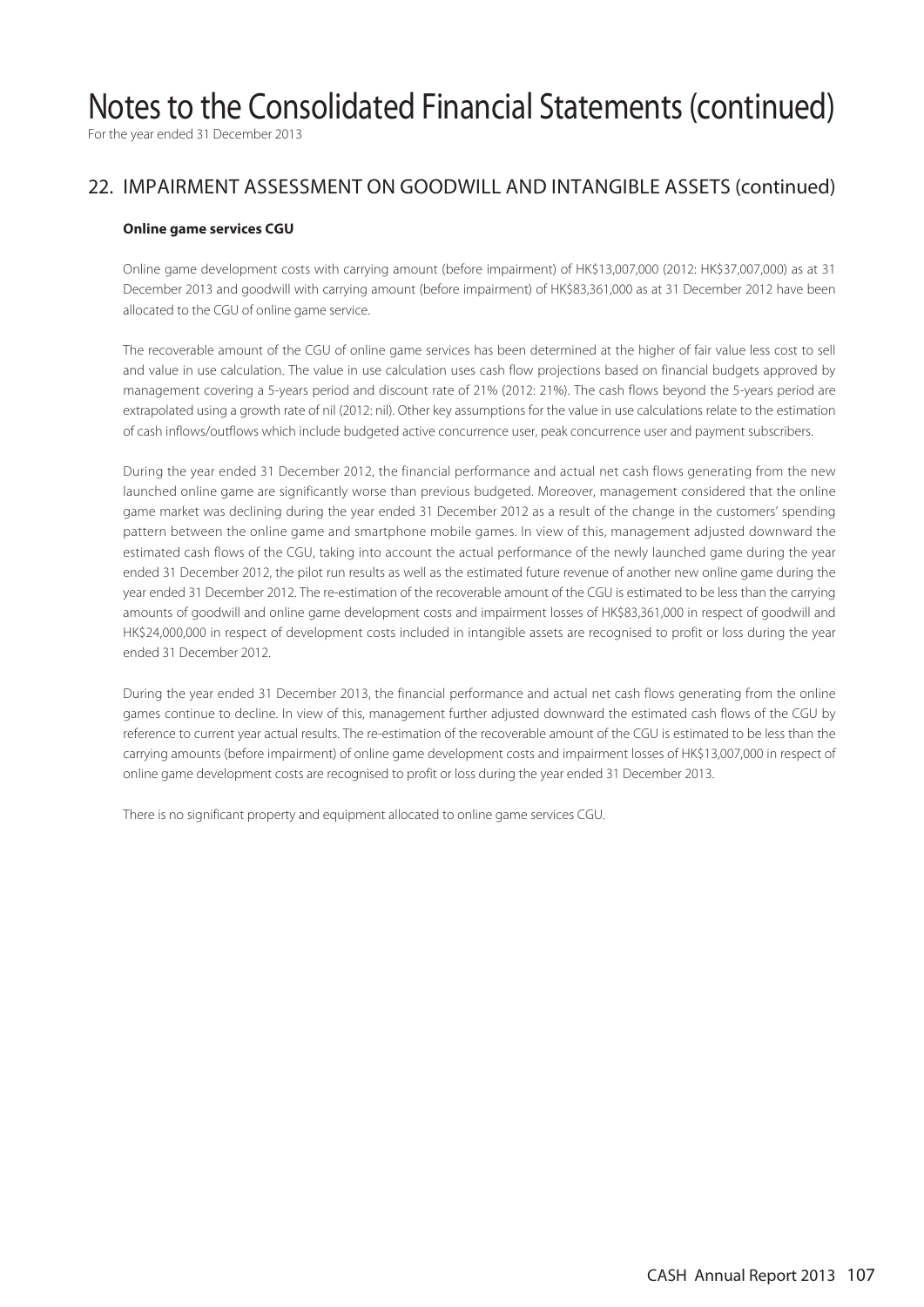For the year ended 31 December 2013

## 23. INTEREST IN AN ASSOCIATE AND LOAN TO AN ASSOCIATE

|                                                                  | 2013            | 2012     |
|------------------------------------------------------------------|-----------------|----------|
|                                                                  | <b>HK\$'000</b> | HK\$'000 |
|                                                                  |                 |          |
| Cost of investment in an associate;                              |                 |          |
| Unlisted shares                                                  | 67,833          | 67,833   |
| Share of post-acquisition profits and other comprehensive income | 90,321          | 85,106   |
|                                                                  |                 |          |
|                                                                  | 158,154         | 152,939  |
|                                                                  |                 |          |
| Loan to an associate (Note)                                      | 10,296          | 10,296   |

Note: Pursuant to the shareholder agreement entered into between a subsidiary of the Company, Marvel Champ Investments Limited, and other shareholders of the associate on 27 June 2007, the loan to an associate is unsecured, non-interest bearing and has no fixed repayment terms. As at 31 December 2013, the loan to an associate is reclassified from non-current assets to current assets because, in the opinion of the directors, the loan will be repaid to the Group upon completion of the disposal of a subsidiary held by the associate in 2014 (Note 46).

As at 31 December 2013 and 2012, the Group had interest in the following associate:

| <b>Name of entity</b> | Form of<br><b>business</b><br>structure | <b>Country of</b><br>incorporation/<br>date of<br>incorporation | Principal<br>place of<br>operation | <b>Class of</b><br>share held | <b>Proportion of</b><br>nominal value<br>of issued capital<br>held by the Group<br>% | Proportion<br>of voting<br>power held<br>% | <b>Principal activities</b>                                                                      |
|-----------------------|-----------------------------------------|-----------------------------------------------------------------|------------------------------------|-------------------------------|--------------------------------------------------------------------------------------|--------------------------------------------|--------------------------------------------------------------------------------------------------|
| China Able Limited    | Incorporated                            | <b>British Virgin</b><br>Islands ("BVI")<br>23 May 2007         | PRC                                | Ordinary                      | 33.33                                                                                | 33.33                                      | Investment holding<br>with its subsidiaries<br>invested in property<br>investment in<br>Shanghai |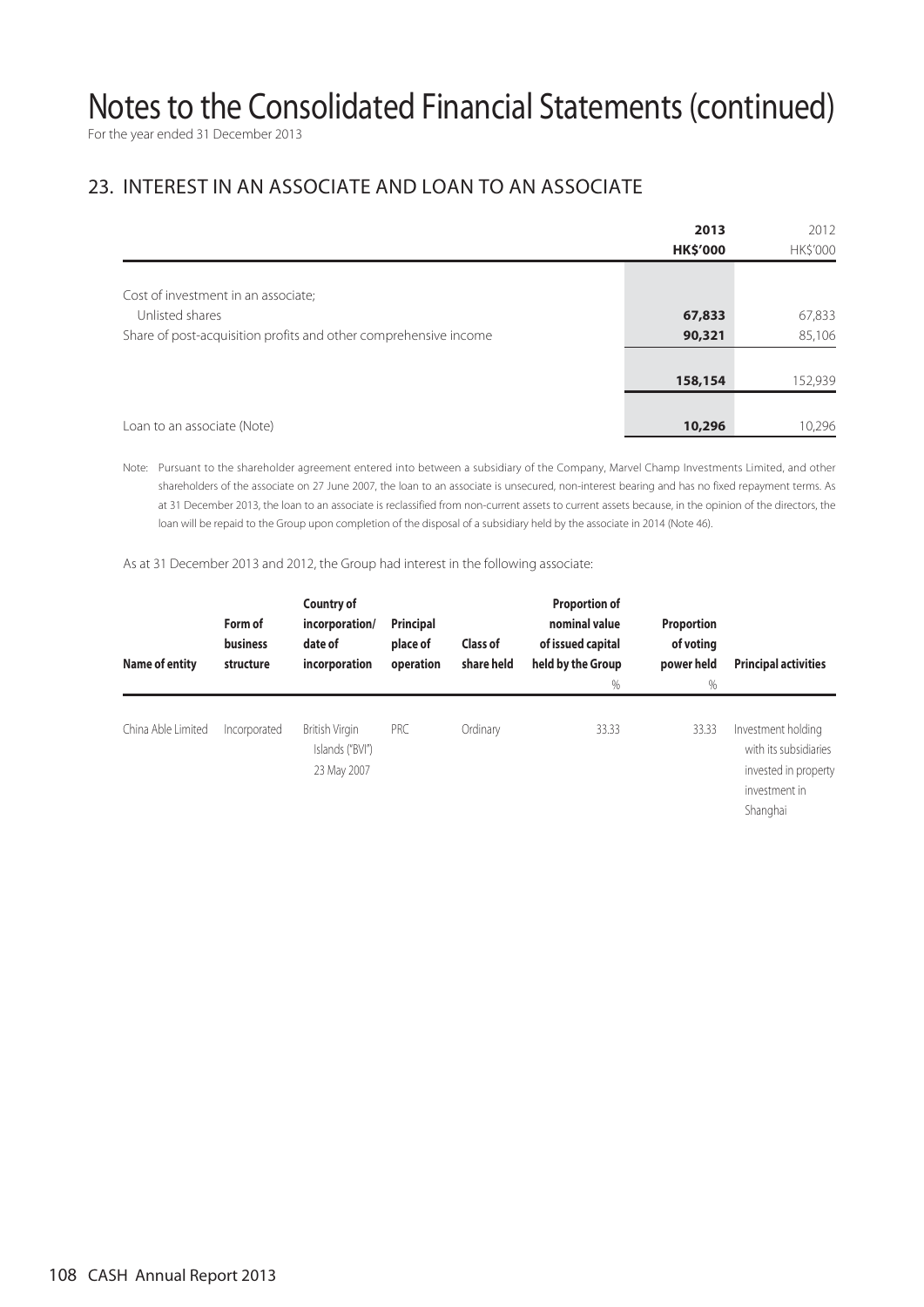For the year ended 31 December 2013

### 23. INTEREST IN AN ASSOCIATE AND LOAN TO AN ASSOCIATE (continued)

#### **Summarised financial information of associate**

Summarised financial information in respect of the Group's associate is set out below. The summarised financial information below represents amounts shown in the associate's financial statements prepared in accordance with HKFRSs.

The associate has a reporting date of 31 December and accounted for using the equity method in these consolidated financial statements.

#### **China Able Limited**

|                            | 2013<br><b>HK\$'000</b> | 2012<br>HK\$'000 |
|----------------------------|-------------------------|------------------|
|                            |                         |                  |
| Non-current asset          | 842,714                 | 803,118          |
| Current assets             | 10,848                  | 8,412            |
| Current liabilities        | (75, 410)               | 35,616           |
| Non-current liabilities    | (303, 690)              | (317,099)        |
| Revenue                    | 55,261                  | 51,429           |
| (Loss) profit for the year | (27)                    | 42,133           |

In 2013, exchange difference of HK\$5,224,000 arising from translation of the assets and liabilities of this associate into the presentation currency of the Group is recognised in other comprehensive income and accmulated in the translation reserve.

Reconciliation of the above summarised financial information to the carrying amount of the interest in the associate recognised in the consolidated financial statements:

|                                              | 2013           | 2012            |
|----------------------------------------------|----------------|-----------------|
|                                              | <b>HKS'000</b> | <b>HK\$'000</b> |
|                                              |                |                 |
| Net asset                                    | 474,462        | 458,815         |
| Proportion of the Group's ownership interest | 33.33%         | 33.33%          |
|                                              |                |                 |
| Carrying amount of the Group's interest      | 158,154        | 152,939         |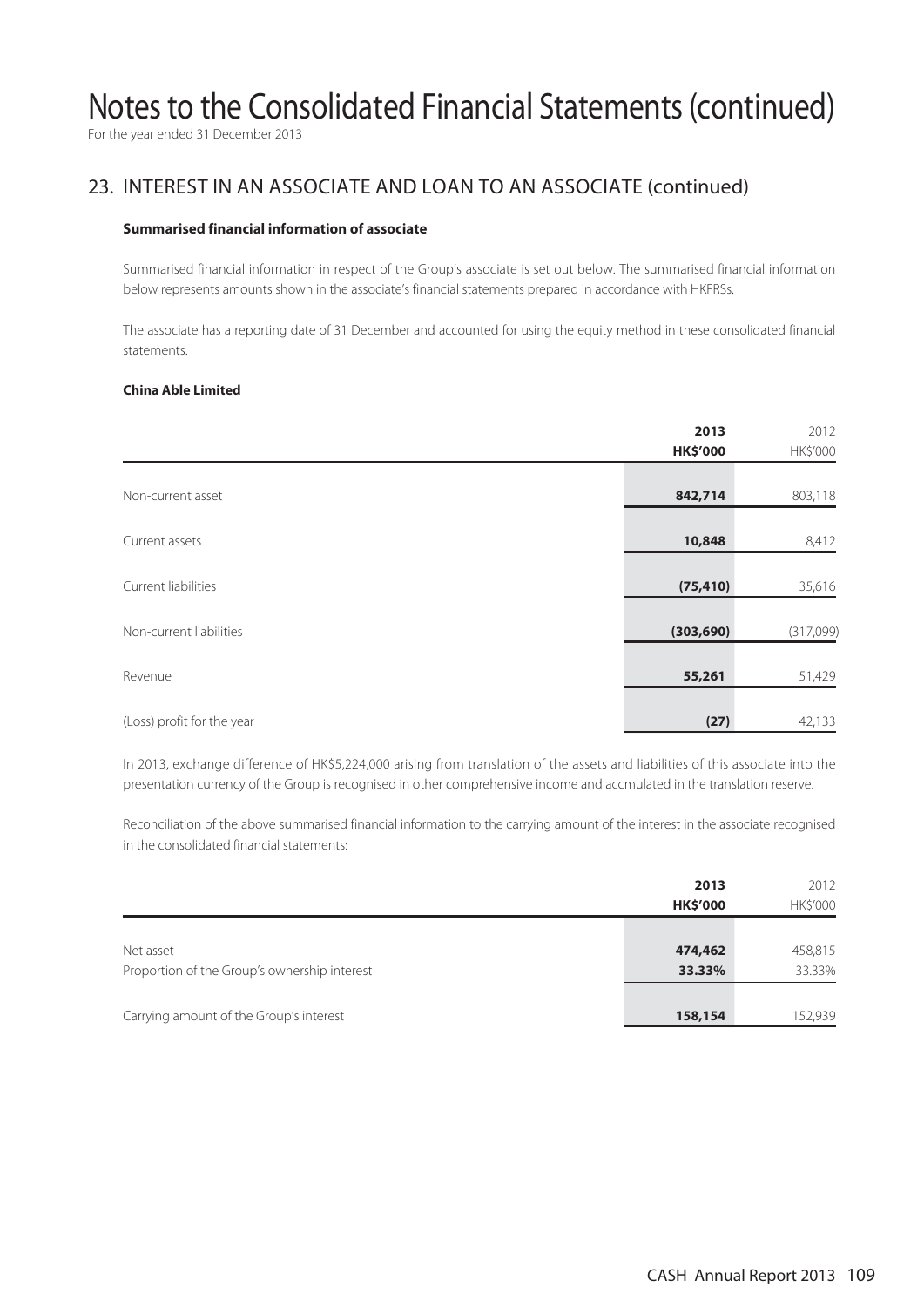For the year ended 31 December 2013

### 24. AVAILABLE-FOR-SALE FINANCIAL ASSETS

|                                                                                                                                                 | 2013<br><b>HK\$'000</b> | 2012<br>HK\$'000 |
|-------------------------------------------------------------------------------------------------------------------------------------------------|-------------------------|------------------|
| Unlisted investments<br>- equity securities incorporated in Hong Kong (at cost) (Note)<br>- equity securities incorporated in the BVI (at cost) | 21,031<br>3,500         |                  |
|                                                                                                                                                 | 24,531                  |                  |

Note: As at 31 December 2013, the unlisted investment represents 18% equity interest in Infinity Equity Management Company Limited's ("Infinity"), a private entity incorporated in Hong Kong. Infinity is engaged in the business of venture capital and private equity management in PRC. At the date of acquisition, the Group obtained 20% equity interest in Infinity. The board of directors of Infinity, which directs all the relevant financing and operating decisions relating to daily investment activities made for the venture capital and private equity management business by simple majority of vote, comprises 7 members, of which one is appointed by the Group and another 5 appointed by a shareholder who is the founder of Infinity. At the date of acquisition, the Group signed an agreement with Infinity under which the Group surrendered its rights to vote at both meetings of shareholders and directors regarding to the decision making relating to financial and operating policies of Infinity. Against this background, the directors consider that the Group does not have significant influence on Infinity as the board of directors of Infinity is dominated by the founder, and the Group has merely protective rights in attending the board meetings to oversee the daily investment activities carried out by Infinity. In December 2013, the Group's equity interest was diluted to 18% as a result of capital injection of a new third party investor to Infinity.

These investments are measured at cost less impairment at the end of the reporting period because the range of reasonable fair value estimates is so significant that the Directors of the Company are of the opinion that fair value cannot be measured reliably.

### 25. OTHER ASSETS

|                                                                      | 2013<br><b>HK\$'000</b> | 2012<br>HK\$'000 |
|----------------------------------------------------------------------|-------------------------|------------------|
|                                                                      |                         |                  |
| Statutory and other deposits with exchanges and clearing houses      |                         |                  |
| — current portion                                                    | 5,747                   |                  |
| - non-current portion                                                | 10,964                  | 14,006           |
| Deposits and direct costs paid for the purchase of properties (Note) |                         |                  |
| — current portion                                                    | 23,337                  |                  |
| - non-current portion                                                | 23,088                  | 23,014           |
|                                                                      |                         |                  |
|                                                                      | 63,136                  | 37,020           |
| Carrying amount analysed for reporting purposes                      |                         |                  |
| - current portion                                                    | 29,084                  |                  |
| - non-current portion                                                | 34,052                  | 37,020           |
|                                                                      |                         |                  |
|                                                                      | 63,136                  | 37,020           |

The above deposits are non-interest bearing.

Note: The Group has entered into sale and purchase agreements with a property developer on 10 November 2012 for the acquisition of two Hong Kong properties for self-occupation at a consideration of approximately HK\$230,142,000 of which deposits of approximately HK\$46,073,000 (2012: HK\$23,014,000) were paid to the property developer as at 31 December 2013. In 2013, the Group has further entered into another provisional sale and purchase agreement with an independent third party ("Purchaser") for the disposal of one of the properties ("Property") at a consideration approximately HK\$135,000,000. Accordingly, the deposit paid and direct costs incurred for the purchase of Property to be disposed of by the Group amounting HK\$23,337,000 is classified as current asset as at 31 December 2013. The transactions were completed in January 2014 upon delivery of a property to the Group and the Purchaser respectively.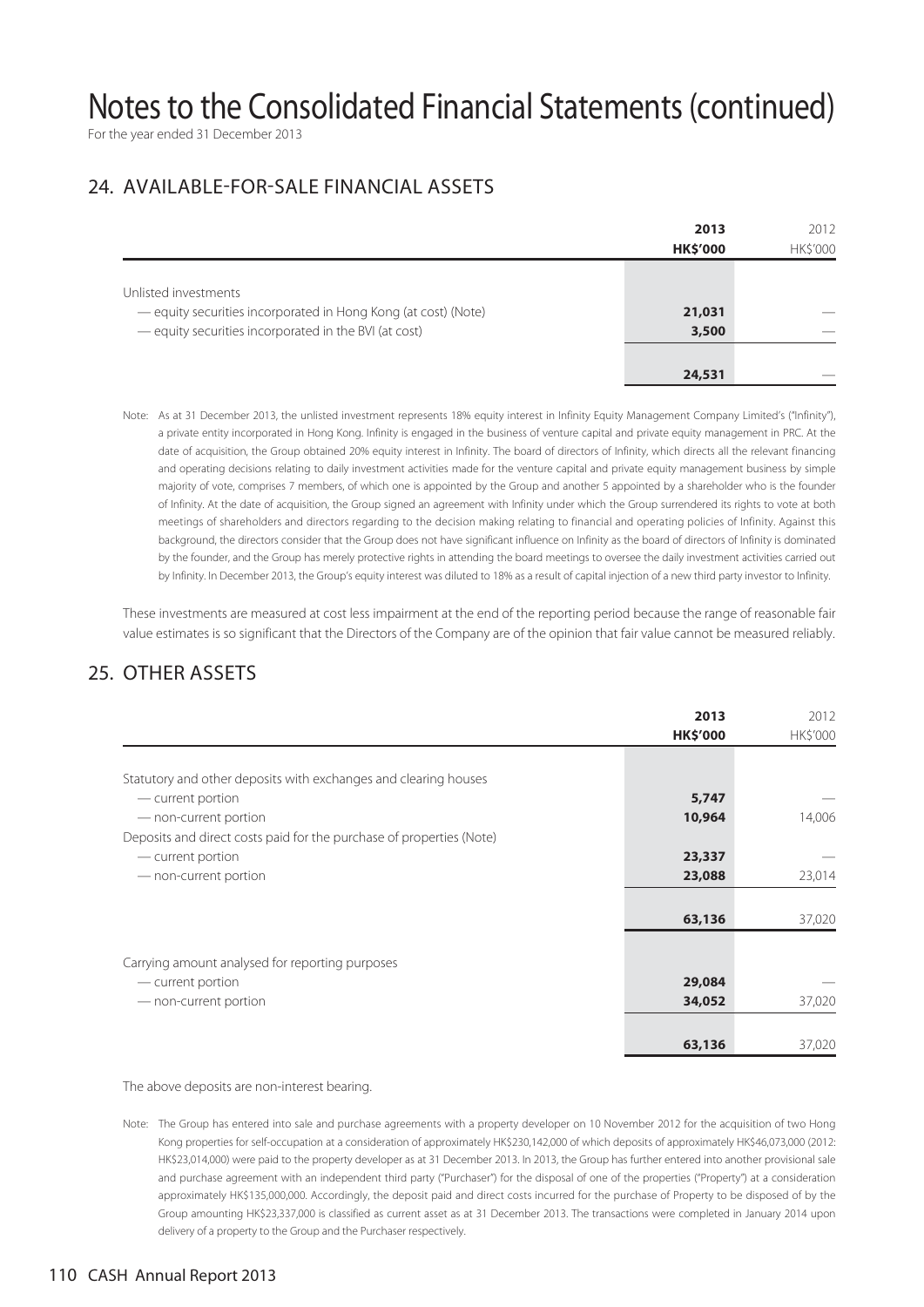For the year ended 31 December 2013

## 26. ACCOUNTS RECEIVABLE

|                                                                                          | 2013            | 2012     |
|------------------------------------------------------------------------------------------|-----------------|----------|
|                                                                                          | <b>HK\$'000</b> | HK\$'000 |
|                                                                                          |                 |          |
| Accounts receivable arising from the business of dealing in securities:                  |                 |          |
| Clearing houses, brokers and dealers                                                     | 74,475          | 40,050   |
| Cash clients                                                                             | 67,236          | 313,212  |
| Margin clients                                                                           | 284,616         | 270,160  |
|                                                                                          |                 |          |
| Accounts receivable arising from the business of dealing in futures and options:         |                 |          |
| Clients                                                                                  | 139             | 157      |
| Clearing houses, brokers and dealers                                                     | 180,041         | 294,796  |
|                                                                                          |                 |          |
| Commission receivable from brokerage of mutual funds and                                 |                 |          |
| insurance-linked investment products                                                     | 1,777           | 1,357    |
| Accounts receivable arising from the business of provision of corporate finance services | 40              | 300      |
|                                                                                          |                 |          |
| Accounts receivable arising from the business of provision of online game services       | 372             | 595      |
|                                                                                          |                 |          |
|                                                                                          | 608,696         | 920,627  |

The credit quality of accounts receivable are summarised as follows:

|                                        | 2013            | 2012     |
|----------------------------------------|-----------------|----------|
|                                        | <b>HK\$'000</b> | HK\$'000 |
|                                        |                 |          |
| Neither past due nor impaired:         |                 |          |
| - Margin clients                       | 284,616         | 270,160  |
| - Other non-margin clients             | 37,906          | 299,461  |
| - Clearing houses, brokers and dealers | 239,148         | 304,109  |
| - Online game services customers       | 372             | 595      |
| Past due but not impaired              | 46,654          | 51,510   |
| Impaired                               | 5,476           | 2,316    |
|                                        |                 |          |
|                                        | 614,172         | 928,151  |
| Less: Allowance for impairment         | (5, 476)        | (7,524)  |
|                                        |                 |          |
|                                        | 608,696         | 920,627  |

The settlement terms of accounts receivable arising from the business of dealing in securities are two days after trade date or at specific terms agreed with clearing houses, brokers and dealers, and accounts receivable arising from the business of dealing in futures and options are one day after trade date or at specific terms agreed with clearing houses, brokers and dealers.

Accounts receivable from margin and cash clients arising from the business of dealing in securities are repayable on demand subsequent to settlement date. No ageing analysis is disclosed as in the opinion of directors of the Company, the ageing analysis does not give additional value in view of the nature of broking business.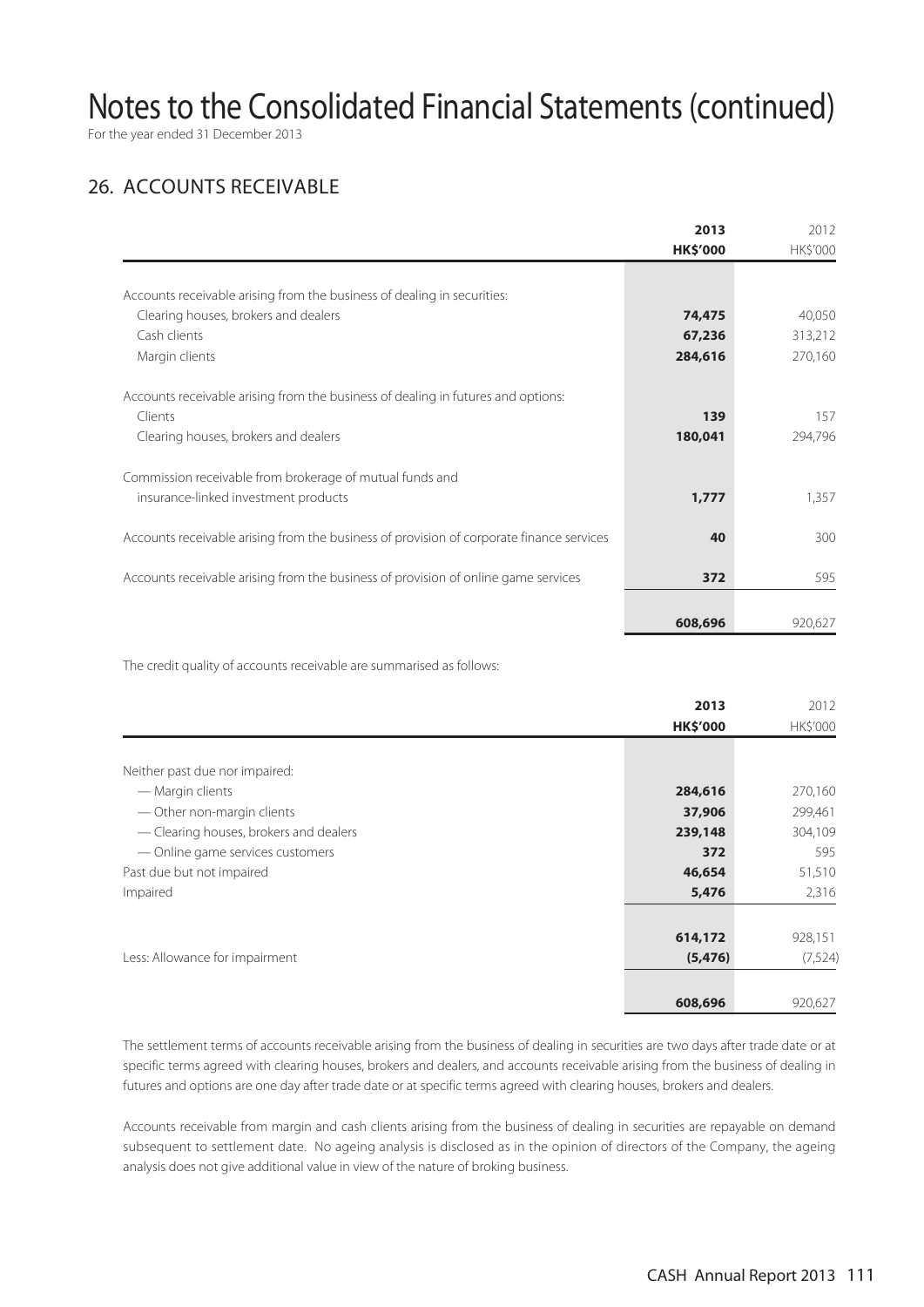For the year ended 31 December 2013

## 26. ACCOUNTS RECEIVABLE (continued)

The Group offsets certain accounts receivable and accounts payable when the Group currently has a legally enforceable right to set off the balances; and intends either to settle on a net basis, or to realise the balances simultaneously. Details are set out in note 6.

In respect of the commission receivables from brokerage of mutual funds and insurance-linked investment products as well as accounts receivable arising from the business of corporate finance services, the Group allows a credit period of 30 days. The ageing analysis (from the completion date of the services) is as follows:

|               | 2013            | 2012     |
|---------------|-----------------|----------|
|               | <b>HK\$'000</b> | HK\$'000 |
|               |                 |          |
| $0 - 30$ days | 1,440           | 977      |
| 31-60 days    |                 | 533      |
| 61-90 days    |                 |          |
| Over 90 days  | 377             | 147      |
|               |                 |          |
|               | 1,817           | 1,657    |

In general, accounts receivable due from margin clients are included in "Neither past due nor impaired" category. As at 31 December 2013 and 2012, 98% (2012: 99%) of the carrying amount of each individual loan to margin client in this category is lower than the fair value of each client's listed securities. Accounts receivable due from margin clients of approximately HK\$4,516,000 (2012: HK\$661,000) which are fully impaired and not secured by any clients' listed securities, are included in "Impaired" category as at 31 December 2013 and 2012.

The clients' listed securities can be sold at the Group's discretion to settle any margin call requirements imposed by their respective securities transactions. The Group is able to use client's pledged securities up to the amount of 140% of the loans to margin clients as collateral of the Group's borrowing (with client's consent). The loans are repayable on demand and bear interest at commercial rates.

The Group allows an average credit period of 30 days to its online game services customers. The accounts receivable with a carrying amount of approximately HK\$372,000 (2012: HK\$595,000) are aged within 30 days (from the trade date) which is neither past due nor impaired at the end of the reporting period for which the Group believes that the amounts are recoverable.

Included in the Group's accounts receivable are debtors (excluding margin clients), with a carrying amount of HK\$46,654,000 (2012: HK\$51,510,000) which are past due at the reporting date for which the Group has not provided as there has not been a significant change in credit quality. The Group believes that the amounts are still considered recoverable given the substantial settlement after the reporting date.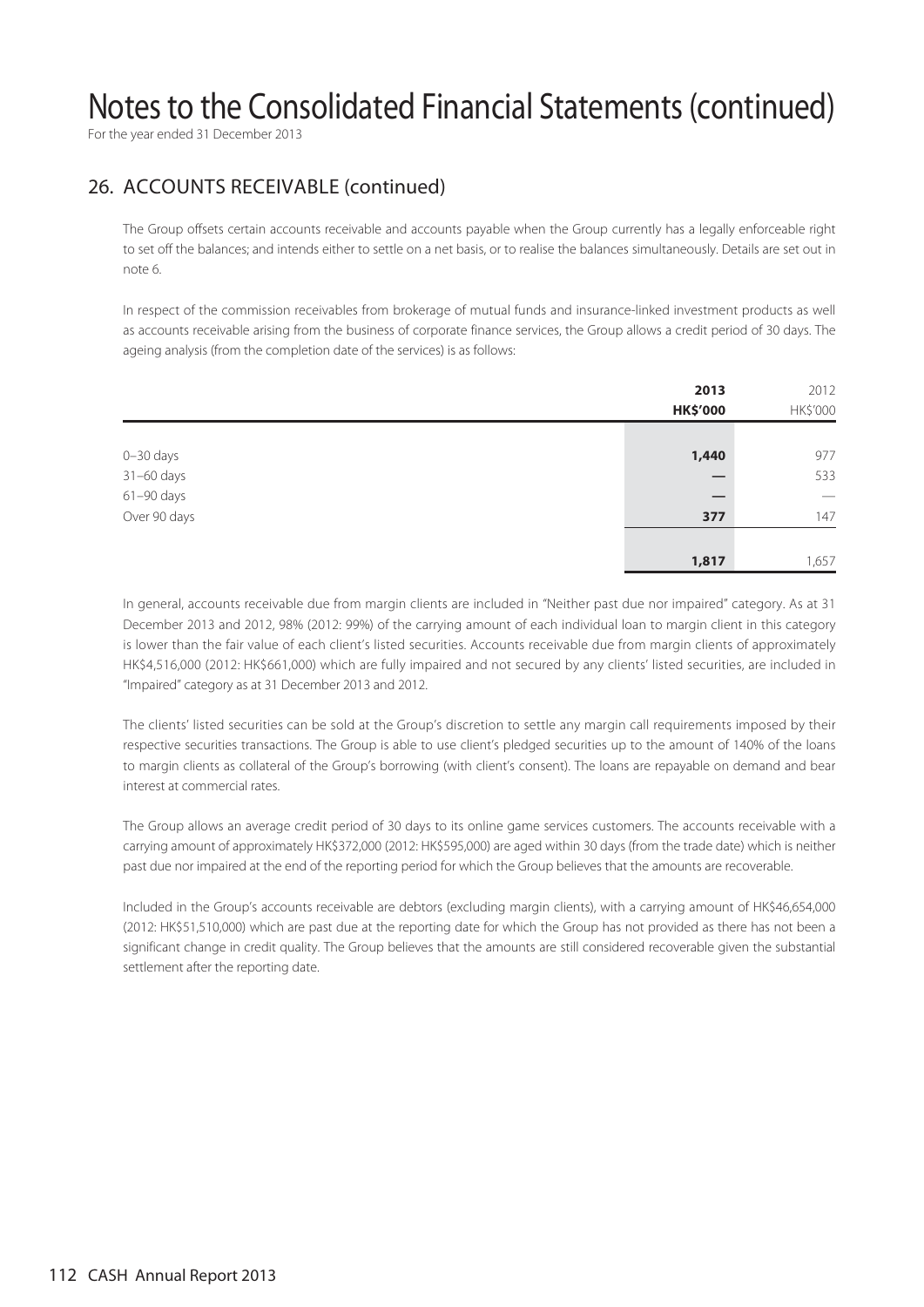For the year ended 31 December 2013

### 26. ACCOUNTS RECEIVABLE (continued)

In respect of accounts receivable which are past due but not impaired at the respective reporting date, the aged analysis (from due date) is as follows:

|               | 2013            | 2012     |  |
|---------------|-----------------|----------|--|
|               | <b>HK\$'000</b> | HK\$'000 |  |
|               |                 |          |  |
| $0 - 30$ days | 27,475          | 15,713   |  |
| 31-60 days    | 3,295           | 4,757    |  |
| 61-90 days    |                 |          |  |
| Over 90 days  | 15,884          | 31,040   |  |
|               |                 |          |  |
|               | 46,654          | 51,510   |  |

As at 31 December 2013, in connection with the business of dealing in futures and options, the Group has maintained its own account of nil (2012: HK\$373,000) and account on behalf of its client of HK\$15,368,000 (2012: HK\$30,363,000) with MFG HK. The directors of the Company have been in contact with the liquidators, being appointed by MFG HK since 2 November 2011 following the filing for bankruptcy protection by MF Global UK Limited (its ultimate parent company) in the United States of America on 31 October 2011, for the return of the account balances to the Group and there was subsequent settlement of HK\$15,368,000 (2012: HK\$71,889,000) for the year ended 31 December 2013. The Group expected to recover the remaining amount of HK\$15,368,000 within the next 12 months from the end of the reporting period. Therefore, the Directors of the Company believe no allowance for bad and doubtful debts is necessary.

Accounts receivable are netted off by allowance for bad and doubtful debts of HK\$5,476,000 (2012: HK\$7,524,000) which included individual allowance of HK\$5,117,000 (2012: HK\$2,316,000) and collective allowance of HK\$359,000 (2012: HK\$5,208,000) respectively.

The Group has policy for allowance of bad and doubtful debts which is based on the evaluation of collectability and age analysis of accounts and on management's judgement including the current creditworthiness and the past collection history of each client.

Movement in the allowance for bad and doubtful debts:

|                                      | 2013            | 2012     |
|--------------------------------------|-----------------|----------|
|                                      | <b>HK\$'000</b> | HK\$'000 |
|                                      |                 |          |
| Balance at the beginning of the year | 7,524           | 7,524    |
| Charge for the year                  | 2,801           |          |
| Amounts written back during the year | (4,849)         |          |
|                                      |                 |          |
| Balance at the end of the year       | 5,476           | 7,524    |

In addition to the individually assessed allowance for bad and doubtful debt, the Group has also provided, on a collective basis, loan impairment allowance for accounts receivable arising from the business of dealing in securities and equity options that are individually insignificant or accounts receivable where no impairment has been identified individually. Objective evidence of collective impairment includes Group's past experience of collecting payments and observable changes in national or local economic conditions that correlate with default on receivables.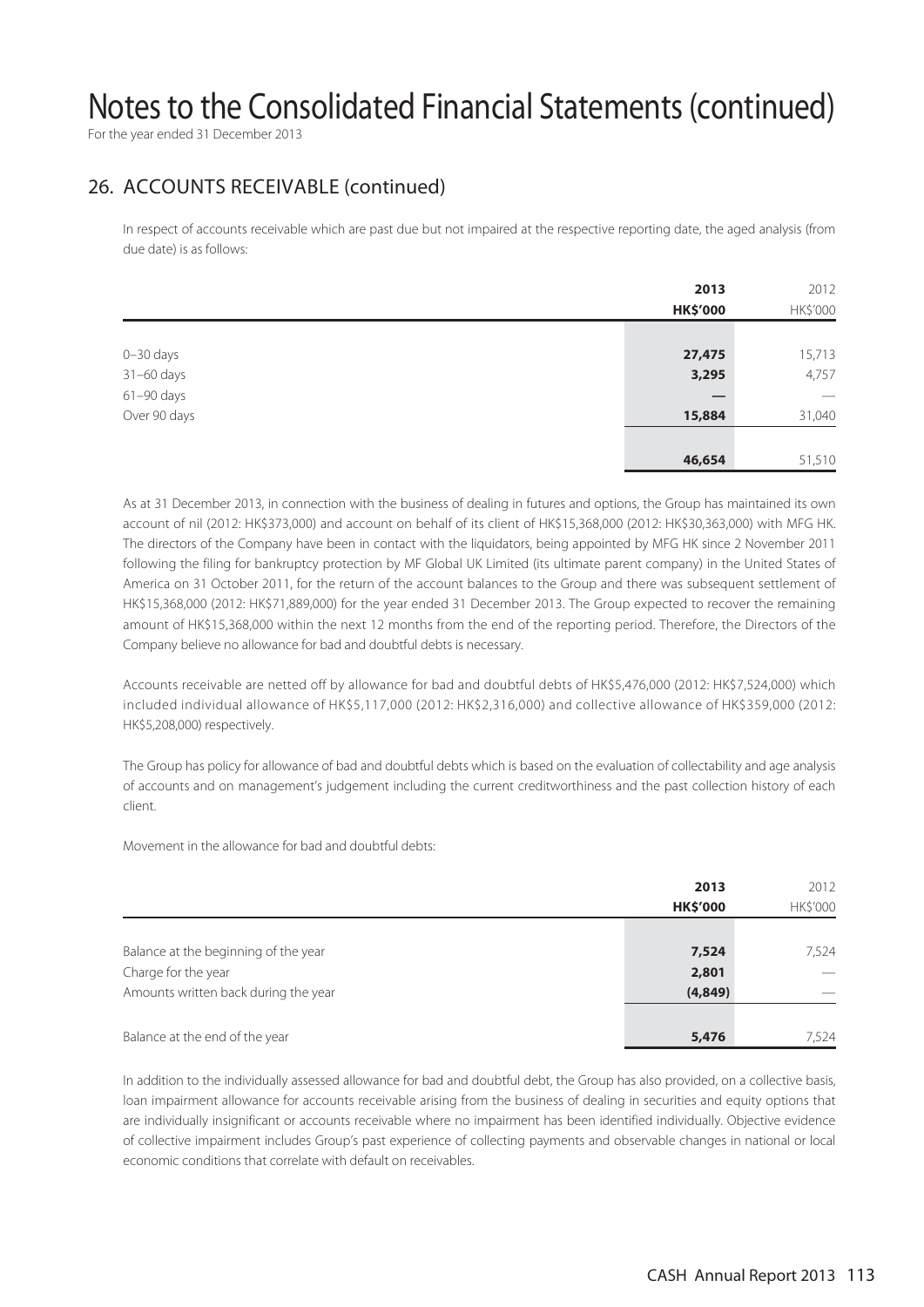For the year ended 31 December 2013

### 26. ACCOUNTS RECEIVABLE (continued)

In determining the recoverability of the accounts receivable, the Group considers any change in the credit quality of the trade receivable from the date credit was initially granted up to the reporting date. The concentration of credit risk is limited due to the customer base being large and unrelated. Accordingly, the directors believe that there is no further impairment required in excess of the allowance for bad and doubtful debts.

Included in accounts receivable from margin clients arising from the business of dealing in securities are amounts due from certain related parties, the details of which are as follows:

|                                                   |                   |                   | <b>Maximum</b><br>amount<br>outstanding | <b>Market value</b><br>of pledged<br>securities at |
|---------------------------------------------------|-------------------|-------------------|-----------------------------------------|----------------------------------------------------|
|                                                   | <b>Balance at</b> | <b>Balance at</b> | during                                  | fair value at                                      |
| <b>Name</b>                                       | 1 January         | 31 December       | the year                                | 31 December                                        |
|                                                   | HK\$'000          | HK\$'000          | HK\$'000                                | HK\$'000                                           |
| <b>Directors of the Company</b>                   |                   |                   |                                         |                                                    |
| Mr Law Ping Wah Bernard and associates (Note (1)) |                   |                   |                                         |                                                    |
| 2012                                              |                   |                   | 246                                     |                                                    |
| 2013                                              |                   |                   | 15,955                                  |                                                    |
| Mr Ng Kung Chit Raymond                           |                   |                   |                                         |                                                    |
| 2012                                              |                   |                   | 982                                     |                                                    |
| 2013                                              |                   |                   | 7,978                                   |                                                    |
| Mr Kwan Pak Hoo Bankee and associates             |                   |                   |                                         |                                                    |
| 2012                                              |                   |                   | 474                                     | 493                                                |
| 2013                                              |                   |                   | 5,266                                   | 2,500                                              |
| A substantial shareholder with significant        |                   |                   |                                         |                                                    |
| influence over the Company (Note (2))             |                   |                   |                                         |                                                    |
| Cash Guardian Limited                             |                   |                   |                                         |                                                    |
| 2012                                              |                   |                   |                                         |                                                    |
| 2013                                              |                   |                   | 3,227                                   | 1,254                                              |
| <b>Directors of CFSG</b>                          |                   |                   |                                         |                                                    |
| Mr Cheng Man Pan Ben and associates               |                   |                   |                                         |                                                    |
| 2012                                              | 171               | 234               | 1,125                                   | 868                                                |
| 2013                                              | 234               | 441               | 3,102                                   | 903                                                |
| Ms Cheng Pui Lai Majone and associates            |                   |                   |                                         |                                                    |
| 2012                                              |                   |                   | 1,090                                   | 361                                                |
| 2013                                              |                   |                   | 16,284                                  | 211                                                |

Notes:

(1) Associates are defined in accordance with the Rules Governing the Listing of Securities on the Stock Exchange.

(2) Cash Guardian Limited is solely owned by Mr Kwan Pak Hoo Bankee, who is the director of the Company.

The above balances are repayable on demand and bear interest at commercial rates which are similar to the rates offered to other margin clients.

#### 114 CASH Annual Report 2013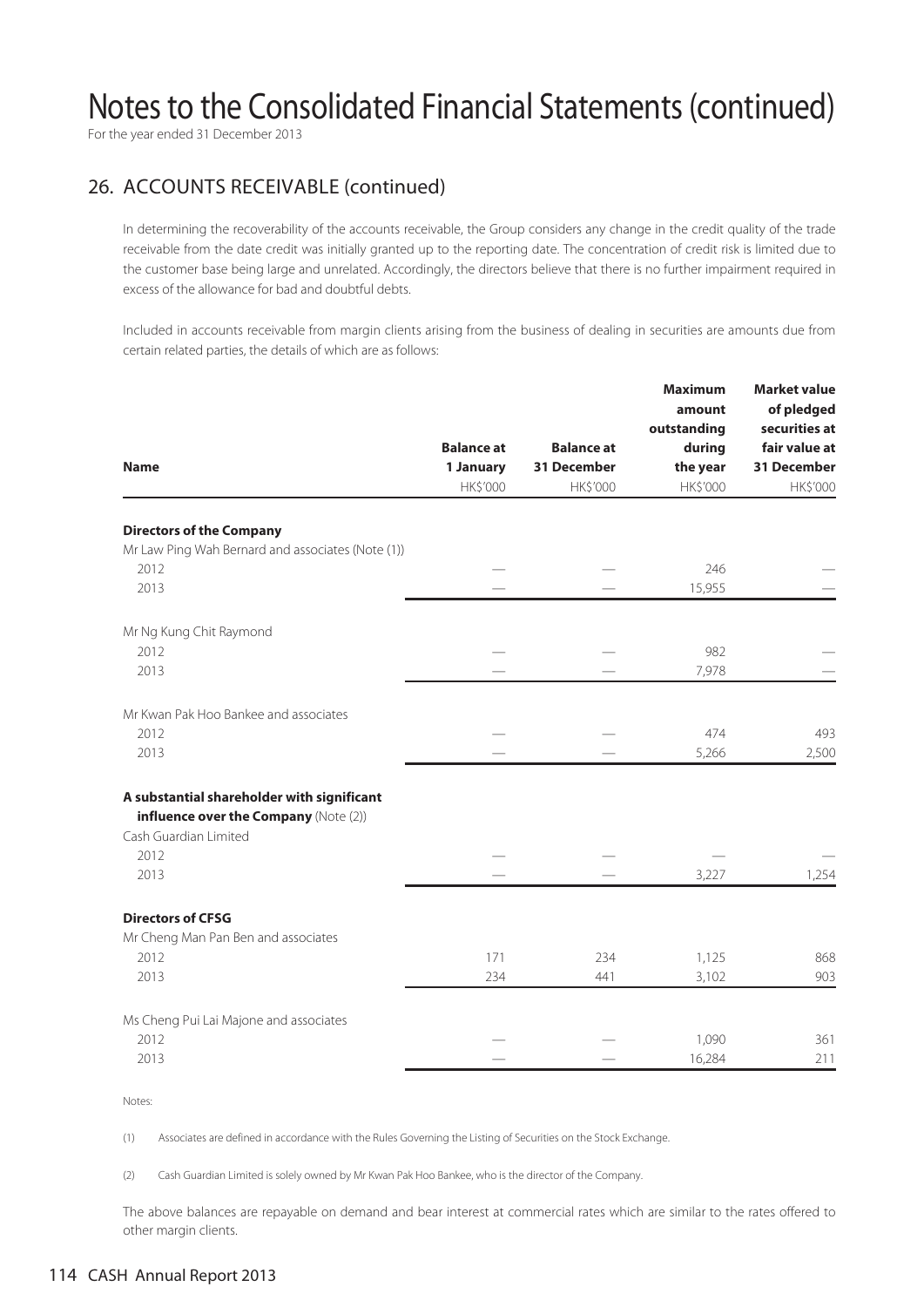For the year ended 31 December 2013

## 27. LOANS RECEIVABLE

|                                                   | 2013            | 2012      |
|---------------------------------------------------|-----------------|-----------|
|                                                   | <b>HK\$'000</b> | HK\$'000  |
|                                                   |                 |           |
| Loans receivable denominated in Hong Kong dollars | 68,428          | 103,493   |
| Less: Allowance for bad and doubtful debts        | (42, 997)       | (41, 997) |
|                                                   |                 |           |
|                                                   | 25,431          | 61,496    |
|                                                   |                 |           |
| Carrying amount analysed for reporting purposes:  |                 |           |
|                                                   |                 |           |
| Current assets                                    | 23,951          | 61,496    |
| Non-current assets                                | 1,480           |           |
|                                                   |                 |           |
|                                                   | 25,431          | 61,496    |

The credit quality of loans receivable are summarised as follows:

|                                | 2013            | 2012      |
|--------------------------------|-----------------|-----------|
|                                | <b>HK\$'000</b> | HK\$'000  |
|                                |                 |           |
| Neither past due nor impaired  | 17,364          | 51,999    |
| Impaired                       | 51,064          | 51,494    |
|                                |                 |           |
|                                | 68,428          | 103,493   |
| Less: Allowance for impairment | (42, 997)       | (41, 997) |
|                                |                 |           |
|                                | 25,431          | 61,496    |

Except for the loans receivable with the carrying amount of HK\$8,067,000 (2012: HK\$9,497,000) which was non-interest bearing, interest rates underlying the variable-rate loans receivable are Hong Kong Prime Rate plus a spread for both years.

Interest rates underlying the fixed-rate loans receivable with the carrying amount of HK\$13,581,000 (2012: HK\$13,223,000) ranging from 2.5% to 4.25% (2012: 2.5% to 4.25%) per annum as at 31 December 2013. The effective interest rates are equal to contractual interest rate.

The Group has policy for allowance of bad and doubtful debts which is based on the evaluation of collectability and aging analysis of accounts and on management's judgment, including the current creditworthiness, collaterals and the past collection history of each client.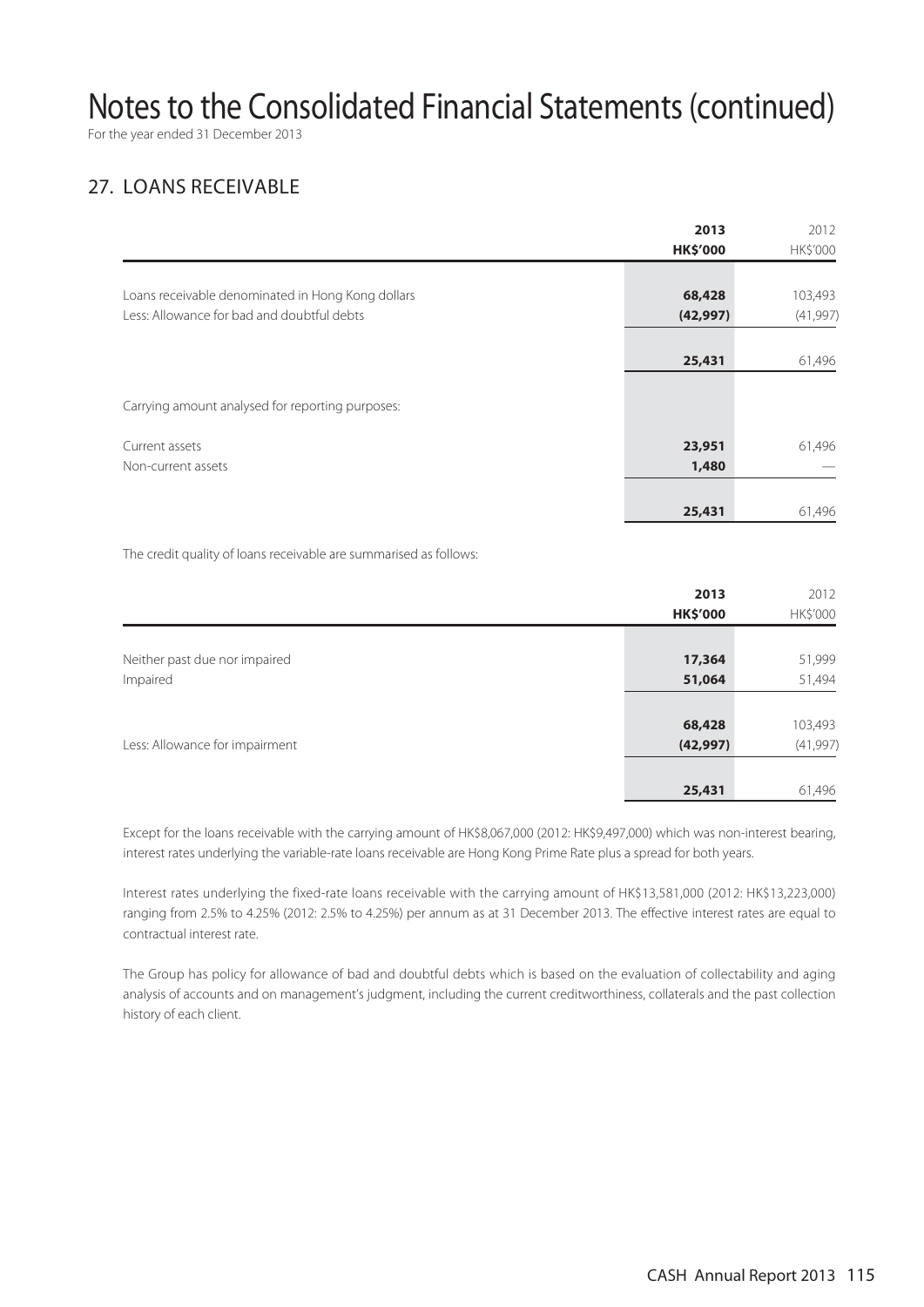For the year ended 31 December 2013

## 27. LOANS RECEIVABLE (continued)

Movement in the allowance for bad and doubtful debts is as follows:

|                                      | 2013            | 2012     |
|--------------------------------------|-----------------|----------|
|                                      | <b>HK\$'000</b> | HK\$'000 |
|                                      |                 |          |
| Balance at the beginning of the year | 41,997          | 32,297   |
| Charge for the year                  | 1,000           | 9,700    |
|                                      |                 |          |
| Balance at the end of the year       | 42,997          | 41,997   |

In determining the recoverability of the loans receivable, the Group considers any change in the credit quality of the loans receivable from the date credit was initially granted up to the reporting date.

The loans receivable with a carrying amount of HK\$17,364,000 (2012: HK\$51,999,000) which are neither past due nor impaired, at the reporting date for which the Group believes that the amounts are considered recoverable since an amount of HK\$13,570,000 (2012: HK\$13,093,000) are fully secured by a residential property at a fair value of approximately HK\$40,800,000 (2012: HK\$41,300,000) and the remaining amount of HK\$3,794,000 (2012: HK\$38,906,000) are due from borrowers for whom there was no recent history of default.

At the end of each reporting date, the Group's loans receivable were individually assessed for impairment. The Group encountered difficulties in collection of certain loans receivable and appropriate allowance for bad and doubtful debts has been made against these loans receivable. The individually impaired loans receivable are recognised based on the credit history of the borrowers, such as financial difficulties or default in payments, and current market conditions. Consequently, specific allowance for bad and doubtful debts was recognised. The above allowance for bad and doubtful debts of HK\$42,997,000 (2012: HK\$41,997,000) on the gross carrying amount of loans receivable amounting to HK\$51,064,000 (2012: HK\$51,494,000) were individually impaired up to the fair value of each client's pledged securities. The individually impaired short term loans receivable relate to customers that were in default or delinquency in repayments.

Apart from the exposures to the concentration of credit risk from the five highest borrowers of HK\$45,521,000 (2012: HK\$63,173,000) with specific allowance for bad and doubtful debts of HK\$25,964,000 (2012: HK\$17,393,000), the Group has no other significant concentration of credit risk.

The carrying amount of variable-rate loans receivable have contractual maturity dates as follows:

|                                        | 2013            | 2012     |
|----------------------------------------|-----------------|----------|
|                                        | <b>HK\$'000</b> | HK\$'000 |
|                                        |                 |          |
| On demand or within one year           | 2,303           | 38,776   |
| Over one year and less than five years | 1,480           |          |
|                                        |                 |          |
|                                        | 3,783           | 38,776   |

The carrying amount of fixed-rate loans receivable have contractual maturity dates as follows:

|                              | 2013<br><b>HK\$'000</b> | 2012<br>HK\$'000 |
|------------------------------|-------------------------|------------------|
| On demand or within one year | 13,581                  | 3,223            |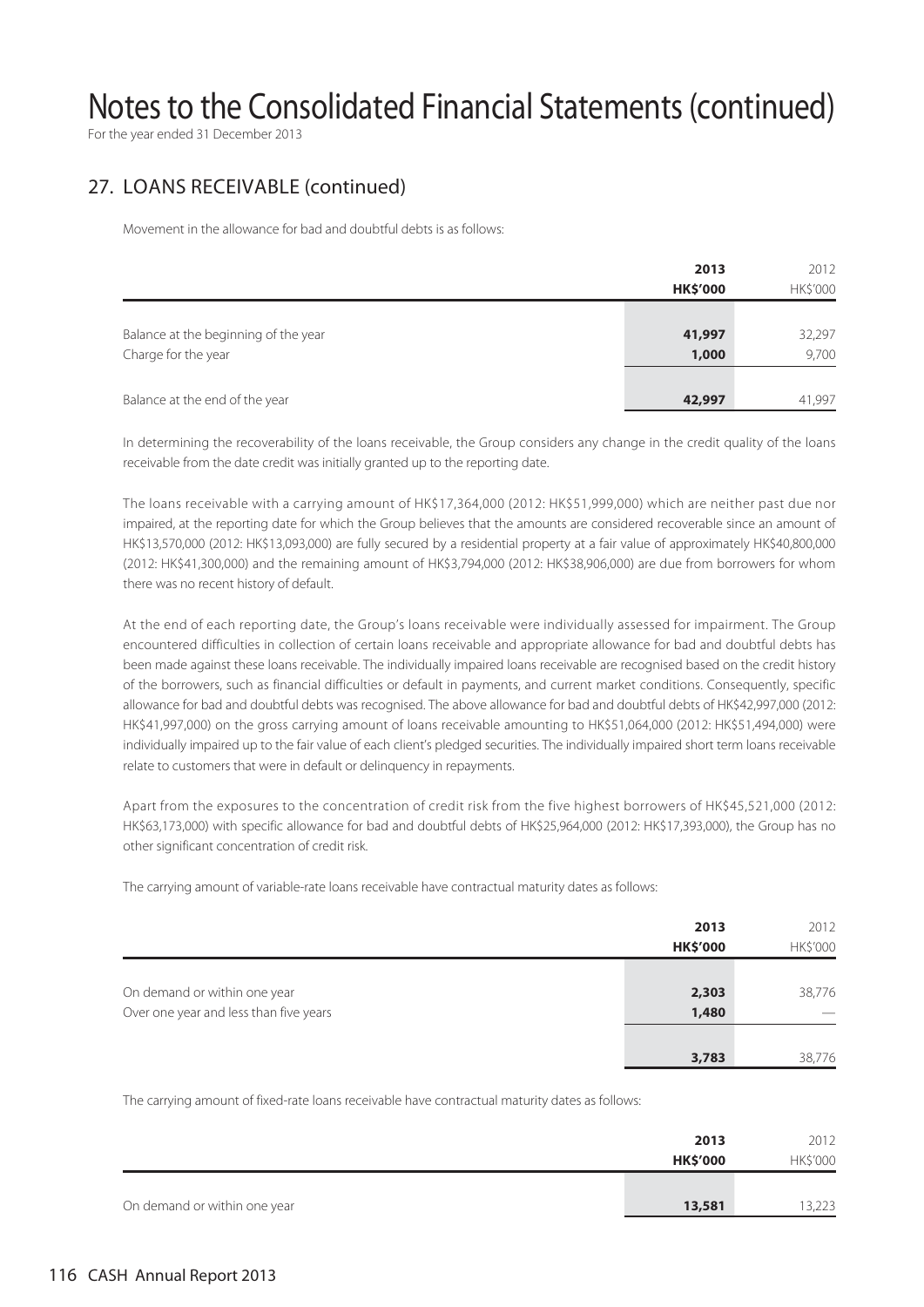For the year ended 31 December 2013

## 28. INVESTMENTS HELD FOR TRADING

|                                                       | 2013            | 2012           |
|-------------------------------------------------------|-----------------|----------------|
|                                                       | <b>HK\$'000</b> | <b>HKS'000</b> |
|                                                       |                 |                |
| Equity securities listed in Hong Kong (Note (a))      | 36,362          | 72,380         |
| Equity securities listed outside Hong Kong (Note (a)) | 18,665          | $\overline{4}$ |
| Debt securities listed in Hong Kong (Note (b))        |                 | 26,749         |
| Debt securities listed outside Hong Kong (Note (c))   |                 | 13,988         |
| Unlisted investment fund (note (d))                   |                 | 10,085         |
|                                                       |                 |                |
|                                                       | 55,027          | 123,206        |

#### Notes:

- (a) The fair values of the listed equity securities are determined based on the quoted market bid prices available on the relevant exchanges. As at 31 December 2012, the listed equity securities of HK\$8,830,000 were placed in a bank as collateral to secure the bank loan for margin financing as disclosed in note 34. No listed securities was placed as collateral as at 31 December 2013.
- (b) Debt securities listed in Hong Kong represent corporate bonds, carrying interest at fixed rate from 4.5% to 4.8% per annum with maturity dates ranging from 15 June 2015 to 7 July 2015. As at 31 December 2012, the listed debt securities of HK\$26,749,000 were placed in a bank as collateral to secure the bank loan for margin financing as disclosed in note 34. The fair value of the listed debt securities are determined based on brokers' quotes because they were traded either over-the-counter or through the Stock Exchange with limited trading volume since the initial public offerings in June and July 2012. The debt securities were fully disposed during the year ended 31 December 2013.
- (c) Debt securities listed outside Hong Kong represent a corporate bond, carrying interest at a fixed rate of 5.75% per annum with maturity date of 11 July 2017. The fair value of the listed debt securities is based on the quoted market bid price available on the relevant exchange. The debt securities were fully disposed during the year ended 31 December 2013.
- (d) The fair value of the unlisted investment fund is determined based on brokers' quotes, which reflect the Group's share of the fair value of the net asset value of the fund. It is the price that the counterparty financial institution is willing to pay to redeem the fund at 31 December 2012. The unlisted investment fund was fully disposed during the year ended 31 December 2013 and the consideration of HK\$9,854,000, which is included in other receivable at 31 December 2013, was received in January 2014.
- (e) The above investments are considered as a portfolio of financial assets that are managed together and for which there is evidence of a recent actual pattern of short term profit-taking.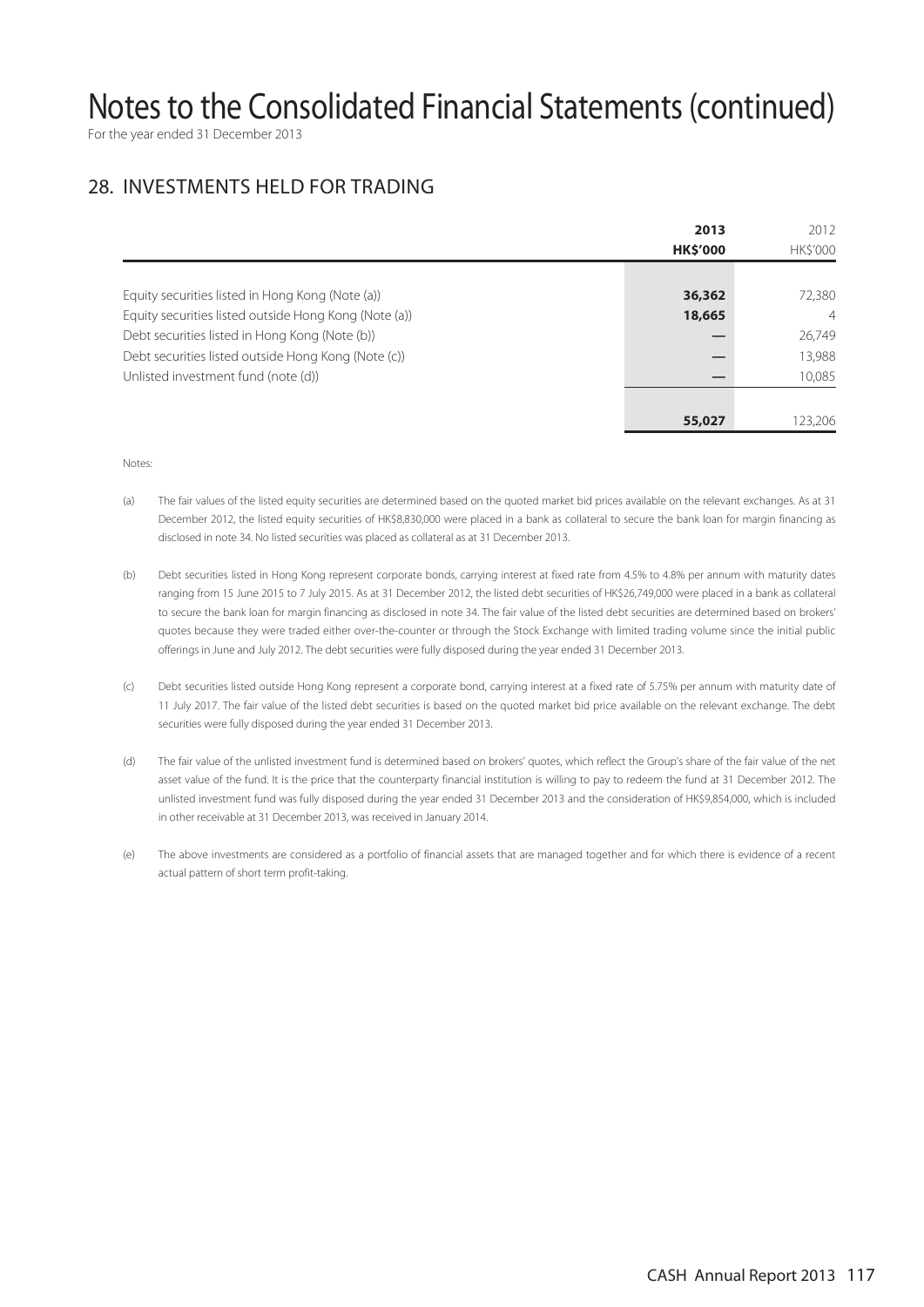For the year ended 31 December 2013

### 29. BANK DEPOSITS SUBJECT TO CONDITIONS

|                                   | 2013<br><b>HK\$'000</b> | 2012<br>HK\$'000 |
|-----------------------------------|-------------------------|------------------|
|                                   |                         |                  |
| Other bank deposits (Note (a))    | 17,155                  | 17,155           |
| Pledged bank deposits (Notes (b)) | 73,400                  | 73,400           |
|                                   |                         |                  |
|                                   | 90,555                  | 90,555           |

The bank deposits subject to conditions carry floating interest rate at prevailing market rate per annum. The effective interest rates on the Group's bank deposits subject to conditions are also equal to contracted interest rates. All the deposits have been pledged to secure short-term loan or short-term undrawn facilities, and are therefore classified as current assets.

Notes:

- (a) Pursuant to a letter of undertaking given by the Group to a bank, the Group undertakes to maintain deposits of not less than HK\$15,000,000 (2012: HK\$15,000,000) with a bank as a condition precedent to an overdraft facility granted by the bank. The bank deposits will mature within one year or at an earlier date when the overdraft facility is expired.
- (b) The Group's bank deposits of HK\$73,400,000 (2012: HK\$73,400,000) were pledged to secure the short-term bank borrowings.

### 30. OTHER FINANCIAL ASSETS

#### **Prepayments, deposits and other receivables**

|                                                               | 2013            | 2012     |
|---------------------------------------------------------------|-----------------|----------|
|                                                               | <b>HK\$'000</b> | HK\$'000 |
|                                                               |                 |          |
| Prepayments                                                   | 2,351           | 4,948    |
| Deposits                                                      | 20,987          | 25,968   |
| Consideration receivable on disposal of investment properties |                 | 6,458    |
| Other receivables                                             | 47,635          | 5,977    |
|                                                               |                 |          |
|                                                               | 70,973          | 43,351   |

The above deposits and other receivables are non-interest bearing. At 31 December 2012, other receivables included consideration receivable on disposals of investment properties in 2012 amounting to HK\$ 6,458,000. Balance was subsequently settled in 2013. As at 31 December 2013, "Other receivables" included (i) escrow fund of HK\$27,000,000 held by an independent lawyer as deposit received for disposal of a property acquired by the Group in January 2014 (note 25) and (ii) consideration receivable on disposal of unlisted investment fund amounting to HK\$9,584,000.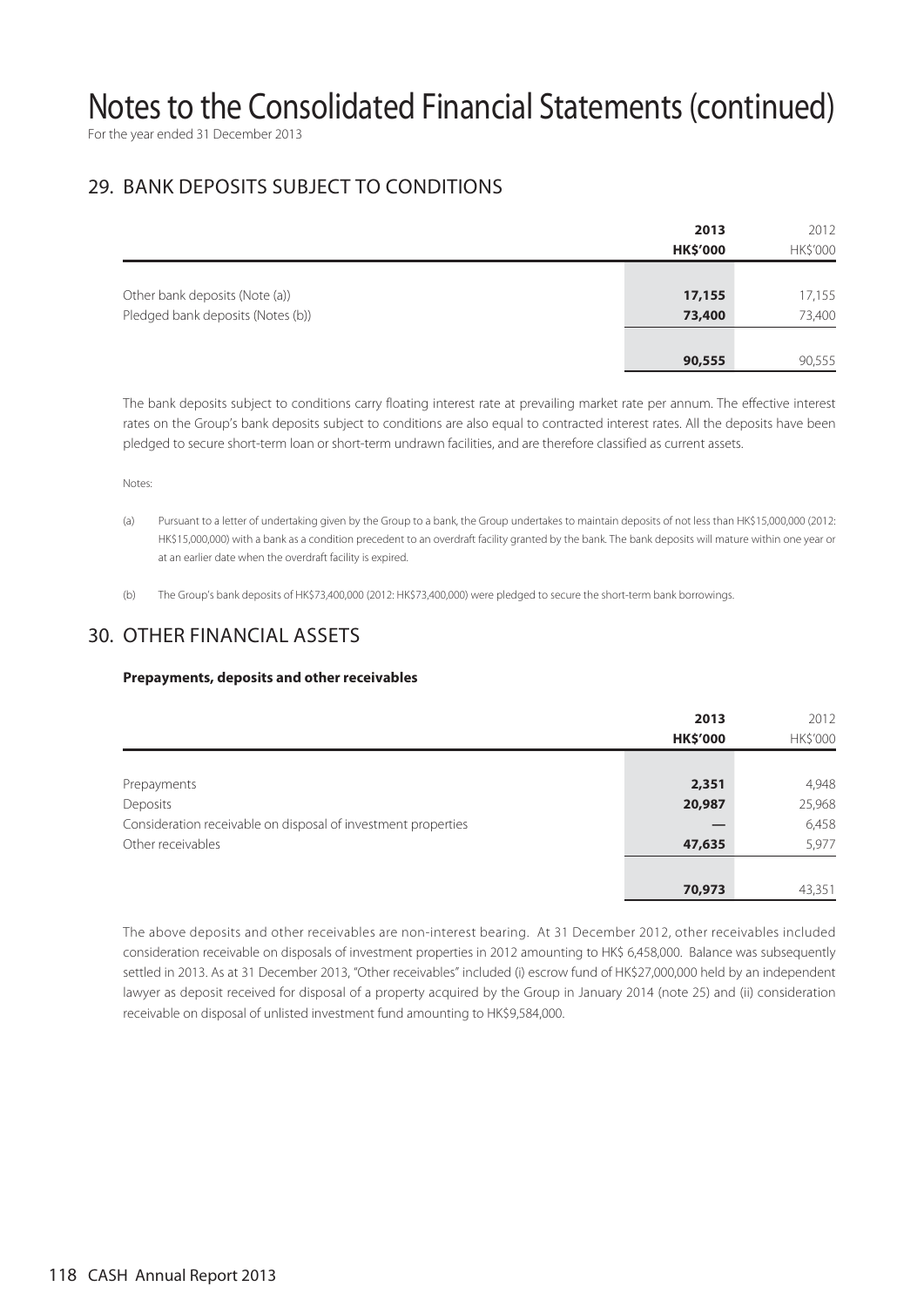For the year ended 31 December 2013

### 30. OTHER FINANCIAL ASSETS (continued)

#### **Bank balances — trust and segregated accounts**

The Group receives and holds money deposited by clients and other institutions in the course of the conduct of the regulated activities of its ordinary business. These clients' monies are maintained in one or more segregated bank accounts. The Group has recognised the corresponding accounts payable to respective clients and other institutions (note 31). However, the Group does not have a currently enforceable right to offset those payables with the deposits placed.

#### **Bank balances (general accounts) and cash**

The amounts comprise cash held by the Group and short-term bank deposits at market interest rates with an original maturity of three months or less.

### 31. ACCOUNTS PAYABLE

|                                                                                         | 2013<br><b>HK\$'000</b> | 2012<br>HK\$'000 |
|-----------------------------------------------------------------------------------------|-------------------------|------------------|
|                                                                                         |                         |                  |
| Accounts payable arising from the business of dealing in securities:                    |                         |                  |
| Clearing houses                                                                         | 1,430                   | 257,383          |
| Cash clients                                                                            | 592,920                 | 577,656          |
| Margin clients                                                                          | 147,660                 | 102,065          |
| Accounts payable to clients arising from the business of dealing in futures and options | 290,378                 | 487,256          |
| Trade creditors arising from retailing business                                         | 164,588                 | 166,400          |
| Accounts payable arising from the online game services                                  | 554                     | 615              |
|                                                                                         | 1,197,530               | 1,591,375        |

The settlement terms of accounts payable arising from the business of dealing in securities are two days after trade date or at specific terms agreed with clearing houses. Accounts payable to margin clients and cash clients are repayable on demand. No ageing analysis is disclosed as in the opinion of Directors of the Company, the ageing analysis does not give additional value in view of the nature of business of share margin financing.

Accounts payable to clients arising from the business of dealing in futures and options are margin deposits received from clients for their trading of these contracts. At 31 December 2013, the balance included accounts payable to a client of HK\$71,586,000 (2012: HK\$69,534,000) was related to a client, of which HK\$15,368,000 (2012: HK\$30,363,000) is maintained in MFG HK as disclosed in note 26. The required margin deposits are repayable upon the closure of the corresponding futures and options position. The excess of the outstanding amounts over the required margin deposits stipulated are repayable to clients on demand. No ageing analysis is disclosed as in the opinion of Directors of the Company, the aging analysis does not give additional value in view of the nature of these businesses.

The accounts payable amounting to HK\$784,704,000 (2012: HK\$782,293,000) were payable to clients and other institutions in respect of the trust and segregated bank balances received and held for clients and other institutions in the course of the conduct of regulated activities. However, the Group does not have a currently enforceable right to offset these payables with the deposits placed.

Trade creditors arising from retailing business principally comprise amount outstanding for trade purpose and ongoing cost. The credit period taken for trade purchase is ranged from 30 to 90 days.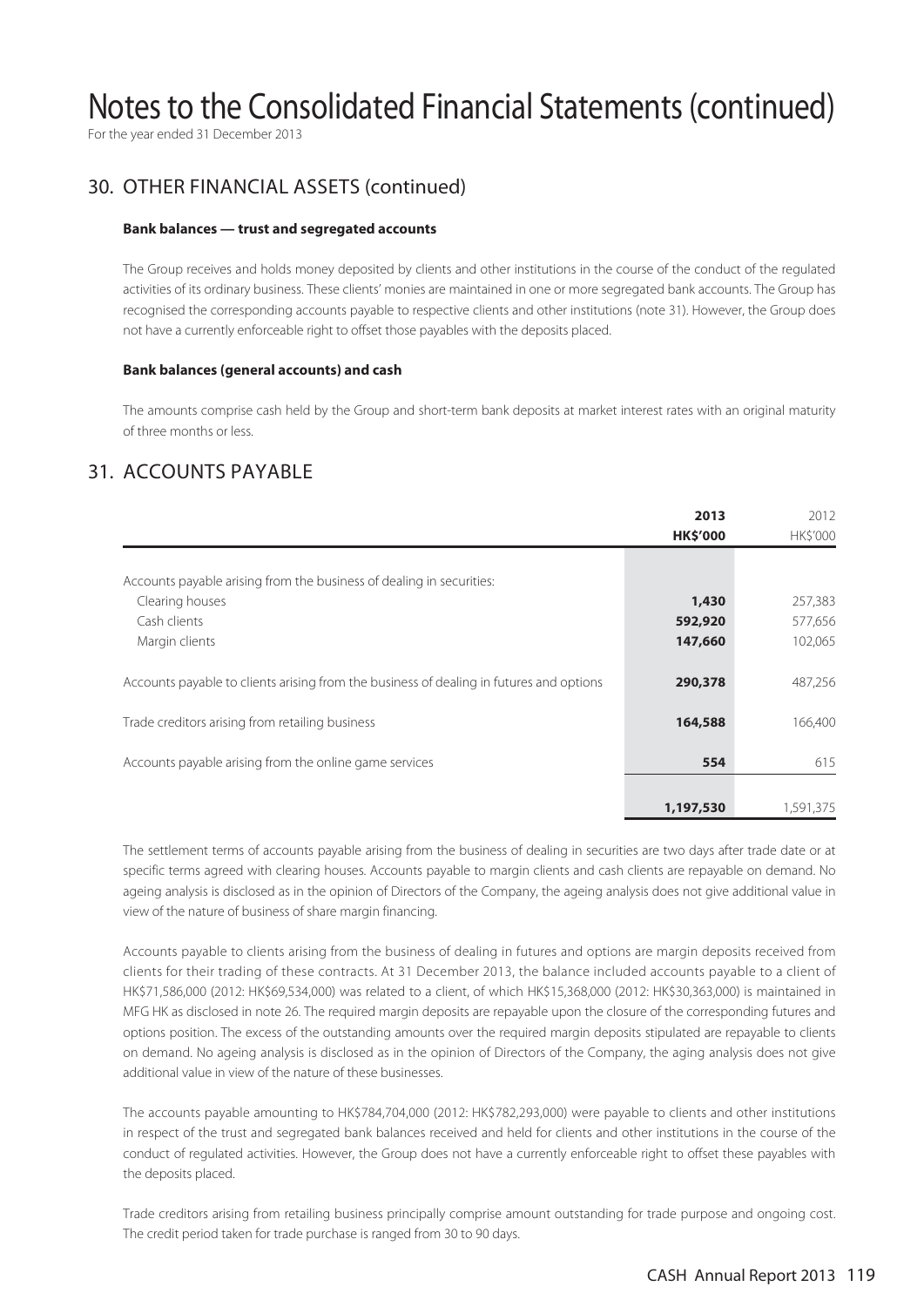For the year ended 31 December 2013

## 31. ACCOUNTS PAYABLE (continued)

The following is an ageing analysis (from trade date) of trade creditors arising from retailing business at reporting date:

|                | 2013            | 2012     |
|----------------|-----------------|----------|
|                | <b>HK\$'000</b> | HK\$'000 |
|                |                 |          |
| $0 - 30$ days  | 71,915          | 73,623   |
| 31-60 days     | 50,923          | 54,195   |
| $61 - 90$ days | 33,327          | 22,035   |
| Over 90 days   | 8,423           | 16,547   |
|                |                 |          |
|                | 164,588         | 166,400  |

The accounts payable arising from online game services are aged with 30 day (from the trade date).

### 32. OTHER FINANCIAL LIABILITIES

#### **Accrued liabilities and other payables**

|                                                      | 2013            | 2012     |
|------------------------------------------------------|-----------------|----------|
|                                                      | <b>HK\$'000</b> | HK\$'000 |
|                                                      |                 |          |
| Accrued liabilities                                  |                 |          |
| -Salaries and commission payables                    | 18,374          | 36,430   |
| - Other accrued liabilities                          | 53,293          | 37,161   |
| Deposit received on disposal of a property (Note 30) | 27,000          |          |
| Other payables                                       | 29,543          | 36,748   |
|                                                      | 128,210         | 110.339  |

#### **Loan from a non-controlling shareholder of a subsidiary**

The amount represents a loan of USD3,517,500 (equivalent to approximately HK\$27,437,000) from a non-controlling shareholder of a subsidiary. The amount is non-interest bearing, unsecured and is repayable on demand.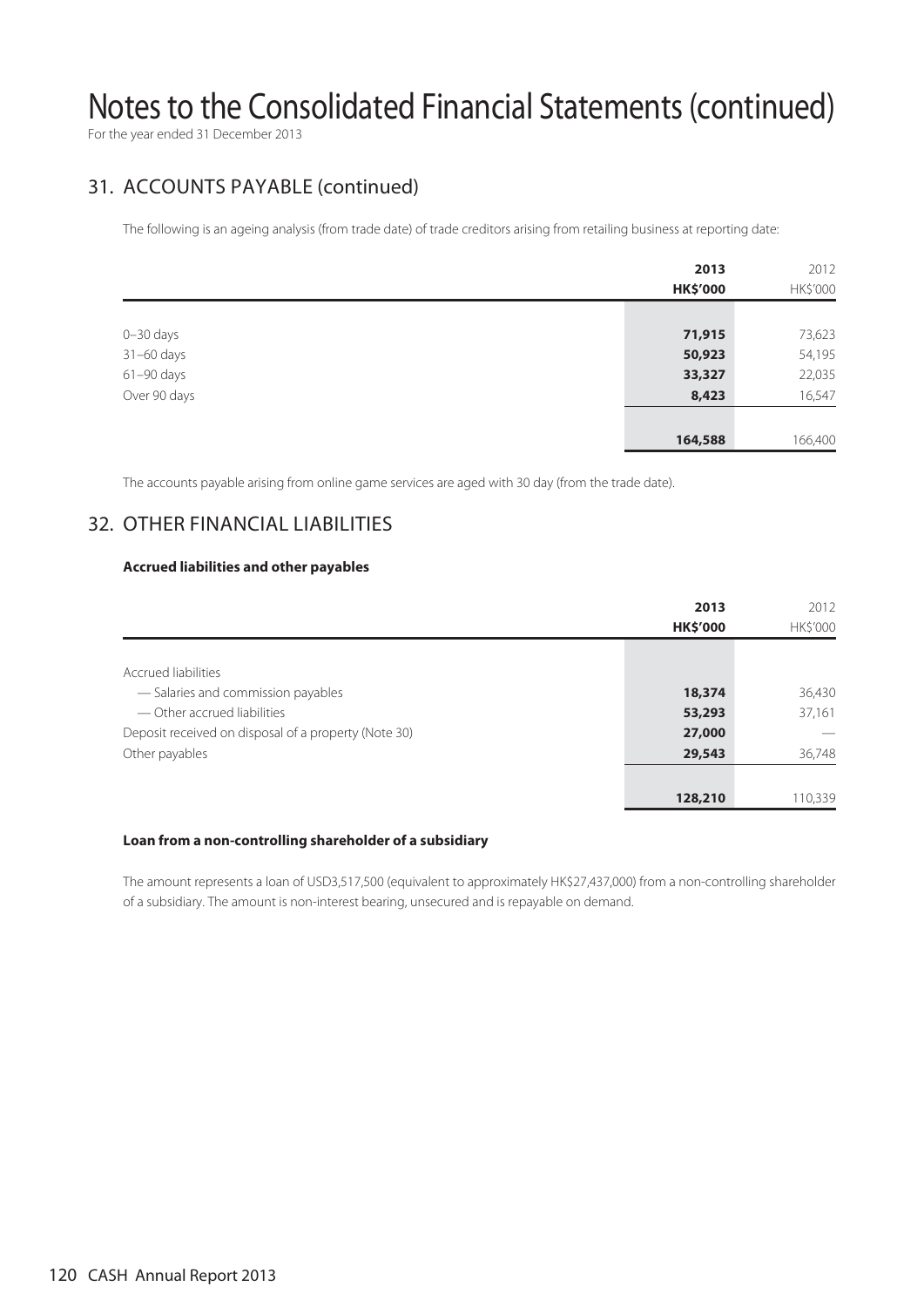For the year ended 31 December 2013

## 33. OBLIGATIONS UNDER FINANCE LEASES

|                                    | 2013            | 2012     |
|------------------------------------|-----------------|----------|
|                                    | <b>HK\$'000</b> | HK\$'000 |
|                                    |                 |          |
| Analysed for reporting purpose as: |                 |          |
| Current liabilities                | 54              | 906      |
| Non-current liabilities            |                 | 50       |
|                                    |                 |          |
|                                    | 54              | 956      |

It was the Group's policy to lease certain of its motor vehicles under finance leases. The average lease term was three years for the year ended 31 December 2013. Interest rates underlying all obligations under finance leases were fixed at 3.35% (2012: 3.35% to 5.4%) per annum. No arrangements had been entered into for contingent rental payments.

|                                            |                 |                               |                        | <b>Present value of</b> |  |
|--------------------------------------------|-----------------|-------------------------------|------------------------|-------------------------|--|
|                                            |                 | <b>Minimum lease payments</b> | minimum lease payments |                         |  |
|                                            | 2013            | 2012                          | 2013                   | 2012                    |  |
|                                            | <b>HK\$'000</b> | HK\$'000                      | <b>HK\$'000</b>        | HK\$'000                |  |
|                                            |                 |                               |                        |                         |  |
| Amount payable under finance leases        |                 |                               |                        |                         |  |
| Within one year                            | 54              | 926                           | 54                     | 906                     |  |
| In more than one year but not more than    |                 |                               |                        |                         |  |
| two years                                  |                 | 50                            |                        | 50                      |  |
| In more than two years but not more than   |                 |                               |                        |                         |  |
| five years                                 |                 |                               |                        |                         |  |
|                                            |                 |                               |                        |                         |  |
|                                            | 54              | 976                           | 54                     | 956                     |  |
| Less: Future finance charges               |                 | (20)                          |                        |                         |  |
|                                            |                 |                               |                        |                         |  |
| Present value of lease obligations         | 54              | 956                           | 54                     | 956                     |  |
|                                            |                 |                               |                        |                         |  |
| Less: Amount due for settlement within     |                 |                               |                        |                         |  |
| one year (shown under current liabilities) |                 |                               | (54)                   | (906)                   |  |
| Amount due for settlement after one year   |                 |                               |                        | 50                      |  |
|                                            |                 |                               |                        |                         |  |

The Group's obligations under finance leases were secured by the lessor's charge over the leased assets.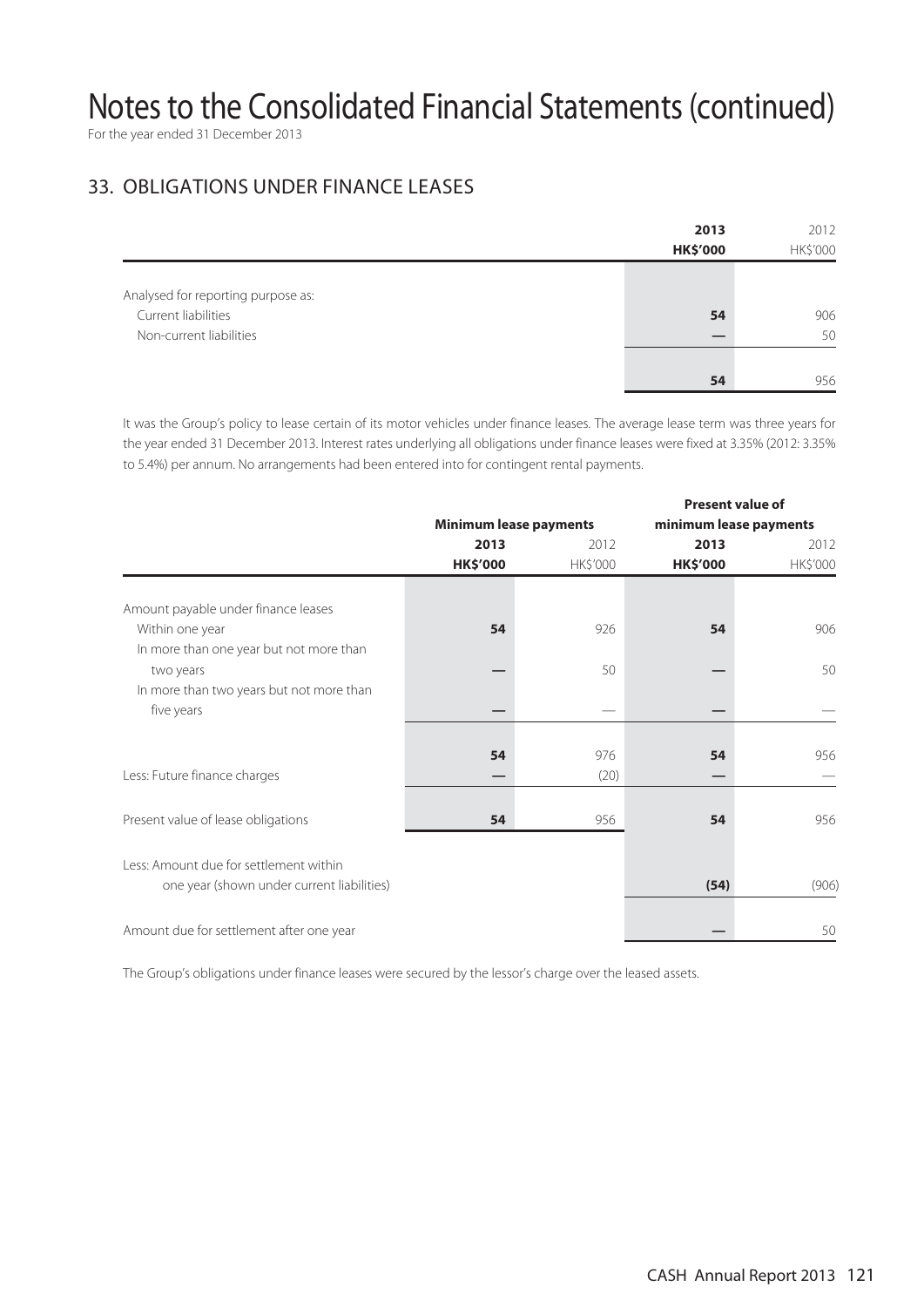For the year ended 31 December 2013

## 34. BORROWINGS

|                                                                  | 2013            | 2012       |
|------------------------------------------------------------------|-----------------|------------|
|                                                                  | <b>HK\$'000</b> | HK\$'000   |
|                                                                  |                 |            |
| Secured bank overdrafts                                          | 12,375          | 14,007     |
| Secured bank borrowings                                          | 301,918         | 302,701    |
| Secured other borrowings                                         |                 | 62,079     |
| Unsecured other borrowings                                       | 39,600          | 27,394     |
| Trust receipt loans                                              | 104,798         | 111,271    |
|                                                                  |                 |            |
|                                                                  | 458,691         | 517,452    |
|                                                                  |                 |            |
| Carrying amount repayable based on schedule repayment terms:     |                 |            |
| Within one year                                                  | 213,483         | 254,357    |
| More than one year but not exceeding two years                   | 1,141           | 1,233      |
| More than two years but not exceeding five years                 | 3,671           | 3,981      |
| More than five years                                             | 17,763          | 21,117     |
|                                                                  |                 |            |
|                                                                  | 236,058         | 280,688    |
| Carrying amount of borrowings (shown under current liabilities)  |                 |            |
| contain a repayment on demand clause:                            |                 |            |
| - within one year                                                | 217,407         | 172,069    |
| - in the second year                                             | 5,226           | 37,177     |
| - in the third to fifth years                                    |                 | 9,785      |
| - more than fifth years                                          |                 | 17,733     |
|                                                                  |                 |            |
|                                                                  | 458,691         | 517,452    |
| Less: Amount due within one year shown under current liabilities | (436, 116)      | (491, 121) |
|                                                                  |                 |            |
| Amount shown under non-current liabilities                       | 22,575          | 26,331     |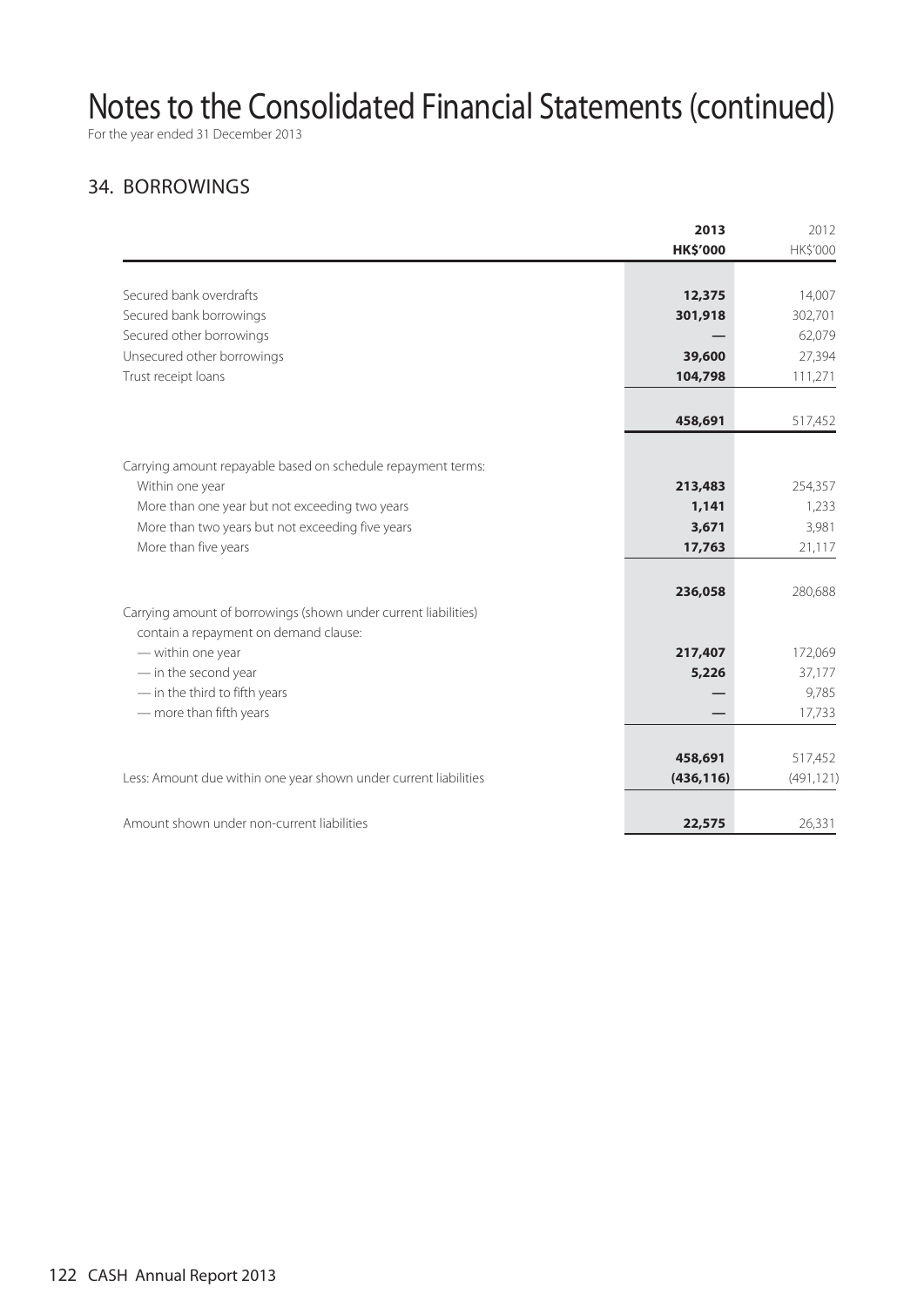For the year ended 31 December 2013

## 34. BORROWINGS (continued)

As at 31 December 2013, the Group's bank borrowings of HK\$419,091,000 (2012: HK\$383,245,000) were secured by:

- (a) corporate guarantees from the Company for the year ended 31 December 2013 and CFSG for both years;
- (b) corporate guarantees from certain subsidiaries of CFSG for both years;
- (c) marketable securities of the Group's clients of carrying amount of HK\$363,142,000 (2012: HK\$291,263,000) (with client's consent);
- (d) listed equity securities and listed debt securities of the Group for margin financing provided by the bank as disclosed in note 28 with carrying amount of HK\$8,830,000 and HK\$26,749,000 at 31 December 2012 respectively;
- (e) investment properties of the Group as disclosed in note 19 with carrying amount of approximately HK\$57,112,000 (2012: HK\$68,832,000);
- (f) pledged deposit of HK\$73,400,000 (2012: HK\$73,400,000) for short-term bank borrowings as disclosed in note 29;
- (g) guarantees from the Government of the Hong Kong Special Administrative Region under the Special Loan Guarantee Scheme; and
- (h) Pursuant to a letter of undertaking given by the Group to a bank, the Group undertakes to maintain deposits of not less than HK\$15,000,000 (2012: HK\$15,000,000) with a bank as a pre-condition for an overdraft facility granted by the bank (see note 29).

As at 31 December 2012, the other borrowings amounting to approximately HK\$62,079,000, carried interest rate at HIBOR plus 6% per annum, was secured by the shares of Celestial Investment Group Limited, which is a wholly-owned subsidiary of the Company.

As at 31 December 2013, bank loans amounting to approximately HK\$301,918,000 (2012: HK\$302,701,000) are at variable-rate borrowings which carry interest at either HIBOR plus a spread or Hong Kong Prime Rate plus a spread. The unsecured other borrowings amounting to approximately HK\$1,500,000 (2012: HK\$27,394,000) and HK\$38,100,000 (2012: nil) carry interest at Hong Kong Prime Rate plus 3% per annum and fixed rate of 12% per annum respectively. Bank overdrafts amounting to HK\$12,375,000 (2012: HK\$14,007,000) carried interest at Hong Kong Prime Rate. Trust receipts loans amounting to HK\$104,798,000 (2012: HK\$111,271,000) carry interest at Hong Kong Prime Rate plus a spread.

As at 31 December 2012, bank borrowings of approximately HK\$44,733,000 were secured by corporate guarantees from the Company and certain subsidiaries, investment properties of the Group with carrying amount of approximately HK\$66,000,000, as well as personal guarantee from Mr Kwan Pak Hoo Bankee, an executive director and shareholder with significant influence over the Company through his entire shareholding and control over Cash Guardian as explained in note 45. The borrowings were settled in February 2013 and pledge of investment property, corporate and personal guarantees were released upon settlement of borrowings.

The effective interest rates on the Group's borrowings ranged from 0.7% to 12% (2012: 1.02% to 8%) per annum.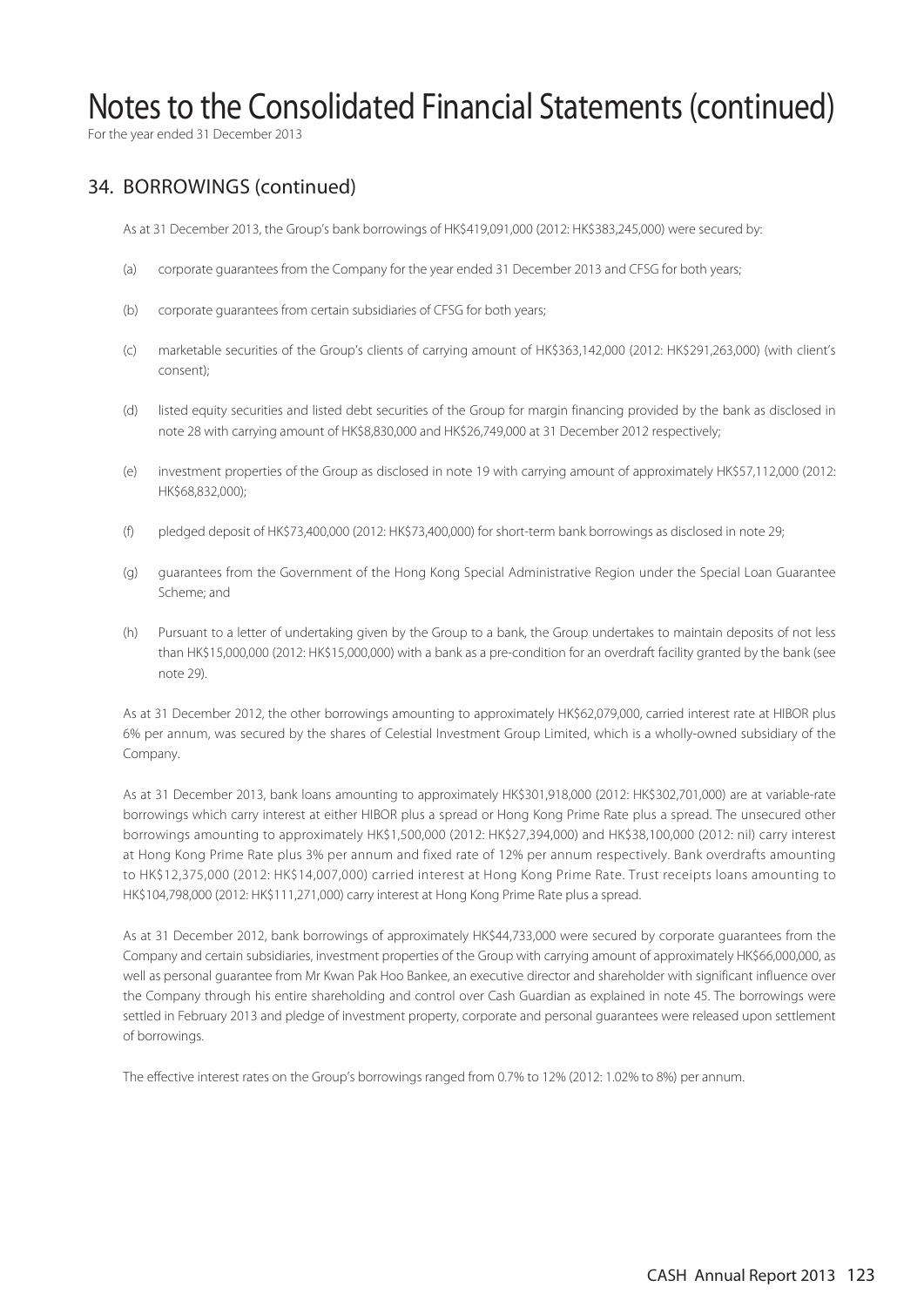For the year ended 31 December 2013

## 35. SHARE CAPITAL

|                                          | Notes | <b>Par value</b><br>of each<br>ordinary<br>share<br>HK\$ | <b>Number</b><br>of shares<br>'000 | <b>Amount</b><br>HK\$'000 |
|------------------------------------------|-------|----------------------------------------------------------|------------------------------------|---------------------------|
| Ordinary shares                          |       |                                                          |                                    |                           |
| Authorised:                              |       |                                                          |                                    |                           |
| At 1 January 2012                        |       | 0.01                                                     | 30,000,000                         | 300,000                   |
| Share consolidation                      | (a)   |                                                          | (27,000,000)                       |                           |
|                                          |       |                                                          |                                    |                           |
| At 31 December 2012 and 31 December 2013 |       | 0.1                                                      | 3,000,000                          | 300,000                   |
| Issued and fully paid:                   |       |                                                          |                                    |                           |
| At 1 January 2012                        |       | 0.01                                                     | 3,694,319                          | 36,943                    |
| Share consolidation                      | (a)   |                                                          | (3,324,887)                        |                           |
|                                          |       |                                                          |                                    |                           |
| At 31 December 2012                      |       | 0.1                                                      | 369,432                            | 36,943                    |
| Issue of rights shares                   | (b)   |                                                          | 184,716                            | 18,472                    |
|                                          |       |                                                          |                                    |                           |
| At 31 December 2013                      |       | 0.1                                                      | 554,148                            | 55,415                    |

Notes:

(a) Pursuant to a resolution passed at a special general meeting of the Company held on 5 October 2012, issued and unissued 10 ordinary shares of HK\$0.01 each were consolidated into 1 consolidated ordinary shares of HK\$0.10 each of the Company. The share consolidation is completed on 8 October 2012.

(b) On 13 June 2013, 184,715,928 shares of HK\$0.10 each were issued by way of rights issue at a subscription price of HK\$0.30 per share.

All the shares issued during the year ended 31 December 2012 rank pari passu in all respects with the other shares in issue.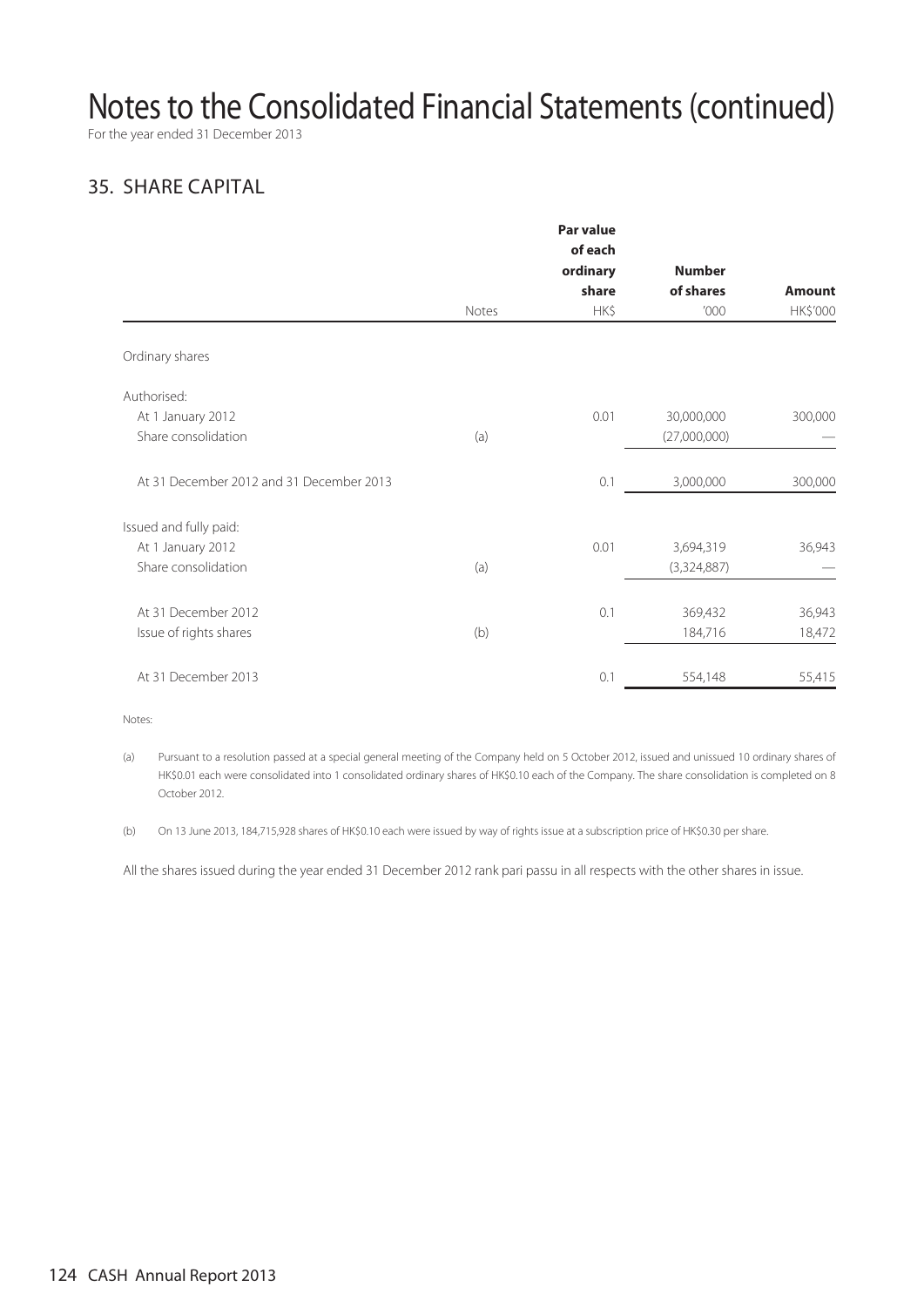For the year ended 31 December 2013

### 36. CHANGE IN SHAREHOLDING OF SUBSIDIARIES WITHOUT LOSING CONTROL

#### **Year ended 31 December 2013**

Pursuant to a special general meeting passed on 21 June 2013, CFSG distributed entire interests in CASH Retail Management (HK) Limited ("CRM(HK)"), a limited company incorporated in the BVI, in specie to its shareholders. Upon the completion of the distribution by CFSG, Celestial Investment Group Limited, immediate holding company of CFSG and the wholly-owned subsidiary of the Group, has 42.75% interest in CRM(HK). Celestial Investment Group Limited made a cash offer to the remaining shareholders of CFSG to acquire all remaining shares of CRM(HK) on the basis of HK\$0.011 in cash for each share of CRM(HK) held. Approximately 48.19% of shareholders of CFSG accepted the cash offer and disposed its shareholding of CRM(HK) to the Group with consideration of approximately HK\$20,573,000 in aggregate. After the completion of this acquisition and up to 31 December 2013, the Group's equity interest over CRM(HK) is increased from 42.75% to 90.98%. The difference between the amount by which the non-controlling interests of CRM(HK) is adjusted and the fair value of the consideration paid by the Group is HK\$16,479,000 and then credited to other reserve and accumulated in equity. In the opinion of the directors of the Company, the Group remains control over CRM(HK) before and after distribution of CRM(HK) by CFSG and cash offer.

#### **Year ended 31 December 2012**

During the year ended 31 December 2012, the Group's equity interest in CFSG was increased from 42.3% to 42.75% upon the share repurchases by CFSG with total proceeds of HK\$2,549,000. The difference of HK\$3,236,000 between the decreasing in the non-controlling interests, being the proportionate share of the carrying amount of net assets of CFSG amounting to HK\$5,785,000, and the proceeds paid for share repurchases has been credited to other reserve.

### 37. RESERVES

#### **Translation reserve**

|                                                                                      | 2013<br><b>HK\$'000</b> | 2012<br>HK\$'000 |
|--------------------------------------------------------------------------------------|-------------------------|------------------|
| At 1 January<br>Exchange differences arising on translation to presentation currency | 10,913<br>2,524         | 10,421<br>492    |
| At 31 December                                                                       | 13,437                  | 10,913           |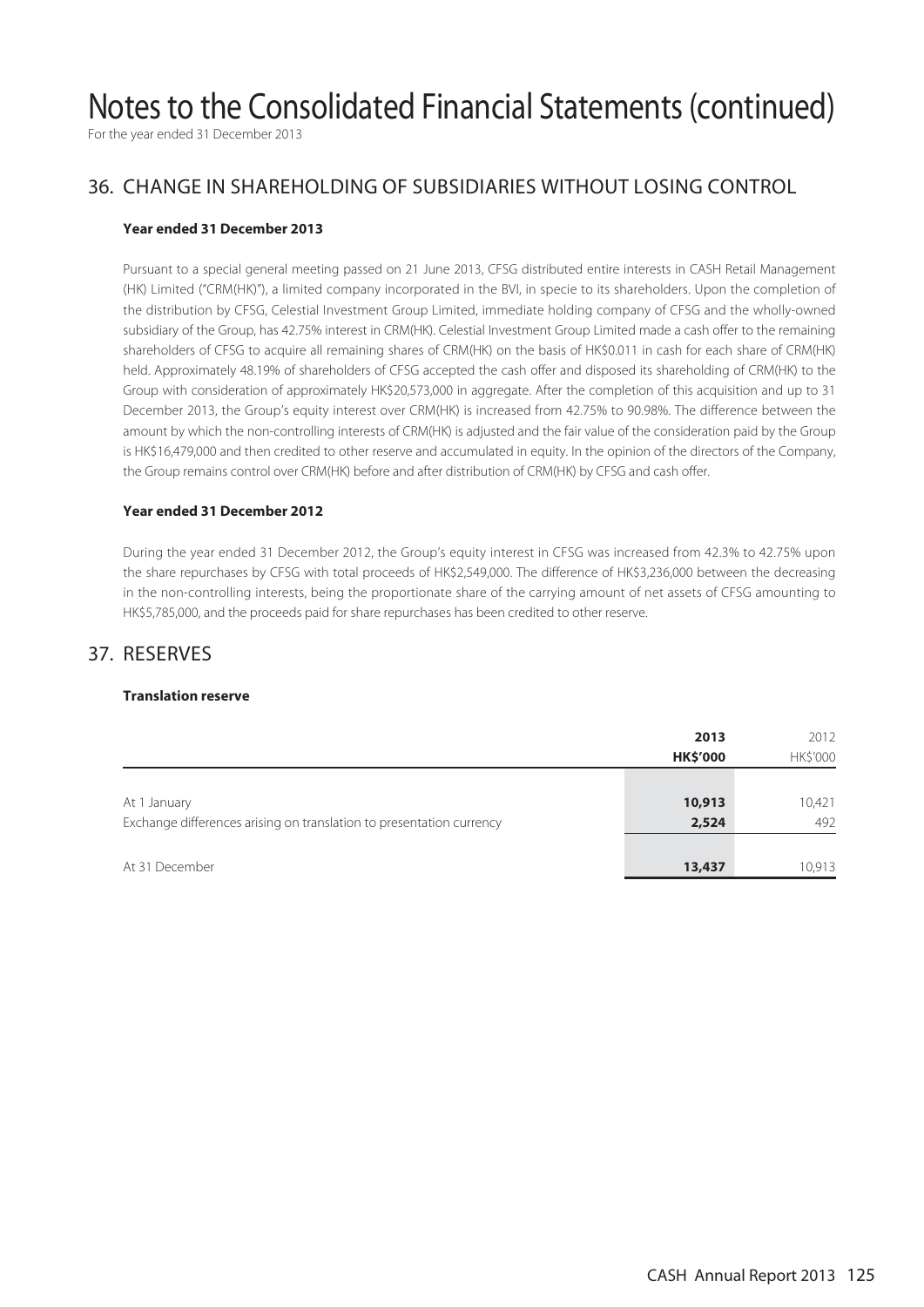For the year ended 31 December 2013

### 38. NON-CONTROLLING INTERESTS

|                                                             | Share of        | <b>Share option</b> |              |
|-------------------------------------------------------------|-----------------|---------------------|--------------|
|                                                             | net assets of   | reserve of          |              |
|                                                             | subsidiaries    | subsidiaries        | <b>Total</b> |
|                                                             | <b>HK\$'000</b> | HK\$'000            | HK\$'000     |
| At 1 January 2012                                           | 400,197         | 28,151              | 428,348      |
| Share of loss and total comprehensive expenses for the year | (23,904)        |                     | (23,904)     |
| Share-based payments of CFSG                                |                 | 562                 | 562          |
| Transfer to accumulated losses upon expiration of           |                 |                     |              |
| CFSG's share options                                        | 11,963          | (20,899)            | (8,936)      |
| Dividend paid by CFSG                                       | (4,250)         |                     | (4,250)      |
| Change in shareholding in CFSG without losing control       | (5,785)         |                     | (5,785)      |
| At 31 December 2012                                         | 378,221         | 7,814               | 386,035      |
| Share of loss and total comprehensive expense for the year  | (38,085)        |                     | (38,085)     |
| Transfer to accumulated losses upon expiration of           |                 |                     |              |
| CFSG's share options                                        | 4,474           | (7,814)             | (3,340)      |
| Change in shareholding in CFSG without losing control       | (37,052)        |                     | (37,052)     |
| At 31 December 2013                                         | 307,558         |                     | 307,558      |

### 39. FINANCIAL LIABILITIES AT FAIR VALUE THROUGH PROFIT OR LOSS

|                                                                      | 2013<br><b>HKS'000</b> | 2012<br><b>HKS'000</b> |
|----------------------------------------------------------------------|------------------------|------------------------|
| Financial liabilities at FVTPL arising from short selling activities | 19,701                 | $-$                    |

Balance represents the fair value of securities from short selling activities as at 31 December 2013.

### 40. ASSETS CLASSIFIED AS HELD FOR SALE

#### **During the year ended 31 December 2012**

On 7 December 2012, the directors signed a provisional agreement with an independent third party to dispose its investment property in Hong Kong with a consideration of HK\$66,000,000 by cash. The board considered that the disposal of its investment property is highly probable, thus such investment property is reclassified to assets classified as held for sale in accordance with HKFRS 5.

This transaction is approved by shareholders in special general meeting on 22 January 2013 and the disposal is completed in February 2013.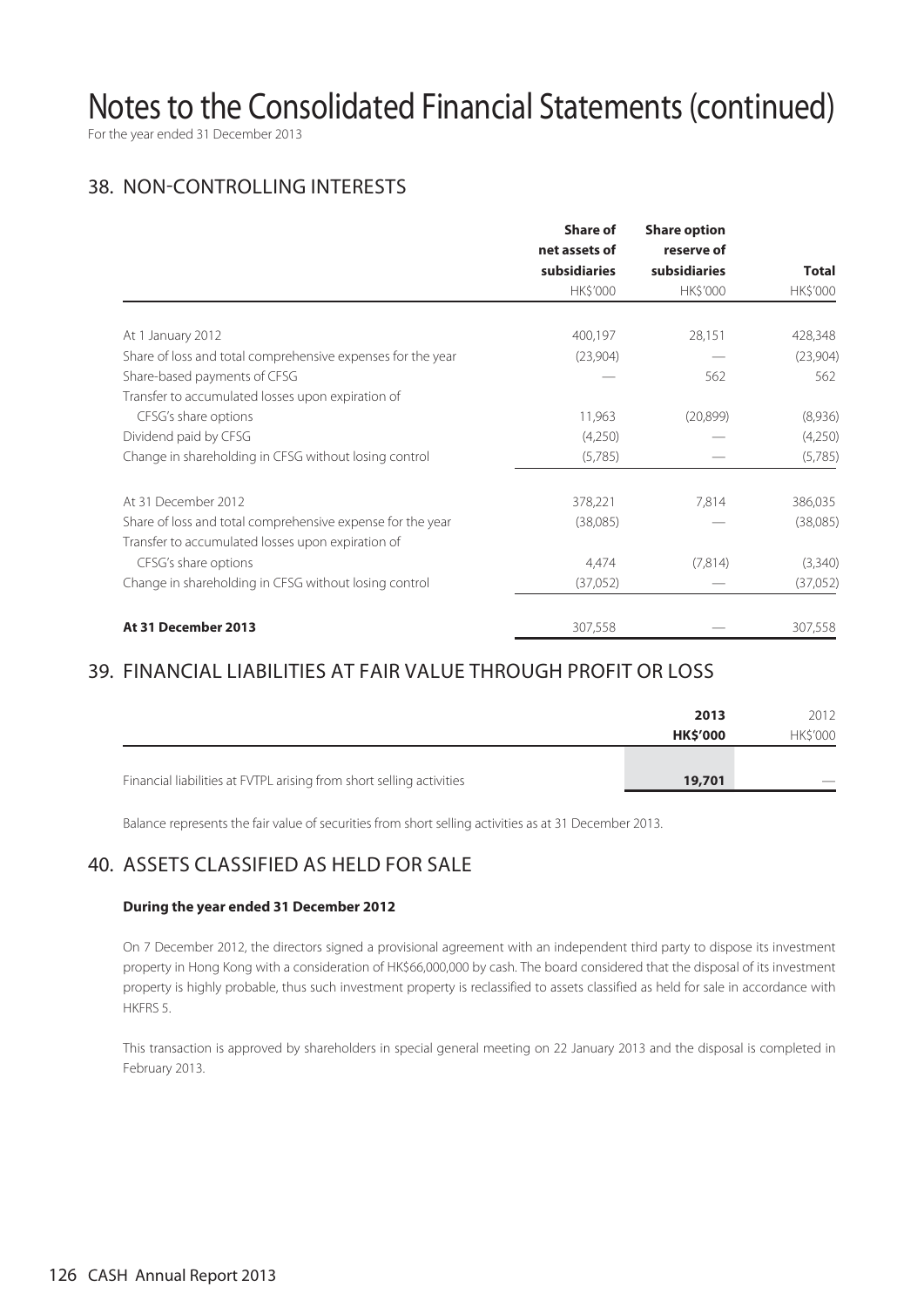For the year ended 31 December 2013

## 41. OPERATING LEASE COMMITMENTS

At the end of the reporting period, the Group had commitments for future minimum lease payments under non-cancellable operating leases which fall due as follows:

|                                       | 2013            | 2012     |
|---------------------------------------|-----------------|----------|
|                                       | <b>HK\$'000</b> | HK\$'000 |
|                                       |                 |          |
| Within one year                       | 172,021         | 173,600  |
| In the second to fifth year inclusive | 195,834         | 180,532  |
| Over five years                       | 1,050           |          |
|                                       |                 |          |
|                                       | 368,905         | 354,132  |

Operating lease payments represent rental payable by the Group for office premises, warehouse and retail shops for both years ended. Leases are mainly negotiated for lease term of one to five years and rentals are fixed for an average of three years. In addition to the fixed rentals pursuant to the terms of certain rental agreements, the Group paid a rental of approximately HK\$2,353,000 (2012: HK\$2,762,000), based on certain percentage of the gross sales of the relevant shop when the sales meets certain specified level.

### 42. CAPITAL COMMITMENTS

| <b>HK\$'000</b> |                |
|-----------------|----------------|
|                 | <b>HKS'000</b> |
|                 |                |
|                 |                |
|                 |                |
|                 |                |
| 184,069         | 207,128        |
|                 | 20,639         |
|                 |                |
| 184,069         | 227,767        |
|                 |                |

Note: The Group, together with an independent third party, has entered into agreement with Infinity to conditionally subscribe for 20% of the enlarged issued share capital of Infinity for a consideration of approximately USD2,670,000 (equivalent to approximately HK\$20,639,000) on 3 December 2012. The acquisition was completed in 2013 (see note 24).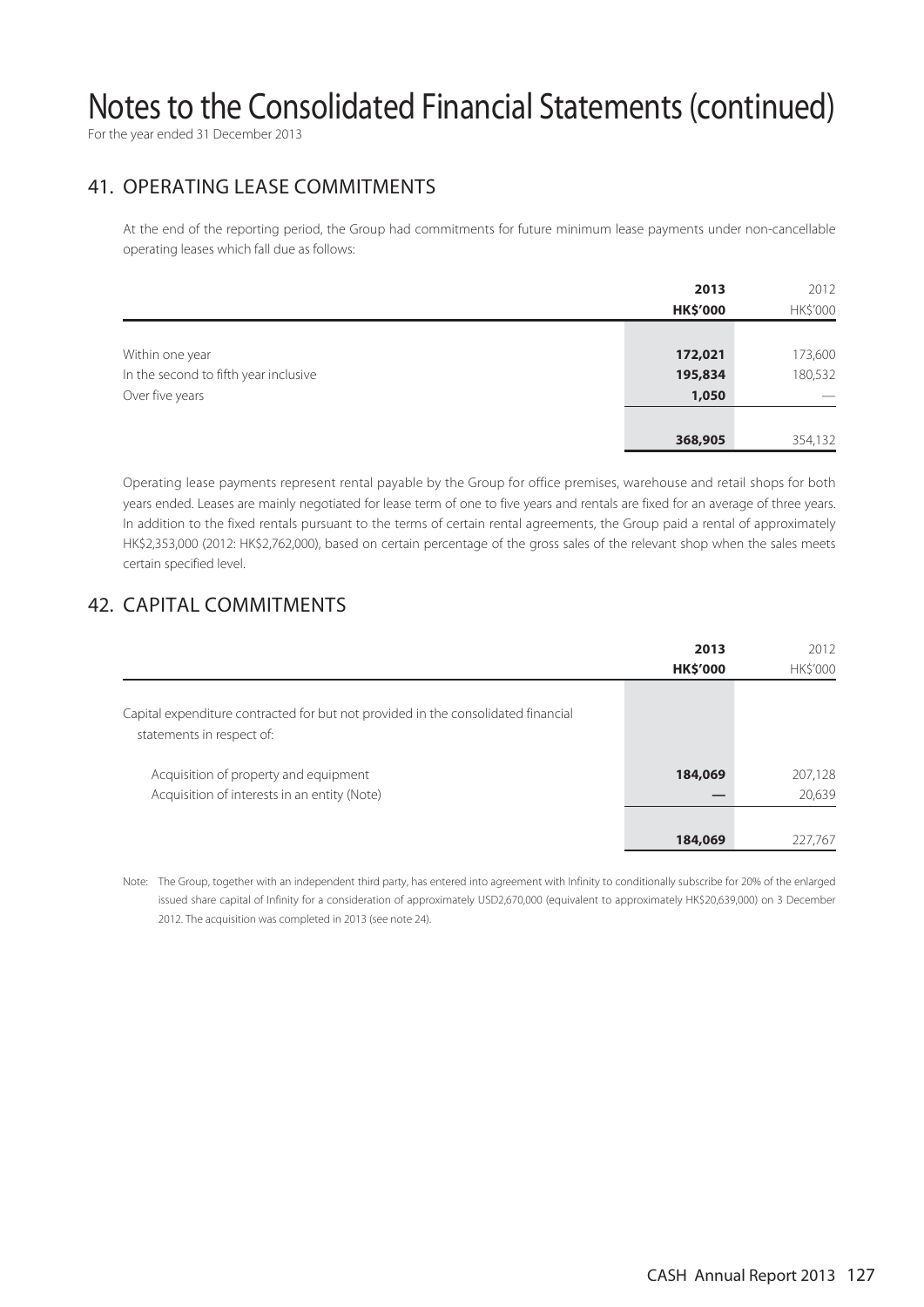For the year ended 31 December 2013

### 43. SHARE OPTION SCHEMES

#### **(A) Share option scheme of the Company**

(a) New Share Option Scheme

The Company's share option scheme ("New Share Option Scheme") was adopted pursuant to an ordinary resolution passed at an annual general meeting of the Company held on 21 May 2012. The New Share Option Scheme, which replaces the Share Option Scheme (as defined below), took effect on 21 May 2012.

The major terms of the New Share Option Scheme are summarised as follows:

- (i) The purpose was to provide incentives to:
	- award and retain the participants who have made contributions to the Company, its subsidiaries and associates, including CFSG and its subsidiaries; or
	- attract potential candidates to serve the Group for the benefit of the development of the Group.
- (ii) The participants included any employee, director, consultant, adviser or agent of any member of the Group.
- (iii) The maximum number of shares in respect of which options might be granted under the New Share Option Scheme must not exceed 10% of the issued share capital of the Company as at the date of approval of the New Share Option Scheme and such limit might be refreshed by shareholders in general meeting. The maximum number of shares was 36,943,185 shares, representing 6.7% of the issued share capital of the Company as at 31 December 2013. However, the total maximum number of shares which might be issued upon exercise of all outstanding options granted and yet to be exercised under the New Share Option Scheme and any other share option scheme must not exceed 30% of the shares in issue from time to time.
- (iv) The maximum number of shares in respect of which options might be granted to a participant, when aggregated with shares issued and issuable (including exercised and outstanding options and the options cancelled) under any option granted to the same participant under the New Share Option Scheme or any other share option scheme within any 12-months period, must not exceed 1% of the shares in issue from time to time.
- (v) There was no requirement for a grantee to hold the option for a certain period before exercising the option save as determined by the board of directors of the Company and provided in the offer of grant of option.
- (vi) The exercise period should be any period fixed by the board of directors of the Company upon grant of the option but in any event the option period should not go beyond 10 years from the date of offer for grant.
- (vii) The acceptance of an option, if accepted, must be made within 28 days from the date of grant with a nonrefundable payment of HK\$1.00 from the grantee to the Company.
- (viii) The exercise price of an option must be the highest of:
	- the closing price of the shares on the date of grant which day must be a trading day;
	- the average closing price of the shares for the 5 trading days immediately preceding the date of grant; and
	- the nominal value of the share.
- (ix) The life of the New Share Option Scheme is effective for 10 years from the date of adoption until 20 May 2022.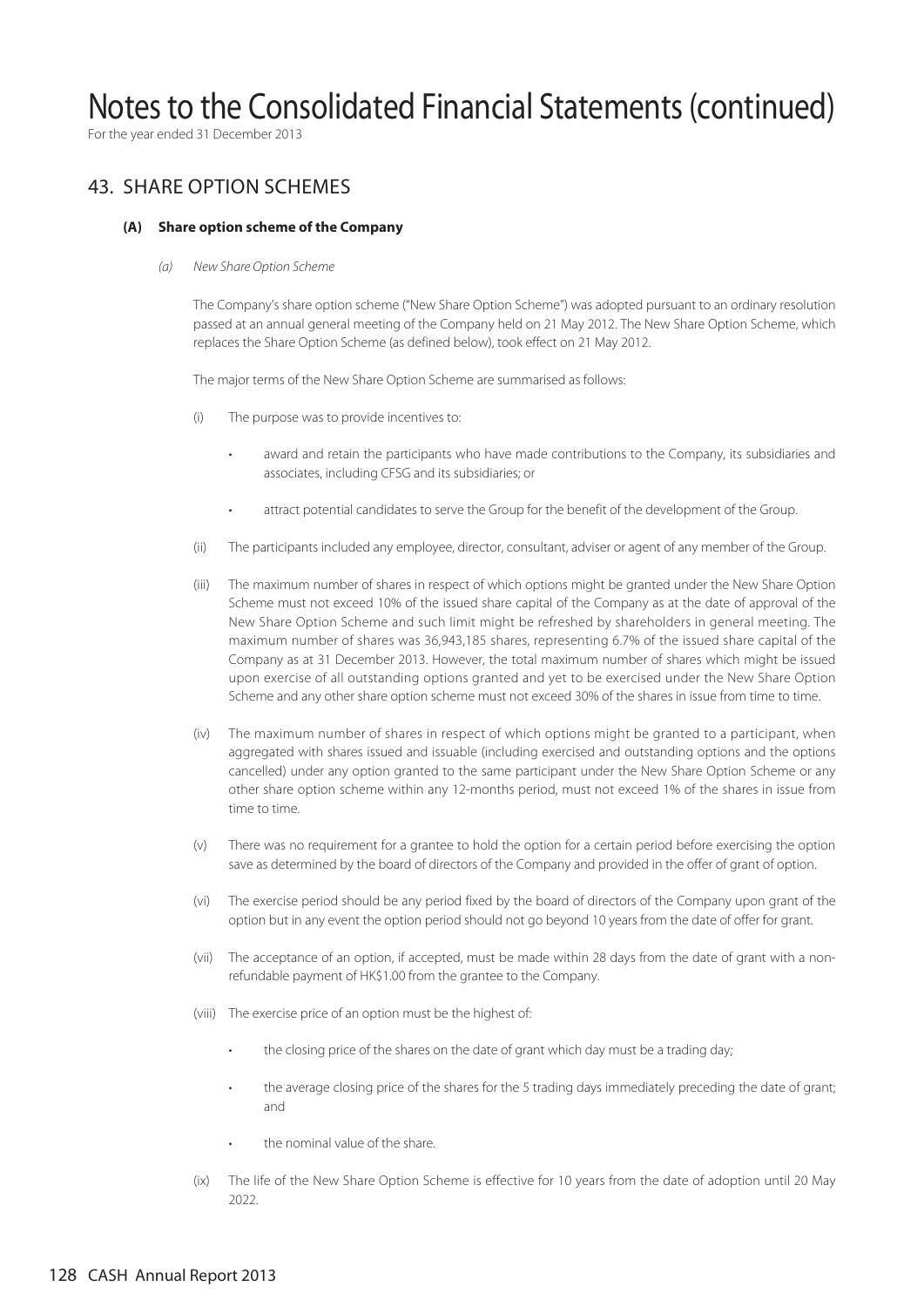For the year ended 31 December 2013

## 43. SHARE OPTION SCHEMES (continued)

#### **(A) Share option scheme of the Company (continued)**

(b) Share Option Scheme

The Company's share option scheme ("Share Option Scheme") was adopted pursuant to an ordinary resolution passed at the special general meeting of the Company held on 19 February 2002. The Share Option Scheme was expired and terminated on 19 February 2012 and was replaced by the New Share Option Scheme. The major terms of the Share Option Scheme are summarised as follows:

- (i) The purpose was to provide incentives to:
	- award and retain the participants who have made contributions to the Group; or
	- attract potential candidates to serve the Group for the benefit of the development of the Group.
- (ii) The participants included any employee, director, consultant, adviser or agent of any member of the Group.
- (iii) The maximum number of shares in respect of which share options might be granted under the Share Option Scheme must not exceed 10% of the issued share capital of the Company as at the date of approval of the Share Option Scheme and such limit might be refreshed by shareholders in general meeting. However, the total maximum number of shares which might be issued upon exercise of all outstanding share options granted and yet to be exercised under the Share Option Scheme and any other share option scheme must not exceed 30% of the shares in issue from time to time.
- (iv) The maximum number of shares in respect of which share options might be granted to a participant, when aggregated with shares issued and issuable (including exercised and outstanding options and the share options cancelled) under any share option granted to the same participant under the Share Option Scheme or any other share option scheme within any 12 month period, must not exceed 1% of the shares in issue from time to time.
- (v) There was no requirement for a grantee to hold the share option for a certain period before exercising the share option save as determined by the Board of Directors and provided in the offer of grant of share option.
- (vi) The exercise period should be any period fixed by the Board of Directors upon grant of the option but in any event the share option period should not go beyond 10 years from the date of offer for grant.
- (vii) The acceptance of a share option, if accepted, must be made within 28 days from the date of grant with a non-refundable payment of HK\$1.00 from the grantee to the Company.
- (viii) The exercise price of a share option must be the highest of:
	- the closing price of the Company's shares on the date of grant which day must be a trading day;
	- the average closing price of the Company's shares for the 5 trading days immediately preceding the date of grant; and
	- the nominal value of the Company's share.
- (ix) The life of the Share Option Scheme is effective for 10 years from the date of adoption until 18 February 2012.

All share-based compensation will be settled in equity. The Group has no legal or constructive obligation to repurchase or settle the options other than by issuing the Company's ordinary shares.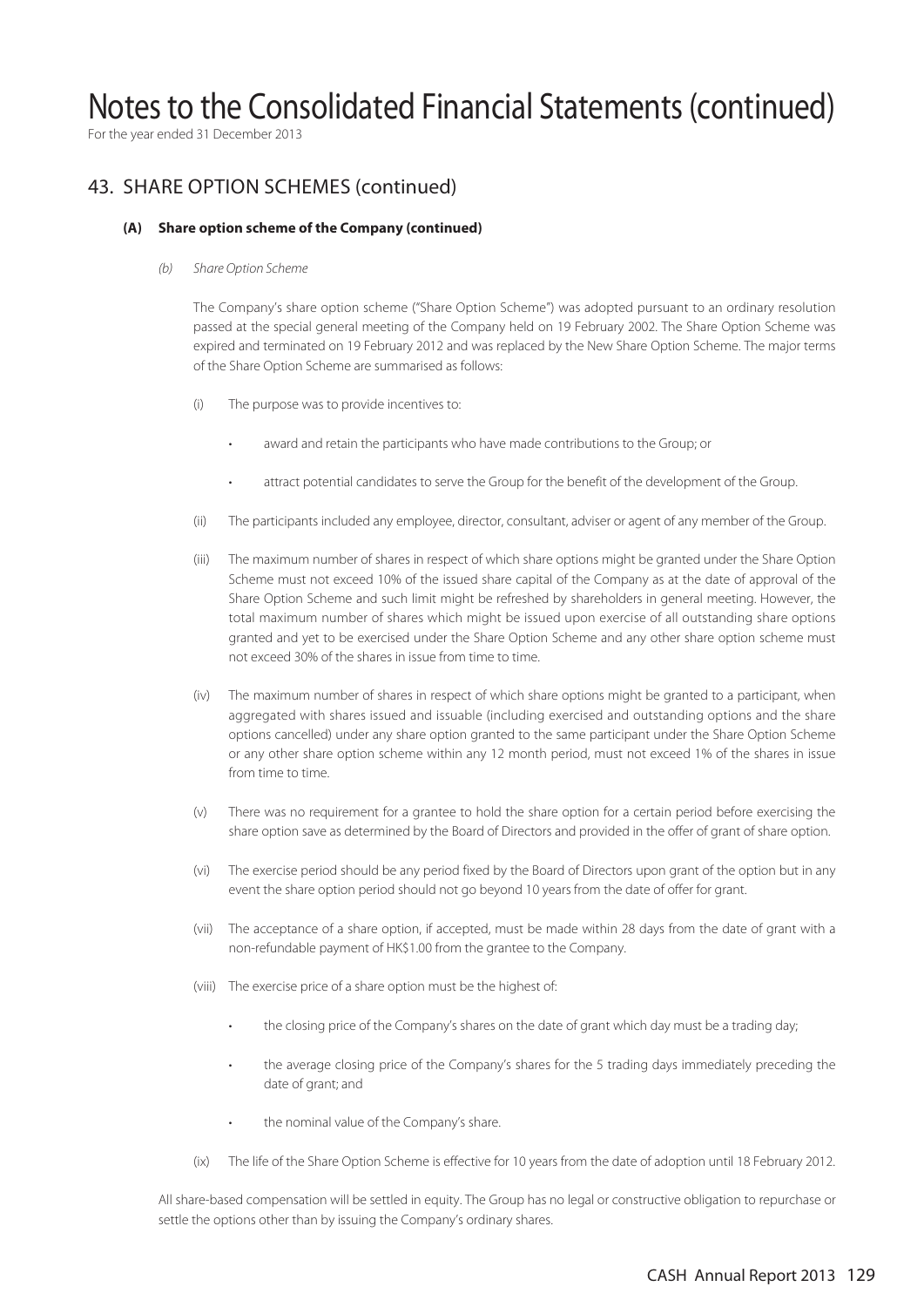For the year ended 31 December 2013

### 43. SHARE OPTION SCHEMES (continued)

#### **(A) Share option scheme of the Company (continued)**

The following table discloses details of the Company's share options held by the Directors, the employees and consultants of the Group and movements in such holdings:

|                         |               |                 |                           | Number of share options          |                          |                          |                          |                                  |                          |                          |                       |
|-------------------------|---------------|-----------------|---------------------------|----------------------------------|--------------------------|--------------------------|--------------------------|----------------------------------|--------------------------|--------------------------|-----------------------|
|                         |               |                 |                           | outstanding                      |                          |                          | outstanding              |                                  |                          | reallocated              | outstanding           |
|                         |               | <b>Exercise</b> |                           | as at                            |                          |                          | as at                    |                                  |                          | upon                     | as at                 |
|                         |               | price           |                           | 1 January                        | qranted                  | lapsed                   | 31 December              | granted                          | adjusted                 |                          | change of 31 December |
| Name of scheme          | Date of grant |                 | per share Exercise period | 2012                             | in 2012                  | in 2012                  | 2012                     | in 2013                          | in 2013                  | directorship             | 2013                  |
|                         |               | HK\$            |                           |                                  |                          |                          |                          |                                  | (Note (2))               |                          |                       |
| <b>Directors</b>        |               |                 |                           |                                  |                          |                          |                          |                                  |                          |                          |                       |
| Share Option Scheme     | 3.6.2010      | 0.1667          | 3.6.2010-31.5.2012        | 60,000,000                       | $\overline{\phantom{0}}$ | (60,000,000)             |                          |                                  |                          |                          |                       |
| New Share Option Scheme | 11.10.2012    | 0.6240          | (Notes (1) & (2))         | $\overbrace{\phantom{12322111}}$ | 12,800,000               | $\overline{\phantom{0}}$ | 12,800,000               | $\overbrace{\phantom{12322111}}$ | 1,600,000                | (4,050,000)              | 10,350,000            |
|                         | 7.10.2013     | 0.4800          | 7.1.2014-31.10.2015       | $\overline{\phantom{0}}$         | $\overline{\phantom{0}}$ | $\overline{\phantom{0}}$ | $\overline{\phantom{0}}$ | 5,500,000                        | $\overline{\phantom{0}}$ | $\overline{\phantom{0}}$ | 5,500,000             |
|                         |               |                 |                           | 60,000,000                       | 12,800,000               | (60,000,000)             | 12,800,000               | 5,500,000                        | 1,600,000                | (4,050,000)              | 15,850,000            |
| <b>Employees</b>        |               |                 |                           |                                  |                          |                          |                          |                                  |                          |                          |                       |
| Share Option Scheme     | 3.6.2010      | 0.1667          | 3.6.2010-31.5.2012        | 96,000,000                       |                          | (96,000,000)             |                          |                                  |                          |                          |                       |
| New Share Option Scheme | 11.10.2012    | 0.6240          | (Notes (1) & (2))         | $\overline{\phantom{0}}$         | 8,000,000                | $\qquad \qquad -$        | 8,000,000                | $\qquad \qquad -$                | 1,000,000                | 4,050,000                | 13,050,000            |
|                         |               |                 |                           | 96,000,000                       | 8,000,000                | (96,000,000)             | 8,000,000                | $\overline{\phantom{m}}$         | 1,000,000                | 4,050,000                | 13,050,000            |
| <b>Consultants</b>      |               |                 |                           |                                  |                          |                          |                          |                                  |                          |                          |                       |
| Share Option Scheme     | 29.11.2010    | 0.8600          | 29.11.2010-30.11.2013     | 30,000,000                       | $\overline{\phantom{0}}$ | (30,000,000)             |                          |                                  |                          |                          |                       |
| New Share Option Scheme | 11.10.2012    | 0.6240          | (Notes (1) & (2))         | $\overline{\phantom{0}}$         | 9,000,000                | $\overline{\phantom{0}}$ | 9,000,000                | $\overline{\phantom{0}}$         | 1,116,000                | $\overline{\phantom{0}}$ | 10,116,000            |
|                         |               |                 |                           | 30,000,000                       | 9,000,000                | (30,000,000)             | 9,000,000                | $\overbrace{\phantom{12322111}}$ | 1,116,000                | $\overline{\phantom{m}}$ | 10,116,000            |
|                         |               |                 |                           | 186,000,000                      | 29,800,000               | (186,000,000)            | 29,800,000               | 5,500,000                        | 3,716,000                | $\overline{\phantom{m}}$ | 39,016,000            |
|                         |               |                 |                           |                                  |                          |                          |                          |                                  |                          |                          |                       |
| Exercisable at year end |               |                 |                           |                                  |                          |                          |                          |                                  |                          |                          |                       |

Notes:

(1) During the year ended 31 December 2012, the options were granted to directors and employees of the Group on 11 October 2012 for the provision of services to the Group. The options will be vested upon achievement of performance target (based on non-market condition) for the period up to 31 October 2014. Fair value of share options at the date of grant is estimated and assumptions are disclosed below. The options must be exercised within one month from the date the Board approves the vesting of the options. As at 31 December 2013 and 2012, the directors of the Company considered that the performance target is not probable to be achieved by the grantees and thus no share-based compensation expense was recognised in the financial year ended 31 December 2013 and 2012.

 The options of 9,000,000 were granted to the consultants of the Company on 11 October 2012 for the provision of consultancy services to the Company up to the contract period until 31 October 2014. The options will be vested upon the provision of satisfactory services determined at the sole discretion of the Board of Directors of the Company. As at 31 December 2013 and 2012, the related services have not been satisfactorily performed. Thus no share-based compensation expense was recognised in the financial years ended 31 December 2013 and 2012.

The closing price of the share immediate before the date of grant of options was HK\$0.6700.

(2) The number and the exercise price of options which remained outstanding have been adjusted from HK\$0.7020 per share to HK\$0.6240 per share during the year due to rights issue.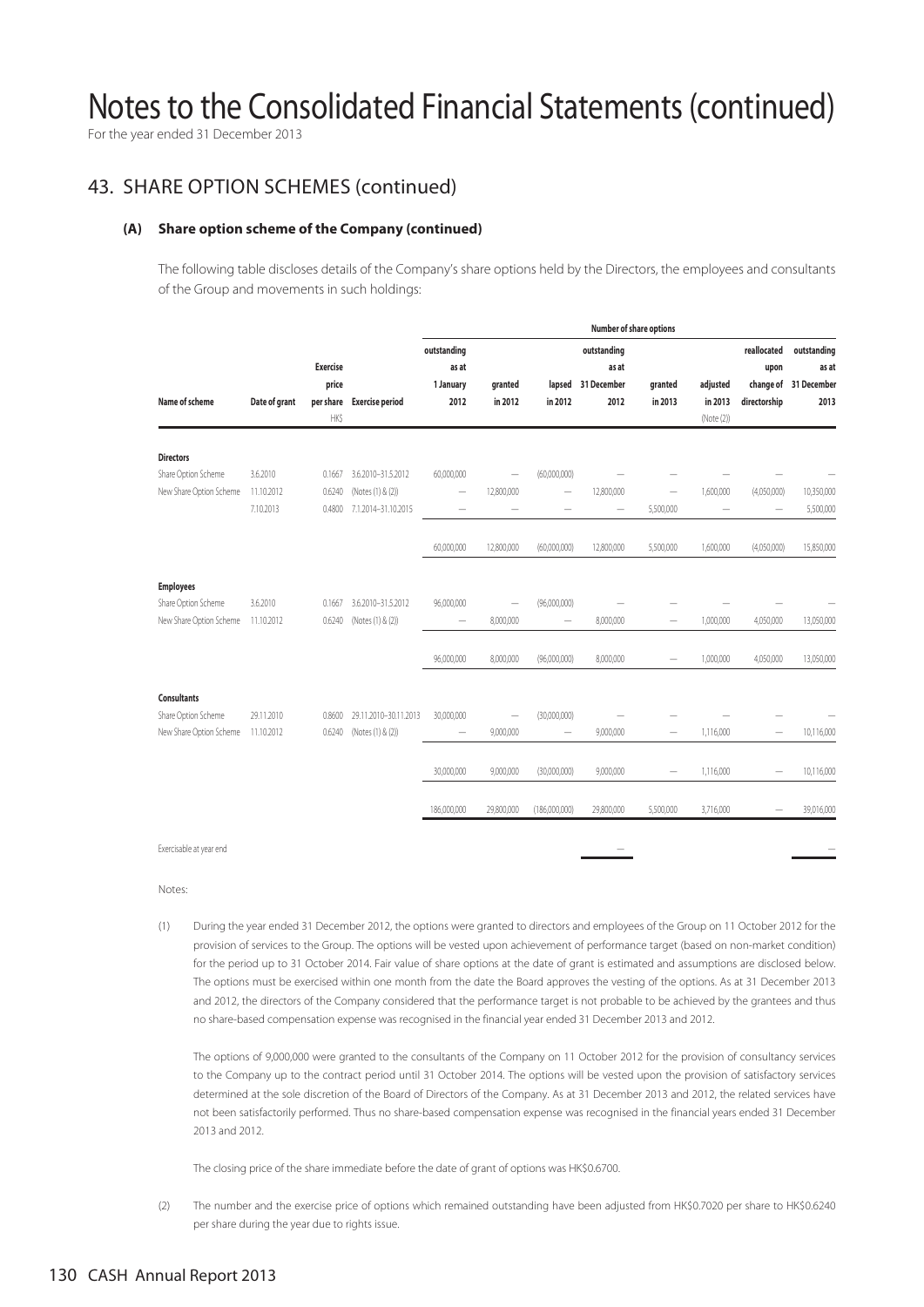For the year ended 31 December 2013

### 43. SHARE OPTION SCHEMES (continued)

#### **(A) Share option scheme of the Company (continued)**

These fair values are calculated using the Black-Scholes pricing model ("B-Model"). The variables and assumptions used in computing the fair value of the share options are based on the best estimation of the Directors of the Company. The value of an option varies with different variables of certain subjective assumptions. The inputs into the model were as follows:

|                           | Share options grant date |                        |  |
|---------------------------|--------------------------|------------------------|--|
|                           | <b>7 October 2013</b>    | 11 October 2012        |  |
|                           |                          |                        |  |
| Share price at grant date | <b>HK\$0.48</b>          | HK\$0.7021             |  |
| Exercise price            | <b>HK\$0.48</b>          | HK\$0.702 <sup>1</sup> |  |
| Expected volatility       | 46%                      | 128%                   |  |
| Expected life             | 2 years                  | 2 years                |  |
| Risk-free rate            | 0.2%                     | 0.5%                   |  |
| Expected dividend yield   | <b>Nil</b>               | Nil                    |  |

The share price and exercise price are presented before adjustment for rights issue.

Expected volatility was determined by using the historical volatility of the Company's share price over the previous 2 years.

The fair value of share options granted on 7 October 2013 is HK\$677,000.

The Group did not recognise any expenses towards share options granted by the Company.

#### **(B) Share option scheme of CFSG**

CFSG's share option scheme ("CFSG Share Option Scheme") was adopted pursuant to an ordinary resolution passed at the special general meeting of the Company held on 22 February 2008, which took effect on 3 March 2008.

The major terms of the CFSG Share Option Scheme are summarised as follows:

- (i) The purpose was to provide incentives to:
	- award and retain the participants who have made contributions to the Company and its subsidiaries and associates, including CFSG; or
	- attract potential candidates to serve the Group for the benefit of the development of the Group.
- (ii) The participants included any employees (whether full time or part time), executives and officers (including executive and non-executive directors) and business consultants, agents and legal and financial advisers of the Group.
- (iii) The maximum number of shares in respect of which options might be granted under the CFSG Share Option Scheme must not exceed 10% of the issued share capital of CFSG as at the date of approval of the CFSG Share Option Scheme and such limit might be refreshed by shareholders in general meeting. The maximum number of shares was 387,785,958 shares, representing around 10% of the issued Share Capital of CFSG as at 31 December 2013. However, the total maximum number of shares which might be issued upon exercise of all outstanding options granted and yet to be exercised under the CFSG Share Option Scheme and any other share option scheme must not exceed 30% of the shares in issue from time to time.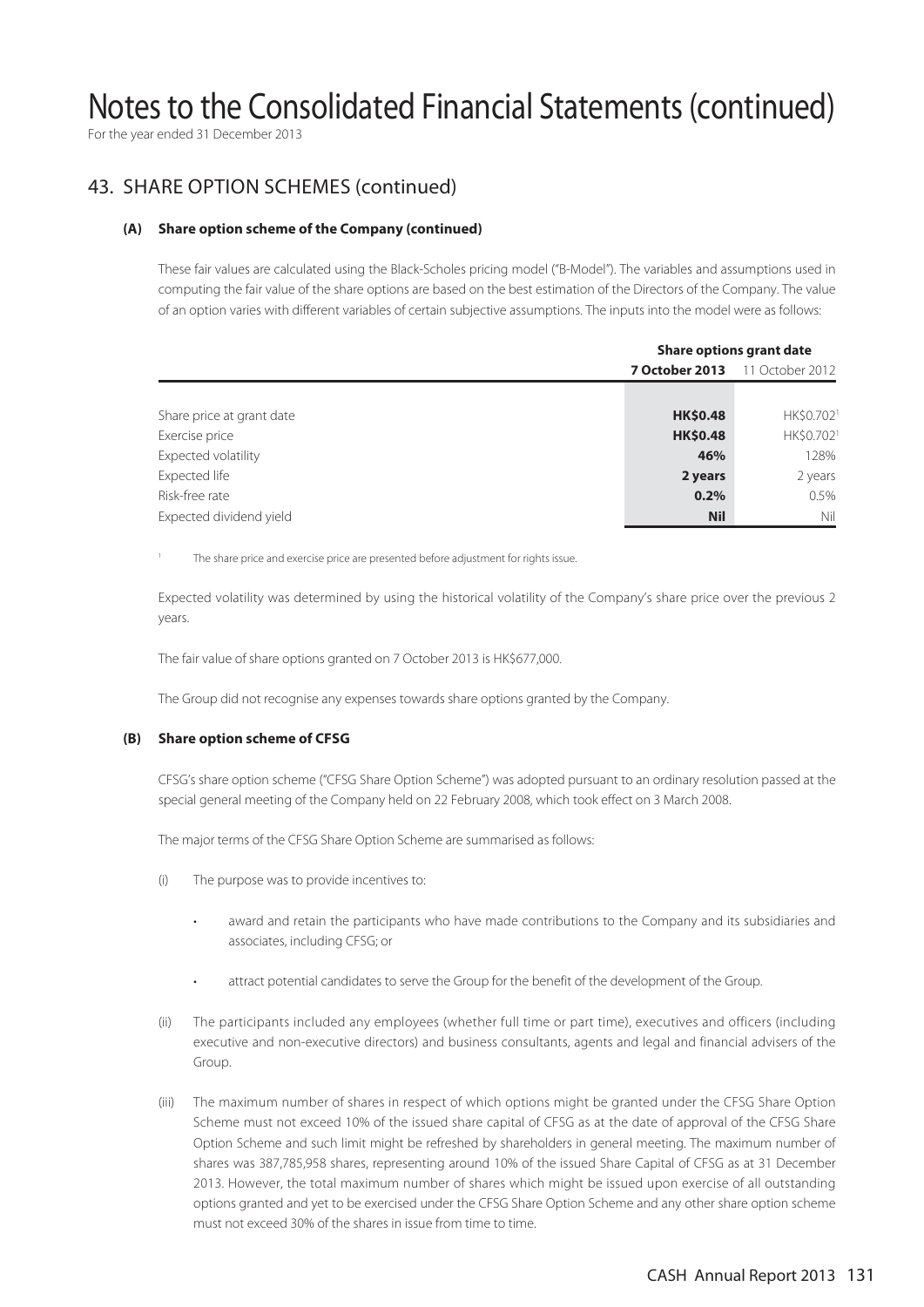For the year ended 31 December 2013

### 43. SHARE OPTION SCHEMES (continued)

#### **(B) Share option scheme of CFSG (continued)**

- (iv) The maximum number of shares in respect of which options might be granted to a participant, when aggregated with shares issued and issuable (including exercised and outstanding options and the options cancelled) under any option granted to the same participant under the CFSG Share Option Scheme or any other share option scheme within any 12-months period, must not exceed 1% of the shares in issue from time to time.
- (v) There was no requirement for a grantee to hold the option for a certain period before exercising the option save as determined by the board of directors of CFSG and provided in the offer of grant of option.
- (vi) The exercise period should be any period fixed by the board of directors of CFSG upon grant of the option but in any event the option period should not go beyond 10 years from the date of offer for grant.
- (vii) The acceptance of an option, if accepted, must be made within 28 days from the date of grant with a nonrefundable payment of HK\$1.00 from the grantee to CFSG.
- (viii) The exercise price of an option must be the highest of:
	- the closing price of the shares on the date of grant which day must be a trading day;
	- the average closing price of the shares for the 5 trading days immediately preceding the date of grant; and
	- the nominal value of the share.
- (ix) The life of the CFSG Share Option Scheme is effective for 10 years from the date of adoption until 21 February 2018.

All share-based compensation will be settled in equity. The Group, including CFSG, has no legal or constructive obligation to repurchase or settle the options other than by issuing CFSG's ordinary shares.

Share options granted to the employees, directors and the consultants of CFSG and weighted average exercise price are as follows for the reporting periods presented:

|                            |              | 2013                        |          |              | 2012            |          |
|----------------------------|--------------|-----------------------------|----------|--------------|-----------------|----------|
|                            |              |                             | Weighted |              |                 | Weighted |
|                            |              | Number of                   | average  |              | Number          | average  |
|                            |              | share                       | exercise |              | of share        | exercise |
|                            | <b>Notes</b> | options                     | price    | <b>Notes</b> | options         | price    |
|                            |              |                             | HK\$     |              |                 | HK\$     |
|                            |              |                             |          |              |                 |          |
| Outstanding at 1 January   |              | 585,150,000                 | 0.155    |              | 653,400,000     | 0.258    |
| Granted                    |              |                             | N/A      | (a)          | 314,000,000     | 0.093    |
| Lapsed                     | (a), (b),    |                             |          |              |                 |          |
|                            |              | (c) & (f) $(310, 150, 000)$ | 0.211    | (d) & (e)    | (382, 250, 000) | 0.280    |
|                            |              |                             |          |              |                 |          |
| Outstanding at 31 December |              | 275,000,000                 | 0.093    |              | 585,150,000     | 0.155    |
|                            |              |                             |          |              |                 |          |
| Exercisable at 31 December |              |                             | N/A      |              | 194,150,000     | 0.147    |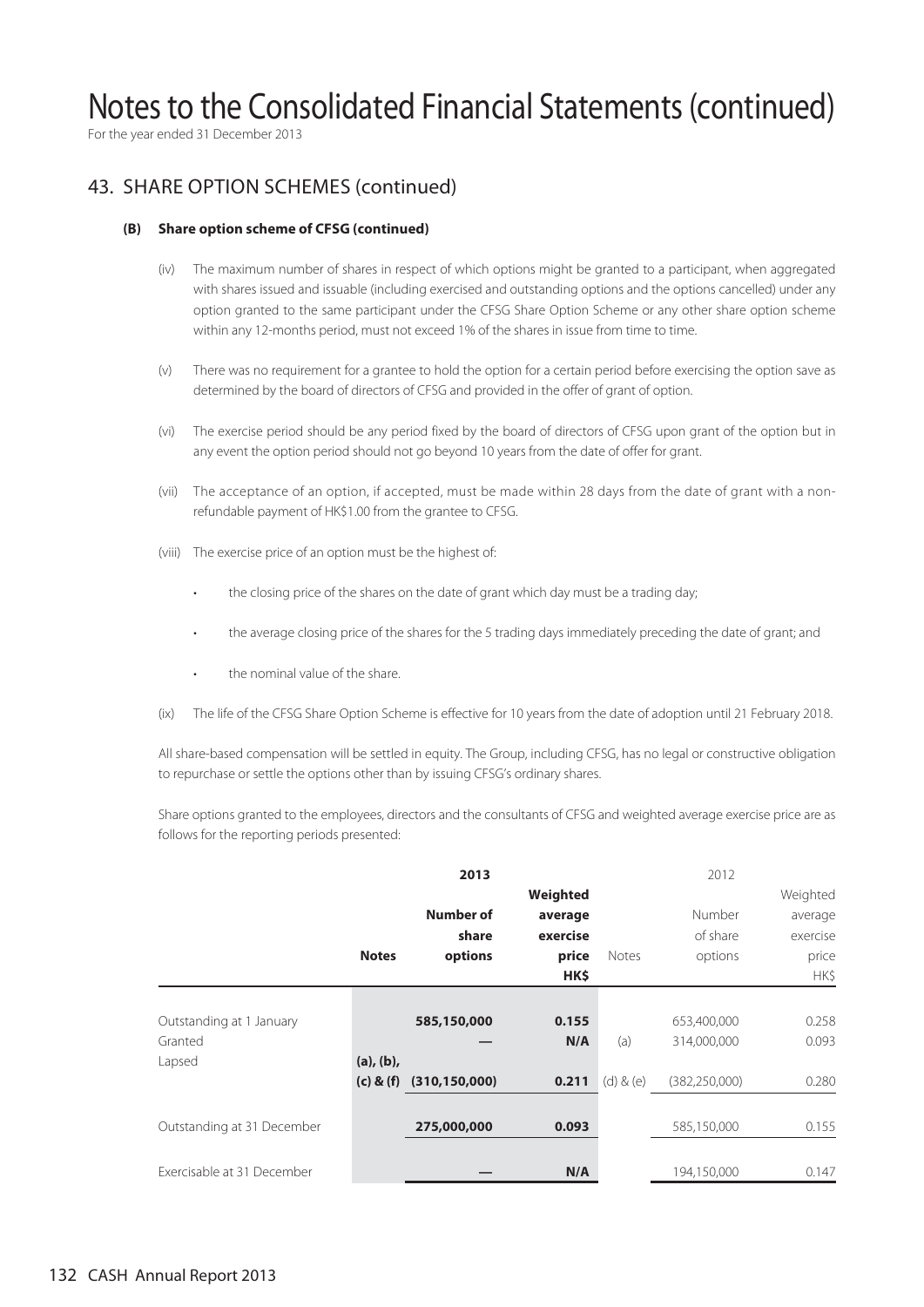For the year ended 31 December 2013

### 43. SHARE OPTION SCHEMES (continued)

#### **(B) Share option scheme of CFSG (continued)**

No share option was exercised during the years ended 31 December 2013 and 2012.

|             |                                    | 2013<br><b>Number of</b><br>outstanding<br>share options |                      |                          | 2012<br>Number of<br>outstanding<br>share options |                   |  |
|-------------|------------------------------------|----------------------------------------------------------|----------------------|--------------------------|---------------------------------------------------|-------------------|--|
|             |                                    | Notes                                                    | as at<br>31 December | <b>Exercise</b><br>price | as at<br>31 December                              | Exercise<br>price |  |
|             |                                    |                                                          |                      | HK\$                     |                                                   | HK\$              |  |
| Grant date: | Exercisable period:                |                                                          |                      |                          |                                                   |                   |  |
| 15.06.2009  | 15 December 2009 to 30 June 2013   | (f)                                                      |                      |                          | 24,750,000                                        | 0.134             |  |
| 15.06.2009  | 15 June 2010 to 30 June 2013       | (f)                                                      |                      |                          | 33,000,000                                        | 0.134             |  |
| 15.06.2009  | 15 June 2011 to 30 June 2013       | (f)                                                      |                      |                          | 14,850,000                                        | 0.134             |  |
| 15.06.2009  | 15 June 2012 to 30 June 2013       | (f)                                                      |                      |                          | 19,800,000                                        | 0.134             |  |
| 22.06.2009  | N/A                                | (b)                                                      |                      |                          | 82,500,000                                        | 0.131             |  |
| 15.10.2010  | 15 October 2010 to 31 October 2013 | (f)                                                      |                      |                          | 2,750,000                                         | 0.276             |  |
| 15.10.2010  | 1 January 2011 to 31 October 2013  | (f)                                                      |                      |                          | 2,750,000                                         | 0.276             |  |
| 15.10.2010  | 15 October 2011 to 31 October 2013 | (f)                                                      |                      |                          | 4,125,000                                         | 0.276             |  |
| 15.10.2010  | 1 January 2012 to 31 October 2013  | (f)                                                      |                      |                          | 2,750,000                                         | 0.276             |  |
| 15.10.2010  | 15 October 2012 to 31 October 2013 | (f)                                                      |                      |                          | 6,875,000                                         | 0.276             |  |
| 01.02.2011  | N/A                                | (c)                                                      |                      |                          | 77,000,000                                        | 0.432             |  |
| 11.10.2012  | N/A                                | (a)                                                      | 275,000,000          | 0.093                    | 314,000,000                                       | 0.093             |  |
|             |                                    |                                                          | 275,000,000          |                          | 585,150,000                                       |                   |  |

#### Notes:

- (a) The options of 314,000,000 were granted to directors and employees of CFSG on 11 October 2012 for the provision of services to CFSG. The options will be vested upon achievement of performance target (based on non-market condition) for the respective financial years up to 31 October 2014. The options must be exercised within one month from the date the board of directors of CFSG approves the vesting of the options. As at 31 December 2012 and 2013, the directors of CFSG considered that the performance target is not probable to be achieved by the grantees and thus no share-based compensation expense was recognised in the financial year ended 31 December 2012 and 31 December 2013. As at 31 December 2013, 39,000,000 options were lapsed as per formance target for the current financial year has not been achieved. In addition, the Directors of CFSG considered that the performance target for the subsequent financial years is not probable to be achieved. As such, no share based payment expense was recognised in the financial year ended 31 December 2013.
- (b) The options of 82,500,000 were granted to the consultants of CFSG on 22 June 2009 for the provision of consultancy services to CFSG up to the contract period until 30 June 2013. The options will be vested upon the provision of satisfactory services determined at the sole discretion of the Board of Directors of CFSG. The related services have not been satisfactorily performed during the whole contract period and the related project was suspended in 2012. Thus no share-based compensation expense was recognised in the financial years ended 31 December 2013 and 2012. The options were lapsed at the end of the contract period.
- (c) The option of 77,000,000 were granted to the consultants of CFSG on 1 February 2011 for the provision of consultancy services to CFSG up to the contract period until 31 December 2013. The options will be vested upon the provision of satisfactory services determined at the sole discretion of the Board of Directors of CFSG. The related services have not been satisfactorily performed and the related project was suspended in 2012. Thus no share-based compensation expense was recognised in the financial years ended 31 December 2013 and 2012. The options were lapsed at the end of the contract period.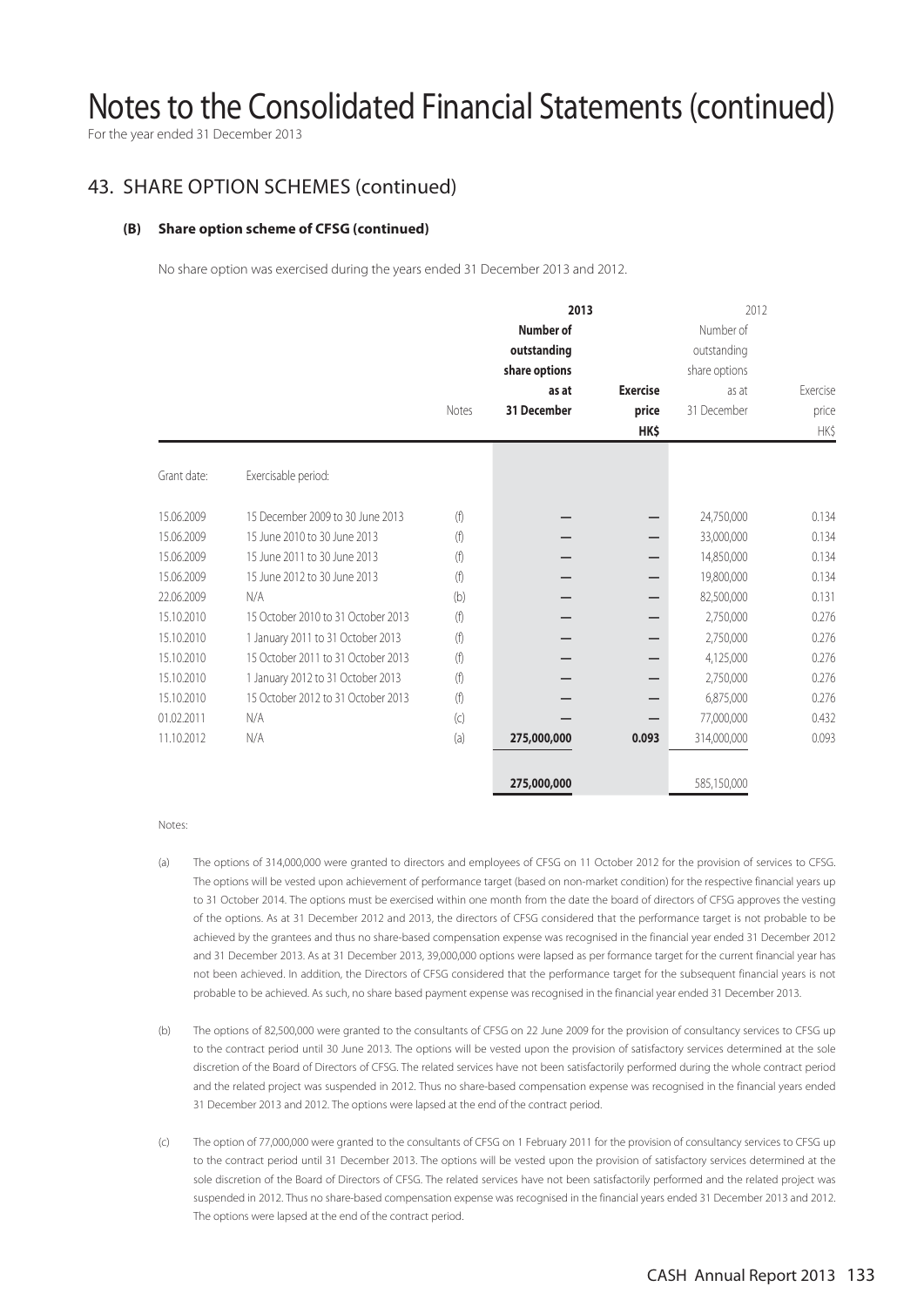For the year ended 31 December 2013

## 43. SHARE OPTION SCHEMES (continued)

#### **(B) Share option scheme of CFSG (continued)**

Notes: (continued)

- (d) During the year ended 31 December 2012, the options of 316,250,000 granted to the employees and directors of CFSG on 3 June 2010 and 15 October 2010 were lapsed during the year ended 31 December 2012 upon expiration of the options.
- (e) the options of 66,000,000 were granted to the consultants of CFSG on 22 November 2010 for the provision of consultancy services to CFSG up to the contract period until 30 November 2012. The options were lapsed at the end of the contract period and the related services had not been provided by the consultants due to suspension of the related project.
- (f) During the year ended 31 December 2013, the options of 111,650,000 granted to the employees and directors of CFSG on 15 June 2009, 22 June 2009 and 15 October 2010 were lapsed upon expiration of the option.

The weighted average remaining contractual life of share options outstanding as at 31 December 2013 is 0.83 year (2012: 1.29 years).

In total, HK\$562,000 of share-based compensation expenses has been recognised in profit or loss for the year ended 31 December 2012. The corresponding amount of HK\$562,000 has been credited to share-based reserve and included in non-controlling interests. No liabilities were recognised due to share-based payment transactions. During the year ended 31 December 2013, there is no share-based compensation expense recognised in profit or loss.

For the year ended 31 December 2013, the Directors considered that no options can be exercised due to the failure to achieve the performance target.

During the year ended 31 December 2013, 310,150,000 (2012: 382,250,000) share options with aggregate fair value of HK\$7,814,000 (2012: HK\$20,899,000) had lapsed and the amount in share option reserve had been transferred to retained profits.

The B-Model has been used to estimate the fair value of the options. The variables and assumptions used in computing the fair value of the share options are based on the directors' best estimate. The value of an option varies with different variables of certain subjective assumptions.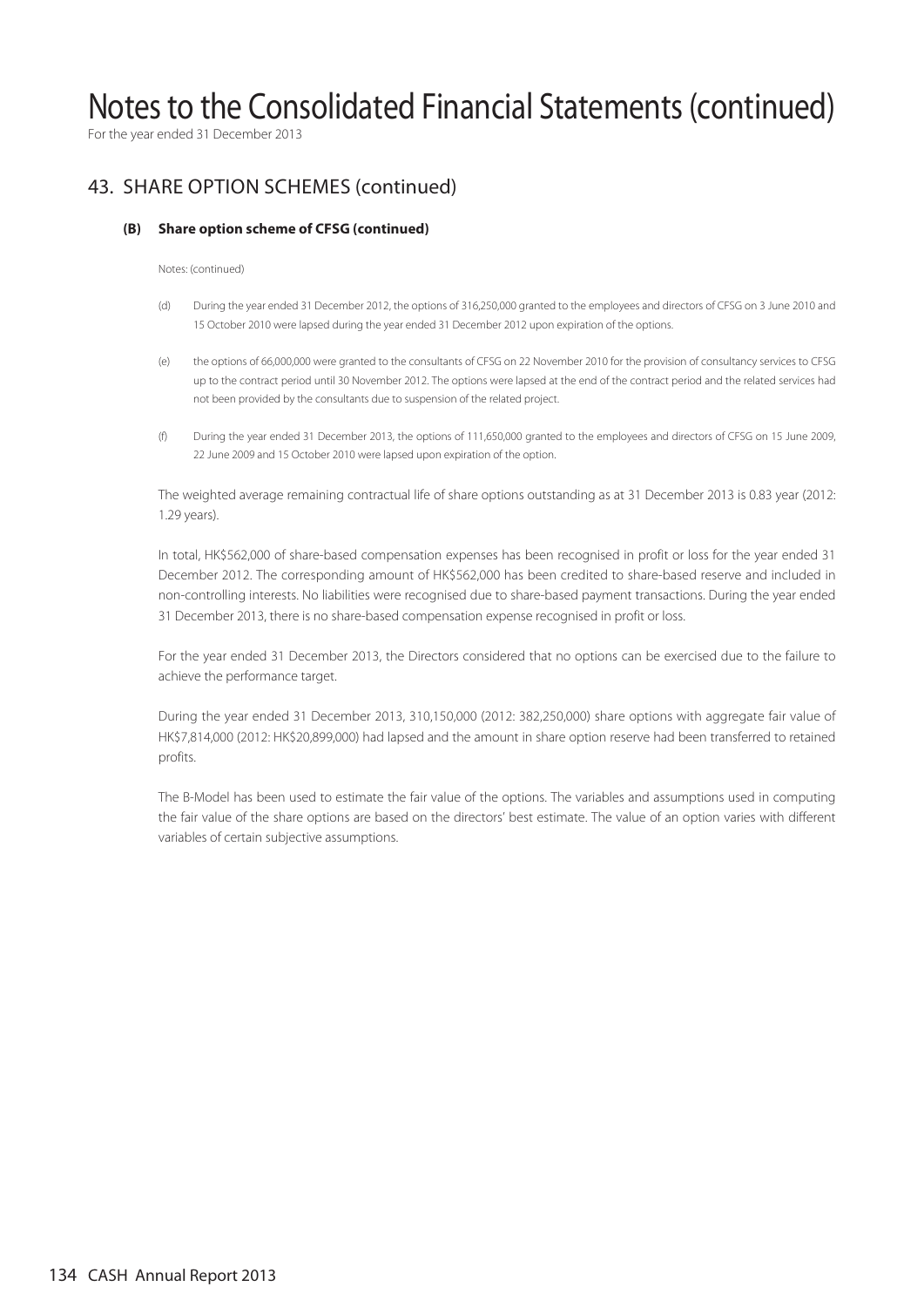For the year ended 31 December 2013

### 43. SHARE OPTION SCHEMES (continued)

#### **(C) Share option scheme of Netfield Technology Limited ("Netfield"), the wholly-owned subsidiary of the Group**

The Netfield share option scheme ("Netfield Share Option Scheme") was adopted pursuant to an ordinary resolution passed at the annual general meeting of the Company held on 6 June 2008. During the years ended 31 December 2013 and 2012, no option has been granted under the Netfield Share Option Scheme. The major terms of the Netfield Share Option Scheme are summarised as follows:

- (i) The purpose was to provide incentives to:
	- award and retain the participants who have made contributions to Netfield and its subsidiaries ("Netfield Group"); or
	- attract potential candidates to serve the Netfield Group for the benefit of the development of the Netfield Group.
- (ii) The participants included any employee, executive, officer, consultant, adviser or agent of any member of the Netfield Group.
- (iii) The maximum number of shares in respect of which share options might be granted under the Netfield Share Option Scheme must not exceeded 10% of the issued share capital of Netfield as at the date of approval of the Netfield Share Option Scheme and such limit might be refreshed by shareholders in general meeting. However, the total maximum number of shares which might be issued upon exercise of all outstanding share options granted and yet to be exercised under the Netfield Share Option Scheme and any other share option scheme must not exceed 30% of the Netfield shares in issue from time to time.
- (iv) The maximum number of shares in respect of which share options might be granted to a participant, when aggregated with shares issued and issuable (including exercised and outstanding options and the share options cancelled) under any share option granted to the same participant under the Netfield Share Option Scheme or any other share option scheme within any 12 month period, must not exceed 1% of the relevant class of securities of Netfield in issue from time to time.
- (v) There was no requirement for a grantee to hold the share option for a certain period before exercising the share option save as determined by the board of directors of Netfield and provided in the offer of grant of share option.
- (vi) The exercise period should be any period fixed by the board of directors of Netfield upon grant of the option but in any event the share option period should not go beyond 10 years from the date of offer for grant.
- (vii) The acceptance of a share option, if accepted, must be made within 28 days from the date of grant with a nonrefundable payment of HK\$1.00 from the grantee to Netfield.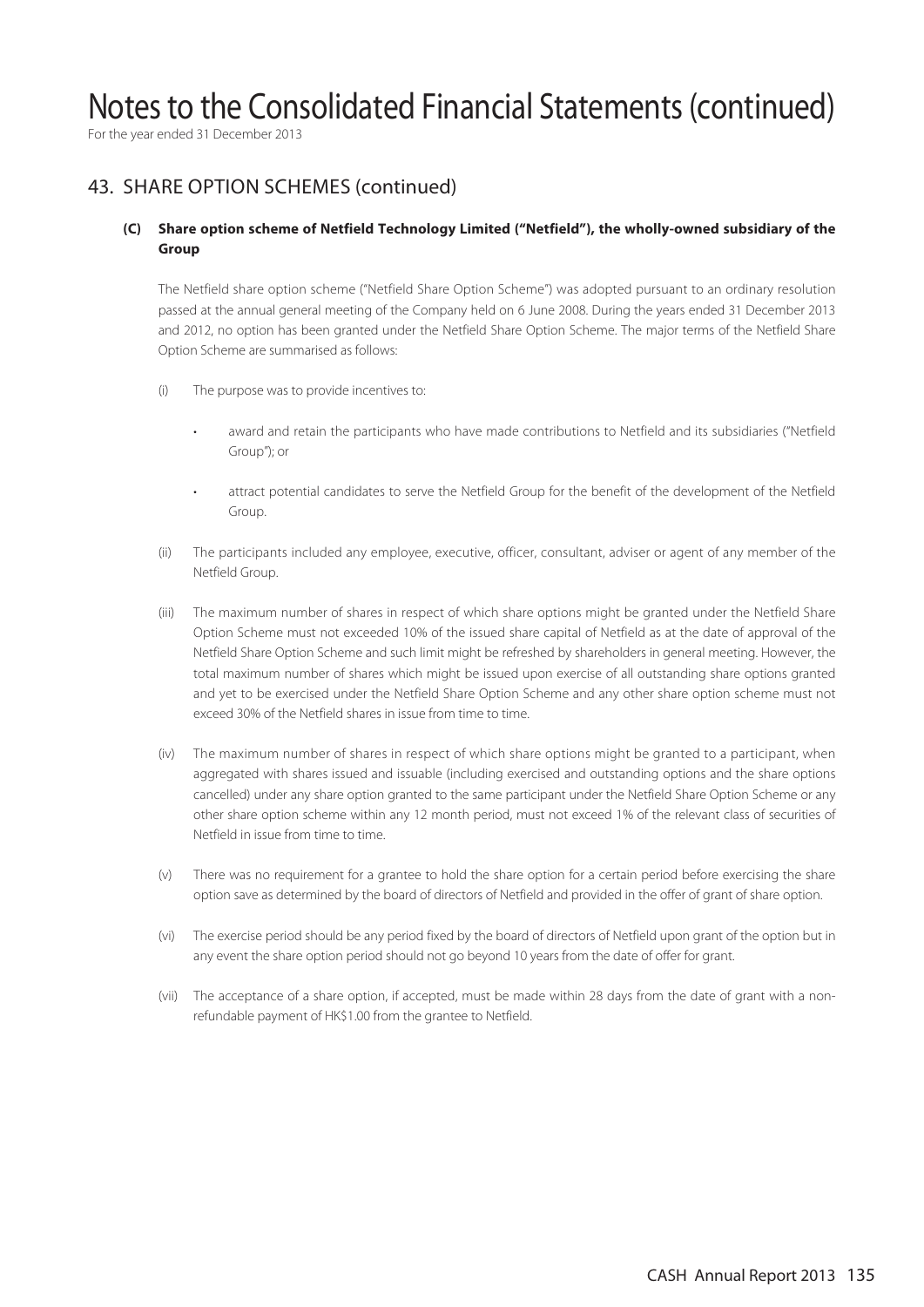For the year ended 31 December 2013

### 43. SHARE OPTION SCHEMES (continued)

- **(C) Share option scheme of Netfield Technology Limited ("Netfield"), the wholly-owned subsidiary of the Group (continued)**
	- (viii) The exercise price of a share option shall be such price as the board of directors of Netfield at its absolute discretion shall determine, save that such price must not always be less than the nominal value of Netfield's share, which is currently of HK\$0.10 each.
	- (ix) The exercise price of a share option granted at any time after Netfield has resolved to seek a separate listing of Netfield and up to the listing date or during the period commencing 6 months before the lodgement of listing application and up to the listing date, shall not be less than the new issue price at listing.
	- (x) After the Netfield's share have been listed, the exercise price of a share option must be the highest of:
		- the closing price of the Netfield's shares on the date of grant which day must be a trading day;
		- the average closing price of the Netfield's shares for the 5 trading days immediately preceding the date of grant; and
		- the nominal value of the Netfield's share.
	- (xi) The life of the Share Option Scheme is effective for 10 years from the date of adoption until 5 June 2018.

### 44. RETIREMENT BENEFITS SCHEMES

The Group operates a Mandatory Provident Fund Scheme ("MPF Scheme") for all qualifying employees in Hong Kong. The assets of the schemes are held separately from those of the Group, in funds under the control of trustees. Both the Group and the employees contribute a fixed percentage of the relevant payroll to the MPF Scheme. Effective from June 2012, the cap of contribution amount has been changed from HK\$1,000 to HK\$1,250 per employee per month.

The Group operates various benefits schemes for its full-time employees in the PRC in accordance with the relevant PRC regulations and rules, including provision of housing provident fund, medical insurance, retirement insurance, unemployment insurance, labour injury insurance and pregnancy insurance. Pursuant to the existing schemes, the Group contributes 7%, 5%, 17%, 2%, 0.5% and 0.5% of the basic salary of its employees to the housing provident fund, medical insurance, retirement insurance, unemployment insurance, labour injury and pregnancy insurance respectively.

The employer's contribution to the MPF Schemes and various benefits schemes in the PRC is disclosed in note 11.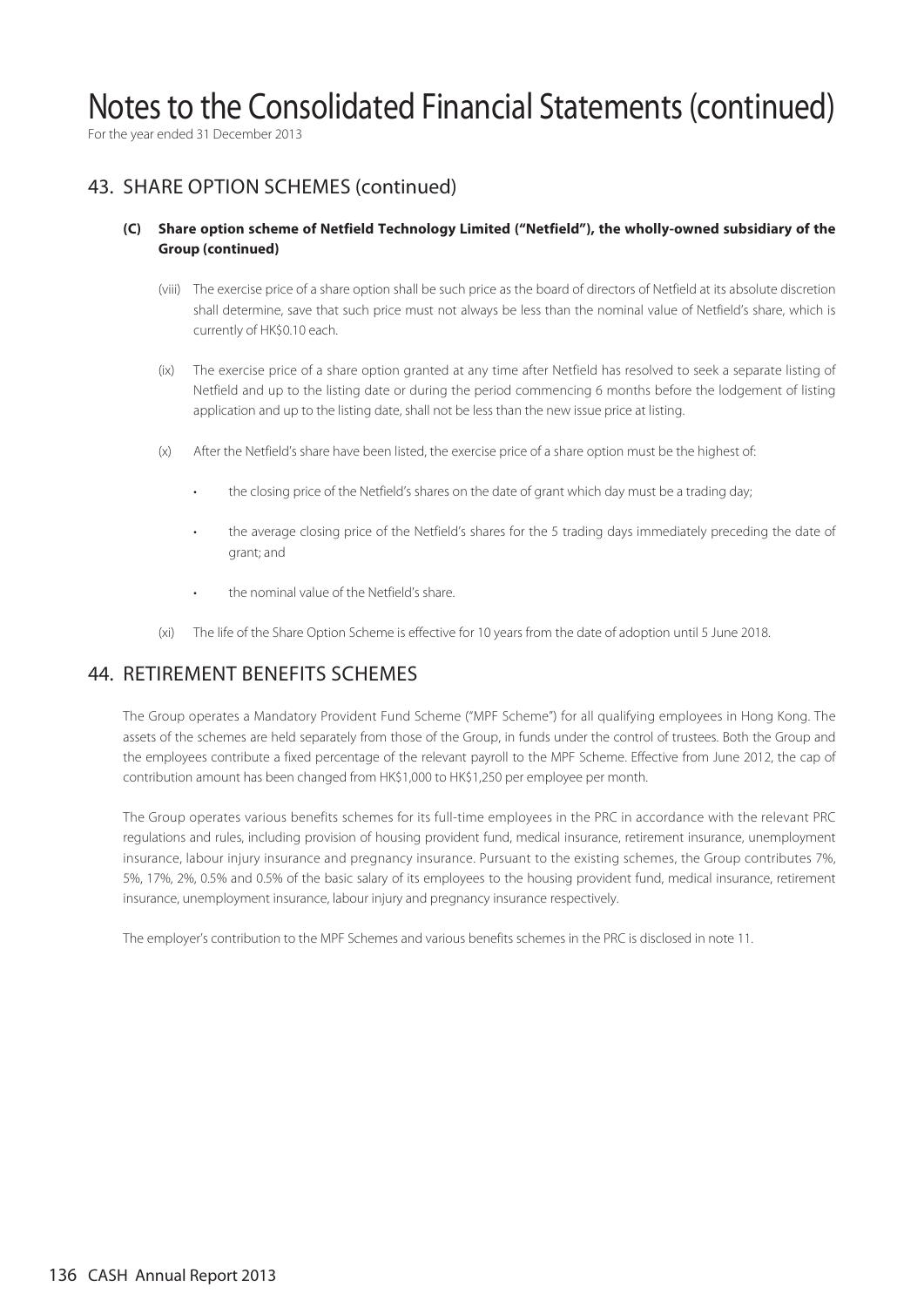For the year ended 31 December 2013

## 45. RELATED PARTY TRANSACTIONS

In addition to the transactions and balances detailed elsewhere in these consolidated financial statements, the Group entered into the following transactions with related parties:

| <b>HK\$'000</b>                                                                 |          |
|---------------------------------------------------------------------------------|----------|
|                                                                                 | HK\$'000 |
|                                                                                 |          |
| Commission and interest income received from                                    |          |
| the following major shareholders of the Company                                 |          |
| Cash Guardian Limited (Note)<br>43                                              |          |
| Mr Kwan Pak Hao Bankee and associates<br>22                                     |          |
|                                                                                 |          |
| 65                                                                              |          |
|                                                                                 |          |
| Commission and interest income received from the                                |          |
| following directors of the Company and CFSG                                     |          |
| Mr Law Ping Wah Bernard and associates<br>30                                    | 10       |
| Dr Chan Yau Ching Bob and associates<br>24                                      | 13       |
| Mr Ng Kung Chit Raymond and associates<br>17                                    | 7        |
|                                                                                 |          |
| 71                                                                              | 30       |
|                                                                                 |          |
| 5,181<br>Rental expenses paid to an associate                                   | 7,167    |
|                                                                                 |          |
| Commission and interest income received from the following directors<br>of CFSG |          |
| Mr Cheng Man Pan Ben and associates<br>49                                       | 45       |
| Ms Cheng Pui Lai Majone and associates<br>35                                    | 7        |
|                                                                                 |          |
| 84                                                                              | 52       |

Note: Cash Guardian has significant influence over the Company. 31.91% (2012: 31.91%) equity interest of the Company is held by Cash Guardian at 31 December 2013. Cash Guardian is controlled by Mr Kwan Pak Hoo Bankee, an executive director of the Company.

#### **Compensation of key management personnel**

The remuneration of directors and chief executive which is disclosed in note 13 is determined by the remuneration committee having regard to the performance of individuals and market trends.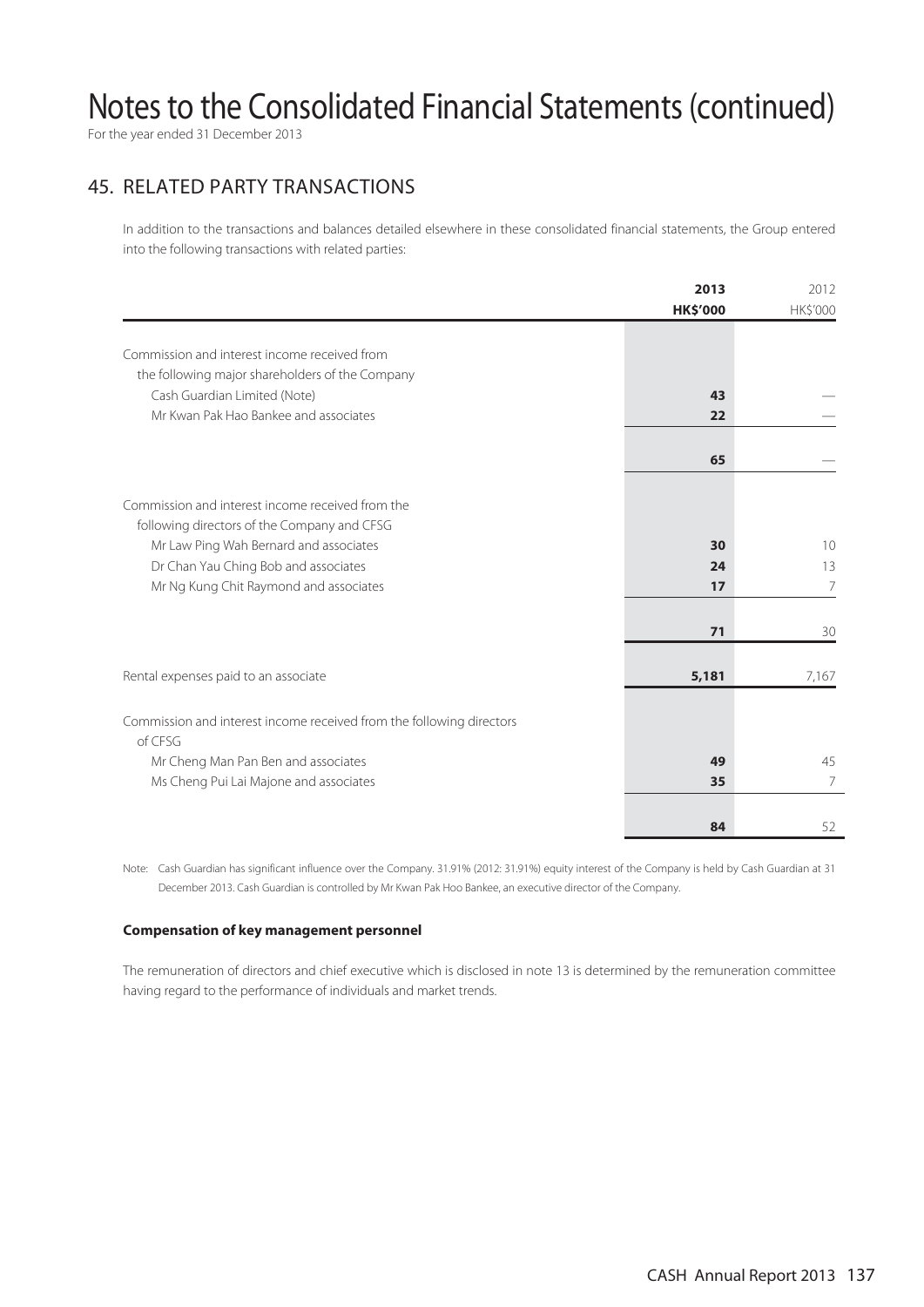For the year ended 31 December 2013

### 46. EVENTS AFTER THE REPORTING PERIOD

#### **Year ended 31 December 2013**

- (1) On 24 January 2014, the Group's associate and an independent third party entered into a sales and purchase agreement. The Group's associate has agreed to sell the entire registered shares of its subsidiary at a consideration of RMB652,787,000 (equivalent to approximately HK\$840,800,000). The subsidiary of the Group's associate owns and manages an investment property which is located at The Point Jingan, No. 555 Anyuan Road, Jing'An District, Shanghai, The PRC and comprises an 11-storey office tower erected on a 1-storey retail space and a single-storey basement car park together with other ancillary facilities. Details of the transaction are set out in announcement of the Company dated 24 January 2014. The transaction is not yet completed up to the date these consolidated financial statements were authorised for issuance.
- (2) In January 2013, the Group completed the acquisition of the two properties in Hong Kong. A property with cost of HK\$115,317,000 was sold to an independent third party, resulting in an estimated gain of HK\$16,700,000, net of transaction cost. The other property with cost of HK\$115,177,000 is held by the Group for own use.

#### **Year ended 31 December 2012**

On 3 December 2012, the Group, together with an independent third party, has entered into agreement with Infinity to subscribe for 20% of the enlarged issued share capital of Infinity for a consideration of approximately USD2,670,000 (equivalent to approximately HK\$20,639,000). The transaction was completed on 3 January 2013 upon fulfilment of precedent conditions set out in the agreement (see note 24).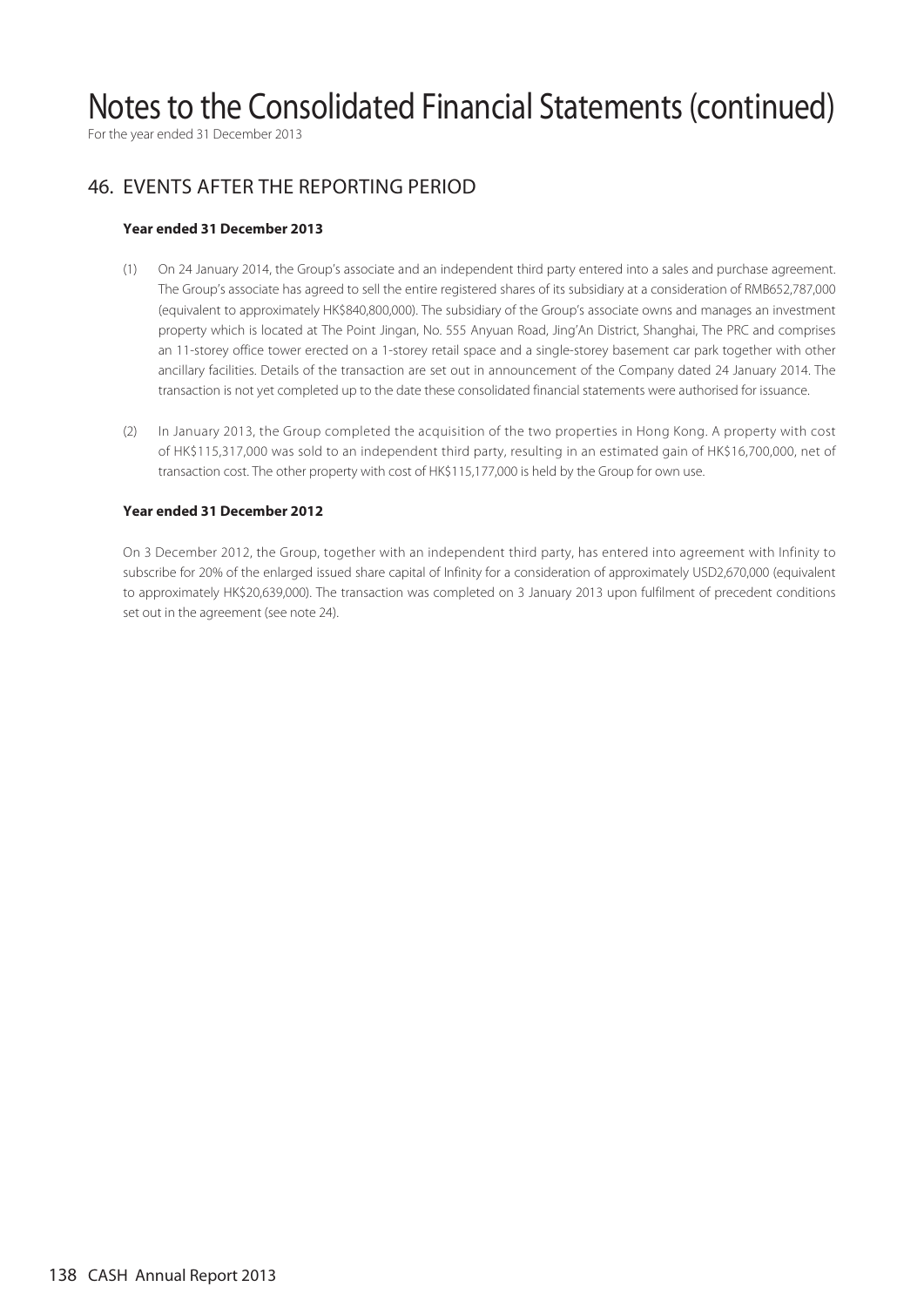For the year ended 31 December 2013

### 47. PARTICULARS OF PRINCIPAL SUBSIDIARIES OF THE COMPANY

#### **Year 2013 and 2012**

| <b>Name</b>                                                                           | <b>Place of</b><br>incorporation | <b>Nominal value of</b><br>issued and fully<br>paid ordinary share<br>capital/registered<br>capital | <b>Proportion of</b><br>nominal value of<br>issued share<br>capital held by<br>the Company<br>2013<br>% | 2012<br>$\%$ | <b>Principal activities</b>                                |  |
|---------------------------------------------------------------------------------------|----------------------------------|-----------------------------------------------------------------------------------------------------|---------------------------------------------------------------------------------------------------------|--------------|------------------------------------------------------------|--|
| CASH Group Limited                                                                    | <b>BVI</b>                       | US\$1                                                                                               | 100                                                                                                     | 100          | Investment holding                                         |  |
| CRM(HK) (defined as explained<br>in note 36)                                          | <b>BVI</b>                       | Ordinary<br>HK\$3,877,859                                                                           | 90.98                                                                                                   | 42.75        | Investment holding                                         |  |
| Celestial Investment Group<br>Limited                                                 | <b>BVI</b>                       | US\$10,000                                                                                          | 100                                                                                                     | 100          | Investment holding                                         |  |
| 摩力游(上海)信息科技有限公司#<br>(translated as MOLI China<br>Information Technology<br>Limited)   | PRC                              | US\$10,000,000                                                                                      | 89.7                                                                                                    | 89.7         | Online game developer                                      |  |
| 上海摩力游數字娛樂有限公司#<br>(translated as Shanghai<br>Moliyo Digital<br>Entertainment Limited) | PRC                              | RMB10,000,000                                                                                       | 89.7                                                                                                    | 89.7         | Online game operator                                       |  |
| Libra Capital Management<br>(HK) Limited                                              | <b>BVI</b>                       | <b>US\$1</b>                                                                                        | 100                                                                                                     | 100          | Trading of securities                                      |  |
| Moli Mobile Digital<br>Entertainment Holdings<br>Limited ("MMDE")                     | <b>BVI</b>                       | US\$10,000                                                                                          | 89.7                                                                                                    | 89.7         | Investment holding                                         |  |
| Praise Joy Limited                                                                    | <b>BVI</b>                       | <b>US\$1</b>                                                                                        | 100                                                                                                     | 100          | Investment holding                                         |  |
| Pricerite Stores Limited (defined<br>as explained in note 36)                         | Hong Kong                        | Ordinary<br>HK\$200,000,000                                                                         | 90.98                                                                                                   | 42.75        | Retailing of furniture<br>and household goods              |  |
| Wealthy View Investment<br>Limited                                                    | <b>BVI</b>                       | US\$10                                                                                              | 100                                                                                                     | 100          | Investment holding                                         |  |
| <b>Subsidiaries of CFSG</b>                                                           |                                  |                                                                                                     |                                                                                                         |              |                                                            |  |
| CASH Asset Management<br>Limited                                                      | Hong Kong                        | Ordinary<br>HK\$10,000,000                                                                          | 42.75                                                                                                   | 42.75        | Provision of asset<br>management services                  |  |
| CASH E-Trade Limited                                                                  | Hong Kong                        | Ordinary<br>HK\$4,000,000                                                                           | 42.75                                                                                                   | 42.75        | Provision of<br>management services<br>for group companies |  |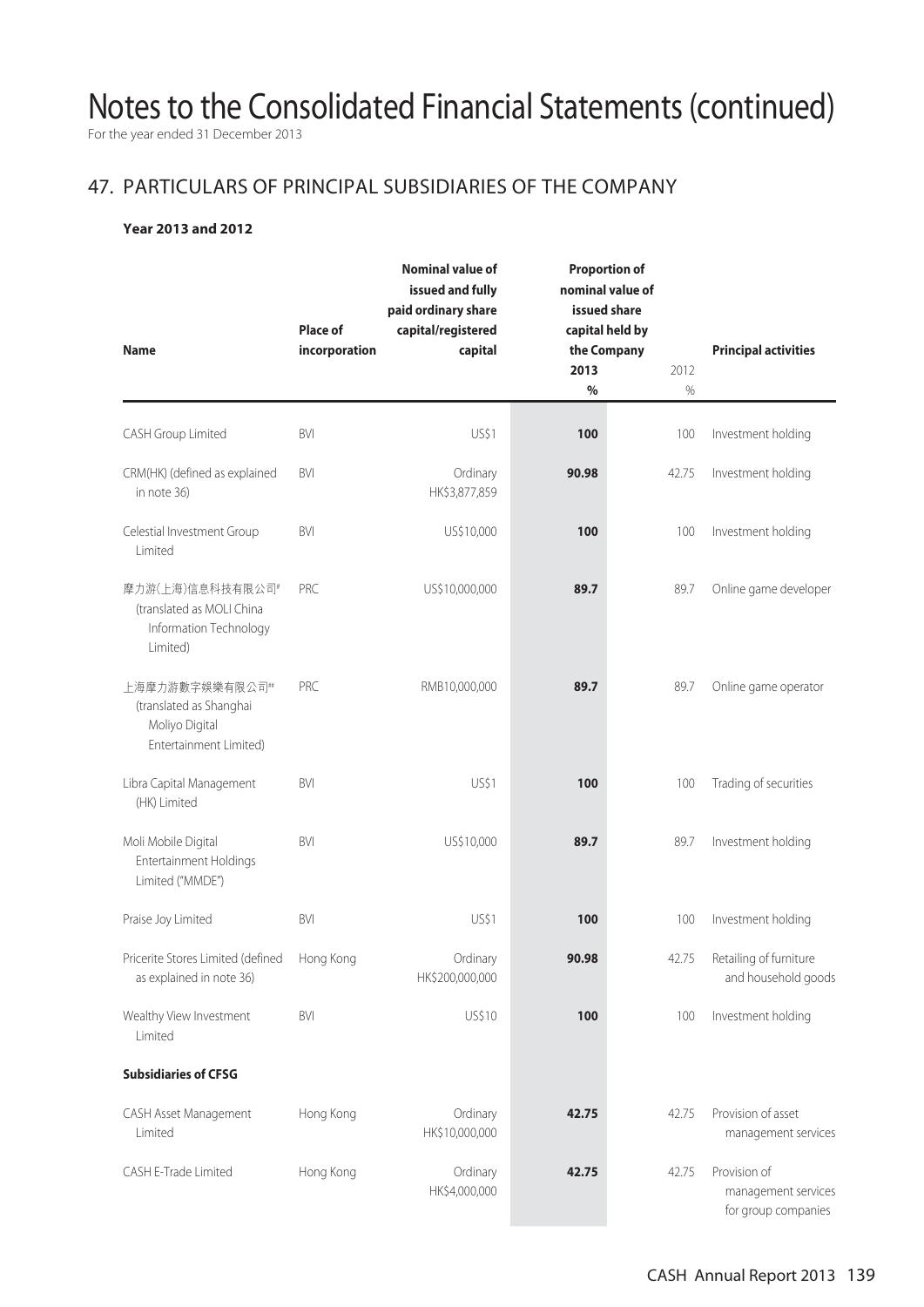For the year ended 31 December 2013

### 47. PARTICULARS OF PRINCIPAL SUBSIDIARIES OF THE COMPANY (continued)

#### **Year 2013 and 2012 (continued)**

| <b>Name</b>                                         | Place of<br>incorporation | <b>Nominal value of</b><br>issued and fully<br>paid ordinary share<br>capital/registered<br>capital | <b>Proportion of</b><br>nominal value of<br>issued share<br>capital held by<br>the Company<br>2013<br>$\%$ | 2012<br>% | <b>Principal activities</b>                                                                      |
|-----------------------------------------------------|---------------------------|-----------------------------------------------------------------------------------------------------|------------------------------------------------------------------------------------------------------------|-----------|--------------------------------------------------------------------------------------------------|
| <b>Subsidiaries of CFSG (continued)</b>             |                           |                                                                                                     |                                                                                                            |           |                                                                                                  |
| CASH Wealth Management<br>I imited                  | Hong Kong                 | Ordinary<br>HK\$15,000,000                                                                          | 42.75                                                                                                      | 42.75     | Financial advisory<br>consultancy                                                                |
| CASH Payment Services Limited                       | Hong Kong                 | Ordinary<br>HK\$2                                                                                   | 42.75                                                                                                      | 42.75     | Provision of payment<br>gateway services                                                         |
| Celestial Asset Management<br>Limited               | Hong Kong                 | Ordinary<br>HK\$4,000,100                                                                           | 42.75                                                                                                      | 42.75     | Provision of treasury<br>management<br>functions                                                 |
| Celestial Capital Limited                           | Hong Kong                 | Ordinary<br>HK\$30,000,000                                                                          | 42.75                                                                                                      | 42.75     | Provision of corporate<br>finance, investment<br>and financial advisory<br>services              |
| Celestial Commodities Limited                       | Hong Kong                 | Ordinary<br>HK\$12,000,000                                                                          | 42.75                                                                                                      | 42.75     | Futures and options<br>broking and trading                                                       |
| Celestial Investments (HK)<br>Limited               | Hong Kong                 | Ordinary<br>HK\$10,000,000                                                                          | 42.75                                                                                                      | 42.75     | Money lending                                                                                    |
| Celestial Securities Limited                        | Hong Kong                 | Ordinary<br>HK\$140,000,000                                                                         | 42.75                                                                                                      | 42.75     | Securities, equity<br>options broking and<br>trading, leveraged<br>foreign exchange<br>contracts |
| icoupon Limited                                     | <b>BVI</b>                | Ordinary<br>US\$1                                                                                   | 42.75                                                                                                      | 42.75     | Investment holding and<br>trading                                                                |
| Marvel Champ Investment<br>Limited ("Marvel Champ") | <b>BVI</b>                | Ordinary<br>US\$100                                                                                 | 27.79                                                                                                      | 27.79     | Investment holding                                                                               |
| Think Right Investments Limited                     | <b>BVI</b>                | Ordinary<br>US\$1                                                                                   | 42.75                                                                                                      | 42.75     | Properties holding                                                                               |
| <b>Celestial Financial Services</b><br>Limited      | <b>BVI</b>                | Ordinary<br>US\$10,000                                                                              | 42.75                                                                                                      | 42.75     | Investment holding                                                                               |

# Wholly-owned foreign enterprise established in the PRC.

## Domestic enterprise with limited liabilities established in the PRC. 上海摩力游數字娛樂有限公司 is indirectly held by the Company through the declarations of trust executed by 魏麗 (Wei Li) and 譚靜琳 (Tan Jing Lin) who hold the interest in 上海摩力游數字娛樂有限公司 of 80% and 20% respectively.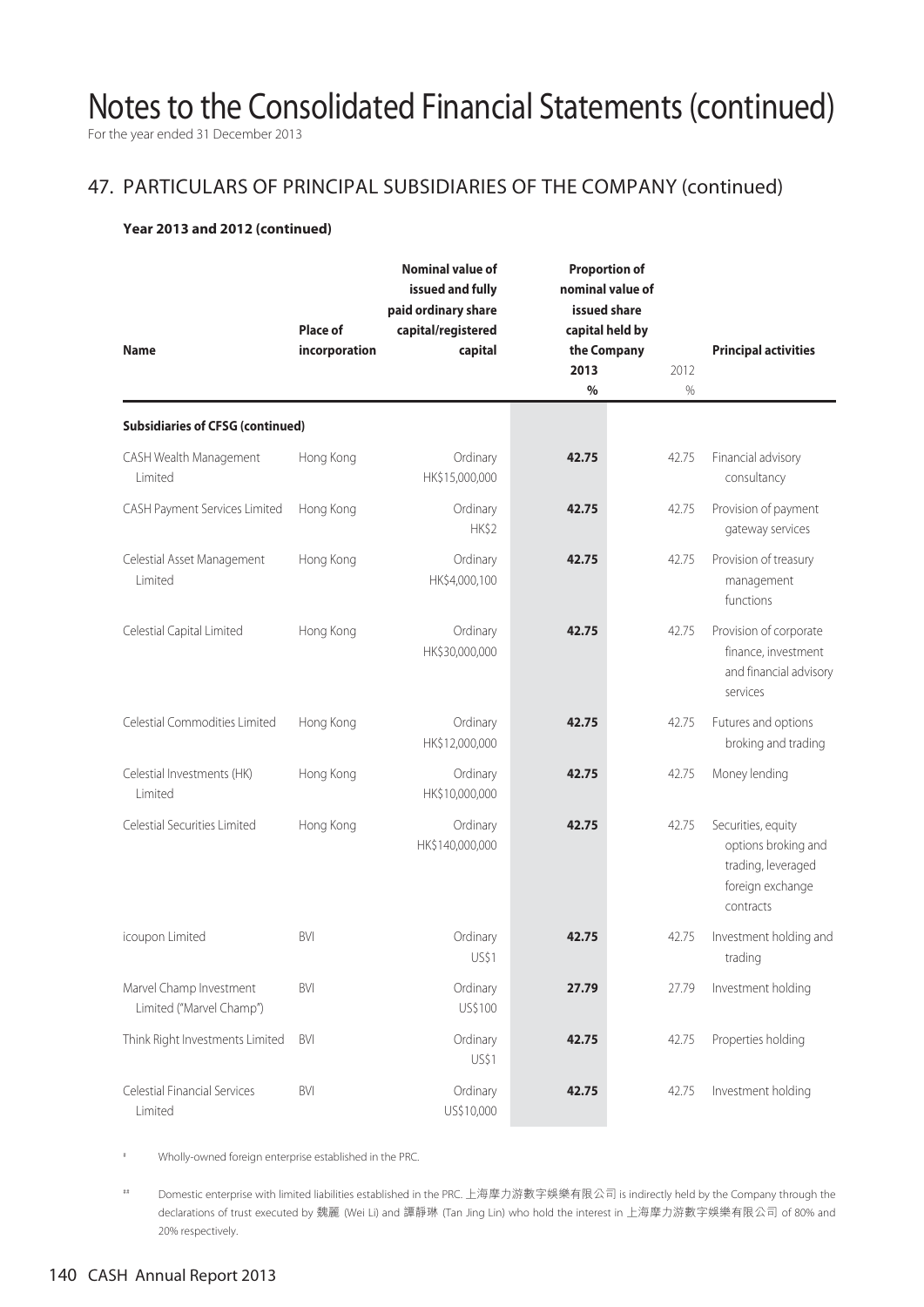For the year ended 31 December 2013

### 47. PARTICULARS OF PRINCIPAL SUBSIDIARIES OF THE COMPANY (continued)

All the subsidiaries shown above are indirectly held by the Company. In the opinion of the Directors of the Company, a complete list of the particulars of subsidiaries will be of excessive length and therefore the above list contains only the particulars of those subsidiaries which principally affect the results or net assets of the Group.

At the end of the reporting period, the Company has other subsidiaries that are not material to the Group which operate in Hong Kong and are investment holding company and inactive companies.

The table below shows details of non-wholly-owned subsidiaries of the Group that have non-controlling interests:

| <b>Name of subsidiaries</b>                                          | <b>Place of</b><br>incorporation and<br>principal place<br>of business | <b>Proportion of ownership</b><br>interests and voting<br>rights held by non-<br>controlling interests |        | (Loss) profit allocated to<br>non-controlling interests |                          | <b>Accumulated non-</b><br>controlling interests |                  |
|----------------------------------------------------------------------|------------------------------------------------------------------------|--------------------------------------------------------------------------------------------------------|--------|---------------------------------------------------------|--------------------------|--------------------------------------------------|------------------|
|                                                                      |                                                                        | 2013                                                                                                   | 2012   | 2013<br><b>HK\$'000</b>                                 | 2012<br><b>HK\$'000</b>  | 2013<br><b>HK\$'000</b>                          | 2012<br>HK\$'000 |
|                                                                      |                                                                        |                                                                                                        |        |                                                         |                          |                                                  |                  |
| CFSG (excluding non-controlling<br>interests of CFSG's subsidiaries) | Bermuda/Hong Kong                                                      | 57.25%                                                                                                 | 57.25% | (33, 859)                                               | (22, 155)                | 303,860                                          | 383,171          |
| Non-wholly owned subsidiaries<br>of CFSG:                            |                                                                        |                                                                                                        |        |                                                         |                          |                                                  |                  |
| Marvel Champ (Note 1)<br>Individual immaterial subsidiaries          | BVI/The PRC                                                            | 35%                                                                                                    | 35%    | (3)                                                     | 4,425                    | 31,030                                           | 29,204           |
| with non-controlling interests                                       |                                                                        |                                                                                                        |        | -                                                       | 750                      | 5,084                                            | 5,084            |
| CESG                                                                 |                                                                        |                                                                                                        |        | (33, 862)                                               | (16,980)                 | 339,974                                          | 417,459          |
| CRM(HK) (Note 2)                                                     | BVI/Hong Kong                                                          | 9.02%                                                                                                  |        | 312                                                     | $\overline{\phantom{0}}$ | 7,629                                            |                  |
| <b>MMDE</b>                                                          | <b>BVI/The PRC</b>                                                     | 10.3%                                                                                                  | 10.3%  | (6,980)                                                 | (6,924)                  | (40, 045)                                        | (31, 424)        |
|                                                                      |                                                                        |                                                                                                        |        |                                                         |                          |                                                  |                  |
|                                                                      |                                                                        |                                                                                                        |        | (40, 530)                                               | (23,904)                 | 307,558                                          | 386,035          |

Notes:

2. CRM(HK) was a wholly-owned subsidiary of CFSG during the year ended 31 December 2012 and the period from 1 January 2013 to 27 June 2013 (the completion date on distribution in species on CRM(HK) by CFSG) and therefore the profits and net assets of CRM(HK) and its subsidiaries are included in CFSG. After the distribution, the profits and share of net assets attributable to non-controlling interest is presented separately in the above table.

<sup>1.</sup> Marvel Champ is a 65% owned subsidiary of CFSG.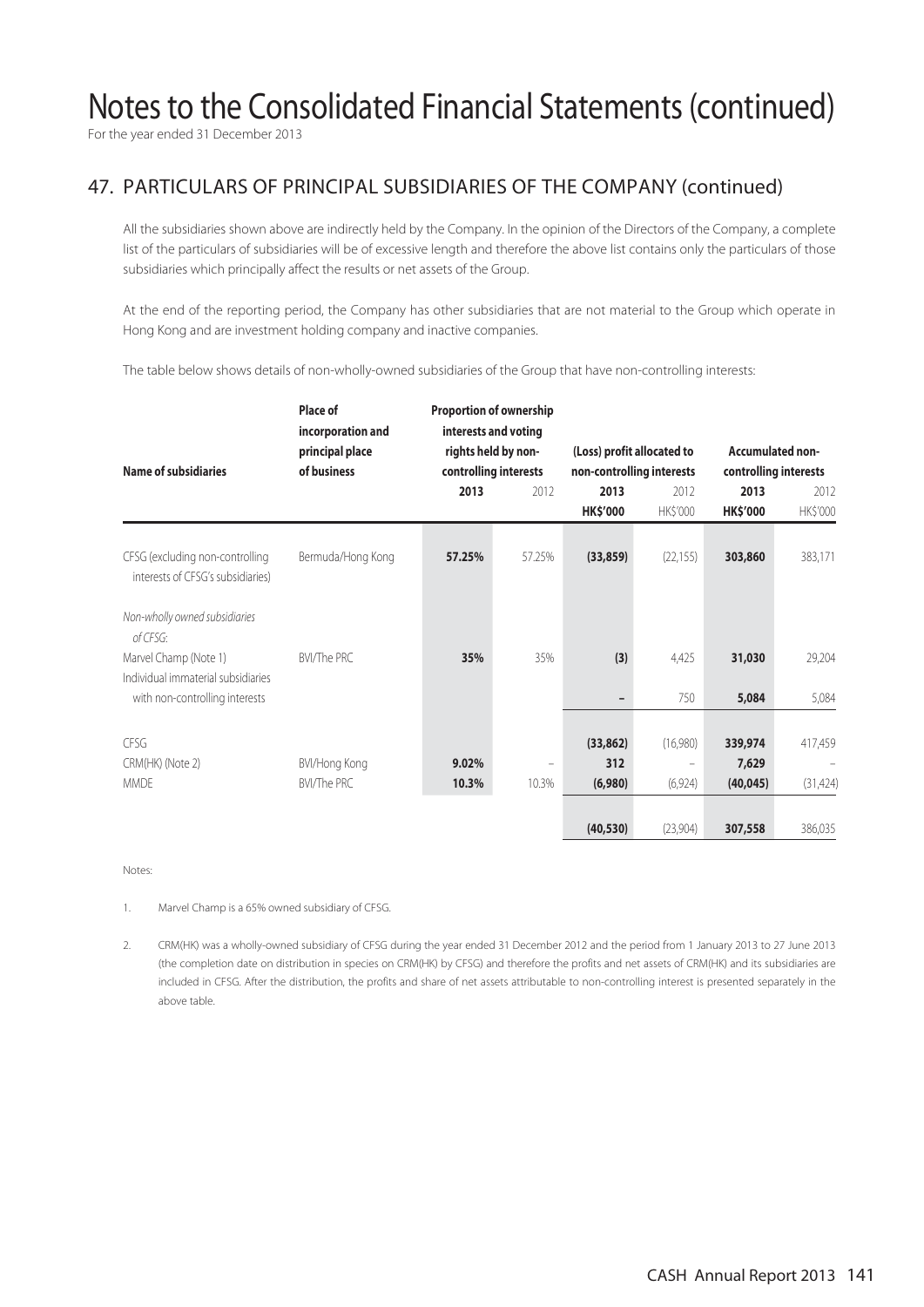For the year ended 31 December 2013

### 47. PARTICULARS OF PRINCIPAL SUBSIDIARIES OF THE COMPANY (continued)

CFSG is listed on the Stock Exchange. The Group's shareholding of CFSG varied between 42.3% and 42.75% during the year ended 31 December 2012 and 2013. The directors examined all the relevant facts and circumstances, including the Group's dominant voting interest in CFSG, dispersion of holding of other vote holders, rights arising from other contractual agreements, participation rates of shareholders and voting patterns in previous shareholders' meetings and concluded that the Group has the control over CFSG and recognised CFSG as a subsidiary throughout the relevant reporting periods. Details of the control over CFSG are disclosed in note 4.

Summarised consolidated financial information in respect of each Group's subsidiaries that has material non-controlling interests is set out below. The summarised financial information below represents amounts before intragroup eliminations.

#### **CFSG and subsidiaries**

|                                                     | 2013            | 2012        |
|-----------------------------------------------------|-----------------|-------------|
|                                                     | <b>HK\$'000</b> | HK\$'000    |
|                                                     |                 |             |
| Non-current assets                                  | 323,369         | 714,913     |
| Current assets                                      | 1,746,425       | 2,367,504   |
| Non-current liabilities                             | (24, 144)       | (82, 172)   |
| Current liabilities                                 | (1,483,452)     | (2,078,832) |
| Equity attributable to owners of CFSG               | 562,198         | 921,413     |
| Equity attributable to owners of the Company (Note) | 222,224         | 379,246     |
| Non-controlling interests of CFSG (Note)            | 303,860         | 507,879     |
| Non-controlling interests of CFSG's subsidiaries    | 36,114          | 34,288      |
|                                                     |                 |             |
|                                                     | 562,198         | 921,413     |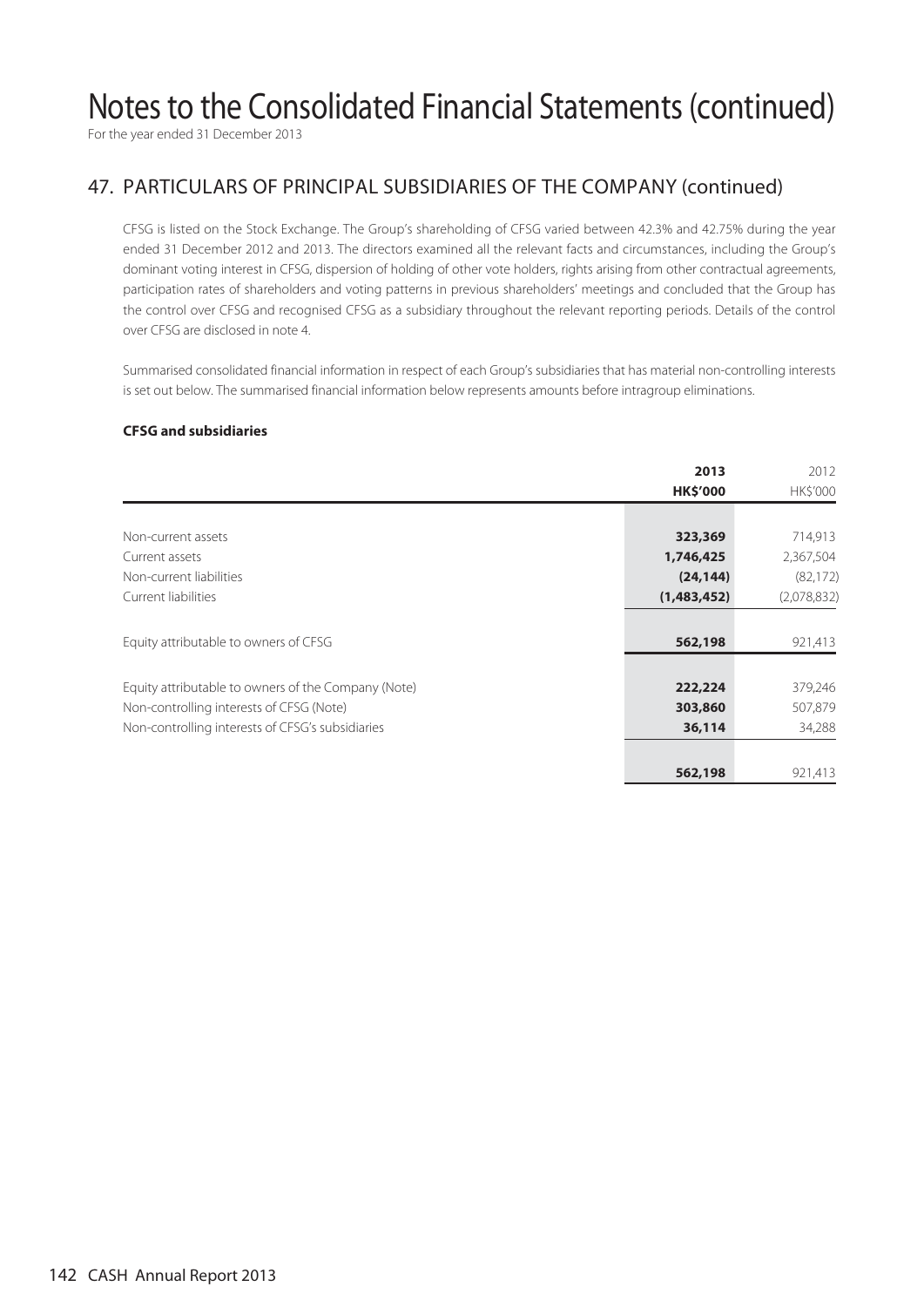For the year ended 31 December 2013

### 47. PARTICULARS OF PRINCIPAL SUBSIDIARIES OF THE COMPANY (continued)

#### **CFSG and subsidiaries (continued)**

|                                                                      | 2013<br><b>HK\$'000</b> | 2012<br>HK\$'000 |
|----------------------------------------------------------------------|-------------------------|------------------|
|                                                                      |                         |                  |
| Revenue                                                              | 194,565                 | 1,281,129        |
| Expenses                                                             | (253, 710)              | (1,314,653)      |
| Loss for the year                                                    | (59, 145)               | (33,524)         |
| Loss for the year attributable to                                    |                         |                  |
| - the owners of the Company                                          | (25, 283)               | (16, 544)        |
| - non-controlling interests of CFSG                                  | (33, 859)               | (22, 155)        |
| - non-controlling interests of CFSG's subsidiaries                   | (3)                     | 5,175            |
| Loss for the year                                                    | (59, 145)               | (33,524)         |
|                                                                      |                         |                  |
| Other comprehensive income for the year attributable to              |                         |                  |
| - the owners of the Company                                          | 3,327                   | 80               |
| - non-controlling interests of CFSG                                  | 2,257                   |                  |
| - non-controlling interests of CFSG's subsidiaries                   | 1,829                   |                  |
| Other comprehensive income for the year                              | 7,413                   | 80               |
| Total comprehensive (expense) income for the year<br>attributable to |                         |                  |
| - the owners of the Company                                          | (21, 956)               | (16,464)         |
| - non-controlling interests of CFSG                                  | (31, 602)               | (22, 155)        |
| - non-controlling interests of CFSG's subsidiaries                   | 1,826                   | 5,175            |
| Total comprehensive expense for the year                             | (51, 732)               | (33, 444)        |
| Net cash outflow from operating activities                           | (31, 106)               | (118, 719)       |
| Net cash outflow from investing activities                           | (51, 277)               | (60, 725)        |
| Net cash (outflow) inflow from financing activities                  | (39, 211)               | 58,283           |
| Net cash outflow                                                     | (121, 594)              | (121, 161)       |
| Dividend paid to non-controlling interests of CFSG's subsidiaries    |                         | 4,250            |

Note: The equity attributable to non-controlling interests of CFSG (excluding non-controlling interest of CFSG's subsidiaries) as at 31 December 2012 amounting to HK\$383,171,000 after taking into consideration of the elimination of fair value adjustment on trademark and related deferred taxation arising from acquisition of subsidiaries by CFSG from the Company reflected in these consolidated financial statements of the Company.

There are no significant restrictions on the ability of CFSG to transfer funds to the Group in the form of cash dividends, or to repay loans or advance made by the Group.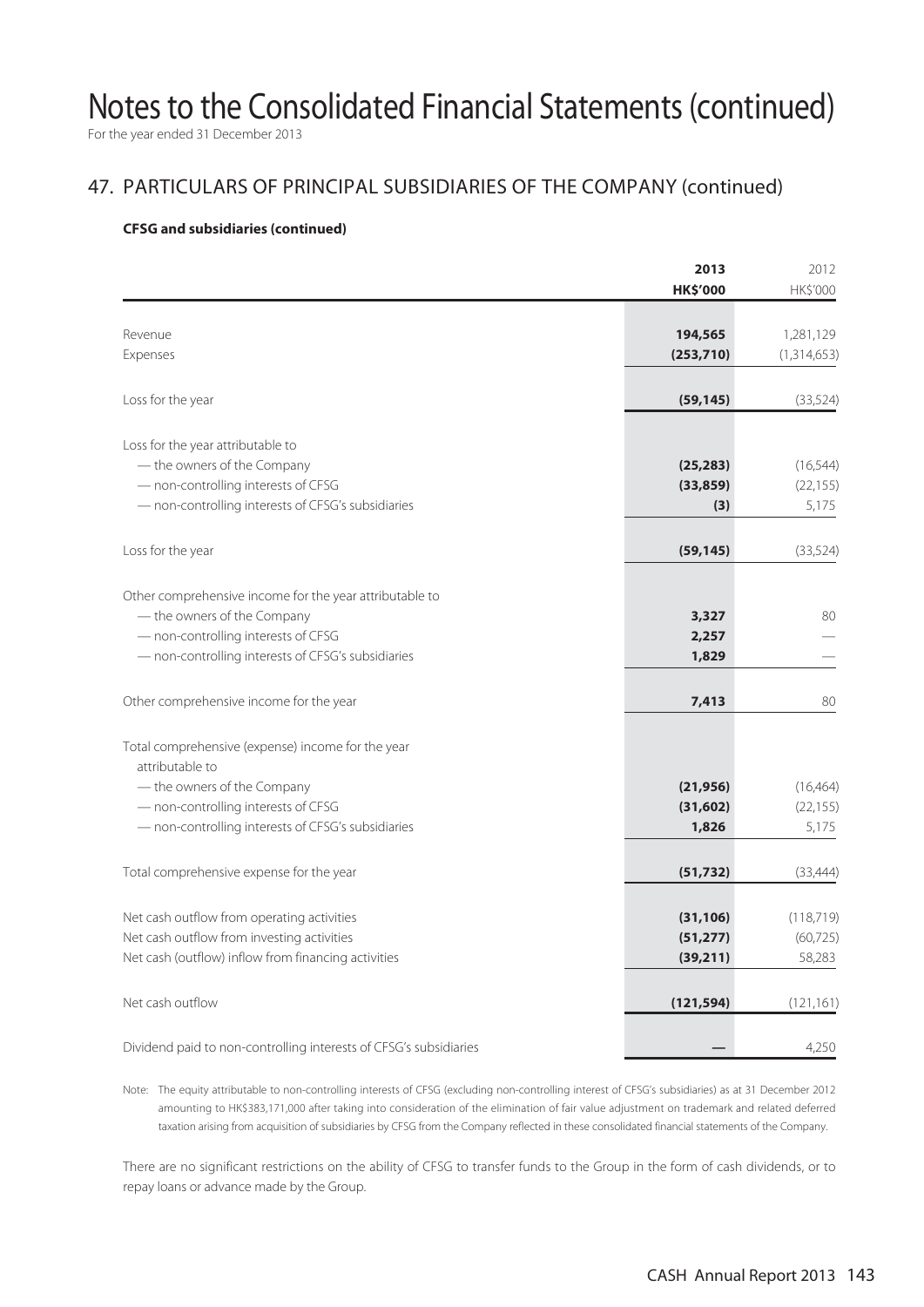For the year ended 31 December 2013

## 47. PARTICULARS OF PRINCIPAL SUBSIDIARIES OF THE COMPANY (continued)

### **Marvel Champ**

|                                                                                                                                          | 2013<br><b>HK\$'000</b> | 2012<br>HK\$'000 |
|------------------------------------------------------------------------------------------------------------------------------------------|-------------------------|------------------|
|                                                                                                                                          |                         |                  |
| Current assets                                                                                                                           | 10,296                  |                  |
| Non-current assets                                                                                                                       | 158,154                 | 163,235          |
| Current liabilities                                                                                                                      | (78, 390)               | (78, 390)        |
| Equity attributable to owners of CFSG                                                                                                    | 59,030                  | 55,641           |
| Non-controlling interests of Marvel Champ                                                                                                | 31,030                  | 29,204           |
|                                                                                                                                          | 2013<br><b>HK\$'000</b> | 2012<br>HK\$'000 |
| (Loss) profit attributable to owners of the Company<br>(Loss) profit attributable to the non-controlling interests                       | (6)<br>(3)              | 9,129<br>4,916   |
| (Loss) profit for the year                                                                                                               | (9)                     | 14,045           |
| Other comprehensive income attributable to owners of CFSG<br>Other comprehensive income attributable to the non-controlling interests of | 3,395                   |                  |
| Marvel Champ                                                                                                                             | 1,829                   |                  |
| Other comprehensive income for the year                                                                                                  | 5,224                   |                  |
| Total comprehensive income attributable to owners of CFSG<br>Total comprehensive income attributable to the non-controlling interests of | 3,389                   | 9,129            |
| Marvel Champ                                                                                                                             | 1,826                   | 4,916            |
| Total comprehensive income for the year                                                                                                  | 5,215                   | 14,045           |

Marvel Champ did not distribute any dividend and did not have any cash flow from operating, financing and investing activities for the year ended 31 December 2012 and 2013.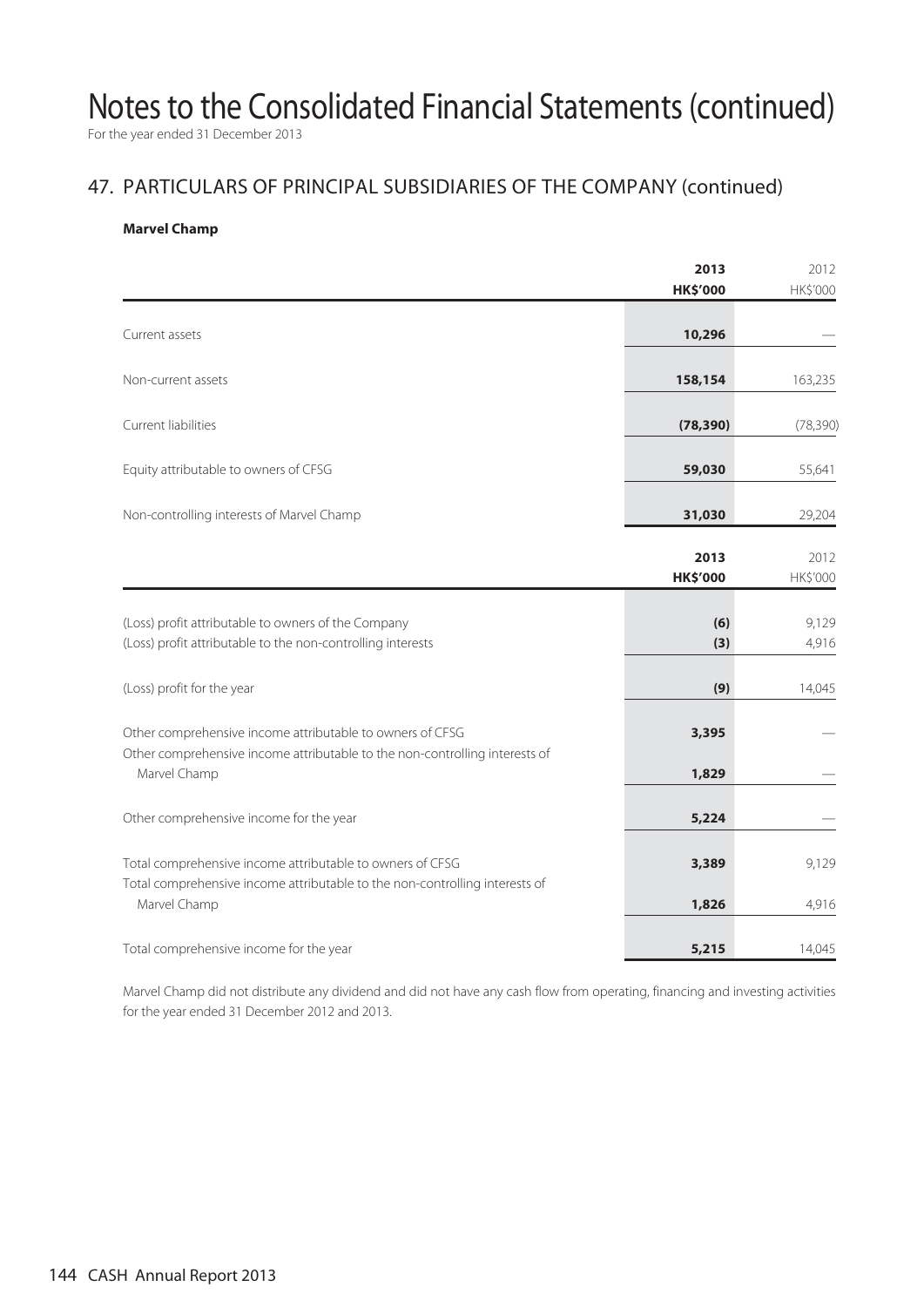For the year ended 31 December 2013

### 47. PARTICULARS OF PRINCIPAL SUBSIDIARIES OF THE COMPANY (continued)

### **CRM(HK)**

|                                                                                | 2013<br><b>HK\$'000</b> | 2012<br>HK\$'000 |
|--------------------------------------------------------------------------------|-------------------------|------------------|
|                                                                                |                         |                  |
| Non-current assets                                                             | 106,995                 | 120,031          |
| Current assets                                                                 | 345,958                 | 411,369          |
| Non-current liabilities                                                        | (6, 649)                | (6,649)          |
| Current liabilities                                                            | (361, 725)              | (333, 725)       |
|                                                                                | 84,579                  | 191,026          |
| Equity attributable to owners of the Company                                   | 76,950                  | 81,664           |
| Non-controlling interests of CFSG (Note)                                       |                         | 109,362          |
| Non-controlling interests of CRM(HK) (Note)                                    | 7,629                   |                  |
|                                                                                | 84,579                  | 191,026          |
|                                                                                |                         |                  |
| Revenue                                                                        | 1,113,665               | 1,100,372        |
| Expenses                                                                       | (1, 108, 434)           | (1,094,785)      |
| Profit and total comprehensive income for the year                             | 5,231                   | 5,587            |
|                                                                                |                         |                  |
| Profit and total comprehensive income for the year attributable to             |                         |                  |
| - the owners of the Company                                                    | 3,047                   | 2,388            |
| - non-controlling interests of CFSG (before distribution of CRM(HK) by CFSG)   | 1,872                   | 3,199            |
| - non-controlling interests of CRM(HK) (after distribution of CRM(HK) by CFSG) | 312                     |                  |
| Profit and total comprehensive income for the year                             | 5,231                   | 5,587            |
| Net cash inflow from operating activities                                      | 21,406                  | 46,159           |
| Net cash inflow from investing activities                                      | (63, 127)               | (127, 819)       |
| Net cash outflow from financing activities                                     | 25,559                  | 12,954           |
|                                                                                |                         |                  |
| Net cash outflow                                                               | (16, 162)               | (68, 706)        |
| Dividend paid to CFSG (before distribution of CRM(HK) by CFSG)                 | 111,678                 |                  |

Note: The assets, liabiliites, income and expenses of CRM(HK) as of 31 December 2012 is included in CFSG's assets, liabiliites, income and expenses as disclosed above as CRM(HK) was the wholly-owned subsidiary of CFSG during the year ended 31 December 2012.

There are no significant restrictions on the ability of CRM(HK) to transfer funds to the Group in the form of cash dividends, or to repay loans or advance made by the Group.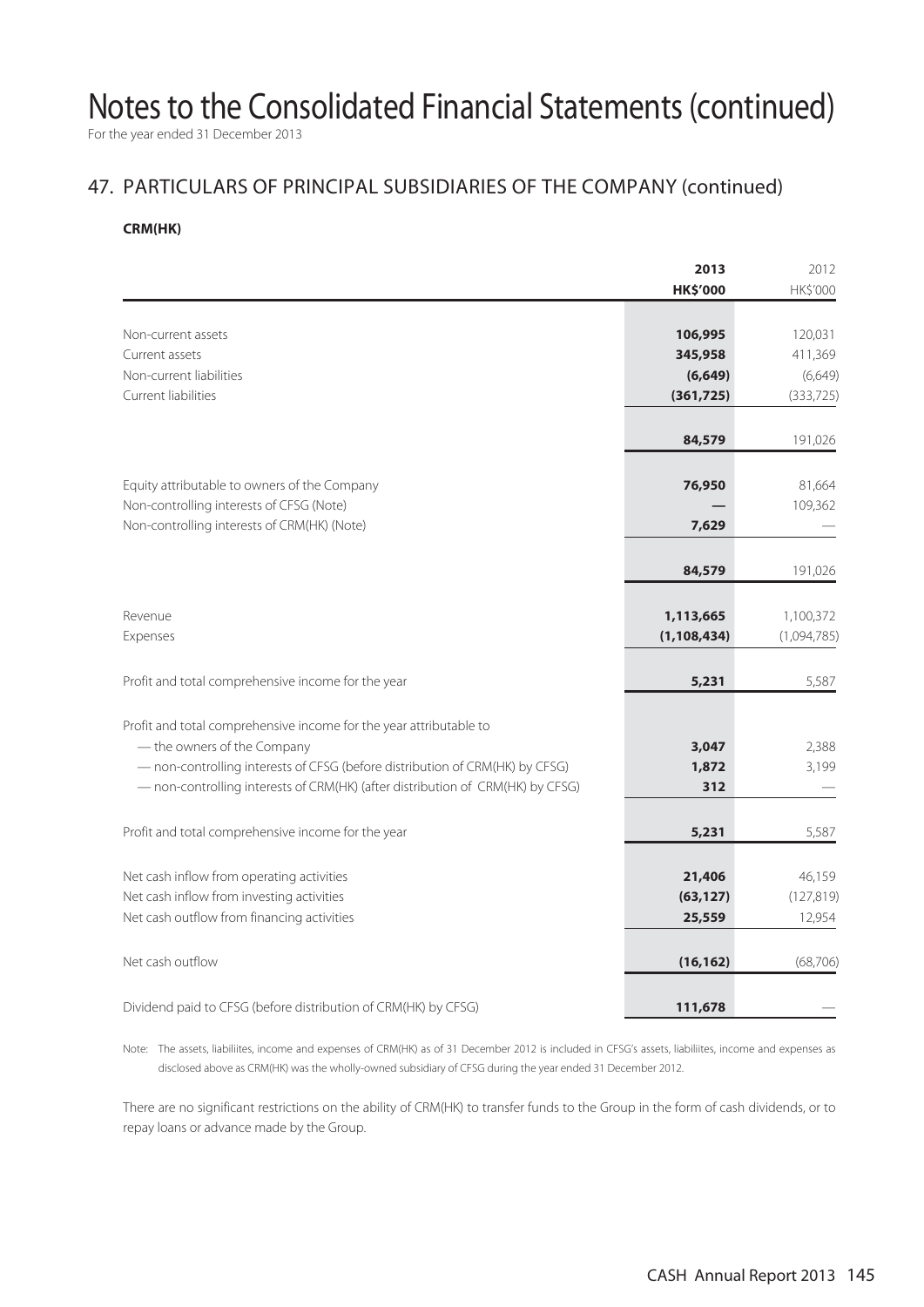For the year ended 31 December 2013

### 47. PARTICULARS OF PRINCIPAL SUBSIDIARIES OF THE COMPANY (continued)

#### **MMDE**

|                                                          | 2013<br><b>HK\$'000</b> | 2012<br>HK\$'000 |
|----------------------------------------------------------|-------------------------|------------------|
|                                                          |                         |                  |
| Non-current assets                                       | 6,283                   | 48,803           |
| Current assets                                           | 3,248                   | 6,058            |
| Current liabilities                                      | (399, 935)              | (359,968)        |
|                                                          | (390, 404)              | (305, 107)       |
| Equity attributable to owners of the Company             | (350, 359)              | (273, 683)       |
| Non-controlling interests of MMDE                        | (40, 045)               | (31, 424)        |
|                                                          | (390, 404)              | (305, 107)       |
|                                                          |                         |                  |
| Revenue                                                  | 3,307                   | 9,185            |
| Expenses                                                 | (71, 074)               | (76, 399)        |
| Loss for the year                                        | (67, 767)               | (67, 214)        |
| Loss for the year attributable to                        |                         |                  |
| - the owners of the Company                              | (60, 787)               | (60, 290)        |
| - non-controlling interests of MMDE                      | (6,980)                 | (6,924)          |
| Loss for the year                                        | (67, 767)               | (67,214)         |
| Other comprehensive expense for the year attributable to |                         |                  |
| - the owners of the Company                              | (15, 889)               |                  |
| - non-controlling interests of MMDE                      | (1,641)                 |                  |
| Other comprehensive expense for the year                 | (17, 530)               |                  |
| Total comprehensive expense for the year attributable to |                         |                  |
| - the owners of the Company                              | (76, 676)               | (60, 290)        |
| - non-controlling interests of MMDE                      | (8,621)                 | (6,924)          |
| Total comprehensive expense for the year                 | (85, 297)               | (67, 214)        |
| Net cash outflow from operating activities               | (24, 665)               | (19,869)         |
| Net cash inflow (outflow) from investing activities      | 90                      | (165)            |
| Net cash inflow from financing activities                | 21,523                  | 1,369            |
| Net cash outflow                                         | (3,052)                 | (18,665)         |
| Dividend paid to non-controlling interests of MMDE       |                         |                  |
|                                                          |                         |                  |

There are no significant restrictions on the ability of MMDE to transfer funds to the Group in the form of cash dividends, or to repay loans or advance made by the Group.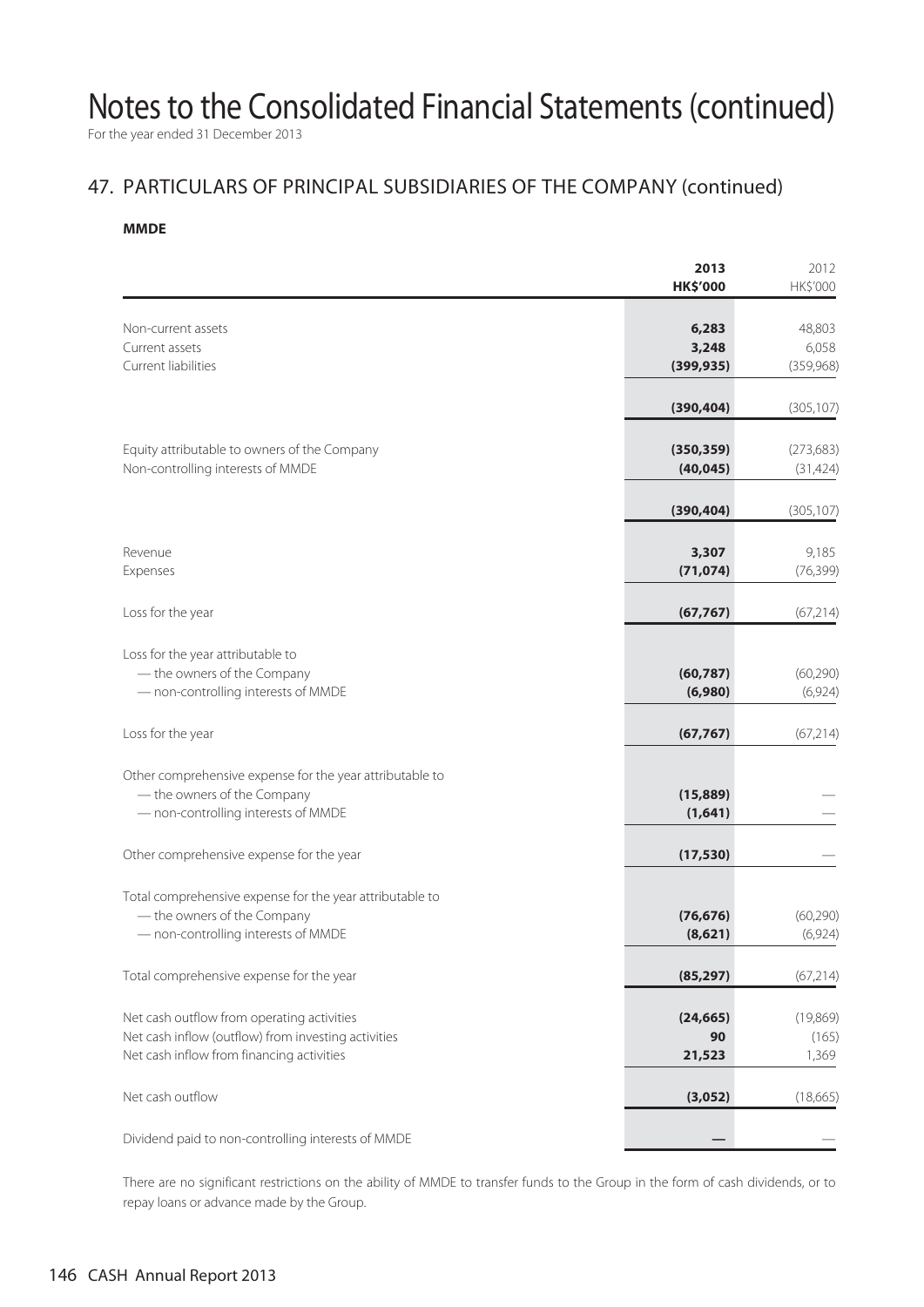# Appendix I — Investment Properties

Held as at 31 December 2013

| <b>Location</b>                                                                                                                                                                                                        | <b>Approximate</b><br>gross floor area*/<br>saleable area**<br>(sq. ft.) | <b>Land use</b>                                                                                                                                                                                                                       |
|------------------------------------------------------------------------------------------------------------------------------------------------------------------------------------------------------------------------|--------------------------------------------------------------------------|---------------------------------------------------------------------------------------------------------------------------------------------------------------------------------------------------------------------------------------|
| Room 1606 (also known as 19G), Li Jing Yuan, Residence 8, No. 8 Jinan Road,<br>Luwan District, Shanghai, the PRC                                                                                                       | 891*                                                                     | The property is vacant                                                                                                                                                                                                                |
| Room 1607 (also known as 19A), Li Jing Yuan, Residence 8, No. 8 Jinan Road,<br>Luwan District, Shanghai, the PRC                                                                                                       | $1,593*$                                                                 | The property is vacant                                                                                                                                                                                                                |
| Room 1806 (also known as 21G), Li Jing Yuan, Residence 8, No. 8 Jinan Road,<br>Luwan District, Shanghai, the PRC                                                                                                       | 891*                                                                     | The property is rent out                                                                                                                                                                                                              |
| Room 2002 on Level 17, Maison des artiste, No. 17 Lane 688, Huang Jin Cheng Road,<br>Changning District, Shanghai, the PRC                                                                                             | 2,469*                                                                   | The property is vacant                                                                                                                                                                                                                |
| The whole floor of 21/F of Rykadan Capital Tower, No. 135-137 Hoi Bun Road,<br>Kwun Tong, Kowloon (Kwun Tong Inland Lot No. 526), together with<br>four car parking spaces Nos. P15 to P18 on 1/F of the same building | $12.007**$                                                               | The property is vacant                                                                                                                                                                                                                |
| The whole floor of 22/F of Rykadan Capital Tower, No. 135-137 Hoi Bun Road,<br>Kwun Tong, Kowloon (Kwun Tong Inland Lot No. 526), together with<br>four car parking spaces Nos. P19 to P22 on 1/F of the same building | 12,060**                                                                 | The CFSG Group<br>entered into a provisional<br>agreement in relation to<br>the disposal of<br>the property on<br>14 November 2013.<br>The transaction was<br>completed subsequent<br>to the balance sheet date<br>on 20 January 2014 |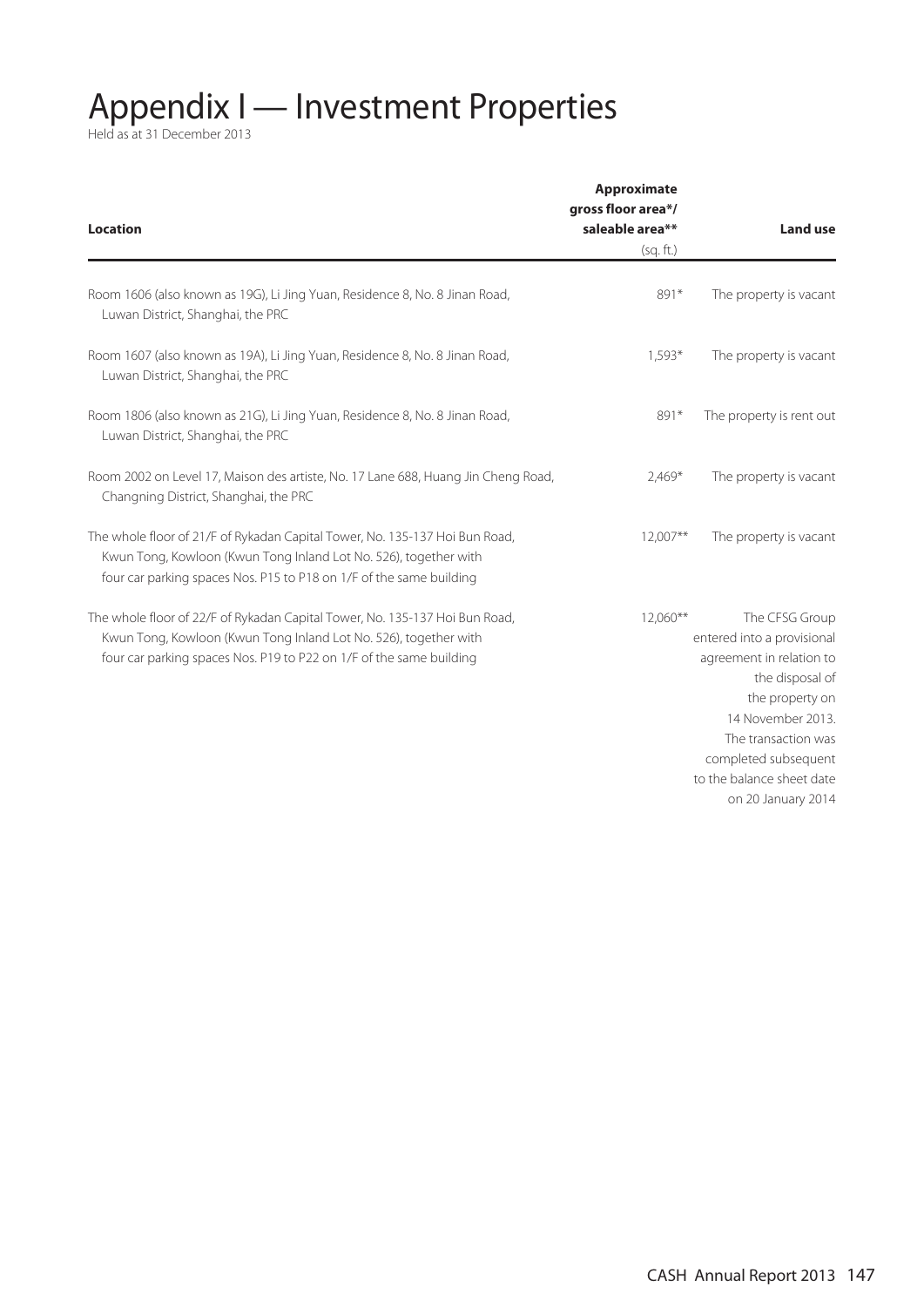# Appendix II – Five-Year Financial Summary

The summary of the consolidated results and assets and liabilities of the Group for the last five financial years, as extracted from the audited financial statements as appropriate, is set out below:

|                               |                 | <b>Year ended 31 December</b> |            |           |           |
|-------------------------------|-----------------|-------------------------------|------------|-----------|-----------|
|                               | 2013            | 2012                          | 2011       | 2010      | 2009      |
|                               | <b>HK\$'000</b> | <b>HK\$'000</b>               | HK\$'000   | HK\$'000  | HK\$'000  |
| <b>RESULTS</b>                |                 |                               |            |           |           |
| Revenue                       | 1,306,493       | 1,290,314                     | 1,376,290  | 1,308,026 | 1,129,142 |
| (Loss) profit before taxation | (132, 268)      | (243, 687)                    | (138,949)  | (56, 307) | 23,247    |
| Taxation charge               | 3,903           | (8,769)                       | (7,002)    | (11, 337) | (19, 174) |
| (Loss) profit for the year    | (128, 365)      | (252, 456)                    | (145, 951) | (67, 644) | 4,073     |
| Attributable to:              |                 |                               |            |           |           |
| Equity holders of the Company | (87, 835)       | (228, 552)                    | (126, 499) | (28,908)  | 20,823    |
| Non-controlling interests     | (40, 530)       | (23,904)                      | (19,452)   | (38, 736) | (16,750)  |
|                               | (128, 365)      | (252, 456)                    | (145, 951) | (67, 644) | 4,073     |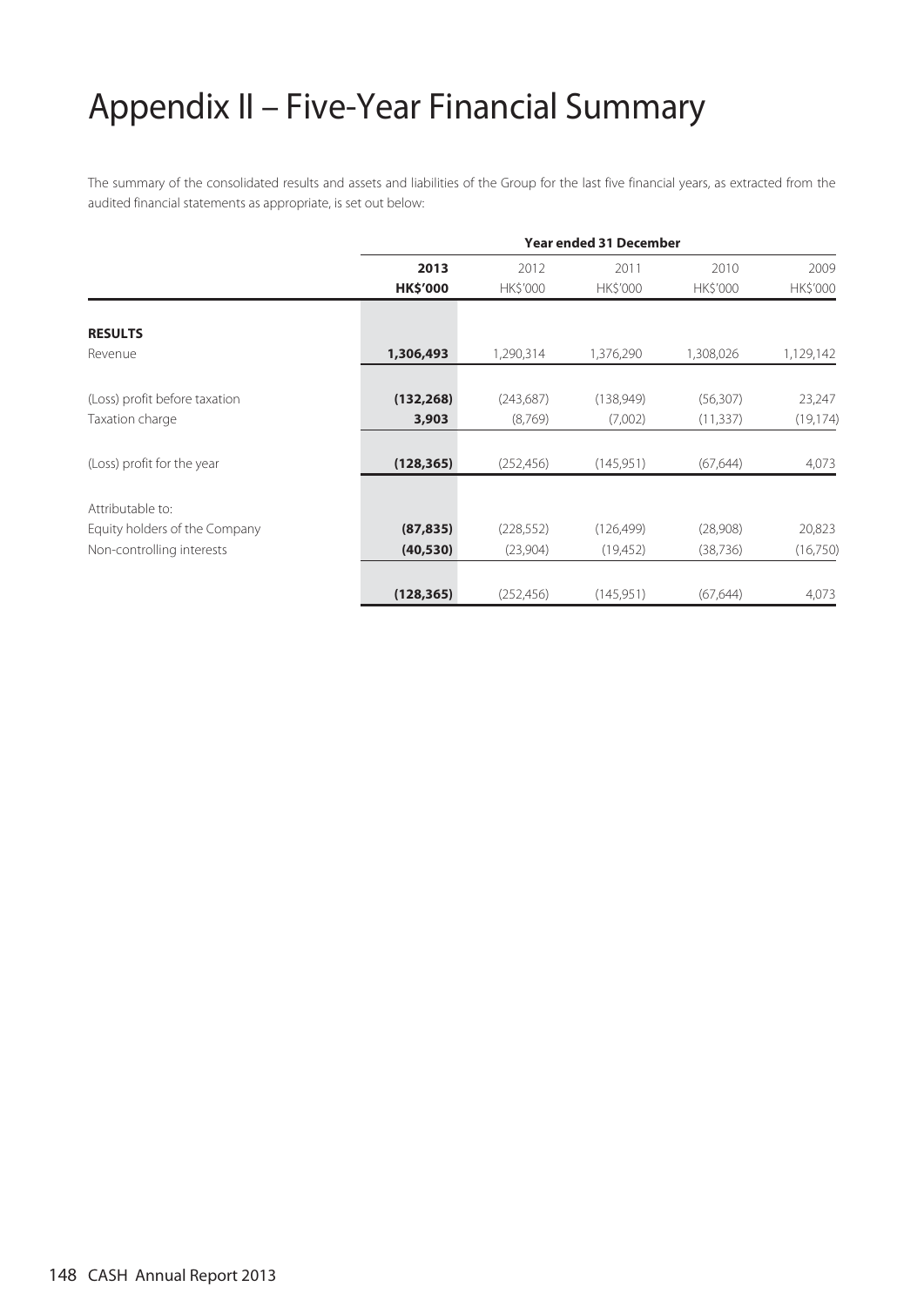# Appendix II – Five-Year Financial Summary (continued)

|                                          | As at 31 December |           |           |           |           |
|------------------------------------------|-------------------|-----------|-----------|-----------|-----------|
|                                          | 2013              | 2012      | 2011      | 2010      | 2009      |
|                                          | <b>HK\$'000</b>   | HK\$'000  | HK\$'000  | HK\$'000  | HK\$'000  |
|                                          |                   |           |           |           |           |
| <b>ASSETS AND LIABILITIES</b>            |                   |           |           |           |           |
| Property and equipment                   | 60,600            | 84,297    | 124,589   | 202,044   | 221,818   |
| Investment property                      | 57,112            | 68,832    | 185,484   | 185,777   | 163,712   |
| Goodwill                                 | 62,710            | 62,710    | 146,071   | 146,071   | 146,071   |
| Interest in an associate                 | 158,154           | 152,939   | 138,894   | 124,512   | 116,931   |
| Intangible assets                        | 53,212            | 96,600    | 141,028   | 73,512    | 50,790    |
| Other non-current assets                 | 107,901           | 88,107    | 59,670    | 54,206    | 48,283    |
| Current assets                           | 2,012,378         | 2,479,802 | 2,274,554 | 2,052,653 | 1,798,084 |
| Total assets                             |                   |           |           |           |           |
|                                          | 2,512,067         | 3,033,287 | 3,070,290 | 2,838,775 | 2,545,689 |
| Current liabilities                      | 1,816,458         | 2,235,261 | 1,925,508 | 1,888,611 | 1,778,450 |
| Long term borrowings                     | 22,575            | 26,331    | 111,732   | 52,520    | 62,772    |
| Other non-current liabilities            | 8,218             | 16,187    | 19,341    | 20,843    | 49,556    |
| <b>Total liabilities</b>                 | 1,847,251         | 2,277,779 | 2,056,581 | 1,961,974 | 1,890,778 |
| Net assets                               | 664,816           | 755,508   | 1,013,709 | 876,801   | 654,911   |
| Equity attributable to equity holders of |                   |           |           |           |           |
| the Company                              | 357,258           | 369,473   | 585,361   | 444,909   | 360,589   |
| Non-controlling interests                | 307,558           | 386,035   | 428,348   | 431,892   | 294,322   |
|                                          | 664,816           | 755,508   | 1,013,709 | 876,801   | 654,911   |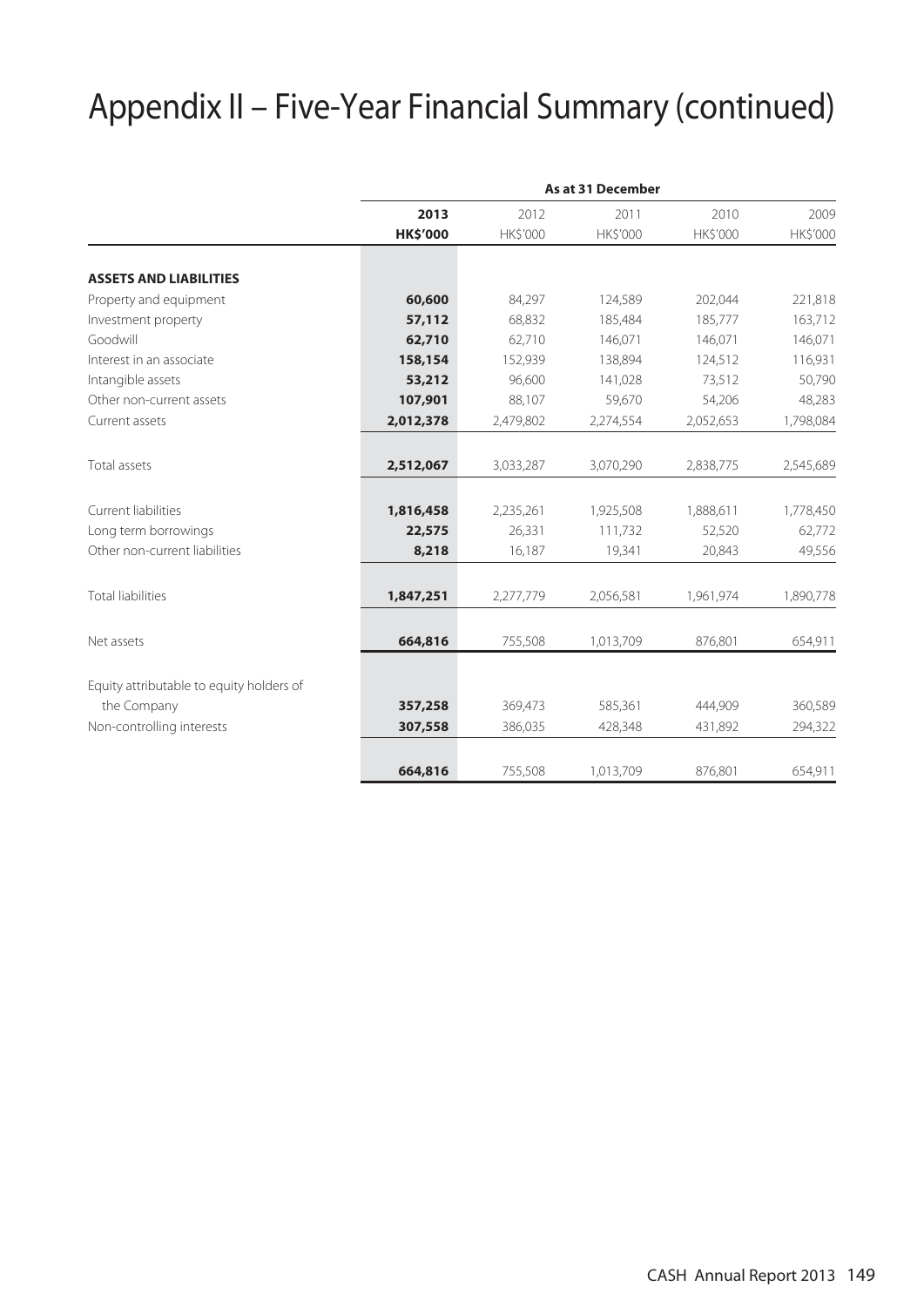## **Definitions**

In this annual report, the following expressions have the following meanings unless the context requires otherwise:

| " $AGM(s)$ "                            | the annual general meeting(s) of the Company                                                                                                                                                                                                                                                                                                                                          |
|-----------------------------------------|---------------------------------------------------------------------------------------------------------------------------------------------------------------------------------------------------------------------------------------------------------------------------------------------------------------------------------------------------------------------------------------|
| "Audit Committee"                       | the audit committee of the Company established pursuant to the CG Code of the Listing Rules                                                                                                                                                                                                                                                                                           |
| "Board"                                 | the board of Directors                                                                                                                                                                                                                                                                                                                                                                |
| "Cash Guardian"                         | Cash Guardian Limited, a company incorporated in the British Virgin Islands; a substantial<br>Shareholder of the Company and an associate of Mr Kwan Pak Hoo Bankee                                                                                                                                                                                                                   |
| "CASH Wealth Management"                | CASH Wealth Management Limited, a company incorporated in Hong Kong with limited<br>liability, is a wholly-owned subsidiary of CFSG, and currently a non-wholly-owned of the<br>Company via CFSG. It is a licensed corporation under the SFO which is engaged in types 1<br>(dealing in securities), 4 (advising on securities) and type 9 (asset management) regulated<br>activities |
| "Celestial Capital"                     | Celestial Capital Limited, a company incorporated in Hong Kong with limited liability, is<br>a wholly-owned subsidiary of CFSG, and currently a non-wholly-owned subsidiary of the<br>Company via CFSG. It is a licensed corporation under the SFO which is engaged in types 1<br>(dealing in securities) and 6 (advising on corporate finance) regulated activities                  |
| "Celestial Commodities"                 | Celestial Commodities Limited, a company incorporated in Hong Kong with limited liability,<br>is a wholly-owned subsidiary of CFSG, and currently a non-wholly-owned subsidiary of the<br>Company via CFSG. It is a licensed corporation under the SFO which is engaged in type 2<br>(dealing in futures contracts) regulated activity                                                |
| "Celestial Securities"                  | Celestial Securities Limited, a company incorporated in Hong Kong with limited liability, is<br>a wholly-owned subsidiary of CFSG, and currently a non-wholly-owned subsidiary of the<br>Company via CFSG. It is a licensed corporation under the SFO which is engaged in type 1<br>(dealing in securities) regulated activity                                                        |
| $^{\prime\prime}$ CEO $^{\prime\prime}$ | the chief executive officer of the Company                                                                                                                                                                                                                                                                                                                                            |
| $^{\prime\prime}$ CFO $^{\prime\prime}$ | the chief financial officer of the Company                                                                                                                                                                                                                                                                                                                                            |
| "CFSG"                                  | CASH Financial Services Group Limited (stock code on Main Board: 510), a company<br>incorporated in Bermuda with limited liability and whose shares are listed on the Main Board.<br>CFSG is currently a subsidiary of the Company                                                                                                                                                    |
| "CFSG Group"                            | CFSG and its subsidiaries                                                                                                                                                                                                                                                                                                                                                             |
| "CFSG Share Option Scheme"              | the share option scheme adopted by CFSG pursuant to an ordinary resolution passed at the<br>special general meeting of CFSG held on 22 February 2008, which took effect on 3 March 2008                                                                                                                                                                                               |
| "CG Code"                               | the Corporate Governance Code as contained in the Listing Rules                                                                                                                                                                                                                                                                                                                       |
| "CG Report"                             | the corporate governance report of the Company covering the year ended 31 December 2013<br>as required to be included in this annual report under the Listing Rules                                                                                                                                                                                                                   |
| "CIGL"                                  | Celestial Investment Group Limited, a company incorporated in the British Virgin Islands with<br>limited liability, is a wholly-owned subsidiary of the Company. It is the substantial shareholder<br>of CFSG                                                                                                                                                                         |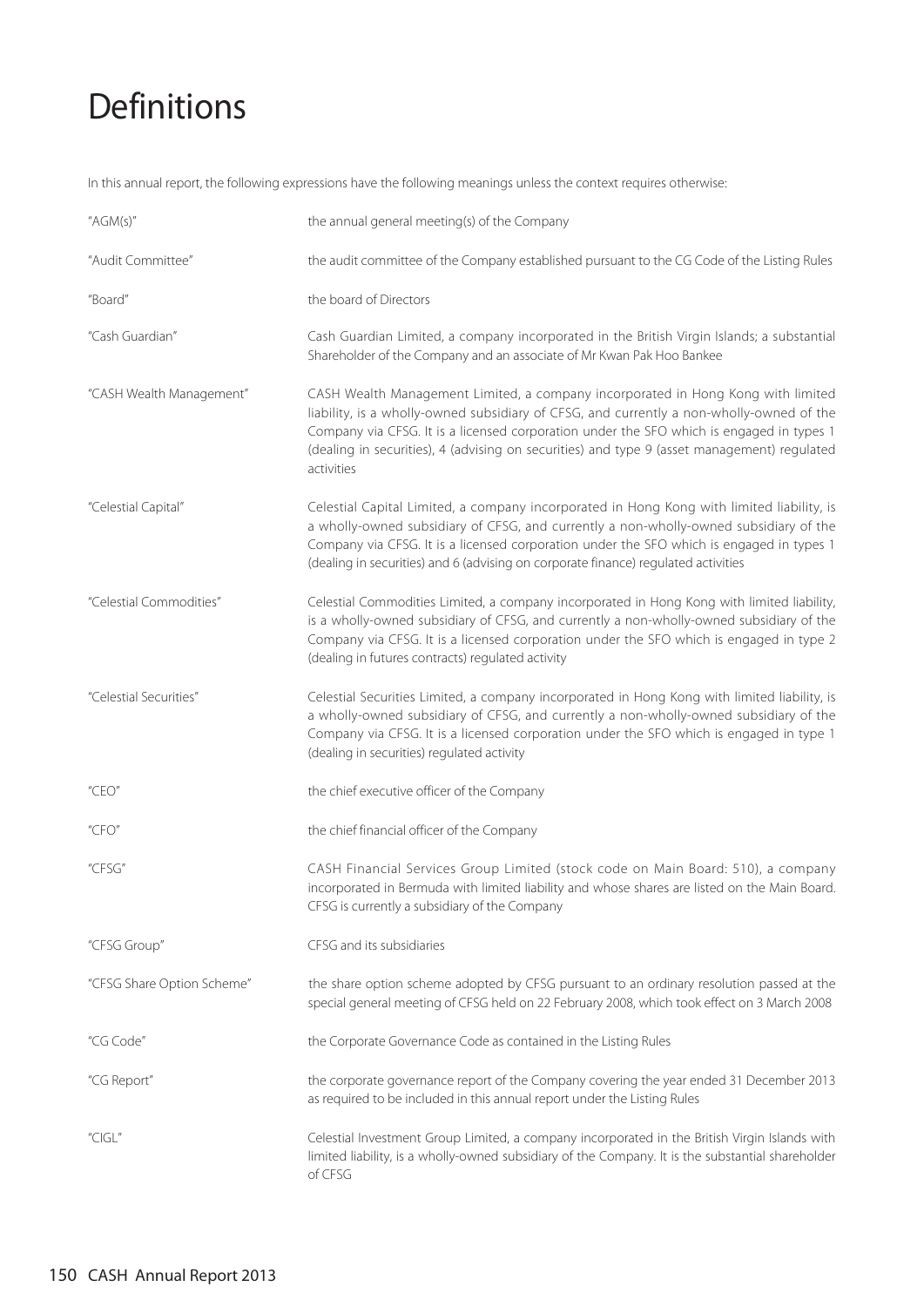# Definitions (continued)

| "Company" or "CASH"                     | Celestial Asia Securities Holdings Limited (stock code: 1049), a company incorporated in<br>Bermuda with limited liability and whose shares are listed on the Main Board                                                                                          |
|-----------------------------------------|-------------------------------------------------------------------------------------------------------------------------------------------------------------------------------------------------------------------------------------------------------------------|
| "Company Secretary"                     | the company secretary of the Company                                                                                                                                                                                                                              |
| "CRMG" or "CRM(HK)"                     | CASH Retail Management (HK) Limited, a company incorporated in the British Virgin Islands<br>with limited liability. It is currently a non-wholly-owned subsidiary of the Company and is the<br>holding company of the CRMG Group, the retail manegement business |
| "CRMG Group"                            | CRMG and its subsidiaries which mainly engage in the retail management business in Hong<br>Kong and China                                                                                                                                                         |
| "Directors"                             | the directors of the Company                                                                                                                                                                                                                                      |
| "ED(s)"                                 | the executive Director(s) of the Company                                                                                                                                                                                                                          |
| "Group" or "CASH Group"                 | the Company and its subsidiaries                                                                                                                                                                                                                                  |
| "HKFRS"                                 | Hong Kong Financial Reporting Standard issued by the Hong Kong Institute of Certified Public<br>Accountants                                                                                                                                                       |
| "Hong Kong" or "HKSAR"                  | the Hong Kong Special Administrative Region of the PRC                                                                                                                                                                                                            |
| "INED $(s)$ "                           | the independent non-executive Director(s) of the Company                                                                                                                                                                                                          |
| "Infinity"                              | Infinity Equity Management Company Limited, a company incorporated in Hong Kong<br>with limited liability, which is engaged in business of venture capital and private equity<br>management in the PRC                                                            |
| "Listing Rules"                         | The Rules Governing the Listing of Securities on the Stock Exchange                                                                                                                                                                                               |
| "Main Board"                            | the main board of the Stock Exchange                                                                                                                                                                                                                              |
| "Management"                            | the management team of the Company                                                                                                                                                                                                                                |
| "Model Code"                            | the required standards of dealings regarding securities transactions by Directors or the Model<br>Code for Securities Transactions by Directors of Listed Issuers as set out in the Listing Rules                                                                 |
| " $NED(s)$ "                            | the non-executive Director(s) of the Company                                                                                                                                                                                                                      |
| "Netfield"                              | Netfield Technology Limited, a company incorporated in Bermuda with limited liability. It is a<br>wholly-owned subsidiary of the Company and the holding company of online gaming services<br>business                                                            |
| "New Share Option Scheme"               | the existing share option scheme of the Company adopted by the Shareholders at the annual<br>general meeting of the Company held on 21 May 2012                                                                                                                   |
| "PRC"                                   | the People's Republic of China                                                                                                                                                                                                                                    |
| "Remuneration Committee"                | the remuneration committee of the Company established pursuant to the CG Code of the<br><b>Listing Rules</b>                                                                                                                                                      |
| $^{\prime\prime}$ SFO $^{\prime\prime}$ | the Securities and Futures Ordinance (Chapter 571 of the Laws of Hong Kong)                                                                                                                                                                                       |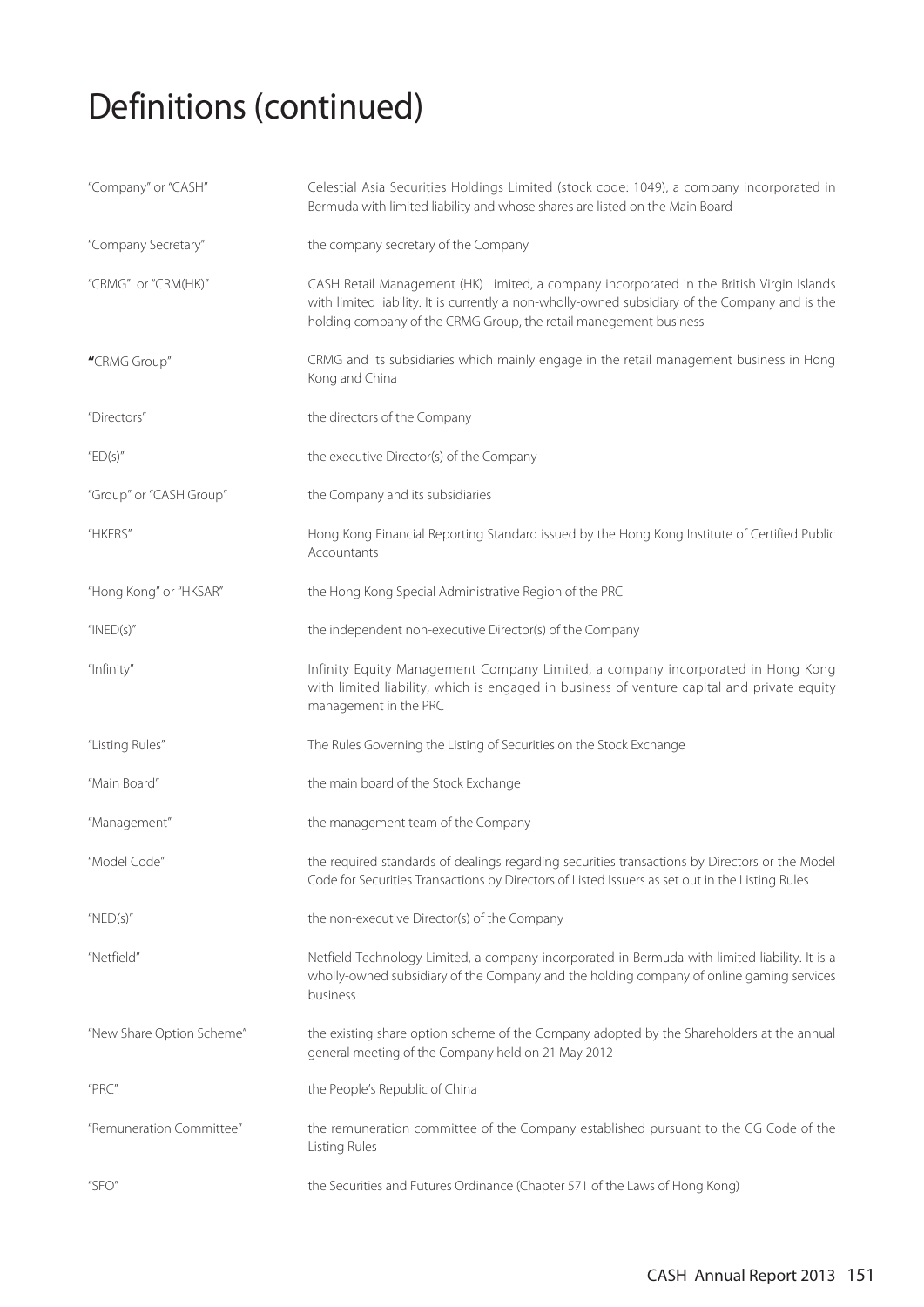# Definitions (continued)

| "SGM $(s)$ "     | the special general meeting(s) of the Company                        |
|------------------|----------------------------------------------------------------------|
| "Share(s)"       | ordinary shares of HK\$0.10 each in the share capital of the Company |
| "Shareholder(s)" | holder(s) of the Share(s)                                            |
| "Stock Exchange" | The Stock Exchange of Hong Kong Limited                              |
| "HKS"            | Hong Kong dollar(s), the lawful currency of Hong Kong                |
| "RMB"            | Renminbi, the lawful currency of the PRC                             |
| "US\$" or "USD"  | United States dollar(s), the lawful currency of the United States    |